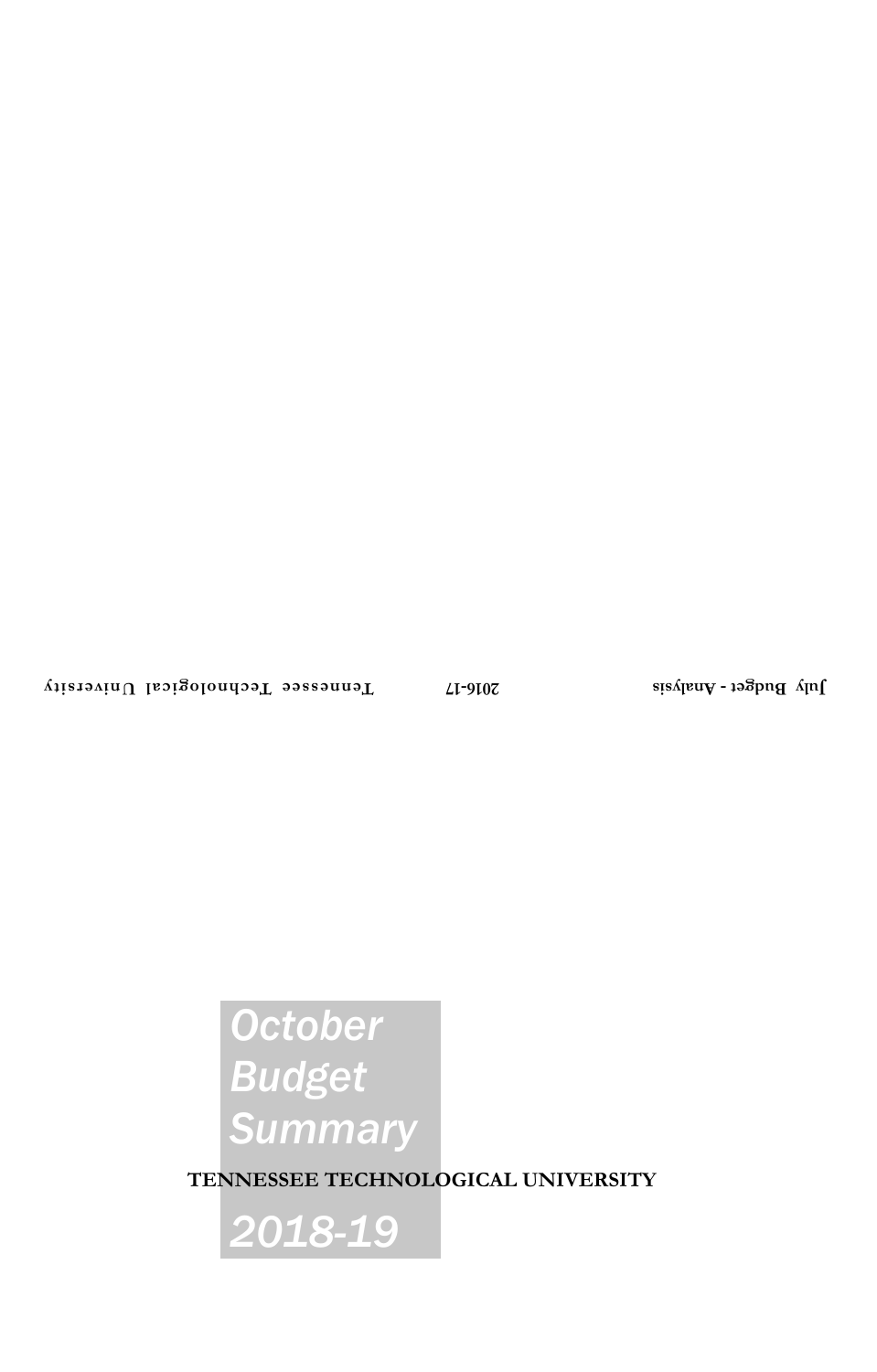# **TENNESSEE TECHNOLOGICAL UNIVERSITY OCTOBER BUDGET 2018-19 Summary**

# **TABLE OF CONTENTS**

|                                                                | Page        |                                                                | Page |
|----------------------------------------------------------------|-------------|----------------------------------------------------------------|------|
| I. Summary of Unrestricted Current Funds Available and Applied |             | V. Unrestricted Expenditures by Major Functional Area & Object |      |
|                                                                |             | <b>Actual 2017-18</b>                                          | 11   |
| II. Detail of Special Allocations                              | 4           | Original Budget 2018-19                                        | 12   |
|                                                                |             | Revised Budget 2018-19                                         | 13   |
| III. Unrestricted Expenditures                                 |             |                                                                |      |
| Actual 2017-18                                                 |             | VI. Detailed Current Fund Revenues                             | 14   |
| Original Budget 2018-19                                        | $\mathbf b$ |                                                                |      |
| Revised Budget 2018-19                                         |             | VII. Detailed Current Fund Expenditures                        | 18   |
| IV. Detail of Transfers                                        | 8           | VIII. Restricted Current Funds, Revenues & Expenditures        | 224  |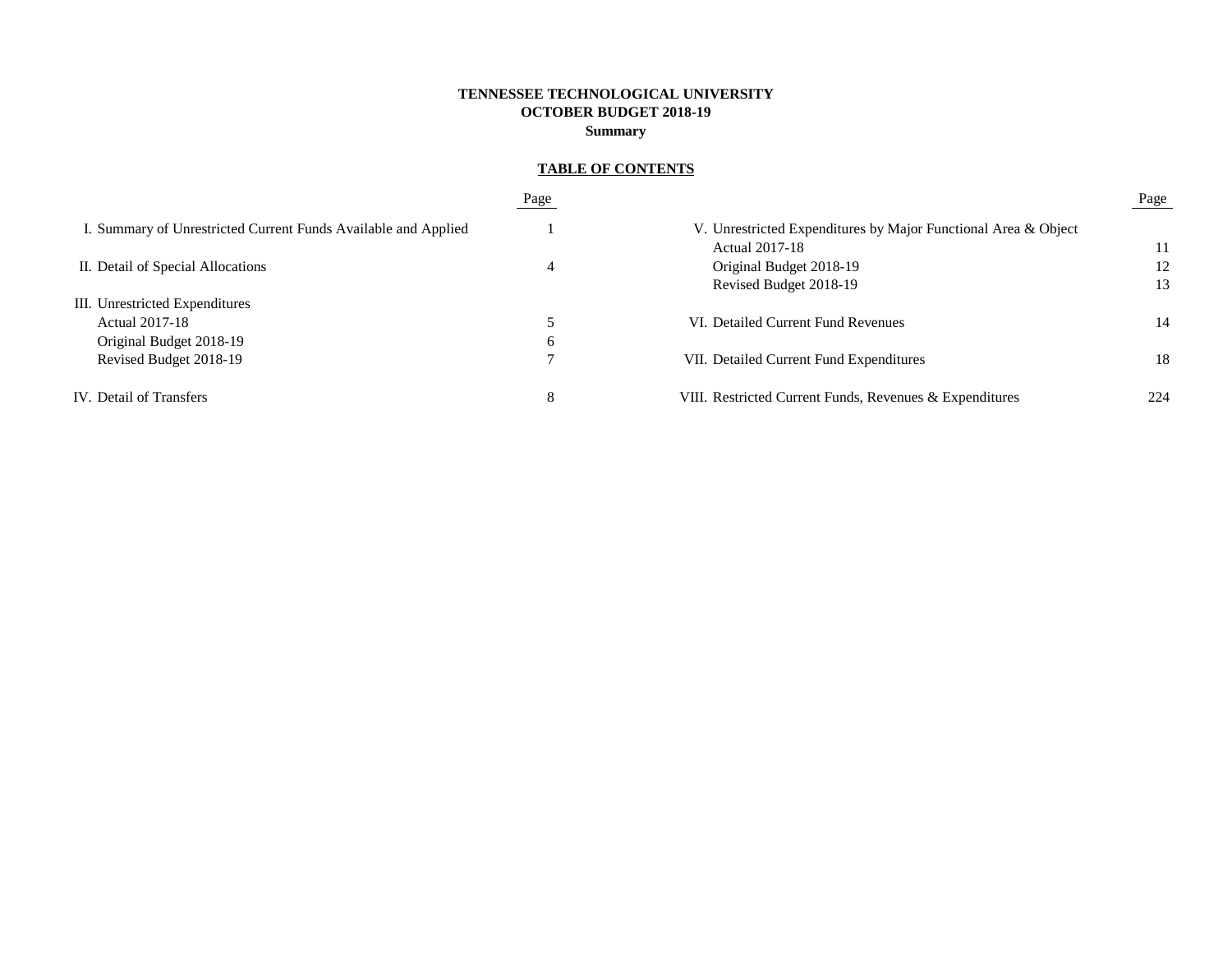#### Form I Georgian Communication of the Communication of Tennessee Tech University Communication Run Time 08:32 PM Summary Of Unrestricted Current Funds Available And Applied October Budget 2018-19

|                                              | Actual<br>$2017 - 18$ | July<br>Budget<br>$2018 - 19$ | October<br>Budget<br>$2018 - 19$ | % Change<br>Over<br>Actual |  |
|----------------------------------------------|-----------------------|-------------------------------|----------------------------------|----------------------------|--|
| Unrestricted Current Fund Balances           |                       |                               |                                  |                            |  |
| at Beginning of Period                       |                       |                               |                                  |                            |  |
| Allocation for Encumbrances                  | 270,194               | 270,200                       | 198,800                          | $-26.4$                    |  |
| Allocation for Working Capital               | 3,335,259             | 3,335,300                     | 2,306,600                        | $-30.8$<br>19.3            |  |
| Special Allocations<br>Unallocated Balance   | 8,731,020<br>324,645  | 6,072,500<br>$\Omega$         | 10,418,000<br>128,800            | $-60.3$                    |  |
| Total Unrestricted Current Fund Balances     | 12,661,118            | 9,678,000                     | 13,052,200                       | 03.1                       |  |
| Revenues                                     |                       |                               |                                  |                            |  |
| Education and General                        |                       |                               |                                  |                            |  |
| Tuition and Fees                             | 97, 159, 435          | 97,176,200                    | 94,772,200                       | $-02.5$                    |  |
| State Appropriations                         | 47,219,674            | 50,365,800                    | 53,528,100                       | 13.4                       |  |
| Federal Grants and Contracts                 | 1,122,030             | 869,700                       | 869,700                          | $-22.5$                    |  |
| Local Grants & Contracts                     | $\Omega$              | 3,200                         | 3,200                            | 00.0                       |  |
| State Grants & Contracts                     | 148,277               | 59,400                        | 59,400                           | $-59.9$                    |  |
| Private Grants & Contracts                   | 69,671                | 39,100                        | 39,100                           | $-43.9$                    |  |
| Private Gifts                                | 22,131                | $\Omega$                      | $\Omega$                         | $-100.0$                   |  |
| Sales and Services of Educational Activities | 1,173,490             | 865,500                       | 862,500                          | $-26.5$                    |  |
| Sales and Services of Other Activities       | 8,786,549             | 8,506,300                     | 8,624,800                        | $-01.8$                    |  |
| Other Sources                                | 1,973,020             | 849,000                       | 1,234,000                        | $-37.5$                    |  |
| Total Education and General                  | 157,674,277           | 158,734,200                   | 159,993,000                      | 01.5                       |  |
| Sales & Services of Aux Enterprises          |                       |                               |                                  |                            |  |
| Sales & Services of Aux Enterprises          | 18,467,239            | 18,342,300                    | 18,332,500                       | $-00.7$                    |  |
| Total Revenues                               | 176, 141, 516         | 177,076,500                   | 178,325,500                      | 01.2                       |  |
| Expenditures and Transfers                   |                       |                               |                                  |                            |  |
| Education and General                        |                       |                               |                                  |                            |  |
| Instruction                                  | 69, 303, 486          | 71,065,100                    | 75,207,400                       | 08.5                       |  |
| Research                                     | 2,617,240             | 2,577,100                     | 3,415,500                        | 30.5                       |  |
| Public Service                               | 2,279,577             | 2,166,900                     | 2,468,100                        | 08.3                       |  |
| Academic Support                             | 11,547,115            | 12,296,400                    | 12,064,400                       | 04.5                       |  |
| Student Services                             | 19,694,821            | 18,271,300                    | 18,944,200                       | $-03.8$                    |  |
| Institutional Support                        | 15,050,818            | 15,485,800                    | 15,639,400                       | 03.9                       |  |
| Operation & Maintenance of Plant             | 12,679,027            | 13,995,800                    | 14,391,900                       | 13.5                       |  |
| Scholarships and Fellowships                 | 15,995,855            | 18,088,600                    | 17, 235, 400                     | 07.7                       |  |
| Total Education and General                  | 149, 167, 939         | 153,947,000                   | 159,366,300                      | 06.8                       |  |
| Mandatory Transfers for:                     |                       |                               |                                  |                            |  |
| Principal and Interest                       | 427,524               | 369,900                       | 369,900                          | $-13.5$                    |  |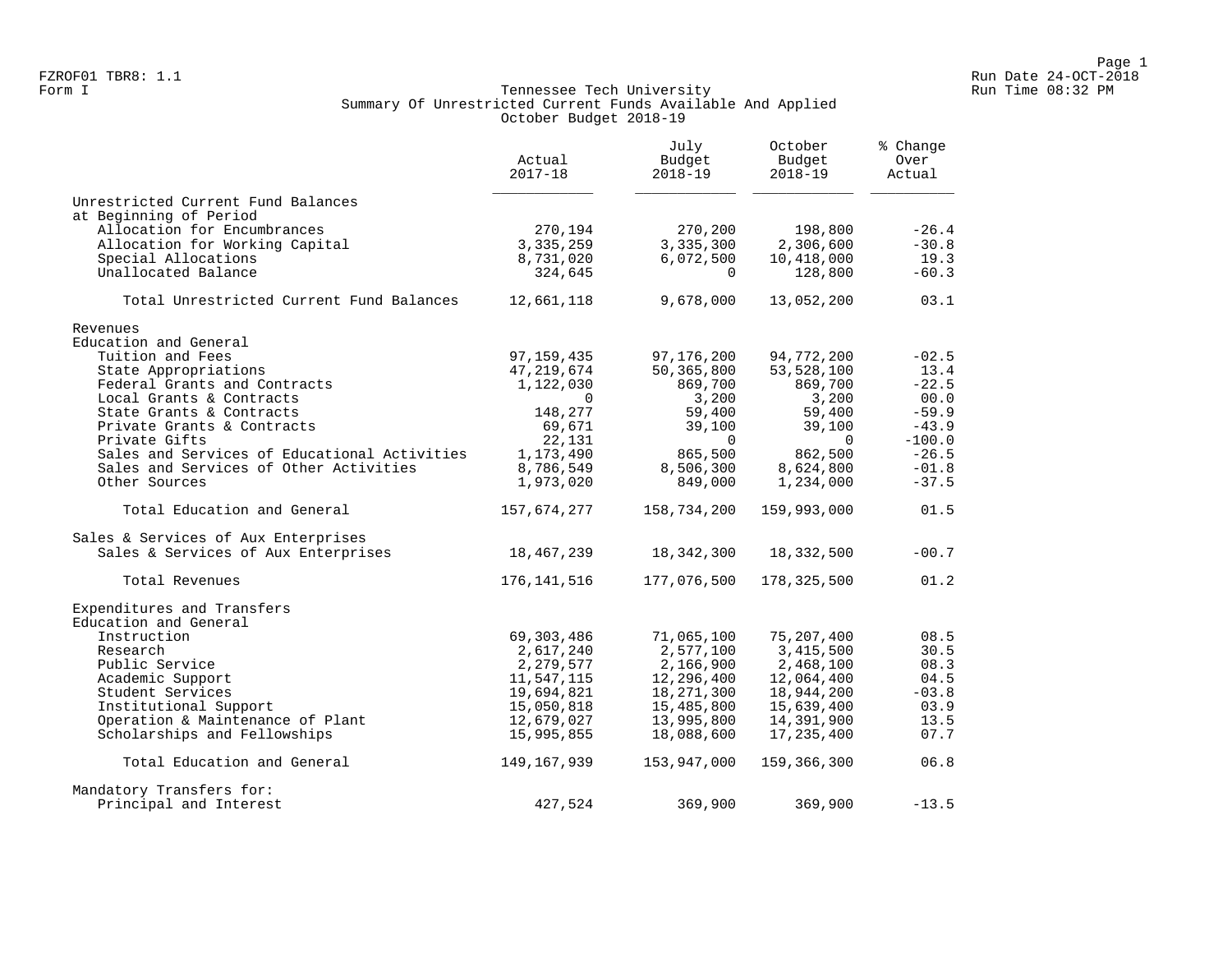#### Form I Georgian Communication of the Communication of Tennessee Tech University Communication Run Time 08:32 PM Summary Of Unrestricted Current Funds Available And Applied October Budget 2018-19

|                                                                                                                                                                                | Actual<br>$2017 - 18$                         | July<br>Budget<br>$2018 - 19$                       | October<br>Budget<br>$2018 - 19$                    | % Change<br>Over<br>Actual         |  |
|--------------------------------------------------------------------------------------------------------------------------------------------------------------------------------|-----------------------------------------------|-----------------------------------------------------|-----------------------------------------------------|------------------------------------|--|
| Total Mandatory Transfers                                                                                                                                                      | 427,524                                       | 369,900                                             | 369,900                                             | $-13.5$                            |  |
| Non-Mandatory Transfers for:<br>Transfers to Unexpended Plant Fund<br>Transfers to Renewal & Replacements<br>Transfers to Other Funds<br>Transfers from Renewal & Replacements | 4,331,925<br>946,094<br>2,404,129<br>$\Omega$ | 2,832,300<br>1,391,700<br>2,308,000<br>$-2,015,800$ | 3,425,300<br>1,000,100<br>2,308,000<br>$-2,668,800$ | $-20.9$<br>05.7<br>$-04.0$<br>00.0 |  |
| Total Non-Mandatory Transfers                                                                                                                                                  | 7,682,148                                     | 4,516,200                                           | 4,064,600                                           | $-47.1$                            |  |
| Total Education and General                                                                                                                                                    | 157,277,611                                   | 158,833,100                                         | 163,800,800                                         | 04.1                               |  |
| Auxiliary Enterprises Expenditures<br>Auxiliary Enterprise Expenditures                                                                                                        | 7,010,206                                     | 7,435,000<br>7,435,000                              | 7,360,800<br>7,360,800                              | 05.0<br>05.0                       |  |
| Total Auxiliary Expenditures                                                                                                                                                   | 7,010,206                                     |                                                     |                                                     |                                    |  |
| Mandatory Transfers for:<br>Principal and Interest                                                                                                                             | 5,184,815                                     | 5,152,300                                           | 5,152,300                                           | $-00.6$                            |  |
| Total Mandatory Transfers                                                                                                                                                      | 5,184,815                                     | 5,152,300                                           | 5,152,300                                           | $-00.6$                            |  |
| Non-Mandatory Transfers for:<br>Transfers to Renewal & Replacements                                                                                                            | 6,252,874                                     | 5,755,000                                           | 5,955,200                                           | $-04.8$                            |  |
| Total Non-Mandatory Transfers                                                                                                                                                  | 6,252,874                                     | 5,755,000                                           | 5,955,200                                           | $-04.8$                            |  |
| Total Auxiliary Enterprises                                                                                                                                                    | 18,447,895                                    | 18,342,300                                          | 18,468,300                                          | 00.1                               |  |
| Total Expenditures And Transfers                                                                                                                                               | 175,725,506                                   | 177, 175, 400                                       | 182, 269, 100                                       | 03.7                               |  |
| Other                                                                                                                                                                          |                                               |                                                     |                                                     | 00.0<br>00.0                       |  |
| Total Other                                                                                                                                                                    | $\mathbf 0$                                   | 0                                                   | $\mathbf 0$                                         | 00.0                               |  |
| Unrestricted Current Fund Balances<br>at End of Period<br>Allocation for Encumbrances                                                                                          | 198,818                                       | 270,200                                             | 198,800                                             | 00.0                               |  |
| Allocation for Working Capital<br>Special Allocations<br>Unallocated Balance                                                                                                   | 2,306,620<br>10,442,866<br>128,824            | 3,335,300<br>5,973,600<br>$\Omega$                  | 2,306,600<br>6,603,200<br>$\Omega$                  | 00.0<br>$-36.8$<br>$-100.0$        |  |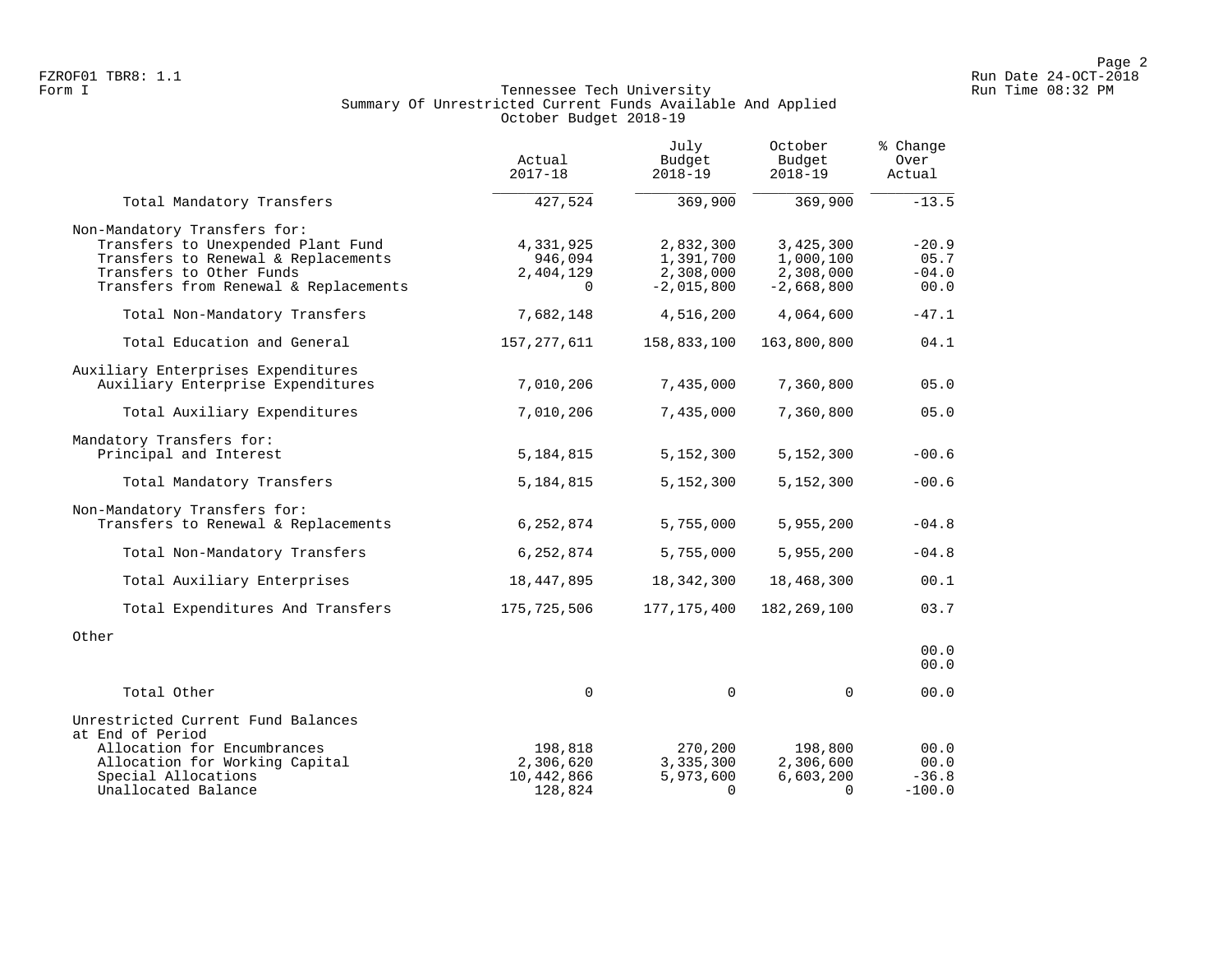# Form I Georgian Communication of the Communication of Tennessee Tech University Communication Run Time 08:32 PM Summary Of Unrestricted Current Funds Available And Applied October Budget 2018-19

|                                          | Actual<br>2017-18 | July<br>Budget<br>$2018 - 19$ | October<br>Budget<br>2018-19 | % Change<br>Over<br>Actual |
|------------------------------------------|-------------------|-------------------------------|------------------------------|----------------------------|
| Total Unrestricted Current Fund Balances | 13,077,128        | 9,579,100                     | 9,108,600                    | $-30.3$                    |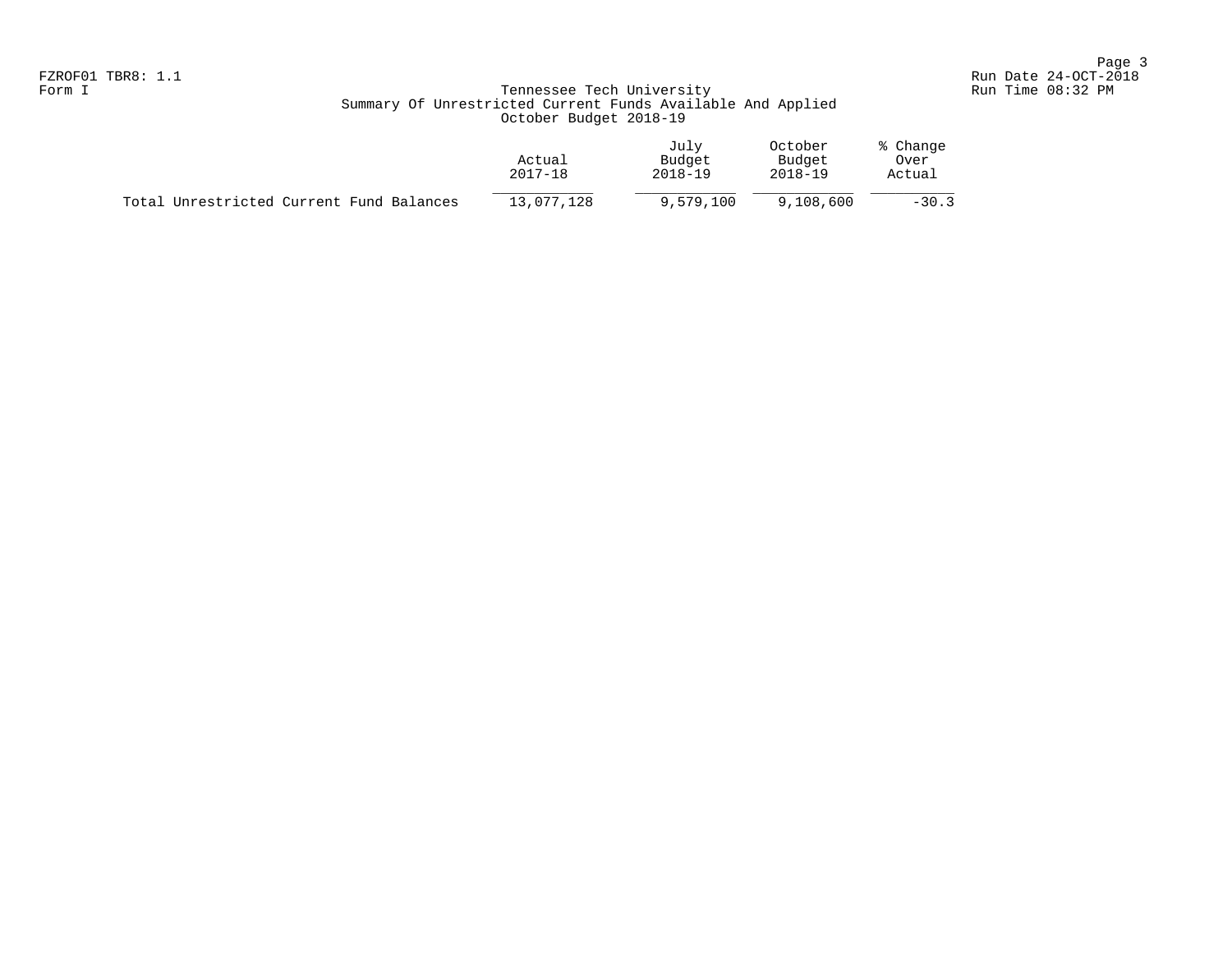# Form II Tennessee Tech University Run Time 08:50 PM Special Allocations October Budget 2018-19

|                                                                                                                                                                                                                                                                                                                                                                                                                 | Actual<br>$2017 - 18$ | July<br>Budget<br>$2018 - 19$ | October<br>Budget<br>$2018 - 19$ |
|-----------------------------------------------------------------------------------------------------------------------------------------------------------------------------------------------------------------------------------------------------------------------------------------------------------------------------------------------------------------------------------------------------------------|-----------------------|-------------------------------|----------------------------------|
| At Beginning of Period                                                                                                                                                                                                                                                                                                                                                                                          |                       |                               |                                  |
| 2% to 5% Reserve<br>Allocation for Compensated Absences                                                                                                                                                                                                                                                                                                                                                         | 6,003,368             | 3, 273, 662                   | 7,019,006                        |
| Allocation for Student Activity Fees                                                                                                                                                                                                                                                                                                                                                                            | 621,069               | 621,069                       | 455,381                          |
| Allocation for Technology Access Fees                                                                                                                                                                                                                                                                                                                                                                           | 1,076,383             | 1,076,383                     | 1,110,158                        |
| Allocation for Auxiliary Contingency                                                                                                                                                                                                                                                                                                                                                                            | 845,870               | 917,048                       | 923,499                          |
| Allocation for Specialized Academic Course Fees<br>Allocation for Unexpended Contracts<br>Allocation for Conferences and Institutes<br>Allocation for Floyd Scholarship<br>Allocation for RODP<br>Allocation for TTC Equipment Appropriation<br>Allocation for OPEB<br>Allocation for Designated Appropriations<br>Allocation for Sustainable Campus Fee<br>Allocation for International Education Fee<br>Total | 184,330<br>8,731,020  | 184,330<br>6,072,492          | 909,981<br>10,418,025            |
| At End of Period                                                                                                                                                                                                                                                                                                                                                                                                |                       |                               |                                  |
| 2% to 5% Reserve                                                                                                                                                                                                                                                                                                                                                                                                | 7,043,847             | 3,174,685                     | 3, 211, 040                      |
| Allocation for Compensated Absences                                                                                                                                                                                                                                                                                                                                                                             |                       |                               |                                  |
| Allocation for Student Activity Fees                                                                                                                                                                                                                                                                                                                                                                            | 455,381               | 621,069                       | 455,381                          |
| Allocation for Technology Access Fees                                                                                                                                                                                                                                                                                                                                                                           | 1,110,158             | 1,076,383                     | 1,110,158                        |
| Allocation for Auxiliary Contingency                                                                                                                                                                                                                                                                                                                                                                            | 923,499               | 917,116                       | 916,626                          |
| Allocation for Specialized Academic Course Fees<br>Allocation for Unexpended Contracts<br>Allocation for Conferences and Institutes<br>Allocation for Floyd Scholarship<br>Allocation for RODP<br>Allocation for TTC Equipment Appropriation<br>Allocation for OPEB<br>Allocation for Designated Appropriations<br>Allocation for Sustainable Campus Fee<br>Allocation for International Education Fee          | 909,981               | 184,330                       | 909,981                          |
| Total                                                                                                                                                                                                                                                                                                                                                                                                           | 10,442,866            | 5,973,583                     | 6,603,186                        |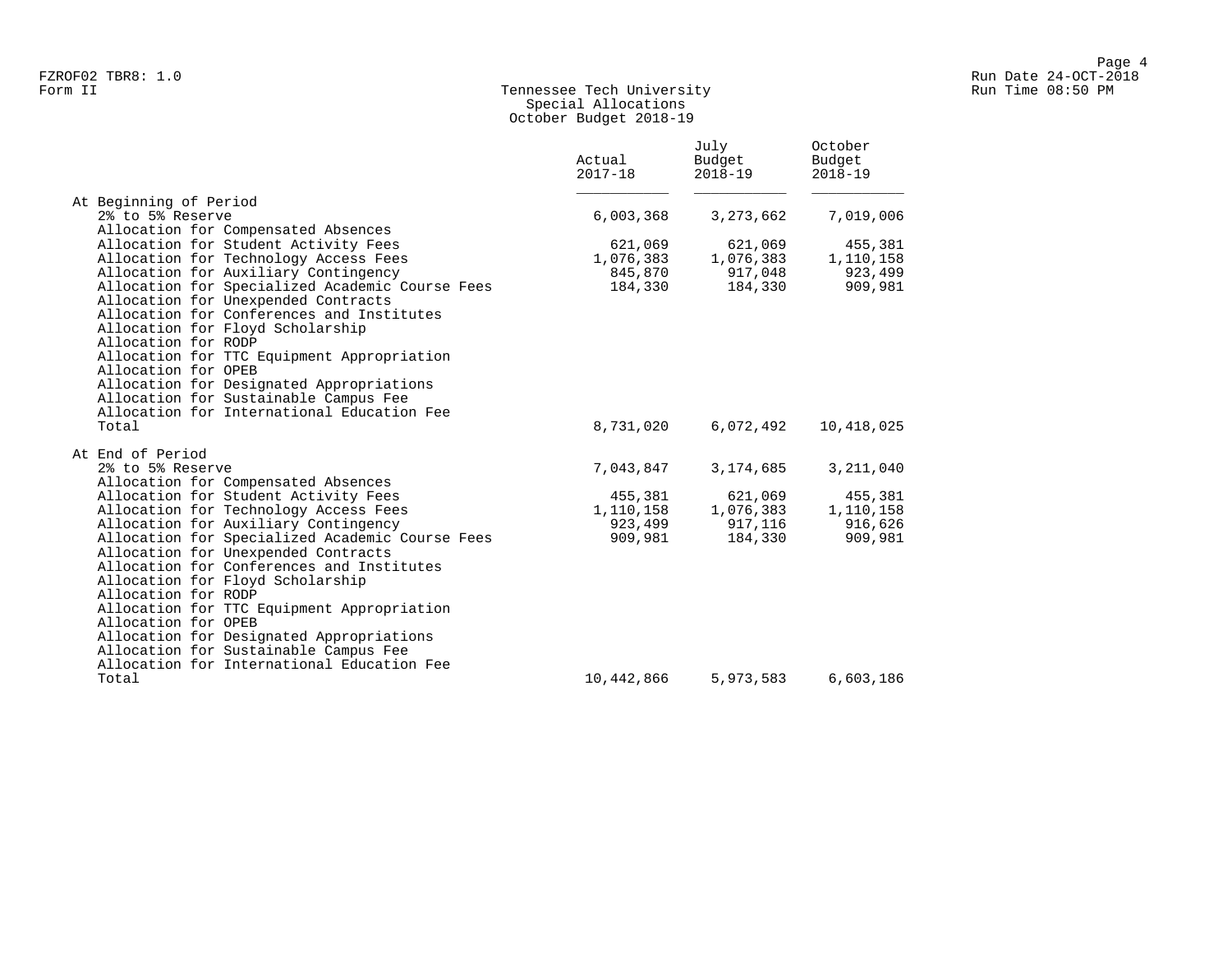FZROF03 TBR8: 1.0<br>Form III Run Date 24-OCT-2018 Tennessee Tech University Form III Run Time 08:55 PM

#### Form III Tennessee Tech University Run Time 08:55 PM Unrestricted Educational And General Expenditures By Budget Category Actual 2017-18

| UNRESTRICTED EXPENDITURES<br>EDUCATION AND GENERAL | Professional<br>Salaries | Other<br>Salaries | Employee<br>Benefits | Travel    | Operating<br>Expense | Capital<br>Outlay | Total         | % OF<br>Total<br>E & G |
|----------------------------------------------------|--------------------------|-------------------|----------------------|-----------|----------------------|-------------------|---------------|------------------------|
| Instruction                                        | 40,129,470               | 3, 131, 811       | 16,813,873           | 367,777   | 8,646,195            | 214,360           | 69, 303, 486  | 46.46                  |
| Research                                           |                          |                   |                      |           |                      |                   |               | 1.75                   |
|                                                    | 745,154                  | 290,876           | 399,322              | 233,147   | 855,802              | 92,939            | 2,617,240     |                        |
| Public Service                                     | 438,008                  | 377,646           | 372,051              | 26,709    | 1,065,163            | $\mathbf 0$       | 2,279,577     | 1.53                   |
| Academic Support                                   | 7,457,318                | 1,985,265         | 3,870,892            | 210,740   | $-2, 124, 626$       | 147,526           | 11,547,115    | 7.74                   |
| Student Services                                   | 7,768,763                | 1,729,488         | 3,952,867            | 1,652,439 | 4,553,108            | 38,156            | 19,694,821    | 13.20                  |
| Institutional Support                              | 6,679,433                | 1,450,876         | 3,247,160            | 212,316   | 3,461,033            | 0                 | 15,050,818    | 10.09                  |
| Oper & Maint of Plant                              | 1,099,902                | 2,770,597         | 2,131,614            | 21,859    | 6,626,093            | 28,962            | 12,679,027    | 8.50                   |
| Scholarships & Fellow                              | $\circ$                  | $\circ$           | $\mathbf 0$          | $\circ$   | 15,995,855           | 0                 | 15,995,855    | 10.72                  |
| Total Educational and General                      | 64, 318, 048             | 11,736,559        | 30,787,779           | 2,724,987 | 39,078,623           | 521,943           | 149, 167, 939 |                        |
| Auxiliary Enterprises                              | 749,884                  | 1,309,763         | 705,380              | 36,769    | 4,208,410            | $\circ$           | 7,010,206     |                        |
| Total Unrestricted                                 | 65,067,932               | 13,046,322        | 31, 493, 159         | 2,761,756 | 43, 287, 033         | 521,943           | 156, 178, 145 |                        |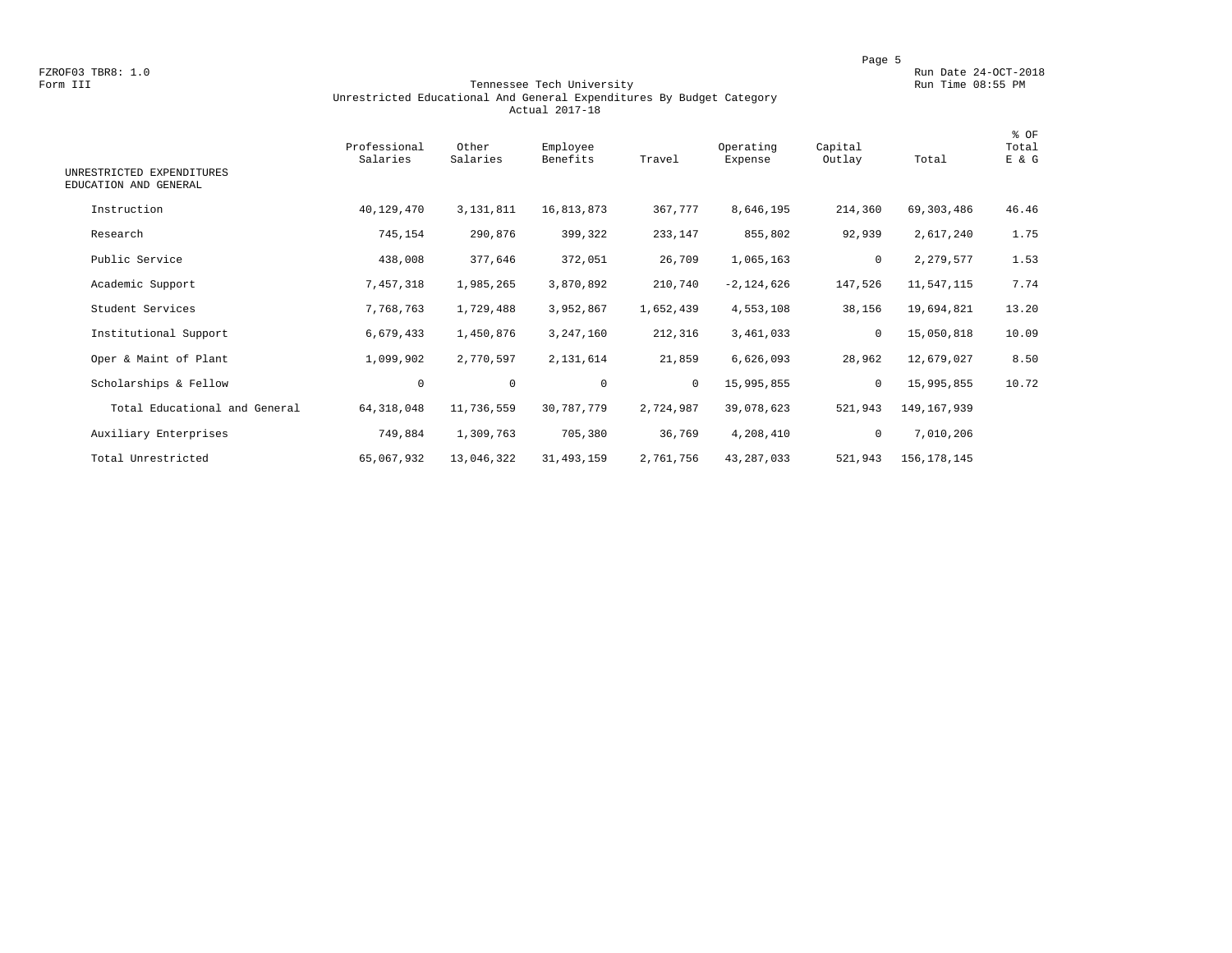FZROF03 TBR8: 1.0<br>Form III Run Date 24-OCT-2018<br>Form III Run Time 08:55 PM

#### Form III Tennessee Tech University Run Time 08:55 PM Unrestricted Educational And General Expenditures By Budget Category Original 2018-19

| UNRESTRICTED EXPENDITURES<br>EDUCATION AND GENERAL | Professional<br>Salaries | Other<br>Salaries | Employee<br>Benefits | Travel    | Operating<br>Expense | Capital<br>Outlay | Total       | % OF<br>Total<br>E & G |
|----------------------------------------------------|--------------------------|-------------------|----------------------|-----------|----------------------|-------------------|-------------|------------------------|
| Instruction                                        | 41,980,700               | 3,007,000         | 16,725,700           | 281,400   | 8,958,800            | 111,500           | 71,065,100  | 46.16                  |
| Research                                           | 423,800                  | 210,100           | 280,100              | 43,500    | 1,619,600            | 0                 | 2,577,100   | 1.67                   |
| Public Service                                     | 419,200                  | 302,100           | 343,200              | 7,200     | 1,095,200            | 0                 | 2,166,900   | 1.41                   |
| Academic Support                                   | 8,315,100                | 2,128,000         | 4,066,000            | 224,600   | $-2,657,300$         | 220,000           | 12,296,400  | 7.99                   |
| Student Services                                   | 7,810,200                | 1,690,400         | 3,784,800            | 1,267,700 | 3,718,200            | $\mathbf 0$       | 18,271,300  | 11.87                  |
| Institutional Support                              | 7,137,200                | 1,616,300         | 4,125,000            | 77,700    | 2,522,600            | 7,000             | 15,485,800  | 10.06                  |
| Oper & Maint of Plant                              | 1,129,900                | 3,057,400         | 2,379,800            | 9,600     | 7,419,100            | $\mathbf 0$       | 13,995,800  | 9.09                   |
| Scholarships & Fellow                              | 0                        | $\circ$           | $\mathbf 0$          | $\circ$   | 18,088,600           | 0                 | 18,088,600  | 11.75                  |
| Total Educational and General                      | 67, 216, 100             | 12,011,300        | 31,704,600           | 1,911,700 | 40,764,800           | 338,500           | 153,947,000 |                        |
| Auxiliary Enterprises                              | 803,100                  | 1,477,700         | 769,800              | 20,000    | 4,361,900            | 2,500             | 7,435,000   |                        |
| Total Unrestricted                                 | 68,019,200               | 13,489,000        | 32, 474, 400         | 1,931,700 | 45,126,700           | 341,000           | 161,382,000 |                        |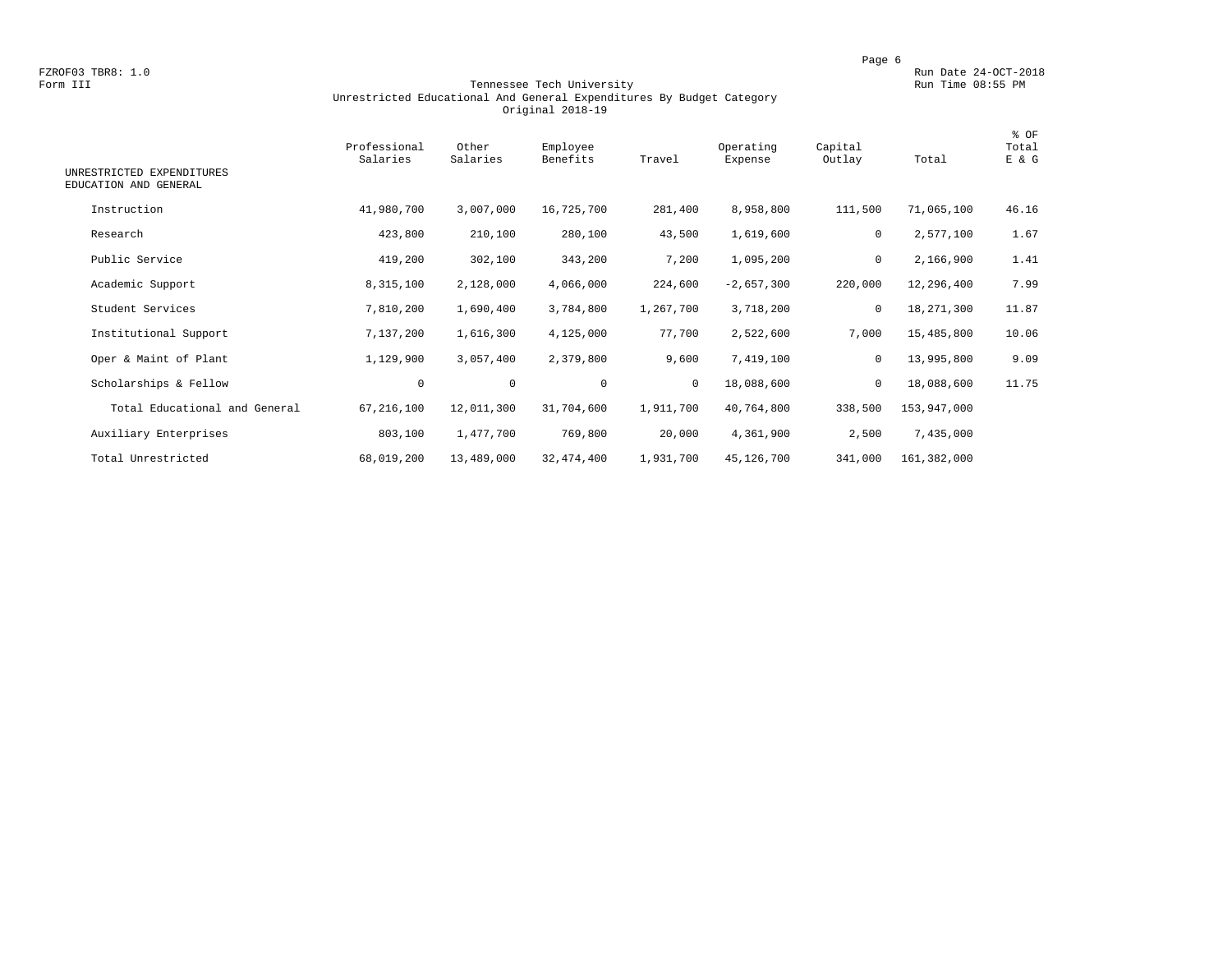FZROF03 TBR8: 1.0<br>Form III Run Date 24-OCT-2018 (Run Date 24-OCT-2018) Run Date 24-OCT-2018<br>Form III Run Time 08:55 PM

#### Form III Tennessee Tech University Run Time 08:55 PM Unrestricted Educational And General Expenditures By Budget Category Revised 2018-19

| UNRESTRICTED EXPENDITURES<br>EDUCATION AND GENERAL | Professional<br>Salaries | Other<br>Salaries | Employee<br>Benefits | Travel    | Operating<br>Expense | Capital<br>Outlay | Total       | % OF<br>Total<br>E & G |
|----------------------------------------------------|--------------------------|-------------------|----------------------|-----------|----------------------|-------------------|-------------|------------------------|
| Instruction                                        | 42,889,400               | 3,151,200         | 17,305,100           | 300,100   | 11,426,700           | 134,900           | 75,207,400  | 47.19                  |
| Research                                           | 427,400                  | 233,100           | 281,200              | 66,000    | 2,398,800            | 9,000             | 3,415,500   | 2.14                   |
| Public Service                                     | 460,500                  | 327,700           | 372,100              | 10,200    | 1,297,600            | $\mathbf 0$       | 2,468,100   | 1.55                   |
| Academic Support                                   | 8,288,500                | 2,065,000         | 4,081,500            | 265,200   | $-2,855,800$         | 220,000           | 12,064,400  | 7.57                   |
| Student Services                                   | 7,920,500                | 1,676,800         | 3,807,000            | 1,272,100 | 4,256,100            | 11,700            | 18,944,200  | 11.89                  |
| Institutional Support                              | 7,326,900                | 1,410,400         | 4,116,900            | 79,700    | 2,698,500            | 7,000             | 15,639,400  | 9.81                   |
| Oper & Maint of Plant                              | 1,068,200                | 3,060,200         | 2,379,800            | 9,600     | 7,874,100            | 0                 | 14,391,900  | 9.03                   |
| Scholarships & Fellow                              | 0                        | 0                 | $\mathbf{0}$         | $\circ$   | 17,235,400           | $\mathbf 0$       | 17,235,400  | 10.81                  |
| Total Educational and General                      | 68,381,400               | 11,924,400        | 32, 343, 600         | 2,002,900 | 44,331,400           | 382,600           | 159,366,300 |                        |
| Auxiliary Enterprises                              | 796,700                  | 1,503,100         | 781,000              | 20,000    | 4,257,500            | 2,500             | 7,360,800   |                        |
| Total Unrestricted                                 | 69,178,100               | 13,427,500        | 33,124,600           | 2,022,900 | 48,588,900           | 385,100           | 166,727,100 |                        |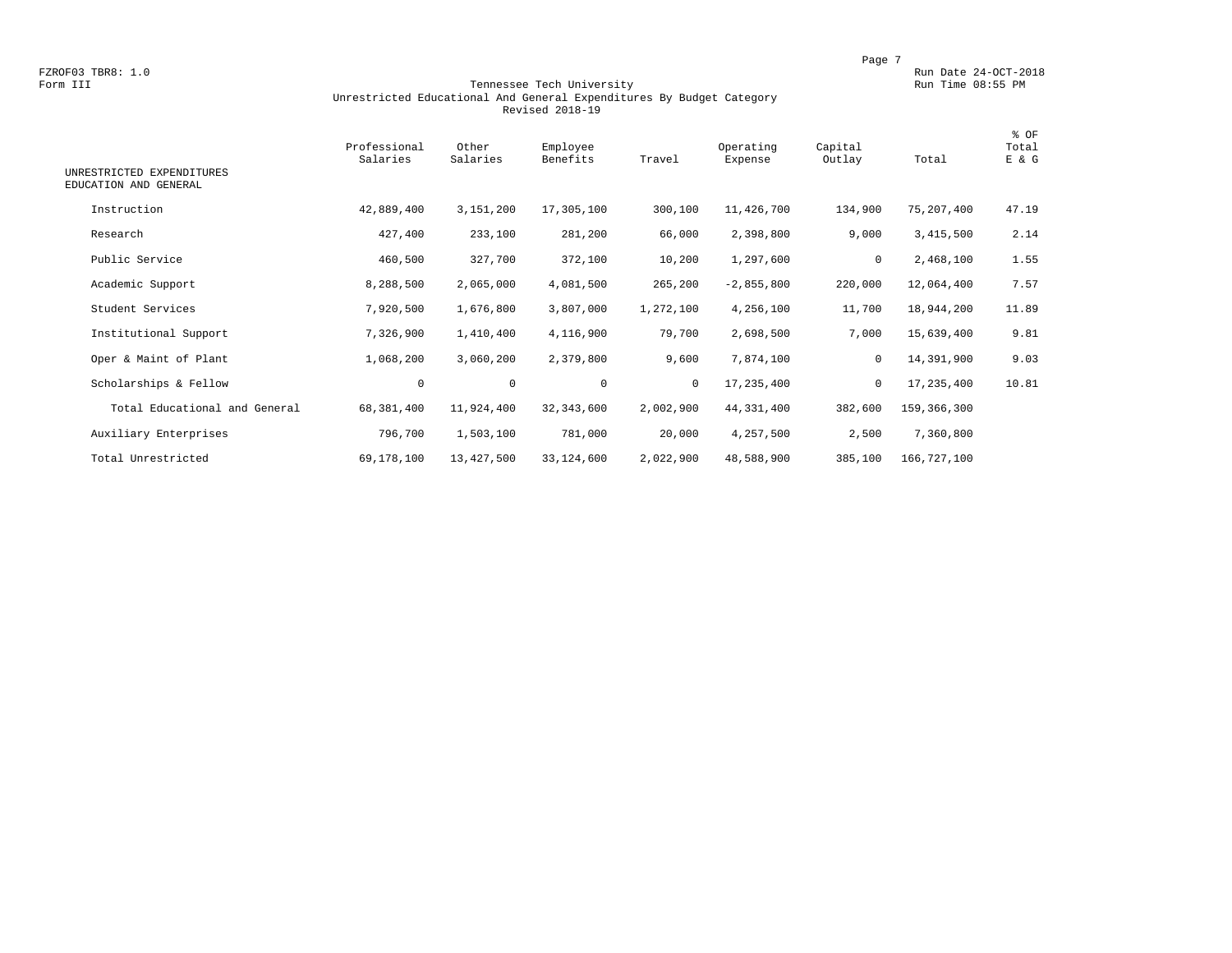#### Form IV Tennessee Tech University Run Time 09:07 PM Detail Of Transfers October Budget 2018-19

|                                     | Actual<br>$2017 - 18$ | July<br>$2018 - 19$ | October<br>$2018 - 19$   |
|-------------------------------------|-----------------------|---------------------|--------------------------|
| Educational And General             |                       |                     |                          |
| Mandatory Transfers                 |                       |                     |                          |
| Retirement of Indebtedness:         |                       |                     |                          |
| ROI Energy Performance Contract     | 5,875                 | 6,350               | 6,350                    |
| ROI Performance Contr Order 2       | 156,224               | 158,970             | 158,970                  |
| ROI Energy Perf 2014B 08B 915       | 63,533                | 63,530              | 63,530                   |
| ROI Energy Perf 2014B 09A 918       | 43,576                | 43,580              | 43,580                   |
| ROI Parking & Transportation P927   | 53,469                | 38,500              | 38,500                   |
| ROI Lab Science Building P928       | 104,847               | 59,000              | 59,000                   |
| Loan Fund Matching-NDSL             |                       |                     |                          |
| Renewals and Replacements:          |                       |                     |                          |
| Total E&G Mandatory Transfers       | 427,524               | 369,930             | 369,930                  |
| Non-Mandatory Transfers To (From)   |                       |                     |                          |
| Unexpended Plant Funds:             |                       |                     |                          |
| Transf to Un Ex Plant Extra Maint   | 90,000                | 90,000              | 90,000                   |
| Trf to Un Ex Plt Library 110        | 17,650                | $\mathbf{0}$        | 0                        |
| Trf to Un Ex Plt Penn 406 Generator | 20,651                | $\Omega$            | $\mathbf 0$              |
| Transf to Un Ex Plant Presc CEROC   | 20,034                | $\Omega$            | $\mathbf 0$              |
| Transf to Un Ex Plant Parkg Paving  | 214,800               | 214,800             | 214,800                  |
| Trf to Un Ex Plt Libr 140 Cubical   | 11,110                | $\Omega$            | $\overline{0}$           |
| Transf to Un Ex Plant RUC Move      | 10,000                | $\mathbf 0$         | $\overline{0}$           |
| Trf to Un Ex Plnt Volpe Library Exp | 200,000               | $\Omega$            | $\Omega$                 |
| Trf to Un Ex Plt Extra Maint Local  | 1,060,000             | 60,000              | 560,000                  |
| Trf to Un Ex Plt Var Acad Bldg      | 893,262               | 841,000             | 841,000                  |
| Trf to Un Ex Plt Clement Hall ITS   | 7,900                 | $\Omega$            | $\overline{\phantom{0}}$ |
| Trf to Un Ex Plt Research           | 13,839                | $\mathbf 0$         | $\overline{0}$           |
| Trf to CEROC Presc 416              | 25,704                | 0                   | $\overline{0}$           |
| Trf to Un Ex Plt West Stadium Door  | 2,550                 | $\Omega$            | $\mathbf 0$              |
| Trf to Un Ex Plt Facilities Develop | 946,687               | 868,000             | 856,000                  |
| Trf to Un Ex Plt Ion Beam Test Fac  | 50,363                | $\Omega$            | 0                        |
| Trf to Un Ex Plt Alumni Bldg        | 3,644                 | $\mathbf 0$         | $\mathbf 0$              |
| Trf to Un Ex Plt W TV Dixie Prkg Pr | 725,797               | 758,475             | 863,475                  |
| Trf to Un Ex Plt WTTU Radio Antenna | 11,528                | $\Omega$            | $\mathbf 0$              |
| Trf to Un Ex Plt HEND 101 Off Recon | 6,406                 | $\Omega$            | $\mathbf 0$              |
| Renewals and Replacements:          |                       |                     |                          |
| Transfers to RR Computer Ctr        | 200,000               | 300,000             | 300,000                  |
| Transfers to RR MP Athletics        | 4,460                 | 2,000               | 2,000                    |
| Transfers to RR MP Ext Educ         | - 0                   | 1,000               | 1,000                    |
| Transfers to RR MP Arts n Sci       | 5,594                 | 10,000              | 10,000                   |
| Transfers to RR MP Water Ctr        | 17,705                | 10,000              | 10,000                   |
| Transfers to RR Post Office         | 40,091                | 30,000              | 30,000                   |
| Transfers to RR Reserves            | $\overline{0}$        | 421,630             | $\overline{\phantom{0}}$ |
| Transfers to RR Craft Ctr E&G       | 190,000               | 190,000             | 190,000                  |
| Transfers to RR Com Equipment Repl  | 77,110                | 77,110              | 77,110                   |
| Transfers to RR University Police   | 31,820                | $\Omega$            | 30,000                   |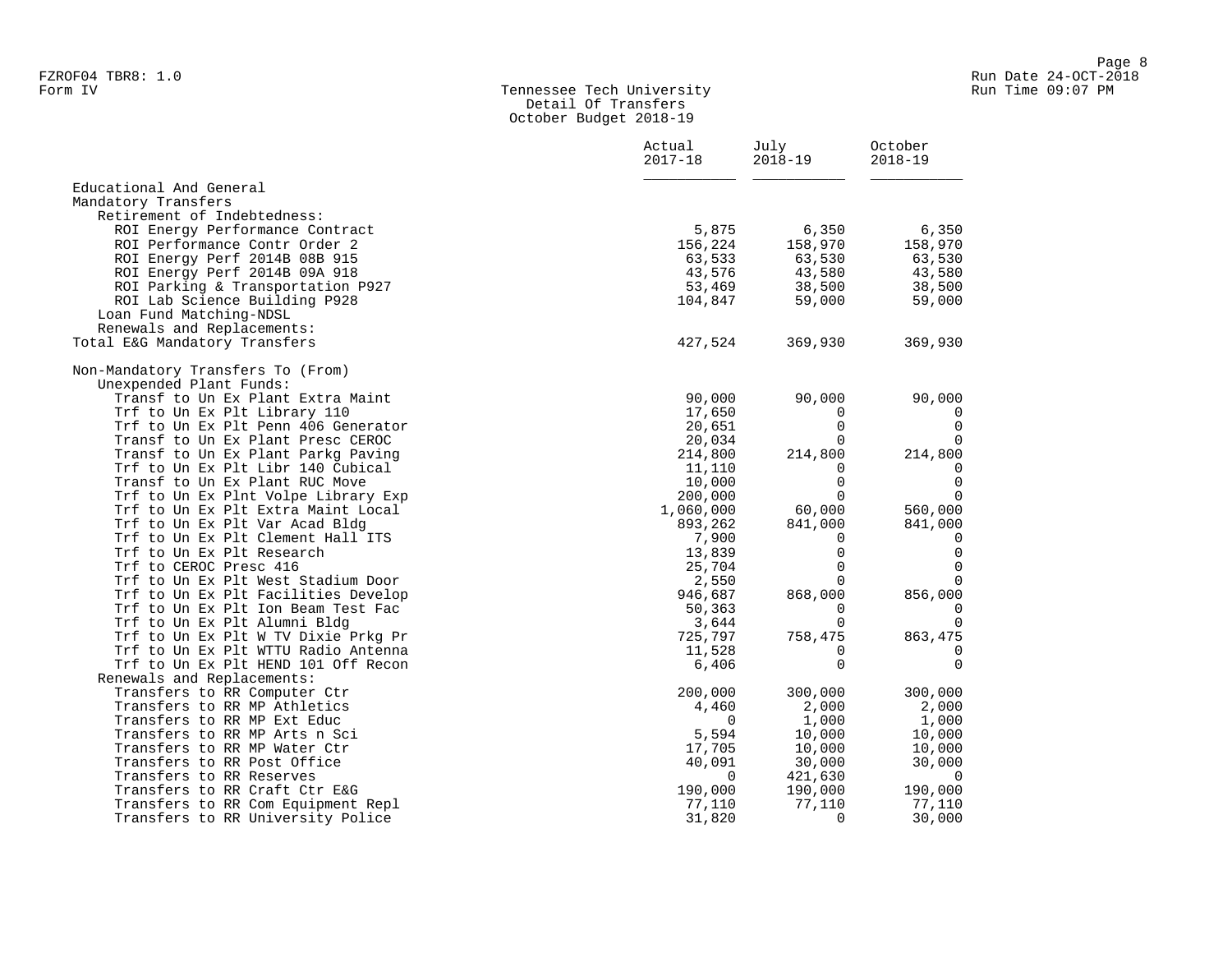# Form IV Tennessee Tech University Run Time 09:07 PM Detail Of Transfers October Budget 2018-19

|                                                                                                   | Actual<br>$2017 - 18$     | July<br>2018-19                     | October<br>$2018 - 19$   |
|---------------------------------------------------------------------------------------------------|---------------------------|-------------------------------------|--------------------------|
| Transfers to RR Electronic Updates<br>Transfers to RR MP Engineering<br>Transfers to RR MP Ag HEC | 350,000<br>1,112<br>1,615 | 350,000<br>$\mathbf{0}$<br>$\Omega$ | 350,000<br>0<br>$\Omega$ |
| Trf to RR RUC Suite 121-Student Aff<br>Transfers from RR Reserves<br>Other:                       | 26,587<br>$\overline{0}$  | $\Omega$<br>$-2,015,800$            | $\Omega$<br>$-2,668,820$ |
| Transfers to Restricted                                                                           | 44,596                    | $\overline{0}$                      | $\mathbf 0$              |
| Transfers to ROI Fitness Center                                                                   | 2,066,886                 | 2,021,730                           | 2,021,730                |
| Transfers to ROI Univ Center                                                                      | 91,452                    |                                     | 89,460                   |
| Transfers to ROI Eblen Center                                                                     | 201,195                   | 89,460<br>196,810                   | 196,810                  |
| Total E&G Non-Mandatory Transfers                                                                 | 7,682,148                 | 4,516,215                           | 4,064,565                |
| Total Educational And General                                                                     | 8,109,672                 | 4,886,145                           | 4,434,495                |
| Auxiliary Enterprises                                                                             |                           |                                     |                          |
| Mandatory Transfers                                                                               |                           |                                     |                          |
| Retirement of Indebtedness:                                                                       |                           |                                     |                          |
| ROI Dorms 10TH D 2012C 914 (2004B)                                                                | 343,957                   | 347,820                             | 347,820                  |
| ROI R H Rep 2007C 914 Bd                                                                          | 178,518                   | 178,860                             | 178,860                  |
| ROI TV Apts 2012A 920                                                                             | 339,813                   | 344,570                             | 344,570                  |
| ROI TV Apts Renov PH2 P921                                                                        | 405,327                   | 413,770                             | 413,770                  |
| ROI Warf Ellington P922                                                                           | 401,169                   | 391,420                             | 391,420                  |
| ROI Jobe Murphy RH P924                                                                           | 809,297                   | 789,560                             | 789,560                  |
| ROI TV P3 2017A P923 390250 76121                                                                 | 259,552                   | 247,070                             | 247,070                  |
| ROI RH 2015A 914 07C 076125 390252                                                                | 66,782                    | 69,910                              | 69,910                   |
| ROI RH 2015B 917 10A 076126 390253                                                                | 581,261                   | 581,260                             | 581,260                  |
| ROI M McCord B Evans P926                                                                         | 783,432                   | 756,320                             | 756,320                  |
| ROI RH 2017B 914 07C 076128 390255                                                                | 82,481                    | 85,910                              | 85,910                   |
| ROI RH 2017B 917 10A 076129 390256                                                                | 786,332                   | 792,780                             | 792,780                  |
| ROI TV1 2017B 920 12A 076130 390257                                                               | 101,616                   | 105,900                             | 105,900                  |
| ROI TV2 2017B 921 13A 076131 390258<br>Renewals and Replacements:                                 | 45,278                    | 47,120                              | 47,120                   |
| Total Auxiliary Mandatory Transfers                                                               | 5,184,815                 | 5,152,270                           | 5,152,270                |
| Non-Mandatory Transfers To (From)                                                                 |                           |                                     |                          |
| Unexpended Plant Funds:                                                                           |                           |                                     |                          |
| Renewals and Replacements:                                                                        |                           |                                     |                          |
| Transfers to RR Housing                                                                           | 2,590,690                 | 2,486,893                           | 2,467,561                |
| Transfers to RR Aptments                                                                          | 181,900                   | $\Omega$                            | $\overline{0}$           |
| Transfers to RR Bookstore                                                                         | 442,923                   | 412,703                             | 412,735                  |
| Transfers to RR Cafeteria                                                                         | 2,730,700                 | 2,623,955                           | 2,856,791                |
| Transfers to RR Vending                                                                           | 114,091                   | 90,950                              | 91,063                   |
| Transfers to RR Post Office                                                                       | 3,601                     | 4,100                               | 4,100                    |
| Transfers to RR Fitness Center                                                                    | 163,777                   | 96,084                              | 81,001                   |
| Transfers to RR CC Housing                                                                        | 24,586                    | 40,313                              | 41,934                   |
| Transfers to RR CC Contr SR                                                                       | 606                       | $\Omega$                            | $\overline{0}$           |
| Other:                                                                                            |                           |                                     |                          |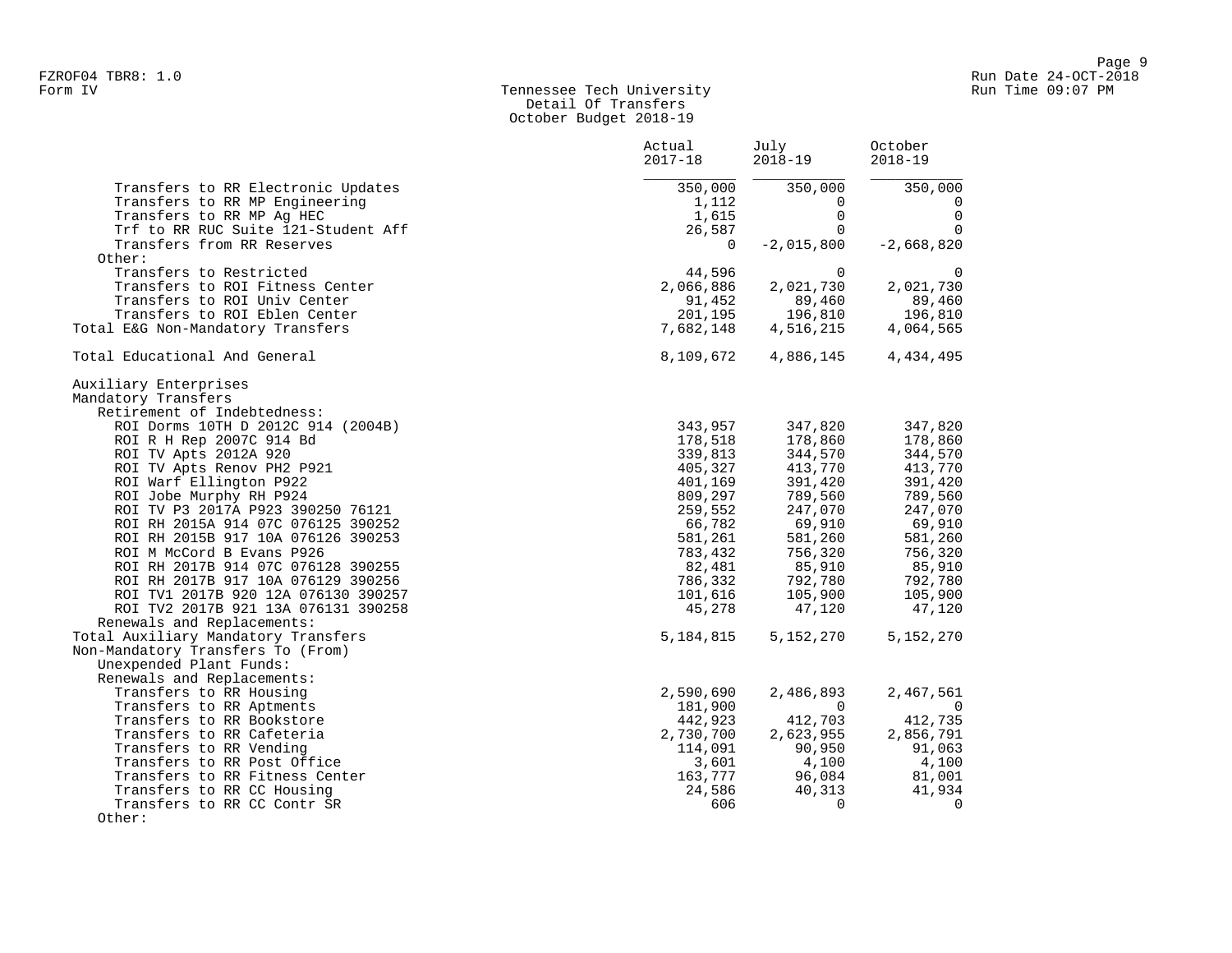# Form IV Tennessee Tech University Run Time 09:07 PM Detail Of Transfers October Budget 2018-19

|                                         | Actual<br>$2017 - 18$ | July<br>2018-19 | October<br>2018-19 |
|-----------------------------------------|-----------------------|-----------------|--------------------|
| Total Auxiliary Non-Mandatory Transfers | 6,252,874             | 5,754,998       | 5,955,185          |
| Total Auxiliary Enterprises             | 11,437,689            | 10,907,268      | 11,107,455         |
| Total Transfers                         | 19,547,361            | 15,793,413      | 15,541,950         |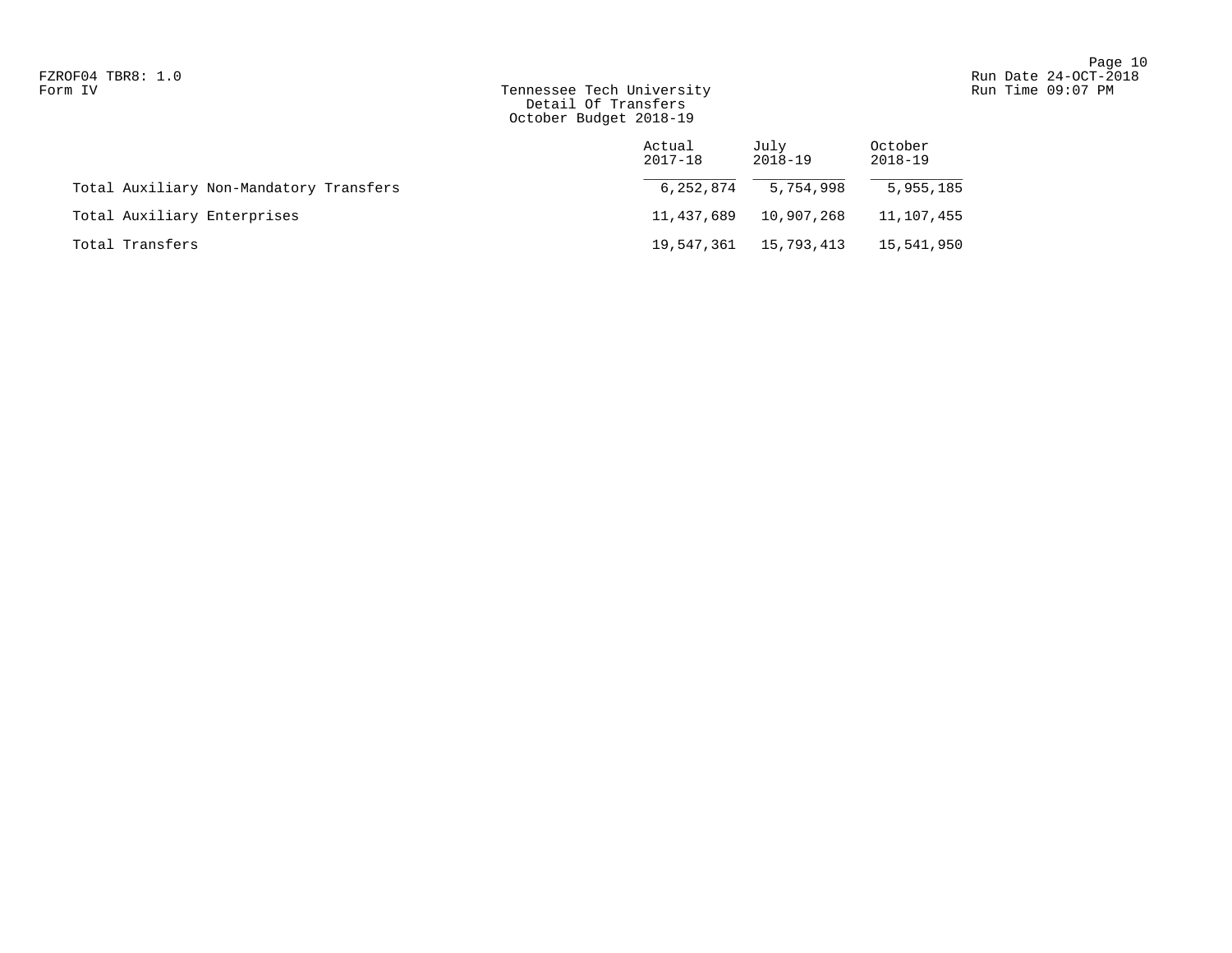Page 11 FZROF05 TBR8: 1.0 Run Date 24-OCT-2018

#### Form V Tennessee Tech University Run Time 09:13 PM Unrestricted Expenditures And Transfers By Major Functional Area And Account For Fiscal Year Actual 2017-18

|                             |              |              | Public       | Academic     | Student      | Inst.        | Operation &  | Scholar/    | Total         |              |               |
|-----------------------------|--------------|--------------|--------------|--------------|--------------|--------------|--------------|-------------|---------------|--------------|---------------|
|                             | Instruction  | Research     | Service      | Support      | Services     | Support      | Maintenance  | Fellowships | $E$ & $G$     | Auxiliary    | Total         |
| Salaries                    |              |              |              |              |              |              |              |             |               |              |               |
| Administrative/Professional | 145,906      | 168,392      | $\mathbf{0}$ | 2,029,484    | 445,024      | 2,714,053    | 122,940      | $\mathbf 0$ | 5,625,799     | $\mathbb O$  | 5,625,799     |
| Academic                    | 37, 404, 942 | 372,082      | 98,570       | 704,649      | 10,612       | 4,525        | $\mathbf{0}$ | $\Omega$    | 38,595,380    | $\circ$      | 38,595,380    |
| Supporting                  | 2,423,070    | 139,063      | 274,372      | 1,790,387    | 1,483,701    | 1,369,362    | 2,700,451    | $\Omega$    | 10,180,406    | 635,810      | 10,816,216    |
| Students                    | 708,741      | 151,813      | 103,274      | 194,878      | 245,787      | 81,514       | 70,146       | $\Omega$    | 1,556,153     | 673,953      | 2,230,106     |
| Professional                | 2,578,622    | 204,680      | 339,438      | 4,723,185    | 7, 313, 127  | 3,960,855    | 976,962      | $\Omega$    | 20,096,869    | 749,884      | 20,846,753    |
| Total Salaries              | 43, 261, 281 | 1,036,030    | 815,654      | 9,442,583    | 9,498,251    | 8,130,309    | 3,870,499    | $\Omega$    | 76,054,607    | 2,059,647    | 78, 114, 254  |
| Employee Benefits           |              |              |              |              |              |              |              |             |               |              |               |
| FICA                        | 2,934,591    | 59,904       | 50,355       | 641,934      | 653,133      | 532,035      | 269,482      | $\Omega$    | 5, 141, 434   | 105,094      | 5,246,528     |
| Retirement                  | 4,881,117    | 100,811      | 93,072       | 1,192,850    | 1,155,759    | 1,053,759    | 589,685      | $\Omega$    | 9,067,053     | 179,858      | 9,246,911     |
| Insurance                   | 6,364,953    | 78,891       | 152,284      | 1,707,336    | 1,681,476    | 1,321,517    | 1,091,835    | $\Omega$    | 12,398,292    | 359,484      | 12,757,776    |
| Unemployment Compensation   | 5,398        | $\mathbf 0$  | $\mathbf{0}$ | $\mathbf 0$  | 9,984        | 9,692        | $\mathbf{0}$ | $\Omega$    | 25.074        | $\circ$      | 25,074        |
| Other                       | 2,627,814    | 159,716      | 76,340       | 328,772      | 452,515      | 330,157      | 180,612      | $\Omega$    | 4,155,926     | 60,944       | 4,216,870     |
| Total Benefits              | 16,813,873   | 399,322      | 372,051      | 3,870,892    | 3,952,867    | 3,247,160    | 2,131,614    | $\Omega$    | 30,787,779    | 705,380      | 31, 493, 159  |
| Total Personal Serv.        | 60,075,154   | 1,435,352    | 1,187,705    | 13, 313, 475 | 13, 451, 118 | 11, 377, 469 | 6,002,113    | $\Omega$    | 106,842,386   | 2,765,027    | 109,607,413   |
| Other                       |              |              |              |              |              |              |              |             |               |              |               |
| Travel                      | 367,777      | 233,147      | 26,709       | 210,740      | 1,652,439    | 212,316      | 21,859       | $\Omega$    | 2,724,987     | 36,769       | 2,761,756     |
| Printing, Duplicating, Film | 75,338       | 14,279       | 11,215       | 9,867        | 260,614      | $-127,826$   | 3,979        | $\Omega$    | 247,466       | 10,155       | 257,621       |
| Processing                  |              |              |              |              |              |              |              |             |               |              |               |
| Utilities & Fuel            | $\circ$      | $\mathbf 0$  | $\mathbf{0}$ | $-4.491$     | $\mathbf 0$  | $\circ$      | 4,775,682    | $\mathbf 0$ | 4.771.191     | $\circ$      | 4,771,191     |
| Communications & Shipping   | 194,674      | 4,792        | 44,013       | 195,636      | 129,662      | $-478,520$   | 33,199       | $\mathbf 0$ | 123,456       | 473,948      | 597,404       |
| Cost                        |              |              |              |              |              |              |              |             |               |              |               |
| Maintenance/Repairs         | 204,965      | 5,205        | 13,810       | 241,426      | 83,006       | 94,331       | 2,585,485    | $\mathbf 0$ | 3,228,228     | 733,590      | 3,961,818     |
| Professional/Admin.         | 1,671,358    | 226,456      | 132,724      | 2,494,168    | 1,832,498    | 2,469,593    | 346,364      | $\Omega$    | 9,173,161     | 250,908      | 9,424,069     |
| Services                    |              |              |              |              |              |              |              |             |               |              |               |
| Supplies                    | 1, 412, 715  | 323,562      | 143,122      | 501,769      | 1,334,069    | 537,020      | 237.240      | $\Omega$    | 4,489,497     | 260,006      | 4,749,503     |
| Rental & Insurance          | 369,203      | 15,596       | 9,974        | 153,698      | 92,707       | 87.472       | 418.569      | $\circ$     | 1,147,219     | 125.843      | 1,273,062     |
| Motor Vehicle Operation     | 2            | 513          | 3,789        | 29,406       | 16,695       | 2,678        | 101,789      | $\mathbf 0$ | 154,872       | 10,659       | 165,531       |
| Grants & Subsidies          | $-150$       | 790          | $\Omega$     | 36,293       | 518          | 1,345        | 950          | $\mathbf 0$ | 39,746        | $\circ$      | 39,746        |
| Other Services & Expenses   | 31,475       | $\mathbf 0$  | $\Omega$     | 25,575       | 75,294       | 617,229      | $\mathbf{0}$ | $\mathbf 0$ | 749,573       | 59,618       | 809,191       |
| Stores for Resale           | $\mathbf 0$  | $\Omega$     | $\Omega$     | $\mathbf 0$  | 125          | 418          | $\mathbf{0}$ | $\mathbf 0$ | 543           | 89,861       | 90,404        |
| Equipment                   | 214,360      | 90,439       | $\Omega$     | 62,732       | 38,156       | $^{\circ}$   | 28,962       | $\Omega$    | 434,649       | $\mathbf{0}$ | 434,649       |
| Buildings                   | $\mathbf 0$  | 2,500        | $\Omega$     | $\Omega$     | $\circ$      | $\mathbf 0$  | $\mathbf{0}$ | $\Omega$    | 2,500         | $\mathbf{0}$ | 2,500         |
| Dept Revenue & Service      | 4,077,858    | 275,981      | 706,516      | $-5,843,360$ | 564,148      | 257,293      | $-1,877,164$ | $\mathbf 0$ | $-1,838,728$  | 2,169,822    | 331,094       |
| Charges                     |              |              |              |              |              |              |              |             |               |              |               |
| Library Holdings & Bindings | $\mathbf 0$  | $\mathbf{0}$ | $\Omega$     | 84,794       | $\mathbf 0$  | $\circ$      | $\mathbf{0}$ | $\mathbf 0$ | 84,794        | $\mathbb O$  | 84,794        |
| Scholarships                | 608,757      | $-11,372$    | $\Omega$     | 35,387       | 163,772      | $\mathbf 0$  | $\mathbf{0}$ | 15,995,855  | 16,792,399    | 24,000       | 16,816,399    |
| Total Other                 | 9,228,332    | 1,181,888    | 1,091,872    | $-1,766,360$ | 6, 243, 703  | 3,673,349    | 6,676,914    | 15,995,855  | 42, 325, 553  | 4, 245, 179  | 46,570,732    |
| Total E & G                 | 69, 303, 486 | 2,617,240    | 2,279,577    | 11,547,115   | 19,694,821   | 15,050,818   | 12,679,027   | 15,995,855  | 149, 167, 939 | 7,010,206    | 156, 178, 145 |
| Transfers & Debt Serv.      | $\mathbf 0$  | $\mathbf{0}$ | $\Omega$     | $\mathbb O$  | $\mathbf 0$  | $\circ$      | $\mathbf{0}$ | $\Omega$    | 8,109,672     | 11, 437, 689 | 19,547,361    |
| Grand Total                 | 69, 303, 486 | 2,617,240    | 2,279,577    | 11,547,115   | 19,694,821   | 15,050,818   | 12,679,027   | 15,995,855  | 157, 277, 611 | 18, 447, 895 | 175, 725, 506 |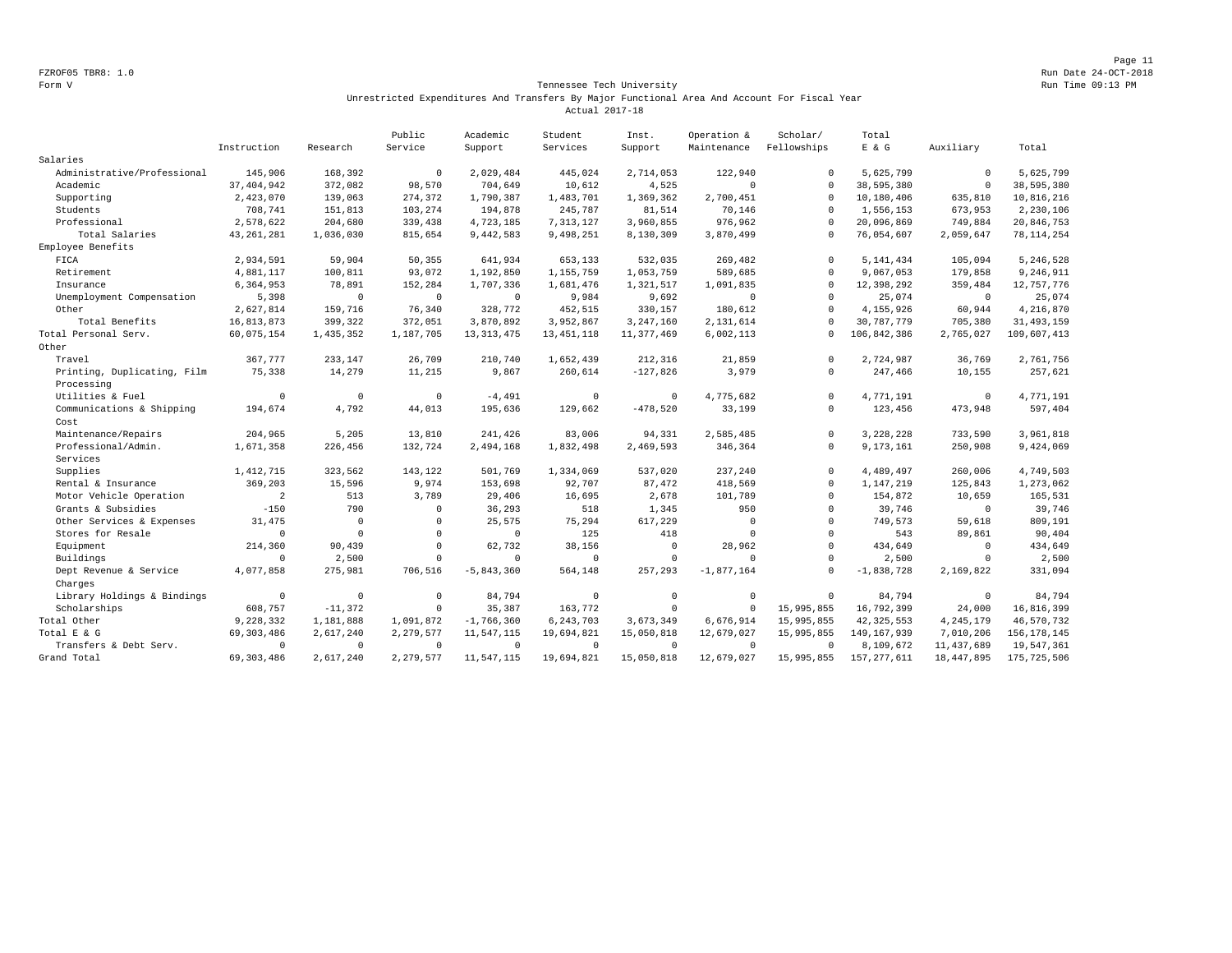Page 12 FZROF05 TBR8: 1.0 Run Date 24-OCT-2018

#### Form V Tennessee Tech University Run Time 09:13 PM Unrestricted Expenditures And Transfers By Major Functional Area And Account For Fiscal Year Original 2018-19

|                             |              |            | Public     | Academic       | Student      | Inst.          | Operation &    | Scholar/    | Total        |             |                |
|-----------------------------|--------------|------------|------------|----------------|--------------|----------------|----------------|-------------|--------------|-------------|----------------|
|                             | Instruction  | Research   | Service    | Support        | Services     | Support        | Maintenance    | Fellowships | E & G        | Auxiliary   | Total          |
| Salaries                    |              |            |            |                |              |                |                |             |              |             |                |
| Administrative/Professional | 154,849      | 172,975    | $^{\circ}$ | 2,089,966      | 546,300      | 2,937,347      | 126,313        | $\Omega$    | 6.027.750    | $\mathbf 0$ | 6,027,750      |
| Academic                    | 39, 416, 602 | 127,205    | 126,794    | 738,566        | $^{\circ}$   | 4,000          | $\Omega$       | $\Omega$    | 40, 413, 167 | 1,000       | 40, 414, 167   |
| Supporting                  | 2,418,617    | 157,039    | 263,639    | 1,979,085      | 1,505,587    | 1,565,955      | 3,035,919      | $\Omega$    | 10,925,841   | 750,250     | 11,676,091     |
| Students                    | 588,390      | 53,090     | 38,435     | 148,900        | 184,860      | 50,308         | 21,438         | $\Omega$    | 1,085,421    | 727,485     | 1,812,906      |
| Professional                | 2,409,210    | 123,617    | 292,376    | 5,486,607      | 7,263,905    | 4,195,850      | 1,003,571      | $\Omega$    | 20,775,136   | 802,100     | 21, 577, 236   |
| Total Salaries              | 44,987,668   | 633,926    | 721,244    | 10,443,124     | 9,500,652    | 8,753,460      | 4,187,241      | $\Omega$    | 79, 227, 315 | 2,280,835   | 81,508,150     |
| Employee Benefits           |              |            |            |                |              |                |                |             |              |             |                |
| FICA                        | 3,010,618    | 50,416     | 61,781     | 731,884        | 681,260      | 742,496        | 428,370        | $\Omega$    | 5,706,825    | 138,561     | 5,845,386      |
| Retirement                  | 5,017,697    | 84,027     | 102,969    | 1,219,806      | 1, 135, 433  | 1,237,494      | 713,951        | $\Omega$    | 9,511,377    | 230,935     | 9,742,312      |
| Insurance                   | 7,024,776    | 117,637    | 144,156    | 1,707,729      | 1,589,606    | 1,732,491      | 999,531        | $\Omega$    | 13, 315, 926 | 323,309     | 13,639,235     |
| Unemployment Compensation   | 167,257      | 2,801      | 3,432      | 40,660         | 37.848       | 41,250         | 23,798         | $\cap$      | 317,046      | 7,698       | 324,744        |
| Other                       | 1,505,309    | 25,208     | 30,891     | 365,942        | 340,630      | 371,248        | 214,185        | $\Omega$    | 2,853,413    | 69,281      | 2,922,694      |
| Total Benefits              | 16,725,657   | 280,089    | 343,229    | 4,066,021      | 3,784,777    | 4,124,979      | 2,379,835      | $\Omega$    | 31,704,587   | 769,784     | 32, 474, 371   |
| Total Personal Serv.        | 61, 713, 325 | 914,015    | 1,064,473  | 14,509,145     | 13, 285, 429 | 12,878,439     | 6,567,076      | $\Omega$    | 110,931,902  | 3,050,619   | 113,982,521    |
| Other                       |              |            |            |                |              |                |                |             |              |             |                |
| Travel                      | 281,426      | 43,540     | 7,170      | 224,560        | 1,267,661    | 77,660         | 9,640          | $\Omega$    | 1,911,657    | 20,010      | 1,931,667      |
| Operating Expense Budget    | 4,240,995    | 1,328,251  | 338,260    | 3,454,081      | 2,896,844    | 3,677,501      | 3,846,287      | $\Omega$    | 19,782,219   | 1,972,193   | 21,754,412     |
| Capital Expenditure Budget  | 111,500      | $\Omega$   | $\Omega$   | 220,000        | $\Omega$     | 6,970          | $\Omega$       | $\Omega$    | 338,470      | 2,500       | 340,970        |
| Utilities & Fuel            | $\Omega$     | $^{\circ}$ | $\Omega$   | $\Omega$       | $\mathbf 0$  | $\Omega$       | 5,842,480      | $\Omega$    | 5,842,480    | $^{\circ}$  | 5,842,480      |
| Supplies                    | $\Omega$     | $\Omega$   | 1,969      | $^{\circ}$     | $\mathbf 0$  | $\Omega$       | $\Omega$       | $\Omega$    | 1,969        | $^{\circ}$  | 1,969          |
| Dept Revenue & Service      | 4,294,910    | 291,320    | 754,950    | $-6, 111, 390$ | 594,490      | $-1, 154, 893$ | $-2, 269, 660$ | $\cap$      | $-3,600,273$ | 2,389,730   | $-1, 210, 543$ |
| Charges                     |              |            |            |                |              |                |                |             |              |             |                |
| Scholarships                | 422,880      | $^{\circ}$ | $^{\circ}$ | $\mathbf 0$    | 226,900      | $^{\circ}$     | $^{\circ}$     | 18,088,633  | 18,738,413   | $^{\circ}$  | 18,738,413     |
| Total Other                 | 9,351,711    | 1,663,111  | 1,102,349  | $-2, 212, 749$ | 4,985,895    | 2,607,238      | 7,428,747      | 18,088,633  | 43,014,935   | 4,384,433   | 47,399,368     |
| Total E & G                 | 71,065,036   | 2,577,126  | 2,166,822  | 12,296,396     | 18, 271, 324 | 15, 485, 677   | 13,995,823     | 18,088,633  | 153,946,837  | 7,435,052   | 161, 381, 889  |
| Transfers & Debt Serv.      | $\Omega$     | $^{\circ}$ | $\Omega$   | $^{\circ}$     | $^{\circ}$   | $\Omega$       | $\Omega$       | $\Omega$    | 4,886,145    | 10,907,268  | 15,793,413     |
| Grand Total                 | 71,065,036   | 2,577,126  | 2,166,822  | 12,296,396     | 18, 271, 324 | 15, 485, 677   | 13,995,823     | 18,088,633  | 158,832,982  | 18,342,320  | 177, 175, 302  |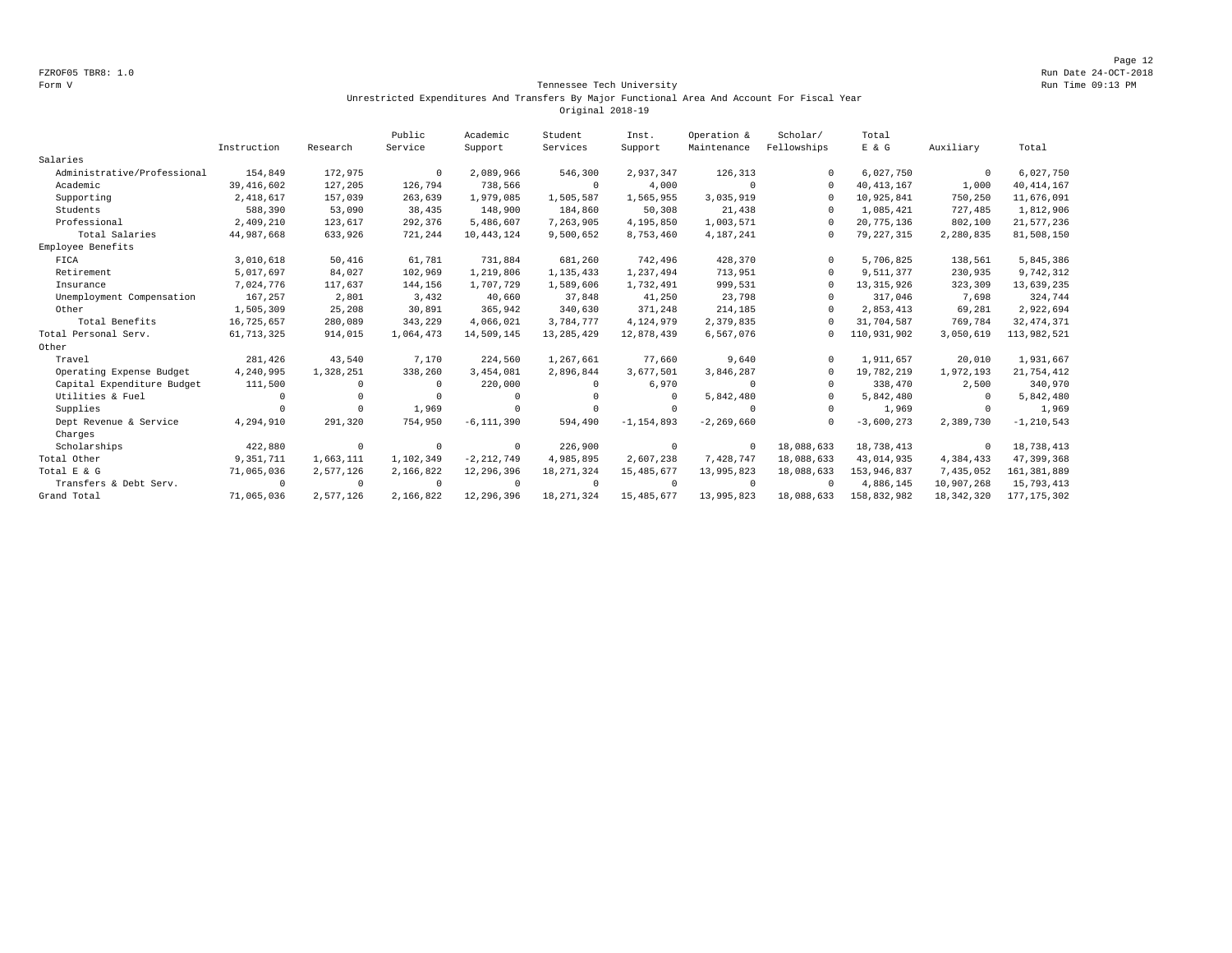Page 13 FZROF05 TBR8: 1.0 Run Date 24-OCT-2018

#### Form V Tennessee Tech University Run Time 09:13 PM Unrestricted Expenditures And Transfers By Major Functional Area And Account For Fiscal Year Revised 2018-19

|                             |              |             | Public     | Academic       | Student      | Inst.          | Operation &  | Scholar/     | Total         |             |                |
|-----------------------------|--------------|-------------|------------|----------------|--------------|----------------|--------------|--------------|---------------|-------------|----------------|
|                             | Instruction  | Research    | Service    | Support        | Services     | Support        | Maintenance  | Fellowships  | E & G         | Auxiliary   | Total          |
| Salaries                    |              |             |            |                |              |                |              |              |               |             |                |
| Administrative/Professional | 154,849      | 172,975     | $^{\circ}$ | 2,017,733      | 467,725      | 2,890,692      | 126,313      | $\Omega$     | 5,830,287     | $\mathbf 0$ | 5,830,287      |
| Academic                    | 40,255,037   | 130,849     | 66,468     | 718,483        | $^{\circ}$   | 4,000          | $\Omega$     | $\Omega$     | 41, 174, 837  | 1,000       | 41, 175, 837   |
| Supporting                  | 2,456,542    | 157,039     | 270,969    | 1,931,543      | 1,457,579    | 1,360,514      | 3,046,199    | $\Omega$     | 10,680,385    | 769,666     | 11,450,051     |
| Students                    | 694,640      | 76,090      | 56,721     | 133,480        | 219,270      | 49,898         | 14,038       | $\Omega$     | 1,244,137     | 733,405     | 1,977,542      |
| Professional                | 2,479,487    | 123,617     | 394,038    | 5,552,234      | 7,452,797    | 4, 432, 159    | 941,841      | $\Omega$     | 21, 376, 173  | 795,684     | 22, 171, 857   |
| Total Salaries              | 46,040,555   | 660,570     | 788,196    | 10, 353, 473   | 9,597,371    | 8,737,263      | 4,128,391    | $\Omega$     | 80, 305, 819  | 2,299,755   | 82,605,574     |
| Employee Benefits           |              |             |            |                |              |                |              |              |               |             |                |
| FICA                        | 3, 114, 927  | 50,612      | 66,982     | 734,668        | 685,255      | 741,048        | 428,370      | $\Omega$     | 5,821,862     | 140,586     | 5,962,448      |
| Retirement                  | 5,191,545    | 84,354      | 111,637    | 1,224,446      | 1,142,092    | 1,235,079      | 713,951      | $\Omega$     | 9,703,104     | 234,310     | 9,937,414      |
| Insurance                   | 7,268,163    | 118,096     | 156,292    | 1,714,225      | 1,598,929    | 1,729,111      | 999,531      | $\Omega$     | 13,584,347    | 328,034     | 13,912,381     |
| Unemployment Compensation   | 173,051      | 2,812       | 3,721      | 40,815         | 38,070       | 41,169         | 23,798       | $\cap$       | 323,436       | 7,810       | 331,246        |
| Other                       | 1,557,463    | 25,306      | 33,491     | 367,334        | 342,628      | 370,524        | 214,185      | $\Omega$     | 2,910,931     | 70,293      | 2,981,224      |
| Total Benefits              | 17,305,149   | 281,180     | 372,123    | 4,081,488      | 3,806,974    | 4, 116, 931    | 2,379,835    | $\Omega$     | 32, 343, 680  | 781,033     | 33, 124, 713   |
| Total Personal Serv.        | 63, 345, 704 | 941,750     | 1,160,319  | 14, 434, 961   | 13, 404, 345 | 12,854,194     | 6,508,226    | $\Omega$     | 112,649,499   | 3,080,788   | 115,730,287    |
| Other                       |              |             |            |                |              |                |              |              |               |             |                |
| Travel                      | 300,069      | 66,040      | 10,170     | 265,159        | 1,272,130    | 79,660         | 9,640        | $\Omega$     | 2,002,868     | 20,010      | 2,022,878      |
| Operating Expense Budget    | 6,679,189    | 2,104,828   | 533,693    | 3,316,094      | 3,429,213    | 3,852,949      | 4,191,913    | $\Omega$     | 24,107,879    | 1,973,393   | 26,081,272     |
| Capital Expenditure Budget  | 134,936      | 8,998       | $\Omega$   | 220,000        | 11,715       | 6,970          | $\Omega$     | $\Omega$     | 382,619       | 2,500       | 385,119        |
| Utilities & Fuel            | $\Omega$     | $^{\circ}$  | $\Omega$   | $\Omega$       | $\mathbf 0$  | $\Omega$       | 5,842,480    | $\Omega$     | 5,842,480     | $^{\circ}$  | 5,842,480      |
| Supplies                    | $\Omega$     | $^{\circ}$  | 1,969      | $^{\circ}$     | $^{\circ}$   | $\Omega$       | $\Omega$     | $\Omega$     | 1,969         | $^{\circ}$  | 1,969          |
| Dept Revenue & Service      | 4,334,600    | 294,020     | 761.920    | $-6, 171, 860$ | 599,980      | $-1, 154, 470$ | $-2,160,340$ | $\Omega$     | $-3,496,150$  | 2,284,070   | $-1, 212, 080$ |
| Charges                     |              |             |            |                |              |                |              |              |               |             |                |
| Scholarships                | 412,880      | $\circ$     | $^{\circ}$ | $\mathbf 0$    | 226,900      | $^{\circ}$     | $^{\circ}$   | 17, 235, 368 | 17,875,148    | $^{\circ}$  | 17,875,148     |
| Total Other                 | 11,861,674   | 2,473,886   | 1,307,752  | $-2,370,607$   | 5,539,938    | 2,785,109      | 7,883,693    | 17, 235, 368 | 46,716,813    | 4,279,973   | 50,996,786     |
| Total E & G                 | 75, 207, 378 | 3, 415, 636 | 2,468,071  | 12,064,354     | 18,944,283   | 15,639,303     | 14,391,919   | 17,235,368   | 159, 366, 312 | 7,360,761   | 166, 727, 073  |
| Transfers & Debt Serv.      | $\Omega$     | $^{\circ}$  | $\Omega$   | $^{\circ}$     | $^{\circ}$   | $\Omega$       | $\Omega$     | $\Omega$     | 4,434,495     | 11,107,455  | 15,541,950     |
| Grand Total                 | 75, 207, 378 | 3, 415, 636 | 2,468,071  | 12,064,354     | 18,944,283   | 15,639,303     | 14,391,919   | 17, 235, 368 | 163,800,807   | 18,468,216  | 182, 269, 023  |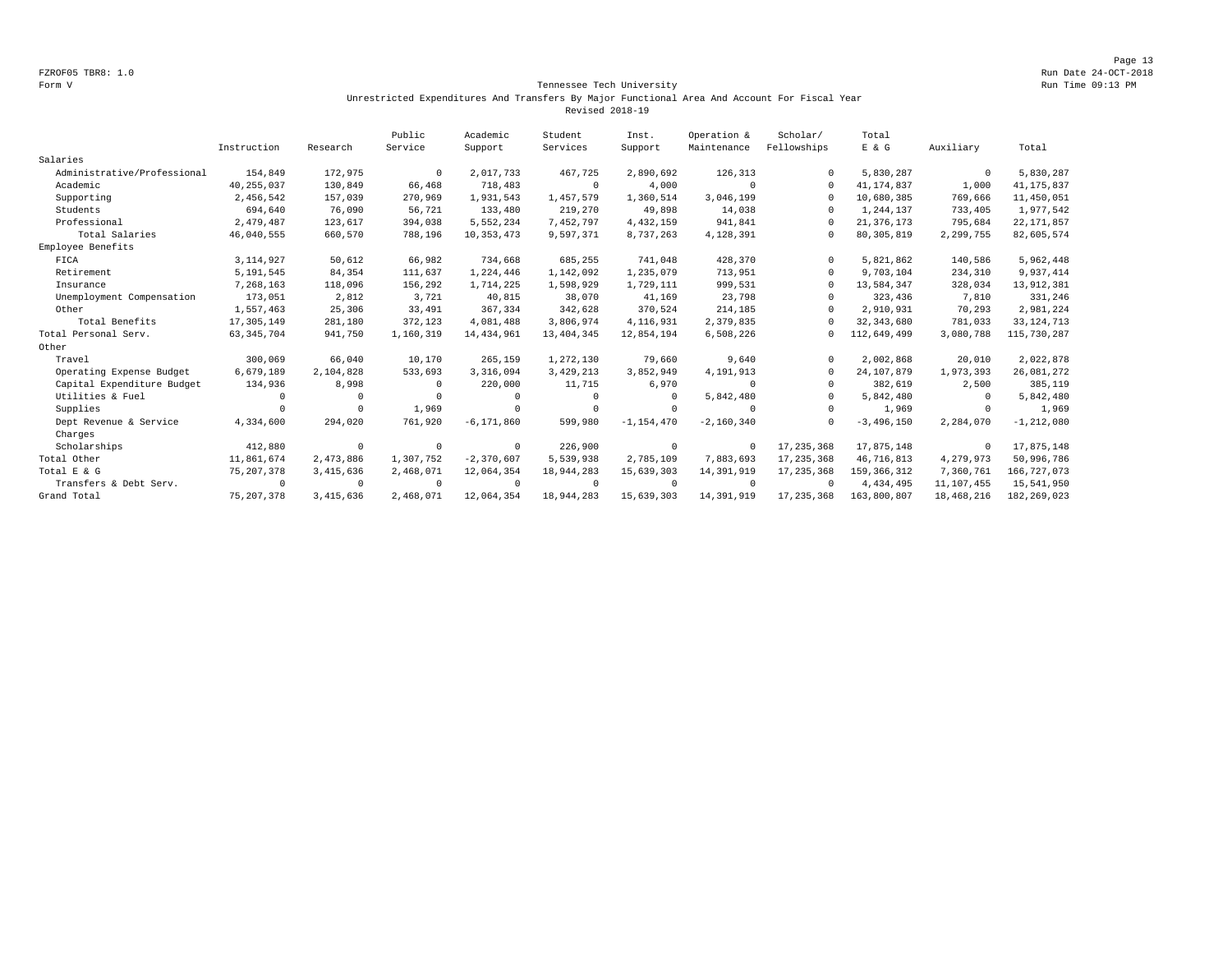| Form VI | Tennessee Tech University |
|---------|---------------------------|
|         | Current Fund Revenues     |
|         | October Budget 2018-19    |
|         |                           |

|                                          | <b>ACTUAL</b><br>$2017 - 18$ | JULY<br>$2018 - 19$ | <b>OCTOBER</b><br>2018-19 |
|------------------------------------------|------------------------------|---------------------|---------------------------|
| Education and General                    |                              |                     |                           |
| Tuition and Fees                         |                              |                     |                           |
| Mandatory Fees                           |                              |                     |                           |
| 5100 Maintenance Fees                    | 75,101,767                   | 74,906,000          | 74,867,000                |
| 5105 Out-Of-State Tuition                | 8,260,654                    | 8,463,500           | 6,502,000                 |
| 5110 Debt Service Fees                   | 2,359,533                    | 2,308,000           | 2,284,000                 |
| General Access                           |                              |                     |                           |
| 51160 Student Mental Health Wellness Fee | $\Omega$                     | 58,000              | 52,000                    |
| 5120 Technology Access Fee               | 2,208,404                    | 2,162,500           | 2,135,500                 |
| 5131 Facilities Fee                      | 946,687                      | 927,000             | 915,000                   |
| Total Mandatory Fees                     | 88,877,045                   | 88,825,000          | 86,755,500                |
|                                          |                              |                     |                           |
| Non-Mandatory Fees                       |                              |                     |                           |
| 5160 CEU Student Fees                    | 15,724                       | 48,000              | 48,000                    |
| 5170 Application Fees                    | 254,832                      | 248,000             | 256,000                   |
| 5175 Late Registration Fees              | 111,100                      | 108,000             | 109,000                   |
| 5150 Institution On-Line Course Fee      | 522,310                      | 558,000             | 634,000                   |
| 5155 RODP Fee                            | 734,868                      | 732,000             | 634,000                   |
| Specialized Academic Course Fee          |                              |                     |                           |
| 51650 SACFee Engineering Regr Term       | 2,565,391                    | 2,707,000           | 2,502,000                 |
| 51651 SACFee Engineering Summ Term       | 134,995                      | $\Omega$            |                           |
| 51652 SACFee Business Regr Term          | 818,204                      | 1,006,000           | 938,000                   |
| 51653 SACFee Business Summ Term          | 60,923                       | $\Omega$            |                           |
| 51654 SACFee Nursing Regr Term           | 520,813                      | 576,300             | 553,300                   |
| 51655 SACFee Nursing Summ Term           | 13,598                       | $\Omega$            | $\Omega$                  |
| 51656 SACFee Nurs Regr Term TN eCampus   | 38,235                       | $\Omega$            | $\mathbf 0$               |
| 51657 SACFee Nurs Summ Term TN eCampus   | 13,544                       | $\Omega$            | $\Omega$                  |
| 51658 SACFee Education Regr Term         | 998,229                      | 994,500             | 707,000                   |
| 51659 SACFee Education Summ Term         | 27,026                       | $\Omega$            |                           |
| 51660 SACF-Agric/Human Ecology           | 233,325                      | 230,500             | 219,500                   |
| 51661 SACF-Agric/Human Ecology-Summer    | 5,810                        | $\Omega$            | $\Omega$                  |
| 51662 SACF-Arts & Sciences               | 910,350                      | 922,000             | 963,000                   |
| 51663 SACF-Arts & Sciences-Summer        | 15,133                       | $\overline{0}$      | $\Omega$                  |
| 51664 SACF-Music & Art                   | $\Omega$                     | $\Omega$            | 234,500                   |
| 51801 Music Private Lesson Fees          | 109,369                      | 107,900             | 105,900                   |
| 51804 Craft Ctr Workshop Fees            | 93,420                       | 50,000              | 50,000                    |
| 51807 Credit By Examination              | 1,780                        | 2,000               | 2,000                     |
| 51808 Return Check Fines                 | 3,090                        | 3,200               | 3,200                     |
| 51810 Laboratory Breakage                | 2,828                        | 2,800               | 2,800                     |
| 51816 Thesis Binding                     | $\Omega$                     | 2,000               | 2,000                     |
| 51818 Library Fines                      | 26,228                       | 26,500              | 26,500                    |
| 51819 LRC Library Fines                  | 1,114                        | 100                 | 100                       |
| 51820 Transcription Fees                 | 8                            | 0                   | $\overline{0}$            |
| 51823 Eagle Card Replacement Fees        | 10,582                       | 10,000              | 10,000                    |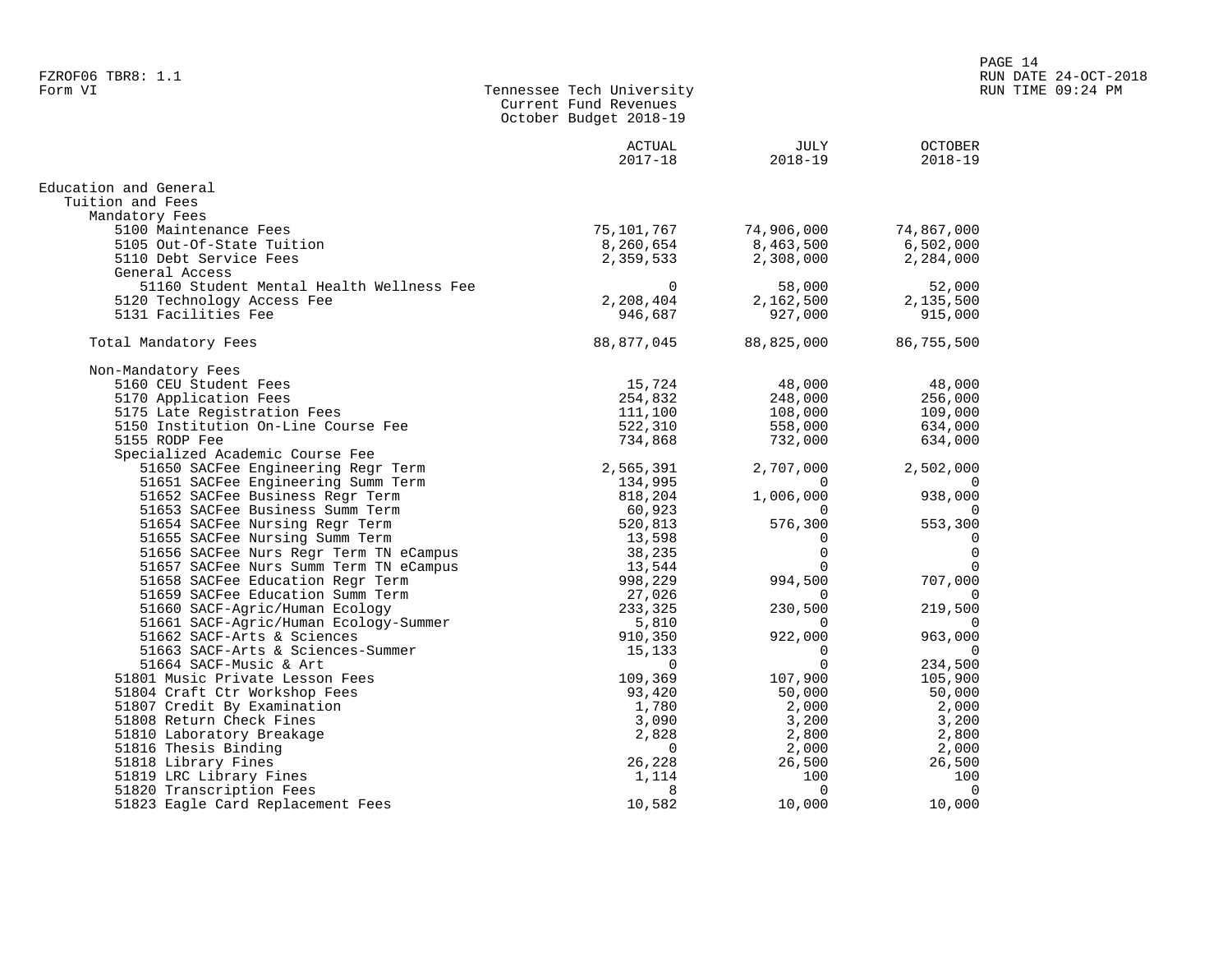| Form VI                                            | Tennessee Tech University<br>Current Fund Revenues<br>October Budget 2018-19 |                     | R                         |
|----------------------------------------------------|------------------------------------------------------------------------------|---------------------|---------------------------|
|                                                    | ACTUAL<br>$2017 - 18$                                                        | JULY<br>$2018 - 19$ | <b>OCTOBER</b><br>2018-19 |
| 51832 Recital Fees                                 | 4,425                                                                        | 4,400               | 4,400                     |
| 51836 FLS Intl IEP Non-Credit Course Fees          | 25,486                                                                       | $\sim$ 0            | $\overline{0}$            |
| 51842 Golf Fees                                    | 11,925                                                                       | 12,000              | 11,500                    |
| 51900 Sales Tax Transmitted                        | $-2,275$                                                                     | $\overline{0}$      | $\overline{0}$            |
| Total Non-Mandatory Fees                           | 8,282,390                                                                    | 8,351,200           | 8,016,700                 |
| Total Tuition & Fees                               | 97,159,435                                                                   | 97,176,200          | 94,772,200                |
| 52000 State Appropriations                         | 47,219,674                                                                   | 50,365,800          | 53,528,100                |
| 5300 Federal Grants and Contracts                  | 1,122,030                                                                    | 869,670             | 869,670                   |
| 5400 State Grants & Contracts                      | 148,277                                                                      | 59,400              | 59,400                    |
| 5500 Local Grants & Contracts                      | $\overline{0}$                                                               | 3,200               | 3,200                     |
| 5600 Private Grants & Contracts                    | 69,671                                                                       | 39,100              | 39,100                    |
| 5700 Private Gifts                                 | 22,131                                                                       | $\overline{0}$      | $\overline{0}$            |
| Sales & Services of Educ. Activities               |                                                                              |                     |                           |
| 5810 Child Care Centers - Educational              | 508,472                                                                      | 393,040             | 393,040                   |
| 58361 Extramurals                                  | $\Omega$                                                                     | 820                 | 820                       |
| 58362 Band Camps                                   | $\overline{0}$                                                               | 53,330<br>38,900    | 53,330                    |
| 58364 Livestock Dairy Beef Cattle                  | 105,596                                                                      |                     | 38,900                    |
| 58365 Livestock Dairy Sheep                        | 15,741                                                                       | 6,900               | 6,900                     |
| 58366 Livestock Dairy Hogs                         | 13,908                                                                       | 13,870              | 13,870                    |
| 58374 Dramatics                                    | 16,450                                                                       | 2,420               | 2,420                     |
| 58379 Sales Svcs Edu Depts Taxable                 | 18,797                                                                       | 5,580               | 7,580                     |
| 58380 Sales Svcs Edu Depts Nontaxable              | 19,408                                                                       | 13,975<br>$\sim$ 0  | 8,915<br>$\overline{0}$   |
| 58381 Sales Tax Transmitted<br>58382 Workshop Fees | $-1,735$<br>39,949                                                           | 5,575               | 5,575                     |
| 58387 Dairy Cattle                                 | $\overline{0}$                                                               | 430                 | 430                       |
| 58388 Showing Fitting Services                     | $\overline{0}$                                                               | 5,240               | 5,240                     |
| 58389 Bull Development Center                      | 2,176                                                                        | 6,000               | 6,000                     |
| 58391 Business Media Service Center                | 92,345                                                                       | 92,346              | 92,346                    |
| 58394 Sponsorships                                 | 12,945                                                                       | $\overline{0}$      | $\overline{\phantom{0}}$  |
| 58396 Vegetables and Garden Products               | 148,320                                                                      | 71,000              | 71,000                    |
| 58397 Bull Sales                                   | $\overline{0}$                                                               | 50,000              | 50,000                    |
| 58400 Indirect Cost Recovery Unrestricted          | 23,086                                                                       | 23,086              | 23,086                    |
| 58408 Plant Sales                                  | 980                                                                          | 2,220               | 2,220                     |
| 58411 Competitions                                 | 176                                                                          | $\overline{0}$      | $\overline{0}$            |
| 58412 Instructional Equipment Rental               | 74,750                                                                       | 2,000               | 2,000                     |
| 58414 Examination and Testing Fees                 | 4,725                                                                        | 8,500               | 8,500                     |
| 58415 Examination and Testing COMPASS              | 5,300                                                                        | 6,000               | 6,000                     |
| 58416 ACT GED Testing                              | - 0                                                                          | 70                  | - 70                      |
| 58417 Certified Teacher Test/Praxis                | 33,950                                                                       | 40,000              | 40,000                    |
| 58418 Lab Manuals                                  | 35,568                                                                       | 24,231              | 24,231                    |

58420 CLEP Testing Fees 1,175 0 0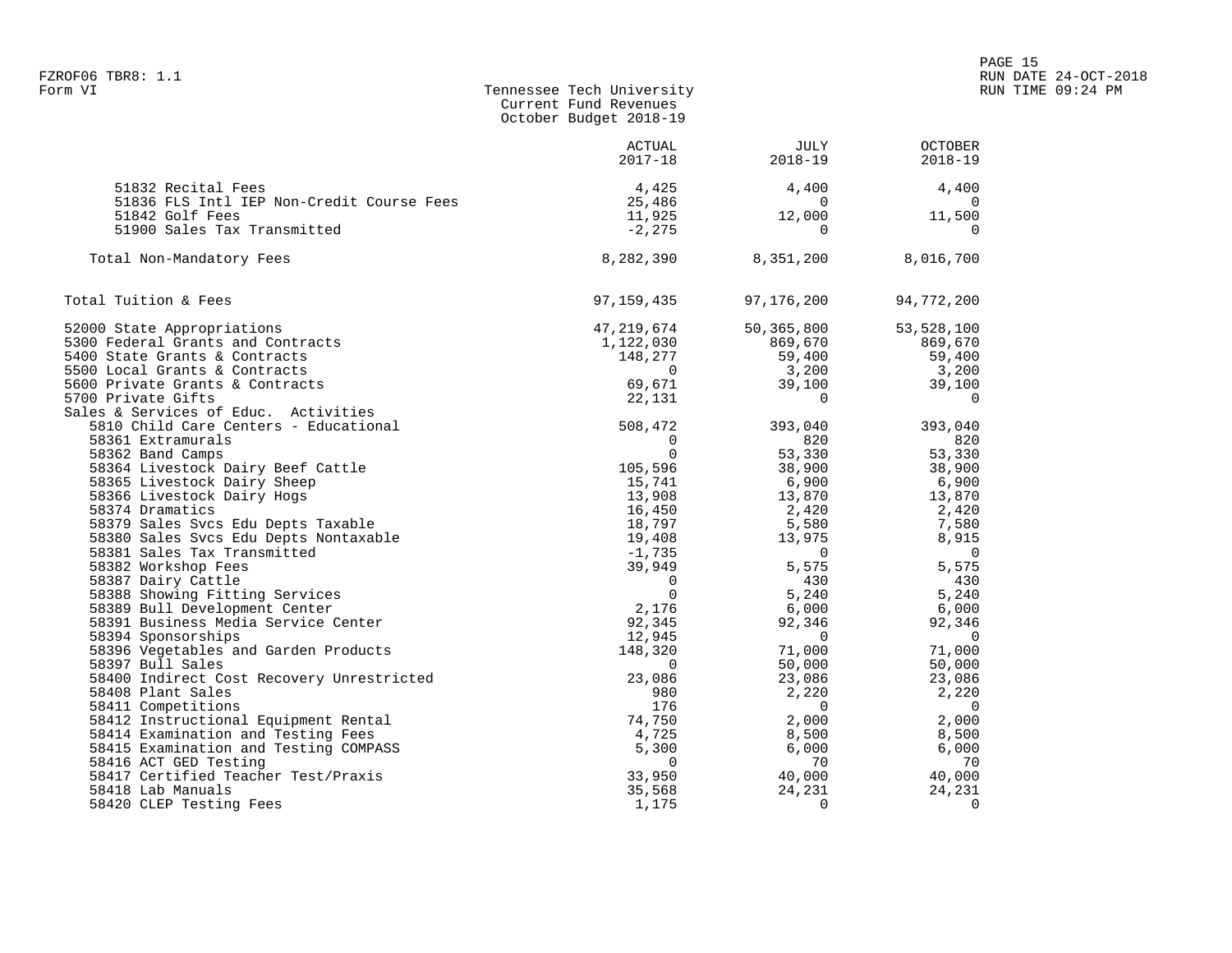| Form VI | Tennessee Tech University |
|---------|---------------------------|
|         | Current Fund Revenues     |
|         | October Budget 2018-19    |

|                                            | <b>ACTUAL</b><br>$2017 - 18$ | <b>JULY</b><br>$2018 - 19$ | <b>OCTOBER</b><br>$2018 - 19$ |
|--------------------------------------------|------------------------------|----------------------------|-------------------------------|
|                                            |                              |                            |                               |
| 58424 edTPA Remediation Scoring Fee        | 450                          | 0                          | 0                             |
| 58425 Sales & Services Edu Bad Debt Contra | 258                          | 0                          | $\mathbf 0$                   |
| 58426 Honey                                | 700                          | $\Omega$                   | $\Omega$                      |
| Total Sales & Services of Educ. Activities | 1,173,490                    | 865,533                    | 862,473                       |
| Sales & Services of Other Activities       |                              |                            |                               |
| 5800 Athletics                             | 6,494,736                    | 6,303,890                  | 6,247,890                     |
| 58860 Sales and Service Other Act Taxable  | 119,269                      | 70,940                     | 70,940                        |
| 58861 Sales and Serv Other Act Nontaxable  | 213,748                      | 190,000                    | 217,600                       |
| 58862 Sales & Serv Oth Sales Tax Transmit  | $-12,061$                    | $-4,230$                   | $-4,230$                      |
| 58863 Parking Permits-Staff                | 271,570                      | 282,000                    | 337,000                       |
| 58864 Parking Permits-Student              | 921,154                      | 868,000                    | 933,000                       |
| 58867 Facilities Rental                    | 108,053                      | 134,009                    | 134,009                       |
| 58868 Agric Pavilion Concessions Taxable   | $\overline{0}$               | 46,000                     | 46,000                        |
| 58869 Agric Pavilion Student Resid Rent    | 3,765                        | 4,980                      | 4,980                         |
| 58870 Salvage Income                       | 29,508                       | 40,000                     | 40,000                        |
| 58872 Commissions on Other Sources         | 18,008                       | 37,500                     | 37,500                        |
| 58873 PSC Metals Salvage                   | 6,511                        | $\overline{0}$             | $\Omega$                      |
| 58874 Photo Services Sales Taxable         | 440                          | 32,490                     | 32,490                        |
| 58875 Photo Services Sales Nontaxable      | 24,466                       | $\overline{0}$             | $\Omega$                      |
| 58876 International Student Req Fee        | 112,100                      | 175,600                    | 175,600                       |
| 58877 Airport Transportation Fee           | 4,500                        | 9,440                      | 9,440                         |
| 58878 Intrastate Long Distance (9.75%)     | 12,682                       | 21,000                     | 21,000                        |
| 58879 Interstate Long Distance (8.50%)     | 175                          | $\Omega$                   | 0                             |
| 58880 Long Distance Nontaxable             | 2,739                        | $\Omega$                   | $\Omega$                      |
| 58881 Printing Services Taxable            | 6,901                        | 22,160                     | 22,160                        |
| 58882 Printing Services Nontaxable         | 115,133                      | 50,000                     | 50,000                        |
| 58883 Cable TV Taxable                     | 453                          | 600                        | 600                           |
| 58884 Recycling Salvage                    | 422                          | $\overline{0}$             | $\mathbf 0$                   |
| 58885 Clinics                              | 6,310                        | 2,475                      | 2,475                         |
| 58886 Career Services                      | 117,400                      | 44,700                     | 71,600                        |
| 58887 Pharmacy                             | 57,165                       | 63,800                     | 63,800                        |
| 58888 Infirmary Lab                        | 20,323                       | 27,000                     | 27,000                        |
| 58889 Health Services Faculty Staff        | 2,600                        | $\bigcirc$                 | $\Omega$                      |
| 58890 Student Orientation SOAR Reg Fees    | 79,718                       | 50,000                     | 50,000                        |
| 58891 Student Orientation SOAR Hours Taxb  | 22,364                       | 15,000                     | 15,000                        |
| 58892 Career College Fair                  | 4,625                        | 5,880                      | 5,880                         |
| 58893 Replacement Diplomas                 | 1,320                        | 250                        | 250                           |
| 58894 Advertising                          | 5,860                        | 6,780                      | 6,780                         |
| 58895 Yearbook Sales Taxable               | 315                          | 500                        | 500                           |
| 58896 Yearbook Sales Nontaxable            | 96                           | $\Omega$                   | $\Omega$                      |
| 58897 Copies Taxable                       | 6,834                        | 5,535                      | 5,535                         |
| 58899 Salvage of Fixed Assets              | 7,347                        | $\Omega$                   | $\Omega$                      |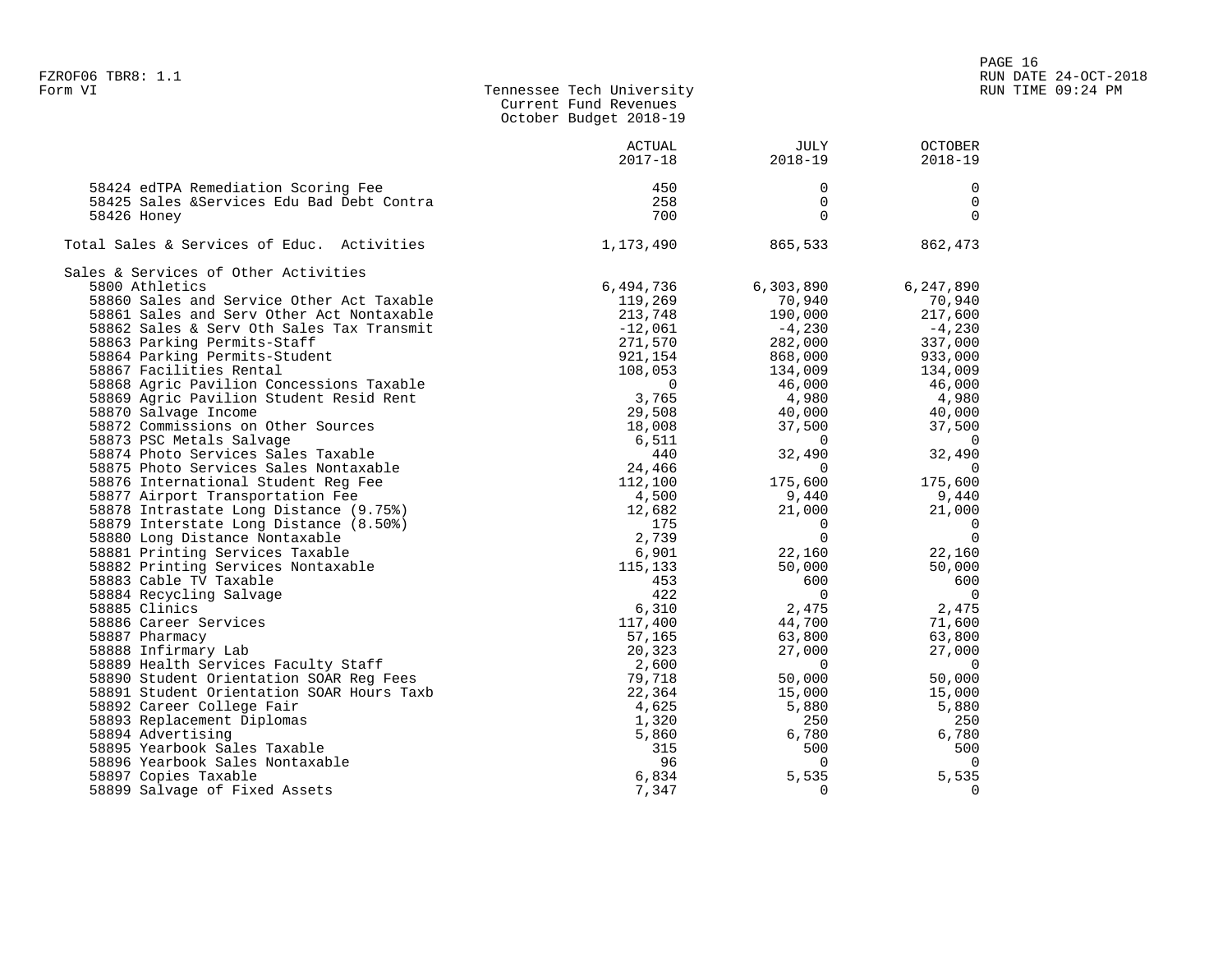| Form VI | Tennessee Tech University |
|---------|---------------------------|
|         | Current Fund Revenues     |
|         | October Budget 2018-19    |

|                                            | ACTUAL<br>$2017 - 18$ | JULY<br>2018-19                        | <b>OCTOBER</b><br>$2018 - 19$ |
|--------------------------------------------|-----------------------|----------------------------------------|-------------------------------|
| Total Sales & Services of Other Activities | 8,786,549             | 8,506,299                              | 8,624,799                     |
| Other Sources                              |                       |                                        |                               |
| 58505 Traffic Fines                        | 170,895               | 183,000                                | 168,000                       |
| 58514 Over and Short General Nontaxable    |                       | $\Omega$                               | - 0                           |
| 58519 Miscellaneous Income Nontaxable      | 143,831               | 30,000                                 | 30,000                        |
| 58521 Other Sources Sales Tax Transmitted  | $-1,623$              | 0                                      | 0                             |
| 58545 Expired Grants                       | 28,043                | 0                                      | 0                             |
| 58547 Property Management Income           | 15,682                | 0                                      | $\Omega$                      |
| 58550 Equipment Loss and Damage            | 50                    | $\Omega$                               | $\Omega$                      |
| 58560 Other Operating Rev Bad Debt Contra  | $-16$                 | $\Omega$                               | $\Omega$                      |
| 58570 Other Nonoperating Bad Debt Contra   | $-2,403$              | $\Omega$                               | $\Omega$                      |
| 58805 Interest Income                      | 1,621,503             | 635,000                                | 1,035,000                     |
| 58830 Unrealized Gains and Losses          | -2,949                | 1,000                                  | 1,000                         |
| Total Other Sources                        | 1,973,020             | 849,000                                | 1,234,000                     |
| Total Educational & General                |                       | 157,674,277 158,734,202                | 159,992,942                   |
| Auxiliary Enterprises Revenues             |                       |                                        |                               |
| 310 Book & University Store                | 483,295               | 459,639                                | 459,639                       |
| 320 Food Services                          |                       | 2,948,514 2,949,731 2,949,731          |                               |
| 330 Housing                                |                       | 13, 263, 663 13, 181, 900 13, 181, 900 |                               |
| 370 Post Office                            | 3,871                 | 4,750                                  | 4,750                         |
| 350 Wellness Facility                      |                       | 1,524,526 1,476,300 1,465,300          |                               |
| 390 Other Auxiliaries                      | 243,370               | 270,000                                | 271,200                       |
| Total Auxiliary Revenues                   | 18,467,239            | 18,342,320                             | 18,332,520                    |
| Total Revenues                             | 176,141,516           | 177,076,522                            | 178,325,462                   |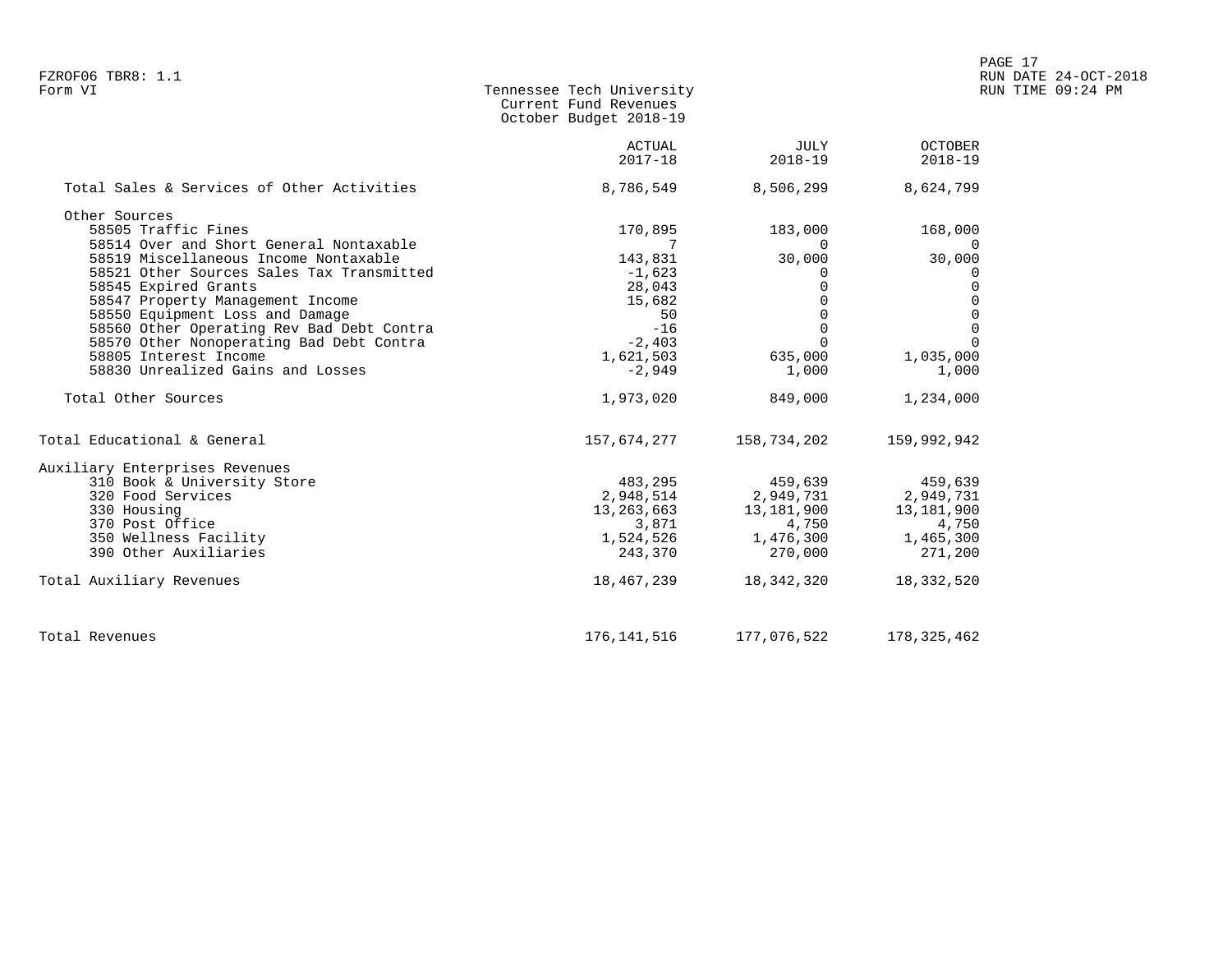PAGE 18 FZROF07 TBR8: 1.0 RUN DATE 24-OCT-2018

|                                                                                          | Actual<br>$2017 - 18$ | July<br>$2018 - 19$ | October<br>$2018 - 19$ |
|------------------------------------------------------------------------------------------|-----------------------|---------------------|------------------------|
| Education and General<br>Instruction (20)<br>Instruction (200)<br>Summer School (120004) |                       |                     |                        |
| Salaries - Academic                                                                      | 17,844                | 17,044              | 17,044                 |
| Salaries - Students                                                                      | 1,670                 | $\Omega$            | $\Omega$               |
| Employee Benefits                                                                        | 3,007                 | 4,531               | 4,531                  |
| Total - Summer School (120004):                                                          | 22,521                | 21,575              | 21,575                 |
| Provost Surplus Instruction (120020)                                                     |                       |                     |                        |
| Salaries - Academic                                                                      | $\Omega$              | 4,612               | 4,612                  |
| Operating Expenses                                                                       | 23,400                | $-4,612$            | $-4,612$               |
| Total - Provost Surplus Instruction (120020):                                            | 23,400                |                     | 0                      |
| Online & Distance Education (120022)                                                     |                       |                     |                        |
| Salaries - Administrative                                                                | 145,906               | 146,214             | 147,214                |
| Salaries - Academic                                                                      | 7,502                 |                     | 30,000                 |
| Salaries - Supporting                                                                    | 59,743                | 63,107              | 64,318                 |
| Salaries - Professional                                                                  | 104,871               | 104,339             | 107,601                |
| Employee Benefits                                                                        | 126,018               | 75,715              | 75,715                 |
| Travel                                                                                   | 8,978                 | 7,500               | 14,500                 |
| Operating Expenses                                                                       | 4,026                 | 21,155              | 14,044                 |
| Total - Online & Distance Education (120022):                                            | 457,044               | 418,030             | 453,392                |
|                                                                                          |                       |                     |                        |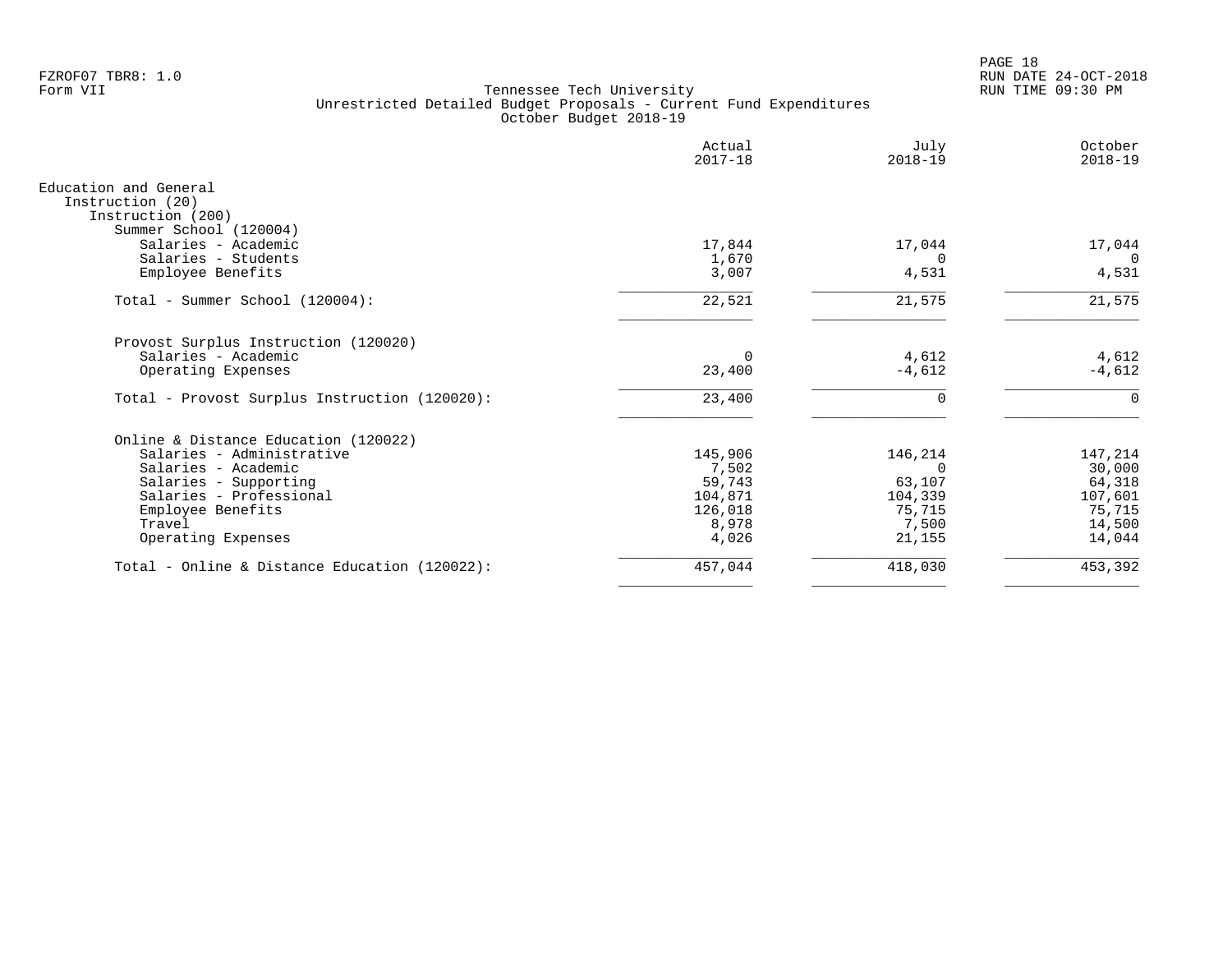| 190,812<br>1,250<br>44,471<br>87,357<br>79,094<br>$\mathbf 0$<br>92,598<br>495,582<br>46,100<br>30,615 | 225,970<br>22,880<br>48,500<br>105,616<br>81,230<br>5,000<br>$-115,708$<br>373,488<br>36,500 | 225,970<br>22,880<br>48,500<br>108,166<br>81,230<br>5,000<br>$-171, 265$<br>320,481<br>36,500 |
|--------------------------------------------------------------------------------------------------------|----------------------------------------------------------------------------------------------|-----------------------------------------------------------------------------------------------|
|                                                                                                        |                                                                                              |                                                                                               |
|                                                                                                        |                                                                                              |                                                                                               |
|                                                                                                        |                                                                                              |                                                                                               |
|                                                                                                        |                                                                                              |                                                                                               |
|                                                                                                        |                                                                                              |                                                                                               |
|                                                                                                        |                                                                                              |                                                                                               |
|                                                                                                        |                                                                                              |                                                                                               |
|                                                                                                        |                                                                                              |                                                                                               |
|                                                                                                        |                                                                                              |                                                                                               |
|                                                                                                        |                                                                                              |                                                                                               |
|                                                                                                        |                                                                                              |                                                                                               |
|                                                                                                        |                                                                                              | 48,000                                                                                        |
| 28,690                                                                                                 | 8,600                                                                                        | 8,600                                                                                         |
| 20,927                                                                                                 | $\Omega$                                                                                     | 500                                                                                           |
| 64,281                                                                                                 | 236,972                                                                                      | 436,540                                                                                       |
| 190,613                                                                                                | 330,072                                                                                      | 530,140                                                                                       |
|                                                                                                        |                                                                                              |                                                                                               |
| 111,070                                                                                                | 240,000                                                                                      | 644,923                                                                                       |
| $\Omega$                                                                                               | 5,500                                                                                        | 5,500                                                                                         |
| 111,070                                                                                                | 245,500                                                                                      | 650,423                                                                                       |
|                                                                                                        |                                                                                              |                                                                                               |
|                                                                                                        |                                                                                              | 53,190                                                                                        |
|                                                                                                        |                                                                                              | 24,555                                                                                        |
| 1,472                                                                                                  | 1,500                                                                                        | 1,500                                                                                         |
| 80,300                                                                                                 | 77,945                                                                                       | 79,245                                                                                        |
|                                                                                                        | 50,833<br>27,995                                                                             | 48,000<br>51,890<br>24,555                                                                    |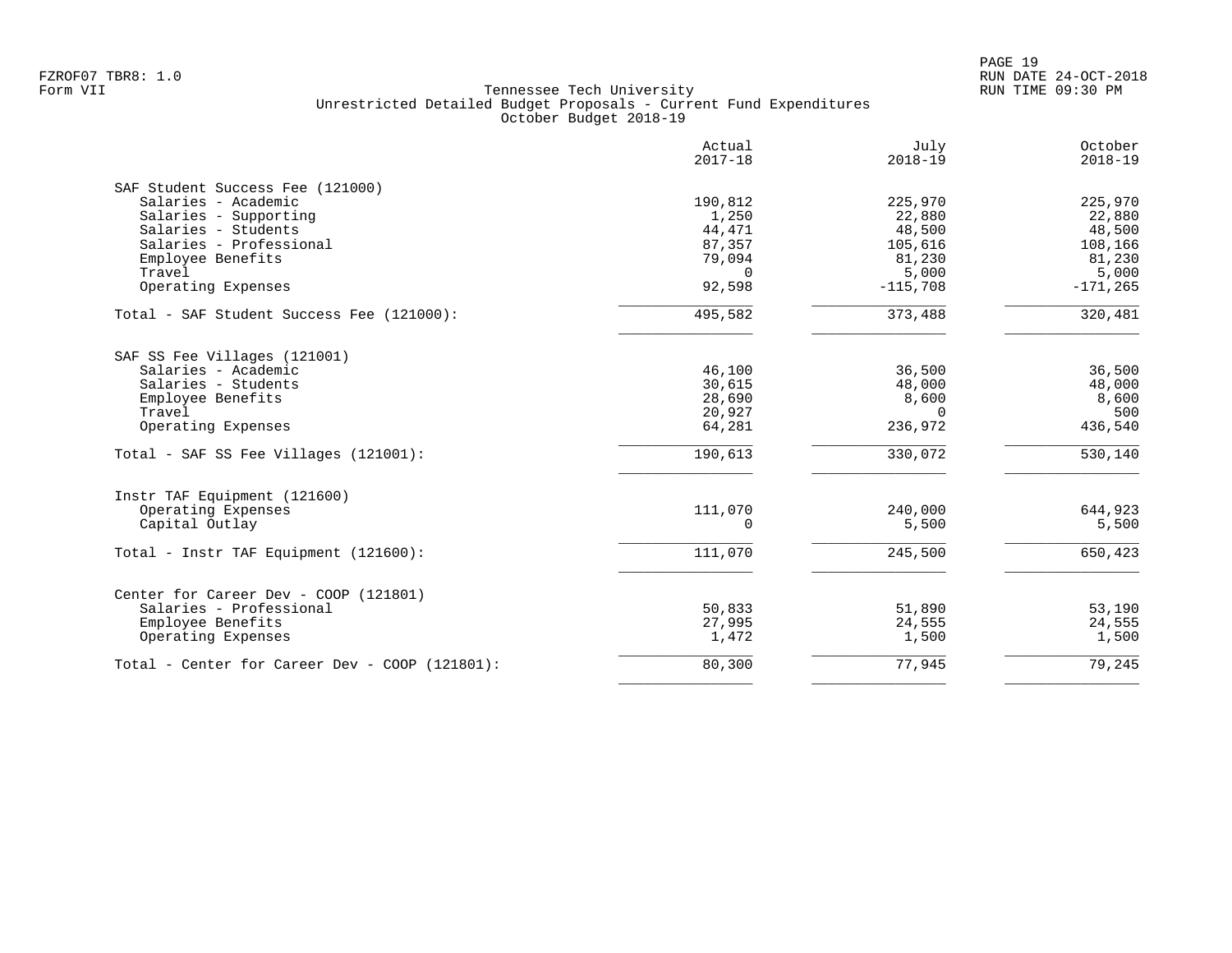|                                                      | Actual<br>$2017 - 18$ | July<br>$2018 - 19$ | October<br>$2018 - 19$ |
|------------------------------------------------------|-----------------------|---------------------|------------------------|
| Honors College (121900)                              |                       |                     |                        |
| Salaries - Academic                                  | 44,720                | 71,500              | 52,941                 |
| Salaries - Supporting                                | 27,605                | 25,000              | 25,750                 |
| Salaries - Students                                  | 2,862                 | 3,780               | 3,780                  |
| Salaries - Professional                              | 116,209               | 107,507             | 122,147                |
| Employee Benefits                                    | 40,926                | 53,040              | 58,159                 |
| Travel                                               | 2,507                 | 2,340               | 2,340                  |
| Operating Expenses                                   | 28,866                | 2,710               | 2,710                  |
| Total - Honors College (121900):                     | 263,695               | 265,877             | 267,827                |
| Federal College Work Study Program (122001)          |                       |                     |                        |
| Salaries - Students                                  | 57,905                | 57,730              | 57,730                 |
| Total - Federal College Work Study Program (122001): | 57,905                | 57,730              | 57,730                 |
| Military Science (125600)                            |                       |                     |                        |
| Salaries - Supporting                                | 34,538                | 34,699              | 36,039                 |
| Employee Benefits                                    | 24,275                | 24,150              | 24,150                 |
| Operating Expenses                                   | 10,433                | 11,460              | 11,460                 |
| Total - Military Science (125600):                   | 69,246                | 70,309              | 71,649                 |
| Arts and Sci Grad Assist (130001)                    |                       |                     |                        |
| Employee Benefits                                    | 154,910               | 158,610             | 161,340                |
| Total - Arts and Sci Grad Assist (130001):           | 154,910               | 158,610             | 161,340                |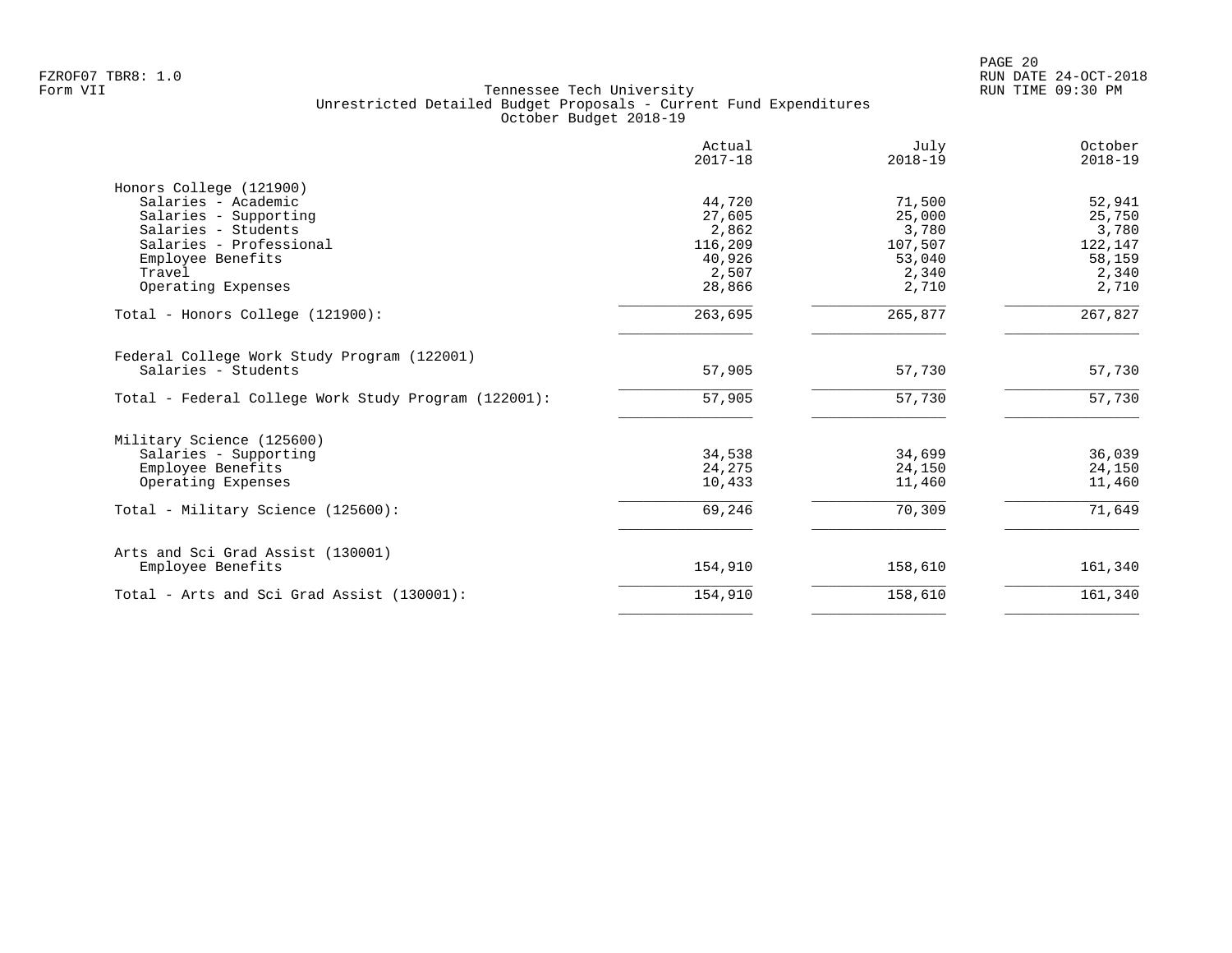|                                                                   | Actual<br>$2017 - 18$ | July<br>$2018 - 19$ | October<br>$2018 - 19$ |
|-------------------------------------------------------------------|-----------------------|---------------------|------------------------|
| Online Course Dev Arts and Science (130010)<br>Operating Expenses | $\Omega$              | 11,800              | 9,800                  |
| Total - Online Course Dev Arts and Science (130010):              | 0                     | 11,800              | 9,800                  |
| SACF Arts & Sciences (130016)                                     |                       |                     |                        |
| Employee Benefits<br>Operating Expenses                           | 154,623<br>$\Omega$   | 163,600<br>95,800   | 163,600<br>230,879     |
| Total - SACF Arts & Sciences (130016):                            | 154,623               | 259,400             | 394,479                |
| Summer School Col of Arts & Science (130028)                      |                       |                     |                        |
| Salaries - Academic                                               | 637,263               | 393,130             | 393,130                |
| Salaries - Students<br>Employee Benefits                          | 500<br>135,899        | $\Omega$<br>126,503 | $\Omega$<br>126,503    |
| Total - Summer School Col of Arts & Science (130028):             | 773,662               | 519,633             | 519,633                |
| TN eCampus Col of Arts & Science (130031)                         |                       |                     |                        |
| Salaries - Academic                                               | 187,190               | 282,841             | 282,841                |
| Employee Benefits<br>Operating Expenses                           | 29,759<br>6,956       | 35,000<br>$\Omega$  | 35,000<br>$\Omega$     |
| Total - TN eCampus Col of Arts & Science (130031):                | 223,905               | 317,841             | 317,841                |
| Biology (131000)                                                  |                       |                     |                        |
| Salaries - Academic                                               | 1, 213, 233           | 1,320,457           | 1,318,447              |
| Salaries - Supporting<br>Salaries - Professional                  | 75,787                | 76,198              | 78,015                 |
| Employee Benefits                                                 | 85,811<br>569,762     | 86,147<br>589,640   | 88,256<br>589,168      |
| Travel                                                            | 4,270                 | $\Omega$            | $\Omega$               |
| Operating Expenses                                                | 56,190                | 34,000              | 34,000                 |
| $Total - Biology (131000):$                                       | 2,005,053             | 2,106,442           | 2,107,886              |
|                                                                   |                       |                     |                        |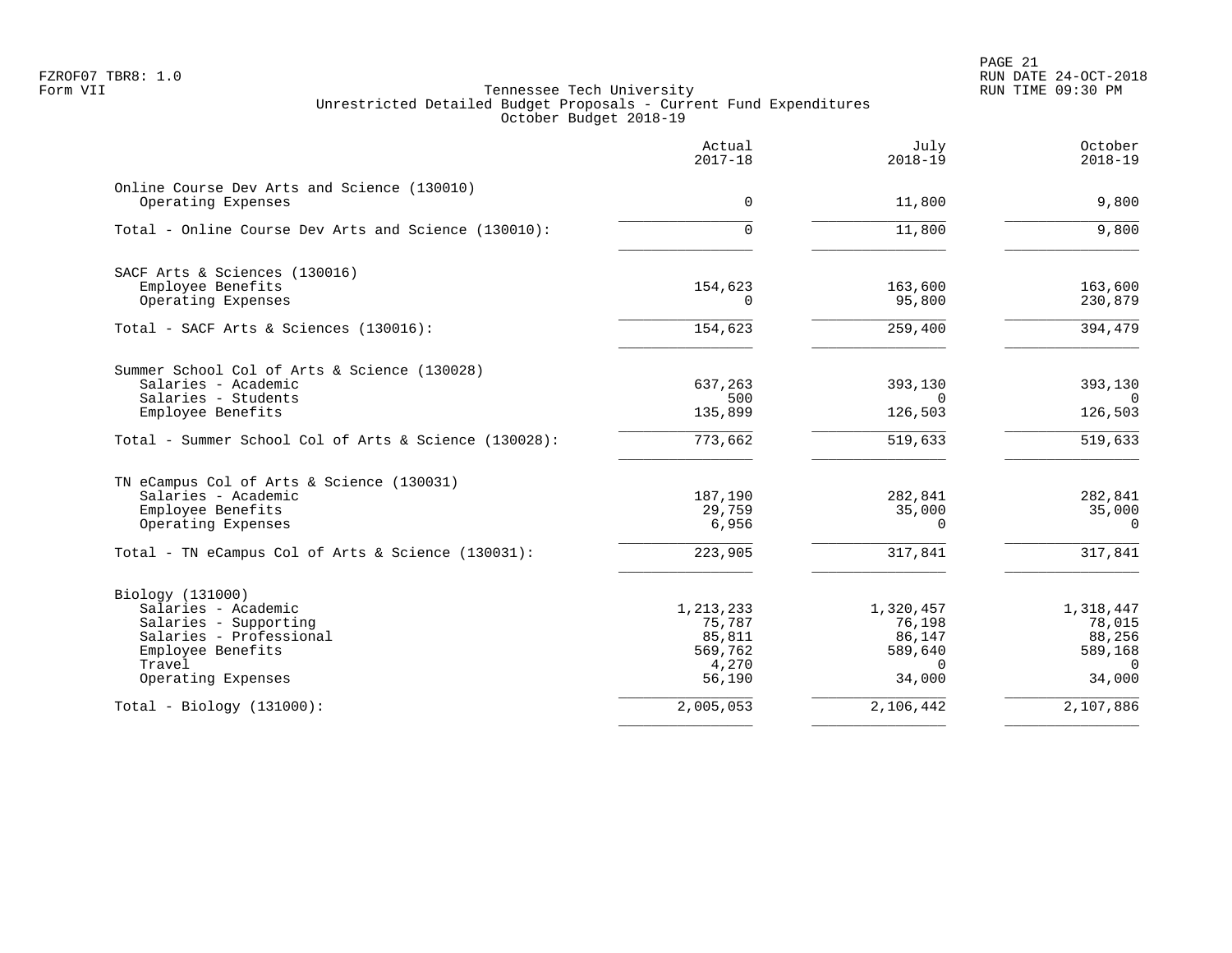PAGE 22 FZROF07 TBR8: 1.0 RUN DATE 24-OCT-2018

|                                                                                                                                                                    |                                                      | $2018 - 19$                                           | $2018 - 19$                                                        |
|--------------------------------------------------------------------------------------------------------------------------------------------------------------------|------------------------------------------------------|-------------------------------------------------------|--------------------------------------------------------------------|
| Biology Lab Fees (131001)<br>Operating Expenses                                                                                                                    | 5,130                                                | 0                                                     | 0                                                                  |
| Total - Biology Lab Fees (131001):                                                                                                                                 | 5,130                                                | 0                                                     | $\mathbf 0$                                                        |
| Biology Lab Manuals (131008)<br>Operating Expenses                                                                                                                 | $\mathbf 0$                                          | 1,915                                                 | 1,915                                                              |
| Total - Biology Lab Manuals (131008):                                                                                                                              | $\mathbf 0$                                          | 1,915                                                 | 1,915                                                              |
| SACF Biology (131016)<br>Salaries - Academic<br>Salaries - Students<br>Employee Benefits<br>Operating Expenses<br>Capital Outlay<br>Total - SACF Biology (131016): | 108,000<br>50,887<br>7<br>23,741<br>5,113<br>187,748 | 115,200<br>68,000<br>0<br>0<br>$\mathbf 0$<br>183,200 | 115,200<br>68,000<br>0<br>$\overline{0}$<br>$\mathbf 0$<br>183,200 |
| SACF Biology Lab (131017)<br>Travel<br>Operating Expenses<br>Total - SACF Biology Lab (131017):                                                                    | 5,402<br>80,064<br>85,466                            | 9,400<br>76,000<br>85,400                             | 9,400<br>76,000<br>85,400                                          |
| SACF Biology Equipment Maintenance (131018)<br>Operating Expenses                                                                                                  | 12,726                                               | 10,000                                                | 10,000                                                             |
| Total - SACF Biology Equipment Maintenance (131018):                                                                                                               | 12,726                                               | 10,000                                                | 10,000                                                             |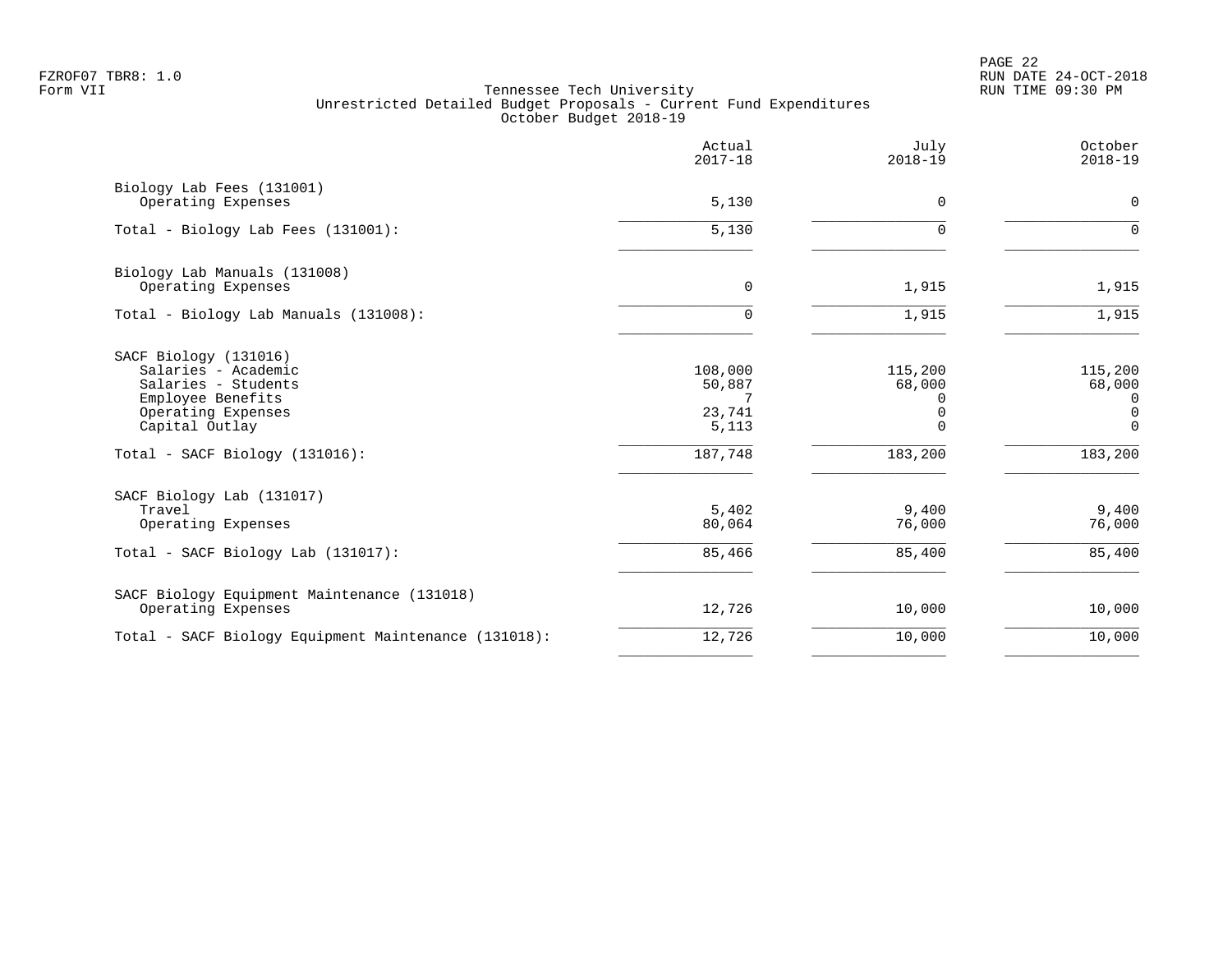|                                                   | Actual<br>$2017 - 18$ | July<br>$2018 - 19$ | October<br>$2018 - 19$ |
|---------------------------------------------------|-----------------------|---------------------|------------------------|
| Chemistry (131500)                                |                       |                     |                        |
| Salaries - Academic                               | 1,460,132             | 1,480,813           | 1,502,131              |
| Salaries - Supporting                             | 77,976                | 74,006              | 79,524                 |
| Salaries - Students                               | 2,069                 | $\Omega$            | $\Omega$               |
| Salaries - Professional                           | 57,114                | 57,305              | 58,845                 |
| Employee Benefits                                 | 624,929               | 611,980             | 611,980                |
| Travel                                            | 2,038                 | 2,000               | 2,000                  |
| Operating Expenses                                | 53,739                | 34,000              | 33,644                 |
| Capital Outlay                                    | 24,800                | $\Omega$            | 0                      |
| Total - Chemistry $(131500)$ :                    | 2,302,797             | 2,260,104           | 2,288,124              |
| Chemistry NMR Maint (131501)                      |                       |                     |                        |
| Operating Expenses                                | 1,847                 | $\mathbf 0$         | $\mathbf 0$            |
| Total - Chemistry NMR Maint (131501):             | 1,847                 | 0                   | $\mathbf{0}$           |
| Chemistry Lab Fees (131502)                       |                       |                     |                        |
| Travel                                            | 353                   | $\Omega$            | $\overline{0}$         |
| Operating Expenses                                | 2,199                 | 2,800               | 2,800                  |
| Total - Chemistry Lab Fees (131502):              | 2,552                 | 2,800               | 2,800                  |
|                                                   |                       |                     |                        |
| Preprofessional Health Services (131503)          |                       |                     |                        |
| Salaries - Supporting                             | 22,914                | 22,951              | 23,410                 |
| Employee Benefits                                 | 11,218                | 5,700               | 5,700                  |
| Travel                                            | $\Omega$              | 500<br>860          | 500<br>860             |
| Operating Expenses                                | 1,418                 |                     |                        |
| Total - Preprofessional Health Services (131503): | 35,550                | 30,011              | 30,470                 |
|                                                   |                       |                     |                        |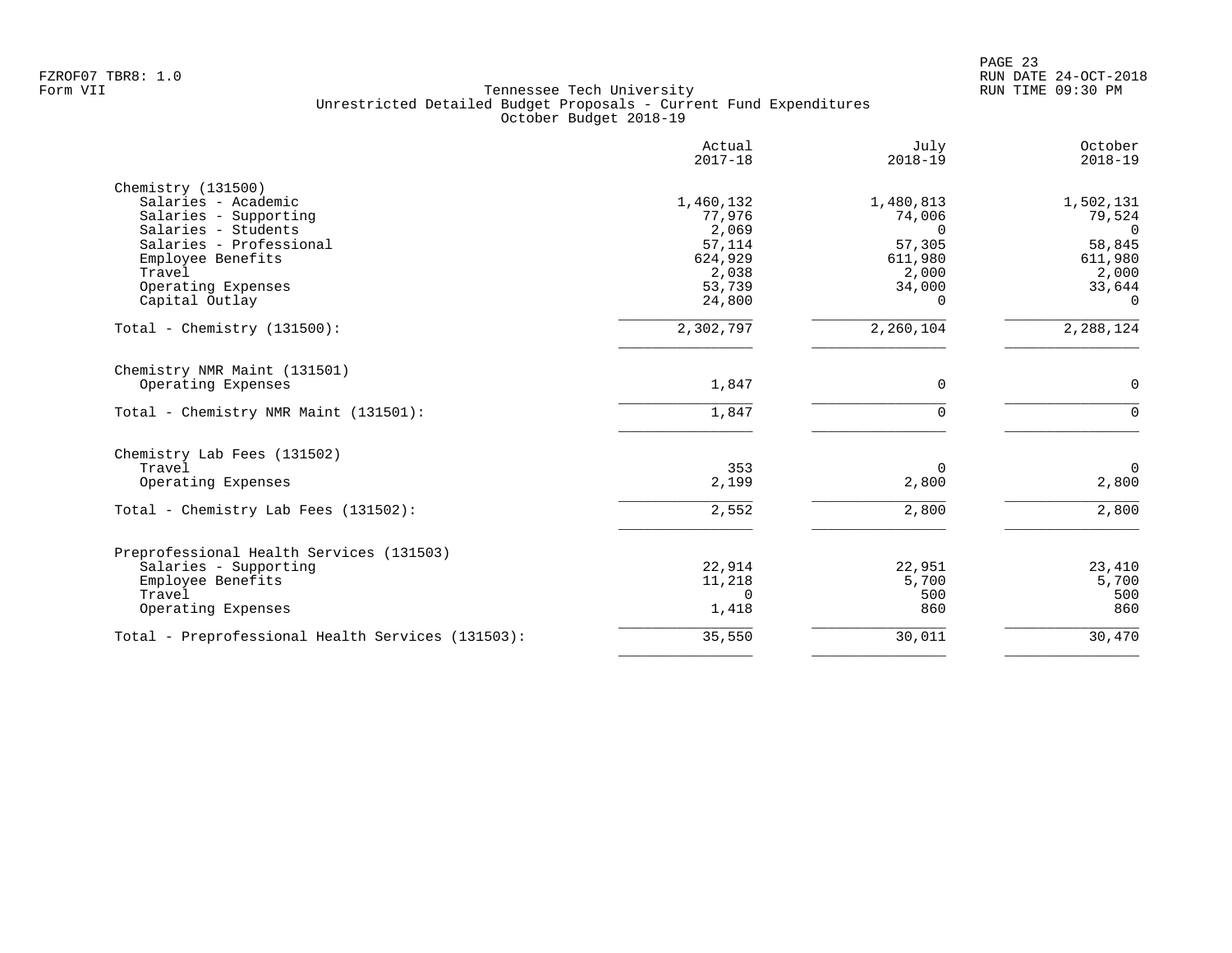| Actual<br>$2017 - 18$ | July<br>$2018 - 19$                         | October<br>$2018 - 19$     |
|-----------------------|---------------------------------------------|----------------------------|
|                       |                                             |                            |
| 50,907                | 72,650                                      | 31,300                     |
| 900                   | $\Omega$                                    | $\overline{0}$             |
| 58,138                | 37,900                                      | 79,900                     |
| 4,966                 | 14,030                                      | 16,030                     |
| 2,117                 | 1,590                                       | 1,590                      |
|                       |                                             | 3,700                      |
| 2,015                 | 5,660                                       | 5,660                      |
| 122,522               | 135,530                                     | 138,180                    |
|                       |                                             |                            |
| 3,269                 | 0                                           | 0                          |
| 3,269                 | $\Omega$                                    | $\Omega$                   |
|                       |                                             |                            |
|                       |                                             | 144,000                    |
|                       |                                             | 27,000                     |
|                       |                                             | $\mathbf 0$                |
|                       |                                             | $\mathbf 0$                |
| 5,250                 | $\cap$                                      | $\Omega$                   |
| 169,776               | 171,000                                     | 171,000                    |
|                       |                                             |                            |
| 52,354                | 53,000                                      | 53,000                     |
| 52,354                | 53,000                                      | 53,000                     |
|                       | 3,479<br>115,200<br>24,364<br>267<br>24,695 | 3,700<br>144,000<br>27,000 |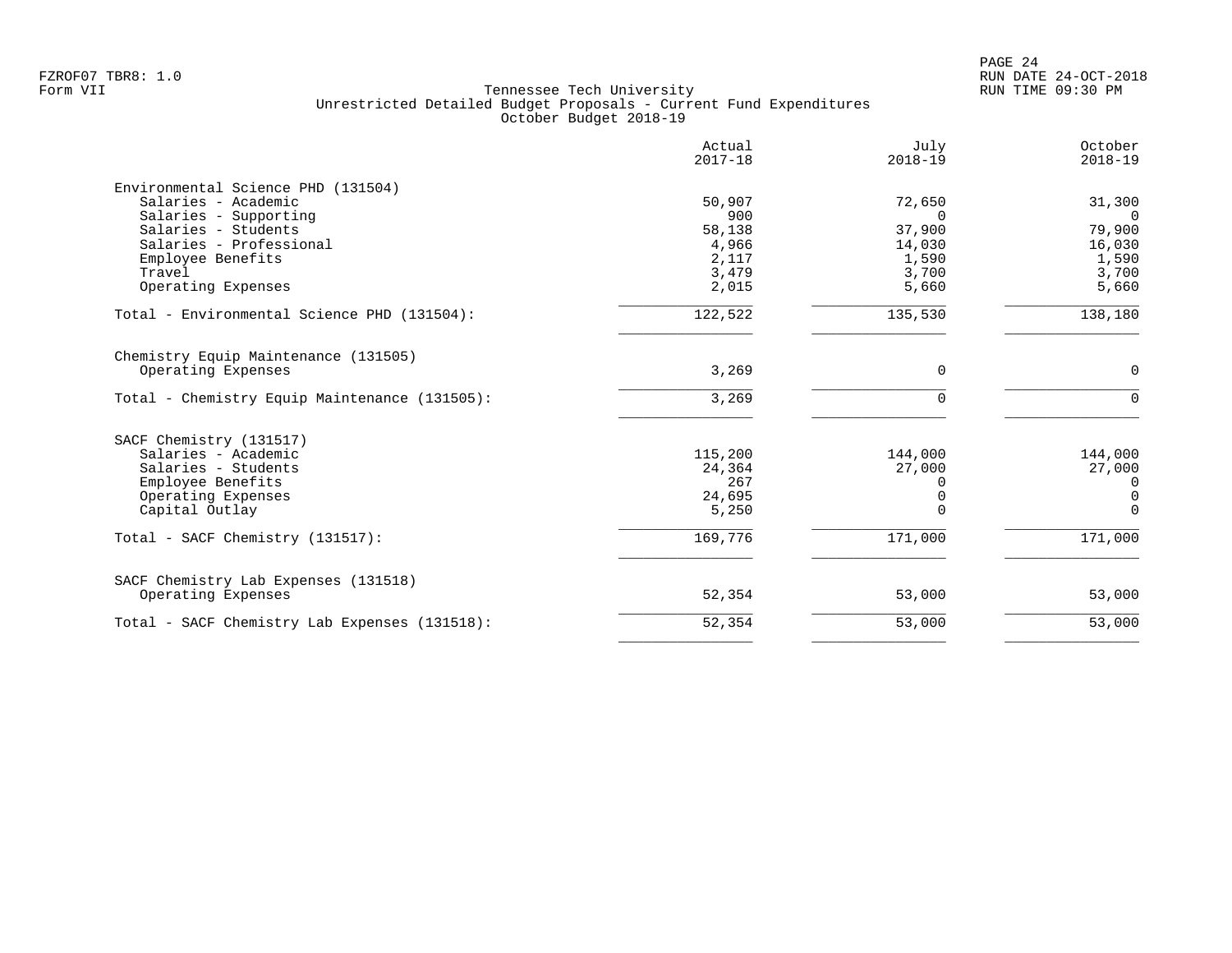PAGE 25 FZROF07 TBR8: 1.0 RUN DATE 24-OCT-2018

|                                                                                                                                                                                                                        | Actual<br>$2017 - 18$                                                              | July<br>$2018 - 19$                                                                     | October<br>$2018 - 19$                                                                  |
|------------------------------------------------------------------------------------------------------------------------------------------------------------------------------------------------------------------------|------------------------------------------------------------------------------------|-----------------------------------------------------------------------------------------|-----------------------------------------------------------------------------------------|
| SACF Chemistry Equipment Maint (131519)<br>Operating Expenses                                                                                                                                                          | 104,133                                                                            | 100,000                                                                                 | 100,000                                                                                 |
| Total - SACF Chemistry Equipment Maint (131519):                                                                                                                                                                       | 104,133                                                                            | 100,000                                                                                 | 100,000                                                                                 |
| SACF Chemistry Cryogens (131520)<br>Operating Expenses                                                                                                                                                                 | 18,899                                                                             | 14,000                                                                                  | 14,000                                                                                  |
| Total - SACF Chemistry Cryogens (131520):                                                                                                                                                                              | 18,899                                                                             | 14,000                                                                                  | 14,000                                                                                  |
| Computer Science (132000)<br>Salaries - Academic<br>Salaries - Supporting<br>Salaries - Students<br>Salaries - Professional<br>Employee Benefits<br>Travel<br>Operating Expenses<br>Total - Computer Science (132000): | 1,017,758<br>46,351<br>2,544<br>38,741<br>368,998<br>22,197<br>32,346<br>1,528,935 | 1,111,878<br>48,496<br>$\Omega$<br>38,741<br>433,990<br>$\Omega$<br>16,728<br>1,649,833 | 2,188,835<br>49,688<br>$\Omega$<br>39,709<br>792,390<br>$\Omega$<br>16,728<br>3,087,350 |
| SACF Comp Sci GTAs (132007)<br>Employee Benefits                                                                                                                                                                       | 104,187                                                                            | $\Omega$                                                                                | 0                                                                                       |
| Total - SACF Comp Sci GTAs (132007):                                                                                                                                                                                   | 104,187                                                                            | 0                                                                                       | $\Omega$                                                                                |
|                                                                                                                                                                                                                        |                                                                                    |                                                                                         |                                                                                         |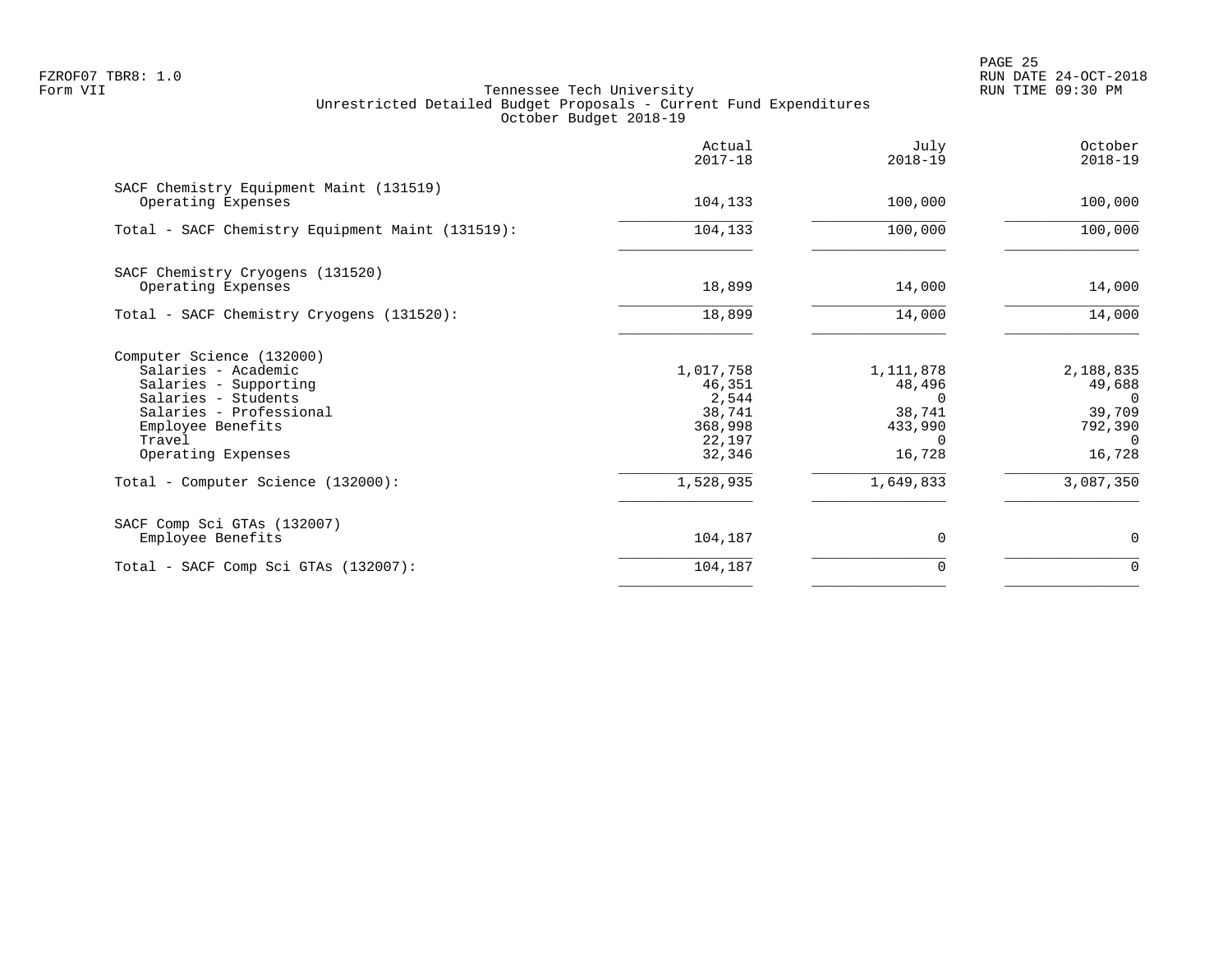|                                                       | Actual<br>$2017 - 18$ | July<br>$2018 - 19$ | October<br>$2018 - 19$ |
|-------------------------------------------------------|-----------------------|---------------------|------------------------|
| Earth Sciences (132500)                               |                       |                     |                        |
| Salaries - Academic                                   | 543,770               | 532,744             | 552,680                |
| Salaries - Supporting                                 | 29,686                | 29,832              | 30,543                 |
| Employee Benefits                                     | 229,204               | 213,540             | 213,540                |
| Travel                                                | 882                   | $\Omega$            | $\Omega$               |
| Operating Expenses                                    | 14,080                | 15,000              | 15,000                 |
| Total - Earth Sciences (132500):                      | 817,622               | 791,116             | 811,763                |
| SACF Earth Sciences (132516)                          |                       |                     |                        |
| Salaries - Students                                   | 4,292                 | 5,300               | 5,300                  |
| Operating Expenses                                    | 4,815                 | $\Omega$            | $\Omega$               |
| Total - SACF Earth Sciences (132516):                 | 9,107                 | 5,300               | 5,300                  |
| SACF Earth Sciences Lab Expenses (132517)             |                       |                     |                        |
| Travel                                                | 2,062                 | 2,500               | 2,500                  |
| Operating Expenses                                    | 5,513                 | 7,200               | 7,200                  |
| Total - SACF Earth Sciences Lab Expenses (132517):    | 7,575                 | 9,700               | 9,700                  |
| SACF Earth Sciences Equipment Maint (132518)          |                       |                     |                        |
| Operating Expenses                                    | 8,799                 | 12,000              | 12,000                 |
| Total - SACF Earth Sciences Equipment Maint (132518): | 8,799                 | 12,000              | 12,000                 |
|                                                       |                       |                     |                        |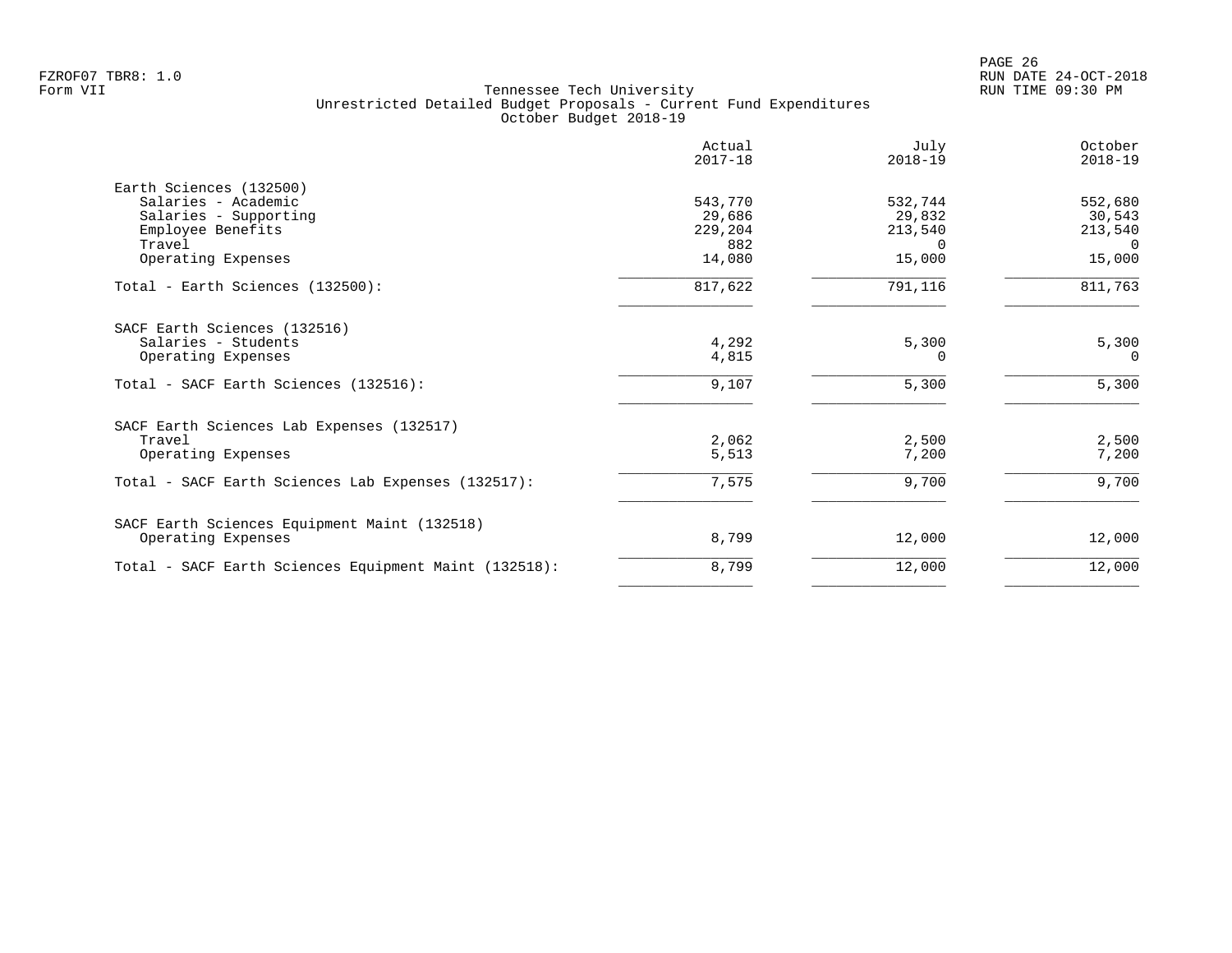|                                                                                                                                              | Actual<br>$2017 - 18$                                         | July<br>$2018 - 19$                                         | October<br>$2018 - 19$                                      |
|----------------------------------------------------------------------------------------------------------------------------------------------|---------------------------------------------------------------|-------------------------------------------------------------|-------------------------------------------------------------|
| English (133000)<br>Salaries - Academic<br>Salaries - Supporting<br>Salaries - Students<br>Employee Benefits<br>Travel<br>Operating Expenses | 1,901,330<br>58,720<br>$\Omega$<br>681,114<br>6,504<br>45,041 | 1,950,167<br>60,127<br>300<br>639,600<br>$\Omega$<br>28,100 | 1,926,154<br>61,555<br>300<br>639,600<br>$\Omega$<br>28,100 |
| $Total - English (133000):$                                                                                                                  | 2,692,709                                                     | 2,678,294                                                   | 2,655,709                                                   |
| Speech (133001)<br>Travel                                                                                                                    | 18,041                                                        | 10,000                                                      | 10,000                                                      |
| $Total - Speech (133001):$                                                                                                                   | 18,041                                                        | 10,000                                                      | 10,000                                                      |
| Communication (133003)<br>Salaries - Academic<br>Salaries - Supporting<br>Employee Benefits<br>Operating Expenses                            | 670,272<br>30,160<br>236,022<br>12,521                        | 653,897<br>30,332<br>219,330<br>12,825                      | 739,659<br>30,901<br>219,330<br>12,825                      |
| Total - Communication (133003):                                                                                                              | 948,975                                                       | 916,384                                                     | 1,002,715                                                   |
| Theatre (133004)<br>Salaries - Supporting<br>Employee Benefits<br>Operating Expenses                                                         | 29,315<br>2,244<br>36,644                                     | 20,000<br>1,530<br>22,420                                   | 20,000<br>1,530<br>16,890                                   |
| Total - Theatre $(133004)$ :                                                                                                                 | 68,203                                                        | 43,950                                                      | 38,420                                                      |
|                                                                                                                                              |                                                               |                                                             |                                                             |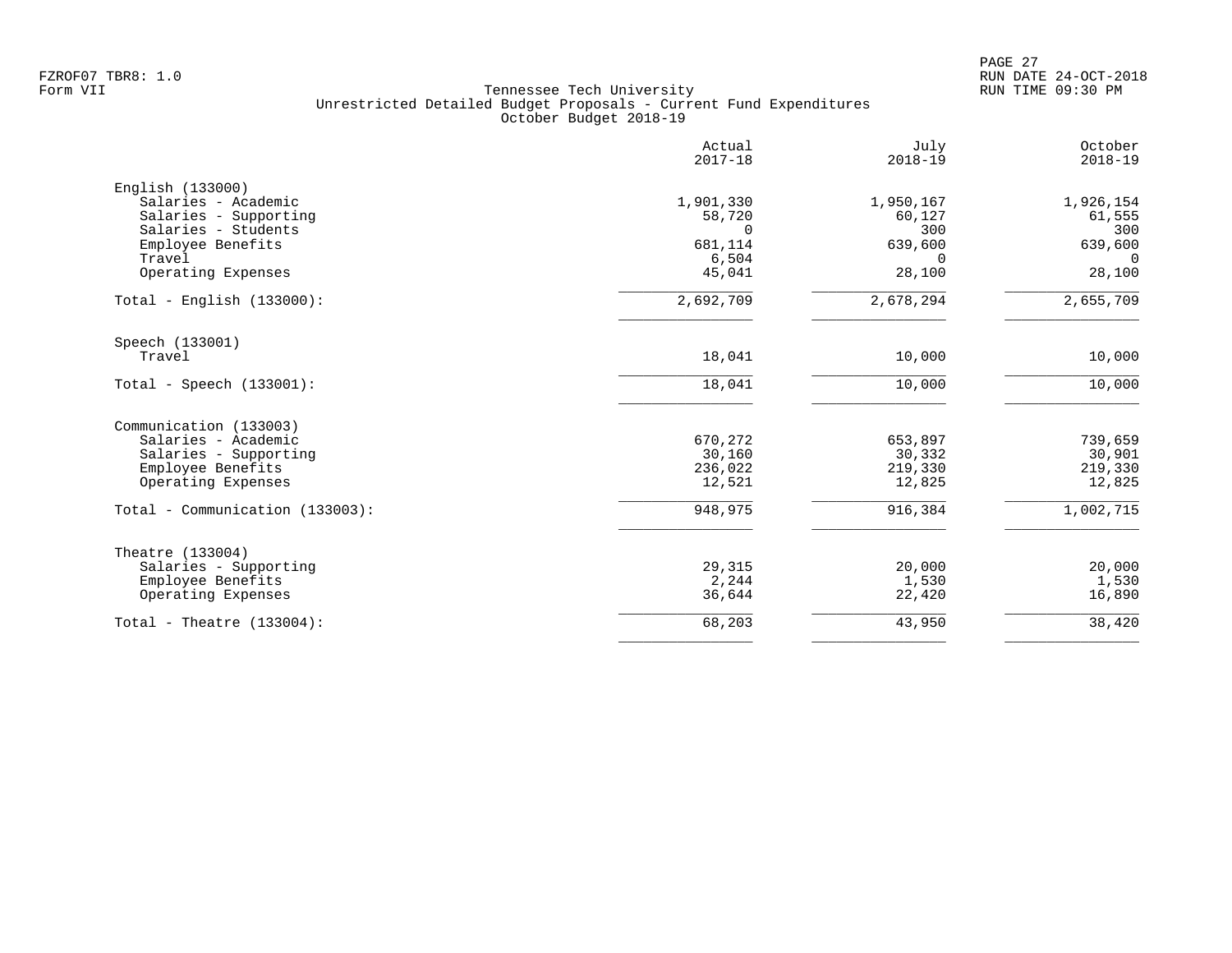PAGE 28 FZROF07 TBR8: 1.0 RUN DATE 24-OCT-2018

|                                                                 | Actual<br>$2017 - 18$ | July<br>$2018 - 19$ | October<br>$2018 - 19$ |
|-----------------------------------------------------------------|-----------------------|---------------------|------------------------|
| Upper Cumberland Writing Project (133007)<br>Operating Expenses | 3,255                 | $\mathbf 0$         | $\mathbf 0$            |
|                                                                 |                       |                     |                        |
| Total - Upper Cumberland Writing Project (133007):              | 3,255                 | $\Omega$            | $\Omega$               |
| Foreign Languages (133500)                                      |                       |                     |                        |
| Salaries - Academic                                             | 455,252               | 565,898             | 531,424                |
| Salaries - Supporting                                           | 30,936                | 31,332              | 32,080                 |
| Salaries - Students                                             | 894                   | 5,220               | 5,220                  |
| Employee Benefits                                               | 174,350               | 196,530             | 196,530                |
| Travel                                                          | 4,222                 |                     | $\Omega$               |
| Operating Expenses                                              | 15,623                | 10,000              | 10,000                 |
| Total - Foreign Languages (133500):                             | 681,277               | 808,980             | 775, 254               |
| History (134000)                                                |                       |                     |                        |
| Salaries - Academic                                             | 642,113               | 705,581             | 721,047                |
| Salaries - Supporting                                           | 28,001                | 28,009              | 28,938                 |
| Employee Benefits                                               | 253,212               | 254,270             | 254,270                |
| Travel                                                          | 2,424                 | $\Omega$            | $\Omega$               |
| Operating Expenses                                              | 17,251                | 11,810              | 11,810                 |
| Total - History $(134000)$ :                                    | 943,001               | 999,670             | 1,016,065              |
| Mathematics (134500)                                            |                       |                     |                        |
| Salaries - Academic                                             | 1,687,377             | 1,728,765           | 1,741,039              |
| Salaries - Supporting                                           | 59,870                | 60,158              | 61,522                 |
| Salaries - Students                                             | 13,742                | 20,000              | 20,000                 |
| Employee Benefits                                               | 661,971               | 616,060             | 616,060                |
| Travel                                                          | 6,797                 | $\Omega$            | 4,000                  |
| Operating Expenses                                              | 23,833                | 24,000              | 20,000                 |
| Total - Mathematics (134500):                                   | 2,453,590             | 2,448,983           | 2,462,621              |
|                                                                 |                       |                     |                        |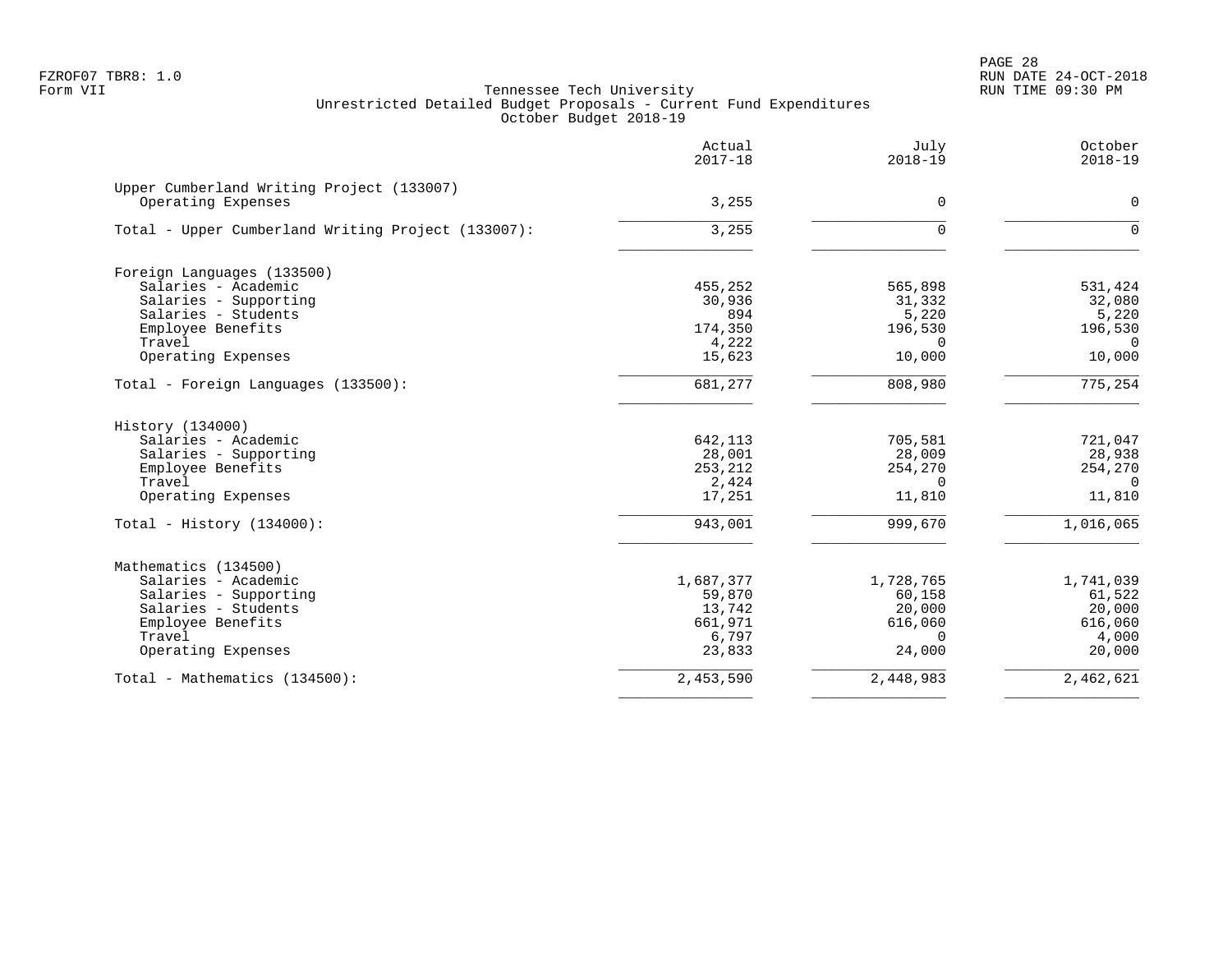PAGE 29 FZROF07 TBR8: 1.0 RUN DATE 24-OCT-2018

|                                                   | Actual<br>$2017 - 18$ | July<br>$2018 - 19$ | October<br>$2018 - 19$ |
|---------------------------------------------------|-----------------------|---------------------|------------------------|
| Math Grad Assist TIKI (134502)                    |                       |                     |                        |
| Salaries - Professional                           | 9,600                 | 0                   | 15,000                 |
| Employee Benefits                                 | 9,925                 | $\mathbf 0$         | $\mathbf 0$            |
| Total - Math Grad Assist TIKI (134502):           | 19,525                | 0                   | 15,000                 |
| Physics (135000)                                  |                       |                     |                        |
| Salaries - Academic                               | 695,955               | 692,851             | 710,657                |
| Salaries - Supporting<br>Employee Benefits        | 78,416                | 78,637              | 80,505                 |
| Operating Expenses                                | 281,880<br>24,654     | 266,940<br>12,000   | 266,940<br>12,000      |
| Total - Physics (135000):                         | 1,080,905             | 1,050,428           | 1,070,102              |
| Physics Lab Fees (135001)                         |                       |                     |                        |
| Operating Expenses                                | 17,749                | 18,930              | 18,930                 |
| Total - Physics Lab Fees (135001):                | 17,749                | 18,930              | 18,930                 |
| SACF Physics (135016)                             |                       |                     |                        |
| Salaries - Students                               | 13,730                | 19,000              | 19,000                 |
| Operating Expenses                                | 6,469                 | $\Omega$            | $\Omega$               |
| Total - SACF Physics (135016):                    | 20,199                | 19,000              | 19,000                 |
| Sociology and Political Science (135500)          |                       |                     |                        |
| Salaries - Academic                               | 915,268               | 1,073,492           | 1,077,235              |
| Salaries - Supporting                             | 27,709                | 29,103              | 29,818                 |
| Employee Benefits<br>Travel                       | 353,930<br>3,778      | 366,700<br>$\Omega$ | 366,700<br>$\Omega$    |
| Operating Expenses                                | 37,012                | 16,000              | 16,000                 |
| Total - Sociology and Political Science (135500): | 1,337,697             | 1,485,295           | 1,489,753              |
|                                                   |                       |                     |                        |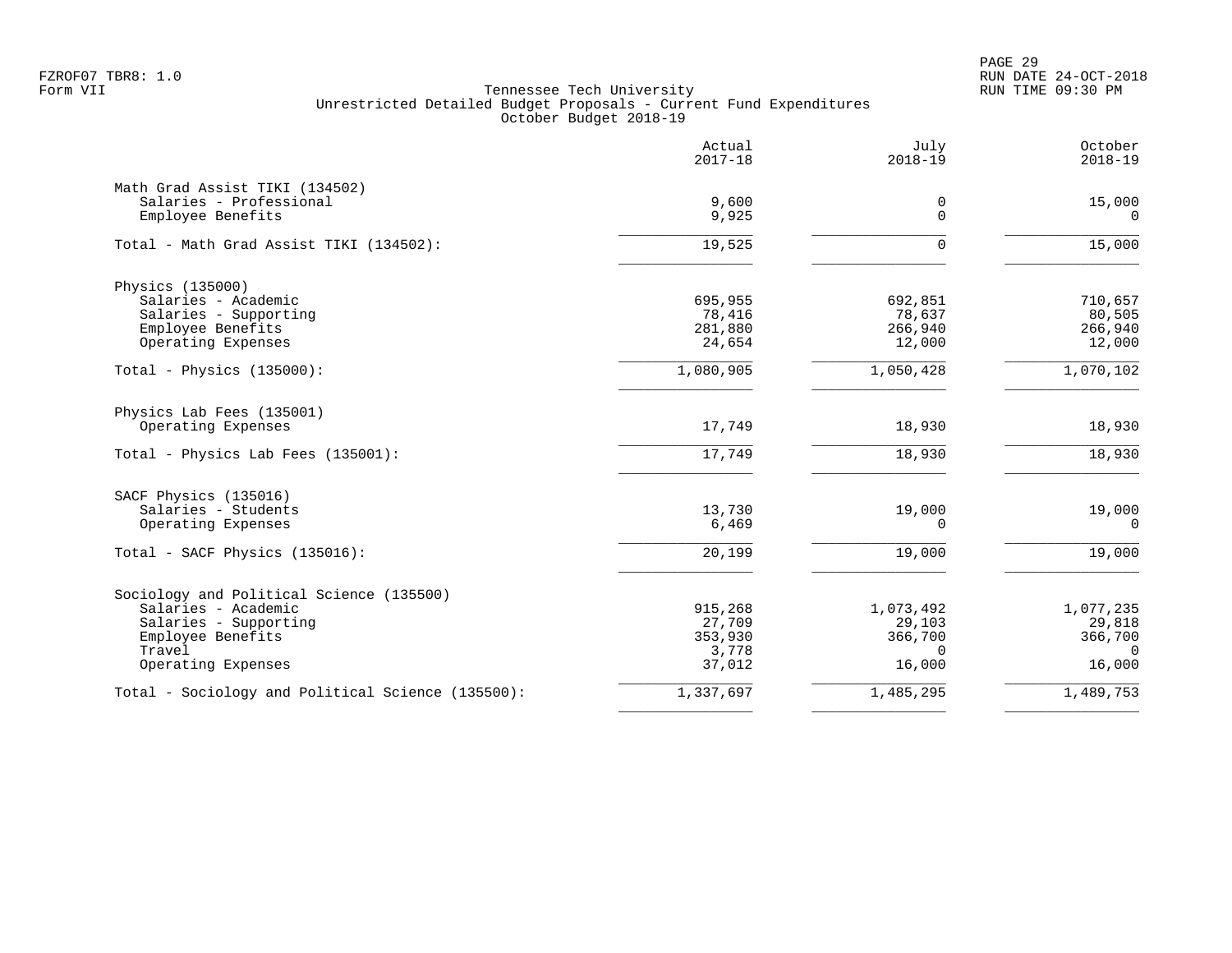|                                                       | Actual<br>$2017 - 18$ | July<br>$2018 - 19$ | October<br>$2018 - 19$ |
|-------------------------------------------------------|-----------------------|---------------------|------------------------|
| General Curriculum Student Success (136000)           |                       |                     |                        |
| Salaries - Supporting                                 | 21,042                | 27,770              | 27,770                 |
| Salaries - Students                                   | $\Omega$              | 1,300               | 1,300                  |
| Salaries - Professional                               | 113,581               | 114,450             | 117,424                |
| Employee Benefits                                     | 38,411                | 47,050              | 47,050                 |
| Operating Expenses                                    | 7,695                 | 3,050               | 3,050                  |
| Total - General Curriculum Student Success (136000):  | 180,729               | 193,620             | 196,594                |
| Gen Curr Studt Succ Grad Assist (136001)              |                       |                     |                        |
| Employee Benefits                                     | 7,586                 | 10,710              | 10,710                 |
| Total - Gen Curr Studt Succ Grad Assist (136001):     | 7,586                 | 10,710              | 10,710                 |
| SACF Engineering Spec Acad Crs Fees (137001)          |                       |                     |                        |
| Salaries - Academic                                   | 891,300               | 1,028,405           | 892,384                |
| Salaries - Supporting                                 | 20,194                | $\Omega$            | $\Omega$               |
| Salaries - Students                                   | 159,602               | 73,000              | 73,000                 |
| Salaries - Professional                               | 24,532                | 57,626              | 57,626                 |
| Employee Benefits                                     | 35,833                | 241,207             | 241,207                |
| Travel                                                | 54,270                | 36,000              | 36,000                 |
| Operating Expenses                                    | 405,265               | 1,176,412           | 1,421,816              |
| Capital Outlay                                        | 114,146               | 6,000               | 6,000                  |
| Total - SACF Engineering Spec Acad Crs Fees (137001): | 1,705,142             | 2,618,650           | 2,728,033              |
| SACF Enginrg Student Success (137002)                 |                       |                     |                        |
| Salaries - Supporting                                 | 31,322                | 31,472              | 32,244                 |
| Salaries - Students                                   | 9,714                 | $\Omega$            | $\Omega$               |
| Salaries - Professional                               | 146,682               | 108,902             | 111,978                |
| Employee Benefits                                     | 84,782                | 45,293              | 45,293                 |
| Operating Expenses                                    | 12,095                | 43,383              | 21,164                 |
| Total - SACF Enginrg Student Success (137002):        | 284,595               | 229,050             | 210,679                |
|                                                       |                       |                     |                        |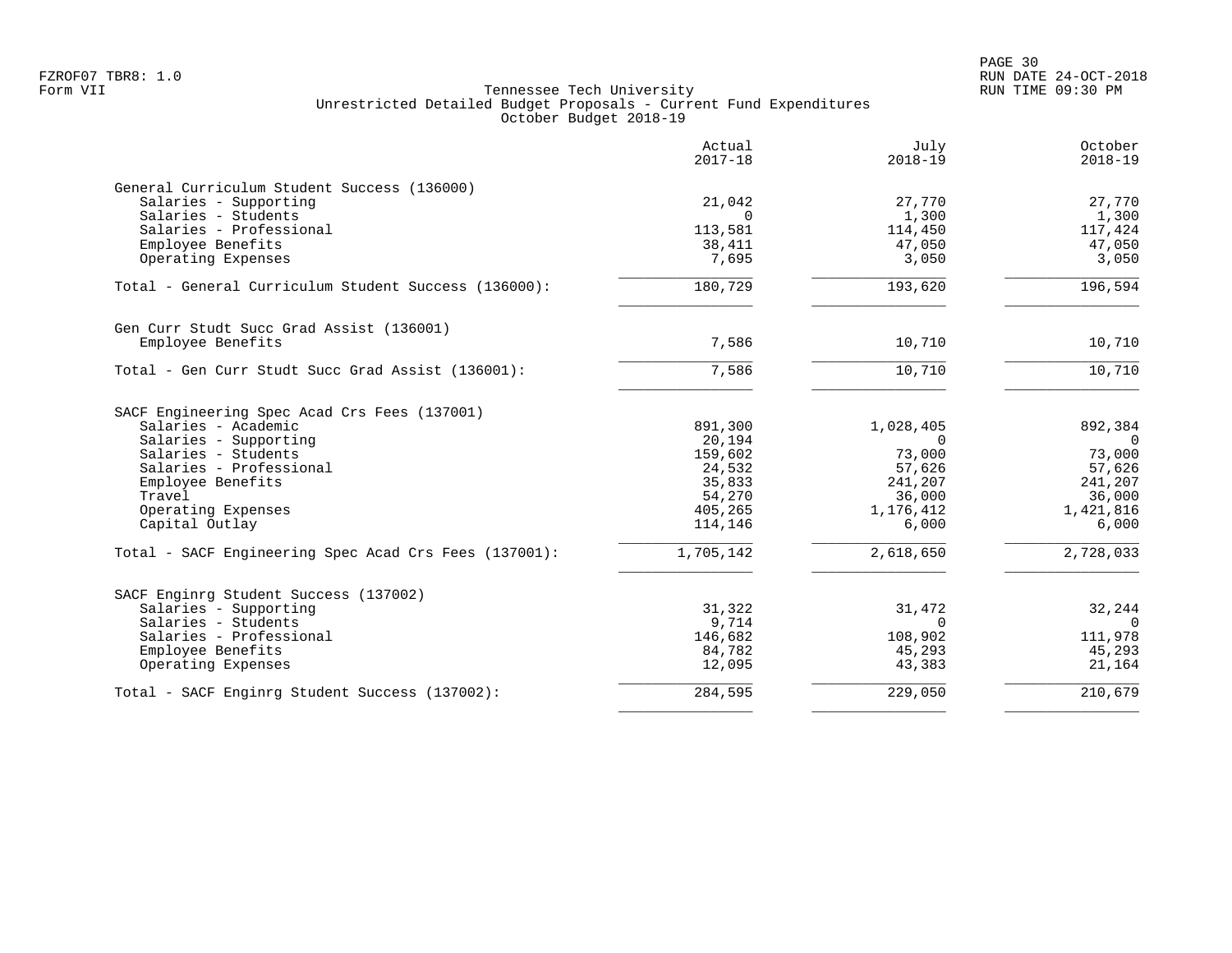PAGE 31 FZROF07 TBR8: 1.0 RUN DATE 24-OCT-2018

|                                                                                                                    | Actual<br>$2017 - 18$        | July<br>$2018 - 19$            | October<br>$2018 - 19$             |
|--------------------------------------------------------------------------------------------------------------------|------------------------------|--------------------------------|------------------------------------|
| Engineering Instruction Support (137008)<br>Employee Benefits                                                      | 0                            | 6,000                          | 6,000                              |
| Total - Engineering Instruction Support (137008):                                                                  | 0                            | 6,000                          | 6,000                              |
| Engineering MOE Funding (137020)<br>Salaries - Academic<br>Employee Benefits                                       | 558,998<br>168,086           | 560,150<br>128,000             | 446,624<br>128,000                 |
| Total - Engineering MOE Funding (137020):                                                                          | 727,084                      | 688,150                        | 574,624                            |
| Summer School Col of Engineering (137028)<br>Salaries - Academic<br>Salaries - Students<br>Employee Benefits       | 511,018<br>7,248<br>96,046   | 342,751<br>$\Omega$<br>100,111 | 342,751<br>$\Omega$<br>100,111     |
| Total - Summer School Col of Engineering (137028):                                                                 | 614,312                      | 442,862                        | 442,862                            |
| Desig Grad Stud Assist-Engineering (137032)<br>Salaries - Students<br>Salaries - Professional<br>Employee Benefits | 19,378<br>170,145<br>100,048 | 0<br>$\Omega$<br>300,000       | $\mathbf 0$<br>$\Omega$<br>300,000 |
| Total - Desig Grad Stud Assist-Engineering (137032):                                                               | 289,571                      | 300,000                        | 300,000                            |
| College of Engr State Approp (137035)<br>Operating Expenses                                                        | 0                            | $\mathbf 0$                    | 1,355,260                          |
| Total - College of Engr State Approp (137035):                                                                     | $\mathbf 0$                  | $\mathbf 0$                    | 1,355,260                          |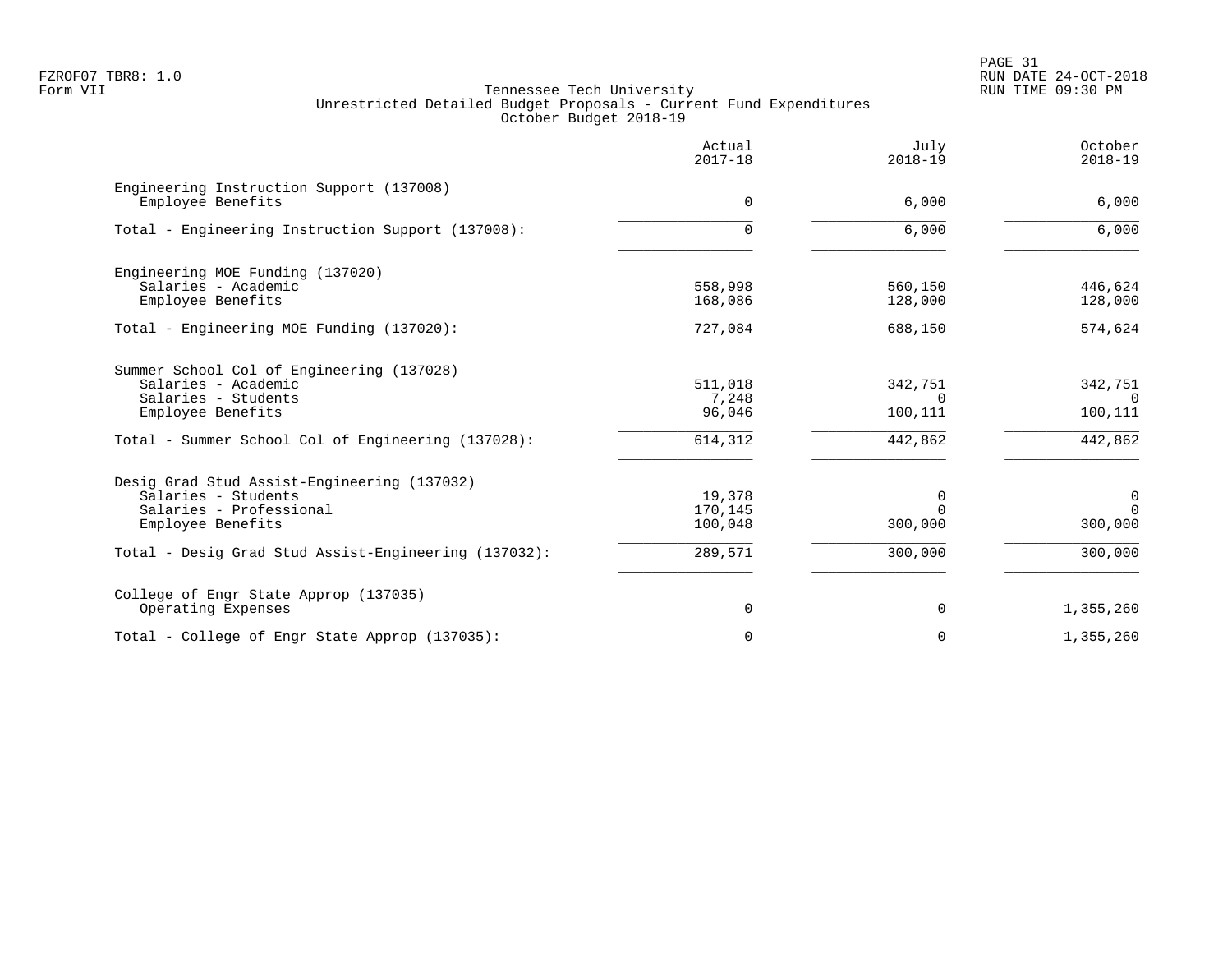|                                               | Actual<br>$2017 - 18$ | July<br>$2018 - 19$ | October<br>$2018 - 19$ |
|-----------------------------------------------|-----------------------|---------------------|------------------------|
| General & Basic Engineering (137200)          |                       |                     |                        |
| Salaries - Academic                           | 172,506               | 261,282             | 404,888                |
| Salaries - Supporting                         | 29,786                | 29,932              | 30,643                 |
| Employee Benefits                             | 138,501               | 134,180             | 187,380                |
| Travel                                        | 1,968                 | $\Omega$            | $\overline{0}$         |
| Operating Expenses                            | 7,278                 | 11,420              | 95,793                 |
| Total - General & Basic Engineering (137200): | 350,039               | 436,814             | 718,704                |
| Basic Engr Lab Fees (137203)                  |                       |                     |                        |
| Operating Expenses                            | 19,203                | 18,400              | 18,400                 |
| Total - Basic Engr Lab Fees (137203):         | 19,203                | 18,400              | 18,400                 |
| Joint BSE with ETSU (137214)                  |                       |                     |                        |
| Salaries - Academic                           | 1,500                 | 1,501               | 1,501                  |
| Employee Benefits                             | 246                   | 247                 | 247                    |
| Operating Expenses                            | $\Omega$              | 25,252              | 15,252                 |
| Total - Joint BSE with ETSU (137214):         | 1,746                 | 27,000              | 17,000                 |
| Chemical Engineering (137400)                 |                       |                     |                        |
| Salaries - Academic                           | 765,898               | 834,892             | 849,447                |
| Salaries - Supporting                         | 108,490               | 101,520             | 103,940                |
| Salaries - Students                           | 2,997                 | $\Omega$            | $\Omega$               |
| Employee Benefits                             | 303,293               | 277,155             | 277,155                |
| Operating Expenses                            | 14,301                | 9,700               | 9,700                  |
| Total - Chemical Engineering (137400):        | 1,194,979             | 1,223,267           | 1,240,242              |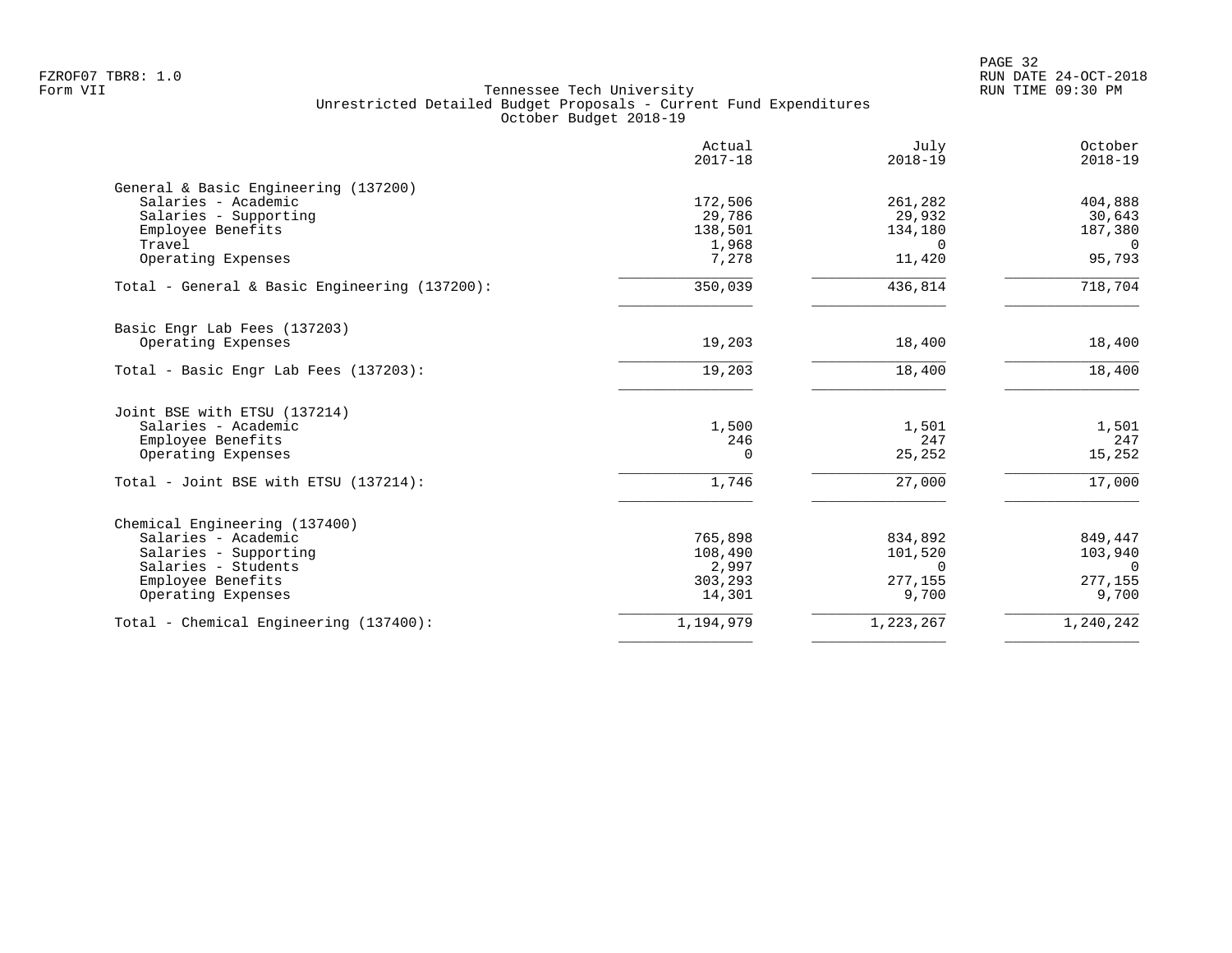PAGE 33 FZROF07 TBR8: 1.0 RUN DATE 24-OCT-2018

|                                                                                                                                                   | Actual<br>$2017 - 18$                              | July<br>$2018 - 19$                                   | October<br>$2018 - 19$                                |
|---------------------------------------------------------------------------------------------------------------------------------------------------|----------------------------------------------------|-------------------------------------------------------|-------------------------------------------------------|
| Chemical Engr Lab Fees (137402)<br>Operating Expenses                                                                                             | 5,800                                              | 5,800                                                 | 5,800                                                 |
| Total - Chemical Engr Lab Fees (137402):                                                                                                          | 5,800                                              | 5,800                                                 | 5,800                                                 |
| SACF Chemical Engrg GTA (137406)<br>Employee Benefits                                                                                             | 65,212                                             | $\Omega$                                              | $\mathbf 0$                                           |
| Total - SACF Chemical Engrg GTA (137406):                                                                                                         | 65,212                                             | $\Omega$                                              | $\Omega$                                              |
| Chem Engr Chall Grad Assit (137408)<br>Salaries - Academic<br>Salaries - Students<br>Salaries - Professional<br>Employee Benefits                 | $\Omega$<br>4,153<br>6,750<br>4,011                |                                                       | 8,900<br>$\Omega$<br>$\Omega$<br>15,000               |
| Total - Chem Engr Chall Grad Assit (137408):                                                                                                      | 14,914                                             |                                                       | 23,900                                                |
| Civil and Environmental Engineering (137600)<br>Salaries - Academic<br>Salaries - Supporting<br>Employee Benefits<br>Travel<br>Operating Expenses | 1,098,059<br>108,417<br>434,012<br>1,842<br>73,884 | 1,227,938<br>107,053<br>449,040<br>$\Omega$<br>18,550 | 1,254,918<br>109,693<br>448,221<br>$\Omega$<br>32,439 |
| Total - Civil and Environmental Engineering (137600):                                                                                             | 1,716,214                                          | 1,802,581                                             | 1,845,271                                             |
|                                                                                                                                                   |                                                    |                                                       |                                                       |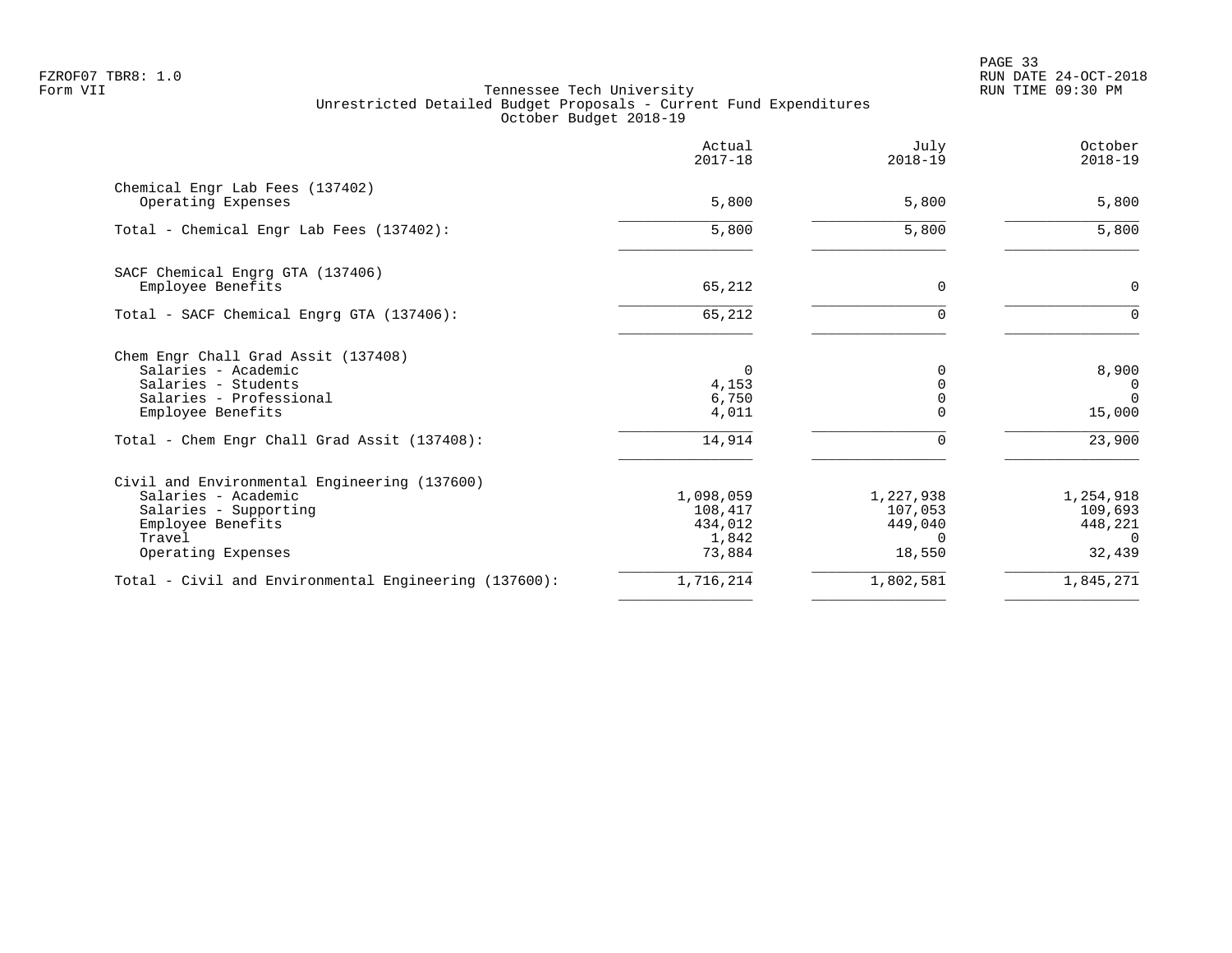PAGE 34 FZROF07 TBR8: 1.0 RUN DATE 24-OCT-2018

|                                                                                                                                                                                              | Actual<br>$2017 - 18$                                                  | July<br>$2018 - 19$                                                   | October<br>$2018 - 19$                                                    |
|----------------------------------------------------------------------------------------------------------------------------------------------------------------------------------------------|------------------------------------------------------------------------|-----------------------------------------------------------------------|---------------------------------------------------------------------------|
| Civil and Envir Lab Fees (137602)<br>Operating Expenses                                                                                                                                      | 4,027                                                                  | 4,000                                                                 | 4,000                                                                     |
| Total - Civil and Envir Lab Fees (137602):                                                                                                                                                   | 4,027                                                                  | 4,000                                                                 | 4,000                                                                     |
| SACF Civil n Envir Engrg GTA (137606)<br>Employee Benefits                                                                                                                                   | 69,594                                                                 | $\Omega$                                                              | $\mathbf 0$                                                               |
| Total - SACF Civil n Envir Engrg GTA (137606):                                                                                                                                               | 69,594                                                                 |                                                                       | $\Omega$                                                                  |
| Elect and Comptr Engr Office (137800)<br>Salaries - Academic<br>Salaries - Supporting<br>Salaries - Students<br>Salaries - Professional<br>Employee Benefits<br>Travel<br>Operating Expenses | 1,232,966<br>101,854<br>1,680<br>103,256<br>553,872<br>8,039<br>69,238 | 1,503,774<br>103,240<br>$\Omega$<br>103,617<br>565,690<br>0<br>19,250 | 1,517,113<br>72,146<br>$\cap$<br>106,134<br>565,690<br>$\Omega$<br>59,574 |
| Total - Elect and Comptr Engr Office (137800):                                                                                                                                               | 2,070,905                                                              | 2, 295, 571                                                           | 2,320,657                                                                 |
| Elect and Comp Engr Grad Assist (137801)<br>Employee Benefits                                                                                                                                | 19,716                                                                 | $\Omega$                                                              | 5,000                                                                     |
| Total - Elect and Comp Engr Grad Assist (137801):                                                                                                                                            | 19,716                                                                 | 0                                                                     | 5,000                                                                     |
|                                                                                                                                                                                              |                                                                        |                                                                       |                                                                           |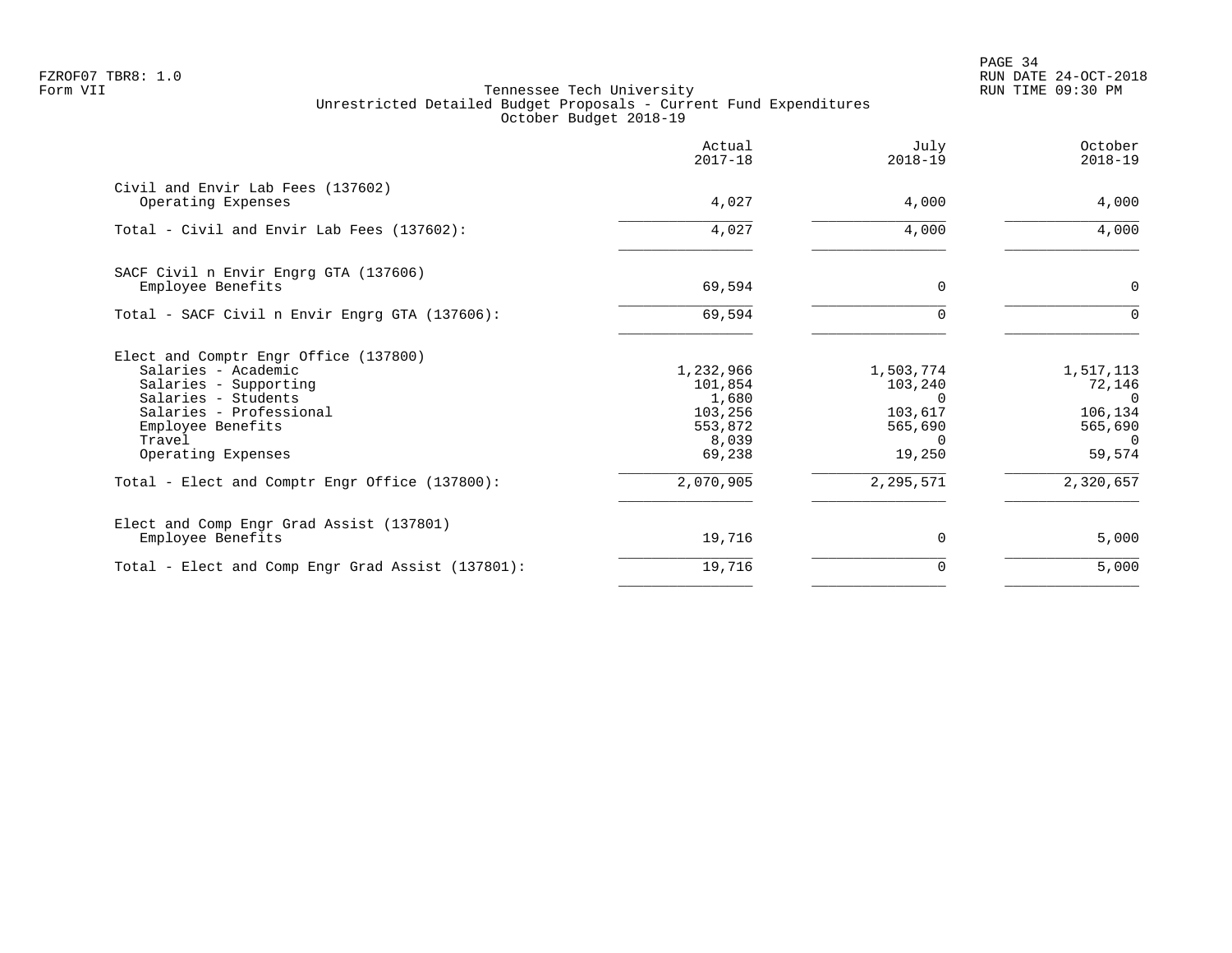en and the state of the state of the state of the state of the state of the state of the state of the state of the state of the state of the state of the state of the state of the state of the state of the state of the sta FZROF07 TBR8: 1.0 RUN DATE 24-OCT-2018

|                                                      | Actual<br>$2017 - 18$ | July<br>$2018 - 19$    | October<br>$2018 - 19$ |
|------------------------------------------------------|-----------------------|------------------------|------------------------|
| Elect and Comp Lab Fees (137802)                     |                       |                        |                        |
| Operating Expenses                                   | 4,500                 | 4,500                  | 4,500                  |
| Total - Elect and Comp Lab Fees (137802):            | 4,500                 | 4,500                  | 4,500                  |
| SACF Elect n Comp GTAs (137807)                      |                       |                        |                        |
| Employee Benefits                                    | 130,166               | $\mathbf 0$            | $\mathbf 0$            |
| Total - SACF Elect n Comp GTAs (137807):             | 130, 166              | $\Omega$               | $\Omega$               |
| Dept Manuf & EngineeringTechnology (138200)          |                       |                        |                        |
| Salaries - Academic                                  | 471,405               | 431,843                | 448,137                |
| Salaries - Supporting<br>Employee Benefits           | 67,084<br>189,704     | 67,481<br>182,450      | 69,063<br>181,847      |
| Travel                                               | 1,144                 | $\Omega$               | $\Omega$               |
| Operating Expenses                                   | 29,184                | 11,050                 | 14,580                 |
| Total - Dept Manuf & EngineeringTechnology (138200): | 758,521               | 692,824                | 713,627                |
| Manuf & Engineering Tech Lab Fees (138202)           |                       |                        |                        |
| Operating Expenses                                   | 9,794                 | 5,000                  | 5,000                  |
| Total - Manuf & Engineering Tech Lab Fees (138202):  | 9,794                 | 5,000                  | 5,000                  |
| Mechanical Engineering (138400)                      |                       |                        |                        |
| Salaries - Academic                                  | 1,687,690             | 1,672,462              | 1,703,396              |
| Salaries - Supporting<br>Salaries - Students         | 96,274<br>6,171       | 102,599<br>$\Omega$    | 105,120<br>$\Omega$    |
| Salaries - Professional                              | 128,922               | 109,010                | 111,667                |
| Employee Benefits                                    | 694,279               | 643,800                | 643,800                |
| Travel                                               | 4,535                 |                        | $\Omega$               |
| Operating Expenses<br>Capital Outlay                 | 46,195<br>4,378       | 24,540<br><sup>n</sup> | 24,623<br>$\Omega$     |
| Total - Mechanical Engineering (138400):             | 2,668,444             | 2,552,411              | 2,588,606              |
|                                                      |                       |                        |                        |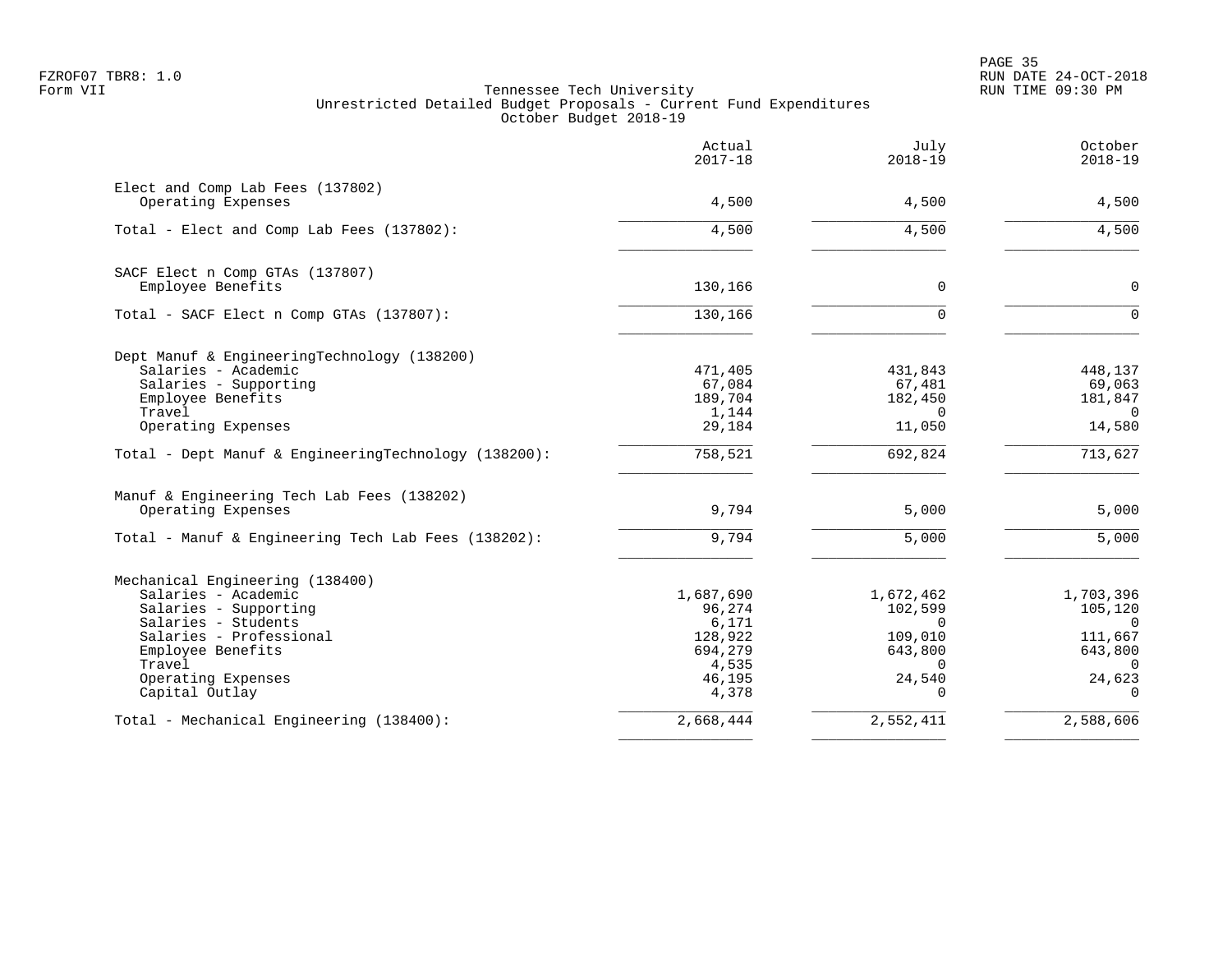en and the state of the state of the state of the state of the state of the state of the state of the state of the state of the state of the state of the state of the state of the state of the state of the state of the sta FZROF07 TBR8: 1.0 RUN DATE 24-OCT-2018

|                                                                                                               | Actual<br>$2017 - 18$      | July<br>$2018 - 19$          | October<br>$2018 - 19$       |
|---------------------------------------------------------------------------------------------------------------|----------------------------|------------------------------|------------------------------|
| Mech Engr Grad Assistant (138401)<br>Employee Benefits                                                        | 12,679                     | $\mathbf 0$                  | $\mathbf 0$                  |
| Total - Mech Engr Grad Assistant (138401):                                                                    | 12,679                     | $\Omega$                     | $\Omega$                     |
| Mech Engr Lab Fees (138402)<br>Travel<br>Operating Expenses                                                   | 8<br>12,307                | 0<br>12,200                  | $\mathbf 0$<br>12,200        |
| Total - Mech Engr Lab Fees (138402):                                                                          | 12,315                     | 12,200                       | 12,200                       |
| SACF Mechanical Eng GTAs (138406)<br>Employee Benefits                                                        | 128,345                    | 0                            | $\mathbf 0$                  |
| Total - SACF Mechanical Eng GTAs (138406):                                                                    | 128,345                    | $\Omega$                     | $\Omega$                     |
| Summer School Col of Inter Studies (139328)<br>Salaries - Academic<br>Employee Benefits<br>Operating Expenses | 104,806<br>16,914<br>2,647 | 53,484<br>14,217<br>$\Omega$ | 53,484<br>14,217<br>$\Omega$ |
| Total - Summer School Col of Inter Studies (139328):                                                          | 124,367                    | 67,701                       | 67,701                       |
| TN eCampus Col Interdisci Studies (139331)<br>Salaries - Academic<br>Employee Benefits                        | 50,627<br>6,964            | 96,677<br>12,000             | 96,677<br>12,000             |
| Total - TN eCampus Col Interdisci Studies (139331):                                                           | 57,591                     | 108,677                      | 108,677                      |
|                                                                                                               |                            |                              |                              |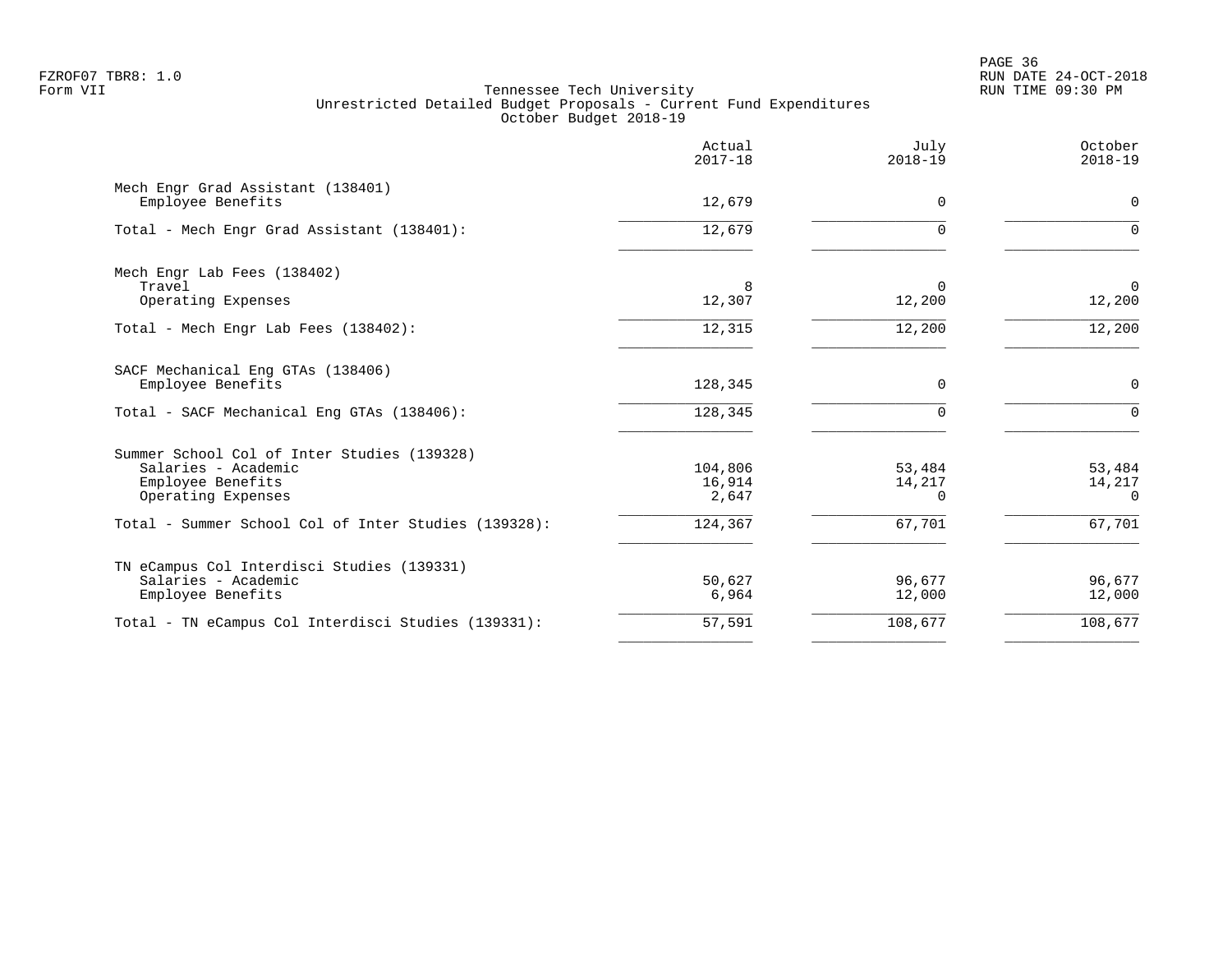|                                                      | Actual<br>$2017 - 18$ | July<br>$2018 - 19$ | October<br>$2018 - 19$ |
|------------------------------------------------------|-----------------------|---------------------|------------------------|
| SACF Business Spec Acad Course Fee (140002)          |                       |                     |                        |
| Salaries - Academic                                  | 7,500                 | 7,500               | 7,500                  |
| Salaries - Students                                  | 5,918                 | $\Omega$            | 1,700                  |
| Employee Benefits                                    | 1,454                 | 2,390               | 2,000                  |
| Travel                                               | $\Omega$              | 5,000               | 5,000                  |
| Operating Expenses                                   | $-1,366$              | 137,717             | $-31,358$              |
| Total - SACF Business Spec Acad Course Fee (140002): | 13,506                | 152,607             | $-15, 158$             |
| Summer School College of Business (140028)           |                       |                     |                        |
| Salaries - Academic                                  | 291,320               | 205,105             | 205,105                |
| Employee Benefits                                    | 53,566                | 54,522              | 54,522                 |
| Total - Summer School College of Business (140028):  | 344,886               | 259,627             | 259,627                |
| TN eCampus College of Business (140031)              |                       |                     |                        |
| Salaries - Academic                                  | 32,274                | 34,520              | 34,520                 |
| Employee Benefits                                    | 3,077                 |                     | $\Omega$               |
| Total - TN eCampus College of Business (140031):     | 35,351                | 34,520              | 34,520                 |
| Online Course Dev Business Admin (140110)            |                       |                     |                        |
| Operating Expenses                                   | 44,396                | 43,409              | 43,409                 |
| Total - Online Course Dev Business Admin (140110):   | 44,396                | 43,409              | 43,409                 |
|                                                      |                       |                     |                        |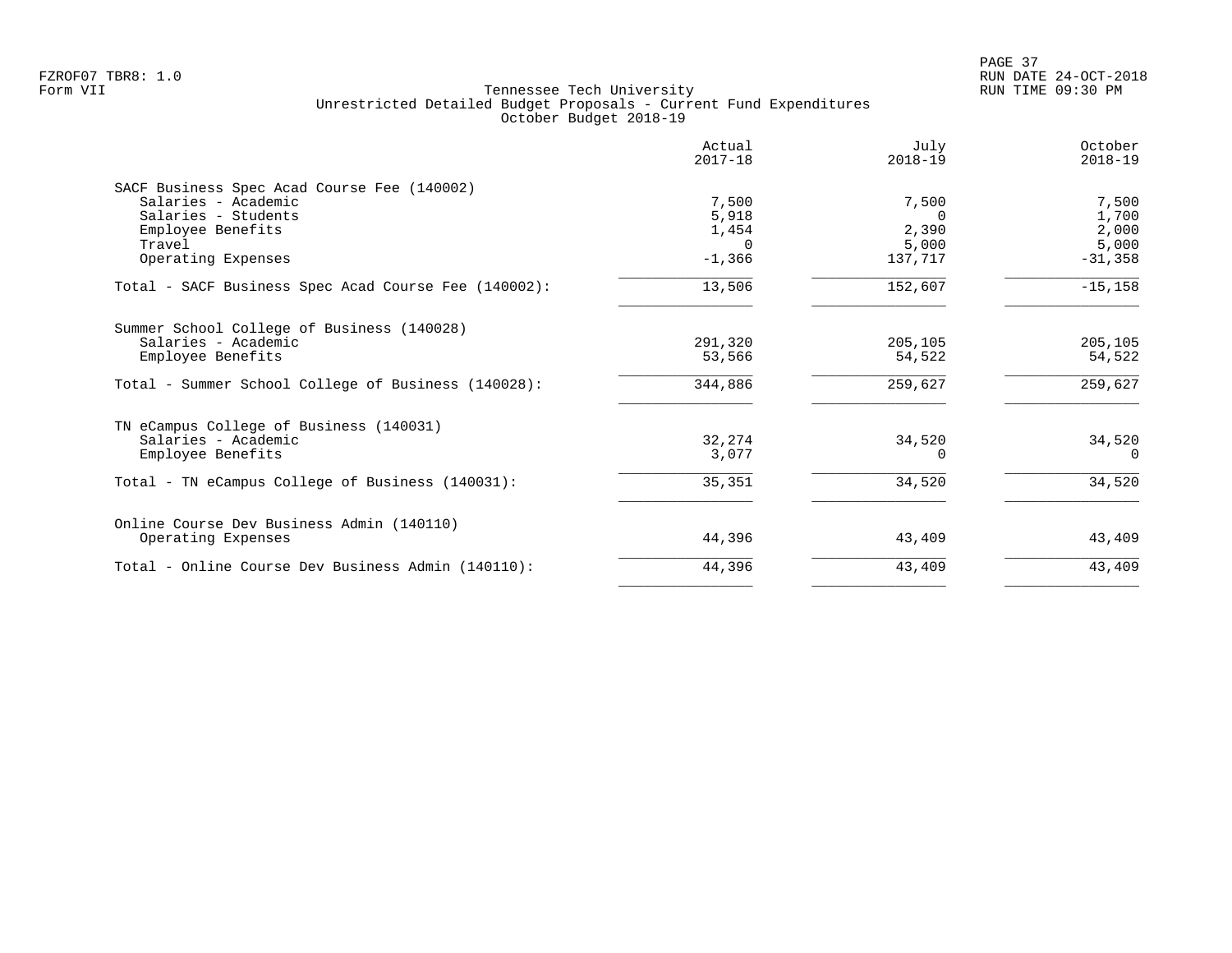|                                                 | Actual<br>$2017 - 18$ | July<br>$2018 - 19$ | October<br>$2018 - 19$ |
|-------------------------------------------------|-----------------------|---------------------|------------------------|
| Accounting (141500)                             |                       |                     |                        |
| Salaries - Academic                             | 837,974               | 863,060             | 873,977                |
| Salaries - Supporting                           | 28,182                | 27,985              | 28,737                 |
| Salaries - Students                             | 982                   | 930                 | 930                    |
| Employee Benefits                               | 368,410               | 355,260             | 355,260                |
| Travel                                          | 84                    |                     | 0                      |
| Operating Expenses                              | 77                    | U                   | $\Omega$               |
| Total - Accounting $(141500)$ :                 | 1,235,709             | 1,247,235           | 1,258,904              |
|                                                 |                       |                     |                        |
| SACF Accounting (141501)<br>Salaries - Academic |                       |                     |                        |
|                                                 | 297,069<br>6,260      | 280,153<br>18,030   | 287,037                |
| Employee Benefits<br>Travel                     | 252                   |                     | 18,030<br>$\cap$       |
| Operating Expenses                              | 9,921                 |                     | 8,000                  |
|                                                 |                       |                     |                        |
| Total - SACF Accounting $(141501)$ :            | 313,502               | 298,183             | 313,067                |
| MBA Studies (142000)                            |                       |                     |                        |
| Salaries - Supporting                           | 27,289                | 27,277              | 27,998                 |
| Salaries - Professional                         | 111,469               | 125,020             | 126,820                |
| Employee Benefits                               | 37,580                | 24,410              | 24,410                 |
| Travel                                          | 302                   | $\Omega$            | $\Omega$               |
| Operating Expenses                              | 743                   | 1,295               | 1,295                  |
| Total - MBA Studies (142000):                   | 177,383               | 178,002             | 180,523                |
|                                                 |                       |                     |                        |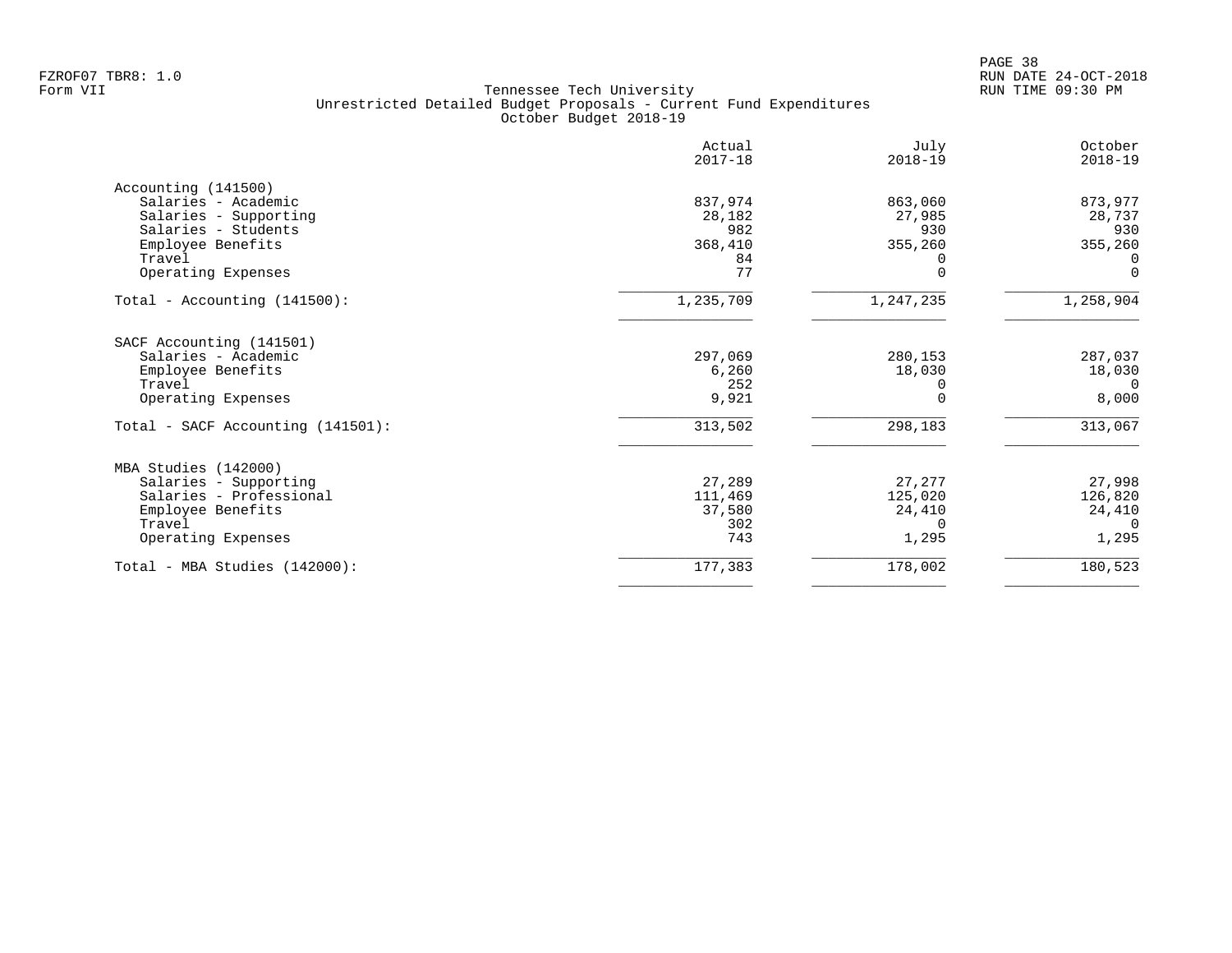|                                                   | Actual<br>$2017 - 18$ | July<br>$2018 - 19$ | October<br>$2018 - 19$  |
|---------------------------------------------------|-----------------------|---------------------|-------------------------|
| SACF MBA Studies (142001)                         |                       |                     |                         |
| Travel<br>Operating Expenses                      | 166<br>2,317          | 0<br>$\Omega$       | $\overline{0}$<br>2,500 |
| Total - SACF MBA Studies (142001):                | 2,483                 | $\Omega$            | 2,500                   |
| Management Programs (142002)                      |                       |                     |                         |
| Employee Benefits                                 | 0                     | 570                 | 570                     |
| Total - Management Programs (142002):             | 0                     | 570                 | 570                     |
| MBA Bus Grad Assist (142004)                      |                       |                     |                         |
| Employee Benefits                                 | 132,192               | 112,000             | 112,000                 |
| Total - MBA Bus Grad Assist (142004):             | 132,192               | 112,000             | 112,000                 |
| Master of Accountancy (142200)                    |                       |                     |                         |
| Salaries - Academic                               | 30,675                | 0                   | 0                       |
| Employee Benefits<br>Operating Expenses           | 6,433<br>0            | $\Omega$<br>32,500  | $\mathbf 0$<br>73,500   |
| Total - Master of Accountancy (142200):           | 37,108                | 32,500              | 73,500                  |
| Economics Finance and Marketing (142500)          |                       |                     |                         |
| Salaries - Academic                               | 1,218,496             | 1,193,518           | 1,212,798               |
| Salaries - Supporting<br>Employee Benefits        | 32,692<br>424,688     | 33,395<br>381,840   | 25,274<br>381,840       |
| Operating Expenses                                | 10                    | $\Omega$            | $\Omega$                |
| Total - Economics Finance and Marketing (142500): | 1,675,886             | 1,608,753           | 1,619,912               |
|                                                   |                       |                     |                         |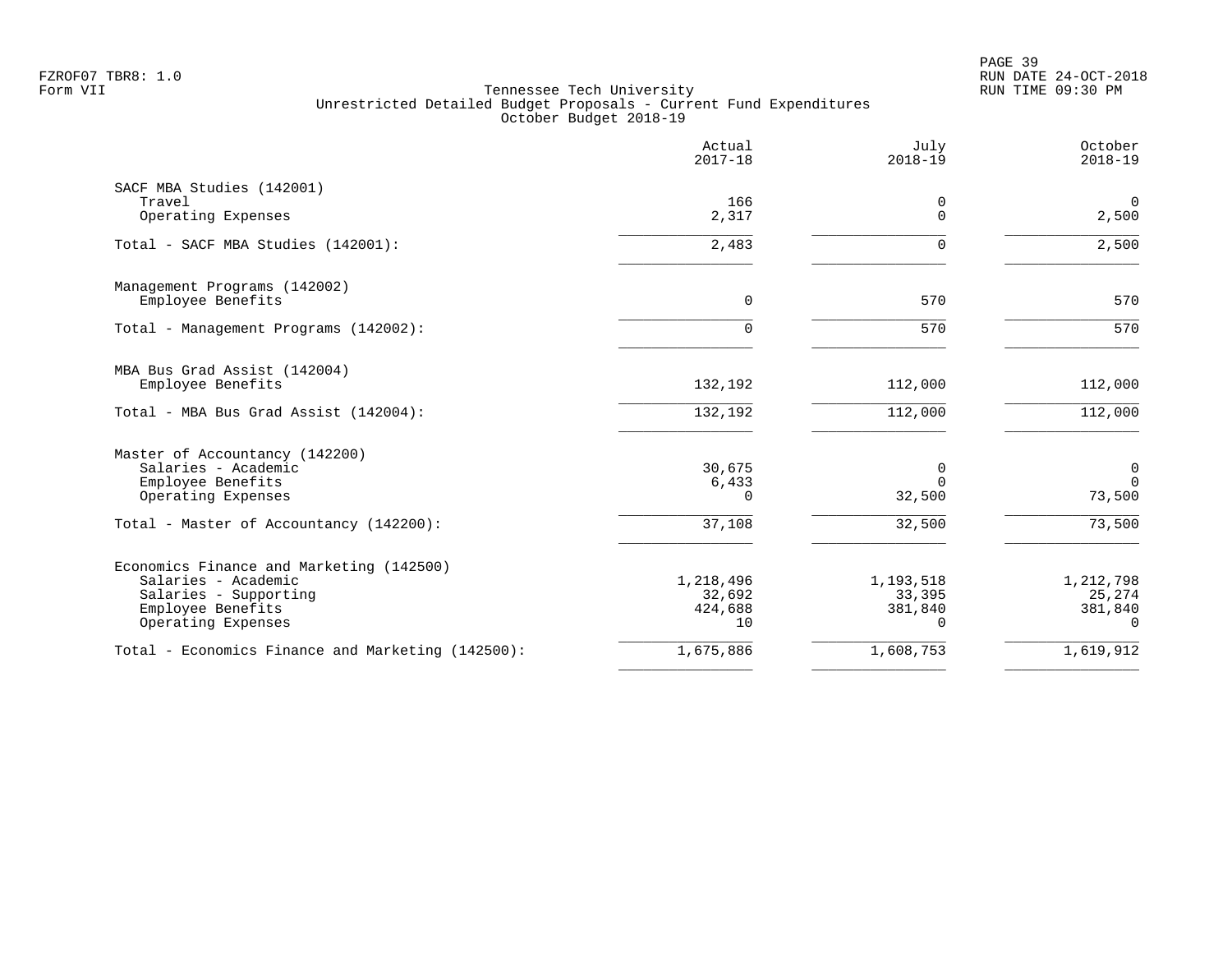|                                                    | Actual<br>$2017 - 18$ | July<br>$2018 - 19$ | October<br>$2018 - 19$ |
|----------------------------------------------------|-----------------------|---------------------|------------------------|
| SACF Econ Fin and Marketing (142501)               |                       |                     |                        |
| Salaries - Academic                                | 224,093               | 206,831             | 211,671                |
| Employee Benefits                                  | 39,699                | 36,300              | 36,300                 |
| Travel                                             | 120                   | $\Omega$            | $\Omega$               |
| Operating Expenses                                 | 13,611                | $\Omega$            | 14,000                 |
| Total - SACF Econ Fin and Marketing (142501):      | 277,523               | 243,131             | 261,971                |
| Basic Business (143000)                            |                       |                     |                        |
| Salaries - Supporting                              | 69,798                | 95,772              | 66,812                 |
| Salaries - Students                                | $\Omega$              | $\Omega$            | 3,000                  |
| Salaries - Professional                            | 81,822                | 82,071              | 128,576                |
| Employee Benefits                                  | 57,982                | 60,130              | 60,130                 |
| Operating Expenses                                 | 2                     | $\Omega$            | $\Omega$               |
| Total - Basic Business (143000):                   | 209,604               | 237,973             | 258,518                |
| SACF Basic Business (143001)                       |                       |                     |                        |
| Salaries - Supporting                              | 497                   | $\overline{0}$      | $\overline{0}$         |
| Salaries - Professional                            | 27,491                | 27,693              | 37,873                 |
| Employee Benefits                                  | 19,832                | 9,110               | 24,110                 |
| Operating Expenses                                 | 6,202                 | $\Omega$            | 6,500                  |
| Total - SACF Basic Business (143001):              | 54,022                | 36,803              | 68,483                 |
| Decision Sciences and Management (144000)          |                       |                     |                        |
| Salaries - Academic                                | 1,176,264             | 1,204,963           | 1,232,066              |
| Salaries - Supporting                              | 30,361                | 30,530              | 31,303                 |
| Employee Benefits                                  | 341,683               | 369,130             | 369,130                |
| Total - Decision Sciences and Management (144000): | 1,548,308             | 1,604,623           | 1,632,499              |
|                                                    |                       |                     |                        |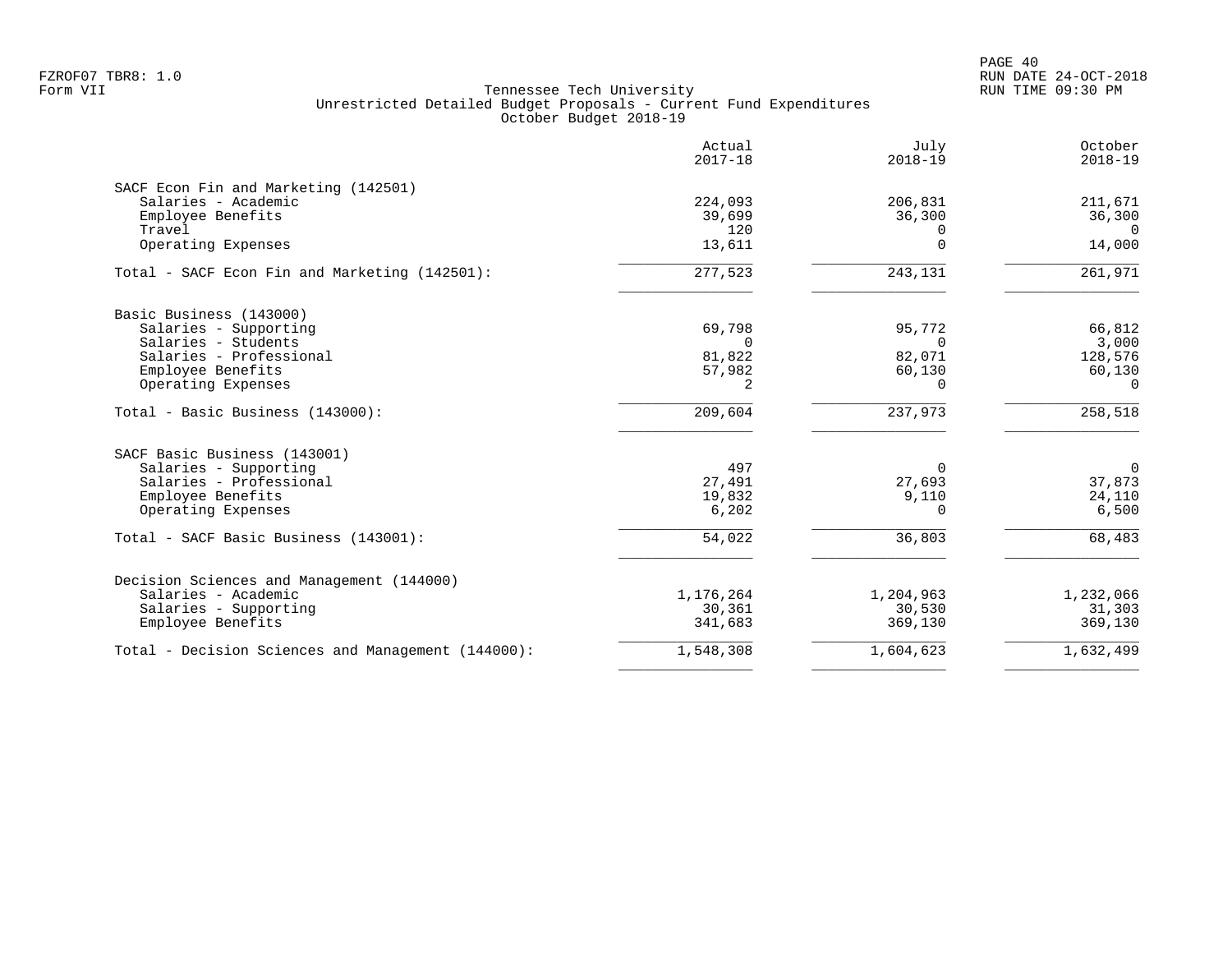| Actual<br>$2017 - 18$ | July<br>$2018 - 19$ | October<br>$2018 - 19$ |
|-----------------------|---------------------|------------------------|
|                       |                     |                        |
| 205,651               | 234,446             | 236,264                |
| 548                   | $\Omega$            | $\Omega$               |
| 48,361                |                     | 35,830                 |
| 10,024                | $\Omega$            | 10,100                 |
| 264,584               | 270,276             | 282,194                |
|                       |                     |                        |
| 950                   | 950                 | 950                    |
| 950                   | 950                 | 950                    |
|                       |                     |                        |
| 1,669                 | 0                   | $\overline{0}$         |
| 3,347                 | 3,420               | 3,420                  |
| 5,016                 | 3,420               | 3,420                  |
|                       |                     |                        |
|                       |                     | 5,500                  |
| 91                    | 4,000               | 4,000                  |
| 893                   | 3,000               | 3,000                  |
| 960                   | $\Omega$            | $\Omega$               |
| 8,673                 | 2,795               | 20,736                 |
| 15,524                | 15,295              | 33,236                 |
|                       | 4,907               | 35,830<br>5,500        |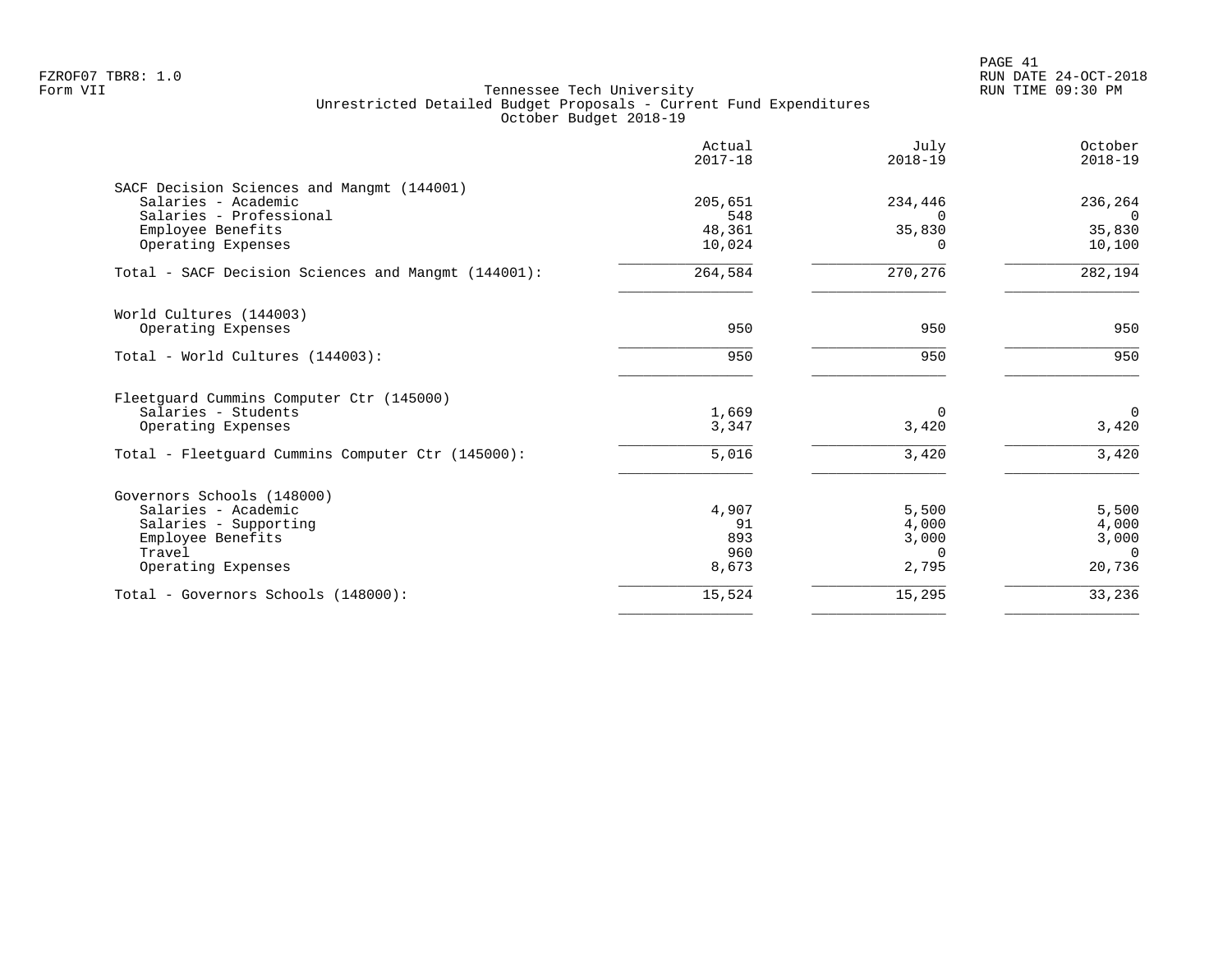|                                                        | Actual<br>$2017 - 18$ | July<br>$2018 - 19$ | October<br>$2018 - 19$ |
|--------------------------------------------------------|-----------------------|---------------------|------------------------|
| Education Grad Assistant (150001)<br>Employee Benefits | 296,251               | 275,280             | 275,280                |
| Total - Education Grad Assistant (150001):             | 296,251               | 275,280             | 275,280                |
|                                                        |                       |                     |                        |
| Educ TIKI Grad Assistant (150002)                      |                       |                     |                        |
| Salaries - Professional                                | 12,000                | 0                   | 0                      |
| Employee Benefits                                      | 12,872                | $\mathbf 0$         | $\Omega$               |
| Total - Educ TIKI Grad Assistant (150002):             | 24,872                | $\Omega$            | $\Omega$               |
| SACF Education (150008)                                |                       |                     |                        |
| Operating Expenses                                     | 23,700                | 65,016              | 198,069                |
| Total - SACF Education (150008):                       | 23,700                | 65,016              | 198,069                |
| SACF Education Ready-to-Teach (150009)                 |                       |                     |                        |
| Salaries - Supporting                                  | 81,720                | 82,000              | 137,000                |
| Salaries - Professional                                | 103,473               | 103,838             | 105,514                |
| Employee Benefits                                      | 60,401                | 60,040              | 62,040                 |
| Travel                                                 | 24,344                | 25,000              | 25,000                 |
| Operating Expenses                                     | 85,200                | 92,122              | $-1,416$               |
| Total - SACF Education Ready-to-Teach (150009):        | 355,138               | 363,000             | 328,138                |
| Summer School Col of Education (150028)                |                       |                     |                        |
| Salaries - Academic                                    | 677,471               | 408,849             | 408,849                |
| Employee Benefits                                      | 147,460               | 155,681             | 155,681                |
| Total - Summer School Col of Education (150028):       | 824,931               | 564,530             | 564,530                |
|                                                        |                       |                     |                        |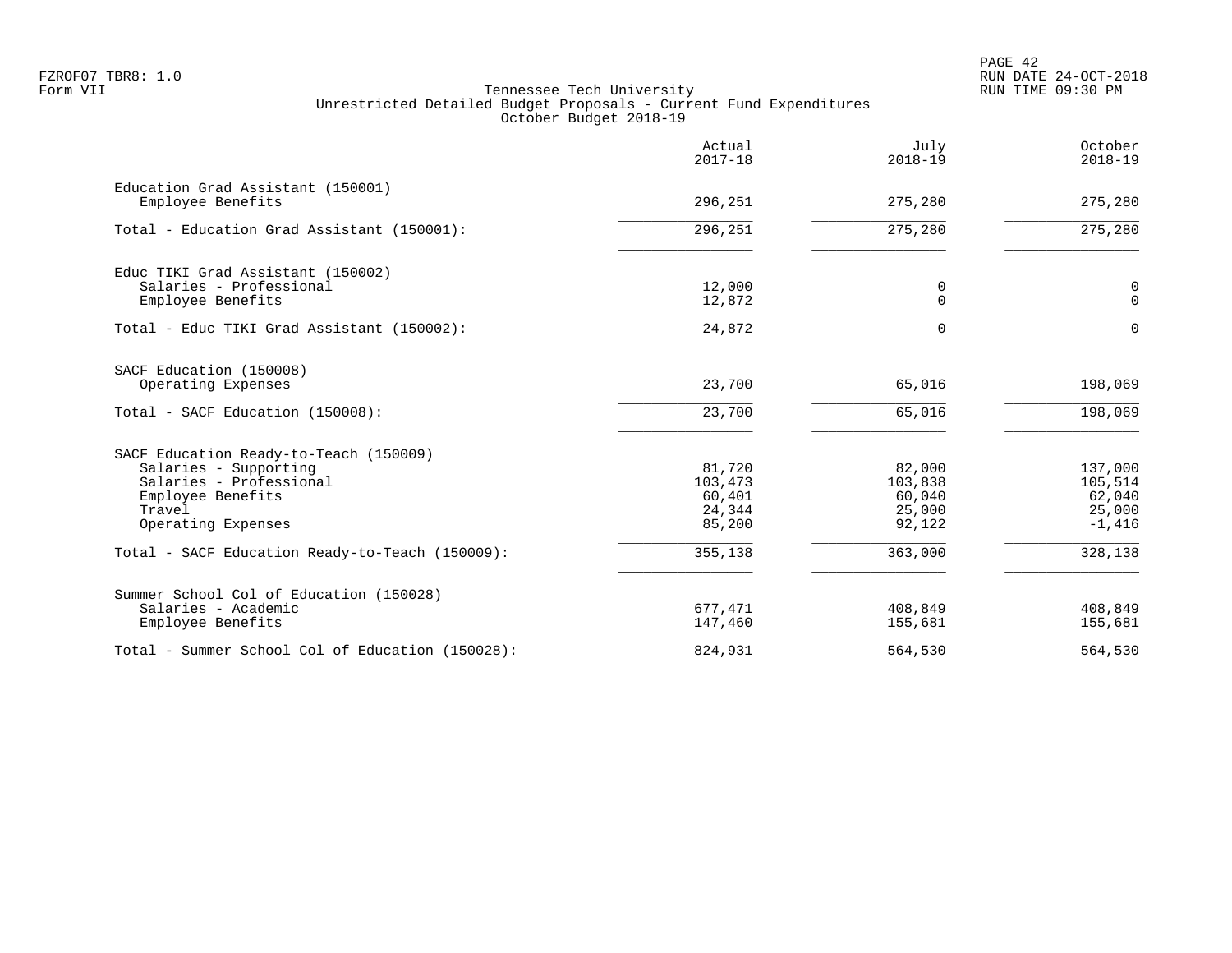PAGE 43 FZROF07 TBR8: 1.0 RUN DATE 24-OCT-2018

|                                                                 | Actual<br>$2017 - 18$ | July<br>$2018 - 19$ | October<br>$2018 - 19$ |
|-----------------------------------------------------------------|-----------------------|---------------------|------------------------|
| TN eCampus College of Education (150031)<br>Salaries - Academic | 3,600                 | 14,045              | 14,045                 |
| Employee Benefits                                               | 275                   | $\Omega$            | $\Omega$               |
| Total - TN eCampus College of Education (150031):               | 3,875                 | 14,045              | 14,045                 |
| Learning Support Program (151000)                               |                       |                     |                        |
| Salaries - Academic                                             | 320,271               | 315,723             | 323,619                |
| Salaries - Supporting                                           | 204                   | 1,960               | 1,960                  |
| Salaries - Students                                             | 2,047                 | 7,820               | 7,820                  |
| Employee Benefits                                               | 114,800               | 108,390             | 108,390                |
| Travel                                                          | 404                   | 1,420               | 1,420                  |
| Operating Expenses                                              | 11,876                | 11,630              | 11,630                 |
| Total - Learning Support Program (151000):                      | 449,602               | 446,943             | 454,839                |
| ETS Site (151300)                                               |                       |                     |                        |
| Salaries - Academic                                             | 3,600                 | $\Omega$            | $\mathbf 0$            |
| Salaries - Supporting                                           | 8,523                 | $\Omega$            | 3,000                  |
| Salaries - Professional                                         | 4,879                 | $\Omega$            | 10,414                 |
| Employee Benefits                                               | 2,246                 | $\Omega$            | 3,076                  |
| Operating Expenses                                              | 4,898                 | 40,000              | 23,969                 |
| Total - ETS Site $(151300)$ :                                   | 24,146                | 40,000              | 40,459                 |
| Associate Dean Coll of Educ (151500)                            |                       |                     |                        |
| Salaries - Supporting                                           | 31,072                | 31,235              | 31,810                 |
| Salaries - Professional                                         | 21,470                | 90,160              | 76,913                 |
| Employee Benefits                                               | 29,347                | 64,505              | 64,505                 |
| Travel                                                          | 354                   | $\Omega$            | $\Omega$               |
| Operating Expenses                                              | 1,099                 | 1,283               | 1,283                  |
| Total - Associate Dean Coll of Educ (151500):                   | 83,342                | 187,183             | 174,511                |
|                                                                 |                       |                     |                        |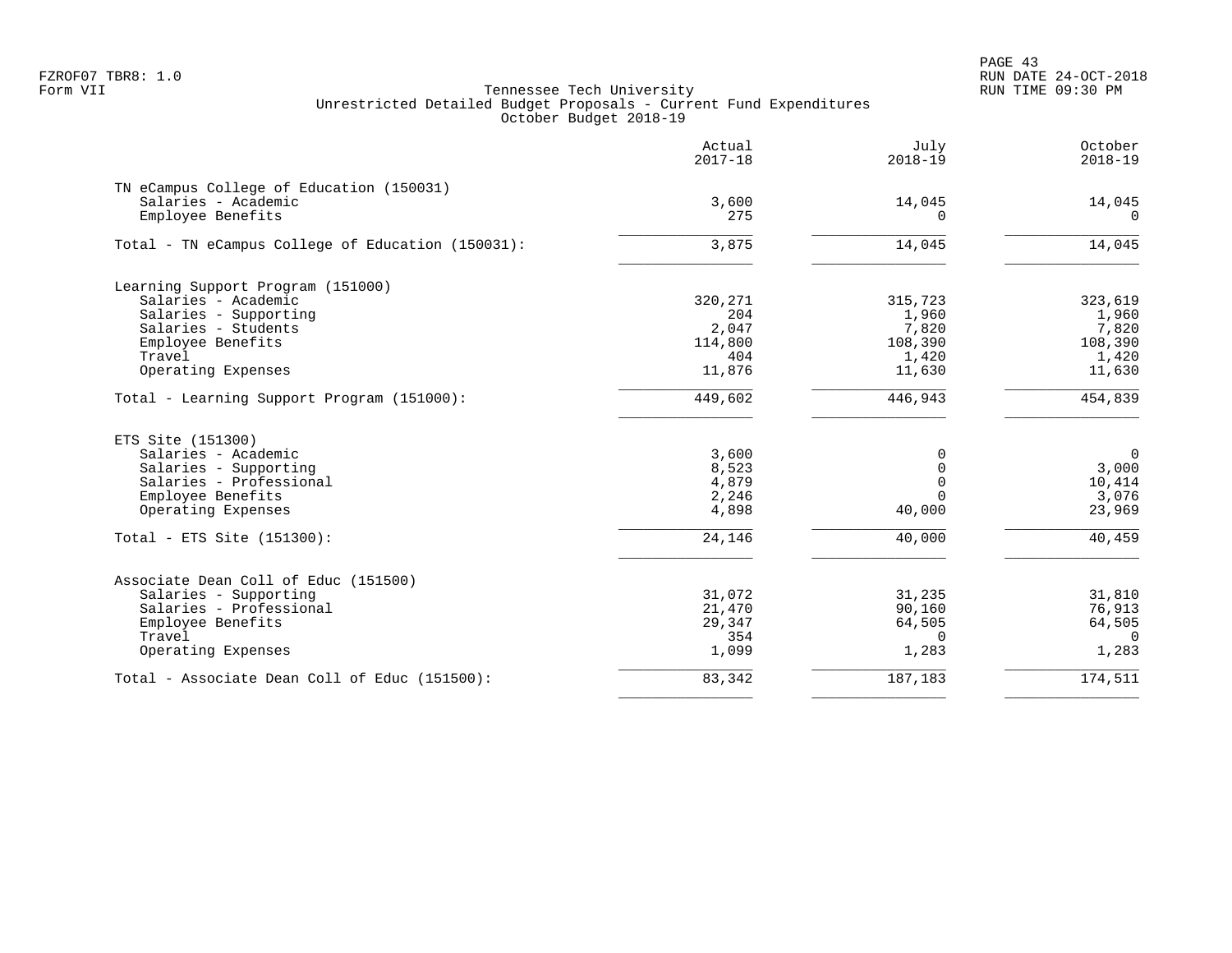PAGE 44 FZROF07 TBR8: 1.0 RUN DATE 24-OCT-2018

|                                                       | Actual<br>$2017 - 18$ | July<br>$2018 - 19$ | October<br>$2018 - 19$ |
|-------------------------------------------------------|-----------------------|---------------------|------------------------|
| Education PHD (151501)                                |                       |                     |                        |
| Salaries - Academic                                   | 15,592                | 15,490              | 15,490                 |
| Salaries - Professional                               | 59,824                | 84,000              | 82,000                 |
| Employee Benefits                                     | 3,353                 | 6,300               | 6,300                  |
| Operating Expenses                                    | 1,466                 | 3,572               | 3,572                  |
| Total - Education PHD (151501):                       | 80,235                | 109,362             | 107,362                |
| Exceptional Learning Grad Asst (151502)               |                       |                     |                        |
| Employee Benefits                                     | 77,967                | 86,730              | 86,730                 |
| Total - Exceptional Learning Grad Asst (151502):      | 77,967                | 86,730              | 86,730                 |
| Desig Grad Stud Assist-Except Learn (151505)          |                       |                     |                        |
| Salaries - Professional                               | 47,250                | $\Omega$            | $\Omega$               |
| Employee Benefits                                     | 55,875                | 150,000             | 150,000                |
| Total - Desig Grad Stud Assist-Except Learn (151505): | 103,125               | 150,000             | 150,000                |
| Counseling and Psychology (152000)                    |                       |                     |                        |
| Salaries - Academic                                   | 1,063,404             | 1,058,442           | 1,170,548              |
| Salaries - Supporting                                 | 26,919                | 35,742              | 36,653                 |
| Salaries - Students                                   | $\Omega$              | 860                 | 860                    |
| Salaries - Professional                               | 9,400                 | 9,400               | 9,400                  |
| Employee Benefits                                     | 430,130               | 417,200             | 465,400                |
| Travel                                                | $\Omega$              | $\Omega$            | 6,000                  |
| Operating Expenses                                    | 14,625                | 8,862               | 29,739                 |
| Total - Counseling and Psychology (152000):           | 1,544,478             | 1,530,506           | 1,718,600              |
|                                                       |                       |                     |                        |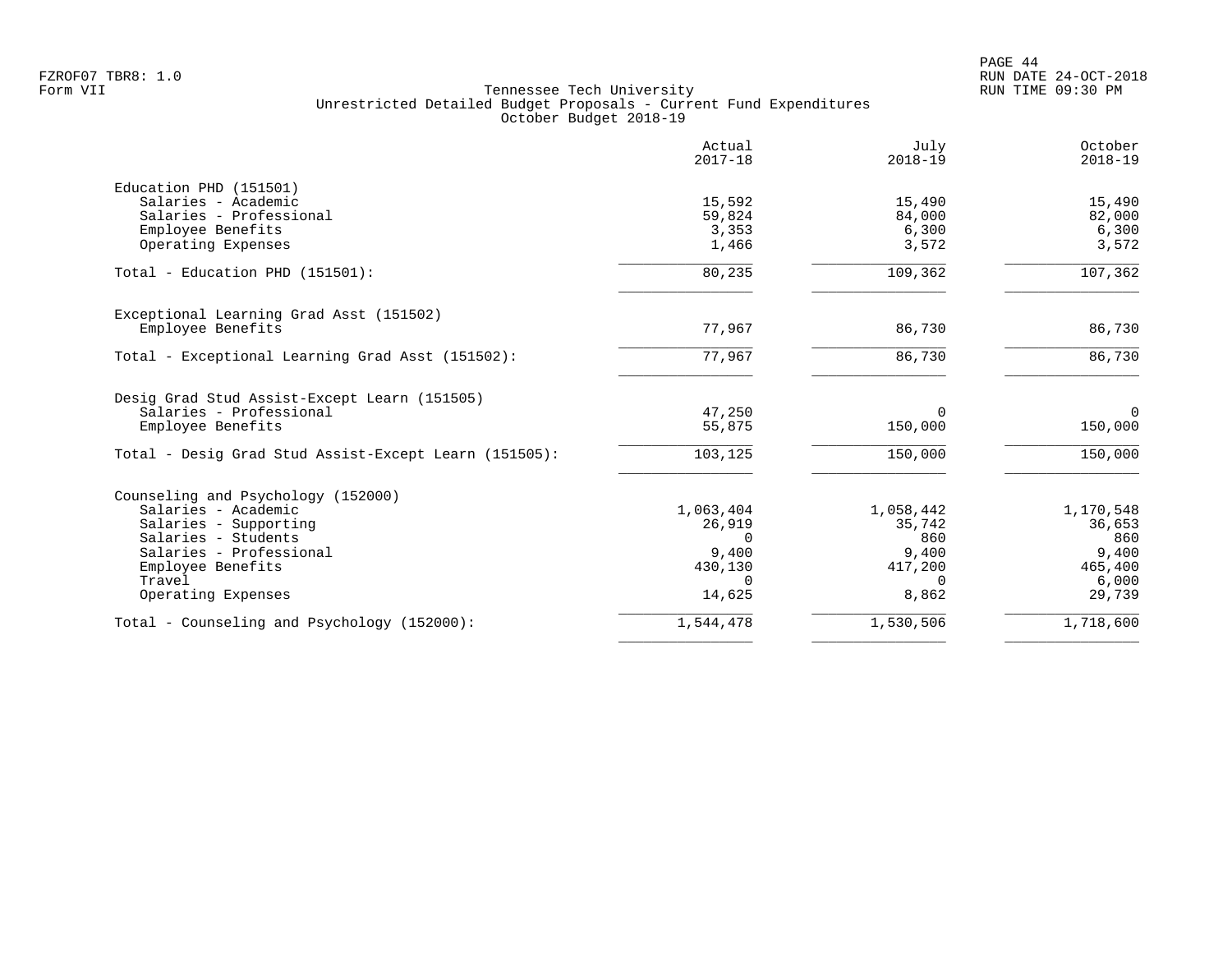| Actual<br>$2017 - 18$ | July<br>$2018 - 19$                   | October<br>$2018 - 19$                   |
|-----------------------|---------------------------------------|------------------------------------------|
|                       |                                       |                                          |
|                       |                                       | 22,887                                   |
| 800                   |                                       | 0                                        |
| 3,812                 |                                       | $\Omega$                                 |
| 8,880                 | $\Omega$                              | 19,500                                   |
| 5,866                 | 23,000                                | 14,038                                   |
| 48,009                | 45,887                                | 56,425                                   |
|                       |                                       |                                          |
|                       |                                       | 183,437                                  |
|                       |                                       | 66,018                                   |
| $\Omega$              | 1,000                                 | $\Omega$                                 |
| 102,087               | 100,955                               | 111,413                                  |
| 164,053               | 124,900                               | 124,900                                  |
| 2,658                 | 22,650                                | 22,650                                   |
| 35,066                | 36,601                                | 46,501                                   |
| 598,787               | 534,203                               | 554,919                                  |
|                       |                                       |                                          |
| 2,068,377             |                                       | 2,234,643                                |
| 85,940                | 109,154                               | 89,511                                   |
| 903,938               | 837,140                               | 837,140                                  |
| 54,491                | 20,490                                | 38,685                                   |
| 100,494               | 29,804                                | 28,603                                   |
|                       | $\Omega$                              | 0                                        |
| 3, 221, 239           | 3,085,086                             | 3,228,582                                |
|                       | 28,651<br>178,266<br>116,657<br>7,999 | 22,887<br>185,152<br>62,945<br>2,088,498 |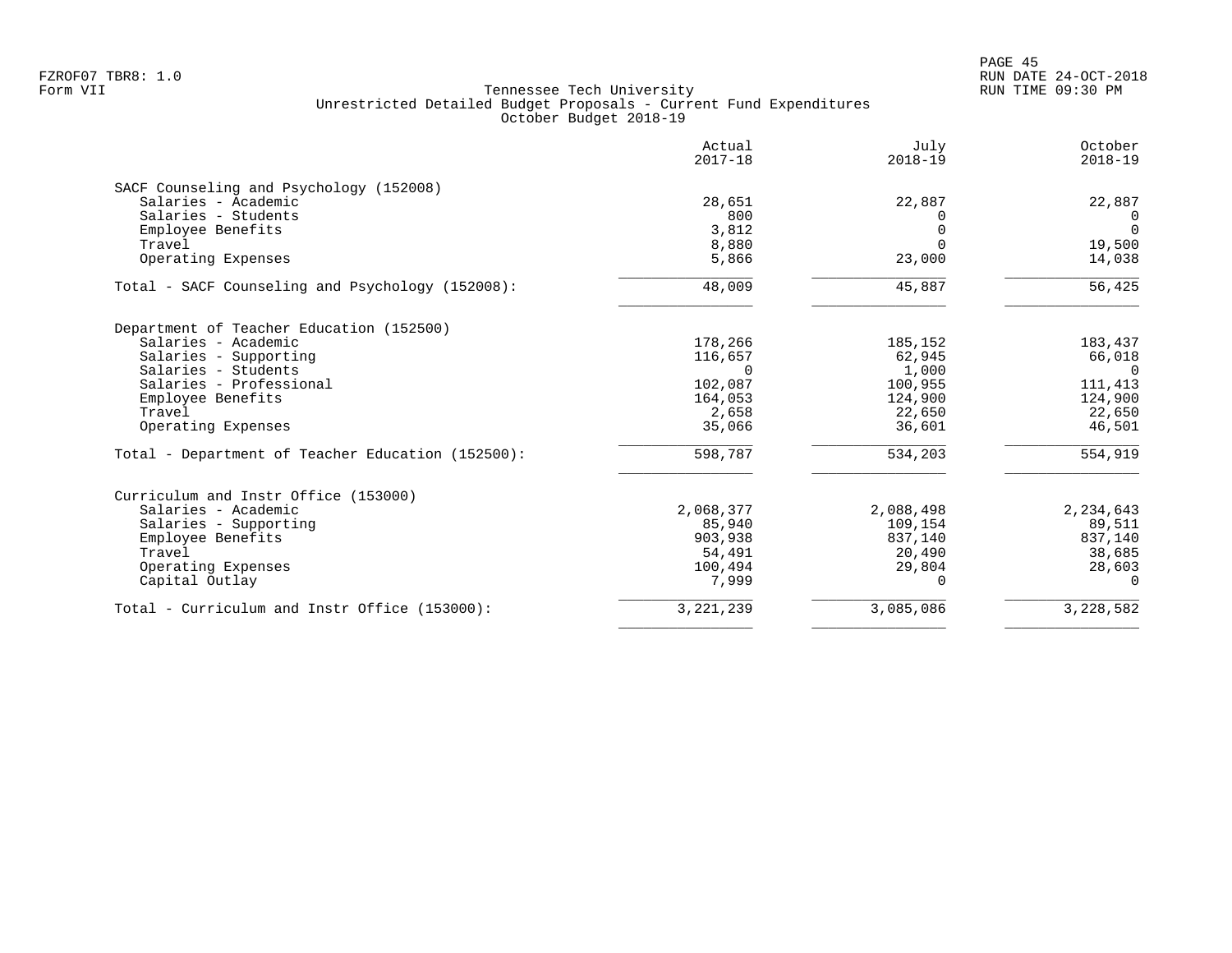PAGE 46 FZROF07 TBR8: 1.0 RUN DATE 24-OCT-2018

|                                                 | Actual<br>$2017 - 18$ | July<br>$2018 - 19$ | October<br>$2018 - 19$ |
|-------------------------------------------------|-----------------------|---------------------|------------------------|
| SACF Curriculum & Instruction (153008)          |                       |                     |                        |
| Salaries - Academic                             | 96,342                | 164,799             | 164,799                |
| Employee Benefits<br>Travel                     | 12,739<br>75          | $\Omega$            | 0<br>$\Omega$          |
| Operating Expenses                              | 23,564                | 49,241              | 49,241                 |
| Total - SACF Curriculum & Instruction (153008): | 132,720               | 214,040             | 214,040                |
| Two Plus Two Tullahoma (153050)                 |                       |                     |                        |
| Salaries - Academic                             | 60,754                | 104,244             | 60,494                 |
| Employee Benefits<br>Travel                     | 29,260<br>$\Omega$    | 41,520              | 41,520<br>$\Omega$     |
| Operating Expenses                              | $\Omega$              | 7,595<br>2,800      | $\mathbf 0$            |
| Total - Two Plus Two Tullahoma (153050):        | 90,014                | 156,159             | 102,014                |
| Two Plus Two Crossville (153051)                |                       |                     |                        |
| Salaries - Academic                             | 63,229                | 64,519              | 63,944                 |
| Employee Benefits                               | 35,727                | 26,590              | 26,590                 |
| Travel                                          | 0                     | 7,900               | 0                      |
| Operating Expenses                              | 0                     | 1,000               | $\Omega$               |
| Total - Two Plus Two Crossville (153051):       | 98,956                | 100,009             | 90,534                 |
| Two Plus Two Oak Ridge (153052)                 |                       |                     |                        |
| Salaries - Academic                             | 213,751               | 212,831             | 216,651                |
| Employee Benefits                               | 100,188               | 88,140              | 88,140                 |
| Travel                                          | 0                     | 6,670               | $\Omega$               |
| Operating Expenses                              | $\Omega$              | 1,734               | $\Omega$               |
| Total - Two Plus Two Oak Ridge (153052):        | 313,939               | 309,375             | 304,791                |
|                                                 |                       |                     |                        |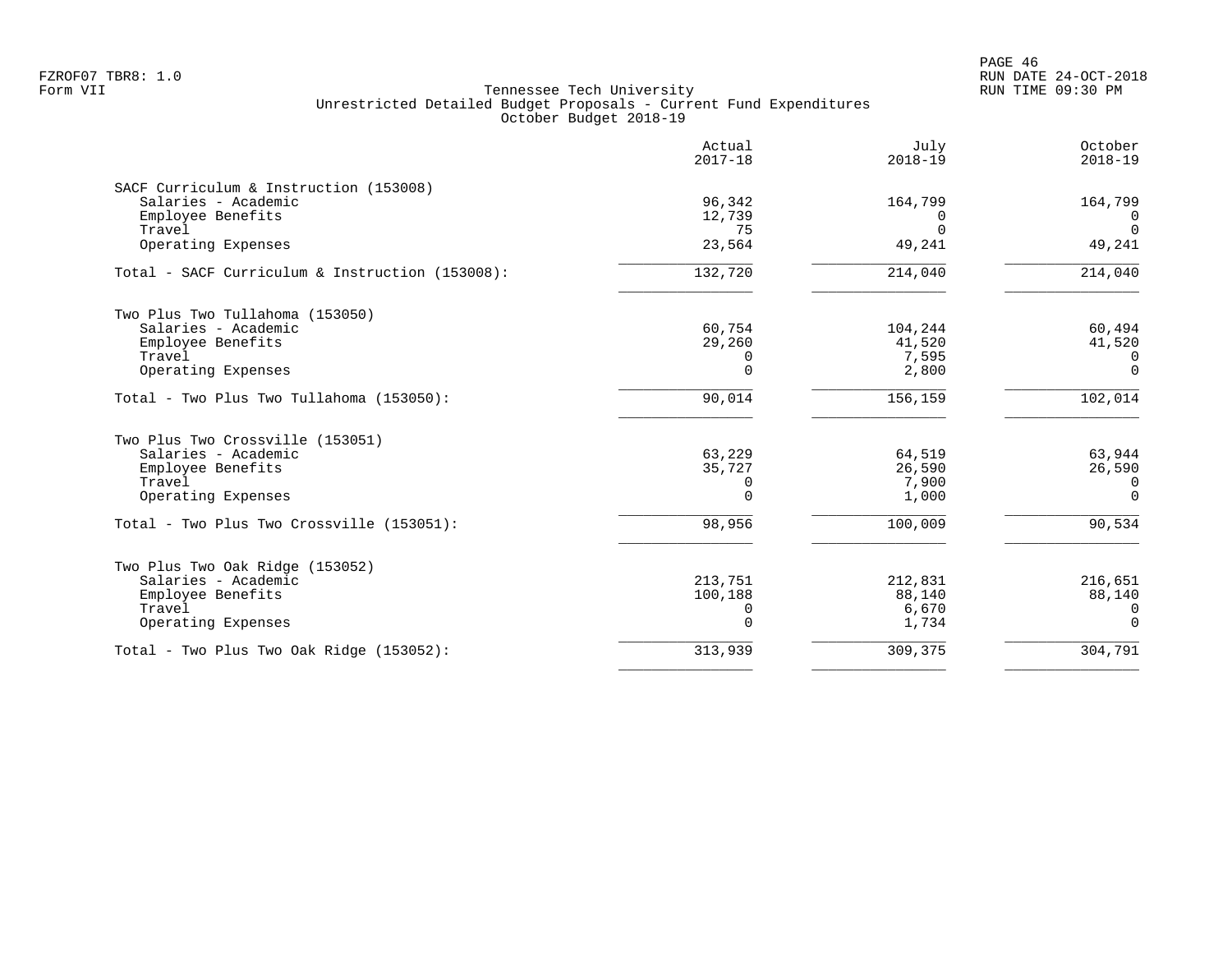| 194,734     |                                                                              |                                                                          |
|-------------|------------------------------------------------------------------------------|--------------------------------------------------------------------------|
| 90,196<br>O | 193,814<br>83,300<br>10,850                                                  | 202,415<br>83,300<br>$\Omega$                                            |
|             |                                                                              | $\Omega$                                                                 |
| 284,930     | 292,164                                                                      | 285,715                                                                  |
|             |                                                                              |                                                                          |
|             |                                                                              | 93,395                                                                   |
|             |                                                                              | 36,660<br>0                                                              |
| $\Omega$    | 1,400                                                                        | $\Omega$                                                                 |
| 130,615     | 142,410                                                                      | 130,055                                                                  |
|             |                                                                              |                                                                          |
| 0           | 53,558                                                                       | 21,000                                                                   |
|             |                                                                              | 29,270<br>0                                                              |
| $\Omega$    | 2,000                                                                        | $\Omega$                                                                 |
| $\Omega$    | 90,195                                                                       | 50,270                                                                   |
|             |                                                                              |                                                                          |
| 66,861      | 68,151                                                                       | 75,376                                                                   |
|             |                                                                              | 30,170                                                                   |
| $\Omega$    | 1,150                                                                        | 0<br>$\Omega$                                                            |
| 104,207     | 104,109                                                                      | 105,546                                                                  |
|             | $\Omega$<br>88,704<br>41,851<br>60<br>$\Omega$<br>$\mathbf 0$<br>37,346<br>0 | 4,200<br>97,005<br>36,660<br>7,345<br>29,270<br>5,367<br>30,170<br>4,638 |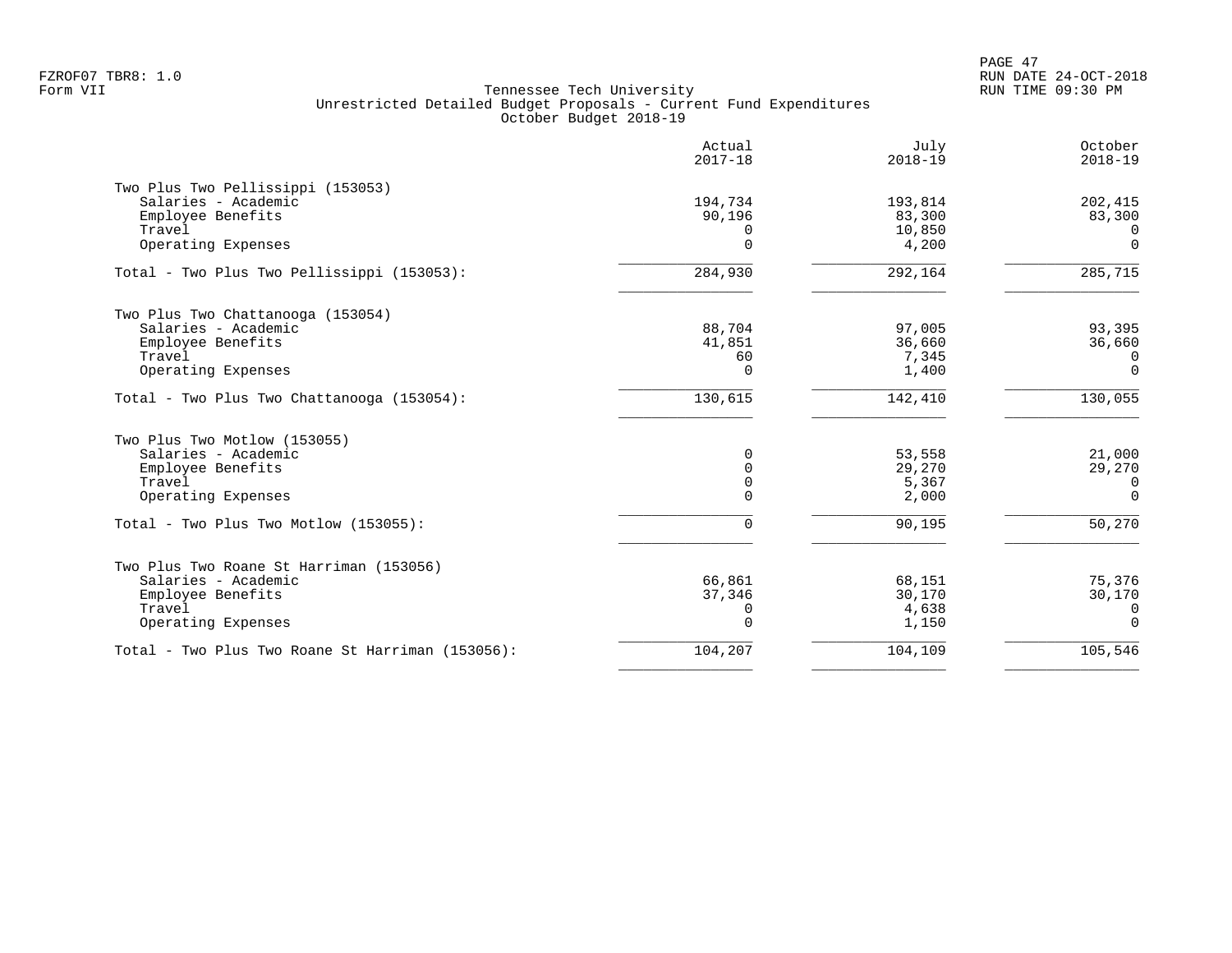|                                                     | Actual<br>$2017 - 18$ | July<br>$2018 - 19$ | October<br>$2018 - 19$ |
|-----------------------------------------------------|-----------------------|---------------------|------------------------|
| Two Plus Two Scott Co (153059)                      |                       |                     |                        |
| Salaries - Academic                                 | 45,400                | 47,960              | 46,750                 |
| Employee Benefits                                   | 30,260                | 25,420              | 25,420                 |
| Travel                                              | 0                     | 2,768               | $\Omega$               |
| Operating Expenses                                  | $\Omega$              | 1,010               | $\mathbf 0$            |
| Total - Two Plus Two Scott Co (153059):             | 75,660                | 77,158              | 72,170                 |
| Exercise Sci Physical Ed Wellness (154000)          |                       |                     |                        |
| Salaries - Academic                                 | 680,655               | 697,237             | 723,099                |
| Salaries - Supporting                               | 42,770                | 58,998              | 54,837                 |
| Salaries - Students                                 | 261                   | 100                 | 100                    |
| Salaries - Professional                             | 7,000                 | 4,000               | 6,000                  |
| Employee Benefits                                   | 321,633               | 274,840             | 279,840                |
| Travel                                              | 3,810                 | $\Omega$            | $\Omega$               |
| Operating Expenses                                  | 32,558                | 22,100              | 24,875                 |
| Total - Exercise Sci Physical Ed Wellness (154000): | 1,088,687             | 1,057,275           | 1,088,751              |
| EXPW Special Courses (154001)                       |                       |                     |                        |
| Employee Benefits                                   | 0                     | 30                  | 30                     |
| Total - EXPW Special Courses (154001):              | $\Omega$              | 30                  | 30                     |
| EXPW Special Courses Transf In (154002)             |                       |                     |                        |
| Salaries - Students                                 | 3,234                 | 3,000               | 3,000                  |
| Employee Benefits                                   | 94                    | $\Omega$            | 200                    |
| Operating Expenses                                  | 10,542                | 5,000               | 4,800                  |
| Total - EXPW Special Courses Transf In (154002):    | 13,870                | 8,000               | 8,000                  |
|                                                     |                       |                     |                        |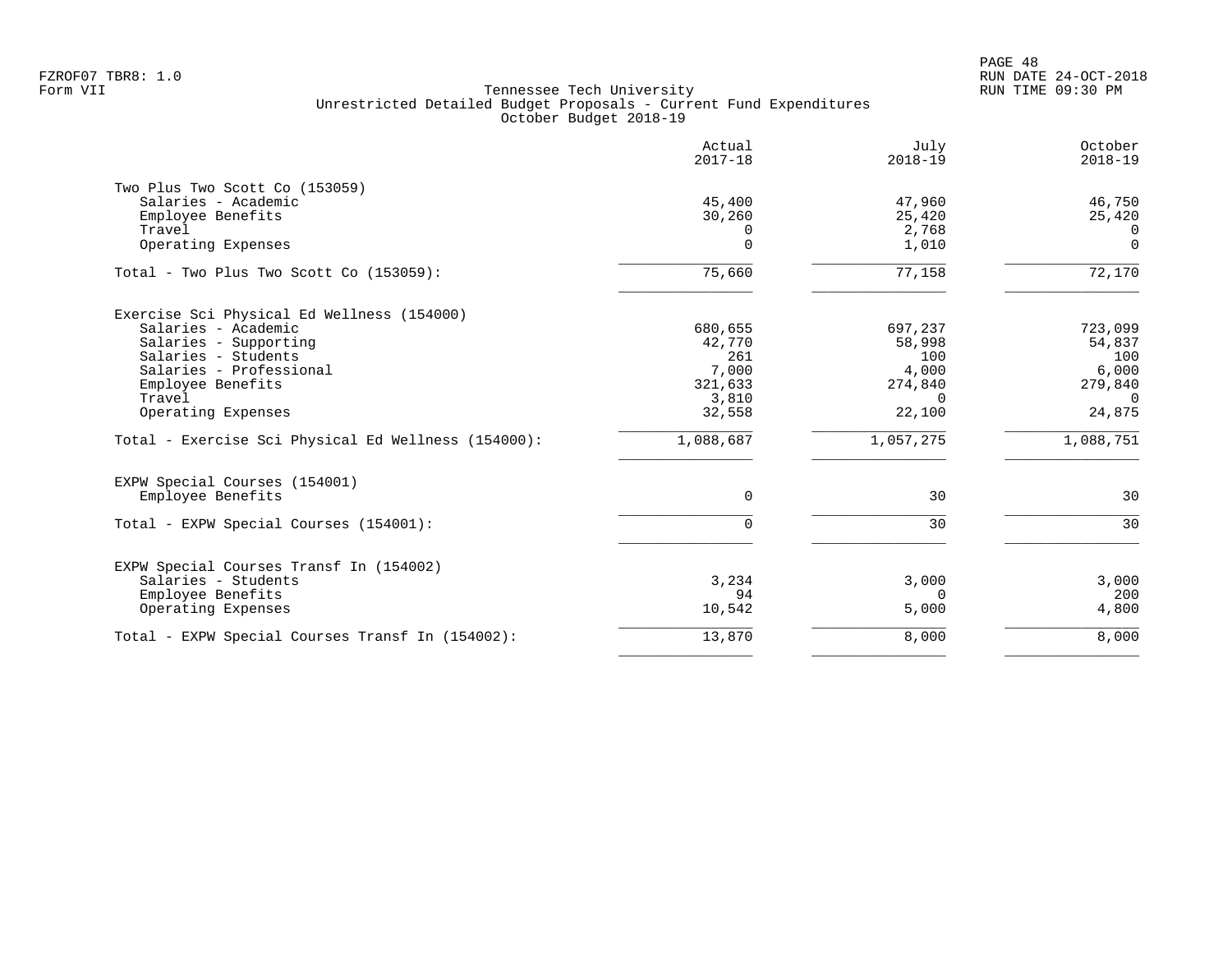|                                                      | Actual<br>$2017 - 18$ | July<br>$2018 - 19$ | October<br>$2018 - 19$ |
|------------------------------------------------------|-----------------------|---------------------|------------------------|
| EXPW Golf Fees (154004)                              |                       |                     |                        |
| Operating Expenses                                   | 11,925                | 12,000              | 11,500                 |
| Total - EXPW Golf Fees (154004):                     | 11,925                | 12,000              | 11,500                 |
| Athletic Exer Sci Phys Ed Wellness (154007)          |                       |                     |                        |
| Salaries - Academic                                  | 141,907               | 115,079             | 117,837                |
| Salaries - Supporting                                | 8,215                 | 8,202               | 8,448                  |
| Employee Benefits                                    | 45,506                | 38,000              | 38,000                 |
| Total - Athletic Exer Sci Phys Ed Wellness (154007): | 195,628               | 161,281             | 164,285                |
| EXPW Lab Manuals (154008)                            |                       |                     |                        |
| Travel                                               | 500                   | 0                   | $\overline{0}$         |
| Operating Expenses                                   | 9,816                 | 3,000               | 3,000                  |
| Total - EXPW Lab Manuals (154008):                   | 10,316                | 3,000               | 3,000                  |
| SACF EXPW (154018)                                   |                       |                     |                        |
| Salaries - Academic                                  | 35,751                | 29,057              | 29,057                 |
| Salaries - Supporting                                | 2,201                 |                     | $\Omega$               |
| Employee Benefits                                    | 6,179                 |                     | $\Omega$               |
| Travel                                               | 2,167                 |                     | 12,000                 |
| Operating Expenses                                   | 18,123                | 38,000              | 26,000                 |
| Total - SACF EXPW (154018):                          | 64,421                | 67,057              | 67,057                 |
|                                                      |                       |                     |                        |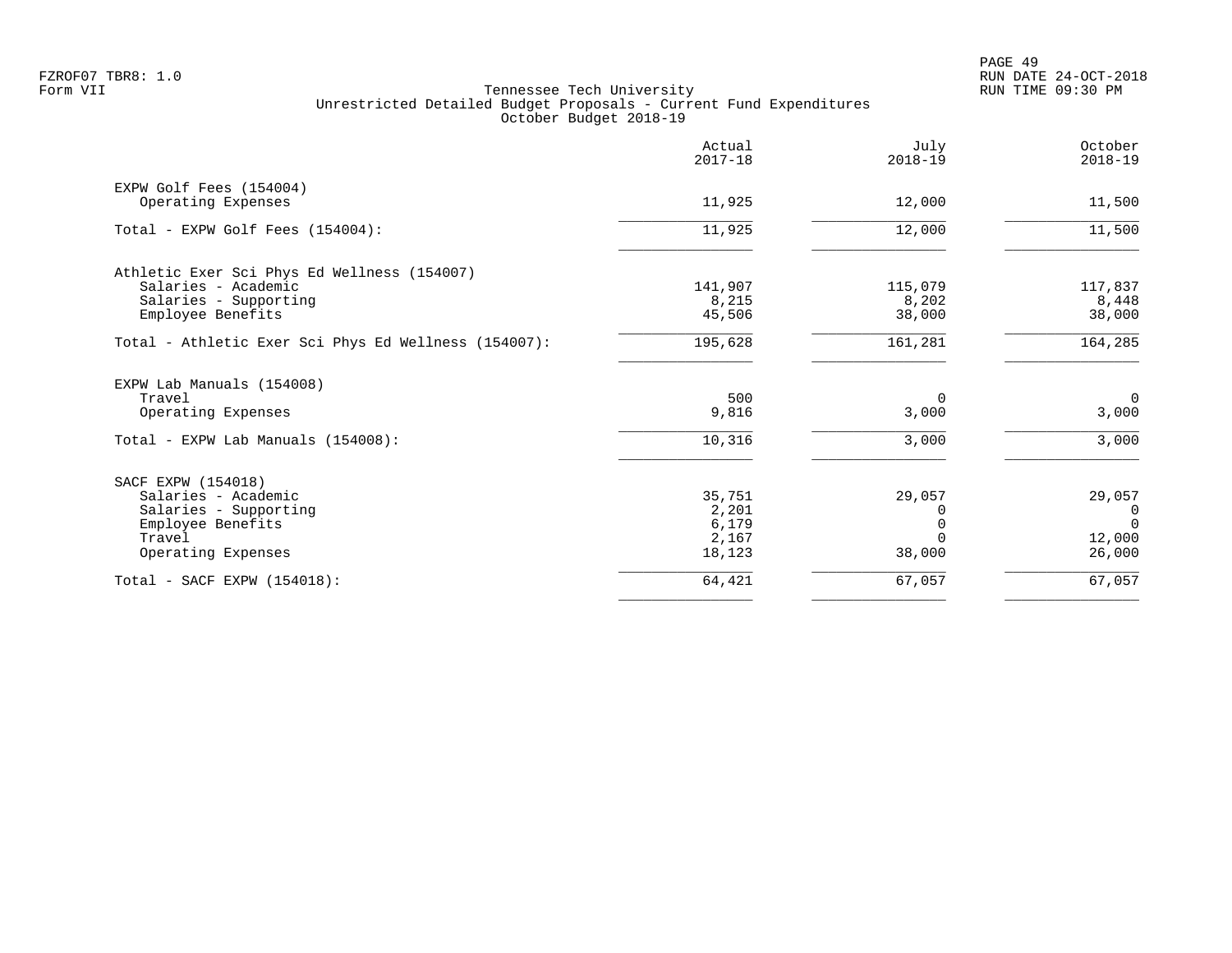|                                                                                                                                            | Actual<br>$2017 - 18$                                       | July<br>$2018 - 19$                                         | October<br>$2018 - 19$                                      |
|--------------------------------------------------------------------------------------------------------------------------------------------|-------------------------------------------------------------|-------------------------------------------------------------|-------------------------------------------------------------|
| Music (155000)<br>Salaries - Academic<br>Salaries - Supporting<br>Salaries - Students<br>Employee Benefits<br>Travel<br>Operating Expenses | 1,638,170<br>112,944<br>1,061<br>679,705<br>8,498<br>56,974 | 1,578,930<br>123,257<br>1,000<br>691,500<br>1,370<br>61,587 | 1,616,689<br>126,259<br>1,000<br>691,500<br>1,370<br>55,187 |
| Total - Music (155000):                                                                                                                    | 2,497,352                                                   | 2,457,644                                                   | 2,492,005                                                   |
| Music Scholarships (155005)<br>Operating Expenses<br>Total - Music Scholarships (155005):                                                  | 395,500<br>395,500                                          | 383,880<br>383,880                                          | 383,880<br>383,880                                          |
| Choral (155008)<br>Travel<br>Operating Expenses<br>Total - Choral $(155008)$ :                                                             | 5,804<br>4,646<br>10,450                                    | $\Omega$<br>4,180<br>4,180                                  | $\overline{0}$<br>4,180<br>4,180                            |
| String Project (155016)<br>Salaries - Academic<br>Employee Benefits<br>Operating Expenses                                                  | 2,152<br>180<br>1,078                                       | 0<br>$\mathsf 0$<br>$\Omega$                                | 0<br>$\mathbf 0$<br>$\mathbf 0$                             |
| Total - String Project (155016):                                                                                                           | 3,410                                                       | 0                                                           | $\mathbf 0$                                                 |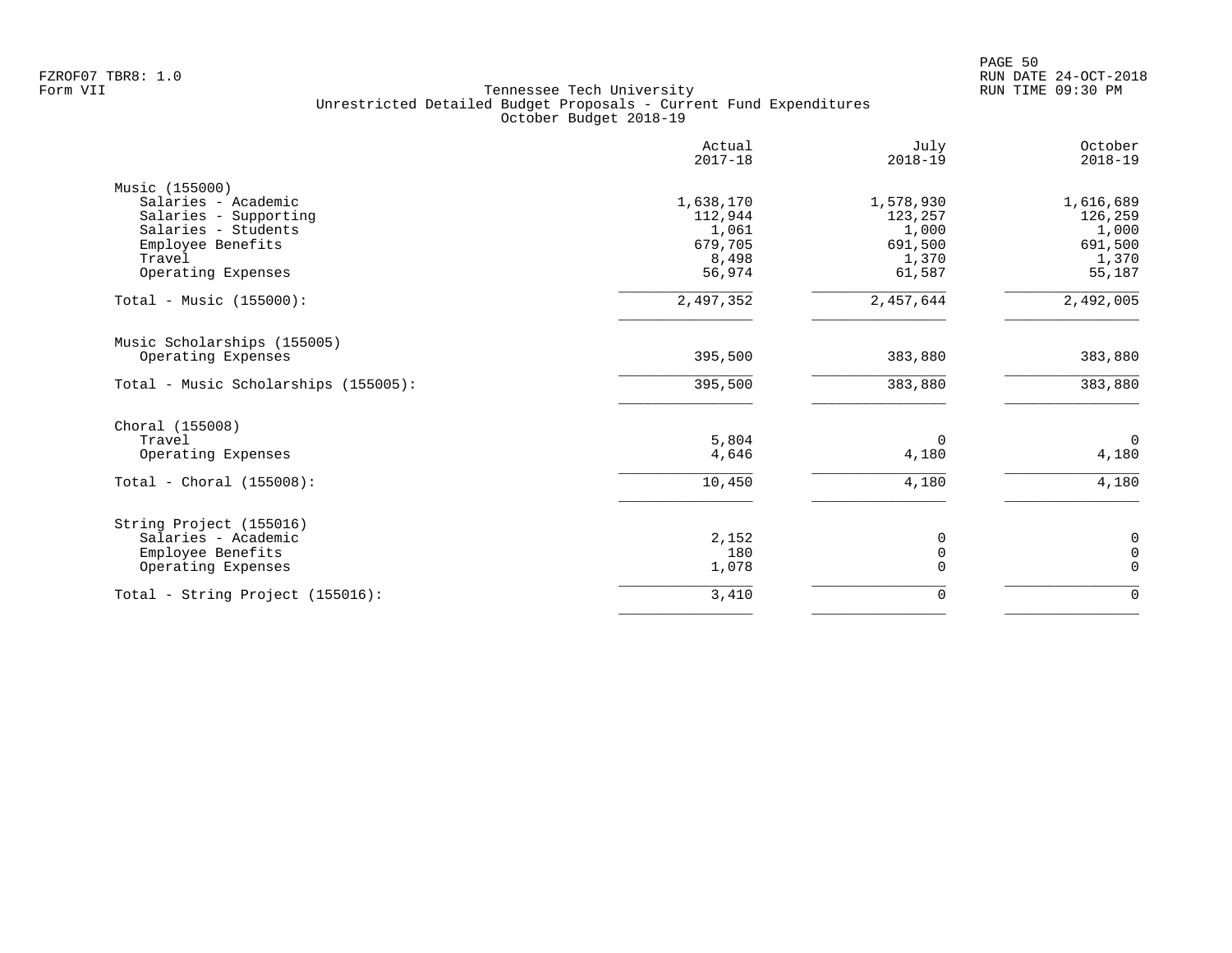|                                          | Actual<br>$2017 - 18$ | July<br>$2018 - 19$ | October<br>$2018 - 19$ |
|------------------------------------------|-----------------------|---------------------|------------------------|
| SACF Music (155017)                      |                       |                     |                        |
| Salaries - Academic                      | 73,146                | 49,016              | 49,016                 |
| Employee Benefits<br>Operating Expenses  | 1,812<br>4,182        | $\Omega$<br>62,500  | $\Omega$<br>62,500     |
| Total - SACF Music $(155017)$ :          | 79,140                | 111,516             | 111,516                |
| Match Music (155025)                     |                       |                     |                        |
| Salaries - Academic                      | 2,978                 | 0                   | $\overline{0}$         |
| Employee Benefits                        | 223                   | 0                   | $\overline{0}$         |
| Operating Expenses                       | $\Omega$              | $\Omega$            | $-242$                 |
| Total - Match Music (155025):            | 3,201                 | U                   | $-242$                 |
| SACF Music & Art (155200)                |                       |                     |                        |
| Travel                                   | 6,223                 | $\Omega$            | $\mathbf 0$            |
| Operating Expenses                       | $\Omega$              | 48,557              | 152,856                |
| Total - SACF Music & Art (155200):       | 6,223                 | 48,557              | 152,856                |
| Art, Craft & Design (155300)             |                       |                     |                        |
| Salaries - Academic                      | 379,523               | 363,994             | 381,348                |
| Salaries - Supporting                    | 32,830                | 28,788              | 31,526                 |
| Employee Benefits                        | 159,352               | 152,500             | 152,500                |
| Travel                                   | 3,357                 | 1,360               | 1,360                  |
| Operating Expenses                       | 6,704                 | 26,155              | 12,855                 |
| Total - Art, Craft & Design $(155300)$ : | 581,766               | 572,797             | 579,589                |
|                                          |                       |                     |                        |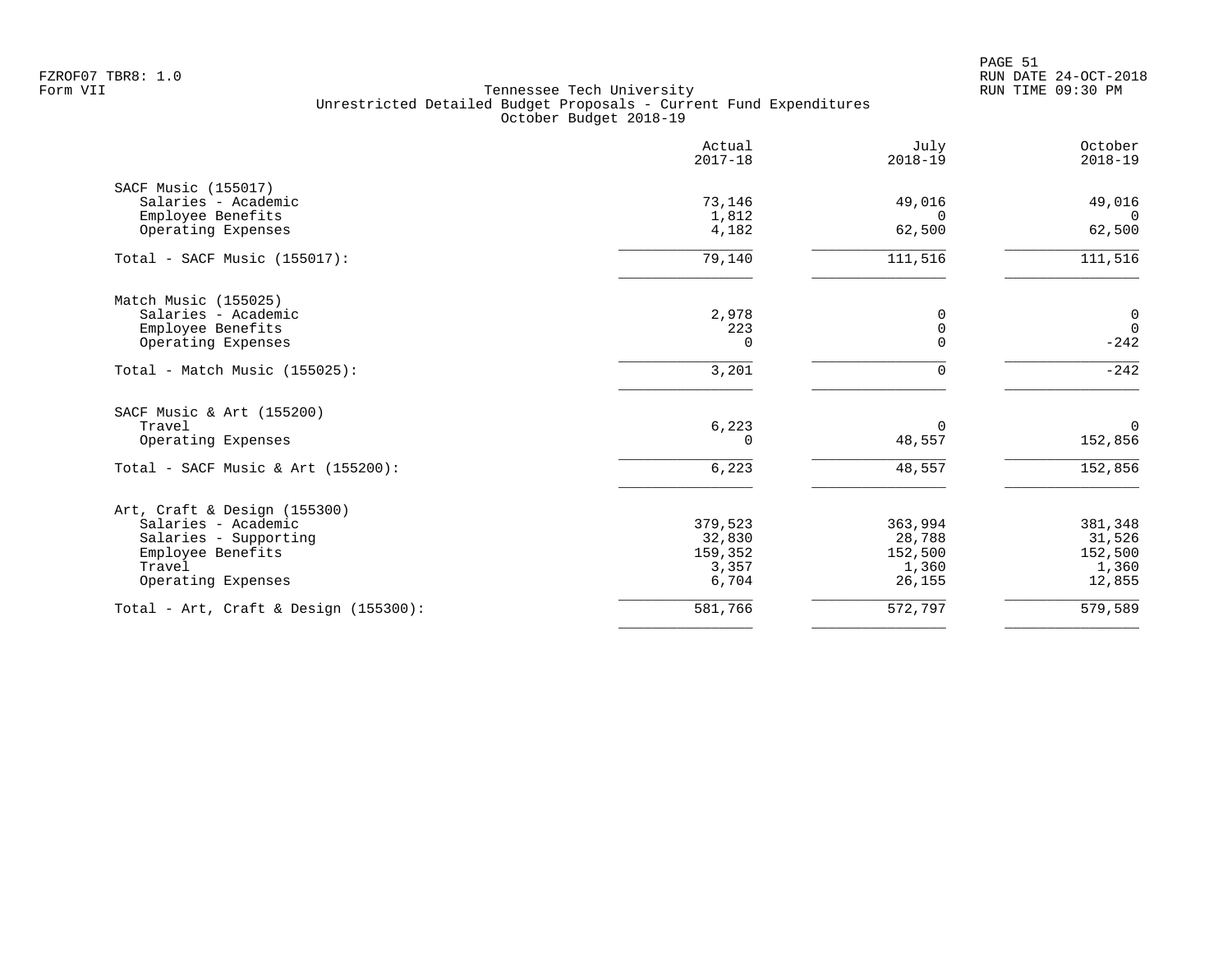|                                            | Actual<br>$2017 - 18$ | July<br>$2018 - 19$ | October<br>$2018 - 19$ |
|--------------------------------------------|-----------------------|---------------------|------------------------|
| Art Course Fee (155301)                    |                       |                     |                        |
| Salaries - Academic                        | 5,051                 | $\Omega$            | 0                      |
| Salaries - Students                        | 1,010                 | $\mathbf 0$         | $\mathbf 0$            |
| Employee Benefits                          | 386                   | $\Omega$            | $\mathbf{0}$           |
| Operating Expenses                         | 7                     | 7,030               | 7,013                  |
| Total - Art Course Fee (155301):           | 6,454                 | 7,030               | 7,013                  |
| Art Faculty CC (155302)                    |                       |                     |                        |
| Salaries - Academic                        | 283,696               | 280,309             | 254,949                |
| Employee Benefits                          | 115,339               | 106,765             | 106,765                |
| Travel                                     | 120                   | $\Omega$            | $\Omega$               |
| Operating Expenses                         | 23,012                | 44,000              | 72,110                 |
| Total - Art Faculty CC (155302):           | 422,167               | 431,074             | 433,824                |
| SACF Art, Craft & Design (155308)          |                       |                     |                        |
| Salaries - Academic                        | 43,024                | 34,927              | 36,245                 |
| Salaries - Supporting                      | 2,100                 |                     | $\mathbf{0}$           |
| Employee Benefits                          | 885                   | $\Omega$            | $\Omega$               |
| Travel                                     | 1,050                 | $\Omega$            | 5,000                  |
| Operating Expenses                         | 1,500                 | 44,500              | 39,500                 |
| Total - SACF Art, Craft & Design (155308): | 48,559                | 79,427              | 80,745                 |
| Craft Center Instruction (155500)          |                       |                     |                        |
| Employee Benefits                          | $-57$                 | $\mathbf 0$         | 0                      |
| Total - Craft Center Instruction (155500): | $-57$                 | $\mathbf 0$         | $\mathbf 0$            |
|                                            |                       |                     |                        |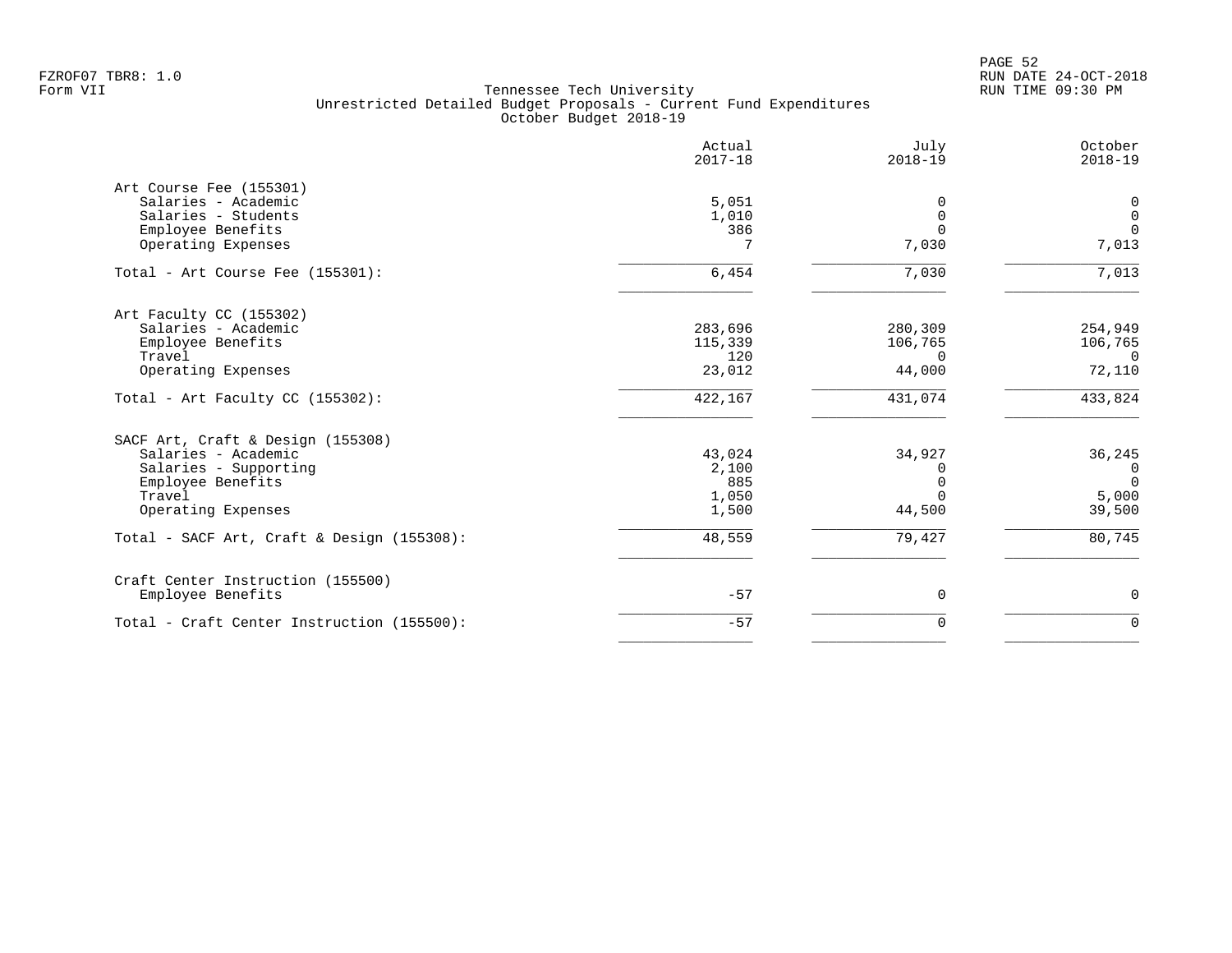|                                                       | Actual<br>$2017 - 18$ | July<br>$2018 - 19$ | October<br>$2018 - 19$ |
|-------------------------------------------------------|-----------------------|---------------------|------------------------|
| SACF Agriculture & Human Ecology (160008)             |                       |                     |                        |
| Salaries - Academic                                   | 34,701                | 26,840              | 26,840                 |
| Salaries - Supporting                                 | 4,229                 | $\Omega$            | $\Omega$               |
| Employee Benefits                                     | 20,044                | $\Omega$            | $\mathbf 0$            |
| Travel                                                | 27,835                | 30,000              | 30,000                 |
| Operating Expenses                                    | 41,189                | 40,000              | 85,634                 |
| Total - SACF Agriculture & Human Ecology (160008):    | 127,998               | 96,840              | 142,474                |
| Online Course Dev Ag and Human Ecol (160010)          |                       |                     |                        |
| Operating Expenses                                    | 1,457                 | 1,678               | 1,678                  |
| Total - Online Course Dev Ag and Human Ecol (160010): | 1,457                 | 1,678               | 1,678                  |
| Match Ag and Human Ecology (160025)                   |                       |                     |                        |
| Operating Expenses                                    | $\Omega$              | $\Omega$            | 23,000                 |
| Total - Match Ag and Human Ecology (160025):          | $\Omega$              | $\Omega$            | 23,000                 |
| Summer School Col Aq & HEC (160028)                   |                       |                     |                        |
| Salaries - Academic                                   | 130,220               | 45,253              | 45,253                 |
| Employee Benefits                                     | 26,118                | 19,029              | 19,029                 |
| Total - Summer School Col Ag & HEC (160028):          | 156,338               | 64,282              | 64,282                 |
| School of Agriculture (163000)                        |                       |                     |                        |
| Salaries - Academic                                   | 882,336               | 883,179             | 831,559                |
| Salaries - Supporting                                 | 9,317                 | 28,470              | 32,716                 |
| Employee Benefits                                     | 338,622               | 352,785             | 352,785                |
| Travel                                                | 4,390                 | 500                 | 1,277                  |
| Operating Expenses                                    | 22,318                | 15,800              | 57,741                 |
| Capital Outlay                                        | $\Omega$              | $\Omega$            | 23,436                 |
| Total - School of Agriculture (163000):               | 1,256,983             | 1,280,734           | 1,299,514              |
|                                                       |                       |                     |                        |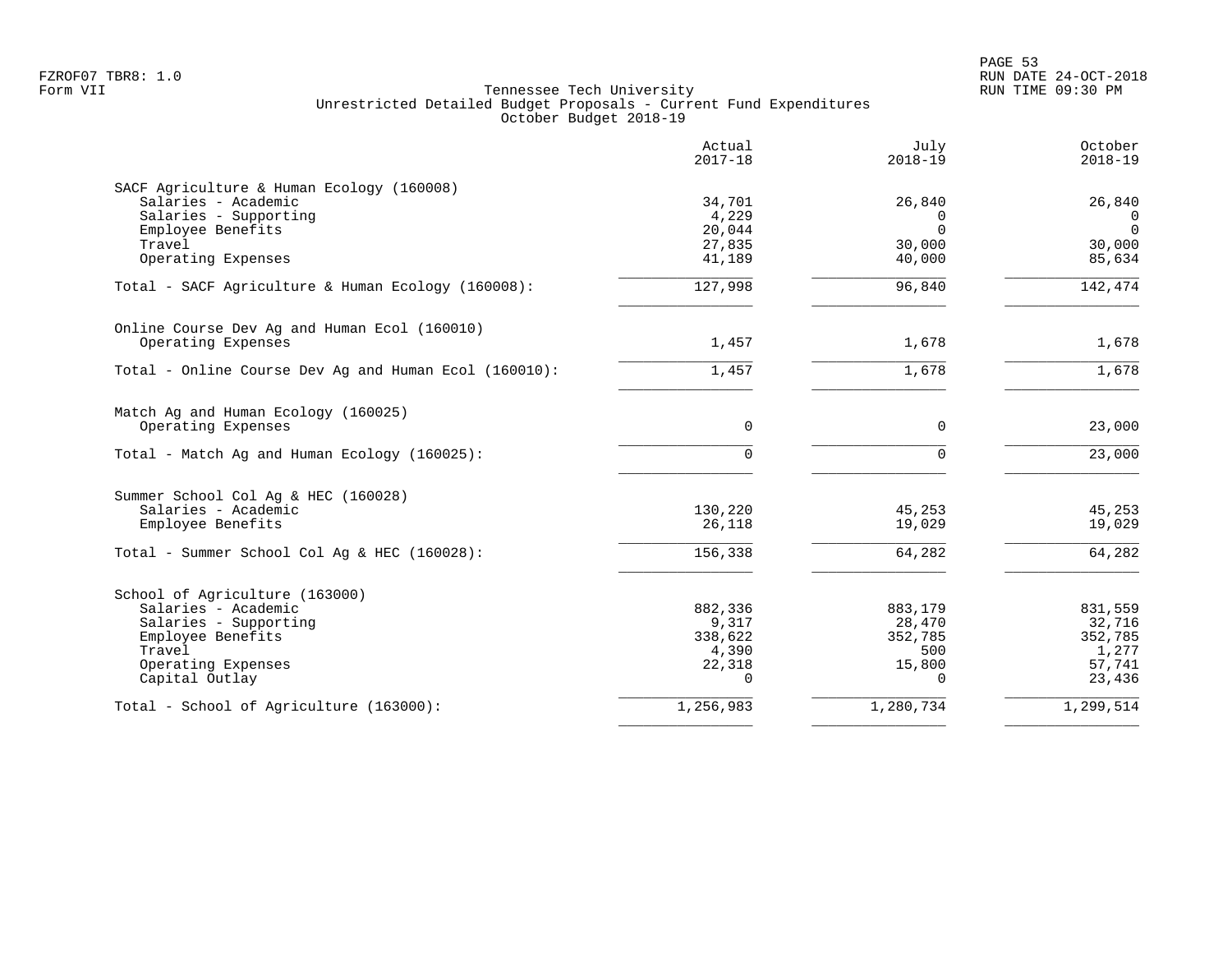|                                                              | Actual<br>$2017 - 18$ | July<br>$2018 - 19$ | October<br>$2018 - 19$ |
|--------------------------------------------------------------|-----------------------|---------------------|------------------------|
| Lab Fee Agriculture (163001)<br>Travel<br>Operating Expenses | 747<br>14,563         | 220<br>15,980       | 220<br>15,980          |
|                                                              |                       |                     |                        |
| Total - Lab Fee Agriculture (163001):                        | 15,310                | 16,200              | 16,200                 |
| SACF Agriculture (163008)                                    |                       |                     |                        |
| Salaries - Academic                                          | 63,000                | 70,000              | 71,375                 |
| Employee Benefits                                            | $-14,100$             | $\Omega$            | $\Omega$               |
| Total - SACF Agriculture (163008):                           | 48,900                | 70,000              | 71,375                 |
| School of Human Ecology (165000)                             |                       |                     |                        |
| Salaries - Academic                                          | 566,347               | 573,742             | 574,121                |
| Salaries - Supporting                                        | 23,212                | 28,340              | 35,659                 |
| Employee Benefits                                            | 244,843               | 227,250             | 227,250                |
| Travel<br>Operating Expenses                                 | 1,975<br>3,597        | $\Omega$<br>8,780   | 5,000<br>17,880        |
| Total - School of Human Ecology (165000):                    | 839,974               | 838,112             | 859,910                |
| Lab Fee Human Ecology (165001)                               |                       |                     |                        |
| Travel                                                       | 20                    | $\Omega$            | $\mathbf 0$            |
| Operating Expenses                                           | 3,487                 | 3,500               | 3,500                  |
| Total - Lab Fee Human Ecology (165001):                      | 3,507                 | 3,500               | 3,500                  |
|                                                              |                       |                     |                        |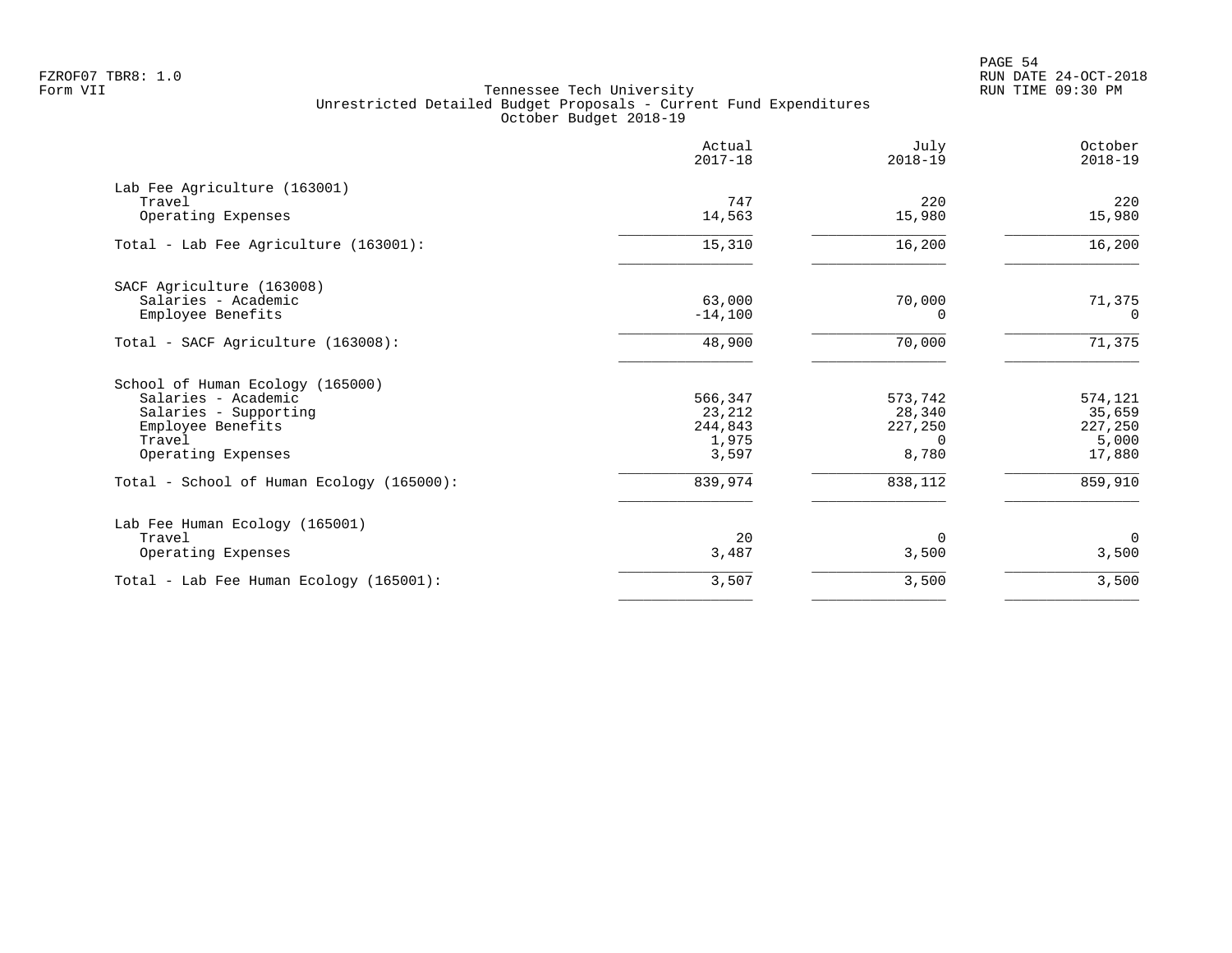|                                                                                     | Actual<br>$2017 - 18$ | July<br>$2018 - 19$ | October<br>$2018 - 19$ |
|-------------------------------------------------------------------------------------|-----------------------|---------------------|------------------------|
| Slide Show Presentation (165002)<br>Salaries - Academic<br>Employee Benefits        | $-1,725$<br>$-132$    | 0<br>$\mathbf 0$    | 0<br>$\mathbf{0}$      |
| Total - Slide Show Presentation (165002):                                           | $-1,857$              | $\Omega$            | $\Omega$               |
| Human Ecology South Hall Cafe (165006)<br>Operating Expenses<br>Department Revenues | 2,471<br>$-800$       | 0<br>$\Omega$       | 2,000<br>$\Omega$      |
| Total - Human Ecology South Hall Cafe (165006):                                     | 1,671                 | 0                   | 2,000                  |
| Human Ecology Tartan Commission (165007)<br>Operating Expenses                      | $\mathbf 0$           | 0                   | 339                    |
| Total - Human Ecology Tartan Commission (165007):                                   | 0                     | $\Omega$            | 339                    |
| SACF Human Ecology (165008)<br>Salaries - Academic<br>Employee Benefits             | 3,660<br>568          | 63,660<br>∩         | 63,660<br>$\Omega$     |
| Total - SACF Human Ecology (165008):                                                | 4,228                 | 63,660              | 63,660                 |
| Lab Fee Nursing (166000)<br>Operating Expenses                                      | 30,260                | 22,800              | 22,800                 |
| Total - Lab Fee Nursing $(166000)$ :                                                | 30,260                | 22,800              | 22,800                 |
|                                                                                     |                       |                     |                        |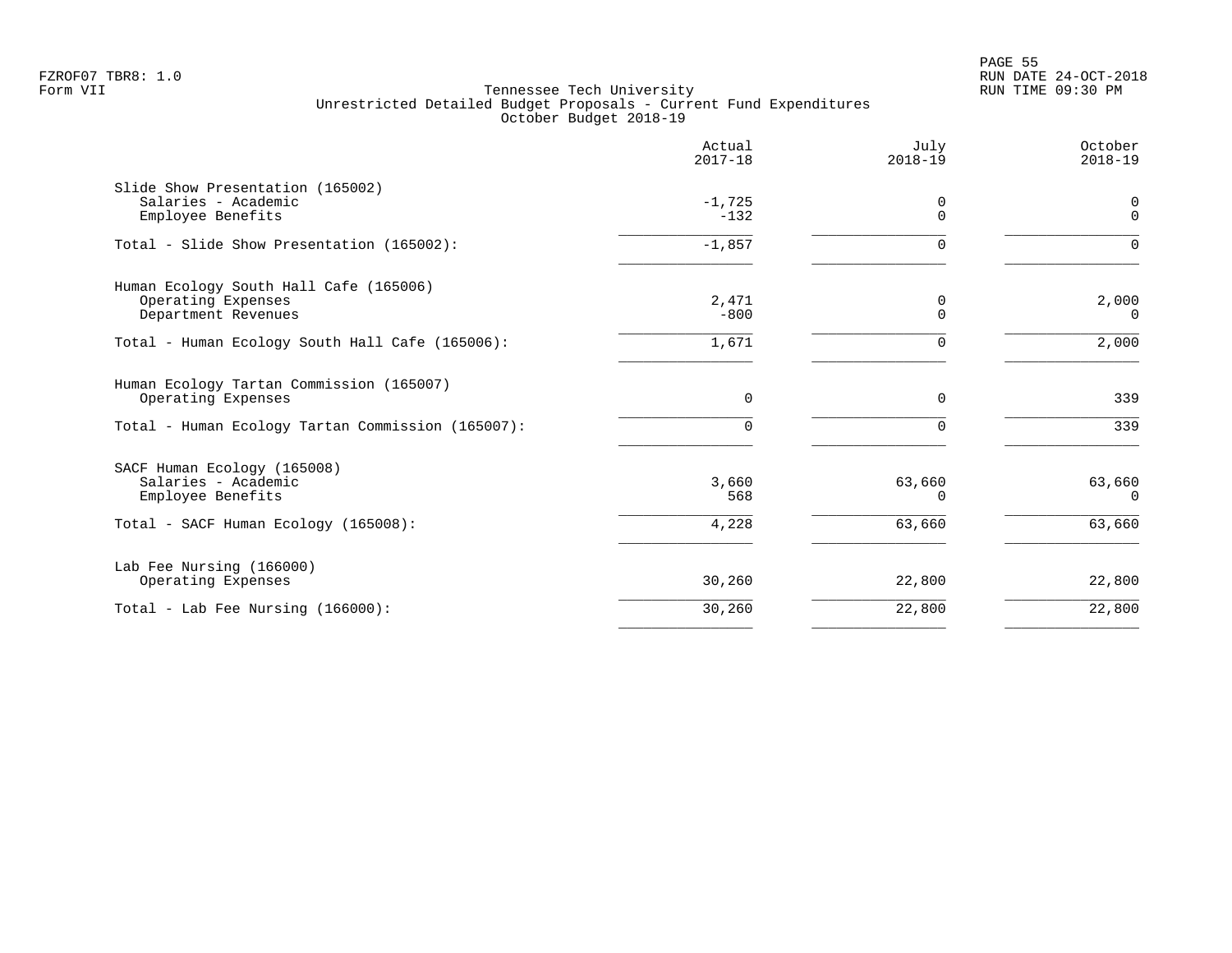|                                             | Actual<br>$2017 - 18$ | July<br>$2018 - 19$ | October<br>$2018 - 19$ |
|---------------------------------------------|-----------------------|---------------------|------------------------|
| Nursing Instruction (166001)                |                       |                     |                        |
| Salaries - Academic                         | 1,071,321             | 1,239,462           | 1,302,609              |
| Salaries - Supporting                       | 117,701               | 27,926              | 59,027                 |
| Salaries - Professional                     | 222,409               | 228,542             | 267,557                |
| Employee Benefits                           | 557,119               | 555,185             | 603,185                |
| Travel                                      | 7,769                 | 4,690               | 4,690                  |
| Operating Expenses                          | 41,028                | 15,769              | 41,487                 |
| Total - Nursing Instruction (166001):       | 2,017,347             | 2,071,574           | 2, 278, 555            |
| Nursing Exam and Testing (166002)           |                       |                     |                        |
| Salaries - Academic                         | 7,500                 | 3,500               | 3,500                  |
| Employee Benefits                           | 12,437                | 500                 | 500                    |
| Operating Expenses                          | 28,944                | 32,558              | 32,570                 |
| Total - Nursing Exam and Testing (166002):  | 48,881                | 36,558              | 36,570                 |
| SACF Nursing (166003)                       |                       |                     |                        |
| Salaries - Academic                         | 347,176               | 375,956             | 402,511                |
| Employee Benefits                           | 85,520                | 37,390              | 37,390                 |
| Operating Expenses                          | $\Omega$              | 156,154             | 281,014                |
| Total - SACF Nursing (166003):              | 432,696               | 569,500             | 720,915                |
| Online Course Dev Nursing (166010)          |                       |                     |                        |
| Salaries - Academic                         | 15,014                | 0                   | 0                      |
| Employee Benefits                           | 3,019                 | $\Omega$            | $\Omega$               |
| Operating Expenses                          | 8,810                 | 49,790              | 49,790                 |
| Total - Online Course Dev Nursing (166010): | 26,843                | 49,790              | 49,790                 |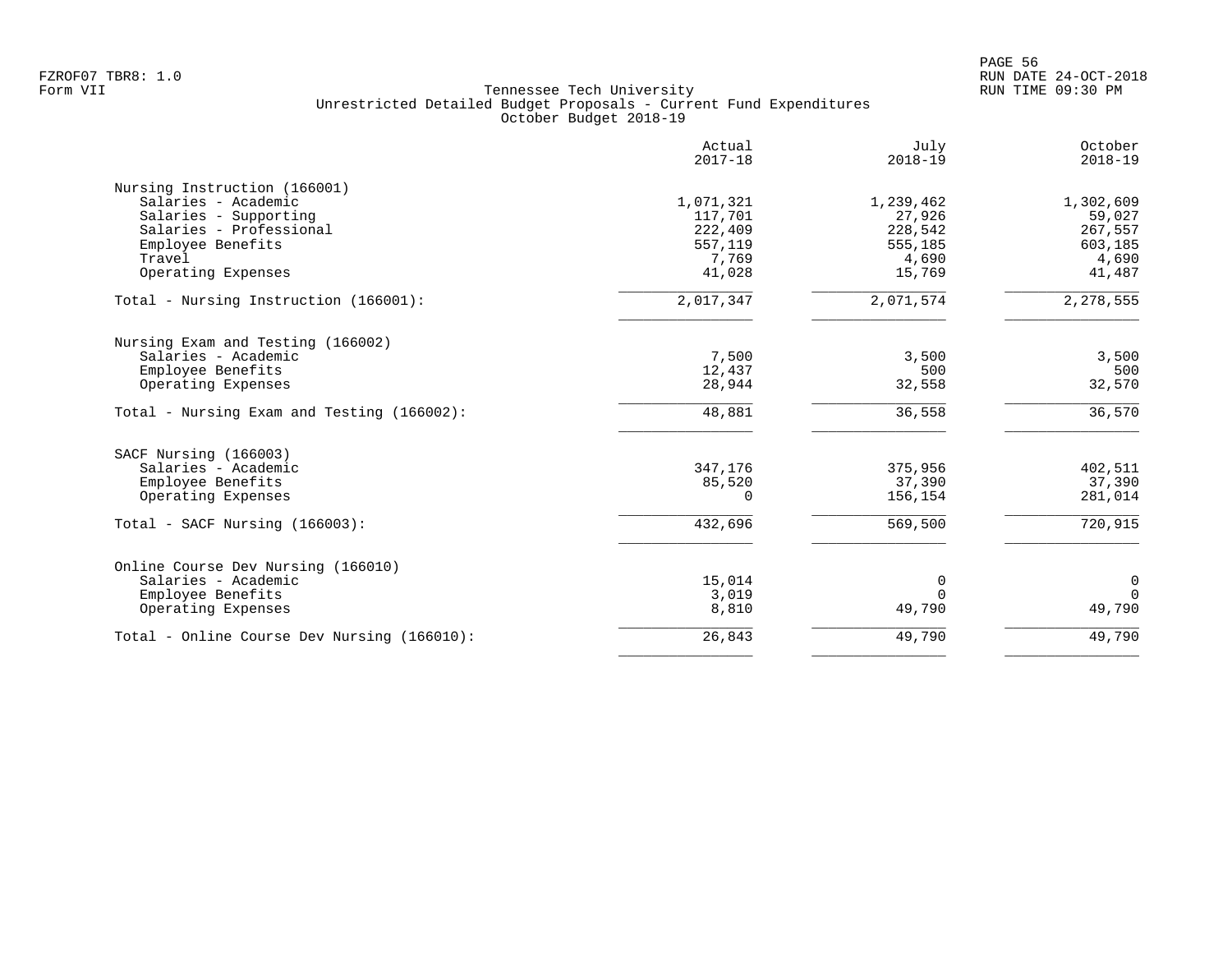|                                                                                                                                     | Actual<br>$2017 - 18$        | July<br>$2018 - 19$           | October<br>$2018 - 19$                  |
|-------------------------------------------------------------------------------------------------------------------------------------|------------------------------|-------------------------------|-----------------------------------------|
| SACF Nursing Joint DNP (166016)<br>Salaries - Academic<br>Employee Benefits<br>Operating Expenses                                   | 7,475<br>1,541<br>0          | $\Omega$<br>$\Omega$<br>6,800 | $\mathbf 0$<br>$\overline{0}$<br>15,800 |
| Total - SACF Nursing Joint DNP (166016):                                                                                            | 9,016                        | 6,800                         | 15,800                                  |
| Summer School School of Nursing (166028)<br>Salaries - Academic<br>Employee Benefits                                                | 86,228<br>16,587             | 41,657<br>11,073              | 41,657<br>11,073                        |
| Total - Summer School School of Nursing (166028):                                                                                   | 102,815                      | 52,730                        | 52,730                                  |
| TN eCampus School of Nursing (166031)<br>Salaries - Academic<br>Employee Benefits<br>Total - TN eCampus School of Nursing (166031): | 182,804<br>50,648<br>233,452 | 168,417<br>60,000<br>228,417  | 168,417<br>60,000<br>228,417            |
| GA Instruction Pool (170006)<br>Employee Benefits                                                                                   | 0                            | 75,000                        | 45,000                                  |
| Total - GA Instruction Pool (170006):                                                                                               | $\Omega$                     | 75,000                        | 45,000                                  |
| Minority Graduate Assistant (176004)<br>Salaries - Students<br>Salaries - Professional<br>Employee Benefits                         | 2,401<br>87,760<br>81,069    | $\Omega$<br>49,910<br>156,870 | $\mathbf 0$<br>49,910<br>156,870        |
| Total - Minority Graduate Assistant (176004):                                                                                       | 171,230                      | 206,780                       | 206,780                                 |
|                                                                                                                                     |                              |                               |                                         |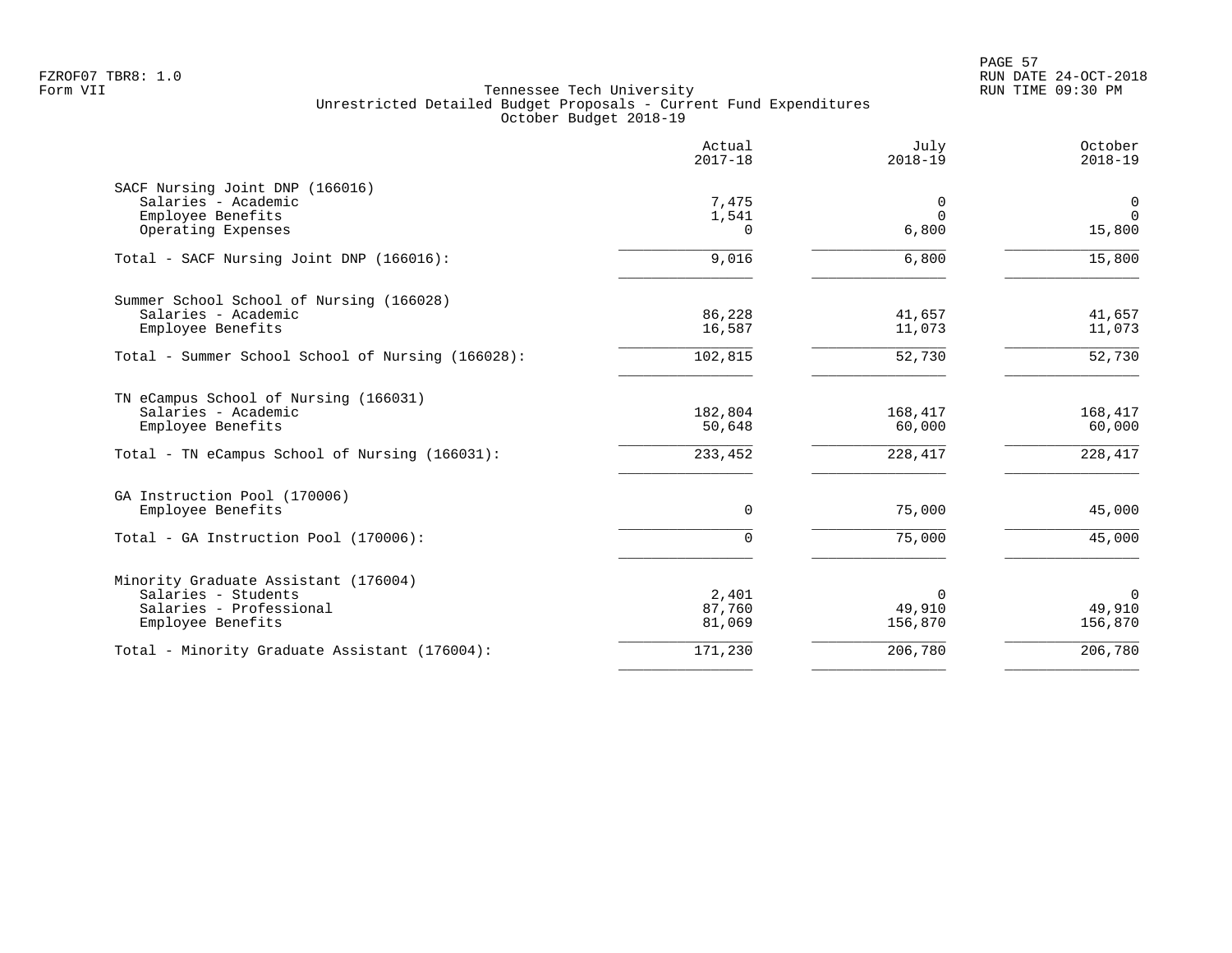PAGE 58 FZROF07 TBR8: 1.0 RUN DATE 24-OCT-2018

|                                                                                                                                                       | Actual<br>$2017 - 18$                                 | July<br>$2018 - 19$                                         | October<br>$2018 - 19$                                        |
|-------------------------------------------------------------------------------------------------------------------------------------------------------|-------------------------------------------------------|-------------------------------------------------------------|---------------------------------------------------------------|
| Summer School Col of Fine Arts (177028)<br>Salaries - Academic<br>Employee Benefits                                                                   | 18,469<br>3,367                                       | 0<br>$\Omega$                                               | 0<br>$\mathbf{0}$                                             |
| Total - Summer School Col of Fine Arts (177028):                                                                                                      | 21,836                                                | $\Omega$                                                    |                                                               |
| Ext Edu Off Campus (180003)<br>Salaries - Students<br>Employee Benefits<br>Operating Expenses                                                         | 0<br>$\Omega$<br>20,876                               | 650<br>8,110<br>3,000                                       | $\mathbf 0$<br>8,110<br>22,390                                |
| Total - Ext Edu Off Campus (180003):                                                                                                                  | 20,876                                                | 11,760                                                      | 30,500                                                        |
| Ext Educ Overload (180005)<br>Employee Benefits<br>Total - Ext Educ Overload (180005):                                                                | $\mathbf 0$<br>0                                      | 5,010<br>5,010                                              | $5,010$<br>5,010                                              |
| Distance MBA (180500)<br>Salaries - Academic<br>Salaries - Supporting<br>Salaries - Professional<br>Employee Benefits<br>Travel<br>Operating Expenses | 371,306<br>6,484<br>54,022<br>84,091<br>151<br>81,742 | 288,190<br>6,458<br>54,163<br>91,290<br>$\Omega$<br>116,650 | 288,190<br>6,631<br>$\Omega$<br>91,290<br>$\Omega$<br>170,813 |
| Total - Distance MBA (180500):                                                                                                                        | 597,796                                               | 556,751                                                     | 556,924                                                       |
|                                                                                                                                                       |                                                       |                                                             |                                                               |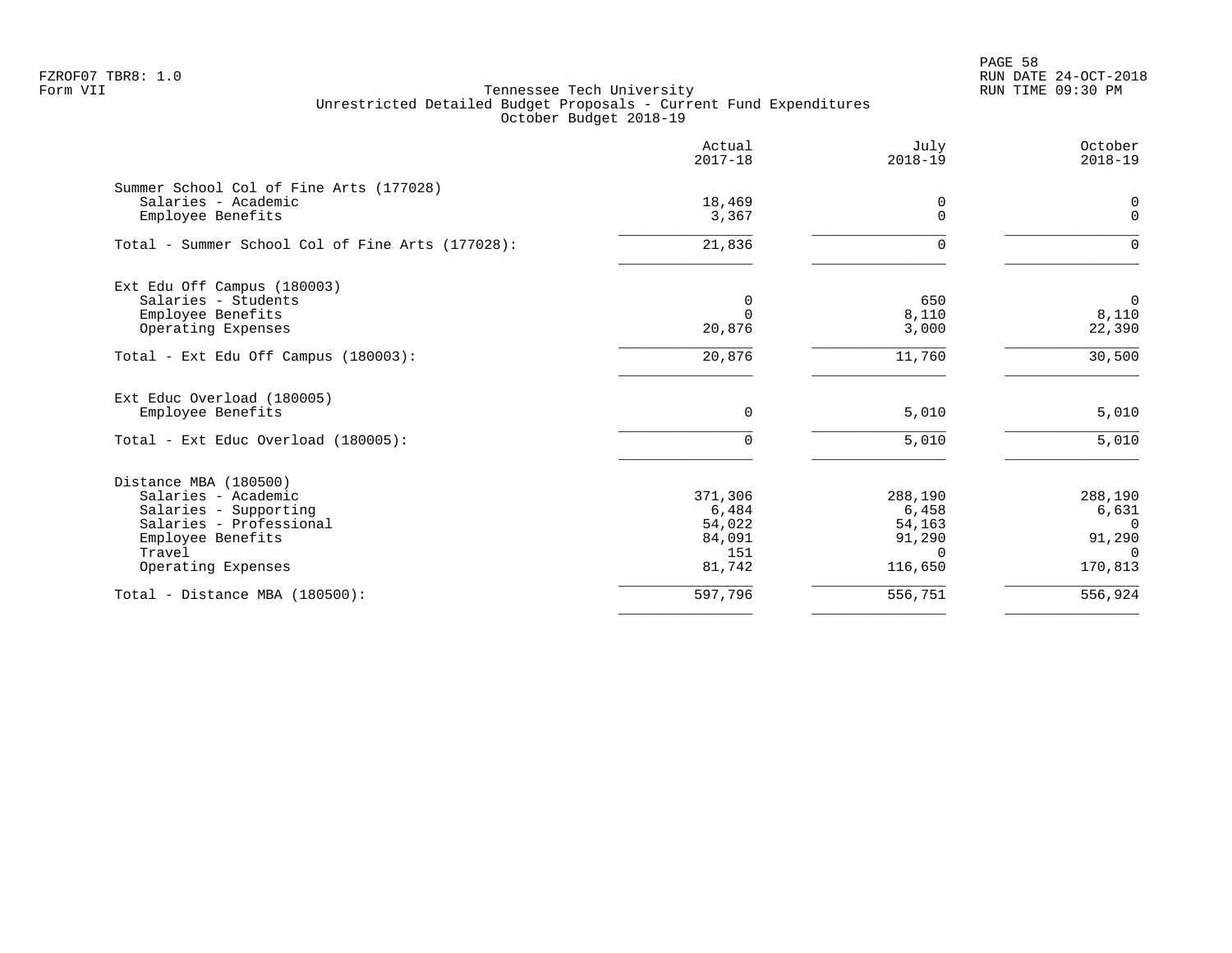| Actual<br>$2017 - 18$ | July<br>$2018 - 19$                                                 | October<br>$2018 - 19$                                                           |
|-----------------------|---------------------------------------------------------------------|----------------------------------------------------------------------------------|
|                       |                                                                     |                                                                                  |
| 359                   | 6,000                                                               | $\overline{0}$                                                                   |
| 15,478                | 12,521                                                              | 12,521                                                                           |
| 1,269                 | $\Omega$                                                            | $\Omega$                                                                         |
| $-116$                | 200                                                                 | 200                                                                              |
| 13,561                | 29,747                                                              | 29,747                                                                           |
| $-225$                | $\Omega$                                                            | $\Omega$                                                                         |
| 30,326                | 48,468                                                              | 42,468                                                                           |
|                       |                                                                     |                                                                                  |
|                       |                                                                     | 13,644                                                                           |
|                       |                                                                     | 7,100                                                                            |
| $\Omega$              | $-4,922$                                                            | 30,854                                                                           |
| 2,164                 | 15,822                                                              | 51,598                                                                           |
|                       |                                                                     |                                                                                  |
|                       |                                                                     | 13,254                                                                           |
|                       |                                                                     | 63,137                                                                           |
|                       |                                                                     | 30,310                                                                           |
| 961                   |                                                                     | 1,090                                                                            |
| 11,737                | 1,860                                                               | 1,860                                                                            |
| 114,526               | 107,926                                                             | 109,651                                                                          |
|                       |                                                                     |                                                                                  |
|                       |                                                                     | 13,254                                                                           |
|                       |                                                                     | 2,825                                                                            |
|                       |                                                                     | $\Omega$                                                                         |
| 11,594                | 12,066                                                              | 12,222                                                                           |
| 27,972                | 27,943                                                              | 28,301                                                                           |
|                       | 1,330<br>834<br>12,968<br>61,572<br>27,288<br>12,875<br>3,415<br>88 | 13,644<br>7,100<br>12,896<br>61,770<br>30,310<br>1,090<br>12,896<br>2,825<br>156 |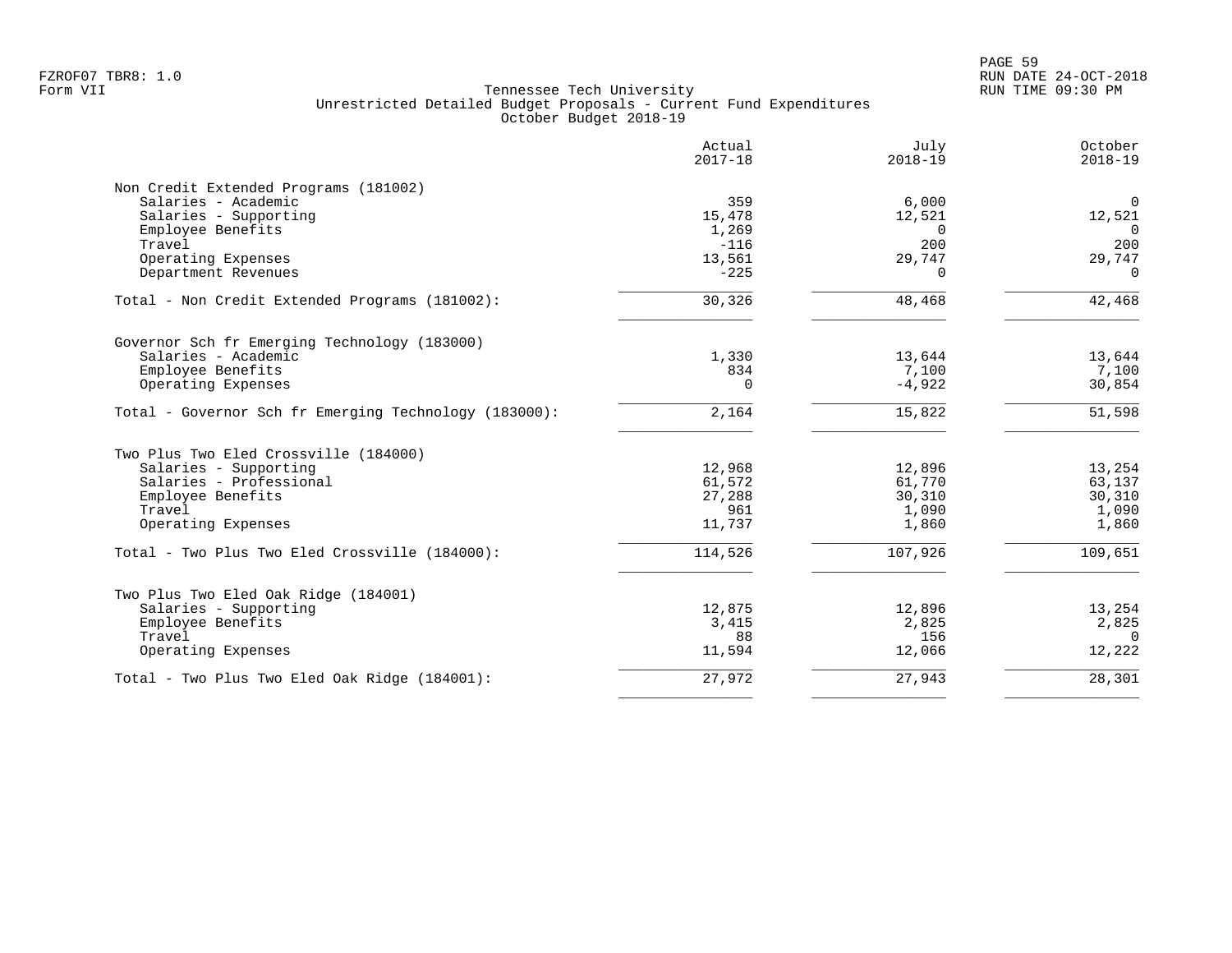|                                                  | Actual<br>$2017 - 18$ | July<br>$2018 - 19$ | October<br>$2018 - 19$ |
|--------------------------------------------------|-----------------------|---------------------|------------------------|
| Two Plus Two Eled Pellissippii (184002)          |                       |                     |                        |
| Salaries - Supporting                            | 12,295                | 12,315              | 12,653                 |
| Employee Benefits                                | 3,860                 | 3,270               | 3,270                  |
| Travel                                           | $\Omega$              | 1,290               | $\Omega$               |
| Operating Expenses                               | 27,907                | 16,600              | 20,890                 |
| Total - Two Plus Two Eled Pellissippii (184002): | 44,062                | 33,475              | 36,813                 |
| Two Plus Two Eled Chattanooga (184003)           |                       |                     |                        |
| Employee Benefits                                | $\Omega$              | 350                 | 350                    |
| Operating Expenses                               | 10,960                | 10,900              | 10,900                 |
| Total - Two Plus Two Eled Chattanooga (184003):  | 10,960                | 11,250              | 11,250                 |
| Two Plus Two Eled Motlow (184004)                |                       |                     |                        |
| Salaries - Academic                              | $\mathbf 0$           | 690                 | $\overline{0}$         |
| Salaries - Professional                          | 64,617                | 64,818              | 66,226                 |
| Employee Benefits                                | 22,671                | 20,340              | 20,340                 |
| Travel                                           | 1,282                 | 6,793               | 3,793                  |
| Operating Expenses                               | 2,262                 | 5,700               | 5,700                  |
| Total - Two Plus Two Eled Motlow (184004):       | 90,832                | 98,341              | 96,059                 |
| Two Plus Two Eled Tullahoma (184005)             |                       |                     |                        |
| Employee Benefits                                | 0                     | 300                 | 300                    |
| Travel                                           | $\Omega$              | 1,000               | $\Omega$               |
| Operating Expenses                               | 4,300                 | 7,000               | 8,000                  |
| Total - Two Plus Two Eled Tullahoma (184005):    | 4,300                 | 8,300               | 8,300                  |
|                                                  |                       |                     |                        |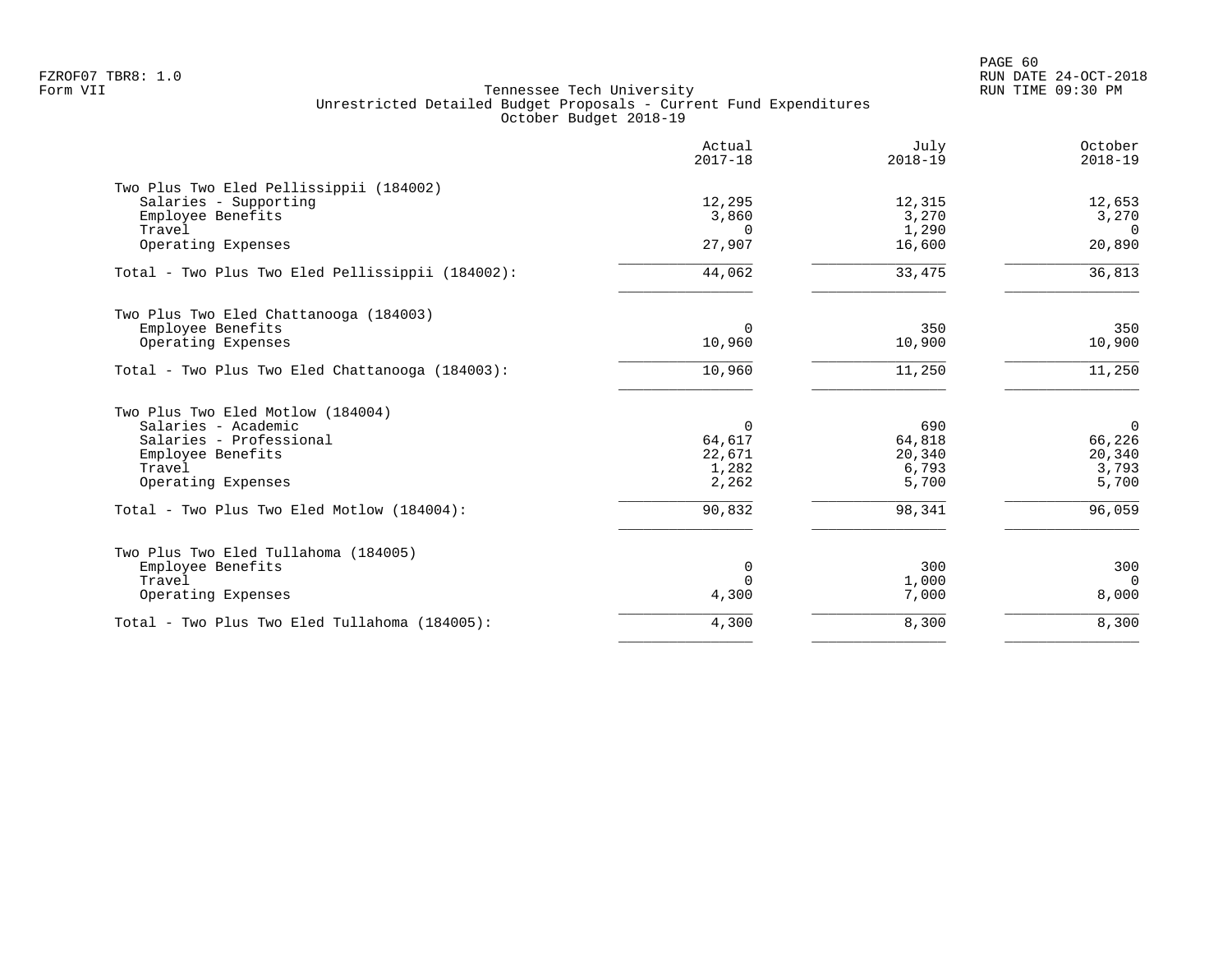PAGE 61 FZROF07 TBR8: 1.0 RUN DATE 24-OCT-2018

|                                                      | Actual<br>$2017 - 18$ | July<br>$2018 - 19$ | October<br>$2018 - 19$ |
|------------------------------------------------------|-----------------------|---------------------|------------------------|
| Two Plus Two Eled RS Harriman (184006)               |                       |                     |                        |
| Salaries - Academic                                  | 0                     | 1,300               | $\overline{0}$         |
| Employee Benefits                                    | 0                     | 1,000               | 1,000                  |
| Travel                                               | $\Omega$              | 750                 | 0                      |
| Operating Expenses                                   | 1,200                 | 6,002               | 5,203                  |
| Total - Two Plus Two Eled RS Harriman (184006):      | 1,200                 | 9,052               | 6,203                  |
| Two Plus Two Eled Scott Co (184007)                  |                       |                     |                        |
| Salaries - Academic                                  | 0                     | 550                 | 550                    |
| Salaries - Supporting                                | 14,430                | $\mathbf 0$         | 14,500                 |
| Employee Benefits                                    | 1,104                 | 1,600               | 1,600                  |
| Travel                                               | 401                   | 1,382               | 1,382                  |
| Operating Expenses                                   | 8,764                 | 11,990              | 11,990                 |
| Total - Two Plus Two Eled Scott Co (184007):         | 24,699                | 15,522              | 30,022                 |
| Ex Ed 2plus2 Eled Columbia (184008)                  |                       |                     |                        |
| Salaries - Academic                                  | 18,005                | 0                   | $\mathbf 0$            |
| Salaries - Supporting                                | 23,348                | $\mathbf 0$         | 15,026                 |
| Employee Benefits                                    | 3,185                 | $\mathbf 0$         | 850                    |
| Travel                                               | 436                   | $\Omega$            | $\Omega$               |
| Operating Expenses                                   | 4,033                 | 50,000              | 34,124                 |
| Total - Ex Ed 2plus2 Eled Columbia (184008):         | 49,007                | 50,000              | 50,000                 |
| Interdisciplinary Studies Instruct (185000)          |                       |                     |                        |
| Salaries - Academic                                  | 309,205               | 231,747             | 234,147                |
| Salaries - Supporting                                | 41,563                | 43,800              | 44,550                 |
| Employee Benefits                                    | 97,280                | 92,610              | 92,610                 |
| Travel                                               | 8,016                 | 9,762               | 9,762                  |
| Operating Expenses                                   | 10,872                | 18,000              | 18,000                 |
| Total - Interdisciplinary Studies Instruct (185000): | 466,936               | 395,919             | 399,069                |
|                                                      |                       |                     |                        |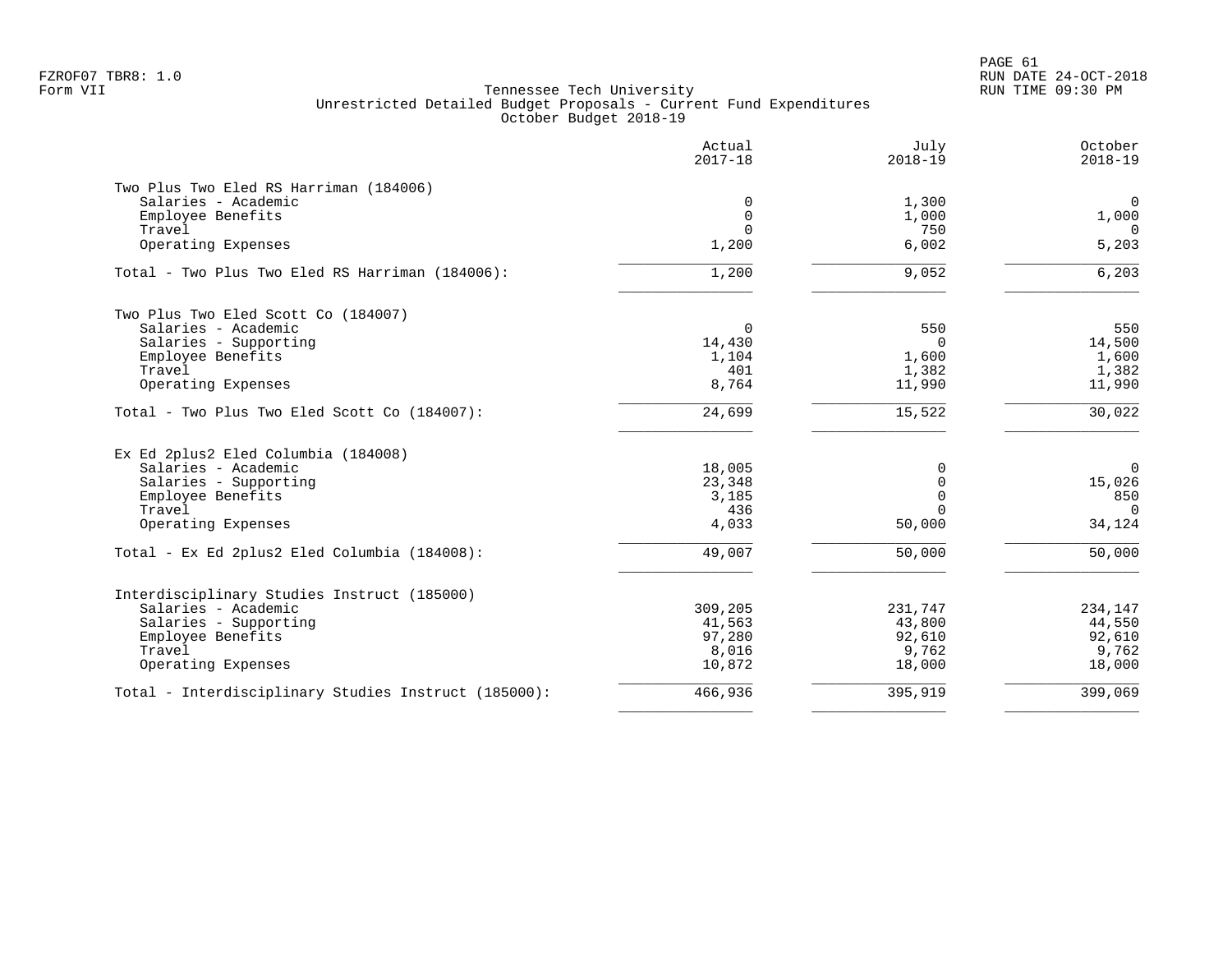|                                                | Actual<br>$2017 - 18$ | July<br>$2018 - 19$ | October<br>$2018 - 19$ |
|------------------------------------------------|-----------------------|---------------------|------------------------|
| Professional Studies (185001)                  |                       |                     |                        |
| Salaries - Academic                            | 72,102                | 55,166              | 57,093                 |
| Salaries - Supporting                          | 28,719                | 33,556              | 34,228                 |
| Employee Benefits                              | 34,029                | 32,685              | 32,685                 |
| Travel                                         | 79                    | 2,000               | 2,000                  |
| Operating Expenses                             | 6,661                 | 3,000               | 3,000                  |
| Total - Professional Studies (185001):         | 141,590               | 126,407             | 129,006                |
| TN eCampus Instruction (185002)                |                       |                     |                        |
| Salaries - Academic                            | 4,351                 | 13,491              | 13,491                 |
| Salaries - Supporting                          | 28,075                | 31,246              | 32,243                 |
| Salaries - Professional                        | 83,337                | 57,288              | 57,288                 |
| Employee Benefits                              | 29,024                | 70,425              | 70,425                 |
| Travel                                         | $\Omega$              | 4,330               | 4,330                  |
| Operating Expenses                             | 1,197                 | 60,398              | 60,398                 |
| Total - TN eCampus Instruction (185002):       | 145,984               | 237,178             | 238,175                |
| Environmental Studies Udrgrd (185005)          |                       |                     |                        |
| Salaries - Administrative                      | $\Omega$              | 5,000               | 5,000                  |
| Salaries - Academic                            | 214,562               | 229,427             | 218,677                |
| Salaries - Supporting                          | 27,031                | 32,174              | 32,889                 |
| Salaries - Professional                        | $\Omega$              | 9,204               | $\overline{4}$         |
| Employee Benefits                              | 100,264               | 72,270              | 72,270                 |
| Travel                                         | 136                   | 1,900               | 1,900                  |
| Operating Expenses                             | 12,908                | 5,000               | 5,000                  |
| Total - Environmental Studies Udrgrd (185005): | 354,901               | 354,975             | 335,740                |
|                                                |                       |                     |                        |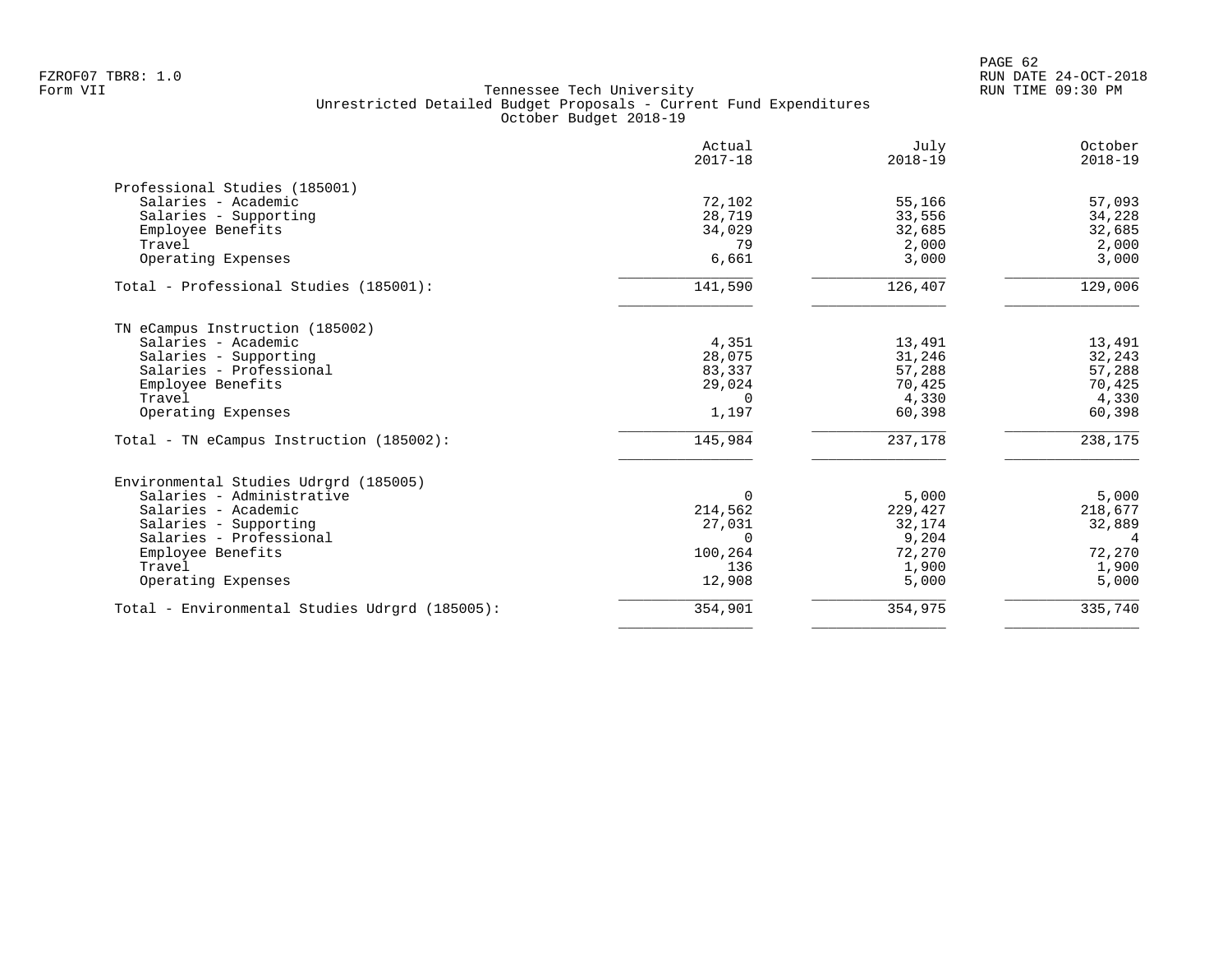PAGE 63 FZROF07 TBR8: 1.0 RUN DATE 24-OCT-2018

|                                                                                          | Actual<br>$2017 - 18$ | July<br>$2018 - 19$ | October<br>$2018 - 19$ |
|------------------------------------------------------------------------------------------|-----------------------|---------------------|------------------------|
| Interdiscip Studies Campus Instr (185007)<br>Employee Benefits                           | 0                     | 2,330               | 2,330                  |
| Total - Interdiscip Studies Campus Instr (185007):                                       | $\Omega$              | 2,330               | 2,330                  |
| Interdisc Studies Online Course Fee (185008)<br>Salaries - Academic<br>Employee Benefits | 18,475<br>171         | 21,000<br>$\Omega$  | 49,000<br>$\Omega$     |
| Total - Interdisc Studies Online Course Fee (185008):                                    | 18,646                | 21,000              | 49,000                 |
| Public Safety Instruction (185502)<br>Salaries - Academic<br>Employee Benefits           | $\overline{0}$<br>892 | 943<br>0            | 943<br>$\Omega$        |
| Total - Public Safety Instruction (185502):                                              | 892                   | 943                 | 943                    |
| Environmental Sci Grad Assist (188000)<br>Employee Benefits                              | 36,110                | 45,000              | 45,000                 |
| Total - Environmental Sci Grad Assist (188000):                                          | 36,110                | 45,000              | 45,000                 |
| EVS Challenge (188001)<br>Salaries - Professional<br>Employee Benefits                   | 15,260<br>7,341       | 0<br>$\Omega$       | 0<br>$\mathbf 0$       |
| Total - EVS Challenge (188001):                                                          | 22,601                | $\Omega$            | $\Omega$               |
|                                                                                          |                       |                     |                        |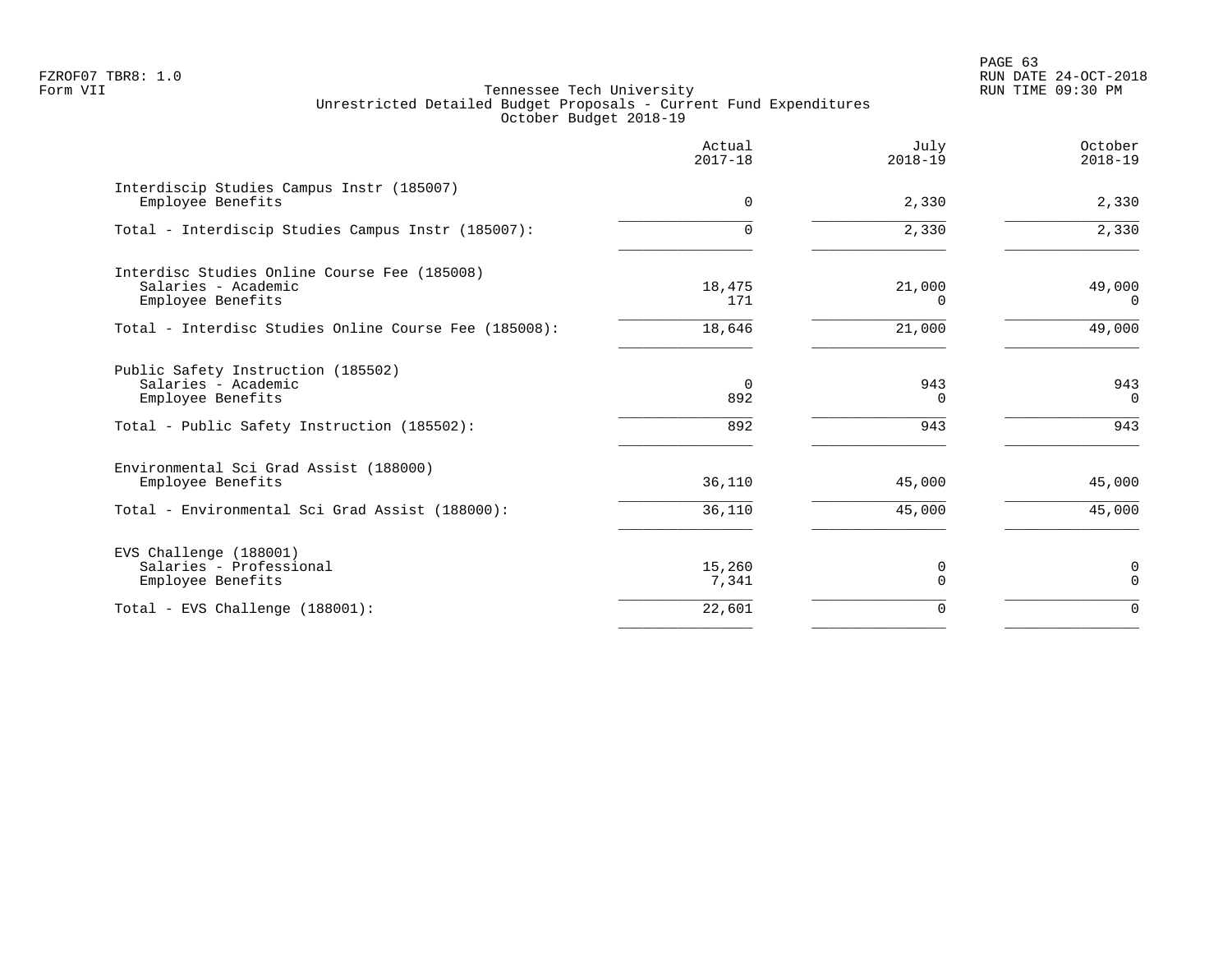|                                                      | Actual<br>$2017 - 18$ | July<br>$2018 - 19$ | October<br>$2018 - 19$ |
|------------------------------------------------------|-----------------------|---------------------|------------------------|
| Environmental Science Masters (188002)               |                       |                     |                        |
| Salaries - Academic                                  | $\Omega$              |                     | 5,800                  |
| Salaries - Students                                  | 14,502                | $\Omega$            | 4,200                  |
| Salaries - Professional                              | 4,033                 |                     | 9,600                  |
| Employee Benefits                                    | 751                   | 615                 | 615                    |
| Travel                                               | 2,121                 | 4,000               | 4,000                  |
| Operating Expenses                                   | 4,375                 | 3,000               | 3,000                  |
| Total - Environmental Science Masters (188002):      | 25,782                | 7,615               | 27,215                 |
| Desig Grad Stud Assist-Environ Sci (188003)          |                       |                     |                        |
| Salaries - Academic                                  | 24,667                |                     | 0                      |
| Salaries - Students                                  | 6,886                 |                     | $\mathbf 0$            |
| Salaries - Professional                              | 1,542                 |                     | $\Omega$               |
| Employee Benefits                                    | 17,013                | 60,000              | 160,000                |
| Operating Expenses                                   | 9,086                 |                     | $\Omega$               |
| Total - Desig Grad Stud Assist-Environ Sci (188003): | 59,194                | 60,000              | 160,000                |
| Interdisciplinary Student Success (189000)           |                       |                     |                        |
| Salaries - Students                                  | 150                   | $\Omega$            | 0                      |
| Salaries - Professional                              | 145,987               | 146,533             | 150,764                |
| Employee Benefits                                    | 77,480                | 64,325              | 64,325                 |
| Travel                                               | 140                   | 2,000               | 2,000                  |
| Operating Expenses                                   | 2,014                 | 5,000               | 5,000                  |
| Total - Interdisciplinary Student Success (189000):  | 225,771               | 217,858             | 222,089                |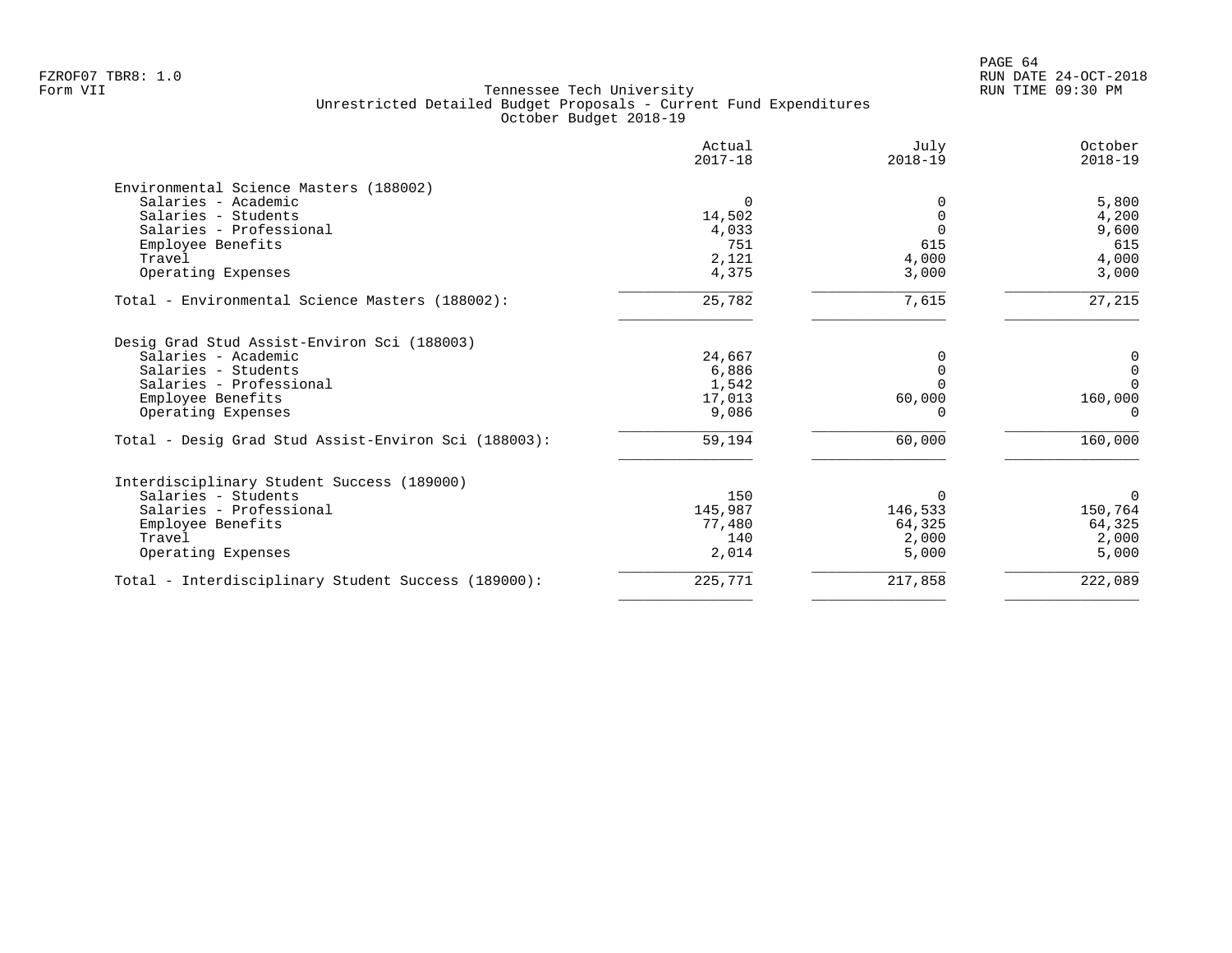|                                                                                                      | Actual<br>$2017 - 18$         | July<br>$2018 - 19$           | October<br>$2018 - 19$        |
|------------------------------------------------------------------------------------------------------|-------------------------------|-------------------------------|-------------------------------|
| TAF Technology Access Fee (190006)<br>Salaries - Students<br>Employee Benefits<br>Operating Expenses | 148,194<br>2,222<br>1,514,007 | 158,000<br>4,000<br>1,363,718 | 215,000<br>4,000<br>1,922,098 |
| Capital Outlay                                                                                       | 48,724                        | 100,000                       | 100,000                       |
| Total - TAF Technology Access Fee (190006):                                                          | 1,713,147                     | 1,625,718                     | 2, 241, 098                   |
| Craft Center Instuct Transfer (200007)<br>Operating Expenses                                         | $-374,000$                    | $-374,000$                    | $-374,000$                    |
| Total - Craft Center Instuct Transfer (200007):                                                      | $-374,000$                    | $-374.000$                    | $-374,000$                    |
| TBR Spouse Dependent Discount (700000)<br>Employee Benefits                                          | 396,534                       | 381,140                       | 381,140                       |
| Total - TBR Spouse Dependent Discount (700000):                                                      | 396,534                       | 381,140                       | 381,140                       |
| TBR Employ Remission PC191 (700001)<br>Employee Benefits                                             | 78,268                        | 62,600                        | 62,600                        |
| Total - TBR Employ Remission PC191 (700001):                                                         | 78,268                        | 62,600                        | 62,600                        |
| E and G Data Processing Allocation (700003)<br>Department Revenues                                   | 4,068,694                     | 4,294,910                     | 4,334,600                     |
| Total - E and G Data Processing Allocation (700003):                                                 | 4,068,694                     | 4,294,910                     | 4,334,600                     |
|                                                                                                      |                               |                               |                               |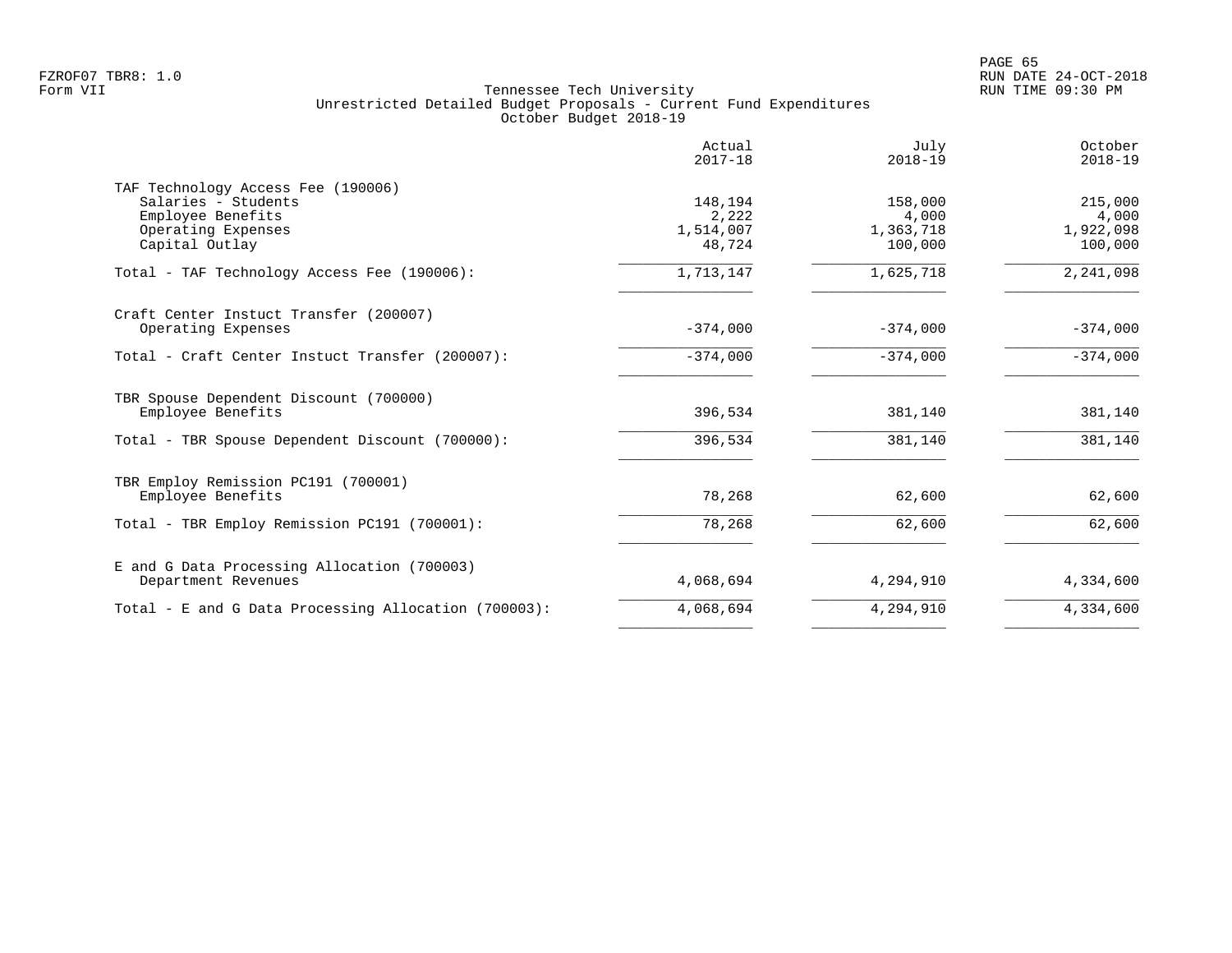PAGE 66 FZROF07 TBR8: 1.0 RUN DATE 24-OCT-2018

|                                                          | Actual<br>$2017 - 18$ | July<br>$2018 - 19$ | October<br>$2018 - 19$ |
|----------------------------------------------------------|-----------------------|---------------------|------------------------|
| E and G Claims Adjustment (700004)<br>Operating Expenses | 228,279               | 280,090             | 280,090                |
| Total - E and G Claims Adjustment $(700004)$ :           | 228,279               | 280,090             | 280,090                |
| $E$ and G Support (700005)                               |                       |                     |                        |
| Salaries - Administrative<br>Salaries - Academic         | 0                     | 3,635<br>1,251,727  | 2,635<br>530,114       |
| Salaries - Supporting                                    | $\Omega$              | 53,195              | 4,490                  |
| Salaries - Professional                                  | $\Omega$              | 50,665              | 6,305                  |
| Employee Benefits                                        | 73,176                | 370,630             | 370,630                |
| Operating Expenses                                       | $-38,039$             | $-81,322$           | $-80,411$              |
| Total - E and G Support $(700005)$ :                     | 35,137                | 1,648,530           | 833,763                |
| Pool Reclass (700007)<br>Salaries - Supporting           | 0                     | 10,000              | 10,000                 |
| Total - Pool Reclass (700007):                           | U                     | 10,000              | 10,000                 |
| Pool Degree Adj (700008)                                 |                       |                     |                        |
| Salaries - Academic                                      | 0                     | 5,000               | 5,000                  |
| Total - Pool Degree Adj (700008):                        | $\Omega$              | 5,000               | 5,000                  |
| E and G Other Salary Pool (700009)                       |                       |                     |                        |
| Salaries - Academic<br>Salaries - Supporting             | 0<br>$\Omega$         | 110,800<br>5,650    | 110,800<br>5,650       |
| Total - E and G Other Salary Pool (700009):              | 0                     | 116,450             | 116,450                |
|                                                          |                       |                     |                        |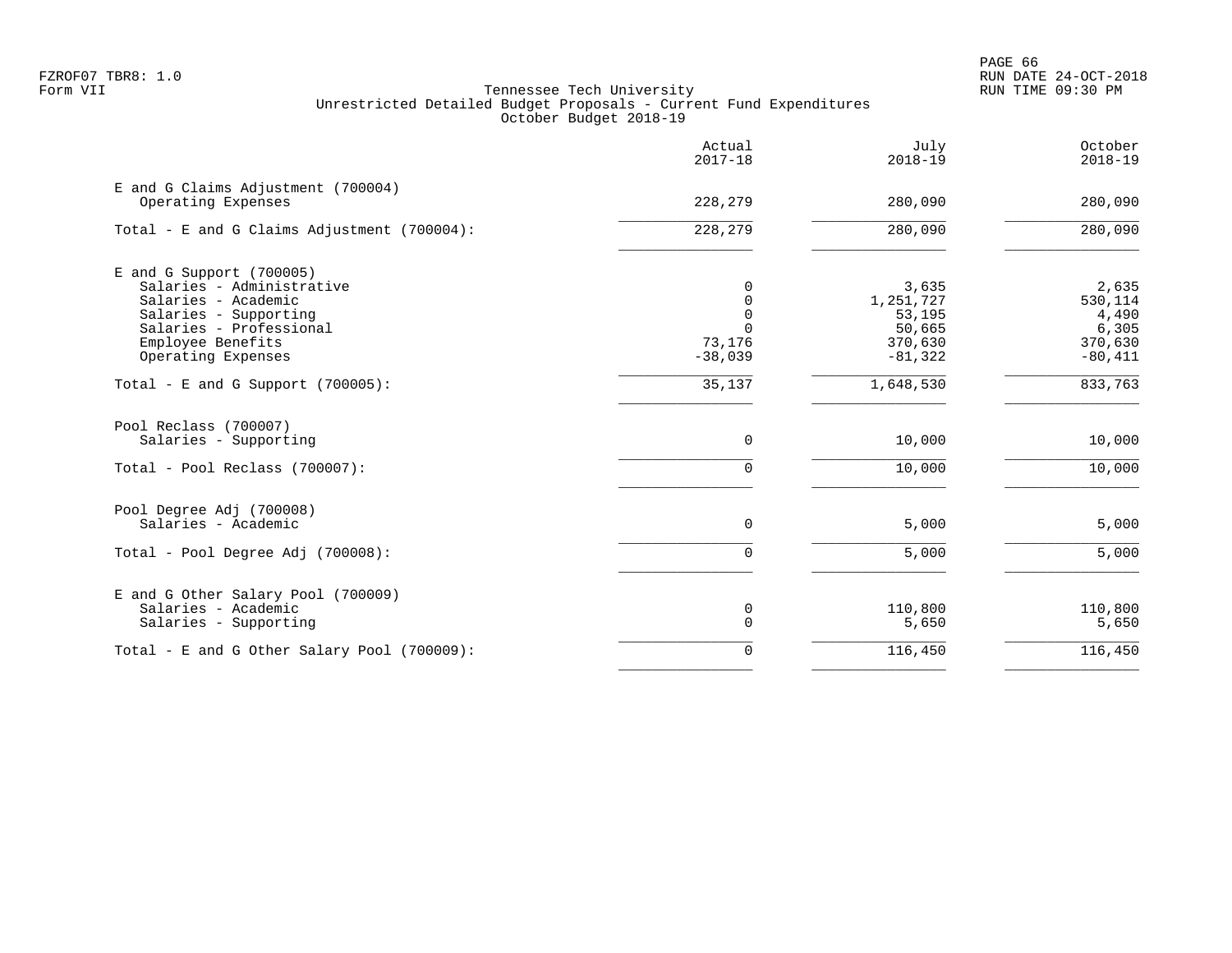# FZROF07 TBR8: 1.0 RUN DATE 24-OCT-2018 Tennessee Tech University Unrestricted Detailed Budget Proposals - Current Fund Expenditures October Budget 2018-19

|                                                                              | Actual<br>$2017 - 18$ | July<br>$2018 - 19$ | October<br>$2018 - 19$ |
|------------------------------------------------------------------------------|-----------------------|---------------------|------------------------|
| Post Office Allocation (700045)<br>Operating Expenses<br>Department Revenues | 0<br>10,189           | 27,340              | 27,340<br>$\Omega$     |
| Total - Post Office Allocation (700045):                                     | 10,189                | 27,340              | 27,340                 |
| TTU Staff Tuit Maint Reimbursment (700068)<br>Employee Benefits              | 65,804                | 96,964              | 46,964                 |
| Total - TTU Staff Tuit Maint Reimbursment (700068):                          | 65,804                | 96,964              | 46,964                 |
| TAF Carryforward Resources (700072)<br>Operating Expenses                    | 0                     | $-1,076,383$        | $-2,020,139$           |
| Total - TAF Carryforward Resources (700072):                                 | $\Omega$              | $-1,076,383$        | $-2,020,139$           |
|                                                                              |                       |                     |                        |

# Total - Instruction (200):

|       | Salaries - Administrative | 145,906    | 154,849    | 154,849      |
|-------|---------------------------|------------|------------|--------------|
|       | Salaries - Academic       | 37,404,942 | 39,416,602 | 40,255,037   |
|       | Salaries - Supporting     | 2,423,070  | 2,418,617  | 2,456,542    |
|       | Salaries - Students       | 708,741    | 588,390    | 694,640      |
|       | Salaries - Professional   | 2,578,622  | 2,409,210  | 2,479,487    |
|       | Employee Benefits         | 16,813,873 | 16,725,658 | 17,305,149   |
|       | Travel                    | 367,777    | 281,426    | 300,069      |
|       | Operating Expenses        | 4,568,337  | 4,663,875  | 7,092,069    |
|       | Capital Outlay            | 214,360    | 111,500    | 134,936      |
|       | Department Revenues       | 4,077,858  | 4,294,910  | 4,334,600    |
|       |                           |            |            |              |
| Total |                           | 69,303,486 | 71,065,037 | 75, 207, 378 |
|       |                           |            |            |              |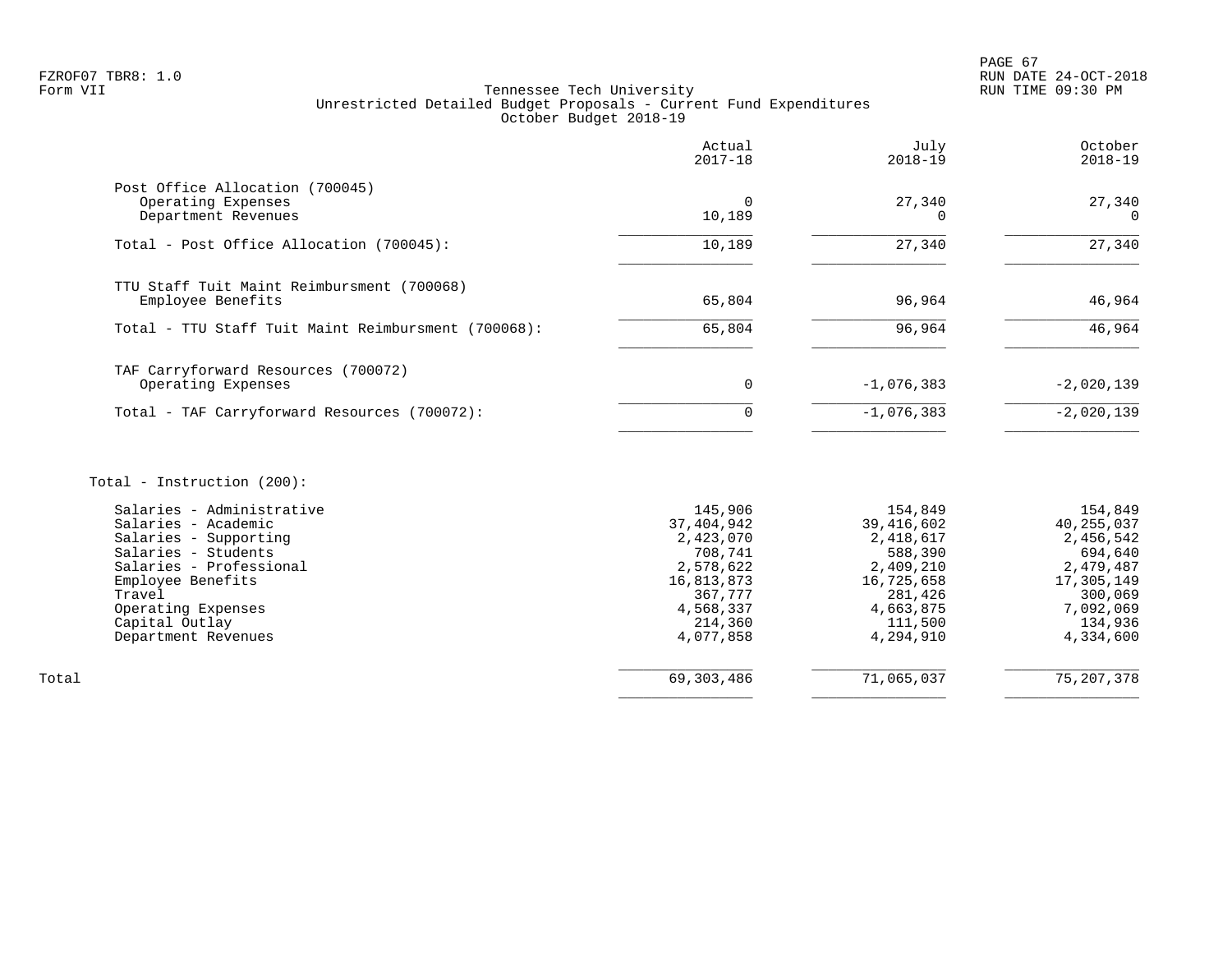PAGE 68 FZROF07 TBR8: 1.0 RUN DATE 24-OCT-2018

|                                                                                                                                                                                                                          | Actual<br>$2017 - 18$                                                                                                      | July<br>$2018 - 19$                                                                                                        | October<br>$2018 - 19$                                                                                                     |
|--------------------------------------------------------------------------------------------------------------------------------------------------------------------------------------------------------------------------|----------------------------------------------------------------------------------------------------------------------------|----------------------------------------------------------------------------------------------------------------------------|----------------------------------------------------------------------------------------------------------------------------|
| Total - Instruction $(20)$ :                                                                                                                                                                                             |                                                                                                                            |                                                                                                                            |                                                                                                                            |
| Salaries - Administrative<br>Salaries - Academic<br>Salaries - Supporting<br>Salaries - Students<br>Salaries - Professional<br>Employee Benefits<br>Travel<br>Operating Expense<br>Capital Outlay<br>Department Revenues | 145,906<br>37, 404, 942<br>2,423,070<br>708,741<br>2,578,622<br>16,813,873<br>367,777<br>4,568,337<br>214,360<br>4,077,858 | 154,849<br>39, 416, 602<br>2,418,617<br>588,390<br>2,409,210<br>16,725,658<br>281,426<br>4,663,875<br>111,500<br>4,294,910 | 154,849<br>40, 255, 037<br>2,456,542<br>694,640<br>2,479,487<br>17,305,149<br>300,069<br>7,092,069<br>134,936<br>4,334,600 |
| Total                                                                                                                                                                                                                    | 69, 303, 486                                                                                                               | 71,065,037                                                                                                                 | 75, 207, 378                                                                                                               |
| Research (25)<br>Research (250)<br>Strategic Research Initiatives (118001)<br>Salaries - Administrative<br>Salaries - Professional<br>Employee Benefits<br>Operating Expenses<br>Capital Outlay                          | 168,392<br>63,517<br>67,828<br>45,878<br>44,684                                                                            | 168,770<br>$\Omega$<br>56,000<br>0<br>0                                                                                    | 172,233<br>$\Omega$<br>56,000<br>0<br>$\Omega$                                                                             |
| Total - Strategic Research Initiatives (118001):                                                                                                                                                                         | 390,299                                                                                                                    | 224,770                                                                                                                    | 228, 233                                                                                                                   |
| Indirect Cost VP Research Econ Dev (118029)<br>Operating Expenses                                                                                                                                                        | $\mathbf 0$                                                                                                                | $\mathbf 0$                                                                                                                | 3,930                                                                                                                      |
| Total - Indirect Cost VP Research Econ Dev (118029):                                                                                                                                                                     | $\mathbf 0$                                                                                                                | $\mathbf 0$                                                                                                                | 3,930                                                                                                                      |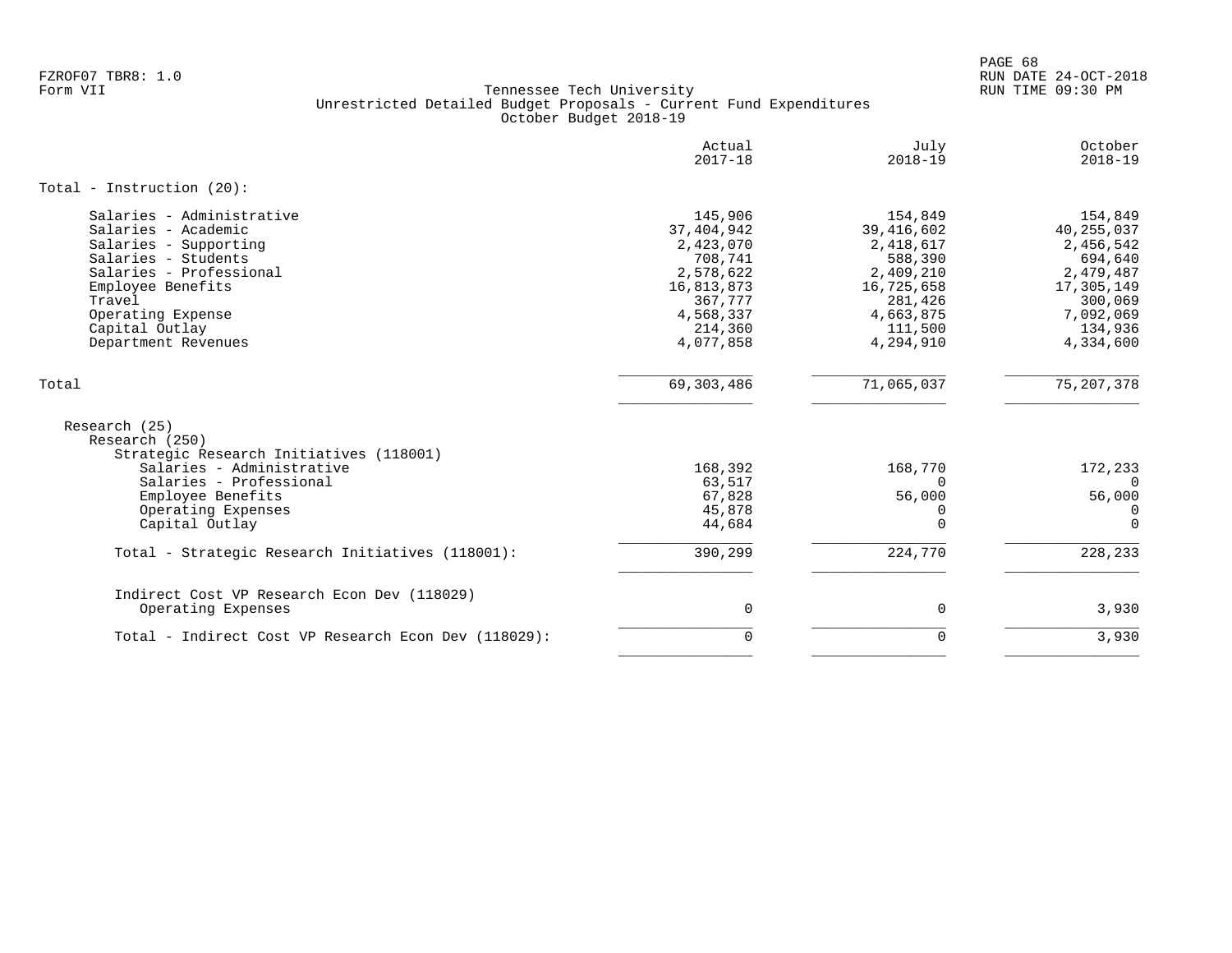PAGE 69 FZROF07 TBR8: 1.0 RUN DATE 24-OCT-2018

|                                                                                                                                                                                                 | Actual<br>$2017 - 18$                                                        | July<br>$2018 - 19$                                                       | October<br>$2018 - 19$                                                                 |
|-------------------------------------------------------------------------------------------------------------------------------------------------------------------------------------------------|------------------------------------------------------------------------------|---------------------------------------------------------------------------|----------------------------------------------------------------------------------------|
| Distinguished Faculty Fellowships (120024)<br>Employee Benefits                                                                                                                                 | $\Omega$                                                                     | 5,300                                                                     | 5,300                                                                                  |
| Total - Distinguished Faculty Fellowships (120024):                                                                                                                                             | $\Omega$                                                                     | 5,300                                                                     | 5,300                                                                                  |
| SAF Undergrad Research Initiative (121002)<br>Salaries - Academic<br>Salaries - Students<br>Employee Benefits<br>Travel<br>Operating Expenses                                                   | 5,000<br>903<br>1,251<br>57,702<br>19,769                                    | 0<br>30,000<br>2,000<br>10,000<br>58,000                                  | $\mathbf 0$<br>30,000<br>2,000<br>10,000<br>107,395                                    |
| Total - SAF Undergrad Research Initiative (121002):                                                                                                                                             | 84,625                                                                       | 100,000                                                                   | 149,395                                                                                |
| QEP Operating (121702)<br>Salaries - Academic<br>Salaries - Supporting<br>Salaries - Students<br>Salaries - Professional<br>Employee Benefits<br>Travel<br>Operating Expenses<br>Capital Outlay | 107,079<br>29,257<br>97,693<br>14,000<br>48,815<br>27,060<br>85,848<br>5,000 | 5,000<br>26,828<br>0<br>$\Omega$<br>9,200<br>1,000<br>542,131<br>$\Omega$ | 5,000<br>27,828<br>$\overline{0}$<br>$\Omega$<br>9,200<br>1,000<br>546,451<br>$\Omega$ |
| Total - QEP Operating $(121702)$ :                                                                                                                                                              | 414,752                                                                      | 584,159                                                                   | 589,479                                                                                |
| Federal College Work Study Program (122001)<br>Salaries - Students                                                                                                                              | $\mathbf 0$                                                                  | 390                                                                       | 390                                                                                    |
| Total - Federal College Work Study Program (122001):                                                                                                                                            | 0                                                                            | 390                                                                       | 390                                                                                    |
|                                                                                                                                                                                                 |                                                                              |                                                                           |                                                                                        |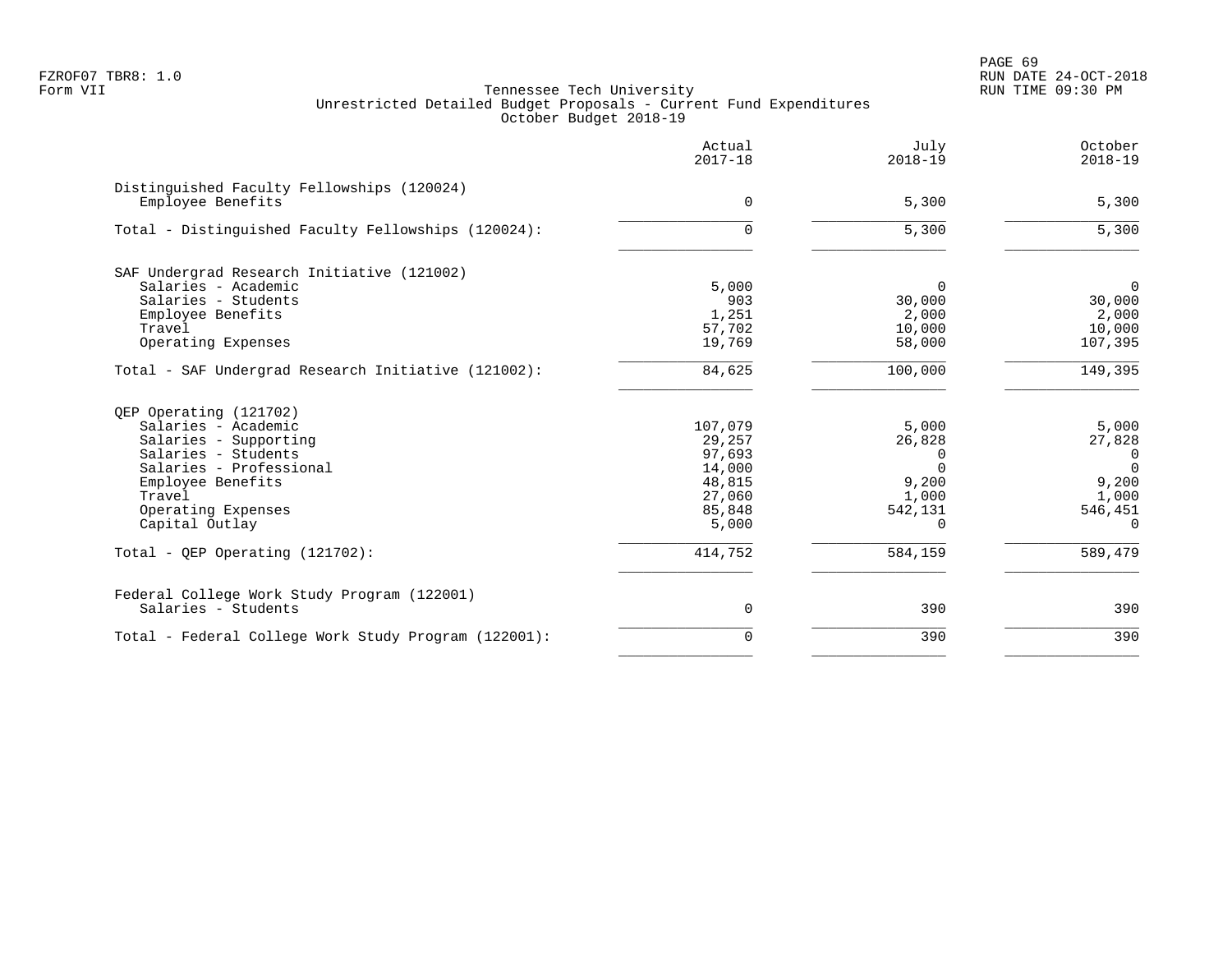PAGE 70 FZROF07 TBR8: 1.0 RUN DATE 24-OCT-2018

|                                                                                          | Actual<br>$2017 - 18$ | July<br>$2018 - 19$          | October<br>$2018 - 19$   |
|------------------------------------------------------------------------------------------|-----------------------|------------------------------|--------------------------|
| IC Faculty Counseling Center (127211)<br>Salaries - Academic<br>Employee Benefits        | 2,110<br>564          | 0<br>$\Omega$                | 0<br>$\mathbf 0$         |
| Total - IC Faculty Counseling Center (127211):                                           | 2,674                 | $\Omega$                     | $\Omega$                 |
| Upper Cumberland Hum Sci (130008)<br>Travel<br>Operating Expenses                        | $\mathbf 0$<br>1,440  | 470<br>970                   | 470<br>970               |
| Total - Upper Cumberland Hum Sci (130008):                                               | 1,440                 | 1,440                        | 1,440                    |
| Research Arts and Science (130014)<br>Travel<br>Operating Expenses                       | 126<br>$\Omega$       | 0<br>$\Omega$                | $\mathbf 0$<br>5,041     |
| Total - Research Arts and Science (130014):                                              | 126                   | $\mathbf 0$                  | 5,041                    |
| Indirect Cost Arts and Science (130029)<br>Operating Expenses                            | 3,438                 | 0                            | 48,779                   |
| Total - Indirect Cost Arts and Science (130029):                                         | 3,438                 | $\mathbf 0$                  | 48,779                   |
| Match Biology (131005)<br>Salaries - Academic<br>Employee Benefits<br>Operating Expenses | 2,408<br>1,046<br>81  | 0<br>$\mathbf 0$<br>$\Omega$ | 1,338<br>472<br>$\Omega$ |
| Total - Match Biology (131005):                                                          | 3,535                 | $\mathbf 0$                  | 1,810                    |
|                                                                                          |                       |                              |                          |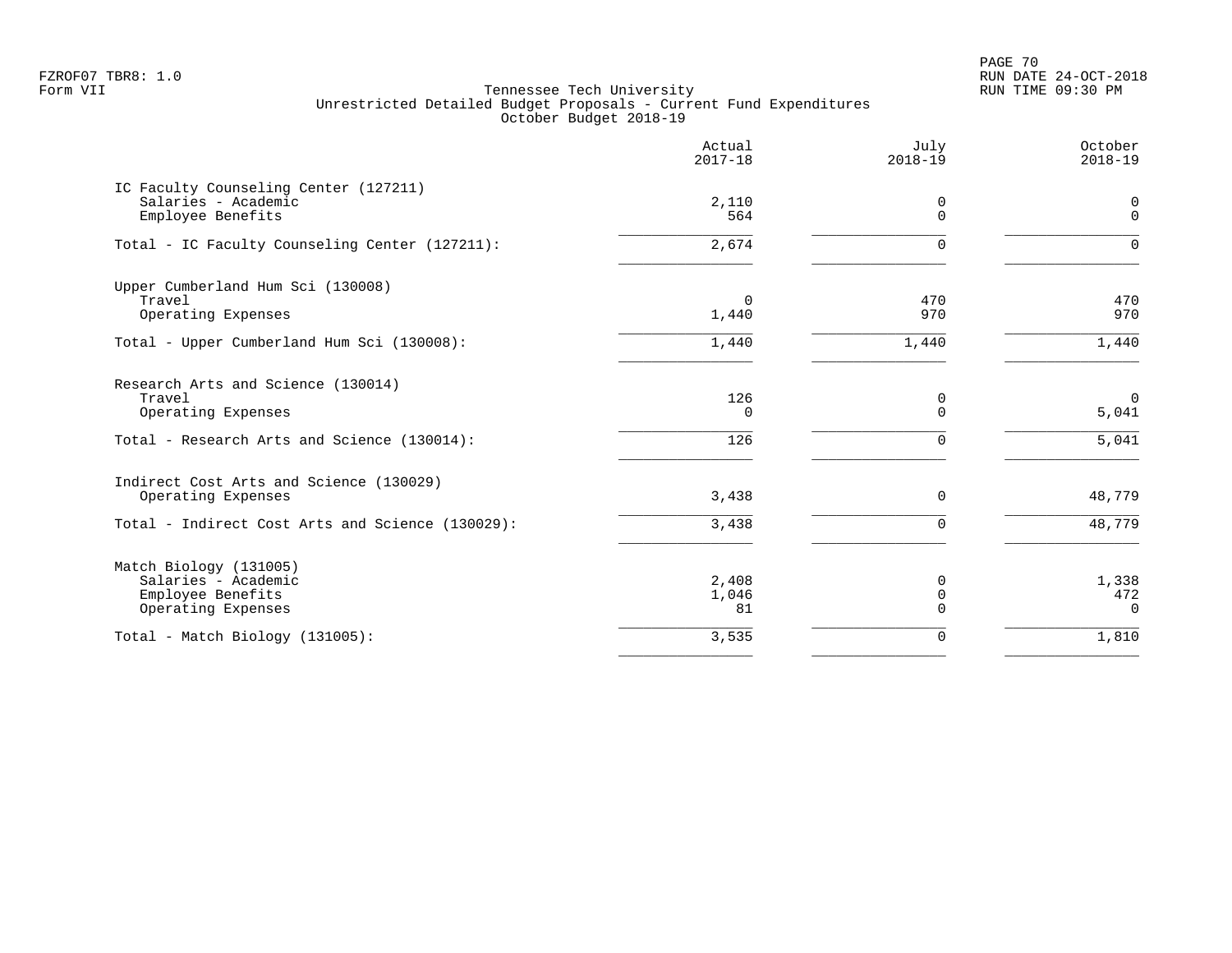PAGE 71 FZROF07 TBR8: 1.0 RUN DATE 24-OCT-2018

|                                            | Actual<br>$2017 - 18$ | July<br>$2018 - 19$ | October<br>$2018 - 19$ |
|--------------------------------------------|-----------------------|---------------------|------------------------|
| IC Faculty Biology (131011)                |                       |                     |                        |
| Salaries - Academic                        | 1,312                 | <sup>0</sup>        | 0                      |
| Employee Benefits                          | 242                   | $\Omega$            | $\Omega$               |
| Operating Expenses                         | $\Omega$              | $\Omega$            | 12,150                 |
| Total - IC Faculty Biology (131011):       | 1,554                 | $\Omega$            | 12,150                 |
| Faculty Start-Up Biology (131012)          |                       |                     |                        |
| Salaries - Academic                        | 750                   |                     | $\Omega$               |
| Salaries - Students                        | 977                   | $\Omega$            | $\Omega$               |
| Employee Benefits                          | 205                   |                     | $\Omega$               |
| Travel                                     | 5,721                 |                     | 0                      |
| Operating Expenses                         | 3,218                 | $\Omega$            | $\Omega$               |
| Total - Faculty Start-Up Biology (131012): | 10,871                | $\mathbf 0$         | $\Omega$               |
| Restricted Biology (131013)                |                       |                     |                        |
| Operating Expenses                         | $\Omega$              | $\Omega$            | 367                    |
| Total - Restricted Biology (131013):       | $\Omega$              | 0                   | 367                    |
| Biology Faculty Research (131014)          |                       |                     |                        |
| Operating Expenses                         | 4,216                 | $\mathbf 0$         | 219                    |
| Total - Biology Faculty Research (131014): | 4,216                 | 0                   | 219                    |
|                                            |                       |                     |                        |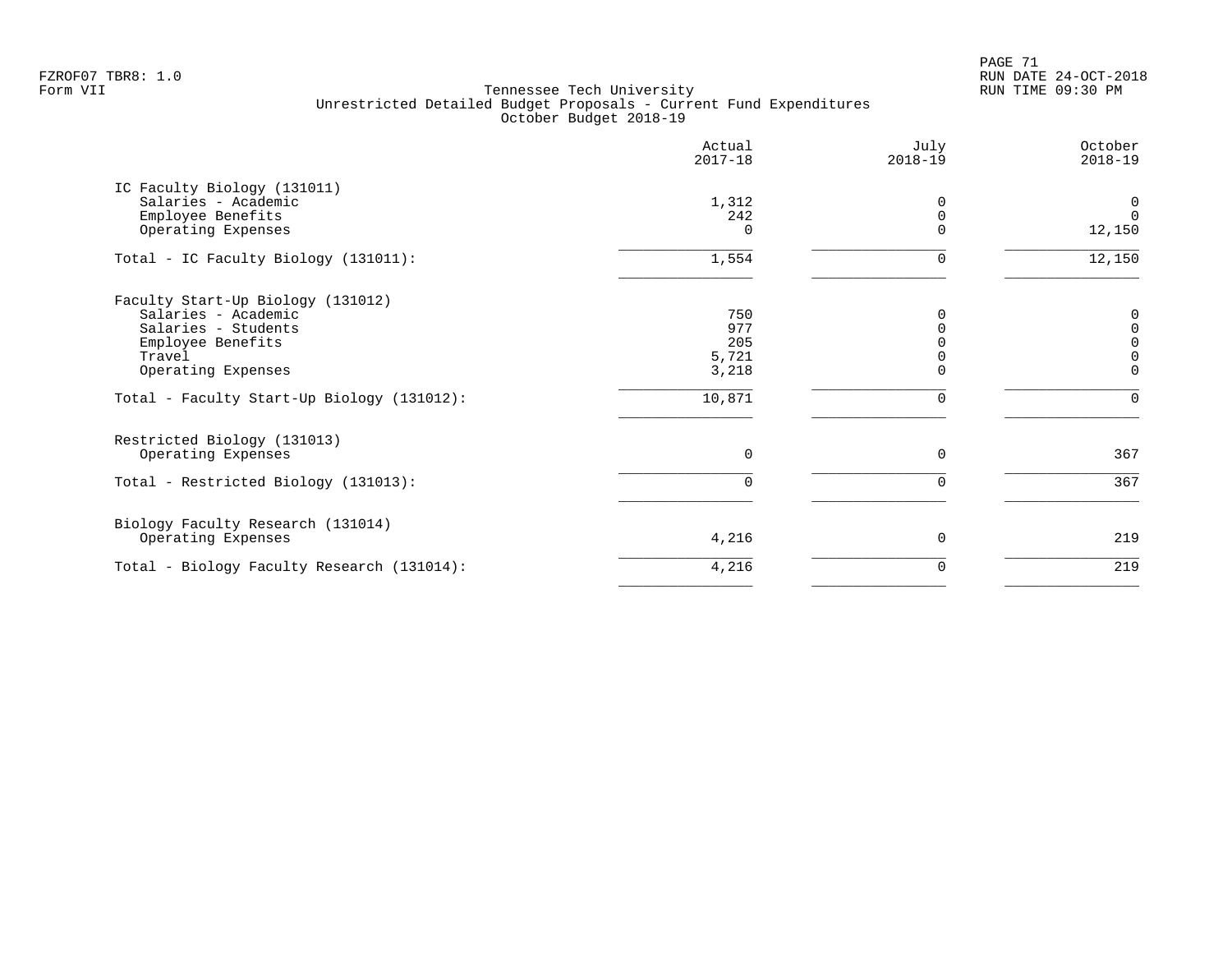|                                                                                                     | Actual<br>$2017 - 18$ | July<br>$2018 - 19$                 | October<br>$2018 - 19$                 |
|-----------------------------------------------------------------------------------------------------|-----------------------|-------------------------------------|----------------------------------------|
| IC Faculty Fisheries (131021)<br>Travel<br>Operating Expenses                                       | 4,323<br>4,503        | 0<br>$\Omega$                       | $\mathbf 0$<br>1,554                   |
| Total - IC Faculty Fisheries (131021):                                                              | 8,826                 | $\Omega$                            | 1,554                                  |
| Indirect Cost Biology (131029)<br>Salaries - Students<br>Travel<br>Operating Expenses               | 624<br>631<br>9,559   | $\Omega$<br>$\mathbf 0$<br>$\Omega$ | $\mathbf 0$<br>$\overline{0}$<br>1,599 |
| Total - Indirect Cost Biology (131029):                                                             | 10,814                | $\Omega$                            | 1,599                                  |
| Indirect Cost Fisheries (131039)<br>Operating Expenses<br>Total - Indirect Cost Fisheries (131039): | 12,280<br>12,280      | $\mathbf 0$<br>$\Omega$             | $-638$<br>$-638$                       |
| Chemistry Student Research Developm (131510)<br>Operating Expenses                                  | 14,855                | 12,613                              | 12,613                                 |
| Total - Chemistry Student Research Developm (131510):                                               | 14,855                | 12,613                              | 12,613                                 |
| IC Faculty Chemistry (131511)<br>Operating Expenses                                                 | 2,131                 | 0                                   | 522                                    |
| Total - IC Faculty Chemistry (131511):                                                              | 2,131                 | $\Omega$                            | 522                                    |
|                                                                                                     |                       |                                     |                                        |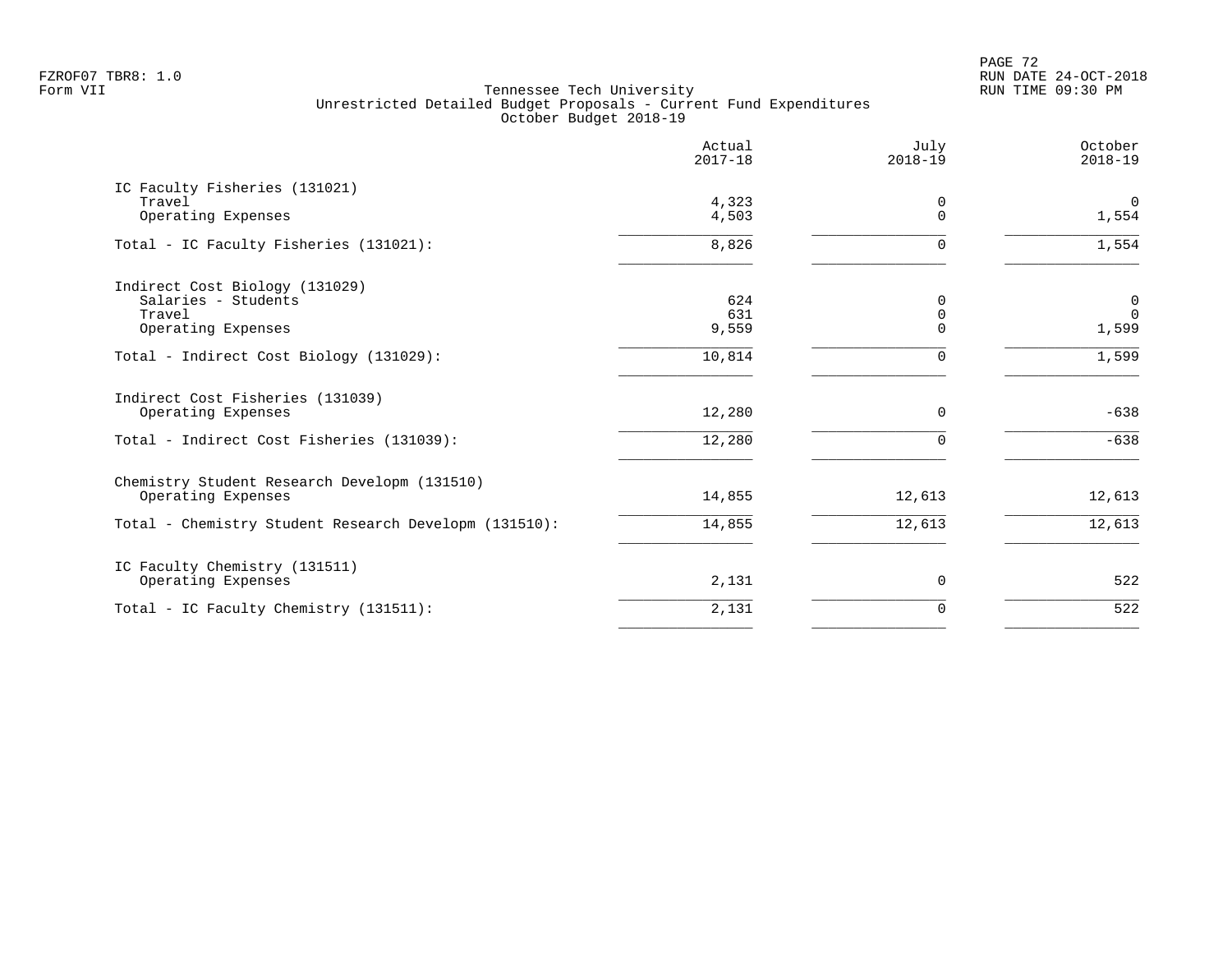PAGE 73 FZROF07 TBR8: 1.0 RUN DATE 24-OCT-2018

| Actual<br>$2017 - 18$ | July<br>$2018 - 19$                               | October<br>$2018 - 19$               |
|-----------------------|---------------------------------------------------|--------------------------------------|
|                       |                                                   |                                      |
|                       | <sup>0</sup>                                      | $\Omega$                             |
|                       |                                                   | $\Omega$                             |
|                       |                                                   | $\Omega$<br>$\Omega$                 |
| 5,316                 | $\Omega$                                          | $\Omega$                             |
| 24,162                | $\Omega$                                          | $\Omega$                             |
|                       |                                                   |                                      |
| 1,000                 | 0                                                 | 0                                    |
| 759                   | $\Omega$                                          | $\mathbf 0$                          |
| 1,759                 | $\mathbf 0$                                       | $\Omega$                             |
|                       |                                                   |                                      |
| 6,470                 | $\Omega$                                          | $\Omega$                             |
| 6,470                 | $\Omega$                                          | $\Omega$                             |
|                       |                                                   |                                      |
| 7,137                 |                                                   | 0                                    |
| 149                   | $\Omega$                                          | $\begin{matrix} 0 \\ 0 \end{matrix}$ |
|                       |                                                   |                                      |
| 9,924                 | $\Omega$                                          | $-56$<br>$\mathbf 0$                 |
| 17,980                | $\mathbf 0$                                       | $-56$                                |
|                       | 3,758<br>96<br>1,016<br>13,976<br>770<br>$\Omega$ | $\Omega$<br>$\Omega$                 |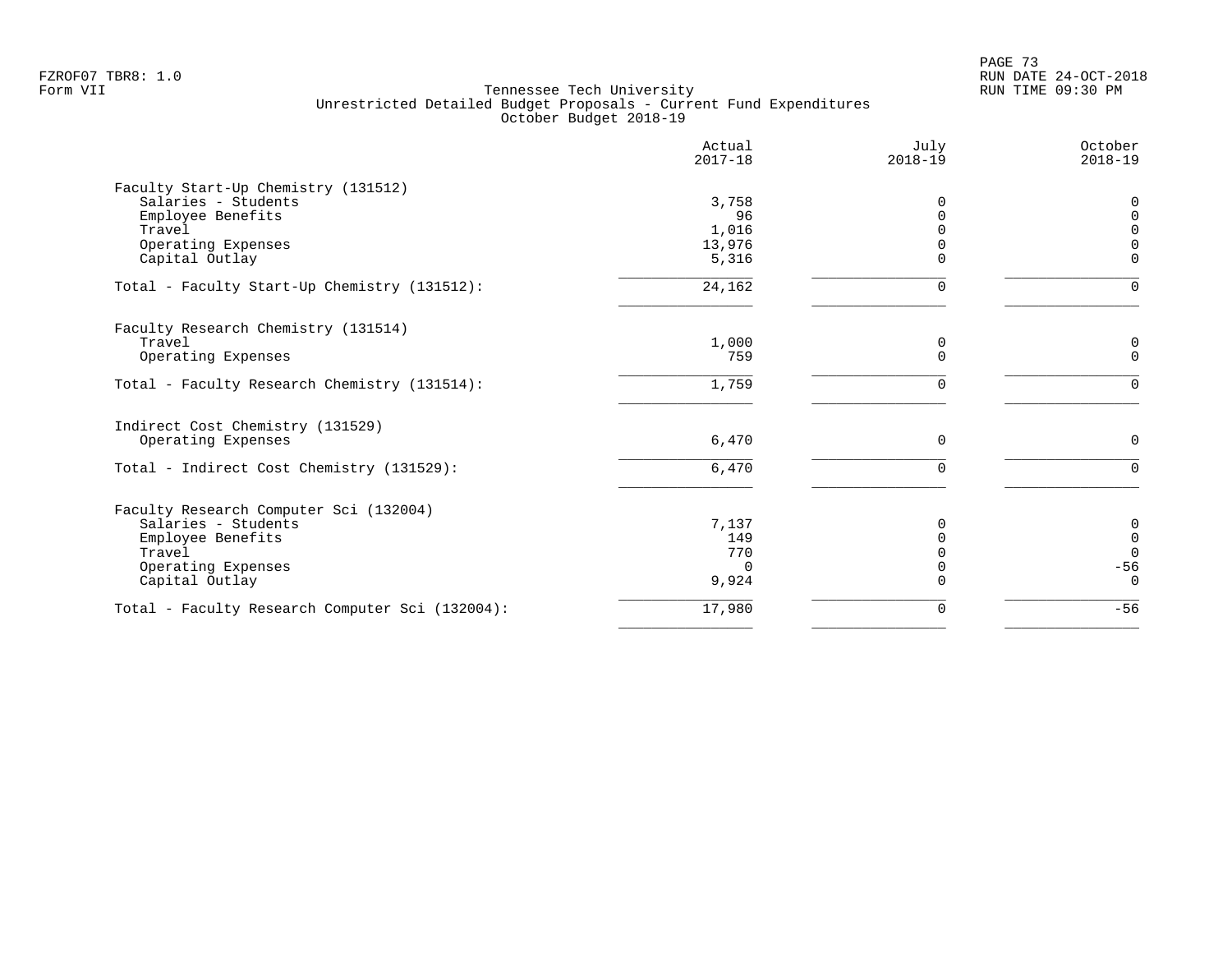|                                                   | Actual<br>$2017 - 18$ | July<br>$2018 - 19$ | October<br>$2018 - 19$ |
|---------------------------------------------------|-----------------------|---------------------|------------------------|
| IC Faculty Computer Sci (132011)                  |                       |                     |                        |
| Salaries - Academic<br>Salaries - Students        | 9,281<br>243          | $\Omega$<br>0       | 0<br>$\mathbf 0$       |
| Employee Benefits                                 | 1,629                 | $\Omega$            | $\mathbf 0$            |
| Travel                                            | 4,634                 | $\Omega$            | $\Omega$               |
| Operating Expenses                                | 1,704                 | $\Omega$            | 11,771                 |
| Total - IC Faculty Computer Sci (132011):         | 17,491                | 0                   | 11,771                 |
| IC Faculty Communications (132021)                |                       |                     |                        |
| Operating Expenses                                | $\mathbf 0$           | 0                   | 150                    |
| Total - IC Faculty Communications (132021):       | 0                     | $\Omega$            | 150                    |
| Indirect Cost Computer Science (132029)           |                       |                     |                        |
| Operating Expenses                                | 2,320                 | $\mathbf 0$         | 45,675                 |
| Total - Indirect Cost Computer Science (132029):  | 2,320                 | $\mathbf 0$         | 45,675                 |
| IC Faculty Earth Science (132511)                 |                       |                     |                        |
| Operating Expenses                                | $\mathbf 0$           | $\mathbf 0$         | 2,470                  |
| Total - IC Faculty Earth Science (132511):        | $\Omega$              | $\mathbf 0$         | 2,470                  |
| Faculty Start-Up Earth Sciences (132512)          |                       |                     |                        |
| Travel<br>Operating Expenses                      | 4,582<br>5,506        | 0<br>$\mathbf 0$    | 0<br>$\mathbf 0$       |
|                                                   |                       |                     | $\Omega$               |
| Total - Faculty Start-Up Earth Sciences (132512): | 10,088                | $\mathbf 0$         |                        |
|                                                   |                       |                     |                        |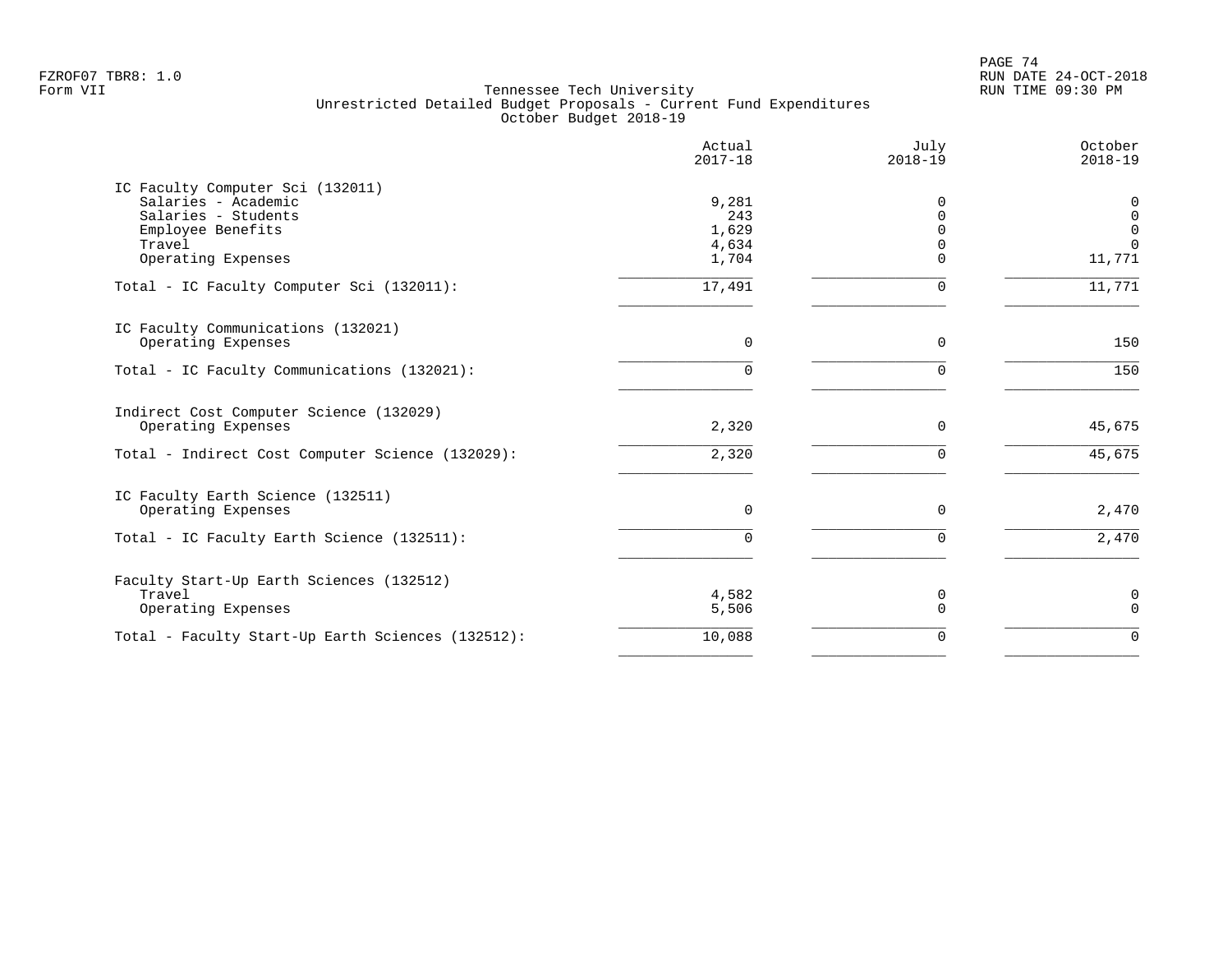en and the set of the set of the set of the set of the set of the set of the set of the set of the set of the set of the set of the set of the set of the set of the set of the set of the set of the set of the set of the se FZROF07 TBR8: 1.0 RUN DATE 24-OCT-2018

|                                                                                          | Actual<br>$2017 - 18$ | July<br>$2018 - 19$  | October<br>$2018 - 19$     |
|------------------------------------------------------------------------------------------|-----------------------|----------------------|----------------------------|
| Indirect Cost Earth Sciences (132529)<br>Travel<br>Operating Expenses                    | 231<br>389            | $\Omega$<br>$\Omega$ | $\mathbf 0$<br>577         |
| Total - Indirect Cost Earth Sciences (132529):                                           | 620                   | $\Omega$             | 577                        |
| IC Faculty English and Communicatns (133011)<br>Salaries - Academic<br>Employee Benefits | 85<br>16              | 0<br>$\Omega$        | $\mathbf 0$<br>$\mathbf 0$ |
| Total - IC Faculty English and Communicatns (133011):                                    | 101                   | $\Omega$             | $\Omega$                   |
| Indirect Cost English Communicat (133029)<br>Operating Expenses                          | $\Omega$              | $\Omega$             | 1,430                      |
| Total - Indirect Cost English Communicat (133029):                                       | 0                     | $\Omega$             | 1,430                      |
| Faculty Research History (134014)<br>Travel                                              | 1,030                 | $\Omega$             | $\mathbf 0$                |
| Total - Faculty Research History (134014):                                               | 1,030                 | $\Omega$             | $\Omega$                   |
| Indirect Cost History (134029)<br>Operating Expenses                                     | $\Omega$              | $\Omega$             | 440                        |
| Total - Indirect Cost History (134029):                                                  | 0                     | $\Omega$             | 440                        |
|                                                                                          |                       |                      |                            |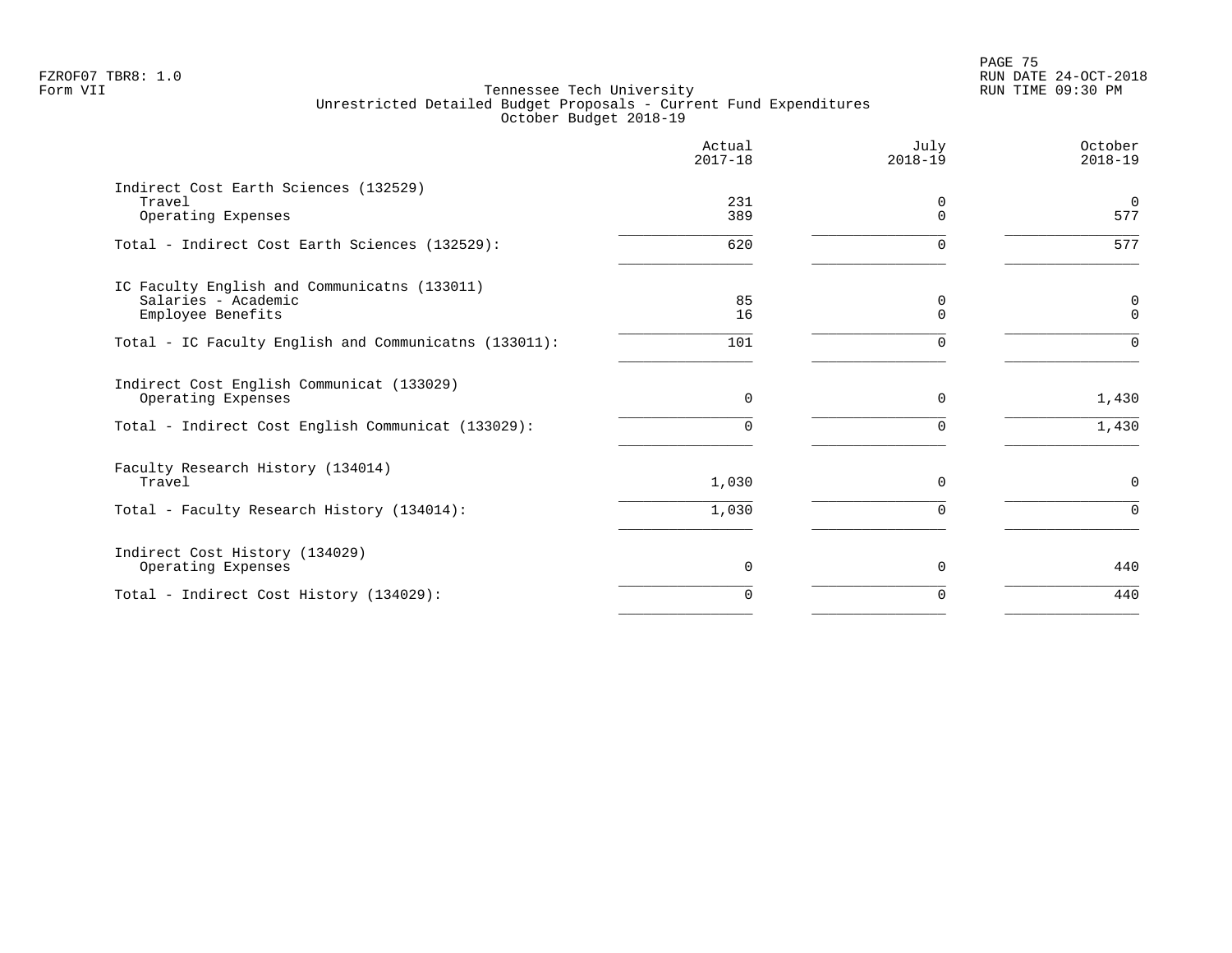en and the set of the set of the set of the set of the set of the set of the set of the set of the set of the set of the set of the set of the set of the set of the set of the set of the set of the set of the set of the se FZROF07 TBR8: 1.0 RUN DATE 24-OCT-2018

|                                                                                                            | Actual<br>$2017 - 18$     | July<br>$2018 - 19$                         | October<br>$2018 - 19$                          |
|------------------------------------------------------------------------------------------------------------|---------------------------|---------------------------------------------|-------------------------------------------------|
| IC Faculty Mathematics (134511)<br>Salaries - Academic<br>Employee Benefits                                | 527<br>94                 | 0<br>$\Omega$                               | $\mathbf 0$<br>$\Omega$                         |
| Total - IC Faculty Mathematics (134511):                                                                   | 621                       | $\Omega$                                    | $\Omega$                                        |
| Faculty Research Mathematics (134514)<br>Travel                                                            | 160                       | $\Omega$                                    | 200                                             |
| Total - Faculty Research Mathematics (134514):                                                             | 160                       | $\Omega$                                    | 200                                             |
| Indirect Cost Mathematics (134529)<br>Operating Expenses<br>Total - Indirect Cost Mathematics (134529):    | $\mathbf 0$<br>0          | $\mathbf 0$<br>$\Omega$                     | 8,614<br>8,614                                  |
| IC Faculty Physics (135011)<br>Salaries - Academic<br>Employee Benefits<br>Operating Expenses              | 4,037<br>688<br>$\Omega$  | 0<br>$\overline{0}$<br>$\Omega$             | 0<br>$\mathbf 0$<br>5,311                       |
| Total - IC Faculty Physics (135011):                                                                       | 4,725                     | $\Omega$                                    | 5,311                                           |
| Indirect Cost Physics (135029)<br>Salaries - Students<br>Employee Benefits<br>Travel<br>Operating Expenses | 312<br>18<br>876<br>2,651 | 0<br>$\mathbf 0$<br>$\mathbf 0$<br>$\Omega$ | $\mathbf 0$<br>$\mathbf 0$<br>$\Omega$<br>7,208 |
| Total - Indirect Cost Physics (135029):                                                                    | 3,857                     | 0                                           | 7,208                                           |
|                                                                                                            |                           |                                             |                                                 |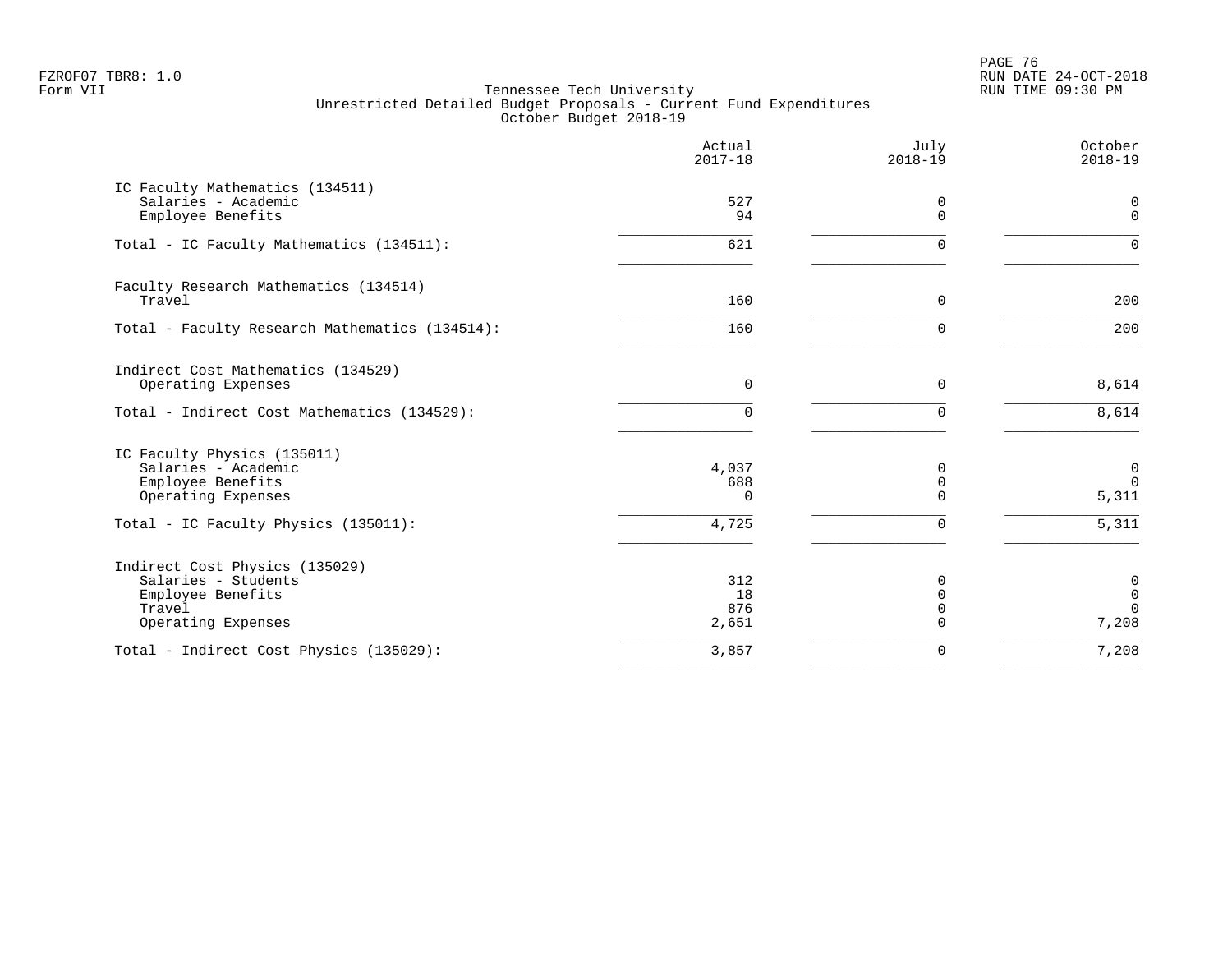PAGE 77 FZROF07 TBR8: 1.0 RUN DATE 24-OCT-2018

|                                                                                                                           | Actual<br>$2017 - 18$ | July<br>$2018 - 19$     | October<br>$2018 - 19$                 |
|---------------------------------------------------------------------------------------------------------------------------|-----------------------|-------------------------|----------------------------------------|
| Summer Research Soc Pol (135510)<br>Salaries - Academic<br>Employee Benefits                                              | 10,000<br>2,668       | 0<br>$\Omega$           | 0<br>$\mathbf 0$                       |
| Total - Summer Research Soc Pol (135510):                                                                                 | 12,668                | ∩                       | $\Omega$                               |
| IC Faculty Sociology and Pol Sci (135511)<br>Salaries - Academic<br>Employee Benefits<br>Operating Expenses               | 1,275<br>232<br>0     | ∩                       | $\mathbf 0$<br>$\overline{0}$<br>8,432 |
| Total - IC Faculty Sociology and Pol Sci (135511):                                                                        | 1,507                 | $\Omega$                | 8,432                                  |
| Indirect Cost Soc and Pol Sci (135529)<br>Travel<br>Operating Expenses<br>Total - Indirect Cost Soc and Pol Sci (135529): | 2,113<br>0<br>2,113   | 0<br>$\Omega$<br>0      | $\mathbf 0$<br>35,347<br>35,347        |
| Research College of Engineering (137004)<br>Travel<br>Operating Expenses                                                  | 2,447<br>0            | $\mathbf 0$<br>$\Omega$ | $\overline{0}$<br>2,553                |
| Total - Research College of Engineering (137004):                                                                         | 2,447                 | $\mathbf 0$             | 2,553                                  |
| IC Faculty Dean of Engineering (137011)<br>Operating Expenses                                                             | 0                     | $\mathbf 0$             | 1,460                                  |
| Total - IC Faculty Dean of Engineering (137011):                                                                          | $\Omega$              | $\Omega$                | 1,460                                  |
|                                                                                                                           |                       |                         |                                        |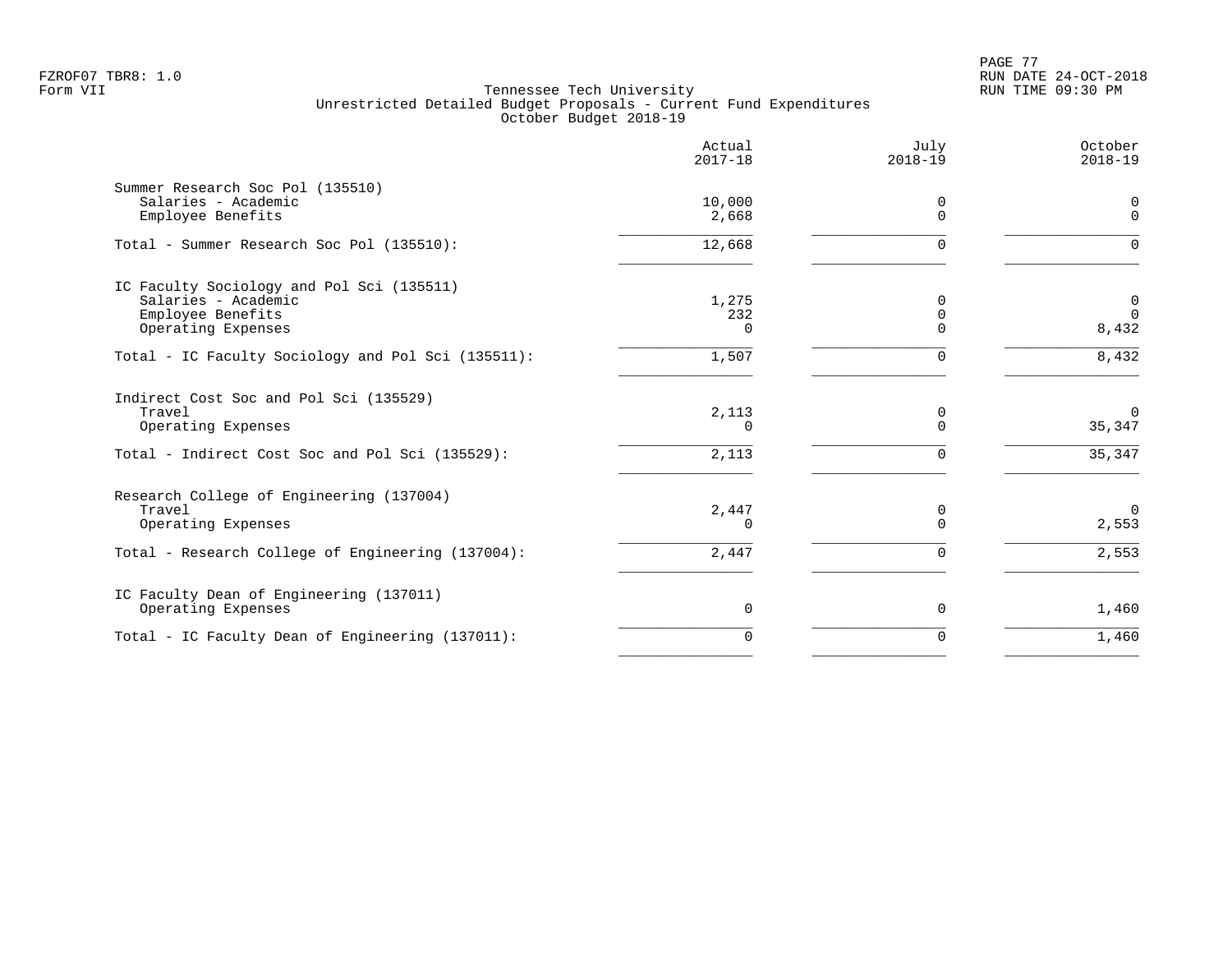PAGE 78 FZROF07 TBR8: 1.0 RUN DATE 24-OCT-2018

|                                                     | Actual<br>$2017 - 18$ | July<br>$2018 - 19$ | October<br>$2018 - 19$ |
|-----------------------------------------------------|-----------------------|---------------------|------------------------|
| Indirect Cost Coll of Engineering (137029)          |                       |                     |                        |
| Salaries - Supporting                               | 6,920                 | 15,458              | 15,458                 |
| Salaries - Professional<br>Employee Benefits        | 1,345<br>1,950        | $\Omega$<br>2,800   | $\Omega$<br>2,800      |
| Travel                                              | 24,342                | n                   | $\Omega$               |
| Operating Expenses                                  | 25,333                | $-15,958$           | 113,413                |
| Capital Outlay                                      | 19,587                |                     | $\Omega$               |
| Total - Indirect Cost Coll of Engineering (137029): | 79,477                | 2,300               | 131,671                |
| IC Faculty Basic Engineering (137211)               |                       |                     |                        |
| Operating Expenses                                  | $\Omega$              | $\Omega$            | 173                    |
| Total - IC Faculty Basic Engineering (137211):      | $\Omega$              | $\Omega$            | $\frac{173}{}$         |
| Indirect Cost Basic Engineering (137229)            |                       |                     |                        |
| Operating Expenses                                  | $\Omega$              | $\Omega$            | 4,318                  |
| Total - Indirect Cost Basic Engineering (137229):   | $\Omega$              | ∩                   | 4,318                  |
| Faculty Research Chem Engineering (137404)          |                       |                     |                        |
| Salaries - Students                                 | 5,565                 |                     | $\boldsymbol{0}$       |
| Employee Benefits                                   | 14                    |                     | $\mathbf 0$            |
| Travel                                              | 2,344                 |                     | $\Omega$               |
| Operating Expenses<br>Capital Outlay                | 1,200<br>7,045        |                     | 6,136<br>$\Omega$      |
| Total - Faculty Research Chem Engineering (137404): | 16,168                | $\Omega$            | 6,136                  |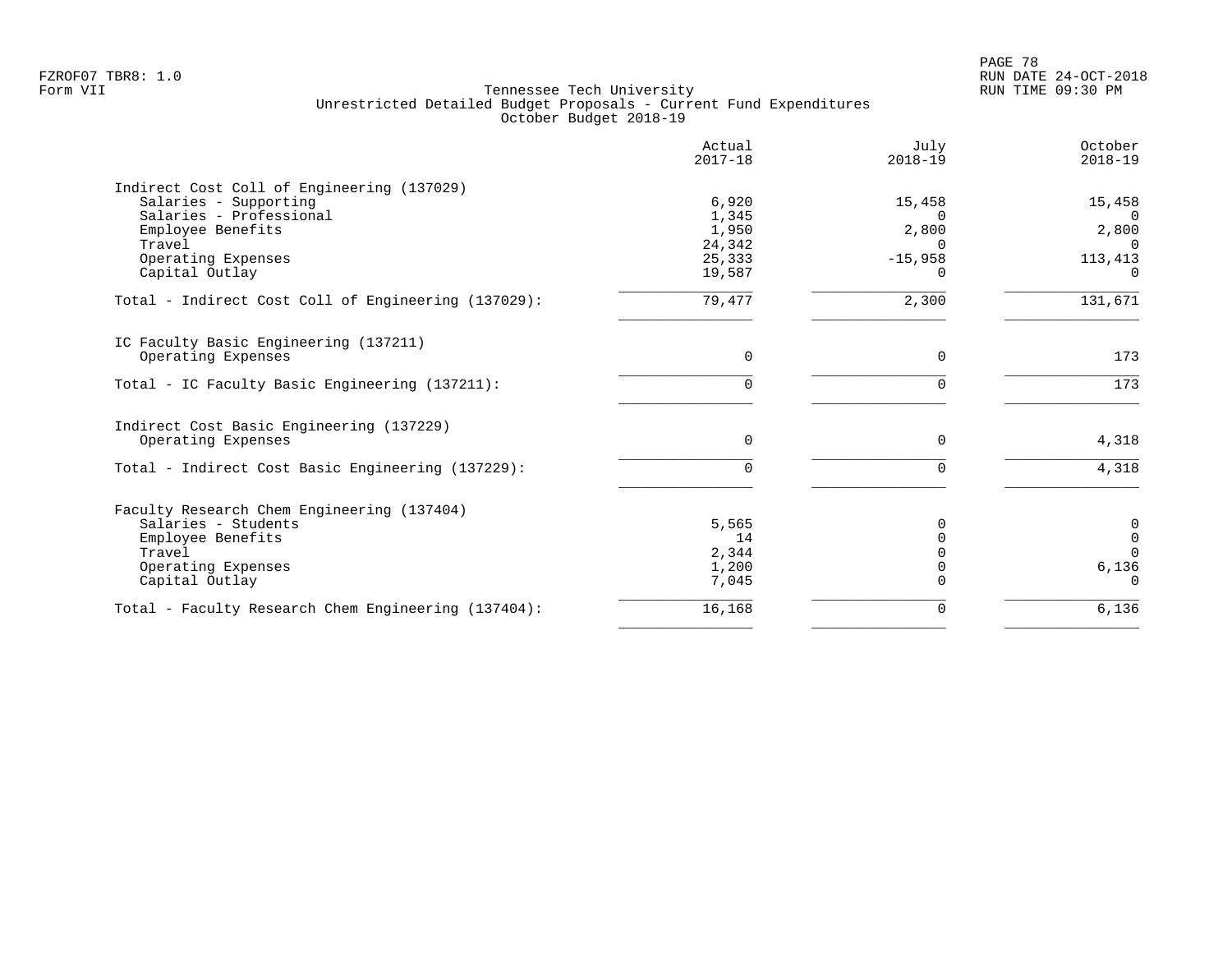PAGE 79 FZROF07 TBR8: 1.0 RUN DATE 24-OCT-2018

|                                                      | Actual<br>$2017 - 18$ | July<br>$2018 - 19$ | October<br>$2018 - 19$ |
|------------------------------------------------------|-----------------------|---------------------|------------------------|
| IC Faculty Chemical Engineering (137411)             |                       |                     |                        |
| Salaries - Academic                                  | 2,025                 | $\Omega$            | 0                      |
| Salaries - Students                                  | 1,200                 | $\Omega$            | $\mathbf 0$            |
| Employee Benefits                                    | 432                   |                     | $\mathbf 0$            |
| Travel                                               | 389                   |                     | $\Omega$               |
| Operating Expenses                                   | 3,054                 | $\Omega$            | 11,692                 |
| Total - IC Faculty Chemical Engineering (137411):    | 7,100                 | $\Omega$            | 11,692                 |
| Indirect Cost Chemical Engineering (137429)          |                       |                     |                        |
| Travel                                               | 18,634                | 0                   | $\Omega$               |
| Operating Expenses                                   | 1,314                 | $\Omega$            | 3,745                  |
| Total - Indirect Cost Chemical Engineering (137429): | 19,948                | $\Omega$            | 3,745                  |
| Match Civil and Envir Engrg (137605)                 |                       |                     |                        |
| Salaries - Academic                                  | 20,124                | $\Omega$            | 2,306                  |
| Salaries - Students                                  | 3,374                 | $\Omega$            | $\overline{0}$         |
| Employee Benefits                                    | 9,924                 | $\Omega$            | 819                    |
| Operating Expenses                                   | 0                     | $\cap$              | 3,686                  |
| Total - Match Civil and Envir Engrg (137605):        | 33,422                | $\Omega$            | 6,811                  |
| IC Faculty Civil and Envir Engr (137611)             |                       |                     |                        |
| Salaries - Academic                                  | 4,117                 | 0                   | $\mathbf 0$            |
| Employee Benefits                                    | 748                   | $\Omega$            | $\Omega$               |
| Operating Expenses                                   | 1,323                 | $\Omega$            | 2,453                  |
| Total - IC Faculty Civil and Envir Engr (137611):    | 6,188                 | 0                   | 2,453                  |
|                                                      |                       |                     |                        |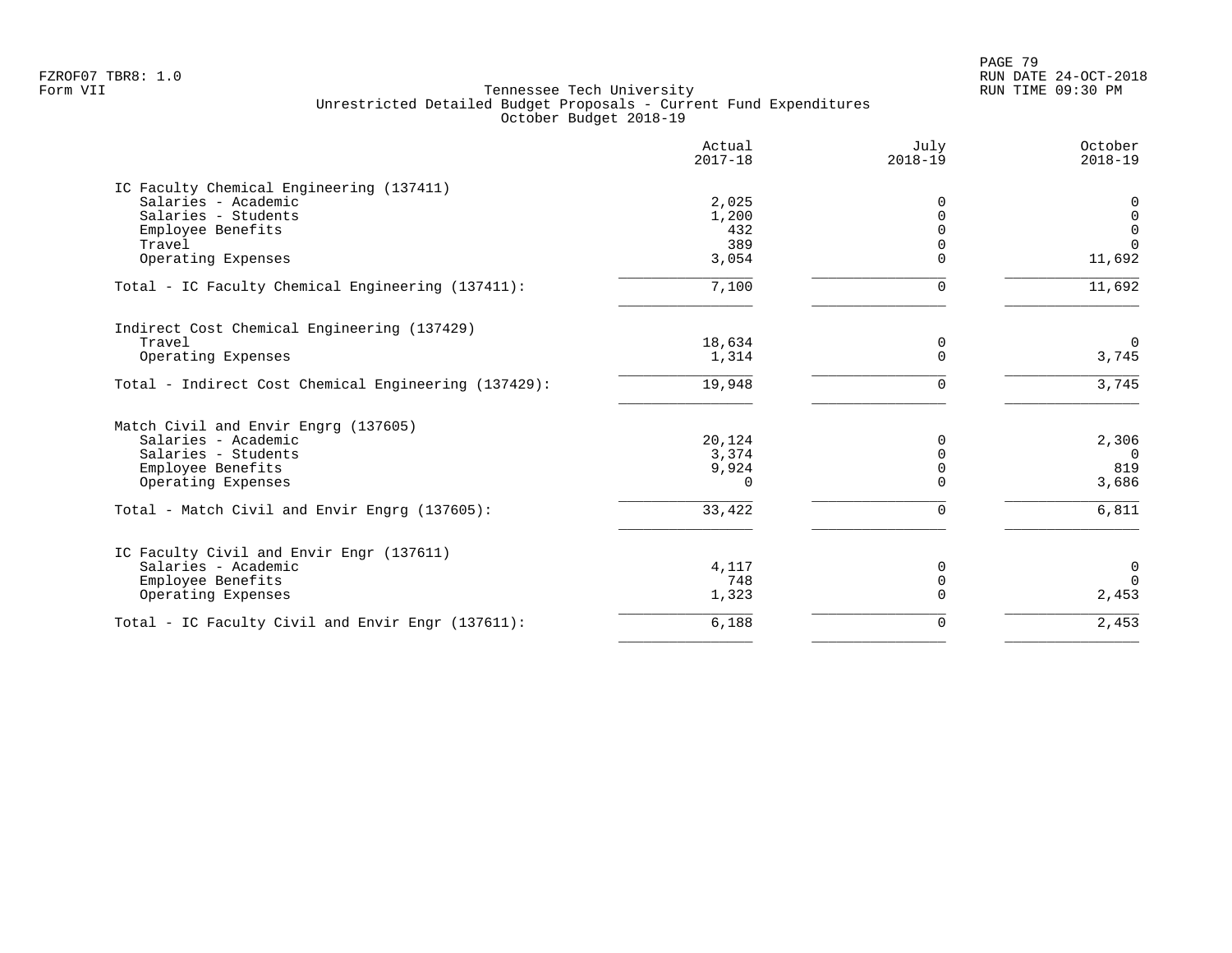PAGE 80 FZROF07 TBR8: 1.0 RUN DATE 24-OCT-2018

|                                                    | Actual<br>$2017 - 18$ | July<br>$2018 - 19$ | October<br>$2018 - 19$ |
|----------------------------------------------------|-----------------------|---------------------|------------------------|
| Indirect Cost Civil Envir Engr (137629)            |                       |                     |                        |
| Travel                                             | 1,706                 |                     | $\Omega$               |
| Operating Expenses                                 | 2,125                 | 0                   | 23,696                 |
| Capital Outlay                                     | 1,383                 | $\Omega$            | $\Omega$               |
| Total - Indirect Cost Civil Envir Engr (137629):   | 5,214                 | $\Omega$            | 23,696                 |
| Faculty Research Elect Comp Engr (137804)          |                       |                     |                        |
| Salaries - Students                                | 1,500                 |                     | 12,300                 |
| Travel                                             | $\Omega$              | $\Omega$            | 2,400                  |
| Operating Expenses                                 | 1,206                 |                     | 5,300                  |
| Total - Faculty Research Elect Comp Engr (137804): | 2,706                 | $\Omega$            | 20,000                 |
| IC Faculty Elect and Comp Engr (137811)            |                       |                     |                        |
| Salaries - Academic                                | 9,348                 | O                   | $\mathbf 0$            |
| Employee Benefits                                  | 1,577                 |                     | $\Omega$               |
| Operating Expenses                                 | O                     |                     | 2,807                  |
| Total - IC Faculty Elect and Comp Engr (137811):   | 10,925                | 0                   | 2,807                  |
| Indirect Cost Elect Comp Engr (137829)             |                       |                     |                        |
| Operating Expenses                                 | 5,144                 | $\Omega$            | 33,777                 |
| Total - Indirect Cost Elect Comp Engr (137829):    | 5,144                 | $\Omega$            | 33,777                 |
|                                                    |                       |                     |                        |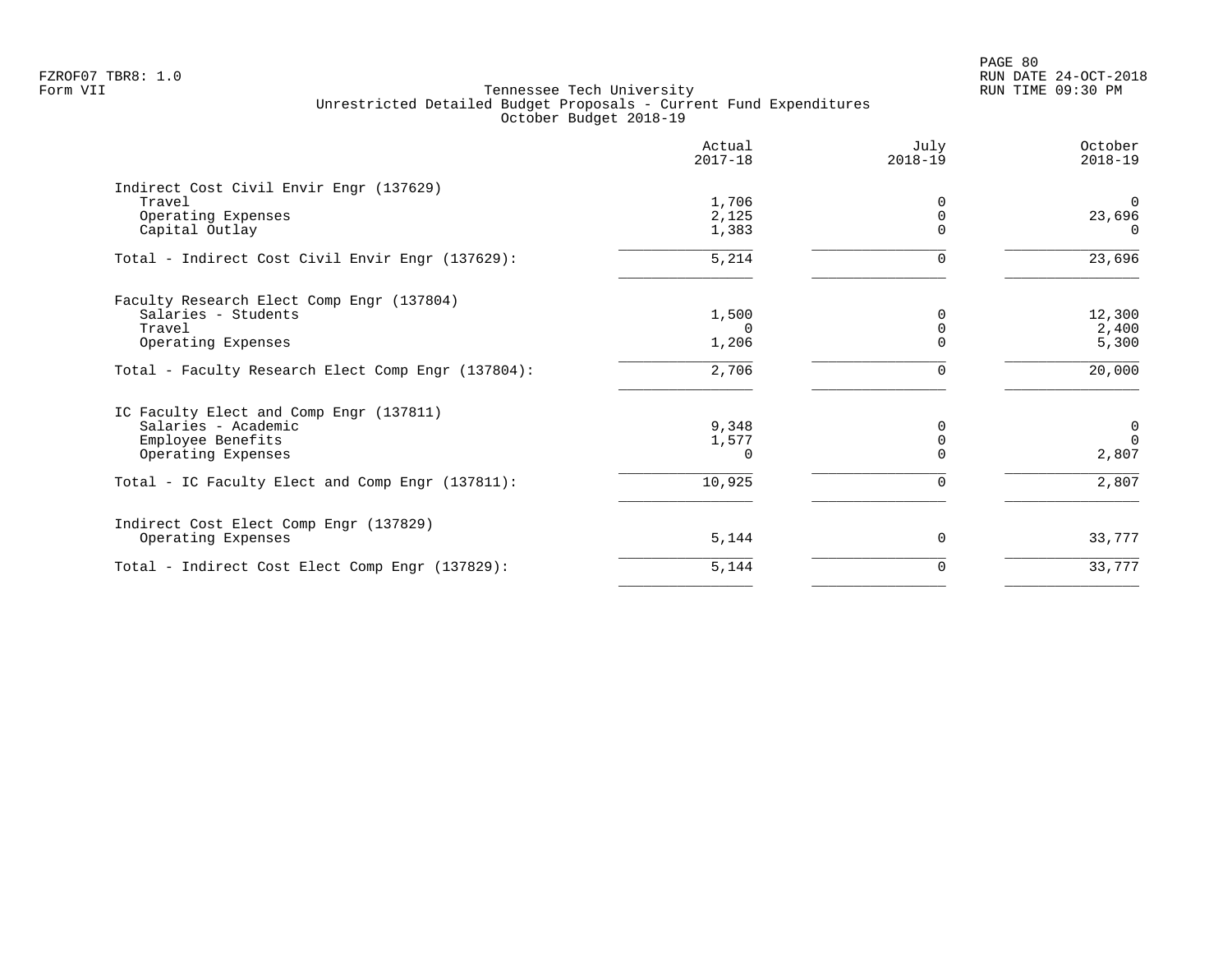PAGE 81 FZROF07 TBR8: 1.0 RUN DATE 24-OCT-2018

|                                                                                                                                                                         | Actual<br>$2017 - 18$        | July<br>$2018 - 19$                   | October<br>$2018 - 19$       |
|-------------------------------------------------------------------------------------------------------------------------------------------------------------------------|------------------------------|---------------------------------------|------------------------------|
| Faculty Research Manuf Enginrg Tech (138204)<br>Travel<br>Operating Expenses                                                                                            | $\mathbf 0$<br>$\Omega$      | 0<br>$\Omega$                         | 2,000<br>1,000               |
| Total - Faculty Research Manuf Enginrg Tech (138204):                                                                                                                   | 0                            |                                       | 3,000                        |
| Matching Manuf & Engineering Tech (138205)<br>Operating Expenses                                                                                                        | $\Omega$                     | $\Omega$                              | 22                           |
| Total - Matching Manuf & Engineering Tech (138205):                                                                                                                     | $\Omega$                     | $\Omega$                              | 22                           |
| IC Faculty Manuf & Engineering Tech (138211)<br>Salaries - Academic<br>Employee Benefits<br>Operating Expenses<br>Total - IC Faculty Manuf & Engineering Tech (138211): | 3,570<br>636<br>258<br>4,464 | $\Omega$<br>0<br>$\Omega$<br>$\Omega$ | 0<br>$\mathbf 0$<br>37<br>37 |
| Indirect Cost Manuf & Enginrg Tech (138229)<br>Operating Expenses                                                                                                       | $\Omega$                     | $\Omega$                              | 1,806                        |
| Total - Indirect Cost Manuf & Enginrg Tech (138229):                                                                                                                    | 0                            | $\Omega$                              | 1,806                        |
| Match Mechanical Engineering (138405)<br>Salaries - Academic<br>Employee Benefits                                                                                       | 2,000<br>759                 | 0<br>$\Omega$                         | 0<br>$\Omega$                |
| Total - Match Mechanical Engineering (138405):                                                                                                                          | 2,759                        | $\Omega$                              | $\Omega$                     |
|                                                                                                                                                                         |                              |                                       |                              |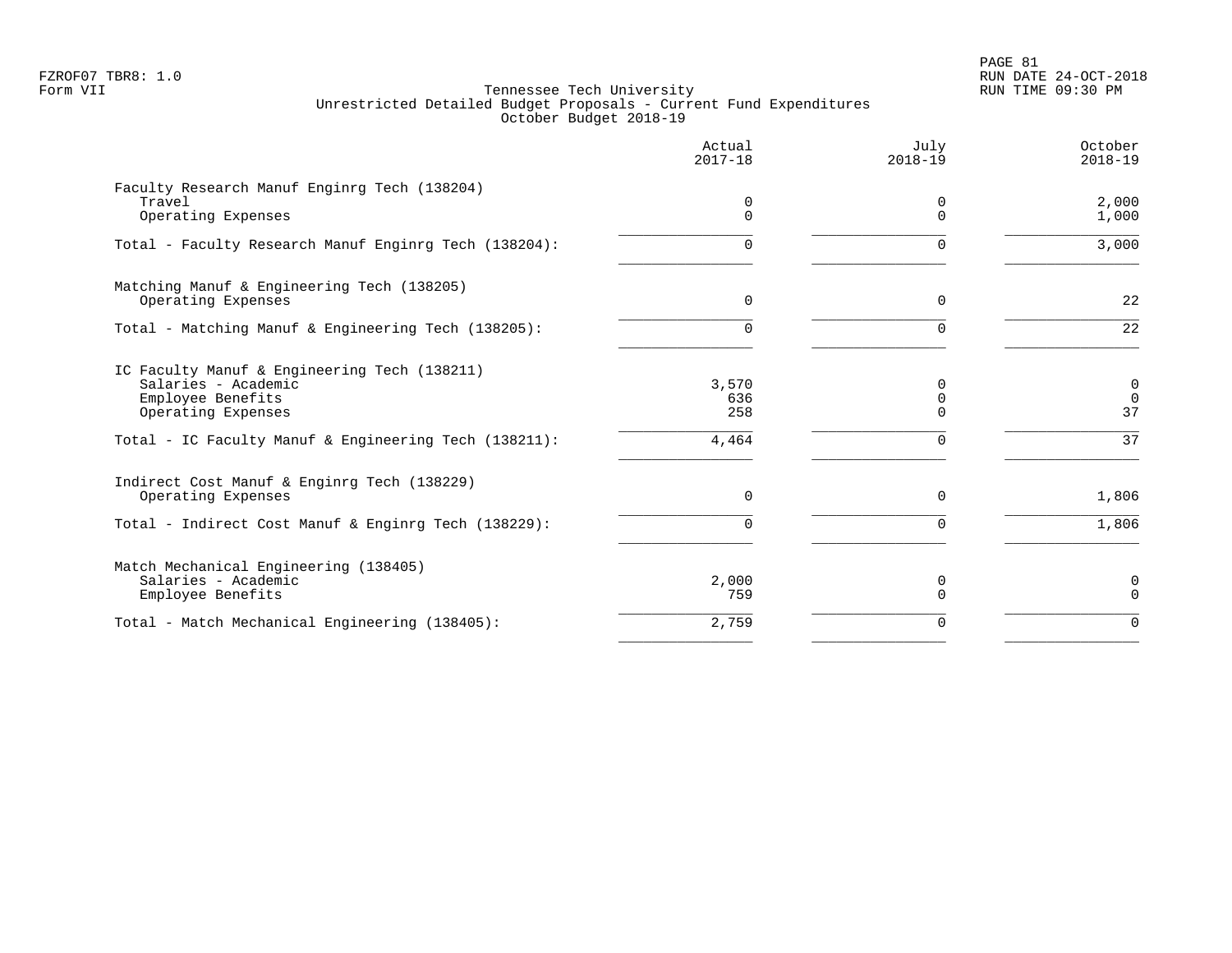PAGE 82 FZROF07 TBR8: 1.0 RUN DATE 24-OCT-2018

|                                                                   | Actual<br>$2017 - 18$ | July<br>$2018 - 19$ | October<br>$2018 - 19$ |
|-------------------------------------------------------------------|-----------------------|---------------------|------------------------|
| IC Faculty Mechanical Engineering (138411)<br>Salaries - Academic | 25,528                | $\Omega$            | 0                      |
| Employee Benefits                                                 | 4,948                 | $\mathbf 0$         | $\Omega$               |
| Operating Expenses                                                | $\Omega$              | $\Omega$            | 22,904                 |
| Total - IC Faculty Mechanical Engineering (138411):               | 30,476                | 0                   | 22,904                 |
| Faculty Research Mechanical Engrg (138414)                        |                       |                     |                        |
| Salaries - Students                                               | 0                     | $\Omega$            | 7,200                  |
| Travel                                                            | 0                     | $\mathbf 0$         | 2,000                  |
| Operating Expenses                                                | 0                     | $\Omega$            | 800                    |
| Total - Faculty Research Mechanical Engrg (138414):               | $\Omega$              | 0                   | 10,000                 |
| Indirect Cost Mech Engr (138429)                                  |                       |                     |                        |
| Salaries - Academic                                               | 18,000                | $\Omega$            | 0                      |
| Salaries - Professional                                           | 10,904                | $\Omega$            | $\mathbf 0$            |
| Employee Benefits                                                 | 14,245                | $\Omega$            | $\mathbf 0$            |
| Travel                                                            | 1,688                 | $\Omega$            | $\Omega$               |
| Operating Expenses                                                | 5,557                 | $\Omega$            | 4,910                  |
| Total - Indirect Cost Mech Engr (138429):                         | $\overline{50, 394}$  | 0                   | 4,910                  |
| IC Faculty Manufacturing Center (139011)                          |                       |                     |                        |
| Salaries - Academic                                               | 1,375                 | 0                   | 0                      |
| Employee Benefits                                                 | 362                   | $\Omega$            | $\overline{0}$         |
| Travel                                                            | 582                   | $\Omega$            | $\Omega$               |
| Operating Expenses                                                | 3,573                 | $\Omega$            | 3,253                  |
| Total - IC Faculty Manufacturing Center (139011):                 | 5,892                 | 0                   | 3,253                  |
|                                                                   |                       |                     |                        |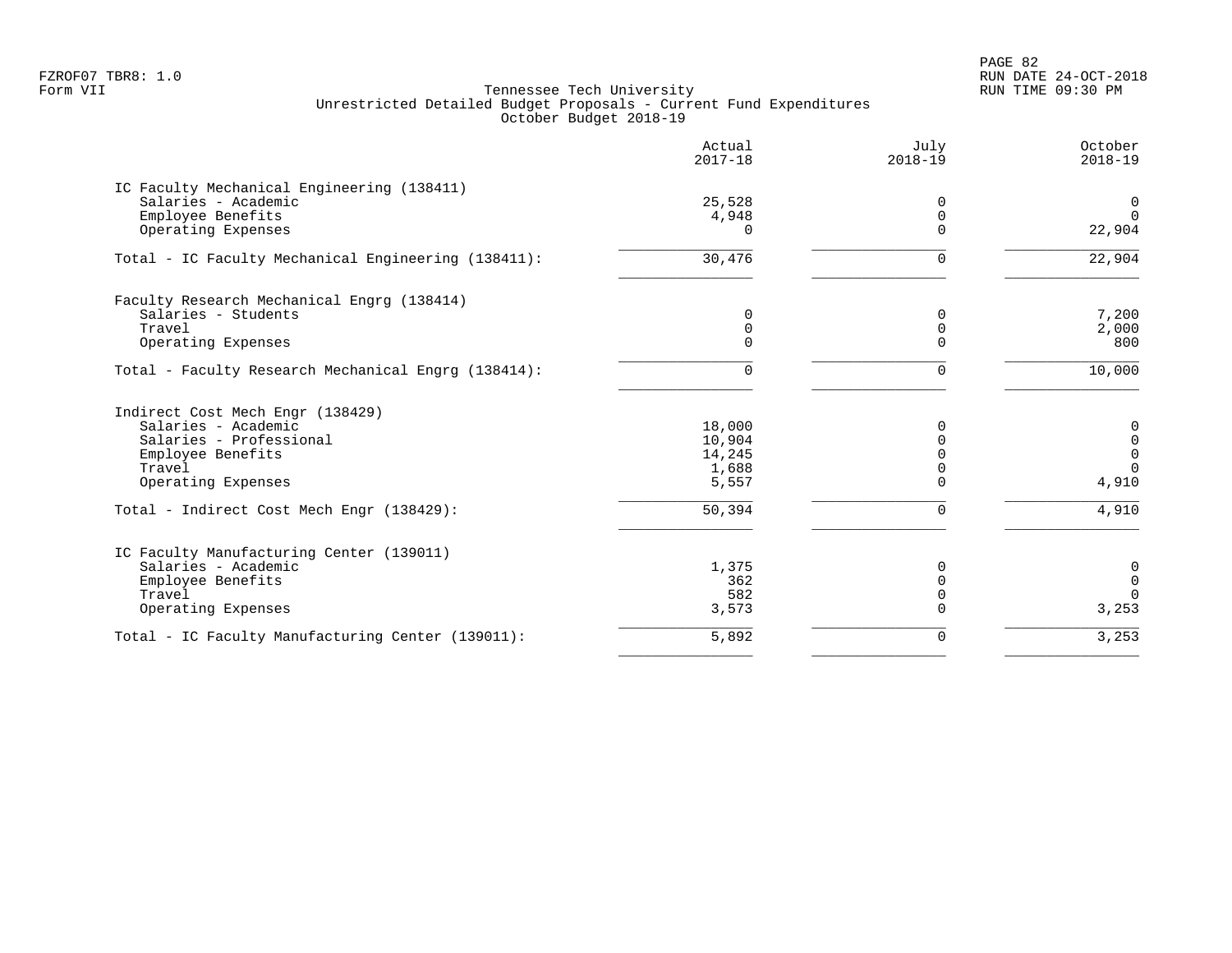PAGE 83 FZROF07 TBR8: 1.0 RUN DATE 24-OCT-2018

|                                                      | Actual<br>$2017 - 18$ | July<br>$2018 - 19$     | October<br>$2018 - 19$  |
|------------------------------------------------------|-----------------------|-------------------------|-------------------------|
| Indirect Cost Manuf Res Center (139029)              |                       |                         |                         |
| Operating Expenses                                   | 10,847                | $\Omega$                | 38,199                  |
| Total - Indirect Cost Manuf Res Center (139029):     | 10,847                | $\Omega$                | 38,199                  |
| Indirect Cost Energy Syst Res Ctr (139229)           |                       |                         |                         |
| Operating Expenses                                   | 5,770                 | $\Omega$                | $\mathbf 0$             |
| Total - Indirect Cost Energy Syst Res Ctr (139229):  | 5,770                 | $\Omega$                | $\Omega$                |
| IC Faculty Water Center (139411)                     |                       |                         |                         |
| Salaries - Academic                                  | 237                   | $\Omega$                | 0                       |
| Employee Benefits<br>Travel                          | 41<br>420             | $\Omega$<br>$\mathbf 0$ | $\mathbf 0$<br>$\Omega$ |
| Operating Expenses                                   | $\Omega$              | $\Omega$                | 392                     |
| Total - IC Faculty Water Center (139411):            | 698                   | $\Omega$                | 392                     |
| Indirect Cost Water Res Center (139429)              |                       |                         |                         |
| Operating Expenses                                   | $\Omega$              | $\Omega$                | 2,740                   |
| Total - Indirect Cost Water Res Center (139429):     | 0                     | $\Omega$                | 2,740                   |
| Cybersecurity Educ Research Center (139600)          |                       |                         |                         |
| Salaries - Academic                                  | 31,782                | 45,147                  | 45,147                  |
| Salaries - Supporting                                | 23,396                | 35,000                  | 36,000                  |
| Salaries - Students                                  | 24,717                | 22,700                  | 22,700                  |
| Salaries - Professional<br>Employee Benefits         | 87,512<br>68,046      | 121,397<br>67,699       | 123,137<br>67,699       |
| Travel                                               | 16,565                | 15,000                  | 15,000                  |
| Operating Expenses                                   | 147,356               | 193,057                 | 247,430                 |
| Total - Cybersecurity Educ Research Center (139600): | 399,374               | 500,000                 | 557,113                 |
|                                                      |                       |                         |                         |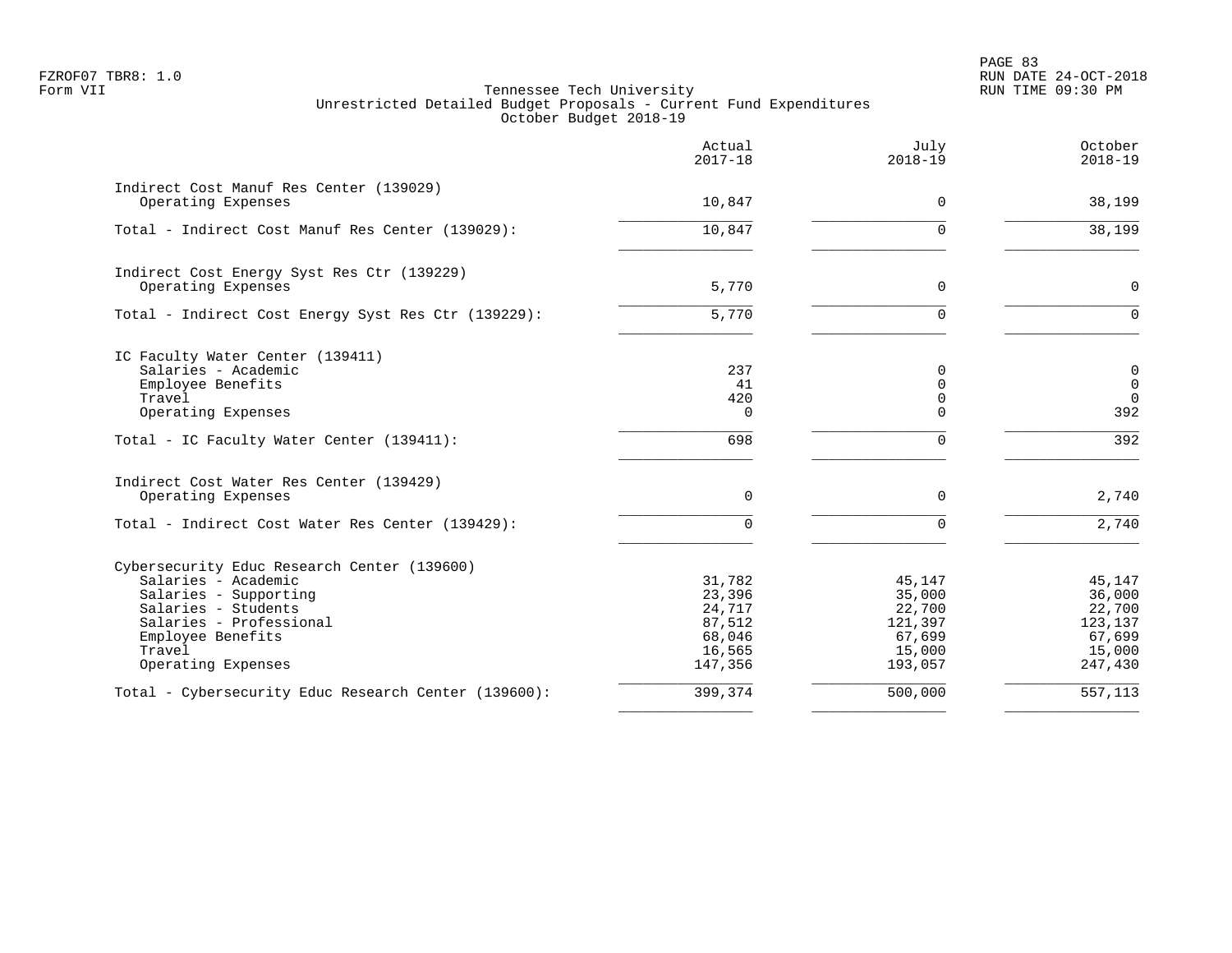|                                                                    | Actual<br>$2017 - 18$ | July<br>$2018 - 19$ | October<br>$2018 - 19$ |
|--------------------------------------------------------------------|-----------------------|---------------------|------------------------|
| Indirect Cost Cybersec Educ Rsr Ctr (139629)<br>Operating Expenses | $\Omega$              | $\Omega$            | 4,633                  |
| Total - Indirect Cost Cybersec Educ Rsr Ctr (139629):              | $\Omega$              | $\Omega$            | 4,633                  |
|                                                                    |                       |                     |                        |
| Indirect Cost Dean Coll of Bus (140029)                            |                       |                     |                        |
| Salaries - Supporting                                              | 4,131                 |                     | 0                      |
| Salaries - Professional                                            | 4,305                 |                     | $\mathbf 0$            |
| Employee Benefits                                                  | 643                   |                     | $\mathbf 0$            |
| Travel                                                             | 122                   |                     | $\Omega$               |
| Operating Expenses                                                 | $\Omega$              |                     | $-679$                 |
| Total - Indirect Cost Dean Coll of Bus (140029):                   | 9,201                 | $\Omega$            | $-679$                 |
| Indirect Cost iCube (140129)                                       |                       |                     |                        |
| Salaries - Academic                                                | 145                   | O                   | 0                      |
| Salaries - Professional                                            | 4,756                 |                     | $\overline{0}$         |
| Employee Benefits                                                  | 390                   |                     | $\Omega$               |
| Operating Expenses                                                 | 7,605                 | O                   | 9,861                  |
| Total - Indirect Cost iCube (140129):                              | 12,896                | $\Omega$            | 9,861                  |
| IC Facutly Accounting (141511)                                     |                       |                     |                        |
| Salaries - Academic                                                | 95                    | 0                   | 0                      |
| Employee Benefits                                                  | 19                    |                     | $\Omega$               |
| Total - IC Facutly Accounting (141511):                            | 114                   | O                   | $\mathbf 0$            |
|                                                                    |                       |                     |                        |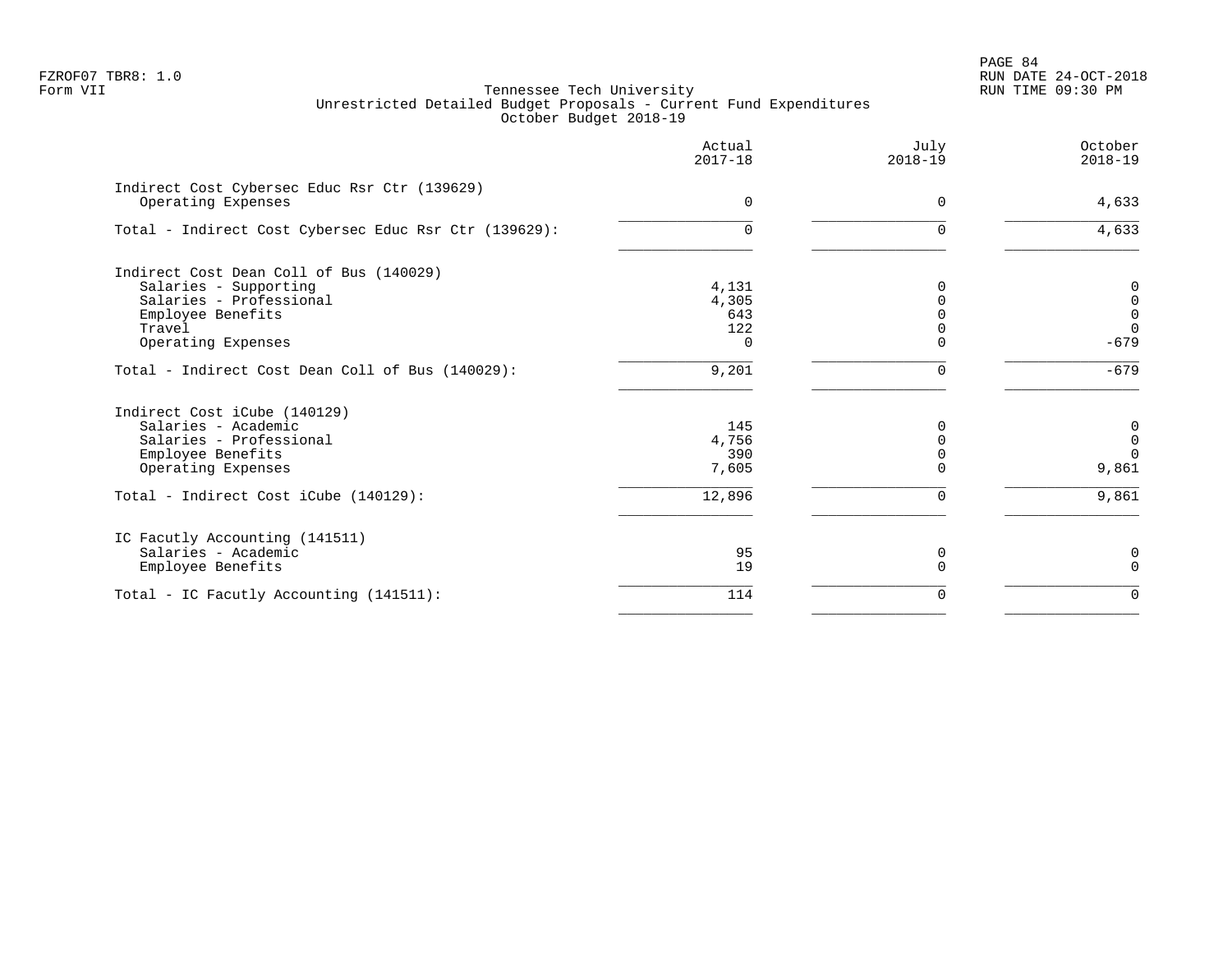PAGE 85 FZROF07 TBR8: 1.0 RUN DATE 24-OCT-2018

|                                                                                                                                                               | Actual<br>$2017 - 18$   | July<br>$2018 - 19$            | October<br>$2018 - 19$               |
|---------------------------------------------------------------------------------------------------------------------------------------------------------------|-------------------------|--------------------------------|--------------------------------------|
| IC Faculty Econ Finance Marketing (142511)<br>Salaries - Academic<br>Employee Benefits<br>Operating Expenses                                                  | 14,331<br>2,089<br>290  | 0<br>$\mathbf 0$<br>$\Omega$   | 0<br>$\mathbf 0$<br>1,771            |
| Total - IC Faculty Econ Finance Marketing (142511):                                                                                                           | 16,710                  | $\Omega$                       | 1,771                                |
| Indirect Cost Econ and Finance (142529)<br>Operating Expenses                                                                                                 | $\Omega$                | 0                              | 840                                  |
| Total - Indirect Cost Econ and Finance (142529):                                                                                                              | $\Omega$                | $\Omega$                       | 840                                  |
| Indirect Cost Dec Sci and Mgnt (144029)<br>Salaries - Academic<br>Employee Benefits<br>Operating Expenses<br>Total - Indirect Cost Dec Sci and Mgnt (144029): | 765<br>136<br>20<br>921 | 0<br>0<br>$\Omega$<br>$\Omega$ | $\mathsf{O}$<br>$\Omega$<br>98<br>98 |
| Match Dean College of Education (150015)<br>Operating Expenses                                                                                                | $-12,372$               | 0                              | 21,334                               |
| Total - Match Dean College of Education (150015):                                                                                                             | $-12,372$               | $\Omega$                       | 21,334                               |
| Indirect Cost College of Educ (150029)<br>Operating Expenses                                                                                                  | 5,722                   | 0                              | 8,207                                |
| Total - Indirect Cost College of Educ (150029):                                                                                                               | 5,722                   | 0                              | 8,207                                |
|                                                                                                                                                               |                         |                                |                                      |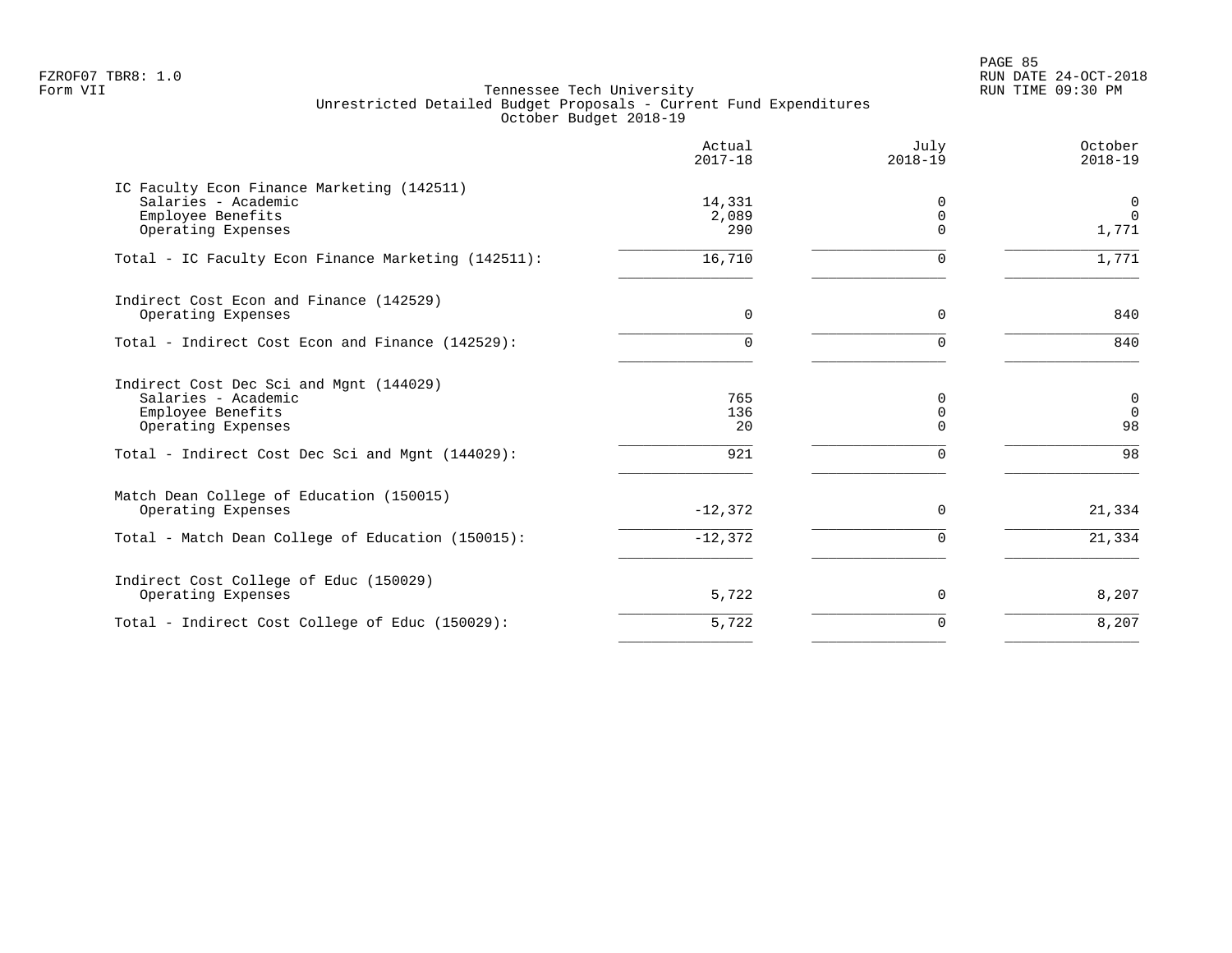|                                                                                                            | Actual<br>$2017 - 18$ | July<br>$2018 - 19$       | October<br>$2018 - 19$         |
|------------------------------------------------------------------------------------------------------------|-----------------------|---------------------------|--------------------------------|
| Research Education (151504)<br>Travel<br>Operating Expenses                                                | 2,575<br>0            | 0<br>$\Omega$             | 2,500<br>684                   |
| Total - Research Education (151504):                                                                       | 2,575                 | $\Omega$                  | 3,184                          |
| Indirect Cost Assoc Dean Educ (151529)<br>Operating Expenses                                               | $\mathbf 0$           | $\Omega$                  | 1,322                          |
| Total - Indirect Cost Assoc Dean Educ (151529):                                                            | 0                     | ∩                         | 1,322                          |
| Counseling and Psychology (152000)<br>Employee Benefits                                                    | $\Omega$              | 200                       | $\mathsf{O}$                   |
| Total - Counseling and Psychology (152000):                                                                | 0                     | 200                       | $\Omega$                       |
| IC Faculty Counseling and Psych (152011)<br>Salaries - Academic<br>Employee Benefits<br>Operating Expenses | 1,504<br>272<br>0     | 0<br>$\Omega$<br>$\Omega$ | $\mathbf 0$<br>$\Omega$<br>549 |
| Total - IC Faculty Counseling and Psych (152011):                                                          | 1,776                 | $\Omega$                  | 549                            |
| Faculty Research Counsel and Psych (152014)<br>Travel                                                      | $\mathbf 0$           | $\Omega$                  | 9,900                          |
| Total - Faculty Research Counsel and Psych (152014):                                                       | $\Omega$              | $\Omega$                  | 9,900                          |
|                                                                                                            |                       |                           |                                |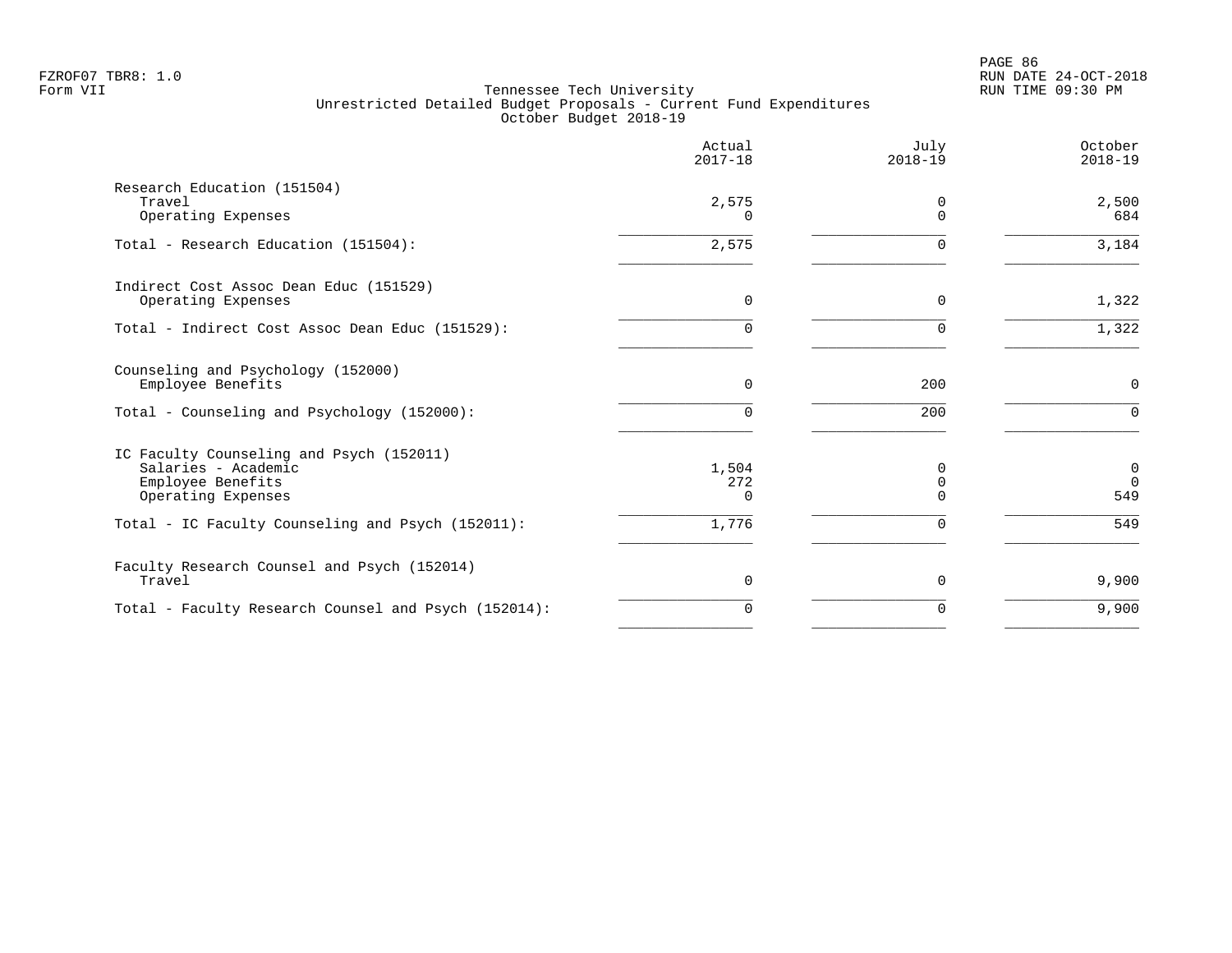PAGE 87 FZROF07 TBR8: 1.0 RUN DATE 24-OCT-2018

|                                                                                                                     | Actual<br>$2017 - 18$     | July<br>$2018 - 19$              | October<br>$2018 - 19$               |
|---------------------------------------------------------------------------------------------------------------------|---------------------------|----------------------------------|--------------------------------------|
| Indirect Cost Counsel and Psychol (152029)<br>Operating Expenses                                                    | 1,304                     | $\Omega$                         | $\Omega$                             |
| Total - Indirect Cost Counsel and Psychol (152029):                                                                 | 1,304                     | $\Omega$                         | $\Omega$                             |
| IC Faculty Dept Teacher Educ (152511)<br>Salaries - Academic<br>Employee Benefits                                   | 87<br>23                  | 0<br>$\Omega$                    | C<br>$\Omega$                        |
| Total - IC Faculty Dept Teacher Educ (152511):                                                                      | 110                       | $\Omega$                         | $\Omega$                             |
| Faculty Research Curr Instruct (153004)<br>Salaries - Students<br>Employee Benefits<br>Travel<br>Operating Expenses | 750<br>31<br>2,821<br>176 | $\Omega$<br>$\Omega$<br>$\Omega$ | 1,500<br>$\Omega$<br>2,500<br>17,062 |
| Total - Faculty Research Curr Instruct (153004):                                                                    | 3,778                     | $\Omega$                         | 21,062                               |
| Matching Curriculum Instruction (153005)<br>Operating Expenses                                                      | $\Omega$                  | $\Omega$                         | $-444$                               |
| Total - Matching Curriculum Instruction (153005):                                                                   | <sup>n</sup>              | $\Omega$                         | $-444$                               |
| IC Faculty Curr and Instruction (153011)<br>Salaries - Academic<br>Employee Benefits<br>Operating Expenses          | 4,851<br>1,003<br>380     | 0<br>$\mathbf 0$<br>$\Omega$     | $\mathbf 0$<br>$\Omega$<br>10,669    |
| Total - IC Faculty Curr and Instruction (153011):                                                                   | 6,234                     | 0                                | 10,669                               |
|                                                                                                                     |                           |                                  |                                      |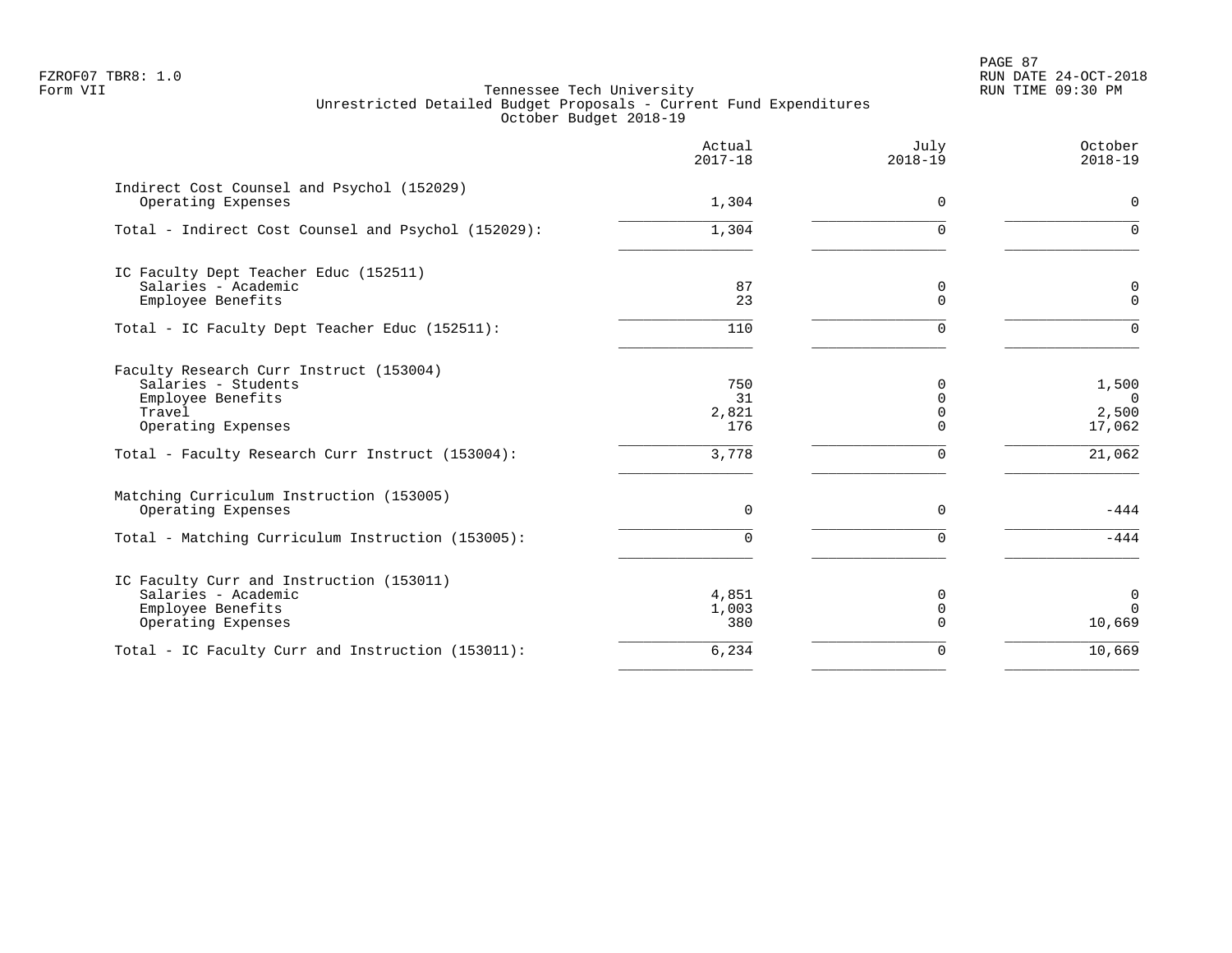PAGE 88 FZROF07 TBR8: 1.0 RUN DATE 24-OCT-2018

|                                                                                                                 | Actual<br>$2017 - 18$     | July<br>$2018 - 19$                      | October<br>$2018 - 19$                                   |
|-----------------------------------------------------------------------------------------------------------------|---------------------------|------------------------------------------|----------------------------------------------------------|
| Indirect Cost Curr and Instruct (153029)<br>Operating Expenses                                                  | 5,990                     | $\mathbf 0$                              | 554                                                      |
| Total - Indirect Cost Curr and Instruct (153029):                                                               | $\overline{5,990}$        | $\Omega$                                 | 554                                                      |
| Faculty Research Music Art (155014)<br>Travel<br>Operating Expenses                                             | 473<br>2,990              | 0<br>$\Omega$                            | $\mathbf 0$<br>2,522                                     |
| Total - Faculty Research Music Art (155014):                                                                    | 3,463                     | $\Omega$                                 | 2,522                                                    |
| Faculty Research Art (155314)<br>Operating Expenses<br>Capital Outlay                                           | 0<br>0                    | 0<br>$\mathbf 0$                         | 1,000<br>8,998                                           |
| Total - Faculty Research Art (155314):                                                                          | 0                         | $\Omega$                                 | 9,998                                                    |
| Match STEM (156005)<br>Salaries - Academic<br>Employee Benefits<br>Operating Expenses                           | 2,798<br>939<br>$\Omega$  | 0<br>0<br>$\Omega$                       | $\mathbf 0$<br>$\overline{0}$<br>983                     |
| Total - Match STEM (156005):                                                                                    | 3,737                     | $\Omega$                                 | 983                                                      |
| Indirect Costs STEM Center (156009)<br>Salaries - Academic<br>Employee Benefits<br>Travel<br>Operating Expenses | 1,808<br>198<br>72<br>220 | 0<br>$\Omega$<br>$\mathbf 0$<br>$\Omega$ | $\mathsf{O}\xspace$<br>$\mathsf{O}$<br>$\Omega$<br>8,627 |
| Total - Indirect Costs STEM Center (156009):                                                                    | 2,298                     | 0                                        | 8,627                                                    |
|                                                                                                                 |                           |                                          |                                                          |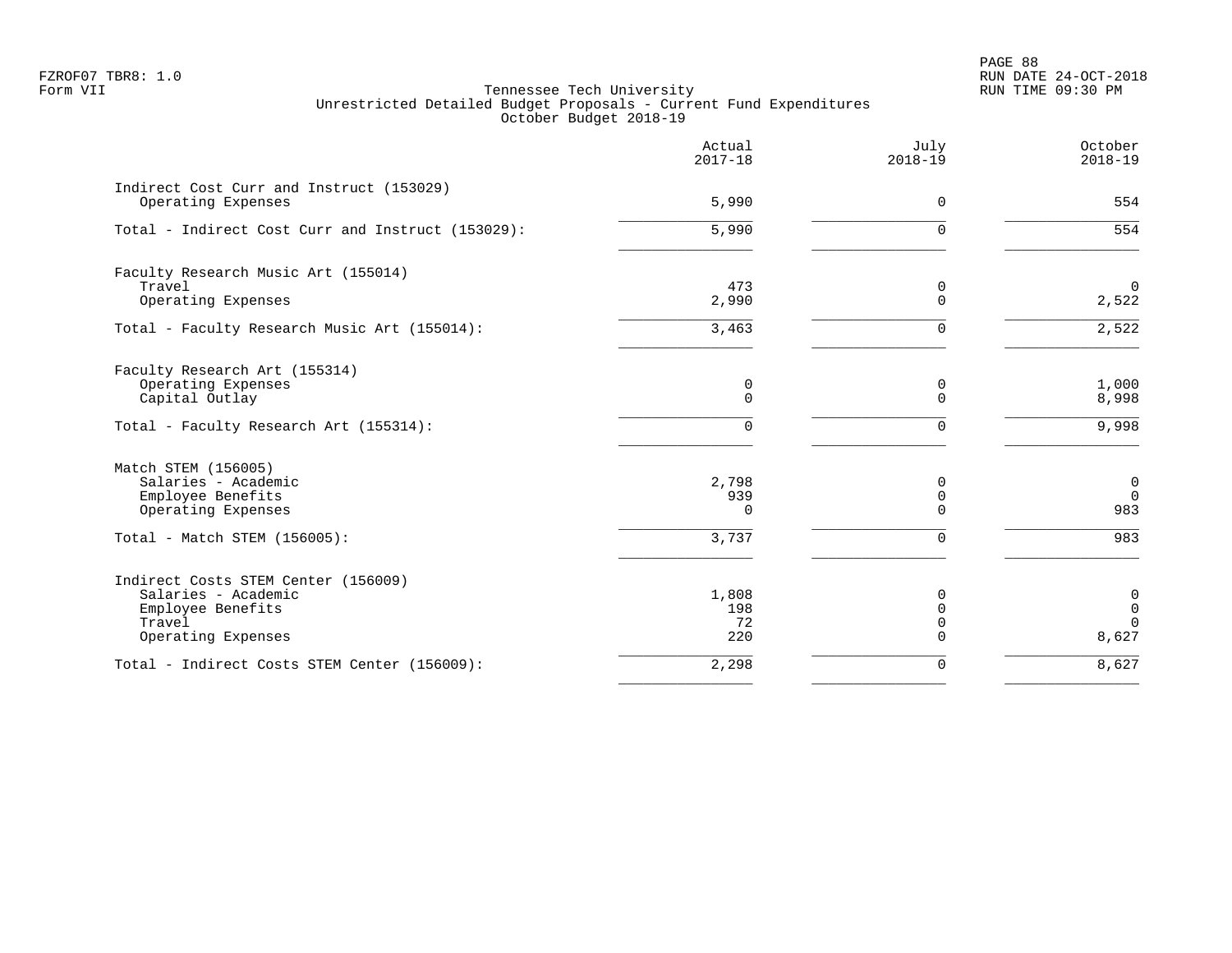PAGE 89 FZROF07 TBR8: 1.0 RUN DATE 24-OCT-2018

|                                                    | Actual<br>$2017 - 18$ | July<br>$2018 - 19$     | October<br>$2018 - 19$  |
|----------------------------------------------------|-----------------------|-------------------------|-------------------------|
| IC Faculty STEM (156021)<br>Travel                 | 6,801                 | 0                       | $\overline{0}$          |
| Operating Expenses                                 | 0                     | $\Omega$                | 494                     |
| Total - IC Faculty STEM (156021):                  | 6,801                 | $\Omega$                | 494                     |
| Horticulture Res Staff (160001)                    |                       |                         |                         |
| Salaries - Academic                                | 72,812                | 72,893                  | 74,301                  |
| Salaries - Supporting<br>Employee Benefits         | 75,359<br>64,042      | 76,003<br>55,050        | 78,053<br>55,050        |
| Travel                                             | 289                   | 470                     | 470                     |
| Operating Expenses                                 | 7,044                 | 6,900                   | 6,900                   |
| Total - Horticulture Res Staff (160001):           | 219,546               | 211,316                 | 214,774                 |
| Faculty Research Ag and Hum Ecol (160014)          |                       |                         |                         |
| Salaries - Students                                | 0                     | $\Omega$                | 2,000                   |
| Travel                                             | 0                     | $\mathbf 0$             | 1,000                   |
| Operating Expenses                                 | 0                     | $\Omega$                | 6,922                   |
| Total - Faculty Research Ag and Hum Ecol (160014): | 0                     | $\Omega$                | 9,922                   |
| Match Ag and Human Ecology (160025)                |                       |                         |                         |
| Salaries - Academic                                | 4,058                 | 0                       | 0                       |
| Employee Benefits                                  | 1,591<br>32           | $\mathbf 0$<br>$\Omega$ | $\Omega$<br>$\mathbf 0$ |
| Operating Expenses                                 |                       |                         |                         |
| Total - Match Ag and Human Ecology (160025):       | 5,681                 | $\Omega$                | $\Omega$                |
|                                                    |                       |                         |                         |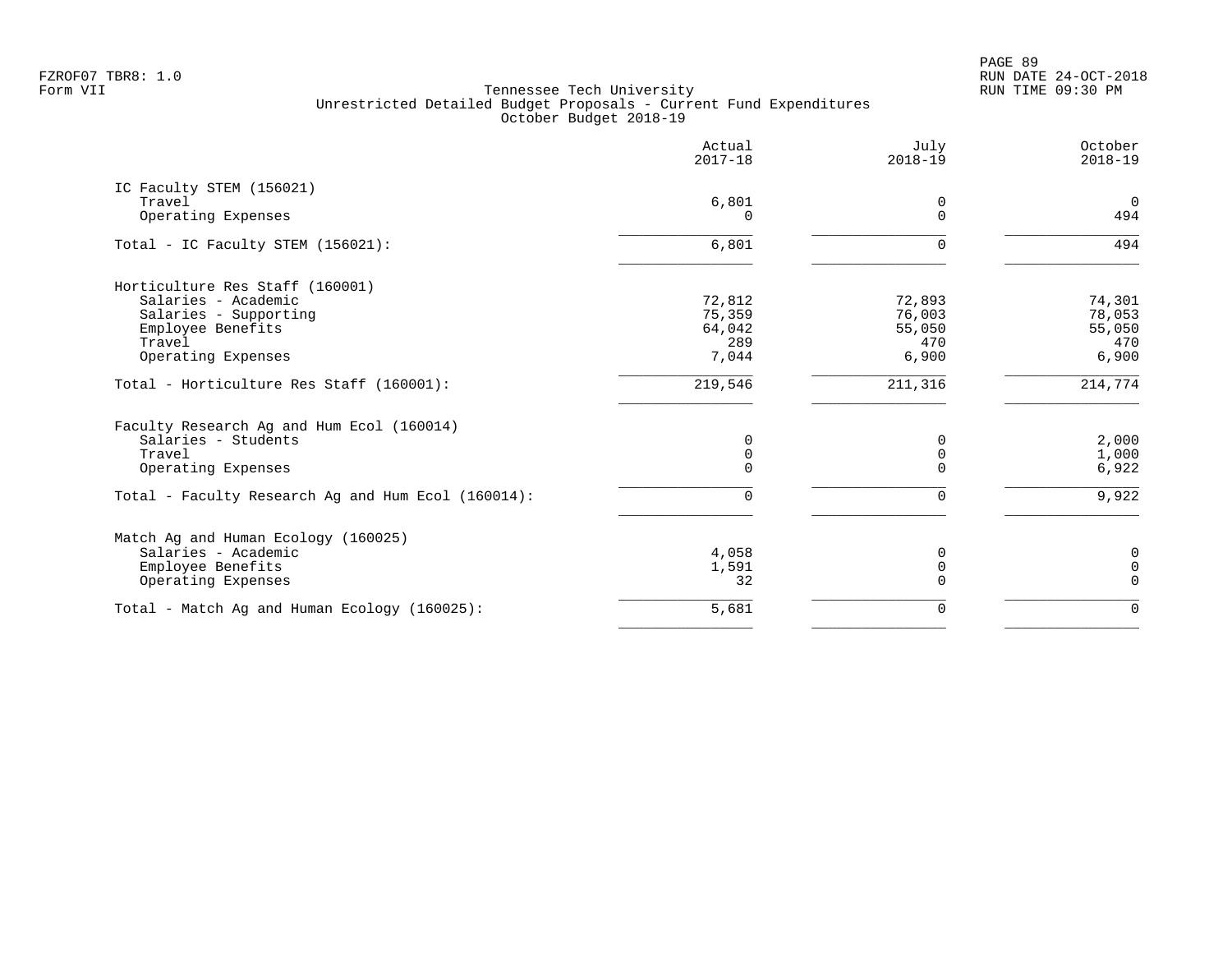PAGE 90 FZROF07 TBR8: 1.0 RUN DATE 24-OCT-2018

|                                                     | Actual<br>$2017 - 18$ | July<br>$2018 - 19$ | October<br>$2018 - 19$  |
|-----------------------------------------------------|-----------------------|---------------------|-------------------------|
| Indirect Cost Coll of Ag Hum Ecol (160029)          |                       |                     |                         |
| Travel<br>Operating Expenses                        | 1,814<br>2,598        | 0<br>$\Omega$       | $\overline{0}$<br>1,799 |
| Total - Indirect Cost Coll of Ag Hum Ecol (160029): | 4,412                 | 0                   | 1,799                   |
| IC Faculty School of Gen Ag (163011)                |                       |                     |                         |
| Salaries - Academic                                 | 1,361                 | $\Omega$            | $\mathbf 0$             |
| Employee Benefits                                   | 232                   | $\Omega$            | $\overline{0}$          |
| Operating Expenses                                  | $\Omega$              | $\Omega$            | 910                     |
| Total - IC Faculty School of Gen Ag (163011):       | 1,593                 | 0                   | 910                     |
| Faculty Research Agriculture (163014)               |                       |                     |                         |
| Salaries - Students                                 | 3,060                 | <sup>0</sup>        | 0                       |
| Employee Benefits                                   | 94                    | $\Omega$            | $\mathbf 0$             |
| Travel                                              | 3,672                 | 0                   | $\Omega$                |
| Operating Expenses                                  | 15,884                | $\Omega$            | 2,386                   |
| Total - Faculty Research Agriculture (163014):      | 22,710                | 0                   | 2,386                   |
| Indirect Cost Gen Ag (163029)                       |                       |                     |                         |
| Travel                                              | 372                   | 0                   | $\overline{0}$          |
| Operating Expenses                                  | 343                   | $\Omega$            | 337                     |
| Total - Indirect Cost Gen Ag (163029):              | 715                   | 0                   | 337                     |
|                                                     |                       |                     |                         |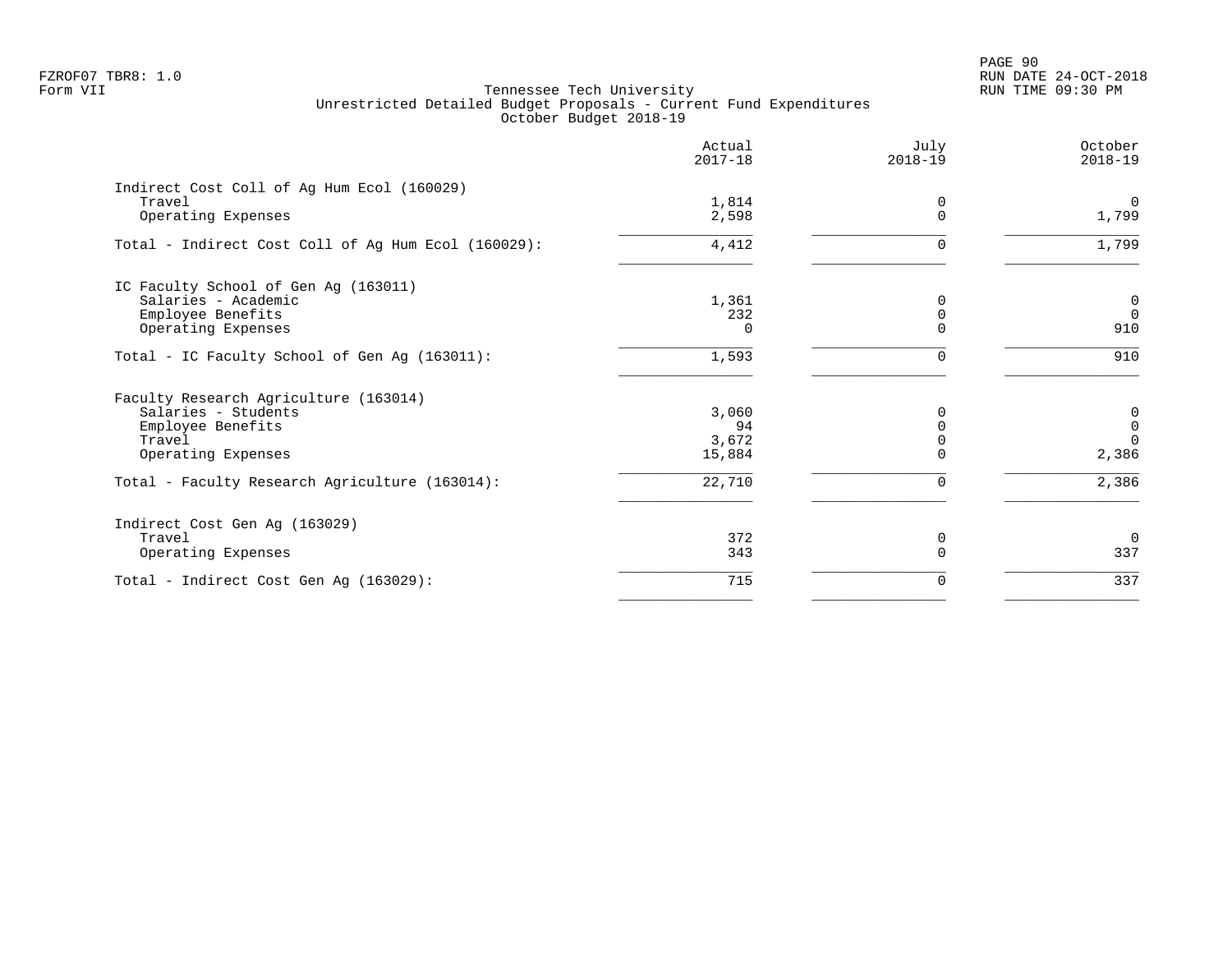PAGE 91 FZROF07 TBR8: 1.0 RUN DATE 24-OCT-2018

|                                                                         | Actual<br>$2017 - 18$ | July<br>$2018 - 19$  | October<br>$2018 - 19$  |
|-------------------------------------------------------------------------|-----------------------|----------------------|-------------------------|
| Faculty Research Human Ecology (165004)<br>Travel<br>Operating Expenses | 2,177<br>1,633        | $\Omega$<br>$\Omega$ | $\overline{0}$<br>6,190 |
| Total - Faculty Research Human Ecology (165004):                        | 3,810                 | $\Omega$             | 6,190                   |
| IC Faculty Human Ecology (165011)<br>Operating Expenses                 | 96                    | $\mathbf 0$          | 3,335                   |
| Total - IC Faculty Human Ecology (165011):                              | 96                    | $\Omega$             | 3,335                   |
| Indirect Cost Human Ecology (165029)<br>Operating Expenses              | 2,902                 | $\Omega$             | 1,777                   |
| Total - Indirect Cost Human Ecology (165029):                           | 2,902                 | $\Omega$             | 1,777                   |
| IC Faculty Nursing (166011)<br>Salaries - Academic<br>Employee Benefits | 280<br>50             | 0<br>$\Omega$        | 0<br>$\Omega$           |
| Total - IC Faculty Nursing (166011):                                    | 330                   | $\Omega$             | $\Omega$                |
| Research Start-up (166015)<br>Operating Expenses                        | 10,000                | 0                    | 0                       |
| Total - Research Start-up (166015):                                     | 10,000                | 0                    | $\mathbf 0$             |
|                                                                         |                       |                      |                         |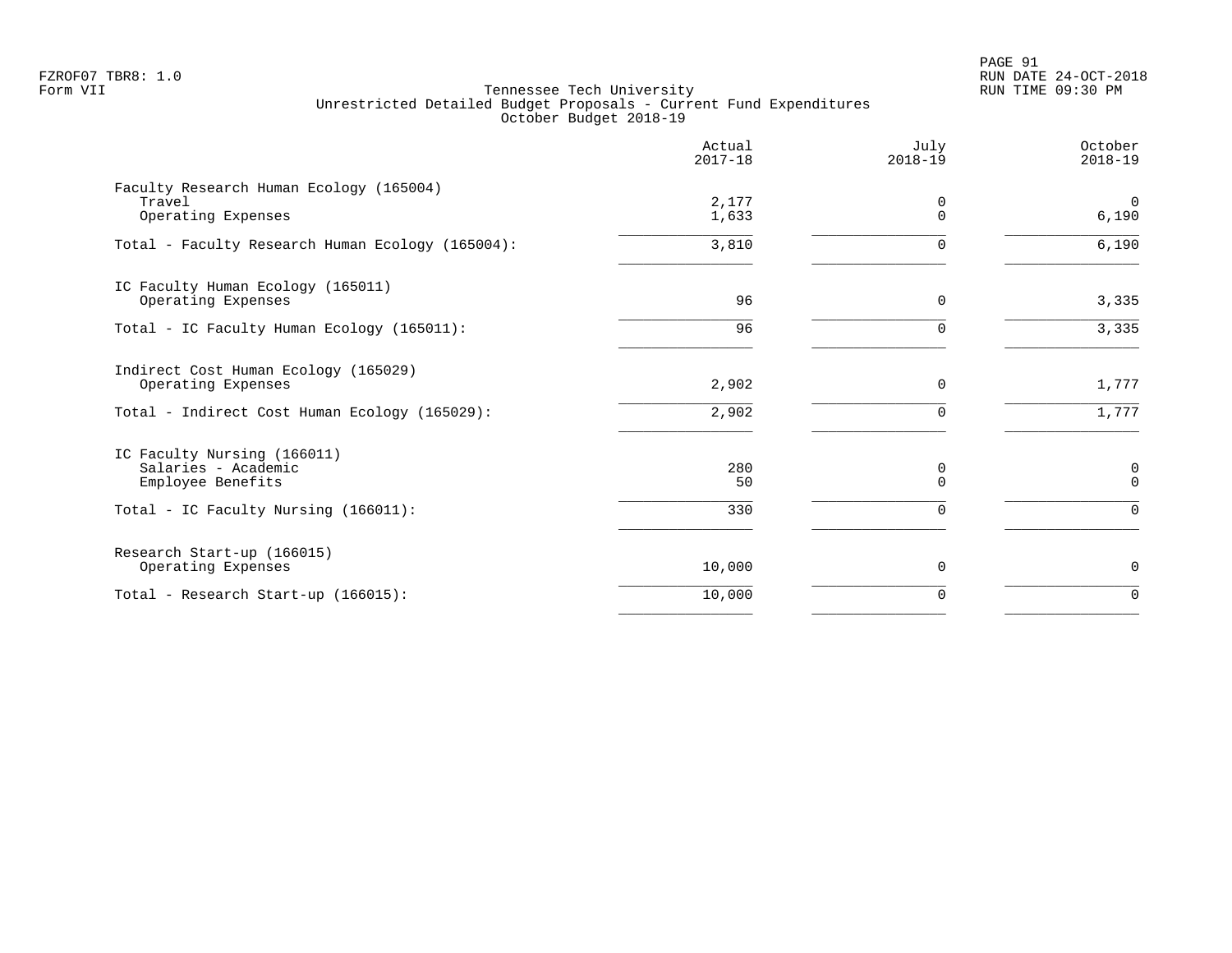|                                                                  | Actual<br>$2017 - 18$       | July<br>$2018 - 19$  | October<br>$2018 - 19$   |
|------------------------------------------------------------------|-----------------------------|----------------------|--------------------------|
| Research Admin (170001)<br>Salaries - Professional               | 18,341                      | $\Omega$             | $\Omega$                 |
| Employee Benefits<br>Travel<br>Operating Expenses                | 11,218<br>29,004<br>164,354 | 6,170<br>16,600<br>0 | 6,170<br>16,600<br>8,318 |
| Total - Research Admin (170001):                                 | 222,917                     | 22,770               | 31,088                   |
| IC Faculty Office of Research (170011)                           |                             |                      |                          |
| Travel<br>Operating Expenses                                     | 1,863<br>0                  | 0<br>$\Omega$        | $\overline{0}$<br>$-183$ |
| Total - IC Faculty Office of Research (170011):                  | 1,863                       | $\Omega$             | $-183$                   |
| Indirect Cost Pool 20 Percent (172000)<br>Operating Expenses     | $\mathbf 0$                 | 273,210              | 412,900                  |
| Total - Indirect Cost Pool 20 Percent (172000):                  | 0                           | 273,210              | 412,900                  |
| Indirect Cost Pool Faculty 10 Per (172005)<br>Operating Expenses | 0                           | 139,790              | 127,439                  |
| Total - Indirect Cost Pool Faculty 10 Per (172005):              | 0                           | 139,790              | 127,439                  |
| Faculty Research 30 Percent (174000)                             |                             |                      |                          |
| Operating Expenses                                               | $\Omega$                    | 208,429              | 115,790                  |
| Total - Faculty Research 30 Percent (174000):                    | $\Omega$                    | 208,429              | 115,790                  |
|                                                                  |                             |                      |                          |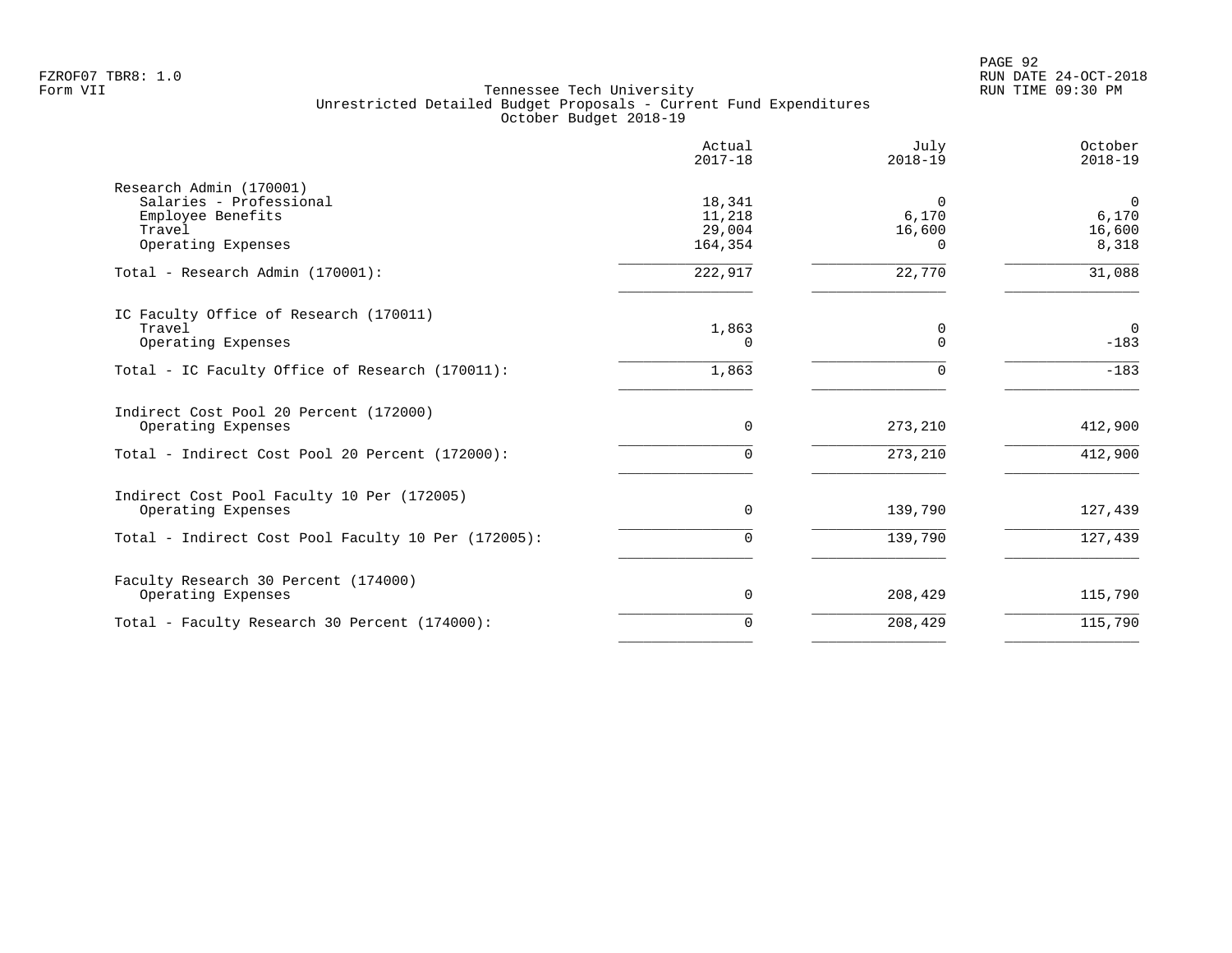|                                                                            | Actual<br>$2017 - 18$ | July<br>$2018 - 19$ | October<br>$2018 - 19$  |
|----------------------------------------------------------------------------|-----------------------|---------------------|-------------------------|
| Fac Research Combined (174001)<br>Salaries - Academic<br>Employee Benefits | 5,217<br>110          | $\Omega$<br>9,840   | $\overline{0}$<br>9,840 |
| Total - Fac Research Combined (174001):                                    | 5,327                 | 9,840               | 9,840                   |
| Indirect Costs Extended Programs (180029)<br>Operating Expenses            | $\Omega$              | $\Omega$            | 3,570                   |
| Total - Indirect Costs Extended Programs (180029):                         | 0                     | $\Omega$            | 3,570                   |
| TBR Spouse Dependent Discount (700000)<br>Employee Benefits                | 26,551                | 30,150              | 30,150                  |
| Total - TBR Spouse Dependent Discount (700000):                            | 26,551                | 30,150              | 30,150                  |
| TBR Employ Remission PC191 (700001)<br>Employee Benefits                   | 30,967                | 23,120              | 23,120                  |
| Total - TBR Employ Remission PC191 (700001):                               | 30,967                | 23,120              | 23,120                  |
| E and G Data Processing Allocation (700003)<br>Department Revenues         | 275,981               | 291,320             | 294,020                 |
| Total - E and G Data Processing Allocation (700003):                       | 275,981               | 291,320             | 294,020                 |
|                                                                            |                       |                     |                         |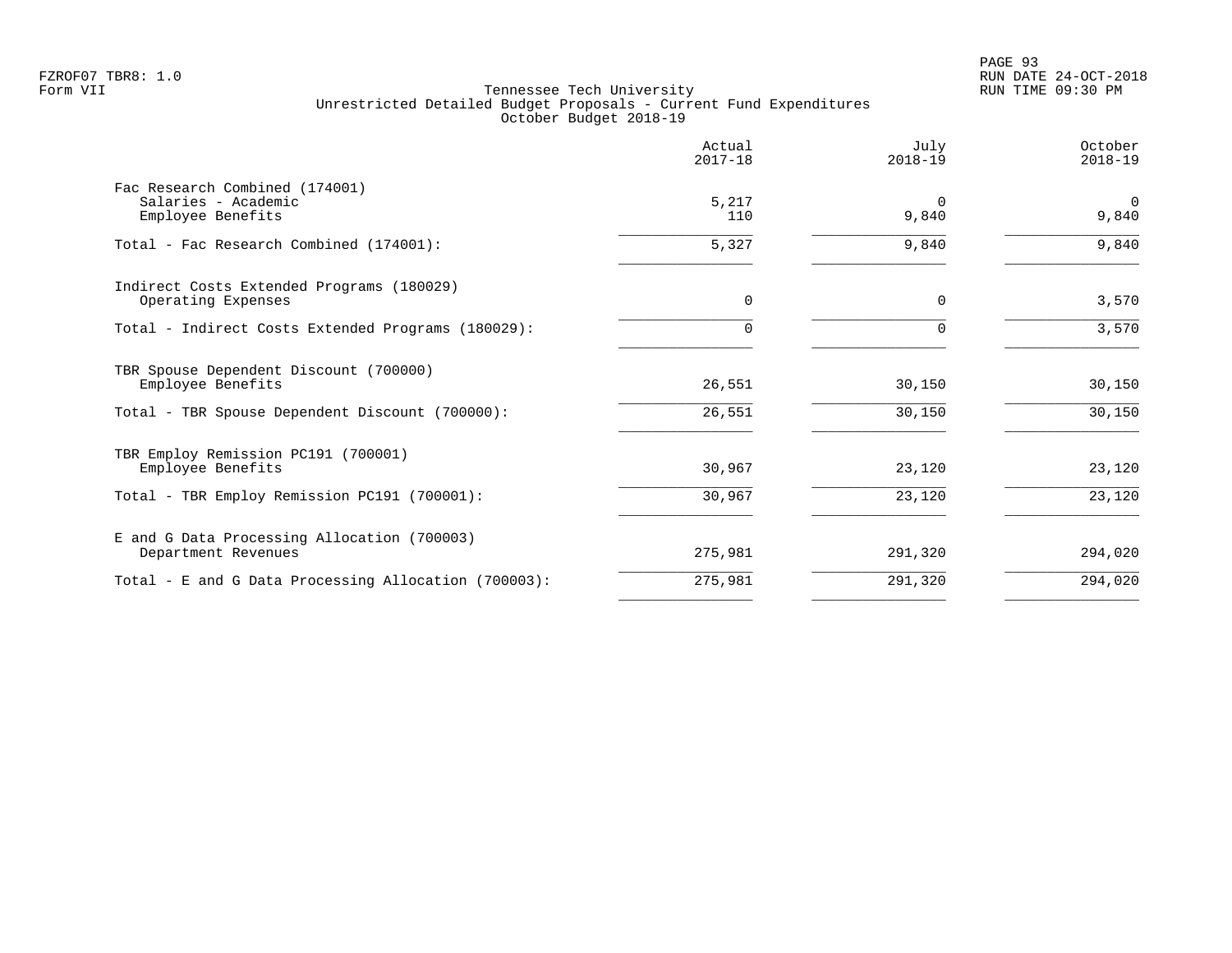|                                                                                                         | Actual<br>$2017 - 18$         | July<br>$2018 - 19$        | October<br>$2018 - 19$   |
|---------------------------------------------------------------------------------------------------------|-------------------------------|----------------------------|--------------------------|
| E and G Claims Adjustment (700004)<br>Operating Expenses                                                | 3,815                         | 5,630                      | 5,630                    |
| Total - E and G Claims Adjustment $(700004)$ :                                                          | 3,815                         | 5,630                      | 5,630                    |
| $E$ and G Support (700005)<br>Salaries - Administrative<br>Salaries - Academic<br>Salaries - Supporting | 0<br>$\mathbf 0$<br>$\Omega$  | 4,205<br>2,365<br>3,750    | 742<br>957<br>$-300$     |
| Salaries - Professional<br>Employee Benefits<br>Operating Expenses                                      | $\Omega$<br>4,121<br>$-3,956$ | 2,220<br>5,020<br>$-4,221$ | 480<br>5,020<br>$-4,002$ |
| Total - E and G Support $(700005)$ :                                                                    | 165                           | 13,339                     | 2,897                    |
| E and G Salary Increase Pool (700010)<br>Salaries - Academic                                            | $\mathbf 0$                   | 1,800                      | 1,800                    |
| Total - E and G Salary Increase Pool (700010):                                                          | $\Omega$                      | 1,800                      | 1,800                    |
| Horticulure Rest Staff Alloc (700050)<br>Operating Expenses                                             | $-92,300$                     | $-92,300$                  | $-92,300$                |
| Total - Horticulure Rest Staff Alloc (700050):                                                          | $-92,300$                     | $-92,300$                  | $-92,300$                |
| TTU Staff Tuit Maint Reimbursment (700068)<br>Employee Benefits                                         | 25,380                        | 7,540                      | 7,540                    |
| Total - TTU Staff Tuit Maint Reimbursment (700068):                                                     | 25,380                        | 7,540                      | 7,540                    |
|                                                                                                         |                               |                            |                          |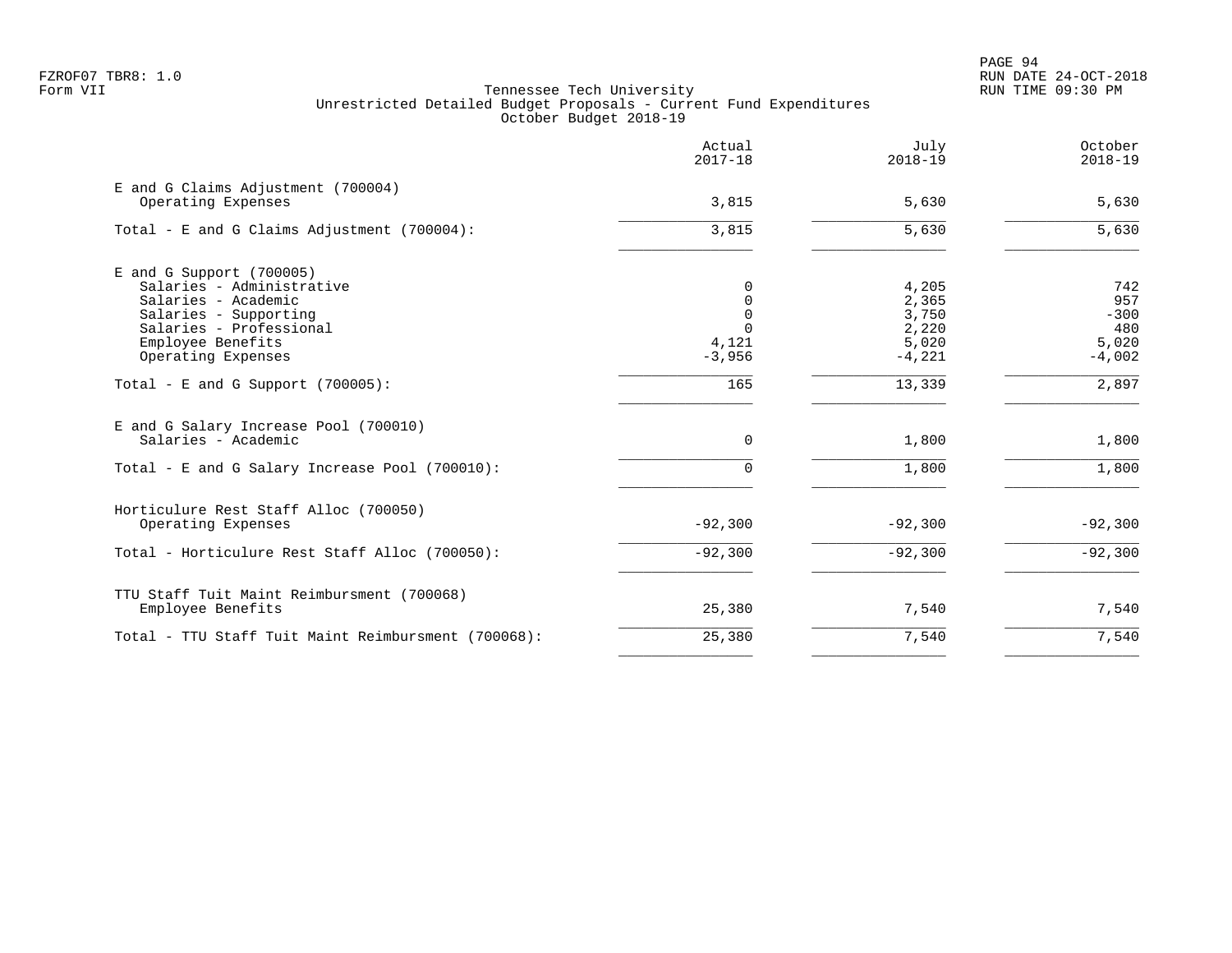PAGE 95 FZROF07 TBR8: 1.0 RUN DATE 24-OCT-2018

#### Form VII Tennessee Tech University RUN TIME 09:30 PM Unrestricted Detailed Budget Proposals - Current Fund Expenditures October Budget 2018-19

|                            | Actual<br>$2017 - 18$ | July<br>$2018 - 19$ | October<br>$2018 - 19$ |
|----------------------------|-----------------------|---------------------|------------------------|
| Total - Research $(250)$ : |                       |                     |                        |
| Salaries - Administrative  | 168,392               | 172,975             | 172,975                |
| Salaries - Academic        | 372,082               | 127,205             | 130,849                |
| Salaries - Supporting      | 139,063               | 157,039             | 157,039                |
| Salaries - Students        | 151,813               | 53,090              | 76,090                 |
| Salaries - Professional    | 204,680               | 123,617             | 123,617                |
| Employee Benefits          | 399,322               | 280,089             | 281,180                |
| Travel                     | 233,147               | 43,540              | 66,040                 |
| Operating Expenses         | 579,821               | 1,328,251           | 2,104,828              |
| Capital Outlay             | 92,939                | 0                   | 8,998                  |
| Department Revenues        | 275,981               | 291,320             | 294,020                |
| Total                      | 2,617,240             | 2,577,126           | 3,415,636              |
| Total - Research (25):     |                       |                     |                        |
| Salaries - Administrative  | 168,392               | 172,975             | 172,975                |
| Salaries - Academic        | 372,082               | 127,205             | 130,849                |
| Salaries - Supporting      | 139,063               | 157,039             | 157,039                |
| Salaries - Students        | 151,813               | 53,090              | 76,090                 |
| Salaries - Professional    | 204,680               | 123,617             | 123,617                |
| Employee Benefits          | 399,322               | 280,089             | 281,180                |
| Travel                     | 233,147               | 43,540              | 66,040                 |
| Operating Expense          | 579,821               | 1,328,251           | 2,104,828              |
| Capital Outlay             | 92,939                | $\Omega$            | 8,998                  |
| Department Revenues        | 275,981               | 291,320             | 294,020                |
|                            |                       |                     |                        |

 Public Service (30) Public Service (300)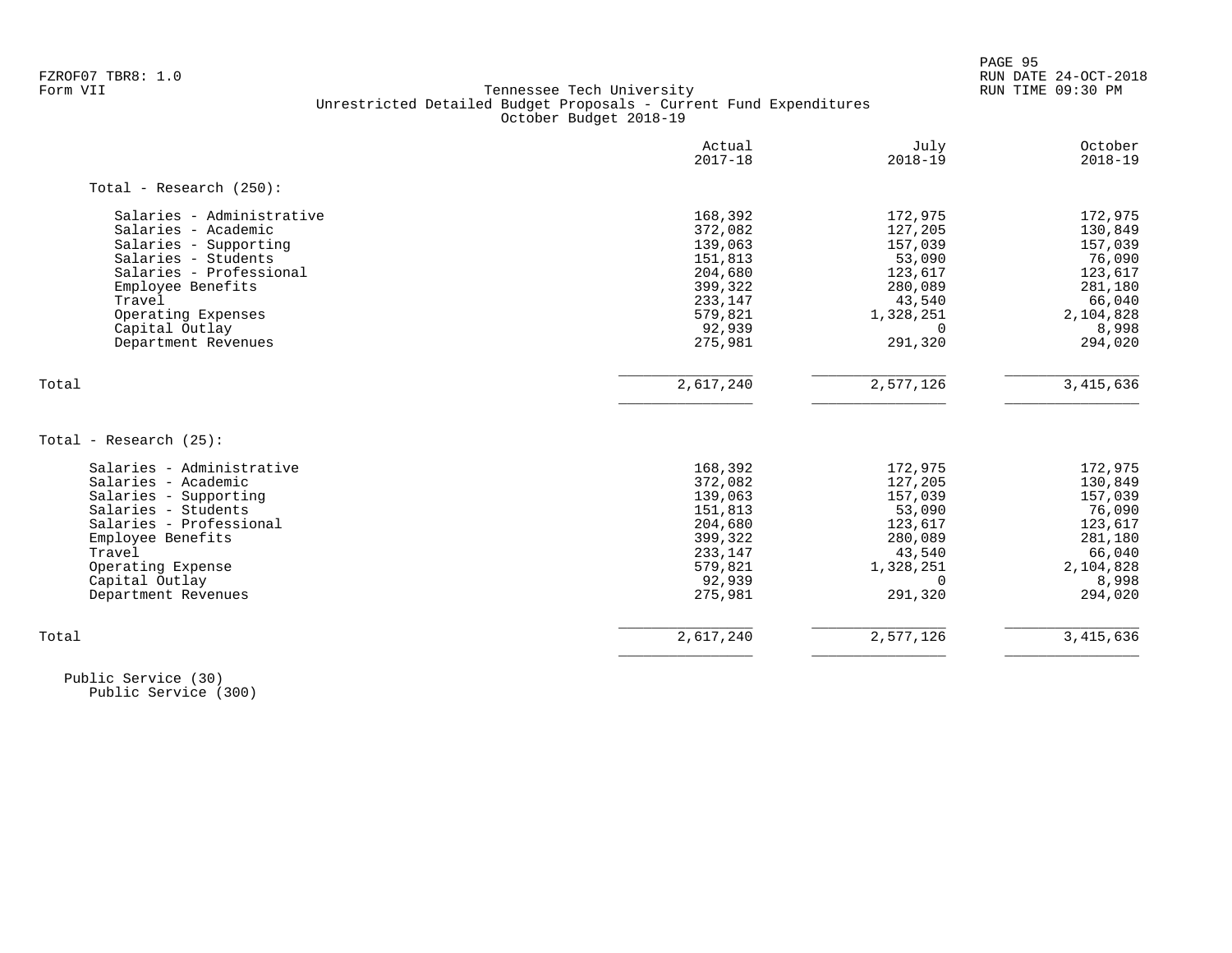|                                                      | Actual<br>$2017 - 18$ | July<br>$2018 - 19$ | October<br>$2018 - 19$ |
|------------------------------------------------------|-----------------------|---------------------|------------------------|
| Craft Center Workshops (121762)                      |                       |                     |                        |
| Salaries - Academic                                  | 5,250                 | 750                 | 7,000                  |
| Salaries - Supporting                                | 8,530                 | 15,750              | 10,500                 |
| Salaries - Students                                  | 4,612                 | 4,000               | 4,000                  |
| Salaries - Professional                              | 44,217                | 44,411              | 46,211                 |
| Employee Benefits                                    | 24,128                | 23,530              | 23,530                 |
| Travel                                               | $\Omega$              | 600                 | 600                    |
| Operating Expenses                                   | 72,668                | 45,240              | 45,240                 |
| Total - Craft Center Workshops (121762):             | 159,405               | 134,281             | 137,081                |
| Craft Center Workshops Transf In (121763)            |                       |                     |                        |
| Operating Expenses                                   | $-50,000$             | $-50,000$           | $-50,000$              |
| Total - Craft Center Workshops Transf In (121763):   | $-50,000$             | $-50,000$           | $-50,000$              |
| Craft Center Exhibitions (121769)                    |                       |                     |                        |
| Salaries - Supporting                                | 0                     | 1,000               | 1,000                  |
| Employee Benefits                                    | $\mathbf 0$           | 760                 | 760                    |
| Travel                                               | $\Omega$              | 100                 | 100                    |
| Operating Expenses                                   | 2,020                 | 2,180               | 2,180                  |
| Total - Craft Center Exhibitions (121769):           | 2,020                 | 4,040               | 4,040                  |
| Federal College Work Study Program (122001)          |                       |                     |                        |
| Salaries - Students                                  | 7,583                 | 12,080              | 12,080                 |
| Total - Federal College Work Study Program (122001): | 7,583                 | 12,080              | 12,080                 |
|                                                      |                       |                     |                        |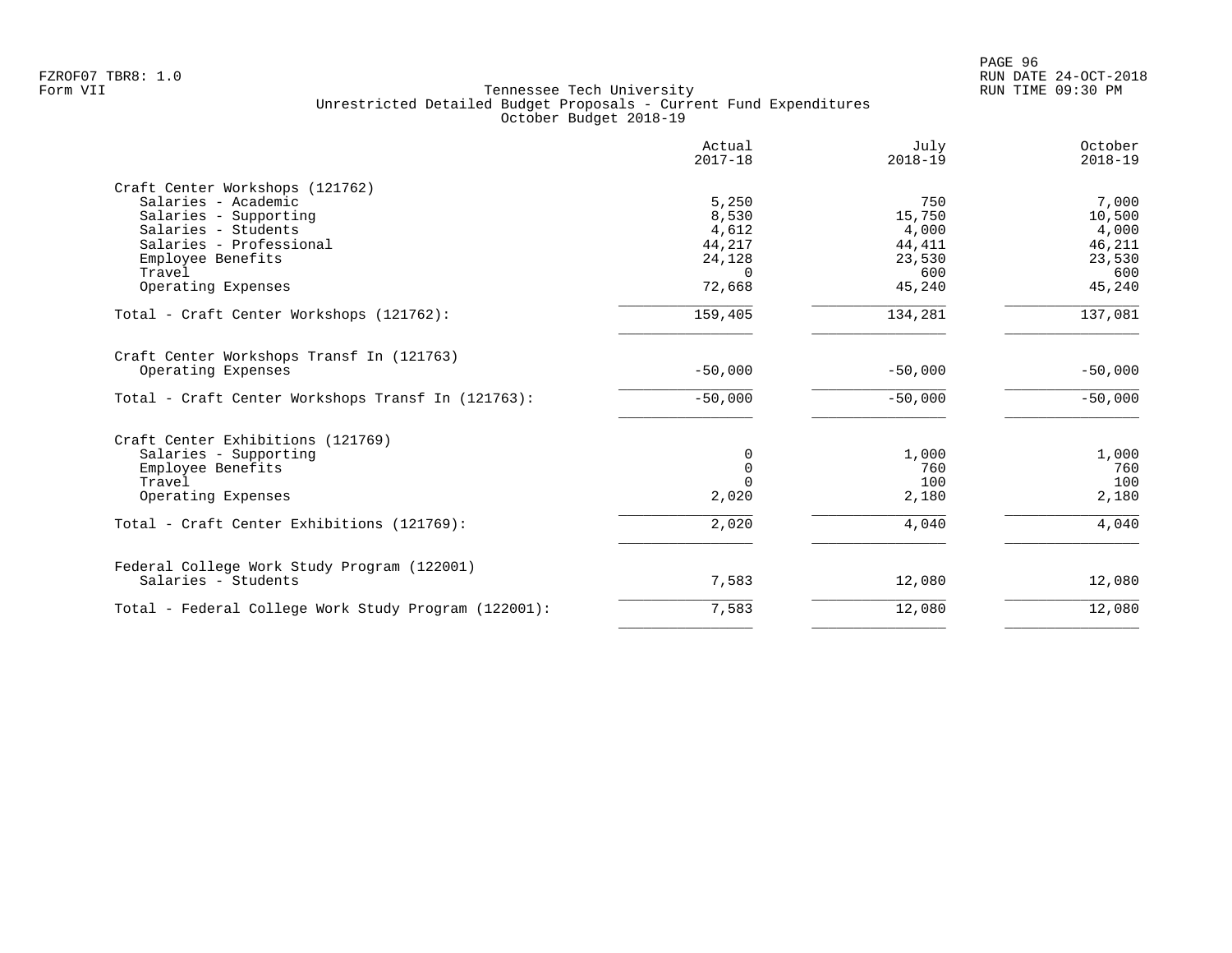PAGE 97 FZROF07 TBR8: 1.0 RUN DATE 24-OCT-2018

|                                                                                                                     | Actual<br>$2017 - 18$      | July<br>$2018 - 19$        | October<br>$2018 - 19$     |
|---------------------------------------------------------------------------------------------------------------------|----------------------------|----------------------------|----------------------------|
| WTTU Tech Radio (127904)<br>Salaries - Students<br>Employee Benefits<br>Operating Expenses                          | 6,569<br>42<br>12,522      | 10,880<br>5,830<br>6,880   | 10,880<br>5,830<br>6,880   |
| Total - WTTU Tech Radio (127904):                                                                                   | 19,133                     | 23,590                     | 23,590                     |
| Science Fair (130005)<br>Employee Benefits                                                                          | 0                          | 2,600                      | 2,600                      |
| Total - Science Fair (130005):                                                                                      | $\Omega$                   | 2,600                      | 2,600                      |
| COOP Fisheries Unit (131002)<br>Salaries - Supporting<br>Employee Benefits<br>Total - COOP Fisheries Unit (131002): | 35,923<br>19,596<br>55,519 | 35,976<br>20,715<br>56,691 | 36,800<br>20,715<br>57,515 |
| TN Great War Comm Chair (134001)<br>Travel<br>Operating Expenses                                                    | 403<br>586                 | 0<br>$\Omega$              | $\overline{0}$<br>12,518   |
| Total - TN Great War Comm Chair (134001):                                                                           | 989                        | 0                          | 12,518                     |
| Engineering MOE Funding (137020)<br>Employee Benefits                                                               | 0                          | 2,500                      | 2,500                      |
| Total - Engineering MOE Funding (137020):                                                                           | $\overline{0}$             | 2,500                      | 2,500                      |
|                                                                                                                     |                            |                            |                            |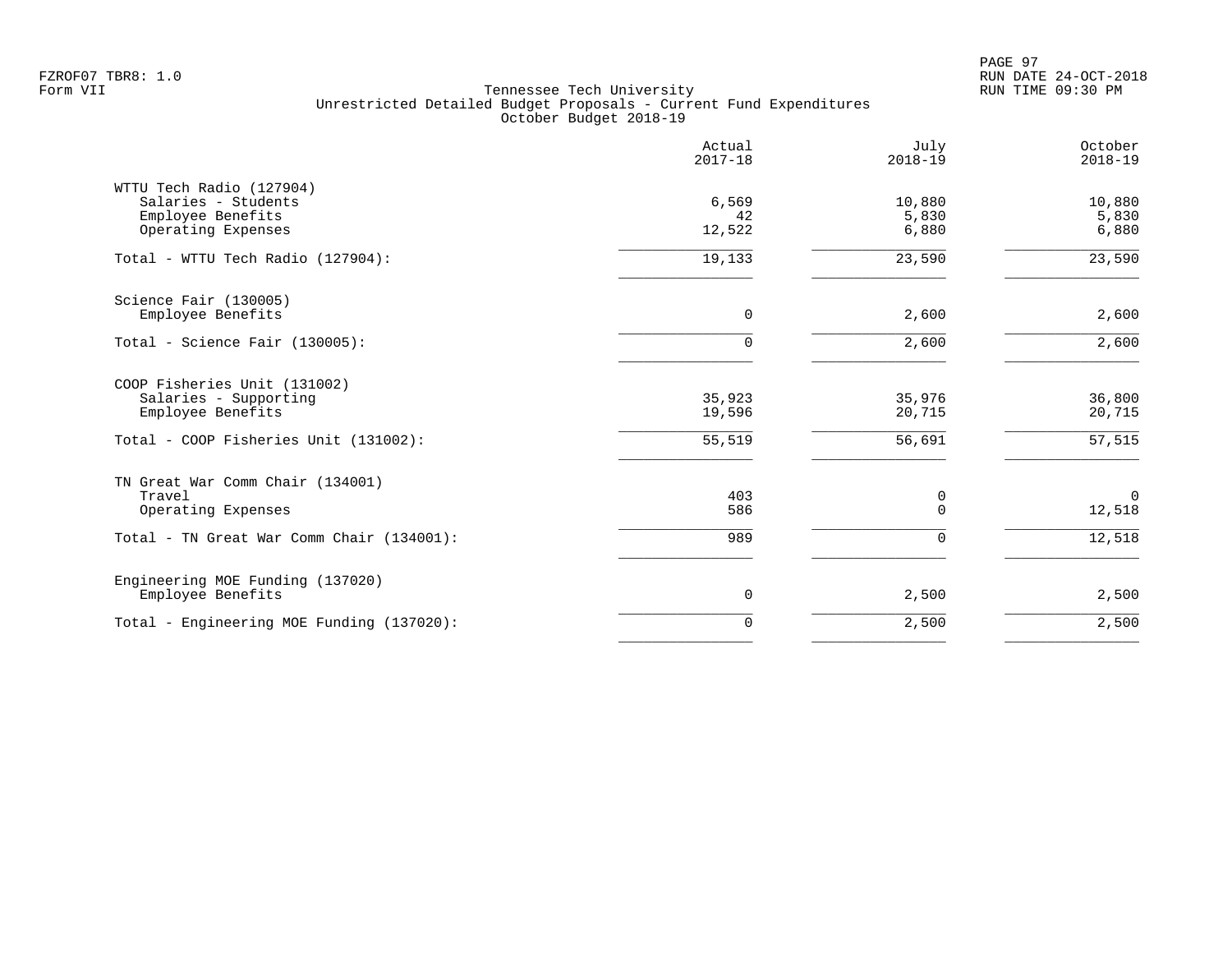PAGE 98 FZROF07 TBR8: 1.0 RUN DATE 24-OCT-2018

|                                                 | Actual<br>$2017 - 18$ | July<br>$2018 - 19$ | October<br>$2018 - 19$ |
|-------------------------------------------------|-----------------------|---------------------|------------------------|
| Match Mechanical Engineering (138405)           |                       |                     |                        |
| Salaries - Professional                         | 11,700                | 0                   | $\mathbf 0$            |
| Employee Benefits                               | 11,095                | 0                   | $\mathbf 0$            |
| Operating Expenses                              | $\Omega$              | $\Omega$            | 3,900                  |
| Total - Match Mechanical Engineering (138405):  | 22,795                | $\Omega$            | 3,900                  |
| Match College of Business (140035)              |                       |                     |                        |
| Salaries - Students                             | 13,199                | 0                   | $\overline{0}$         |
| Salaries - Professional                         | 41,440                | 0                   | $\mathbf 0$            |
| Employee Benefits                               | 15,289                | $\mathbf 0$         | $\Omega$               |
| Operating Expenses                              | 32,339                | $\Omega$            | 52,494                 |
| Total - Match College of Business (140035):     | 102,267               | $\Omega$            | 52,494                 |
| TN eCampus Marketing Campaign (140100)          |                       |                     |                        |
| Salaries - Supporting                           | 1,847                 | $\Omega$            | $\mathbf 0$            |
| Salaries - Students                             | 21,204                | 7,910               | 7,910                  |
| Salaries - Professional                         | 26,832                | $\Omega$            | $\Omega$               |
| Employee Benefits                               | 6,917                 | 6,804               | 6,804                  |
| Travel                                          | 15,538                | 650                 | 650                    |
| Operating Expenses                              | 45,038                | 117,078             | 117,078                |
| Total - TN eCampus Marketing Campaign (140100): | 117,376               | 132,442             | 132,442                |
| iCube (140101)                                  |                       |                     |                        |
| Salaries - Students                             | 940                   | 0                   | $\mathbf 0$            |
| Salaries - Professional                         | 1,506                 | $\Omega$            | $\overline{0}$         |
| Employee Benefits                               | 479                   | 800                 | 800                    |
| Travel                                          | 2,399                 | $\Omega$            | $\Omega$               |
| Operating Expenses                              | 56,080                | 34,198              | 34,198                 |
| Department Revenues                             | $-10,000$             | $\Omega$            | $\Omega$               |
| Total - iCube $(140101)$ :                      | 51,404                | 34,998              | 34,998                 |
|                                                 |                       |                     |                        |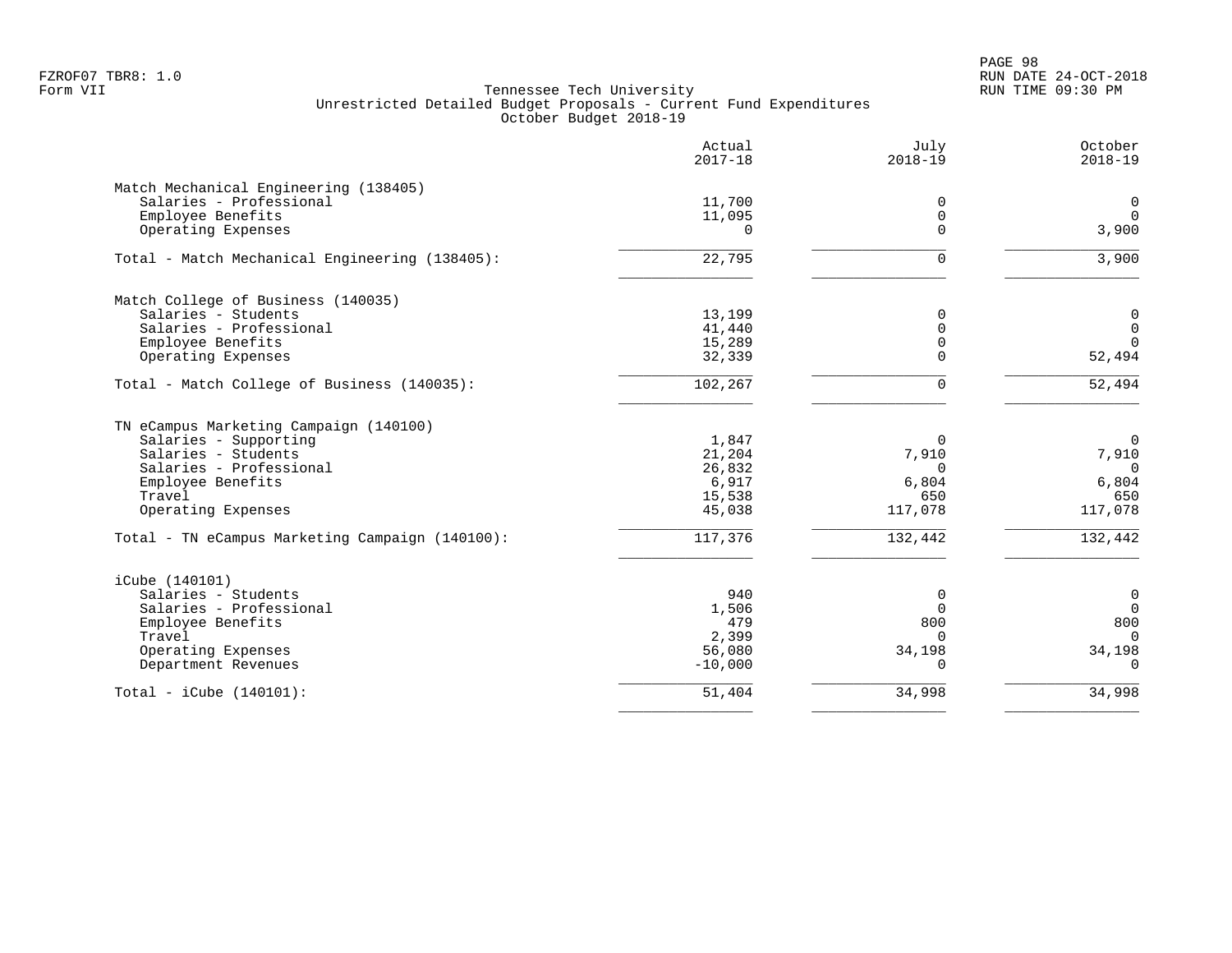PAGE 99 FZROF07 TBR8: 1.0 RUN DATE 24-OCT-2018

|                                               | Actual<br>$2017 - 18$ | July<br>$2018 - 19$ | October<br>$2018 - 19$ |
|-----------------------------------------------|-----------------------|---------------------|------------------------|
| Match iCube (140105)                          |                       |                     |                        |
| Salaries - Professional                       | 6,149                 | $\Omega$            | 0                      |
| Employee Benefits                             | 1,342                 |                     | $\Omega$               |
| Operating Expenses                            | 0                     | $\Omega$            | $-12,809$              |
| Total - Match iCube (140105):                 | 7,491                 | $\Omega$            | $-12,809$              |
| SACF SBDC (147001)                            |                       |                     |                        |
| Employee Benefits                             | $\mathbf 0$           | 850                 | 850                    |
| Total - SACF SBDC (147001):                   | $\Omega$              | 850                 | 850                    |
| Match Child Development Lab (153405)          |                       |                     |                        |
| Salaries - Supporting                         | 9,576                 |                     | 9,000                  |
| Salaries - Professional                       | $\Omega$              |                     | 8,000                  |
| Employee Benefits                             | 3,067                 |                     | 2,953                  |
| Travel                                        | 320                   |                     | 3,000                  |
| Operating Expenses                            | 12,820                | $-117$              | 13,574                 |
| Total - Match Child Development Lab (153405): | 25,783                | $-117$              | 36,527                 |
| Band Camps and Clinics (155002)               |                       |                     |                        |
| Operating Expenses                            | 0                     | 33,330              | 33,330                 |
| Total - Band Camps and Clinics (155002):      | 0                     | 33,330              | 33,330                 |
|                                               |                       |                     |                        |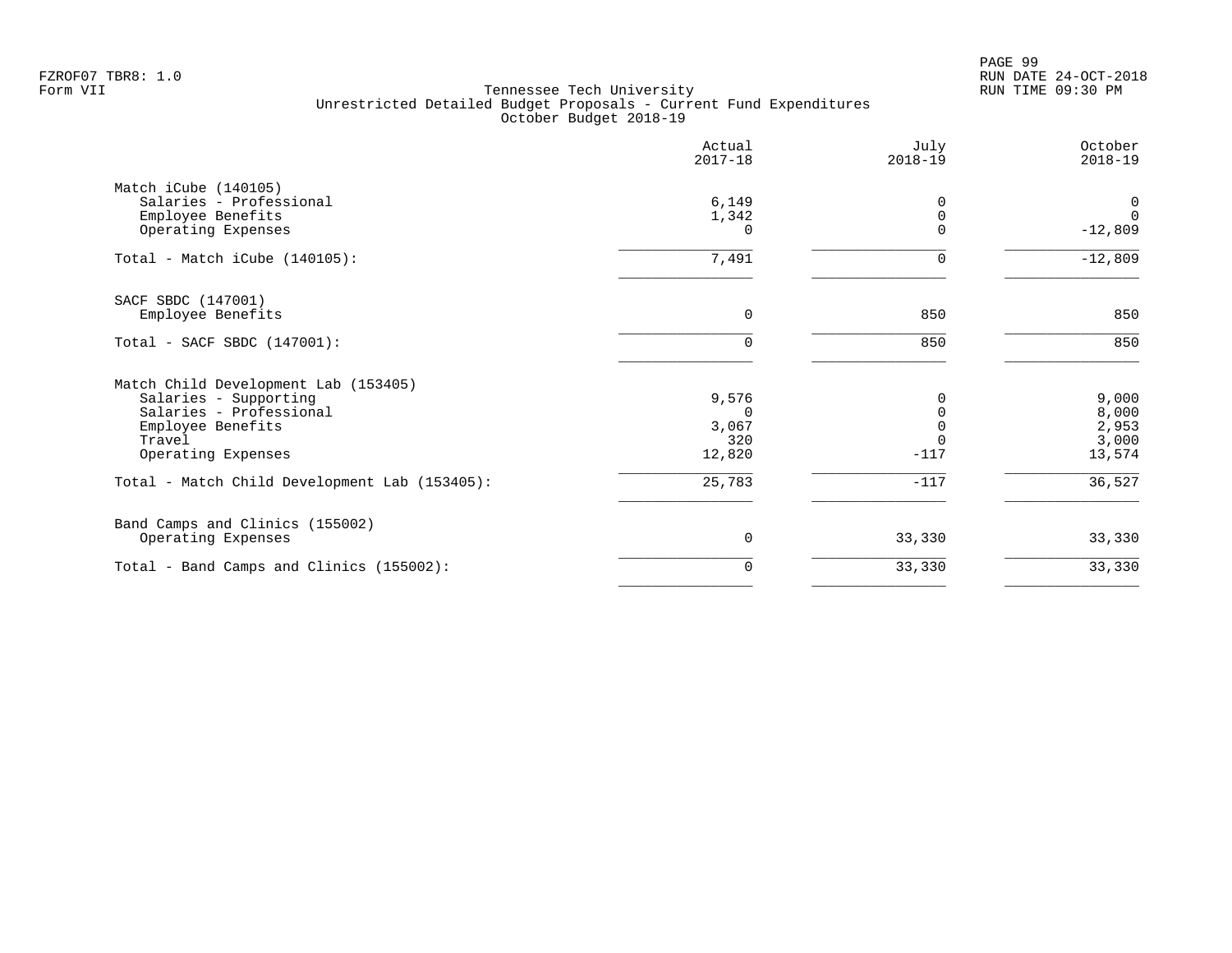|                                           | Actual<br>$2017 - 18$ | July<br>$2018 - 19$ | October<br>$2018 - 19$ |
|-------------------------------------------|-----------------------|---------------------|------------------------|
| Southeast Chamber Music (155007)          |                       |                     |                        |
| Employee Benefits                         | 0                     | 2,000               | 2,000                  |
| Operating Expenses                        | 0                     | 18,000              | 18,000                 |
| Total - Southeast Chamber Music (155007): | 0                     | 20,000              | 20,000                 |
| STEM Operating (156002)                   |                       |                     |                        |
| Salaries - Academic                       | 93,320                | 120,914             | 57,303                 |
| Salaries - Supporting                     | 181,327               | 169,431             | 177,972                |
| Salaries - Students                       | 26,629                | 400                 | 18,686                 |
| Salaries - Professional                   | 76,673                | 91,524              | 152,928                |
| Employee Benefits                         | 137,248               | 134,130             | 134,130                |
| Travel                                    | 3,951                 | 2,820               | 2,820                  |
| Operating Expenses                        | 49,305                | 54,240              | 38,374                 |
| Total - STEM Operating (156002):          | 568,453               | 573,459             | 582,213                |
| STEM Graduate Assistant (156003)          |                       |                     |                        |
| Employee Benefits                         | 18,028                | 23,130              | 23,130                 |
| Total - STEM Graduate Assistant (156003): | 18,028                | 23,130              | 23,130                 |
| STEM Workshops (156004)                   |                       |                     |                        |
| Salaries - Academic                       | 0                     | 2,165               | 2,165                  |
| Salaries - Students                       | $\mathsf 0$           | 165                 | 165                    |
| Employee Benefits                         | $\Omega$              | 535                 | 535                    |
| Operating Expenses                        | 1,348                 | 2,135               | 31,878                 |
| Total - STEM Workshops (156004):          | 1,348                 | 5,000               | 34,743                 |
|                                           |                       |                     |                        |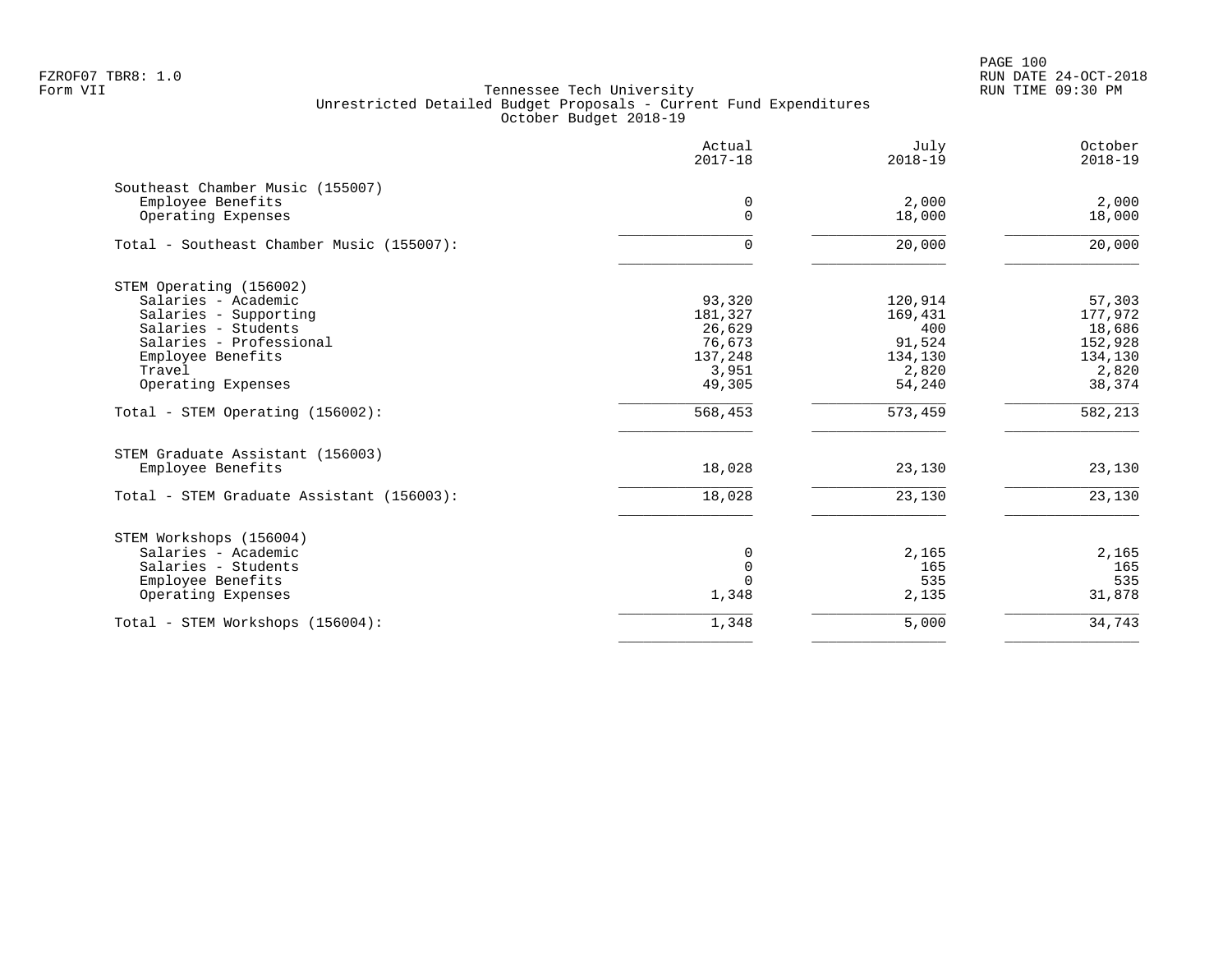PAGE 101 FZROF07 TBR8: 1.0 RUN DATE 24-OCT-2018

|                                                  | Actual<br>$2017 - 18$ | July<br>$2018 - 19$  | October<br>$2018 - 19$  |
|--------------------------------------------------|-----------------------|----------------------|-------------------------|
| STEM Equip Rental (156006)<br>Operating Expenses | $-1,102$              | 2,000                | 4,504                   |
|                                                  |                       |                      |                         |
| Total - STEM Equip Rental (156006):              | $-1,102$              | 2,000                | 4,504                   |
| STEM Science Fair (156007)                       |                       |                      |                         |
| Travel                                           | 1,017<br>846          | 0<br>0               | $\overline{0}$<br>22    |
| Operating Expenses                               |                       |                      |                         |
| Total - STEM Science Fair (156007):              | 1,863                 | $\Omega$             | $\overline{22}$         |
| STEM Mobile (156008)                             |                       |                      |                         |
| Salaries - Supporting                            | 248                   | $\Omega$             | $\boldsymbol{0}$        |
| Employee Benefits<br>Travel                      | 40<br>3,081           | $\Omega$<br>$\Omega$ | $\mathsf 0$<br>$\Omega$ |
| Operating Expenses                               | 36,556                |                      | 45,981                  |
| Total - STEM Mobile (156008):                    | 39,925                | 0                    | $\overline{45,981}$     |
| Ag Pavilion (161000)                             |                       |                      |                         |
| Salaries - Supporting                            | 36,921                | 35,707               | 36,307                  |
| Salaries - Students                              | 19,456                | 3,000                | 3,000                   |
| Salaries - Professional                          | 65,764                | 66,036               | 67,761                  |
| Employee Benefits                                | 55,390                | 48,315               | 48,315                  |
| Operating Expenses                               | 41,266                | 69,590               | 79,418                  |
| Total - Aq Pavilion $(161000)$ :                 | 218,797               | 222,648              | 234,801                 |
|                                                  |                       |                      |                         |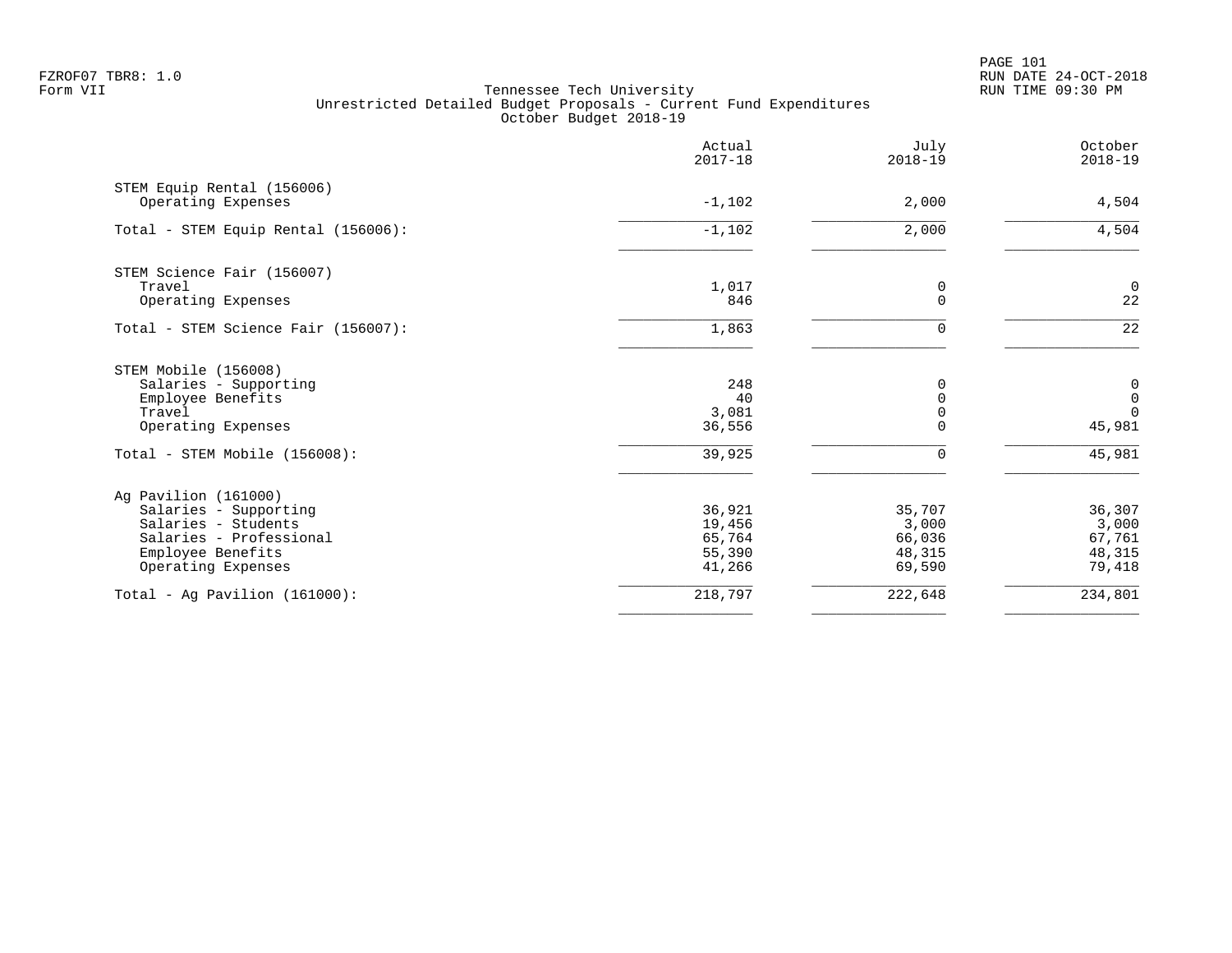PAGE 102 FZROF07 TBR8: 1.0 RUN DATE 24-OCT-2018

|                                                                                                               | Actual<br>$2017 - 18$       | July<br>$2018 - 19$ | October<br>$2018 - 19$     |
|---------------------------------------------------------------------------------------------------------------|-----------------------------|---------------------|----------------------------|
| Match Human Ecology (165015)<br>Operating Expenses                                                            | $\Omega$                    | 0                   | $-1,538$                   |
| Total - Match Human Ecology (165015):                                                                         | $\Omega$                    | U                   | $-1,538$                   |
| Dept Match Nursing (166025)<br>Employee Benefits                                                              | 0                           | $\Omega$            | 1,849                      |
| Total - Dept Match Nursing (166025):                                                                          | $\Omega$                    | U                   | 1,849                      |
| TTU Matching (171000)<br>Employee Benefits                                                                    | $\Omega$                    | $\Omega$            | 12,513                     |
| Total - TTU Matching (171000):                                                                                | $\cap$                      | ∩                   | 12,513                     |
| TTU Matching Specific Projects (171005)<br>Salaries - Professional<br>Employee Benefits<br>Operating Expenses | 19,662<br>7,209<br>$\Omega$ | O<br>0              | 33,086<br>11,580<br>16,503 |
| Total - TTU Matching Specific Projects (171005):                                                              | 26,871                      | $\Omega$            | 61,169                     |
| Extended Education (180001)<br>Employee Benefits                                                              | $\Omega$                    | 100                 | 100                        |
| Total - Extended Education (180001):                                                                          | $\Omega$                    | 100                 | 100                        |
|                                                                                                               |                             |                     |                            |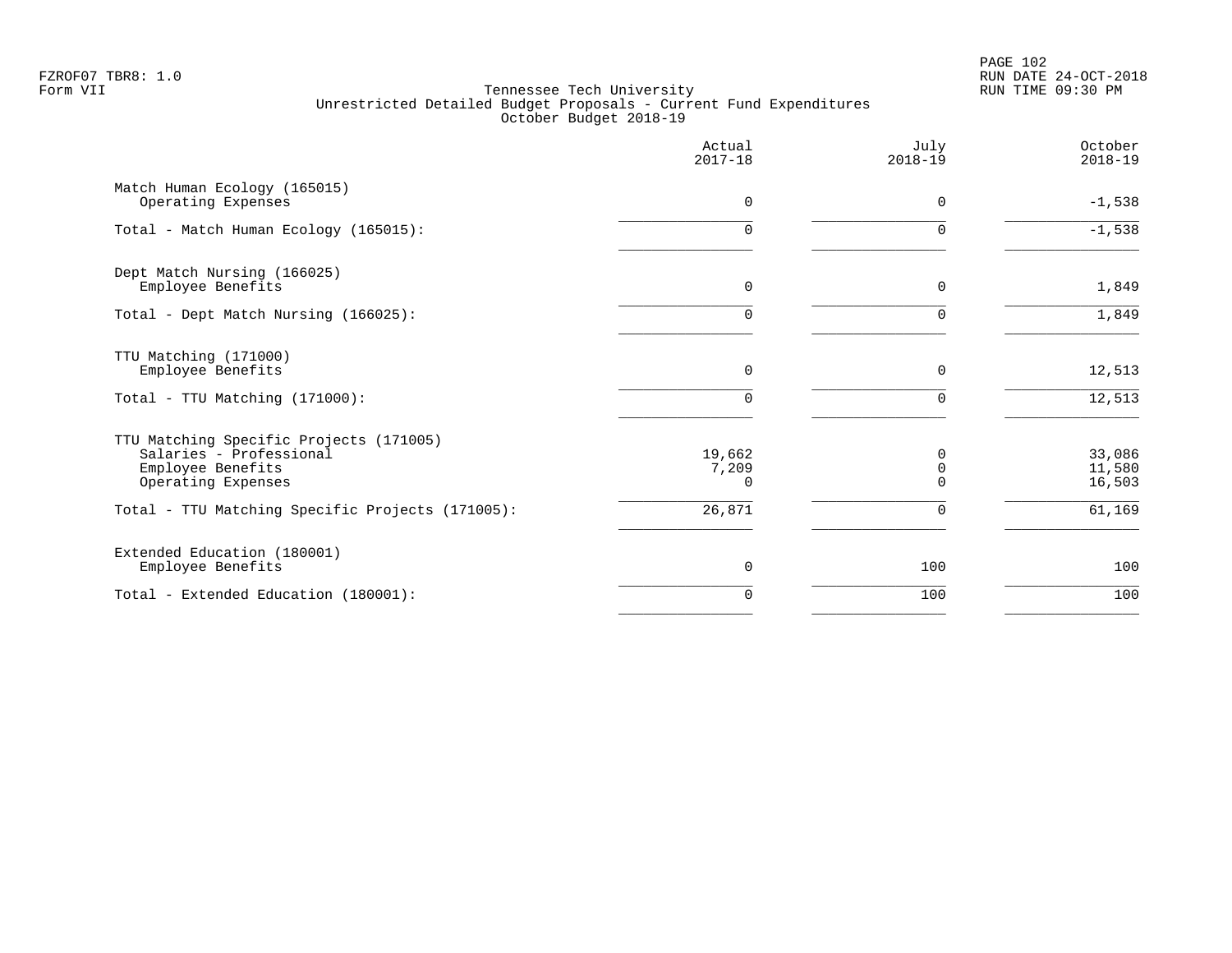PAGE 103 FZROF07 TBR8: 1.0 RUN DATE 24-OCT-2018

|                                                                                                                                         | Actual<br>$2017 - 18$                   | July<br>$2018 - 19$                     | October<br>$2018 - 19$                               |
|-----------------------------------------------------------------------------------------------------------------------------------------|-----------------------------------------|-----------------------------------------|------------------------------------------------------|
| Ext Prog Vehicles (180007)<br>Operating Expenses                                                                                        | 0                                       | 1,000                                   | 1,000                                                |
| Total - Ext Prog Vehicles (180007):                                                                                                     | 0                                       | 1,000                                   | 1,000                                                |
| Ext Prog Vehicles Transfer In (180008)<br>Operating Expenses                                                                            | $\mathbf 0$                             | $-2,000$                                | $-2,000$                                             |
| Total - Ext Prog Vehicles Transfer In (180008):                                                                                         | $\Omega$                                | $-2,000$                                | $-2,000$                                             |
| Highlands Workforce Development (180201)<br>Employee Benefits<br>Operating Expenses                                                     | 0<br>37,228                             | 2,900<br>0                              | 2,900<br>40,000                                      |
| Total - Highlands Workforce Development (180201):                                                                                       | 37,228                                  | 2,900                                   | 42,900                                               |
| Ext Educ NC Seminars (181004)<br>Operating Expenses                                                                                     | 2,239                                   | $\mathbf 0$                             | $\mathbf 0$                                          |
| Total - Ext Educ NC Seminars (181004):                                                                                                  | 2,239                                   | $\mathbf 0$                             | $\Omega$                                             |
| Service Learning Center (187000)<br>Salaries - Students<br>Salaries - Professional<br>Employee Benefits<br>Travel<br>Operating Expenses | 3,082<br>45,495<br>29,764<br>0<br>3,785 | 0<br>46,515<br>33,425<br>3,000<br>5,000 | $\overline{0}$<br>47,090<br>33,425<br>3,000<br>3,360 |
| Total - Service Learning Center (187000):                                                                                               | 82,126                                  | 87,940                                  | 86,875                                               |
|                                                                                                                                         |                                         |                                         |                                                      |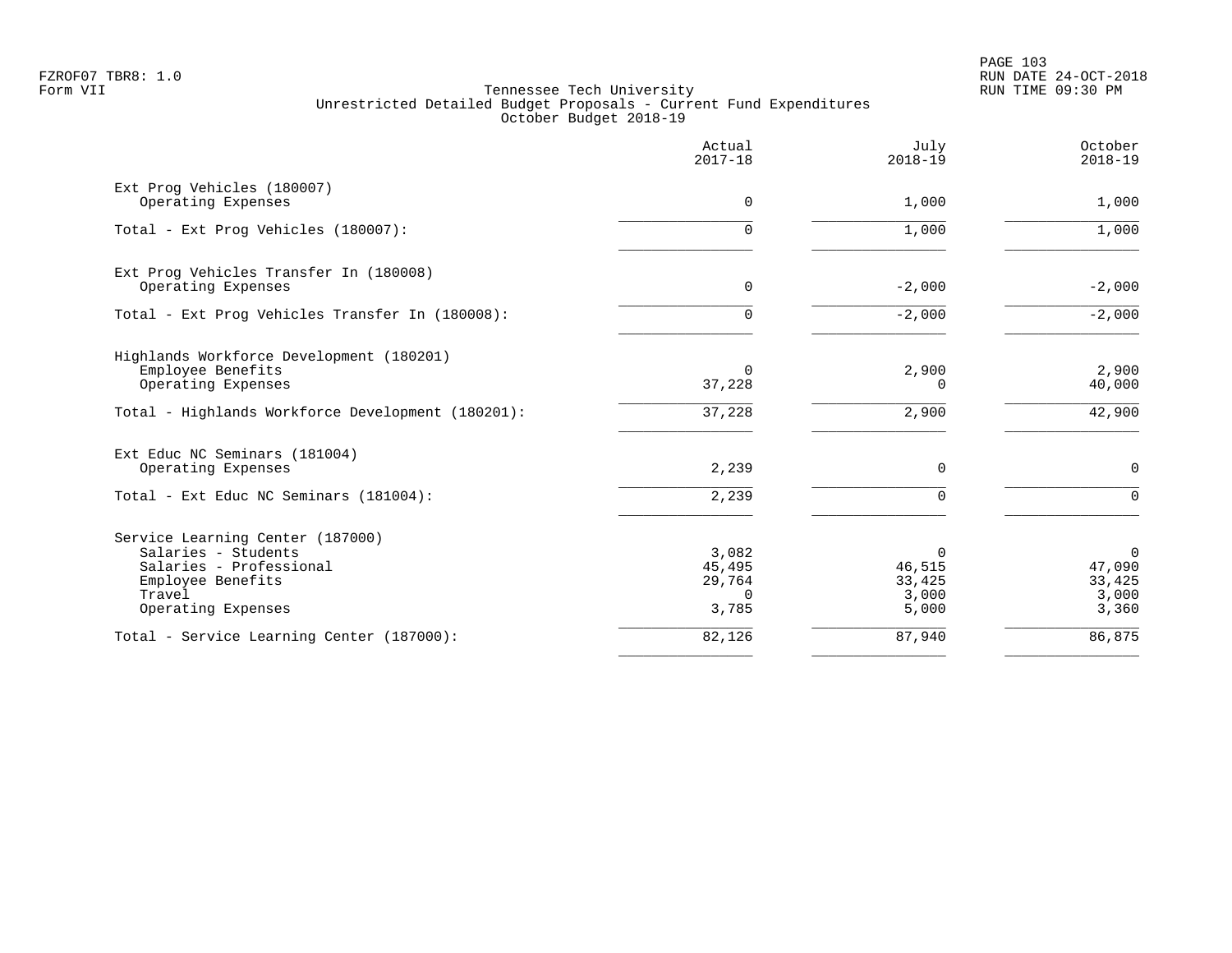PAGE 104 FZROF07 TBR8: 1.0 RUN DATE 24-OCT-2018

|                                                                                                                                                  | Actual<br>$2017 - 18$       | July<br>$2018 - 19$                          | October<br>$2018 - 19$                               |
|--------------------------------------------------------------------------------------------------------------------------------------------------|-----------------------------|----------------------------------------------|------------------------------------------------------|
| TBR Spouse Dependent Discount (700000)<br>Employee Benefits                                                                                      | 9,950                       | 11,580                                       | 11,580                                               |
| Total - TBR Spouse Dependent Discount (700000):                                                                                                  | 9,950                       | 11,580                                       | 11,580                                               |
| TBR Employ Remission PC191 (700001)<br>Employee Benefits                                                                                         | 14,104                      | 11,840                                       | 11,840                                               |
| Total - TBR Employ Remission PC191 (700001):                                                                                                     | 14,104                      | 11,840                                       | 11,840                                               |
| E and G Data Processing Allocation (700003)<br>Department Revenues                                                                               | 715,183                     | 754,950                                      | 761,920                                              |
| Total - E and G Data Processing Allocation (700003):                                                                                             | 715, 183                    | 754,950                                      | 761,920                                              |
| E and G Claims Adjustment (700004)<br>Operating Expenses                                                                                         | 5,495                       | 6,590                                        | 6,590                                                |
| Total - E and G Claims Adjustment $(700004)$ :                                                                                                   | 5,495                       | 6,590                                        | 6,590                                                |
| $E$ and G Support (700005)<br>Salaries - Academic<br>Salaries - Supporting<br>Salaries - Professional<br>Employee Benefits<br>Operating Expenses | 0<br>0<br>4,364<br>$-2,392$ | 2,965<br>5,775<br>5,490<br>5,695<br>$-6,085$ | $\overline{0}$<br>$-610$<br>562<br>5,695<br>$-5,983$ |
| Total - E and G Support $(700005)$ :                                                                                                             | 1,972                       | 13,840                                       | $-336$                                               |
|                                                                                                                                                  |                             |                                              |                                                      |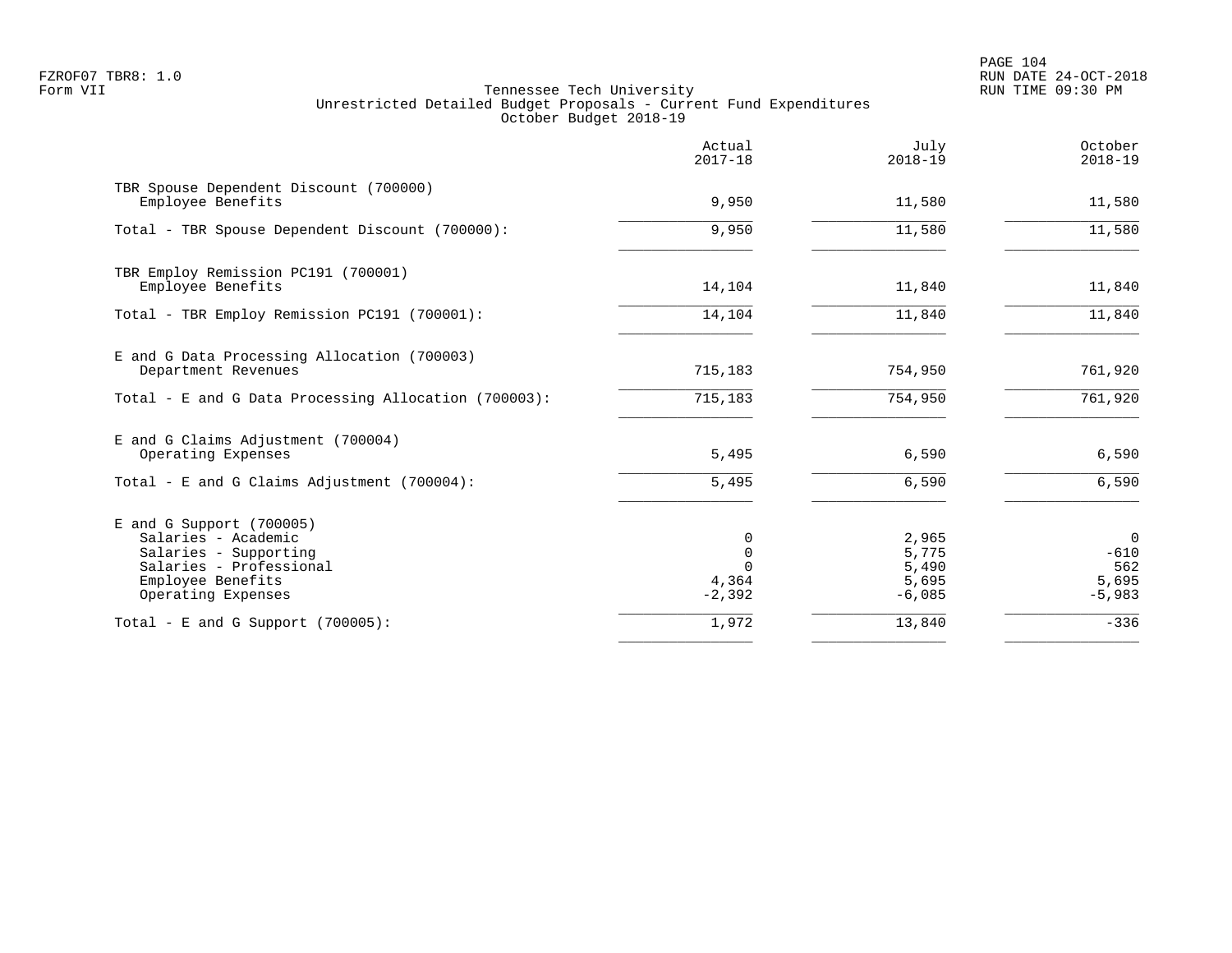PAGE 105 FZROF07 TBR8: 1.0 RUN DATE 24-OCT-2018

# Form VII Tennessee Tech University RUN TIME 09:30 PM Unrestricted Detailed Budget Proposals - Current Fund Expenditures October Budget 2018-19

|                                                                                                                                                                            | Actual<br>$2017 - 18$                                                              | July<br>$2018 - 19$                                                               | October<br>$2018 - 19$                                                            |
|----------------------------------------------------------------------------------------------------------------------------------------------------------------------------|------------------------------------------------------------------------------------|-----------------------------------------------------------------------------------|-----------------------------------------------------------------------------------|
| E and G Salary Increase Pool (700010)<br>Salaries - Professional                                                                                                           | 0                                                                                  | 38,400                                                                            | 38,400                                                                            |
| Total - E and G Salary Increase Pool (700010):                                                                                                                             | $\Omega$                                                                           | 38,400                                                                            | 38,400                                                                            |
| Post Office Allocation (700045)<br>Operating Expenses<br>Department Revenues                                                                                               | $\Omega$<br>1,333                                                                  | 970<br>0                                                                          | 970<br>$\Omega$                                                                   |
| Total - Post Office Allocation (700045):                                                                                                                                   | 1,333                                                                              | 970                                                                               | 970                                                                               |
| TTU Staff Tuit Maint Reimbursment (700068)<br>Employee Benefits<br>Total - TTU Staff Tuit Maint Reimbursment (700068):                                                     | 13,999<br>13,999                                                                   | 5,190<br>5,190                                                                    | 5,190<br>5,190                                                                    |
|                                                                                                                                                                            |                                                                                    |                                                                                   |                                                                                   |
| Total - Public Service (300):                                                                                                                                              |                                                                                    |                                                                                   |                                                                                   |
| Salaries - Academic<br>Salaries - Supporting<br>Salaries - Students<br>Salaries - Professional<br>Employee Benefits<br>Travel<br>Operating Expenses<br>Department Revenues | 98,570<br>274,372<br>103,274<br>339,438<br>372,051<br>26,709<br>358,647<br>706,516 | 126,794<br>263,639<br>38,435<br>292,376<br>343,229<br>7,170<br>340,229<br>754,950 | 66,468<br>270,969<br>56,721<br>394,038<br>372,124<br>10,170<br>535,662<br>761,920 |
| Total                                                                                                                                                                      | 2, 279, 577                                                                        | 2,166,822                                                                         | 2,468,072                                                                         |

 $\overline{\phantom{a}}$  , and the contract of the contract of the contract of the contract of the contract of the contract of the contract of the contract of the contract of the contract of the contract of the contract of the contrac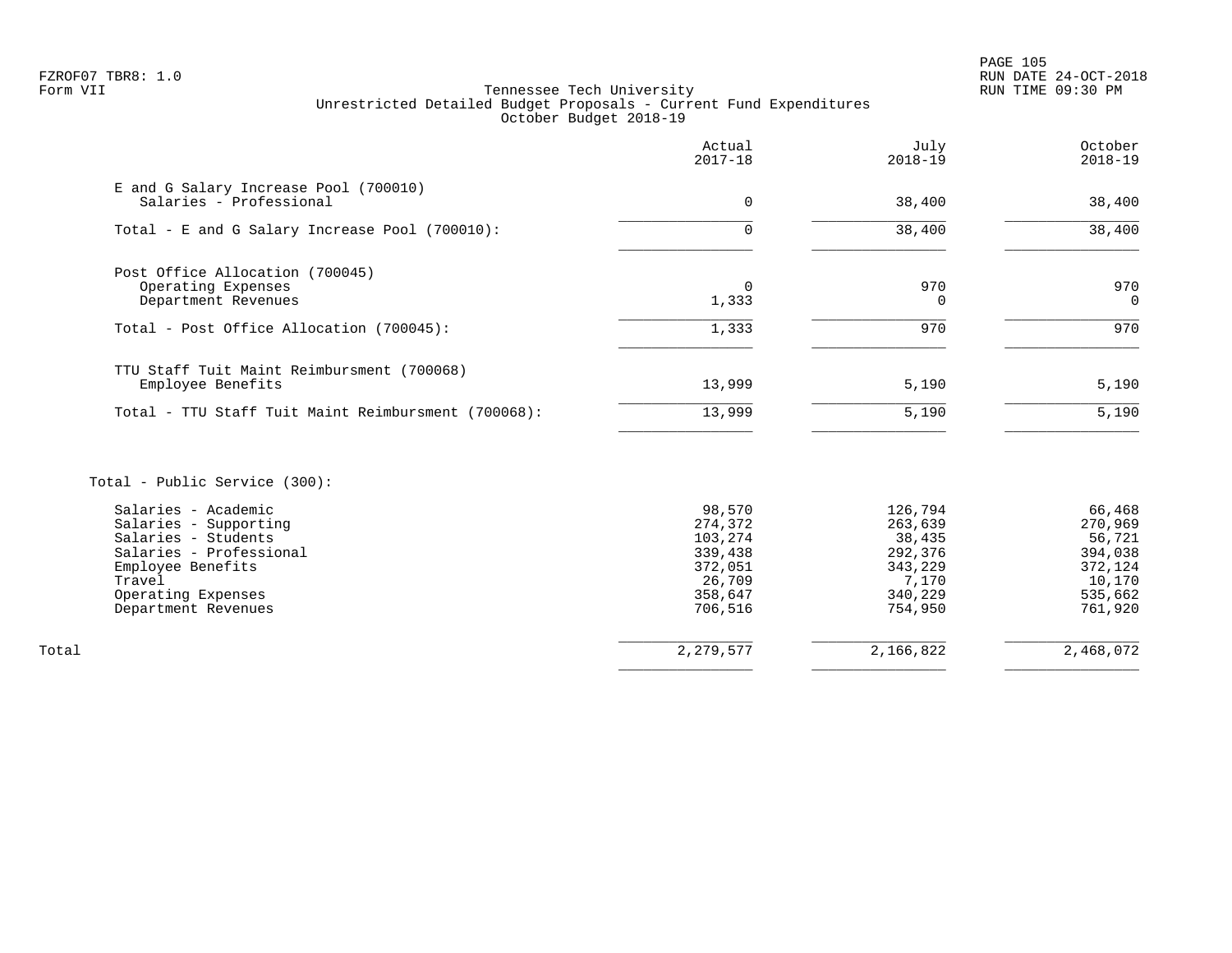PAGE 106 FZROF07 TBR8: 1.0 RUN DATE 24-OCT-2018

|                                                                                                                                                                           | Actual<br>$2017 - 18$                                                              | July<br>$2018 - 19$                                                               | October<br>$2018 - 19$                                                            |
|---------------------------------------------------------------------------------------------------------------------------------------------------------------------------|------------------------------------------------------------------------------------|-----------------------------------------------------------------------------------|-----------------------------------------------------------------------------------|
| Total - Public Service (30):                                                                                                                                              |                                                                                    |                                                                                   |                                                                                   |
| Salaries - Academic<br>Salaries - Supporting<br>Salaries - Students<br>Salaries - Professional<br>Employee Benefits<br>Travel<br>Operating Expense<br>Department Revenues | 98,570<br>274,372<br>103,274<br>339,438<br>372,051<br>26,709<br>358,647<br>706,516 | 126,794<br>263,639<br>38,435<br>292,376<br>343,229<br>7,170<br>340,229<br>754,950 | 66,468<br>270,969<br>56,721<br>394,038<br>372,124<br>10,170<br>535,662<br>761,920 |
| Total                                                                                                                                                                     | 2, 279, 577                                                                        | 2,166,822                                                                         | 2,468,072                                                                         |
| Academic Support (35)<br>Academic Support (350)<br>Testing and Surveys (120006)<br>Operating Expenses                                                                     | 37,736                                                                             | 42,400                                                                            | 42,400                                                                            |
| Total - Testing and Surveys (120006):                                                                                                                                     | 37,736                                                                             | 42,400                                                                            | 42,400                                                                            |
| Self Study Accred Fee (120007)<br>Employee Benefits<br>Total - Self Study Accred Fee (120007):                                                                            | $\mathbf 0$<br>$\Omega$                                                            | 3,400<br>3,400                                                                    | 3,400<br>3,400                                                                    |
| Faculty Moving (120009)<br>Salaries - Administrative<br>Employee Benefits                                                                                                 | 25,000<br>1,906                                                                    | 0<br>$\mathbf 0$                                                                  | 0<br>$\mathbf 0$                                                                  |
| Total - Faculty Moving (120009):                                                                                                                                          | 26,906                                                                             | $\mathbf 0$                                                                       | $\Omega$                                                                          |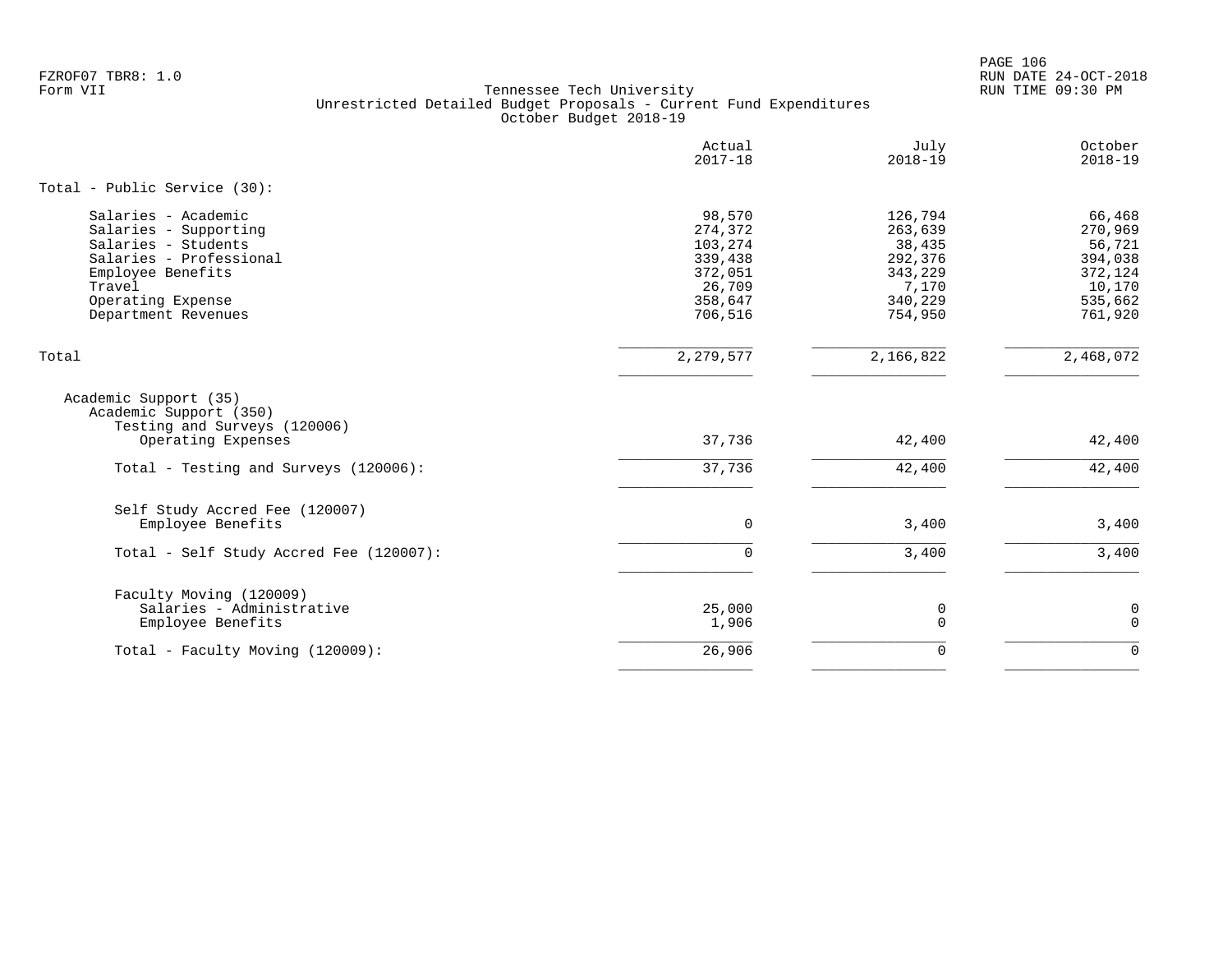|                                                                                                                                         | Actual<br>$2017 - 18$                       | July<br>$2018 - 19$                             | October<br>$2018 - 19$                          |
|-----------------------------------------------------------------------------------------------------------------------------------------|---------------------------------------------|-------------------------------------------------|-------------------------------------------------|
| Provost Office Discretion (120010)<br>Salaries - Academic<br>Salaries - Supporting<br>Employee Benefits<br>Travel<br>Operating Expenses | 0<br>$\Omega$<br>$-273$<br>12,787<br>70,335 | 7,500<br>11,111<br>21,970<br>$\Omega$<br>63,927 | 7,500<br>11,111<br>21,970<br>$\Omega$<br>63,927 |
| Total - Provost Office Discretion (120010):                                                                                             | 82,849                                      | 104,508                                         | 104,508                                         |
| Faculty Development (120011)<br>Employee Benefits<br>Travel<br>Operating Expenses                                                       | 0<br>19,616<br>478                          | 1,000<br>14,900<br><sup>0</sup>                 | 1,000<br>14,900<br>$\Omega$                     |
| Total - Faculty Development (120011):                                                                                                   | 20,094                                      | 15,900                                          | 15,900                                          |
| Non Instr Faculty Assignment (120012)<br>Salaries - Academic                                                                            | $\Omega$<br>$\Omega$                        | 22,000                                          | $\mathbf 0$<br>$\mathbf 0$                      |
| Total - Non Instr Faculty Assignment (120012):                                                                                          |                                             | 22,000                                          |                                                 |
| Faculty Award (120016)<br>Operating Expenses                                                                                            | 7,620                                       | 7,740                                           | 9,740                                           |
| Total - Faculty Award (120016):                                                                                                         | 7,620                                       | 7,740                                           | 9,740                                           |
|                                                                                                                                         |                                             |                                                 |                                                 |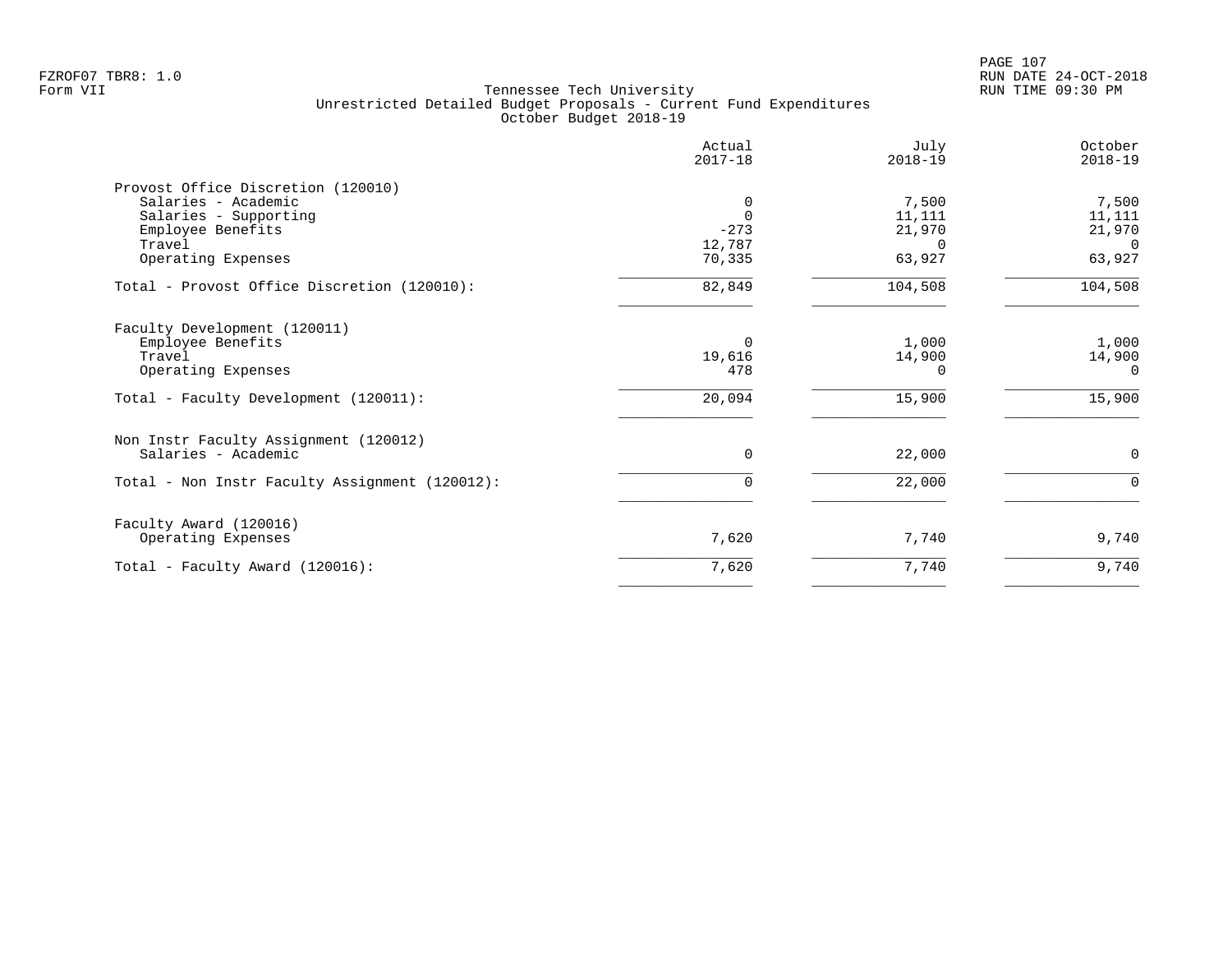PAGE 108 FZROF07 TBR8: 1.0 RUN DATE 24-OCT-2018

|                                                      | Actual<br>$2017 - 18$ | July<br>$2018 - 19$ | October<br>$2018 - 19$ |
|------------------------------------------------------|-----------------------|---------------------|------------------------|
| Faculty Evaluations (120017)                         |                       |                     |                        |
| Salaries - Students                                  | 892                   | $\Omega$            | $\overline{0}$         |
| Employee Benefits<br>Travel                          | $\Omega$<br>2,809     | 1,750<br>$\Omega$   | 1,750                  |
| Operating Expenses                                   | 31,229                | 62,020              | $\mathbf 0$<br>62,020  |
| Department Revenues                                  | $-1,000$              | $\Omega$            | $\mathbf 0$            |
| Total - Faculty Evaluations (120017):                | 33,930                | 63,770              | 63,770                 |
| Provost Surplus Non Instruction (120021)             |                       |                     |                        |
| Operating Expenses                                   | 0                     | $\mathbf{1}$        | $\mathbf{1}$           |
| Total - Provost Surplus Non Instruction (120021):    | $\Omega$              |                     | $\mathbf{1}$           |
| Office of Senior Associate Provost (121700)          |                       |                     |                        |
| Salaries - Administrative                            | 318,210               | 318,935             | 330,007                |
| Salaries - Supporting                                | 59,400                | 61,789              | 63,414                 |
| Salaries - Students                                  | $\cap$                | 2,200               | 2,200                  |
| Salaries - Professional                              | 97,444                | 147,211             | 150,266                |
| Employee Benefits                                    | 159,512               | 154,805             | 154,805                |
| Travel<br>Operating Expenses                         | 684<br>9,400          | 1,920<br>8,400      | 1,920<br>8,400         |
| Total - Office of Senior Associate Provost (121700): | 644, 650              | 695,260             | 711,012                |
| Center for Teaching & Learning Exc (121740)          |                       |                     |                        |
| Salaries - Academic                                  | 900                   | 0                   | $\overline{0}$         |
| Salaries - Students                                  | $\cap$                | 1,180               | 1,180                  |
| Salaries - Professional                              | 138,343               | 195,571             | 198,821                |
| Employee Benefits                                    | 67,388                | 66,765              | 66,765                 |
| Travel<br>Operating Expenses                         | 6,129<br>17,878       | 3,780<br>11,155     | 3,780<br>11,155        |
| Total - Center for Teaching & Learning Exc (121740): | 230,638               | 278,451             | 281,701                |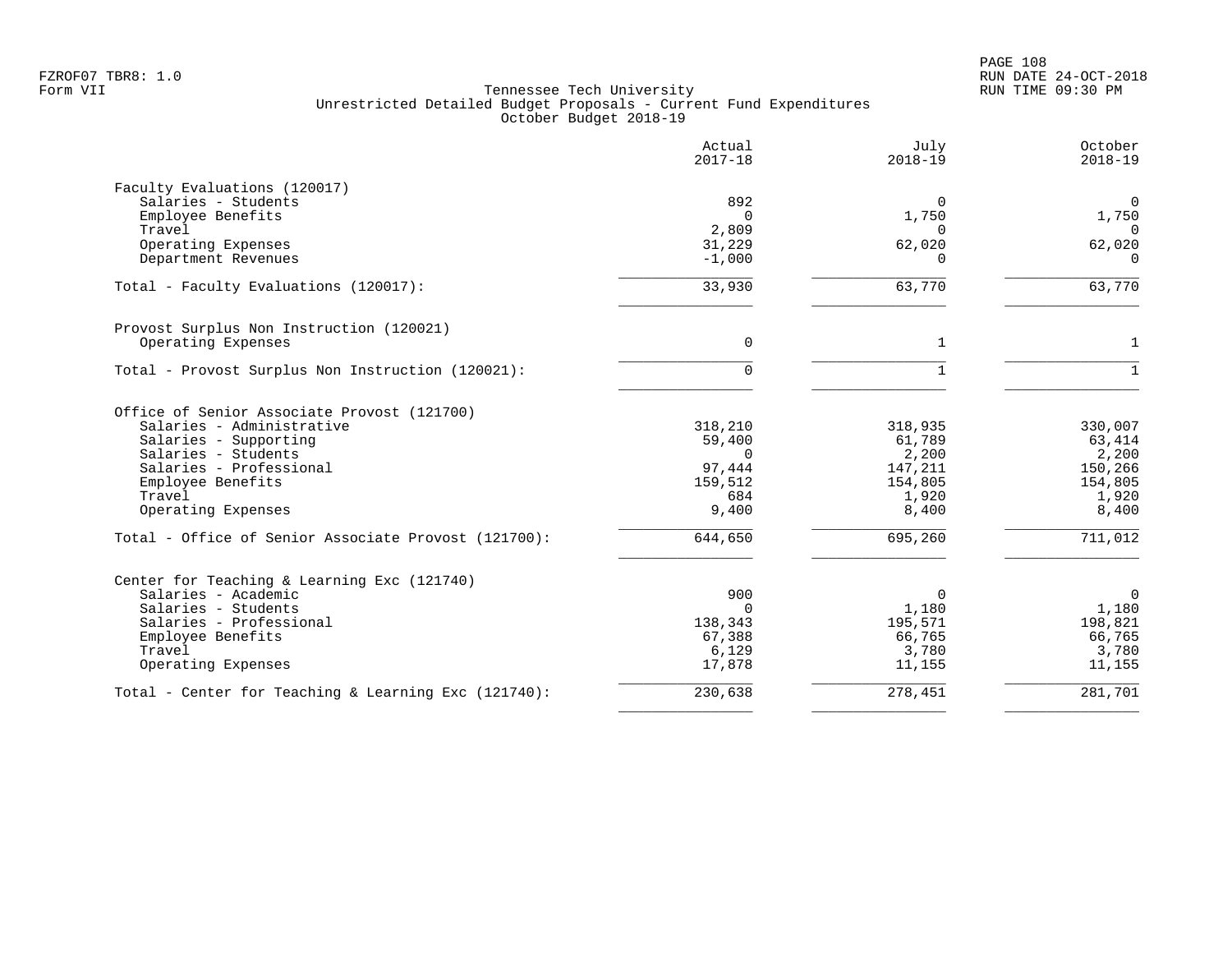|                                                      | Actual<br>$2017 - 18$ | July<br>$2018 - 19$ | October<br>$2018 - 19$ |
|------------------------------------------------------|-----------------------|---------------------|------------------------|
| Craft Center Admin (121760)                          |                       |                     |                        |
| Salaries - Supporting                                | 58,746                | 76,173              | 62,278                 |
| Salaries - Students                                  | $\Omega$              | 10,870              | $\mathbf 0$            |
| Salaries - Professional                              | 117,328               | 117,522             | 119,622                |
| Employee Benefits                                    | 66,071                | 56,965              | 56,965                 |
| Travel                                               | 6,337                 | 700                 | 3,700                  |
| Operating Expenses                                   | 72,920                | 74,616              | 77,124                 |
| Total - Craft Center Admin (121760):                 | 321,402               | 336,846             | 319,689                |
| Federal College Work Study Program (122001)          |                       |                     |                        |
| Salaries - Students                                  | 21,758                | 27,260              | 27,260                 |
| Total - Federal College Work Study Program (122001): | 21,758                | 27,260              | 27,260                 |
| Student Exchance Program (123703)                    |                       |                     |                        |
| Operating Expenses                                   | 19,558                | 0                   | $\mathbf 0$            |
| Total - Student Exchance Program (123703):           | 19,558                | $\Omega$            | $\Omega$               |
| Exchange BA ENG Course Fee (123704)                  |                       |                     |                        |
| Operating Expenses                                   | 15,829                | 2,500               | 2,500                  |
| Total - Exchange BA ENG Course Fee (123704):         | 15,829                | 2,500               | 2,500                  |
| Library Administration (124000)                      |                       |                     |                        |
| Salaries - Administrative                            | 138,080               | 138,455             | 142,355                |
| Salaries - Supporting                                | 43,203                | 43,278              | 44,299                 |
| Salaries - Professional                              | 50,622                | 78,801              | 81,420                 |
| Employee Benefits                                    | 96,695                | 90,440              | 90,440                 |
| Travel                                               | 98                    | 1,660               | 1,660                  |
| Total - Library Administration (124000):             | 328,698               | 352,634             | 360,174                |
|                                                      |                       |                     |                        |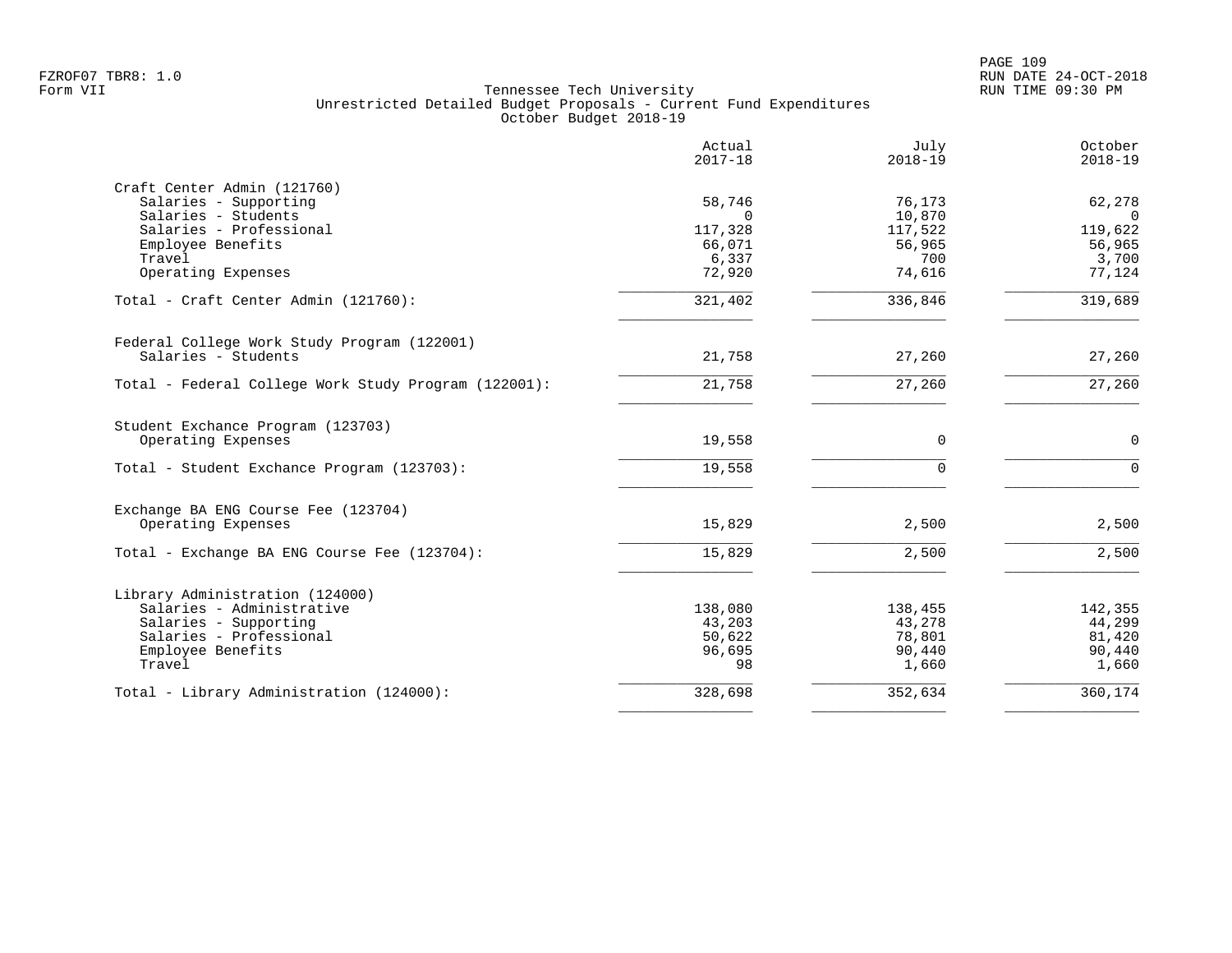| Actual<br>$2017 - 18$ | July<br>$2018 - 19$                                                                                                                                 | October<br>$2018 - 19$                                                                                                                             |
|-----------------------|-----------------------------------------------------------------------------------------------------------------------------------------------------|----------------------------------------------------------------------------------------------------------------------------------------------------|
|                       |                                                                                                                                                     |                                                                                                                                                    |
|                       |                                                                                                                                                     | 680,030                                                                                                                                            |
|                       |                                                                                                                                                     | 304,405                                                                                                                                            |
|                       |                                                                                                                                                     | 81,144                                                                                                                                             |
|                       |                                                                                                                                                     | 101,012                                                                                                                                            |
|                       |                                                                                                                                                     | 502,540                                                                                                                                            |
|                       |                                                                                                                                                     | 14,208                                                                                                                                             |
|                       |                                                                                                                                                     | 116,240                                                                                                                                            |
|                       |                                                                                                                                                     | $\Omega$                                                                                                                                           |
| 1,727,631             | 1,768,242                                                                                                                                           | 1,799,579                                                                                                                                          |
|                       |                                                                                                                                                     |                                                                                                                                                    |
| 1,088                 | 75                                                                                                                                                  | 75                                                                                                                                                 |
| 1,088                 | 75                                                                                                                                                  | 75                                                                                                                                                 |
|                       |                                                                                                                                                     |                                                                                                                                                    |
|                       |                                                                                                                                                     | 390,181                                                                                                                                            |
| 84,794                | 220,000                                                                                                                                             | 220,000                                                                                                                                            |
| 395,087               | 609,249                                                                                                                                             | 610,181                                                                                                                                            |
|                       |                                                                                                                                                     |                                                                                                                                                    |
|                       |                                                                                                                                                     | 175,077                                                                                                                                            |
|                       |                                                                                                                                                     | 71,080                                                                                                                                             |
|                       |                                                                                                                                                     | 115,986                                                                                                                                            |
|                       |                                                                                                                                                     | 135,760                                                                                                                                            |
|                       |                                                                                                                                                     | 43,203                                                                                                                                             |
| 107,751               | 26,200                                                                                                                                              | 167,280                                                                                                                                            |
|                       |                                                                                                                                                     |                                                                                                                                                    |
|                       | 687,761<br>259,297<br>81,230<br>88,874<br>455,091<br>12,715<br>234,506<br>$-91,843$<br>310,293<br>167,750<br>68,160<br>112,946<br>113,606<br>51,743 | 671,131<br>298,050<br>81,144<br>101,012<br>502,540<br>4,850<br>109,515<br>$\Omega$<br>389,249<br>168,077<br>73,862<br>113,225<br>135,760<br>43,203 |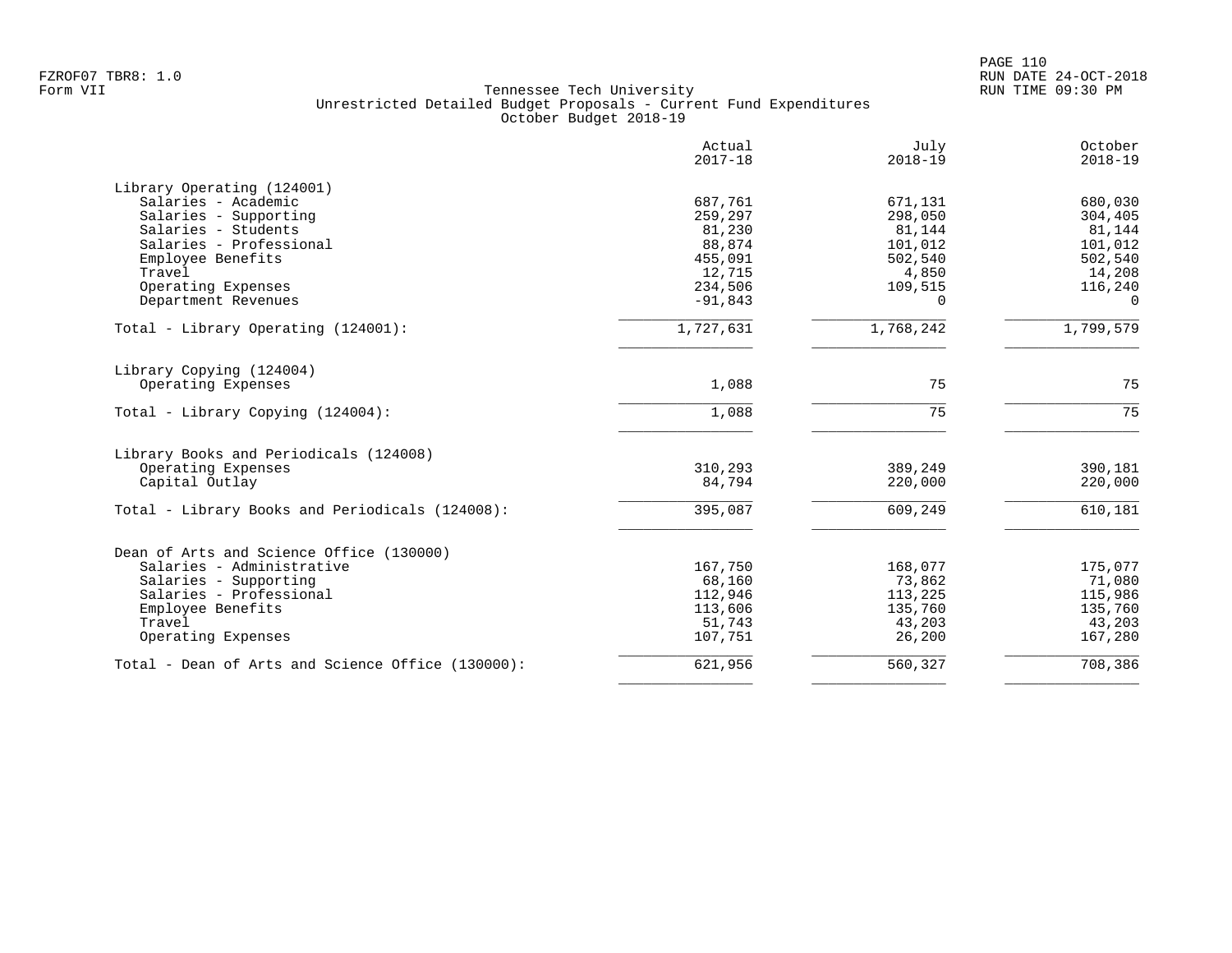PAGE 111 FZROF07 TBR8: 1.0 RUN DATE 24-OCT-2018

|                                                                                                                                                                                                                                                                                | Actual<br>$2017 - 18$                                                                      | July<br>$2018 - 19$                                                                    | October<br>$2018 - 19$                                                                                 |
|--------------------------------------------------------------------------------------------------------------------------------------------------------------------------------------------------------------------------------------------------------------------------------|--------------------------------------------------------------------------------------------|----------------------------------------------------------------------------------------|--------------------------------------------------------------------------------------------------------|
| Arts and Sci Vehicles (131003)<br>Operating Expenses                                                                                                                                                                                                                           | 4,072                                                                                      | 3,860                                                                                  | 3,860                                                                                                  |
| Total - Arts and Sci Vehicles (131003):                                                                                                                                                                                                                                        | 4,072                                                                                      | 3,860                                                                                  | 3,860                                                                                                  |
| Arts and Sci Vehicles Revenue (131004)<br>Travel<br>Department Revenues                                                                                                                                                                                                        | $-9,666$<br>$\Omega$                                                                       | $\Omega$<br>$-13,860$                                                                  | $\Omega$<br>$-13,860$                                                                                  |
| Total - Arts and Sci Vehicles Revenue (131004):                                                                                                                                                                                                                                | $-9,666$                                                                                   | $-13,860$                                                                              | $-13,860$                                                                                              |
| Dean of Engineering Admin Office (137000)<br>Salaries - Administrative<br>Salaries - Supporting<br>Salaries - Students<br>Salaries - Professional<br>Employee Benefits<br>Travel<br>Operating Expenses<br>Capital Outlay<br>Total - Dean of Engineering Admin Office (137000): | 223,711<br>25,046<br>598<br>397,657<br>186,659<br>15,395<br>185,101<br>17,904<br>1,052,071 | 228,221<br>11,200<br>$\Omega$<br>560,189<br>225,680<br>$\Omega$<br>15,566<br>1,040,856 | 188,762<br>11,477<br>$\overline{0}$<br>596,260<br>225,680<br>$\Omega$<br>15,566<br>$\cap$<br>1,037,745 |
|                                                                                                                                                                                                                                                                                |                                                                                            |                                                                                        |                                                                                                        |
| Engineering Admin Vehicles (137006)<br>Travel<br>Operating Expenses                                                                                                                                                                                                            | $-2,775$<br>1,663                                                                          | 0<br>$\Omega$                                                                          | 0<br>$\Omega$                                                                                          |
| Total - Engineering Admin Vehicles (137006):                                                                                                                                                                                                                                   | $-1,112$                                                                                   | 0                                                                                      | $\overline{0}$                                                                                         |
|                                                                                                                                                                                                                                                                                |                                                                                            |                                                                                        |                                                                                                        |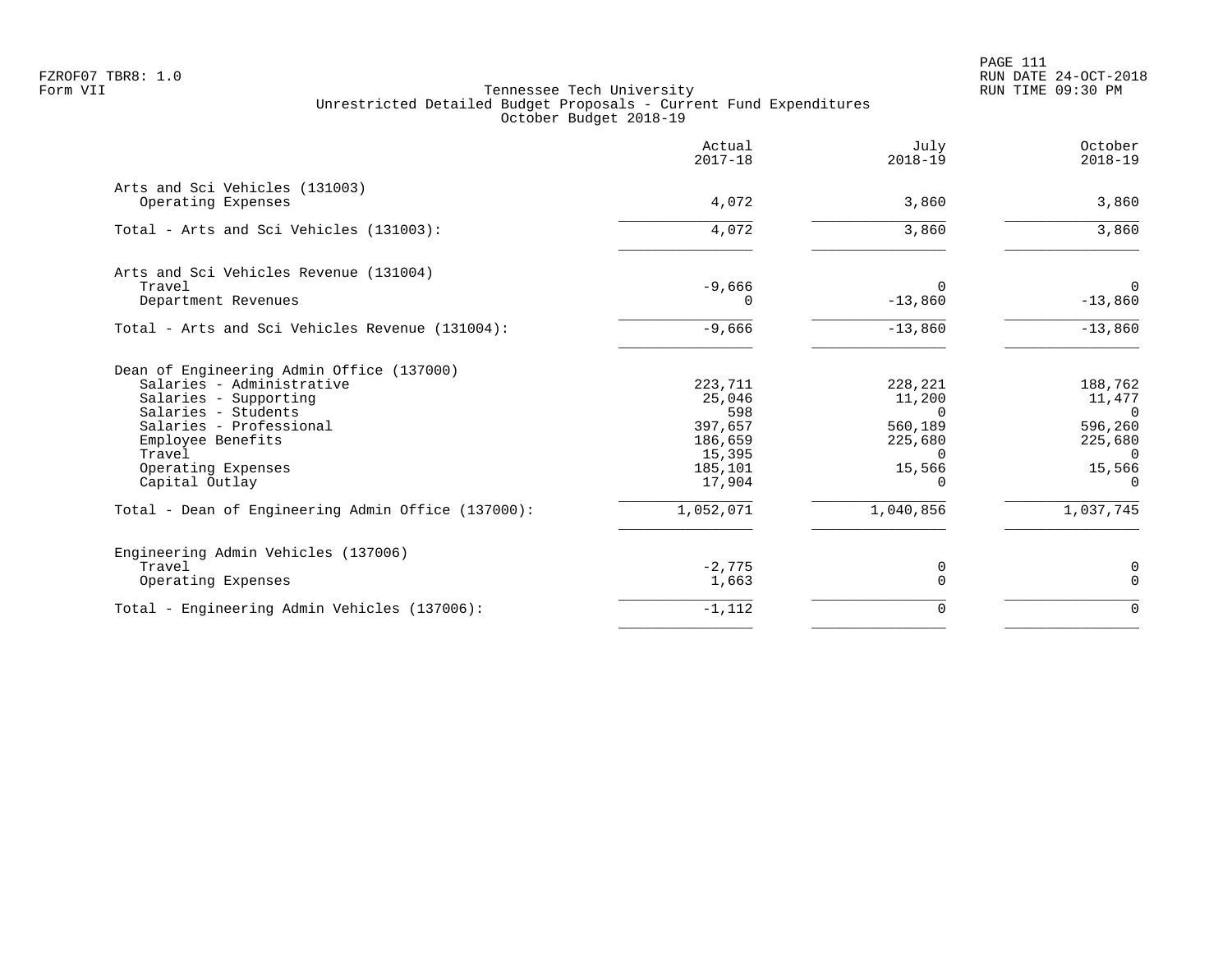|                                                      | Actual<br>$2017 - 18$ | July<br>$2018 - 19$ | October<br>$2018 - 19$ |
|------------------------------------------------------|-----------------------|---------------------|------------------------|
| Dean College of Interdiscp Studies (139300)          |                       |                     |                        |
| Salaries - Administrative                            | 128,000               | 128,000             | 132,000                |
| Salaries - Academic                                  | $-500$                | $\Omega$            | $\Omega$               |
| Salaries - Supporting                                | 30,194                | 30,341              | 31,006                 |
| Salaries - Professional                              | 54,925                | 55,092              | 55,692                 |
| Employee Benefits                                    | 96,609                | 81,295              | 81,295                 |
| Travel                                               | 1,317                 | 2,970               | 2,970                  |
| Operating Expenses                                   | 7,619                 | 10,000              | 10,000                 |
| Total - Dean College of Interdiscp Studies (139300): | 318,164               | 307,698             | 312,963                |
| Water Ctr Vehicle (139401)                           |                       |                     |                        |
| Operating Expenses                                   | 6,297                 | 13,000              | 13,000                 |
| Total - Water Ctr Vehicle (139401):                  | 6,297                 | 13,000              | 13,000                 |
| Water Ctr Vehicle Transfer In (139402)               |                       |                     |                        |
| Travel                                               | $-24,001$             | $\Omega$            | $\Omega$               |
| Operating Expenses                                   | $\Omega$              | $-25,000$           | $-25,000$              |
| Total - Water Ctr Vehicle Transfer In (139402):      | $-24,001$             | $-25,000$           | $-25,000$              |
| Dean College Of Business (140000)                    |                       |                     |                        |
| Salaries - Administrative                            | 213,466               | 213,983             | 217,983                |
| Salaries - Supporting                                | 101,644               | 109,582             | 110,608                |
| Salaries - Students                                  | 1,614                 | $\Omega$            | $\overline{0}$         |
| Salaries - Professional                              | 241,146               | 314,704             | 305,199                |
| Employee Benefits                                    | 168,856               | 155,985             | 155,985                |
| Operating Expenses                                   | 10,538                | 5,790               | 10,539                 |
| Total - Dean College Of Business (140000):           | 737,264               | 800,044             | 800,314                |
|                                                      |                       |                     |                        |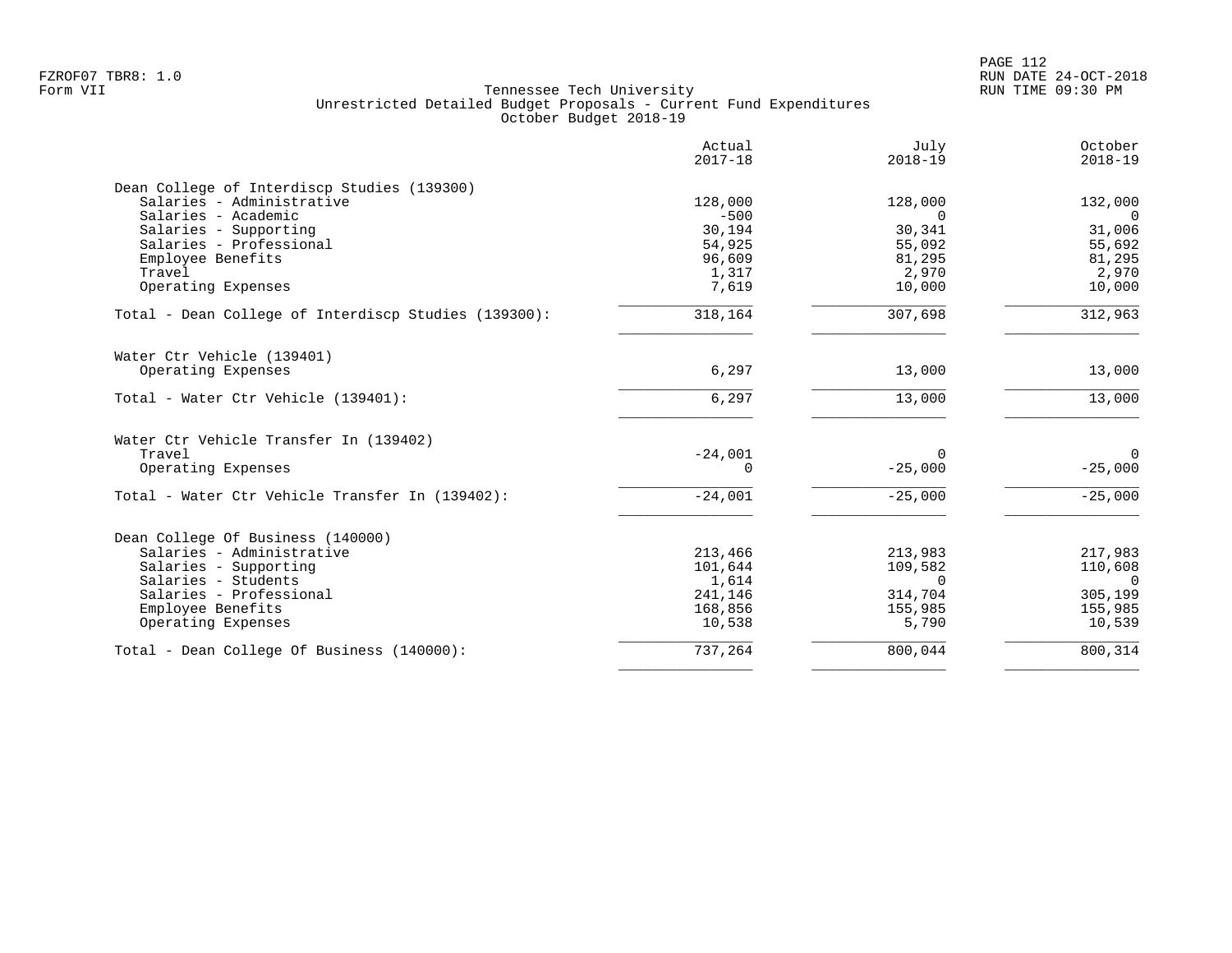|                                                       | Actual<br>$2017 - 18$ | July<br>$2018 - 19$ | October<br>$2018 - 19$ |
|-------------------------------------------------------|-----------------------|---------------------|------------------------|
| Business Copying (140006)                             |                       |                     |                        |
| Operating Expenses                                    | 4,747                 | 4,220               | 4,220                  |
| Total - Business Copying (140006):                    | 4,747                 | 4,220               | 4,220                  |
| Bus Copying Transfer In (140007)                      |                       |                     |                        |
| Operating Expenses                                    | $-5,770$              | $\Omega$            | $\mathbf 0$            |
| Department Revenues                                   | $-215$                | $-4,220$            | $-4,220$               |
| Total - Bus Copying Transfer In (140007):             | $-5,985$              | $-4,220$            | $-4,220$               |
| Dean Business Strategic Initiatives (140027)          |                       |                     |                        |
| Salaries - Students                                   | 12,093                | $\Omega$            | $\mathbf 0$            |
| Total - Dean Business Strategic Initiatives (140027): | 12,093                | $\Omega$            | $\Omega$               |
| Dean of College of Education Office (150000)          |                       |                     |                        |
| Salaries - Administrative                             | 161,481               | 162,808             | 166,308                |
| Salaries - Supporting                                 | 86,394                | 115,710             | 95,673                 |
| Salaries - Students                                   | $\Omega$              | 780                 | 780                    |
| Salaries - Professional                               | 170,236               | 170,924             | 256,577                |
| Employee Benefits                                     | 124,532               | 152,180             | 152,180                |
| Travel                                                | 30,457                | 14,542              | 14,542                 |
| Operating Expenses                                    | 64,342                | 23,211              | 48,780                 |
| Total - Dean of College of Education Office (150000): | 637,442               | 640,155             | 734,840                |
|                                                       |                       |                     |                        |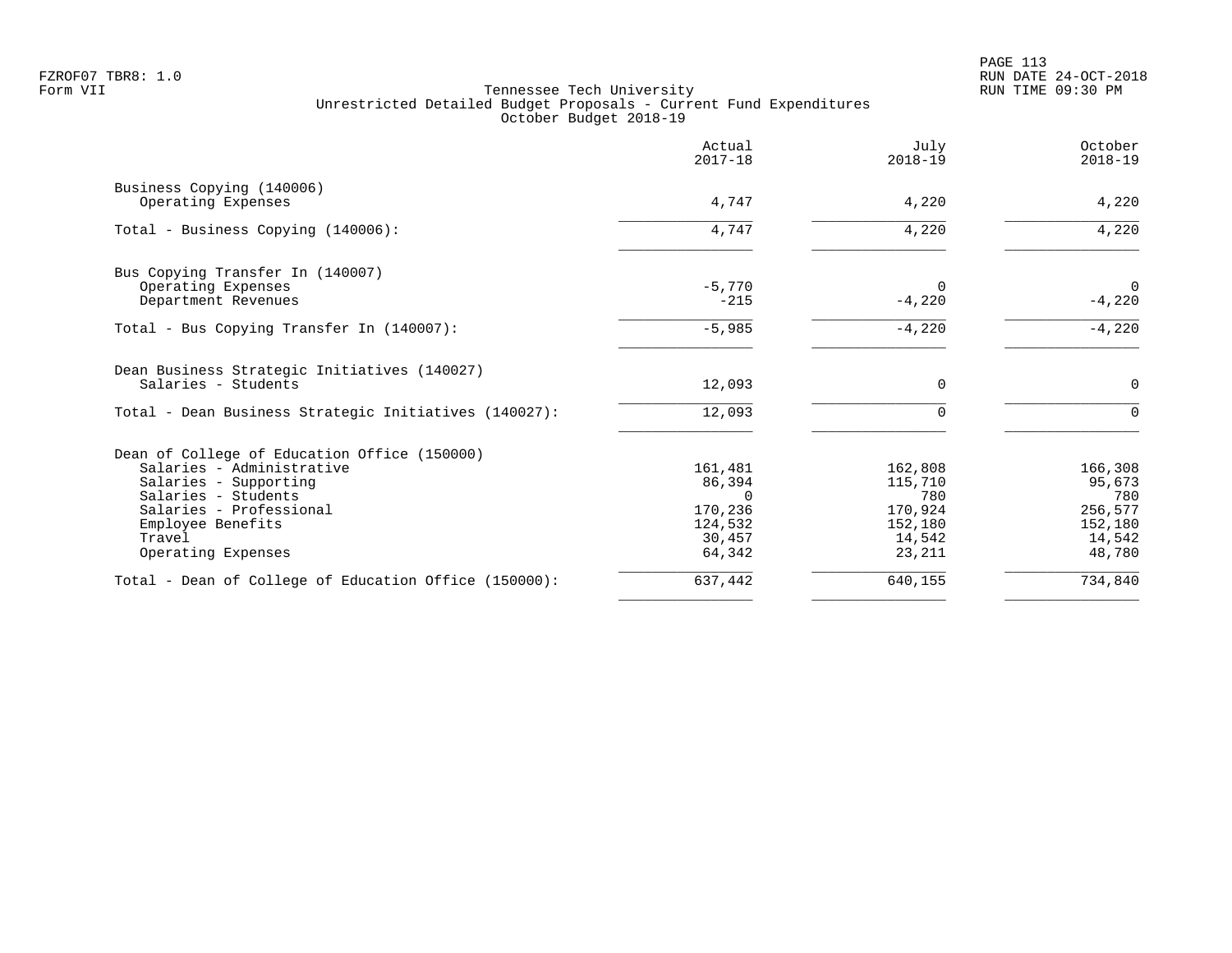PAGE 114 FZROF07 TBR8: 1.0 RUN DATE 24-OCT-2018

| July<br>$2018 - 19$ | Actual<br>$2017 - 18$                                            |                                                                               |
|---------------------|------------------------------------------------------------------|-------------------------------------------------------------------------------|
|                     |                                                                  | Dean Educ Revenues (150026)                                                   |
|                     |                                                                  | Operating Expenses                                                            |
| 5,060               | $\Omega$                                                         | Total - Dean Educ Revenues (150026):                                          |
|                     |                                                                  | Educ Fixed Rate Contract Balances (150032)                                    |
|                     |                                                                  | Operating Expenses                                                            |
| $\Omega$            | $\Omega$                                                         | Total - Educ Fixed Rate Contract Balances (150032):                           |
|                     |                                                                  | Col of Education Student Success Ct (153058)                                  |
| 26,241              | 19,501                                                           | Salaries - Supporting                                                         |
|                     |                                                                  | Salaries - Students<br>Salaries - Professional                                |
|                     |                                                                  | Employee Benefits                                                             |
| 9,557               | 10,021                                                           | Operating Expenses                                                            |
| 307,720             | 315,766                                                          | Total - Col of Education Student Success Ct (153058):                         |
|                     |                                                                  | Child Development Lab (153400)                                                |
| 156,797             | 169,581                                                          | Salaries - Supporting                                                         |
|                     |                                                                  | Salaries - Students                                                           |
|                     |                                                                  | Salaries - Professional                                                       |
|                     |                                                                  |                                                                               |
| 36,669              | 31,426                                                           | Operating Expenses                                                            |
| 672,829             | 631,936                                                          | Total - Child Development Lab (153400):                                       |
| 220,530<br>760      | 159,451<br><sup>n</sup>                                          | Employee Benefits<br>Travel                                                   |
|                     | 5,060<br>0<br>$\Omega$<br>193,452<br>78,470<br>17,586<br>240,487 | $\mathbf 0$<br>$\mathbf 0$<br>6,099<br>193,064<br>87,081<br>58,304<br>213,174 |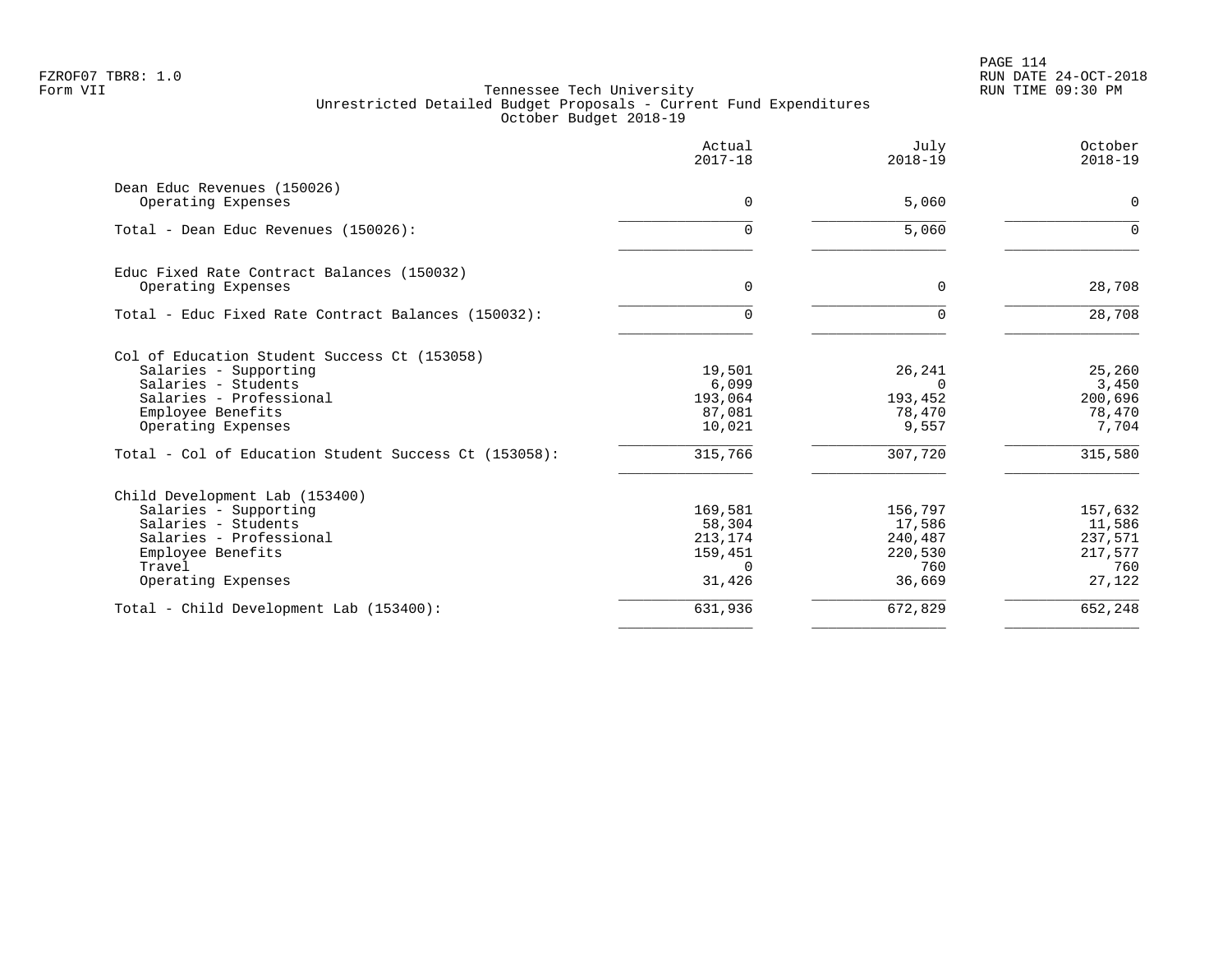PAGE 115 FZROF07 TBR8: 1.0 RUN DATE 24-OCT-2018

|                                                  | Actual<br>$2017 - 18$ | July<br>$2018 - 19$ | October<br>$2018 - 19$ |
|--------------------------------------------------|-----------------------|---------------------|------------------------|
| UC Joan Derryberry Art Gallery (155003)          |                       |                     |                        |
| Travel                                           | 95                    | $\Omega$            | $\overline{0}$         |
| Operating Expenses                               | 1,544                 | 1,810               | 1,810                  |
| Total - UC Joan Derryberry Art Gallery (155003): | 1,639                 | 1,810               | 1,810                  |
| Learning Resource Center (157000)                |                       |                     |                        |
| Salaries - Academic                              | 5,995                 | 6,000               | 6,000                  |
| Salaries - Supporting                            | 30,773                | 30,936              | 31,396                 |
| Salaries - Professional                          | 50,510                | 50,771              | 51,470                 |
| Employee Benefits                                | 49,510                | 46,300              | 46,300                 |
| Operating Expenses                               | 14,047                | 16,265              | 16,265                 |
| Department Revenues                              | $-315$                | 0                   | $\overline{0}$         |
| Total - Learning Resource Center (157000):       | 150,520               | 150,272             | 151,431                |
| Education Media Grad Assist (157001)             |                       |                     |                        |
| Employee Benefits                                | 20,915                | 17,230              | 17,230                 |
| Total - Education Media Grad Assist (157001):    | 20,915                | 17,230              | 17,230                 |
| Ag and Human Ecology Admin (160000)              |                       |                     |                        |
| Salaries - Administrative                        | 175,503               | 175,953             | 175,953                |
| Salaries - Supporting                            | 38,796                | 38,970              | 41,344                 |
| Salaries - Students                              | 210                   | 2,000               | $\overline{0}$         |
| Employee Benefits                                | 72,292                | 69,200              | 69,200                 |
| Operating Expenses                               | 5,450                 | 3,764               | 4,325                  |
| Department Revenues                              | $-401$                | $\Omega$            | $\Omega$               |
| Total - Ag and Human Ecology Admin (160000):     | 291,850               | 289,887             | 290,822                |
|                                                  |                       |                     |                        |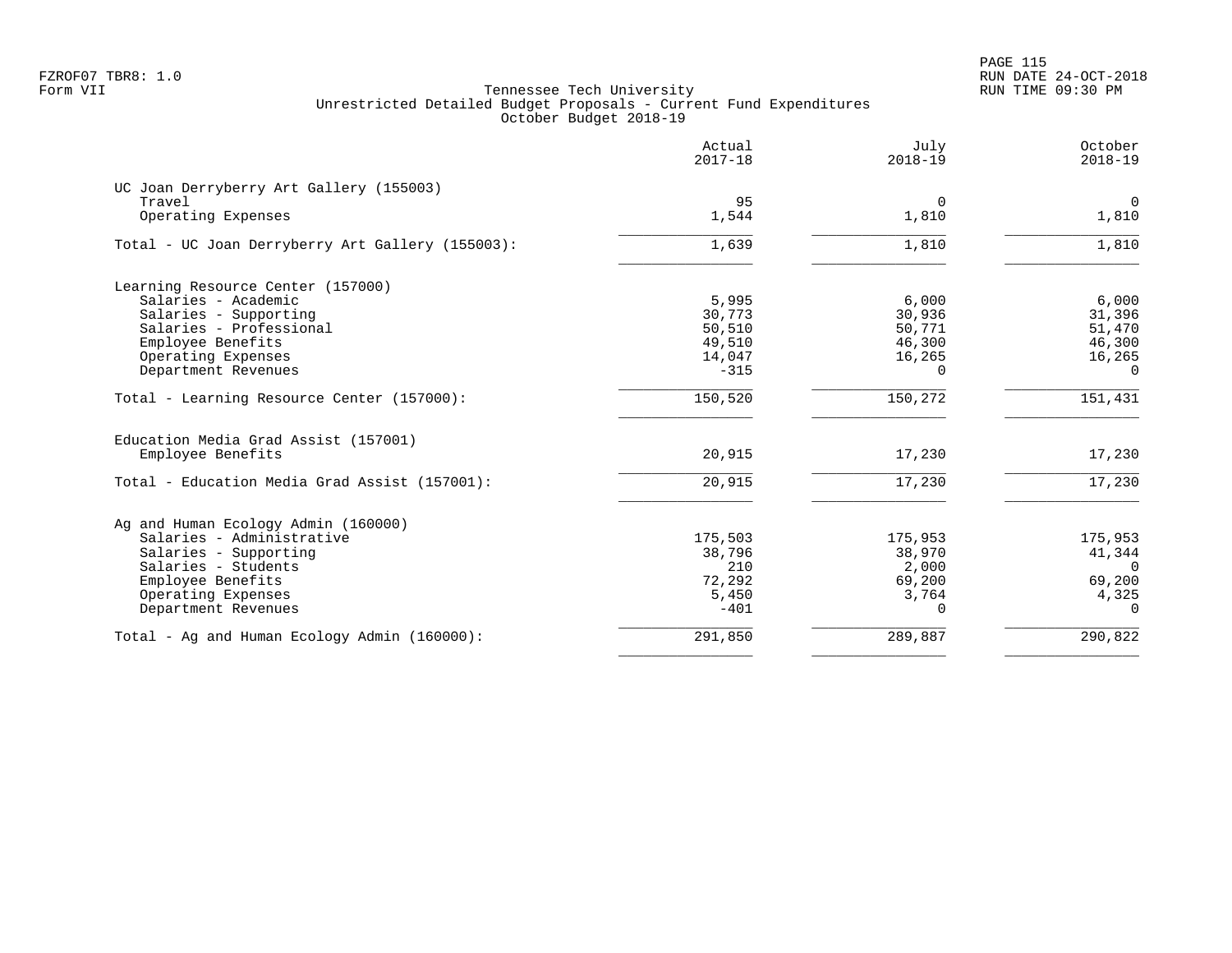PAGE 116 FZROF07 TBR8: 1.0 RUN DATE 24-OCT-2018

|                                                       | Actual<br>$2017 - 18$ | July<br>$2018 - 19$ | October<br>$2018 - 19$ |
|-------------------------------------------------------|-----------------------|---------------------|------------------------|
| Ag and Human Ecology Vehicles (160003)                |                       |                     |                        |
| Travel                                                | $-244$                | $\Omega$            | 0                      |
| Operating Expenses                                    | 802                   | $\mathbf 0$         | $\mathbf 0$            |
| Department Revenues                                   | $-2,174$              | $\Omega$            | $\Omega$               |
| Total - Ag and Human Ecology Vehicles (160003):       | $-1,616$              | 0                   | $\Omega$               |
| Dean Ag & HEC Strategic Initiatives (160027)          |                       |                     |                        |
| Travel                                                | 1,637                 | 0                   | 0                      |
| Operating Expenses                                    | 11,154                | $\Omega$            | $\Omega$               |
| Total - Dean Aq & HEC Strategic Initiatives (160027): | 12,791                | $\Omega$            | $\Omega$               |
| Farm Administration (162000)                          |                       |                     |                        |
| Salaries - Supporting                                 | 97,315                | 93,483              | 91,683                 |
| Salaries - Professional                               | 51,336                | 51,485              | 52,885                 |
| Employee Benefits                                     | 91,078                | 53,224              | 53,224                 |
| Travel                                                | 0                     | 140                 | 140                    |
| Total - Farm Administration (162000):                 | 239,729               | 198,332             | 197,932                |
| Livestock and Dairy (162001)                          |                       |                     |                        |
| Salaries - Supporting                                 | $\Omega$              | 0                   | 3,000                  |
| Salaries - Students                                   | 11,816                | 2,090               | 2,090                  |
| Employee Benefits                                     | 118                   | 300                 | 300                    |
| Operating Expenses                                    | 228,971               | 168,950             | 182,823                |
| Capital Outlay                                        | 29,300                | $\Omega$            | $\Omega$               |
| Total - Livestock and Dairy (162001):                 | 270,205               | 171,340             | 188,213                |
|                                                       |                       |                     |                        |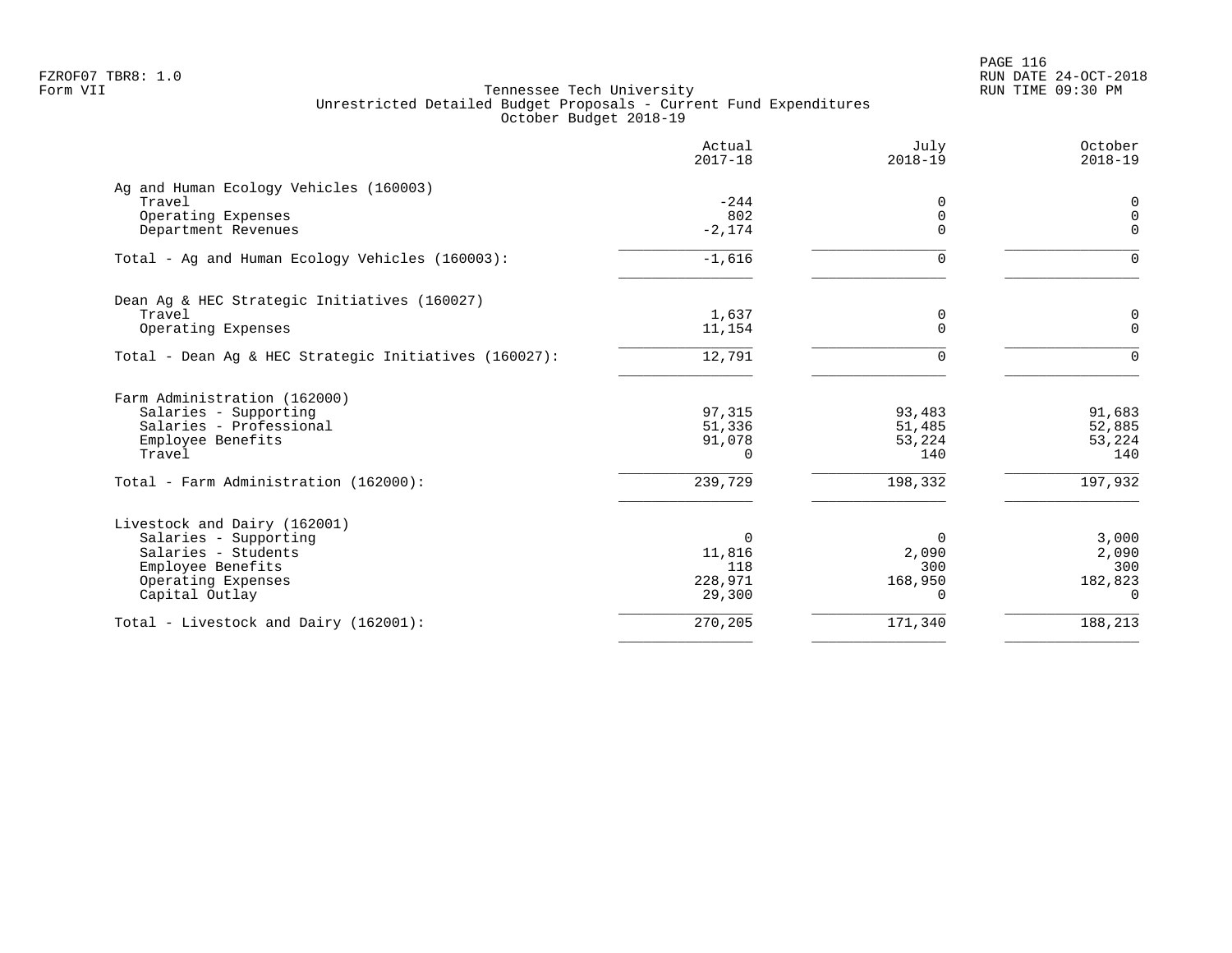PAGE 117 FZROF07 TBR8: 1.0 RUN DATE 24-OCT-2018

|                                                 | Actual<br>$2017 - 18$ | July<br>$2018 - 19$ | October<br>$2018 - 19$ |
|-------------------------------------------------|-----------------------|---------------------|------------------------|
| Oakley Sustainable Aq Center (162006)           |                       |                     |                        |
| Salaries - Supporting                           | 5,698                 | <sup>0</sup>        | $\mathbf 0$            |
| Employee Benefits                               | 539                   | $\Omega$            | $\Omega$               |
| Operating Expenses                              | 58,381                | 60,000              | 60,000                 |
| Total - Oakley Sustainable Ag Center (162006):  | 64,618                | 60,000              | 60,000                 |
| Waters Organic Farm (162007)                    |                       |                     |                        |
| Operating Expenses                              | $\mathbf 0$           | 6,000               | 6,000                  |
| Total - Waters Organic Farm (162007):           | $\Omega$              | 6,000               | 6,000                  |
| Oakley Produce (162009)                         |                       |                     |                        |
| Operating Expenses                              | $-4,381$              | 15,000              | 15,000                 |
| Total - Oakley Produce (162009):                | $-4,381$              | 15,000              | 15,000                 |
| Dean Hester School of Nursing (166004)          |                       |                     |                        |
| Salaries - Administrative                       | 159,865               | 172,461             | 147,187                |
| Salaries - Supporting                           | 36,770                | 39,291              | 40,265                 |
| Employee Benefits                               | 50,259                | 42,255              | 42,255                 |
| Travel                                          | $\Omega$              |                     | 10,000                 |
| Operating Expenses                              | 11,868                | $\Omega$            | $\Omega$               |
| Total - Dean Hester School of Nursing (166004): | 258,762               | 254,007             | 239,707                |
|                                                 |                       |                     |                        |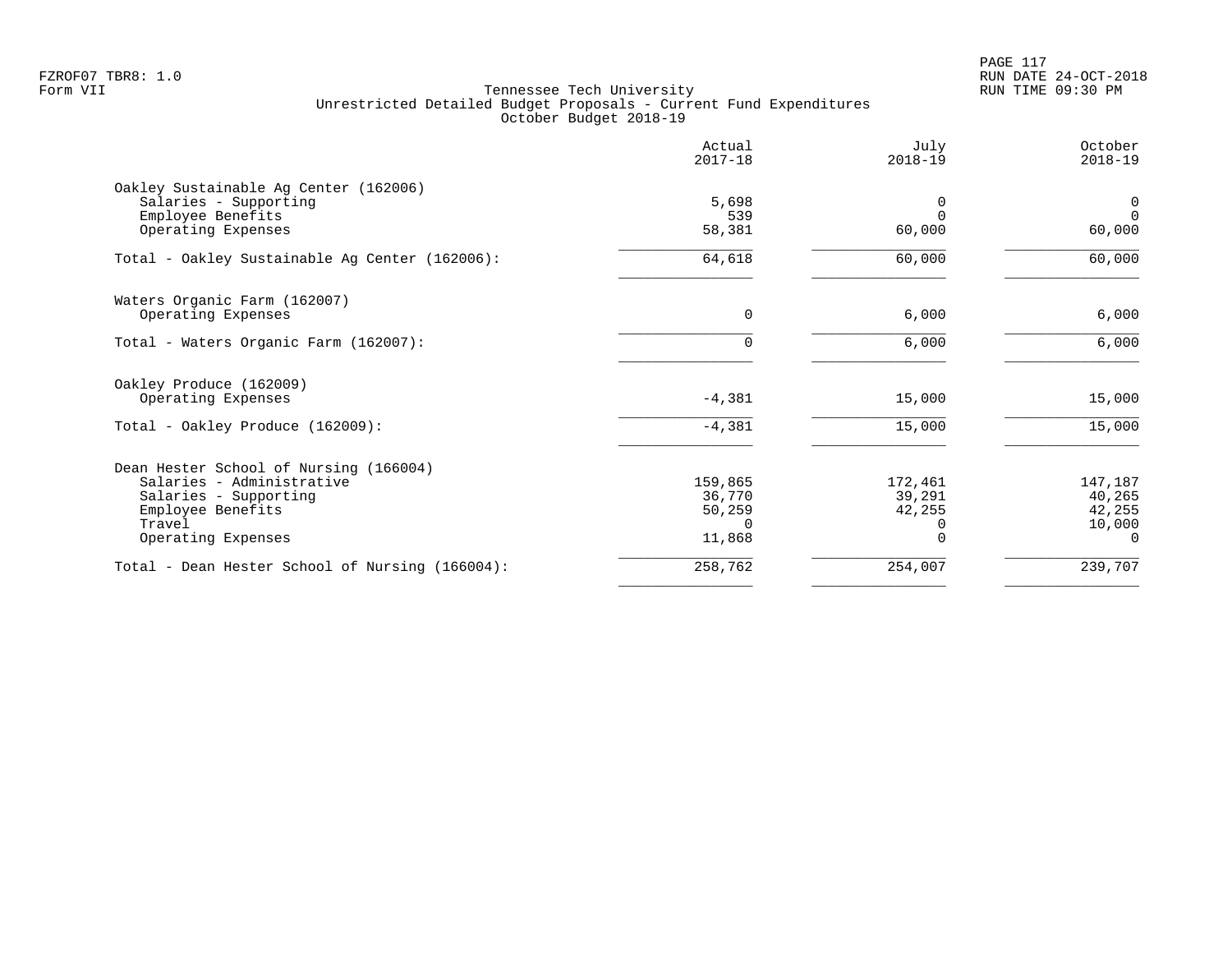PAGE 118 FZROF07 TBR8: 1.0 RUN DATE 24-OCT-2018

|                                                      | Actual<br>$2017 - 18$ | July<br>$2018 - 19$ | October<br>$2018 - 19$ |
|------------------------------------------------------|-----------------------|---------------------|------------------------|
| Dean Nursing Strategic Initiatives (166027)          |                       |                     |                        |
| Salaries - Academic                                  | 2,904                 |                     | $\Omega$               |
| Employee Benefits                                    | 222                   | $\Omega$            | $\Omega$               |
| Travel                                               | 4,814                 |                     | $\Omega$               |
| Operating Expenses                                   | 1,936                 | $\Omega$            | $\mathbf 0$            |
| Total - Dean Nursing Strategic Initiatives (166027): | 9,876                 | $\Omega$            | $\Omega$               |
| Office of Sponsored Research (170000)                |                       |                     |                        |
| Salaries - Administrative                            | 171,679               | 172,049             | 177,049                |
| Salaries - Supporting                                | 16,787                | 32,800              | 33,614                 |
| Salaries - Professional                              | 170,350               | 188,265             | 175,189                |
| Employee Benefits                                    | 144,831               | 169,840             | 168,159                |
| Travel                                               | 2,362                 | 2,000               | 2,000                  |
| Operating Expenses                                   | 7,331                 | 8,050               | 8,050                  |
| Total - Office of Sponsored Research (170000):       | 513,340               | 573,004             | 564,061                |
| Graduate Studies Admin (176000)                      |                       |                     |                        |
| Salaries - Supporting                                | 84,465                | 71,969              | 73,279                 |
| Salaries - Students                                  | 264                   | $\Omega$            | $\Omega$               |
| Salaries - Professional                              | 184,322               | 217,029             | 222,679                |
| Employee Benefits                                    | 121,391               | 163,630             | 163,630                |
| Travel                                               | 13,199                | 1,000               | 1,000                  |
| Operating Expenses                                   | 56,465                | 23,000              | 23,000                 |
| Total - Graduate Studies Admin (176000):             | 460,106               | 476,628             | 483,588                |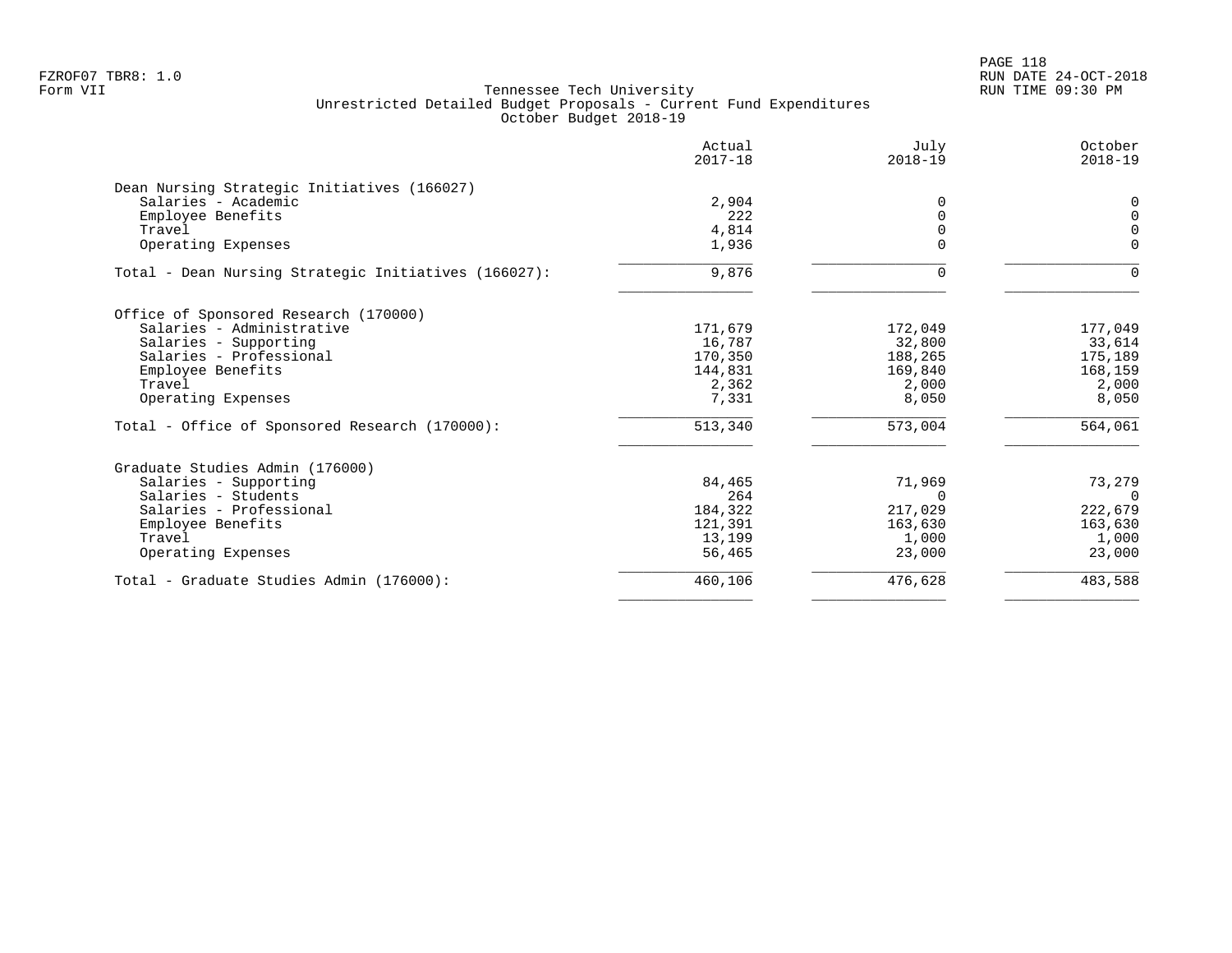|                                                | Actual<br>$2017 - 18$ | July<br>$2018 - 19$ | October<br>$2018 - 19$ |
|------------------------------------------------|-----------------------|---------------------|------------------------|
| Thesis Binding (176005)<br>Operating Expenses  | 0                     | 2,000               | 2,000                  |
|                                                |                       |                     |                        |
| Total - Thesis Binding (176005):               | 0                     | 2,000               | 2,000                  |
| Dean of College of Fine Arts (177000)          |                       |                     |                        |
| Salaries - Administrative                      | 146,739               | 160,679             | 163,679                |
| Salaries - Academic                            | 7,589                 | $\Omega$            | 18,000                 |
| Salaries - Supporting                          | 30,810                | 33,620              | 41,370                 |
| Salaries - Professional                        | $\Omega$              | $\Omega$            | 650                    |
| Employee Benefits                              | 60,867                | 45,000              | 50,986                 |
| Travel                                         | 26,741                | 6,000               | 34,841                 |
| Operating Expenses                             | 28,362                | 82,297              | 29,594                 |
| Total - Dean of College of Fine Arts (177000): | 301,108               | 327,596             | 339,120                |
| Visions 5000 (180006)                          |                       |                     |                        |
| Operating Expenses                             | 0                     | 30                  | 30                     |
| Total - Visions 5000 (180006):                 | $\Omega$              | 30                  | 30                     |
| Extended Education (180012)                    |                       |                     |                        |
| Salaries - Supporting                          | 89,175                | 93,674              | 80,324                 |
| Salaries - Students                            | $\Omega$              | 1,500               | 1,500                  |
| Salaries - Professional                        | 69,551                | 69,762              | 71,133                 |
| Employee Benefits                              | 76,982                | 71,421              | 71,421                 |
| Travel                                         | 289                   | 10,000              | 2,000                  |
| Operating Expenses                             | 6,943                 | 10,000              | 10,000                 |
| Total - Extended Education (180012):           | 242,940               | 256,357             | 236,378                |
|                                                |                       |                     |                        |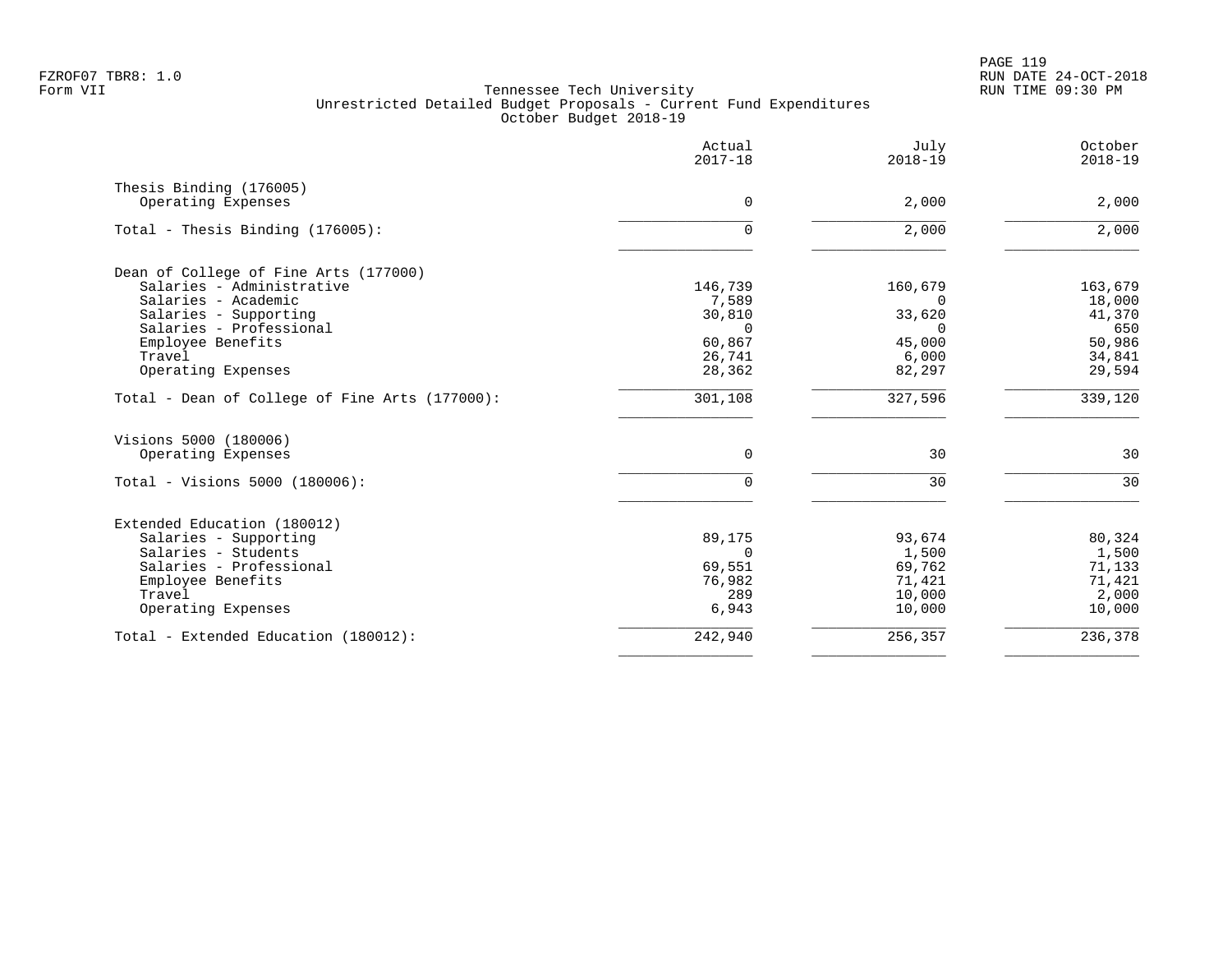|                                                    | Actual<br>$2017 - 18$ | July<br>$2018 - 19$ | October<br>$2018 - 19$ |
|----------------------------------------------------|-----------------------|---------------------|------------------------|
| Information Technology Admin (190000)              |                       |                     |                        |
| Salaries - Supporting                              | 0                     | 13,713              | 13,713                 |
| Salaries - Students                                | $\cap$                | 2,290               | 2,290                  |
| Salaries - Professional                            | 169,554               | 235,840             | 242,591                |
| Employee Benefits                                  | 87,639                | 100,620             | 100,620                |
| Travel                                             | 7,493                 | 14,000              | 14,000                 |
| Operating Expenses                                 | 75,442                | 80,260              | 80,260                 |
| Department Revenues                                | 450,000               | 450,000             | 450,000                |
| Total - Information Technology Admin (190000):     | 790,128               | 896,723             | 903,474                |
| PC Maintenance (190004)                            |                       |                     |                        |
| Operating Expenses                                 | 28,584                | 37,020              | 37,020                 |
| Capital Outlay                                     | 7,970                 | 0                   | 0                      |
| Total - PC Maintenance (190004):                   | 36,554                | 37,020              | 37,020                 |
| Innovation Institute (190005)                      |                       |                     |                        |
| Salaries - Supporting                              | $\Omega$              | $-21, 213$          | $-21, 213$             |
| Employee Benefits                                  | $-20,426$             | ∩                   | $\Omega$               |
| Total - Innovation Institute (190005):             | $-20,426$             | $-21, 213$          | $-21, 213$             |
| TAF Acad Support Tech Access Fee (190007)          |                       |                     |                        |
| Salaries - Professional                            | 221,797               | 222,580             | 228,537                |
| Employee Benefits                                  | 113,316               | 111,486             | 125,600                |
| Total - TAF Acad Support Tech Access Fee (190007): | 335,113               | 334,066             | 354,137                |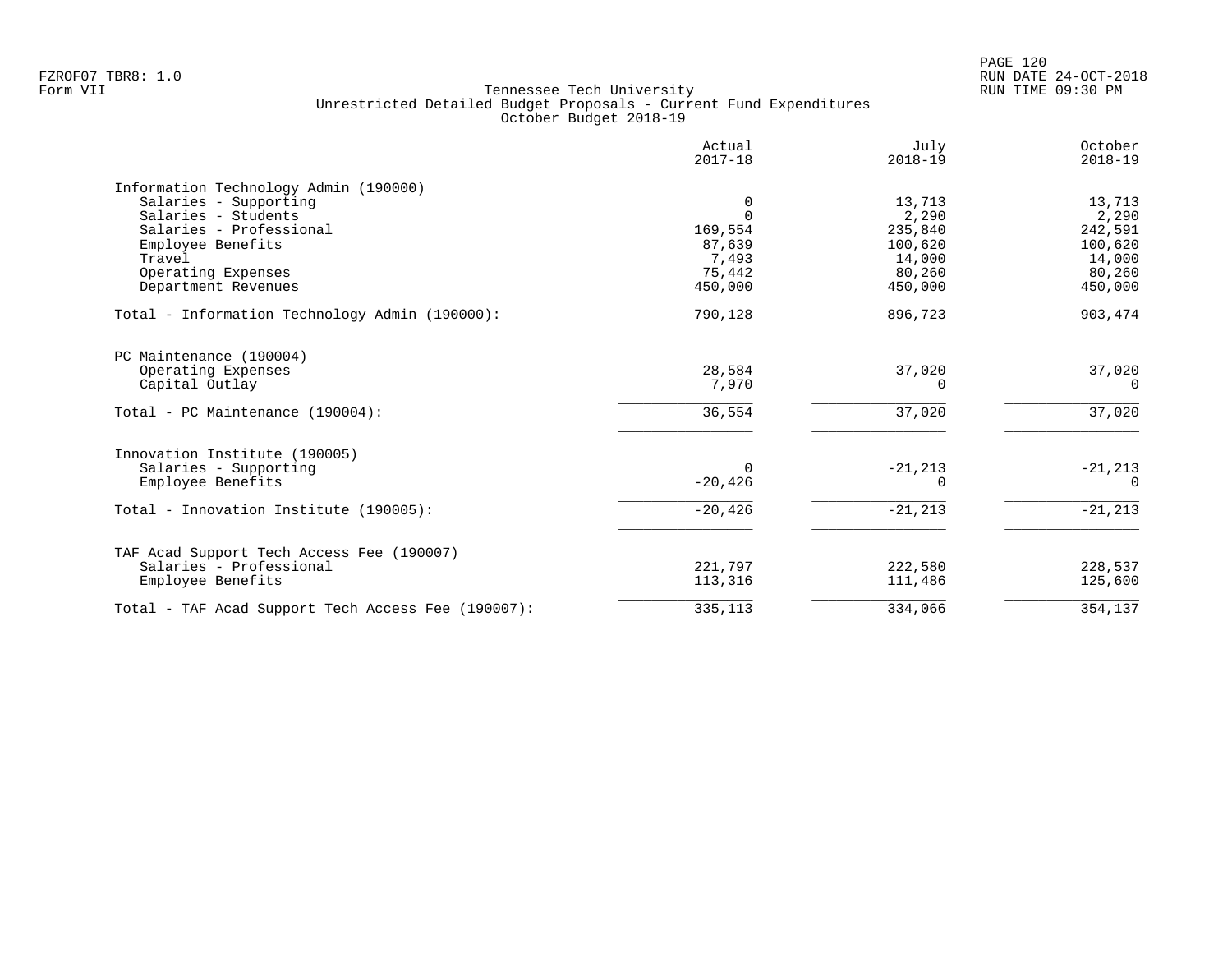PAGE 121 FZROF07 TBR8: 1.0 RUN DATE 24-OCT-2018

|                                                              | Actual<br>$2017 - 18$ | July<br>$2018 - 19$ | October<br>$2018 - 19$ |
|--------------------------------------------------------------|-----------------------|---------------------|------------------------|
| ITS Equipment Loss and Damage (190009)<br>Operating Expenses | 1,633                 | 20,500              | 20,500                 |
|                                                              |                       |                     |                        |
| Total - ITS Equipment Loss and Damage (190009):              | 1,633                 | 20,500              | 20,500                 |
| Student Printing Cost Center (190010)                        |                       |                     |                        |
| Operating Expenses                                           | 4,360                 | 5,460               | 5,460                  |
| Total - Student Printing Cost Center (190010):               | 4,360                 | 5,460               | 5,460                  |
| Academic & Client Technologies (190100)                      |                       |                     |                        |
| Salaries - Supporting                                        | 308,560               | 324,988             | 338,034                |
| Salaries - Professional                                      | 410,301               | 474,221             | 481,071                |
| Employee Benefits                                            | 312,354               | 301,460             | 301,460                |
| Travel                                                       | 2,072                 | 31,000              | 31,000                 |
| Operating Expenses                                           | 40,970                | 44,800              | 44,800                 |
| Total - Academic & Client Technologies (190100):             | 1,074,257             | 1,176,469           | 1,196,365              |
| IT Infrastructure Services (190199)                          |                       |                     |                        |
| Employee Benefits                                            | $\Omega$              | 12,700              | 12,700                 |
| Total - IT Infrastructure Services (190199):                 | $\Omega$              | 12,700              | 12,700                 |
| Network Services & Operations (190200)                       |                       |                     |                        |
| Salaries - Supporting                                        | 130,072               | 130,674             | 133,574                |
| Salaries - Professional                                      | 272,536               | 273,240             | 279,116                |
| Employee Benefits                                            | 170,250               | 153,335             | 153,335                |
| Travel                                                       | 3,112                 | 11,600              | 11,600                 |
| Operating Expenses                                           | 146,967               | 180,859             | 180,859                |
| Department Revenues                                          | $-60$                 | $\Omega$            | $\Omega$               |
| Total - Network Services & Operations (190200):              | 722,877               | 749,708             | 758,484                |
|                                                              |                       |                     |                        |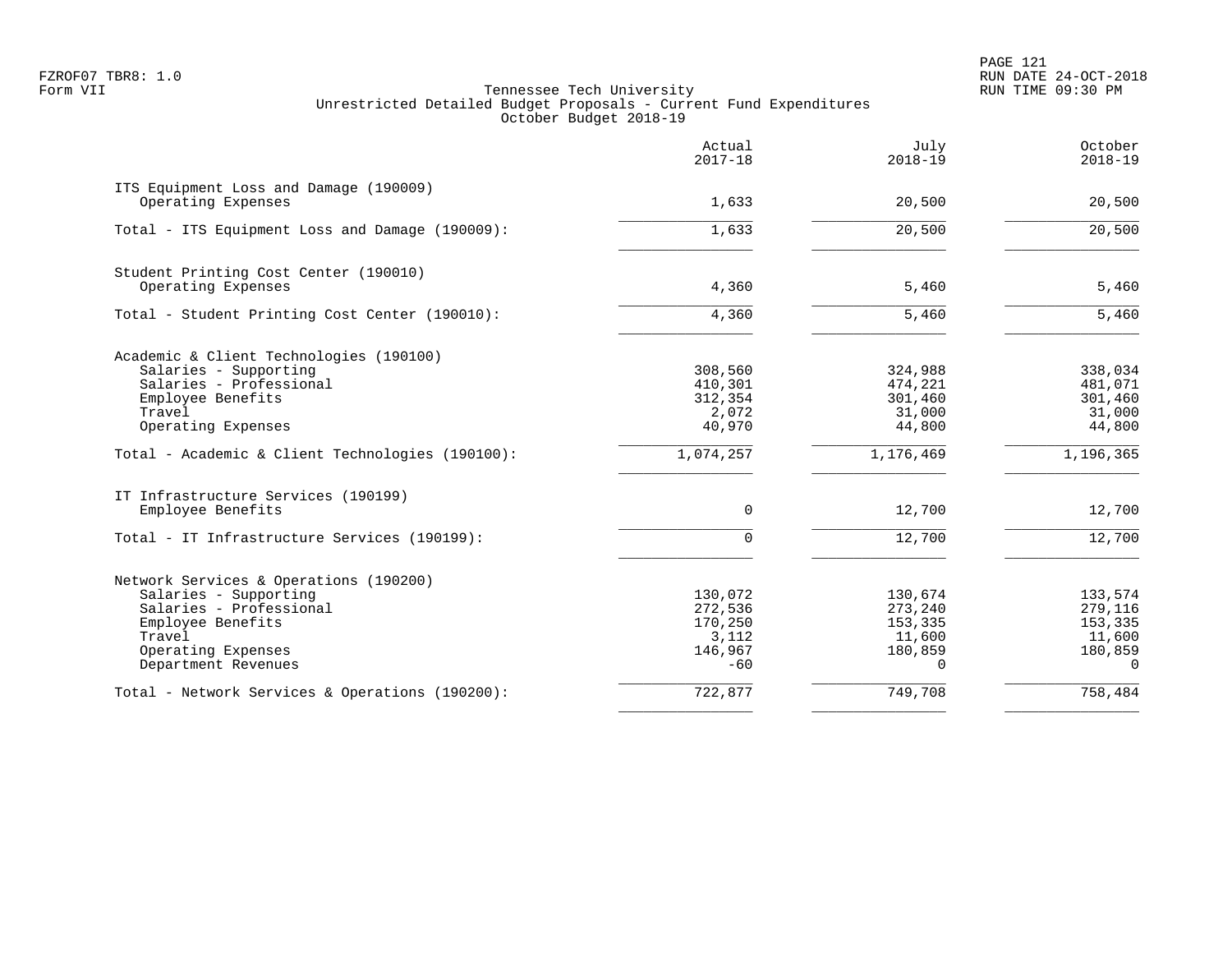|                                                   | Actual<br>$2017 - 18$ | July<br>$2018 - 19$ | October<br>$2018 - 19$ |
|---------------------------------------------------|-----------------------|---------------------|------------------------|
| Systems Support (190300)                          |                       |                     |                        |
| Salaries - Professional                           | 434,310               | 435,289             | 447,239                |
| Employee Benefits                                 | 164,817               | 169,895             | 169,895                |
| Travel                                            | 10,355                | 22,055              | 22,055                 |
| Operating Expenses                                | 12,697                | 11,000              | 11,000                 |
| Total - Systems Support (190300):                 | 622,179               | 638,239             | 650,189                |
| Enterprise Application Services (190400)          |                       |                     |                        |
| Salaries - Professional                           | 655,529               | 679,803             | 686,453                |
| Employee Benefits                                 | 264,071               | 260,150             | 260,150                |
| Travel                                            | 14,315                | 29,630              | 27,030                 |
| Operating Expenses                                | 35,772                | 61,640              | 64,240                 |
| Total - Enterprise Application Services (190400): | 969,687               | 1,031,223           | 1,037,873              |
| Information Security (190500)                     |                       |                     |                        |
| Salaries - Professional                           | 157,330               | 157,942             | 164,692                |
| Employee Benefits                                 | 66,293                | 59,140              | 59,140                 |
| Travel                                            | 855                   | 7,850               | 7,850                  |
| Operating Expenses                                | 19,273                | 21,700              | 21,700                 |
| Capital Outlay                                    | 7,558                 | $\Omega$            | $\Omega$               |
| Total - Information Security (190500):            | 251,309               | 246,632             | 253,382                |
| Software & Licenses (190600)                      |                       |                     |                        |
| Operating Expenses                                | 28,909                | $\mathbf 0$         | 0                      |
| Total - Software & Licenses (190600):             | 28,909                | $\Omega$            | $\Omega$               |
|                                                   |                       |                     |                        |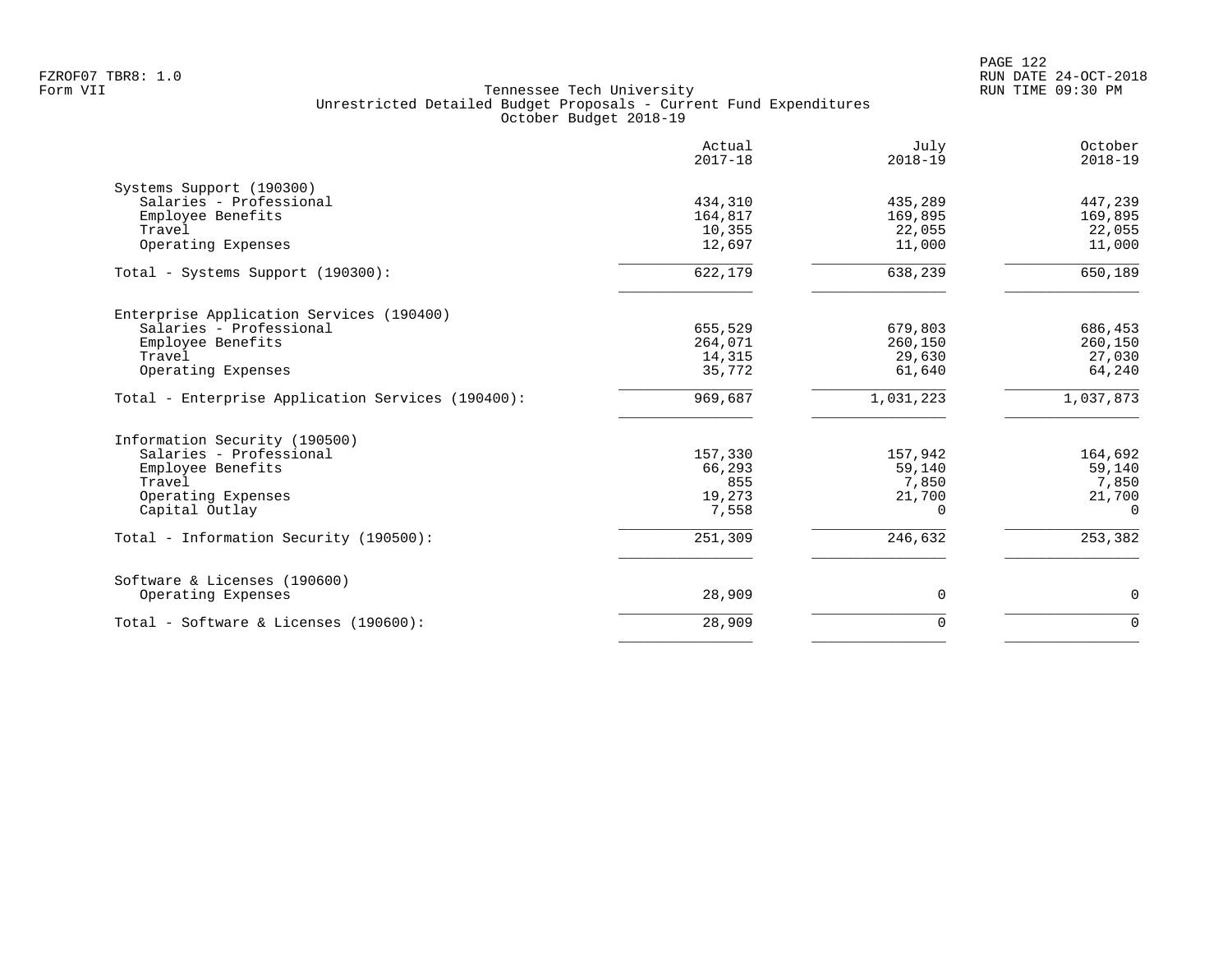|                                                                    | Actual<br>$2017 - 18$ | July<br>$2018 - 19$ | October<br>$2018 - 19$ |
|--------------------------------------------------------------------|-----------------------|---------------------|------------------------|
| Maintenance Contracts (190601)<br>Operating Expenses               | 1,733,919             | 1,787,471           | 1,787,471              |
| Total - Maintenance Contracts (190601):                            | 1,733,919             | 1,787,471           | 1,787,471              |
| CHEC Information Technology Svcs (210005)<br>Operating Expenses    | 2,870                 | 3,000               | 3,000                  |
| Total - CHEC Information Technology Svcs (210005):                 | 2,870                 | 3,000               | 3,000                  |
| TBR Spouse Dependent Discount (700000)<br>Employee Benefits        | 114,238               | 105,010             | 105,010                |
| Total - TBR Spouse Dependent Discount (700000):                    | 114,238               | 105,010             | 105,010                |
| TBR Employ Remission PC191 (700001)<br>Employee Benefits           | 56,810                | 28,700              | 28,700                 |
| Total - TBR Employ Remission PC191 (700001):                       | 56,810                | 28,700              | 28,700                 |
| E and G Data Processing Allocation (700003)<br>Department Revenues | 31,149                | 32,880              | 33,180                 |
| Total - E and G Data Processing Allocation (700003):               | 31,149                | 32,880              | 33,180                 |
|                                                                    |                       |                     |                        |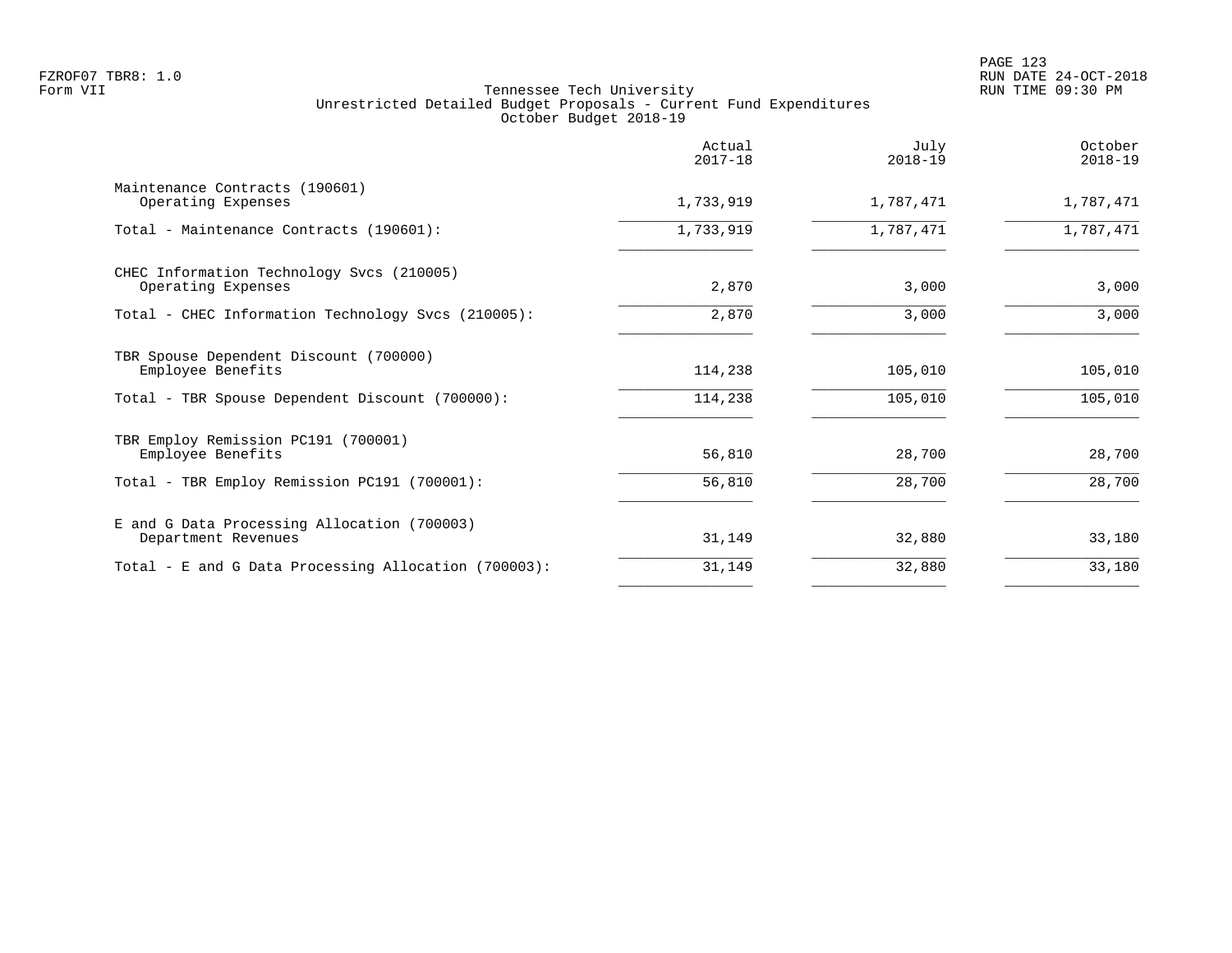PAGE 124 FZROF07 TBR8: 1.0 RUN DATE 24-OCT-2018

|                                                          | Actual<br>$2017 - 18$ | July<br>$2018 - 19$ | October<br>$2018 - 19$ |
|----------------------------------------------------------|-----------------------|---------------------|------------------------|
| E and G Claims Adjustment (700004)<br>Operating Expenses | 52,317                | 62,310              | 62,310                 |
| Total - E and G Claims Adjustment (700004):              | 52,317                | 62,310              | 62,310                 |
| $E$ and G Support (700005)                               |                       |                     |                        |
| Salaries - Administrative                                |                       | 50,345              | 1,373                  |
| Salaries - Academic                                      |                       | 31,935<br>61,376    | 6,953                  |
| Salaries - Supporting<br>Salaries - Professional         |                       | 129,810             | 22,247<br>17,027       |
| Employee Benefits                                        | 18,268                | 96,420              | 96,420                 |
| Operating Expenses                                       | $-25,929$             | $-38,266$           | $-336,395$             |
| Total - E and G Support $(700005)$ :                     | $-7,661$              | 331,620             | $-192, 375$            |
| E and G Other Salary Pool (700009)                       |                       |                     |                        |
| Salaries - Supporting                                    | 0                     | 20,670              | 20,670                 |
| Salaries - Professional                                  | $\Omega$              | 12,380              | 12,380                 |
| Total - E and G Other Salary Pool (700009):              | 0                     | 33,050              | 33,050                 |
| $C$ C Admin Trans (700014)                               |                       |                     |                        |
| Operating Expenses                                       | $-124,600$            | $-124,600$          | $-124,600$             |
| Total - C C Admin Trans $(700014)$ :                     | $-124,600$            | $-124,600$          | $-124,600$             |
|                                                          |                       |                     |                        |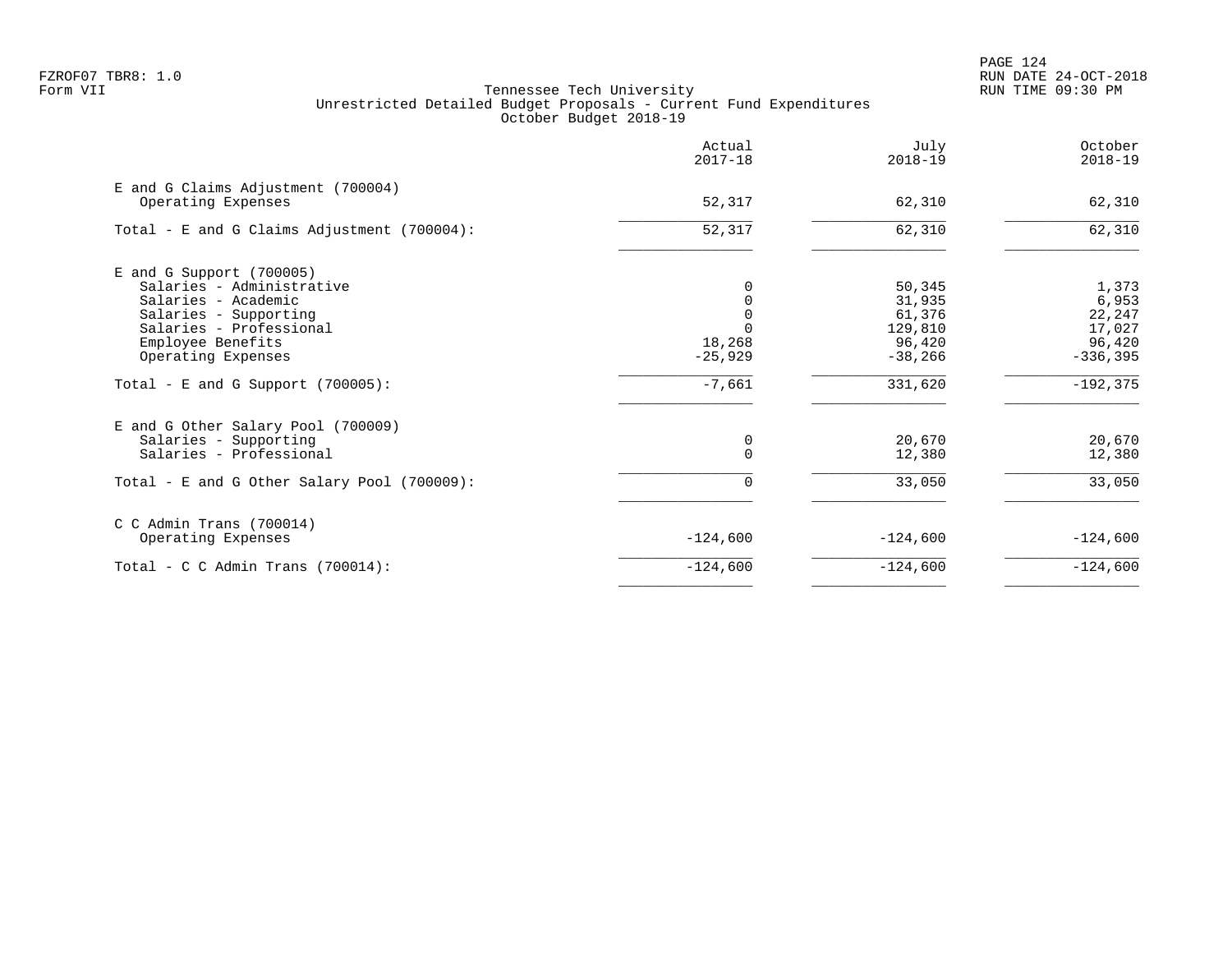|                                                                              | Actual<br>$2017 - 18$ | July<br>2018-19        | October<br>$2018 - 19$ |
|------------------------------------------------------------------------------|-----------------------|------------------------|------------------------|
| Post Office Allocation (700045)<br>Operating Expenses<br>Department Revenues | 0<br>1,317            | 4,030<br>0             | 4,030<br>$\Omega$      |
| Total - Post Office Allocation (700045):                                     | 1,317                 | 4,030                  | 4,030                  |
| Computing Alloc to Other Function (700051)<br>Department Revenues            | $-6, 229, 818$        | $-6,576,190$           | $-6,636,960$           |
| Total - Computing Alloc to Other Function (700051):                          | $-6, 229, 818$        | $-6, 576, 190$         | $-6,636,960$           |
| TTU Staff Tuit Maint Reimbursment (700068)<br>Employee Benefits              | 51,074                | 39,170                 | 39,170                 |
| Total - TTU Staff Tuit Maint Reimbursment (700068):                          | 51,074                | 39,170                 | 39,170                 |
| Total - Academic Support (350):                                              |                       |                        |                        |
| Salaries - Administrative<br>$C2$ larias - Laademia                          | 2,029,484<br>701610   | 2,089,966<br>$728 566$ | 2,017,733<br>719 192   |

|       | ---------               | 2,022,101    | 2,002,200    | 2, 0 1, 1 <i>, 1</i> 9 9 |
|-------|-------------------------|--------------|--------------|--------------------------|
|       | Salaries - Academic     | 704,649      | 738,566      | 718,483                  |
|       | Salaries - Supporting   | 1,790,387    | 1,979,085    | 1,931,543                |
|       | Salaries - Students     | 194,878      | 148,900      | 133,480                  |
|       | Salaries - Professional | 4,723,185    | 5,486,607    | 5,552,234                |
|       | Employee Benefits       | 3,870,892    | 4,066,021    | 4,081,487                |
|       | Travel                  | 210,740      | 224,560      | 265,159                  |
|       | Operating Expenses      | 3,718,734    | 3,454,081    | 3,316,094                |
|       | Capital Outlay          | 147,526      | 220,000      | 220,000                  |
|       | Department Revenues     | $-5,843,360$ | $-6,111,390$ | $-6, 171, 860$           |
|       |                         |              |              |                          |
| Total |                         | 11,547,115   | 12,296,396   | 12,064,353               |
|       |                         |              |              |                          |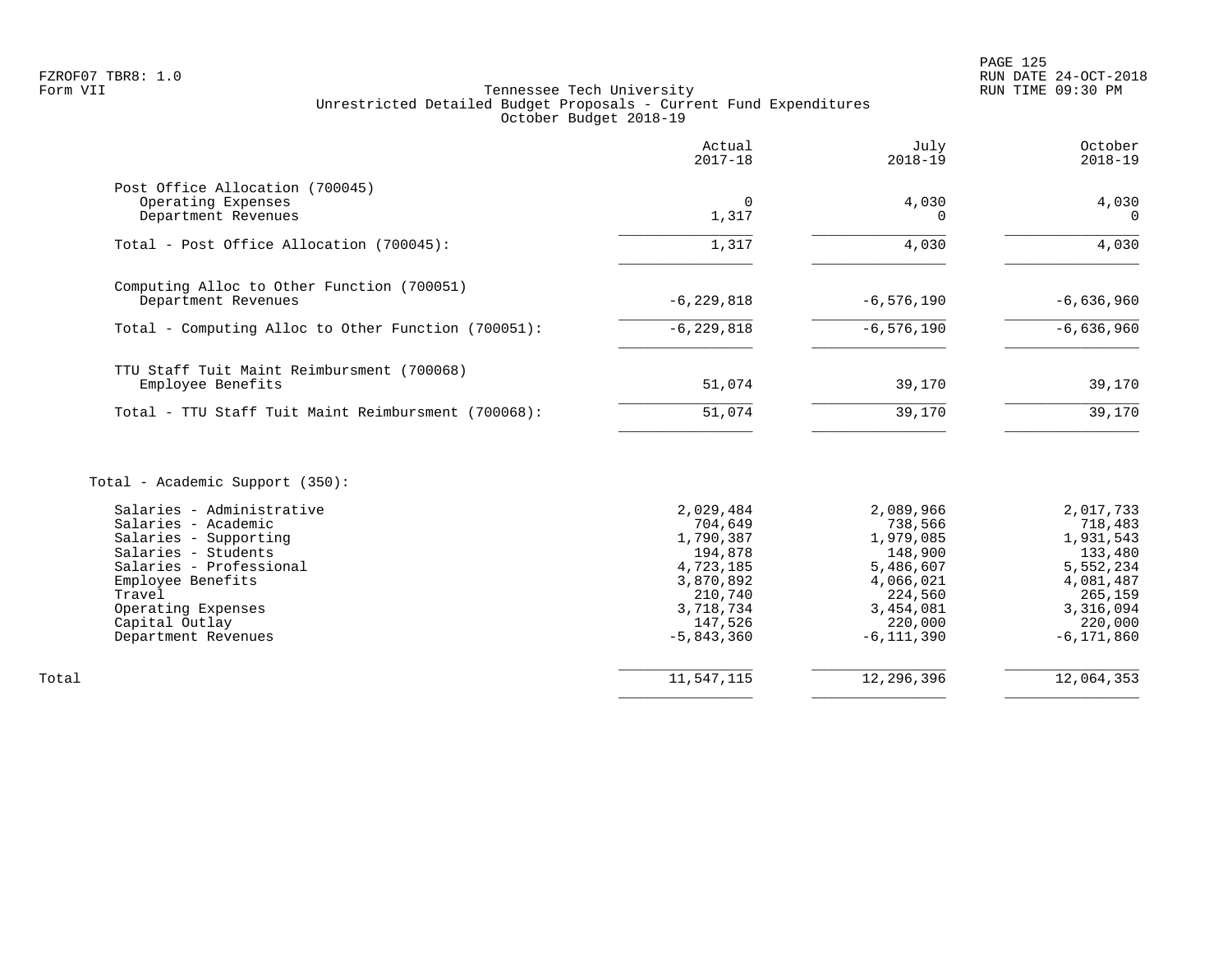PAGE 126 FZROF07 TBR8: 1.0 RUN DATE 24-OCT-2018

|                                                                                 | Actual<br>$2017 - 18$ | July<br>$2018 - 19$  | October<br>$2018 - 19$ |
|---------------------------------------------------------------------------------|-----------------------|----------------------|------------------------|
| Total - Academic Support (35):                                                  |                       |                      |                        |
| Salaries - Administrative                                                       | 2,029,484             | 2,089,966            | 2,017,733              |
| Salaries - Academic                                                             | 704,649               | 738,566              | 718,483                |
| Salaries - Supporting                                                           | 1,790,387             | 1,979,085            | 1,931,543              |
| Salaries - Students                                                             | 194,878               | 148,900              | 133,480                |
| Salaries - Professional                                                         | 4,723,185             | 5,486,607            | 5,552,234              |
| Employee Benefits<br>Travel                                                     | 3,870,892             | 4,066,021            | 4,081,487              |
| Operating Expense                                                               | 210,740<br>3,718,734  | 224,560              | 265,159<br>3,316,094   |
| Capital Outlay                                                                  | 147,526               | 3,454,081<br>220,000 | 220,000                |
| Department Revenues                                                             | $-5,843,360$          | $-6, 111, 390$       | $-6, 171, 860$         |
|                                                                                 |                       |                      |                        |
| Total                                                                           | 11,547,115            | 12, 296, 396         | 12,064,353             |
| Student Services (40)<br>Student Services (400)<br>Seminars and Forums (110013) |                       |                      |                        |
| Travel                                                                          | 268                   | $\Omega$             | 0                      |
| Operating Expenses                                                              | 86,043                | 33,480               | 57,580                 |
| Total - Seminars and Forums (110013):                                           | 86,311                | 33,480               | 57,580                 |
| NCAA Certification and Compliance (110015)                                      |                       |                      |                        |
| Salaries - Professional                                                         | 116,298               | 116,514              | 119,400                |
| Employee Benefits                                                               | 33,228                | 32,170               | 32,170                 |
| Travel                                                                          | 3,497                 | 7,000                | 7,000                  |
| Operating Expenses                                                              | 317                   | 1,280                | 1,280                  |
| Total - NCAA Certification and Compliance (110015):                             | 153,340               | 156,964              | 159,850                |
|                                                                                 |                       |                      |                        |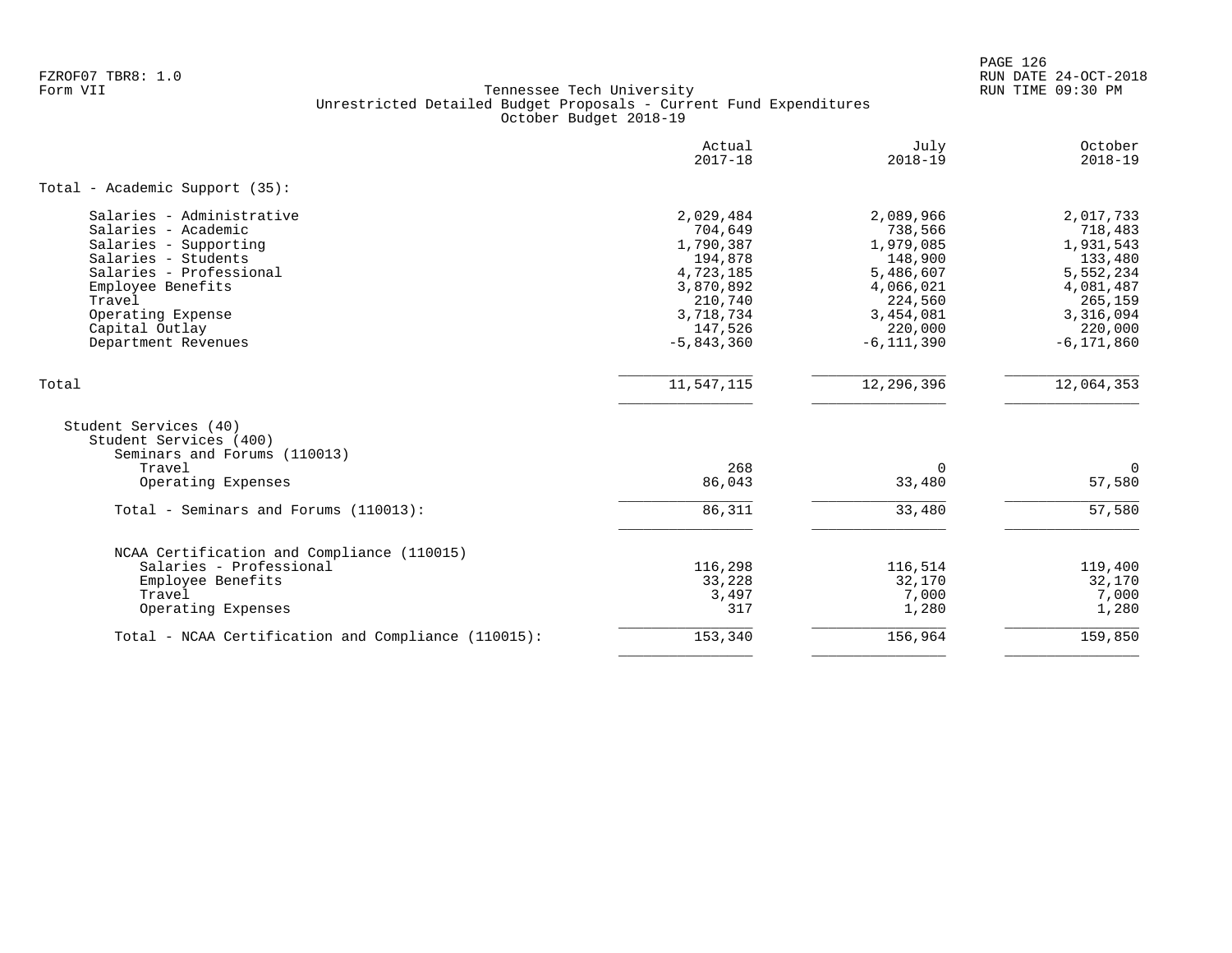|                                               | Actual<br>$2017 - 18$ | July<br>$2018 - 19$ | October<br>$2018 - 19$ |
|-----------------------------------------------|-----------------------|---------------------|------------------------|
| Scholarship Office (120003)                   |                       |                     |                        |
| Salaries - Supporting                         | 24,645                | 30,286              | 30,286                 |
| Salaries - Professional                       | 47,921                | 41,472              | 40,057                 |
| Employee Benefits                             | 29,955                | 27,490              | 27,490                 |
| Travel                                        | $\Omega$              | 700                 | 700                    |
| Operating Expenses                            | 1,822                 | 1,260               | 1,260                  |
| Total - Scholarship Office (120003):          | 104,343               | 101,208             | 99,793                 |
| Womens Center (121500)                        |                       |                     |                        |
| Salaries - Academic                           | 2,299                 | $\Omega$            | $\overline{0}$         |
| Salaries - Supporting                         | 26,679                | 26,641              | 27,091                 |
| Salaries - Students                           | 265                   | $\Omega$            | $\Omega$               |
| Salaries - Professional                       | 14,310                | 14,310              | 14,310                 |
| Employee Benefits                             | 22,095                | 17,020              | 17,020                 |
| Operating Expenses                            | 7,273                 | 11,600              | 11,600                 |
| Total - Womens Center (121500):               | 72,921                | 69,571              | 70,021                 |
| SAF Internaltional Educ Fee (121704)          |                       |                     |                        |
| Travel                                        | 335,018               | 266,980             | 266,980                |
| Operating Expenses                            | 11,401                | 35,325              | 102,418                |
| Total - SAF Internaltional Educ Fee (121704): | 346,419               | 302,305             | 369,398                |
| Craft Center Promo and Dev (121761)           |                       |                     |                        |
| Employee Benefits                             | 2,588                 | 5,200               | 5,200                  |
| Travel                                        | 669                   | 500                 | 500                    |
| Operating Expenses                            | 22,913                | 22,600              | 32,600                 |
| Total - Craft Center Promo and Dev (121761):  | 26,170                | 28,300              | 38,300                 |
|                                               |                       |                     |                        |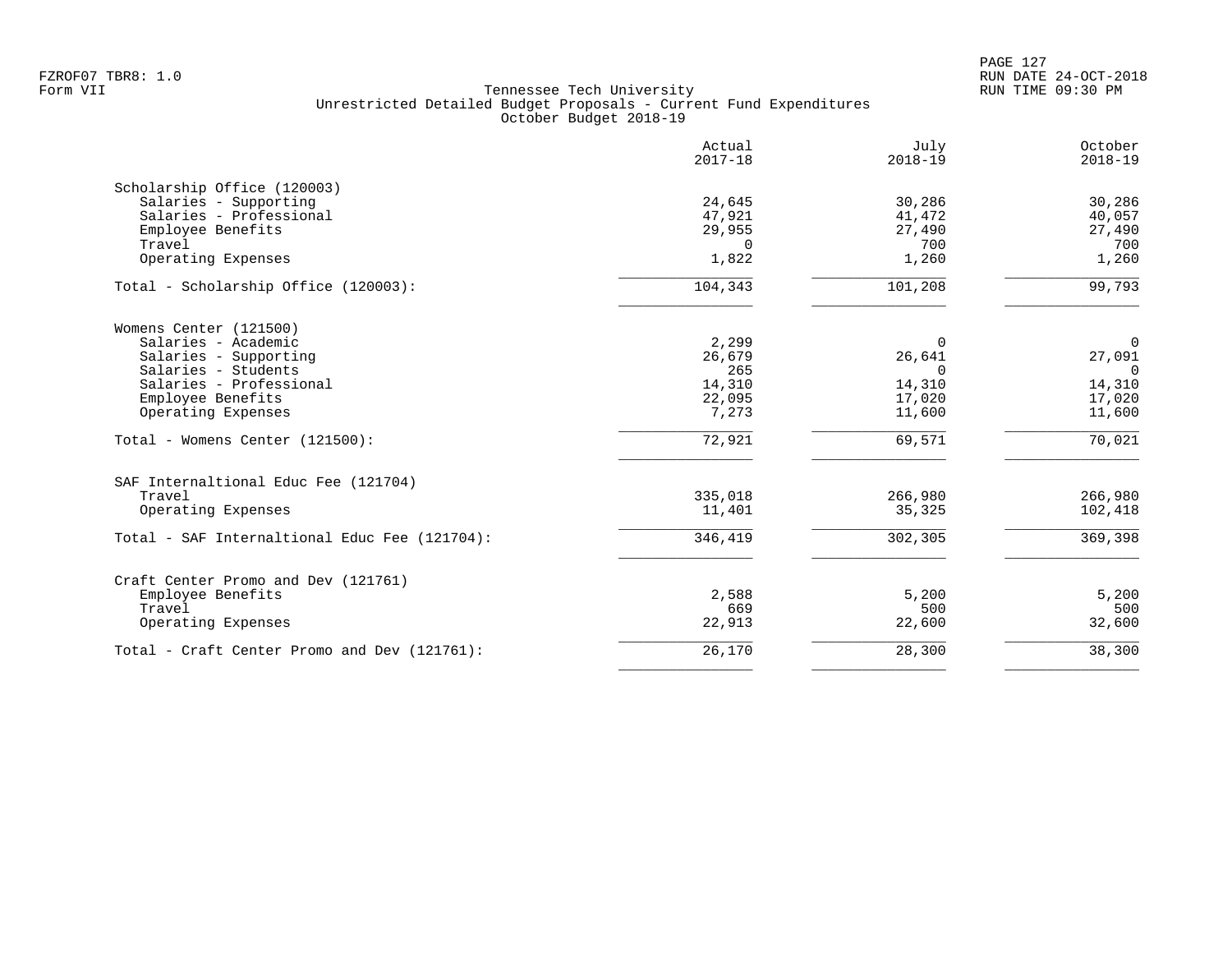|                                                      | Actual<br>$2017 - 18$ | July<br>$2018 - 19$ | October<br>$2018 - 19$ |
|------------------------------------------------------|-----------------------|---------------------|------------------------|
| Center for Career Development (121800)               |                       |                     |                        |
| Salaries - Supporting                                | 23,041                | 27,387              | 28,072                 |
| Salaries - Students                                  | 9,762                 | $\Omega$            | 17,000                 |
| Salaries - Professional                              | 125,152               | 125,411             | 128,101                |
| Employee Benefits                                    | 53,742                | 51,830              | 51,830                 |
| Travel                                               | 8,274                 | 3,000               | 3,000                  |
| Operating Expenses                                   | 80,721                | 26,236              | 34,636                 |
| Total - Center for Career Development (121800):      | 300,692               | 233,864             | 262,639                |
| Student Financial Aid Office (122000)                |                       |                     |                        |
| Salaries - Supporting                                | 270,898               | 272,886             | 279,372                |
| Salaries - Students                                  | 13,485                | $\Omega$            | $\Omega$               |
| Salaries - Professional                              | 287,276               | 293,523             | 298,501                |
| Employee Benefits                                    | 284,868               | 282,065             | 282,065                |
| Travel                                               | 10,267                | 7,850               | 7,850                  |
| Operating Expenses                                   | 112,129               | 152,707             | 152,707                |
| Total - Student Financial Aid Office (122000):       | 978,923               | 1,009,031           | 1,020,495              |
| Federal College Work Study Program (122001)          |                       |                     |                        |
| Salaries - Students                                  | 28,566                | 28,490              | 28,490                 |
| Total - Federal College Work Study Program (122001): | 28,566                | 28,490              | 28,490                 |
| Student Fin Aid Grad Asst (122017)                   |                       |                     |                        |
| Employee Benefits                                    | 0                     | 8,320               | 8,320                  |
| Total - Student Fin Aid Grad Asst (122017):          | 0                     | 8,320               | 8,320                  |
|                                                      |                       |                     |                        |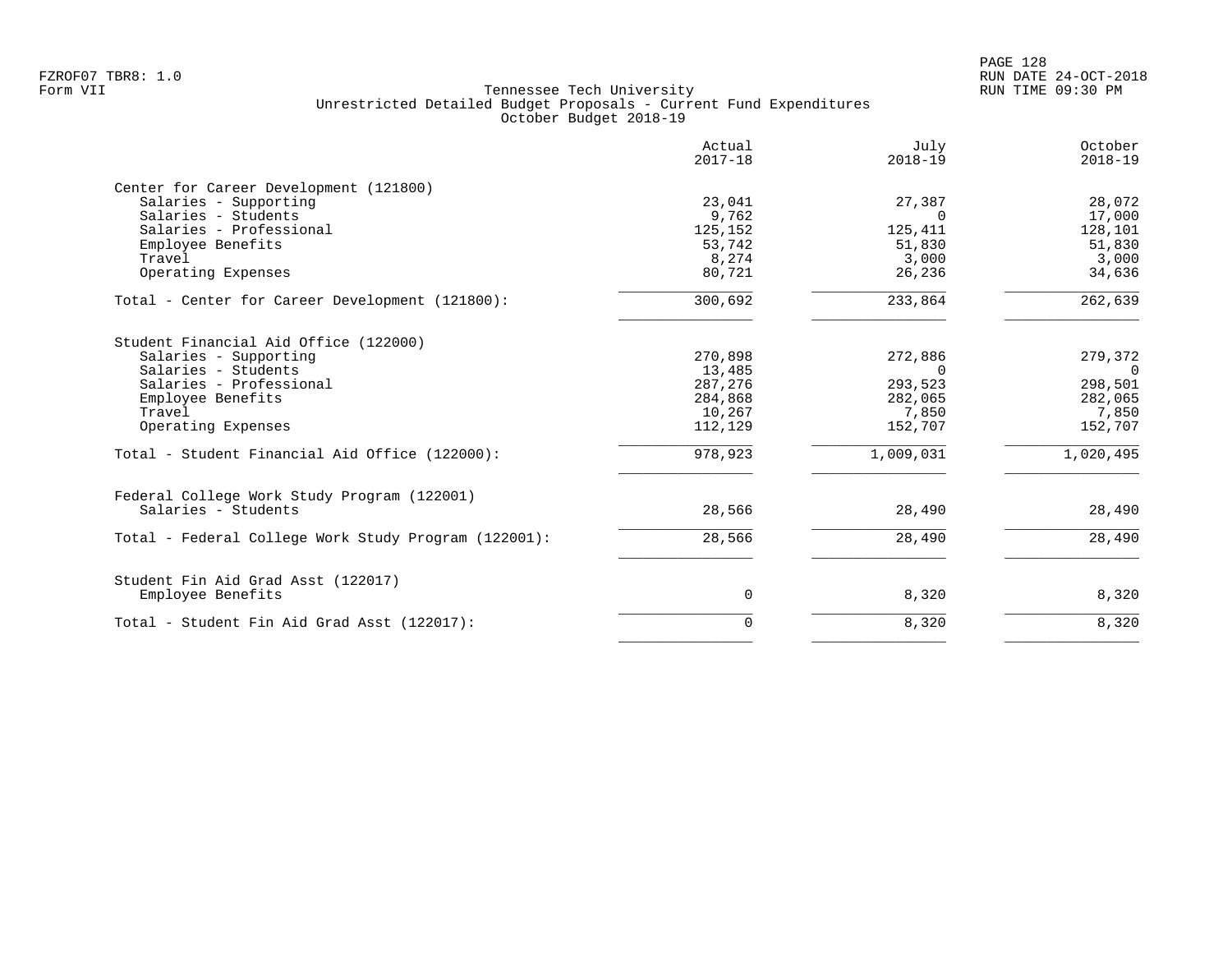| 149,790<br>$\cap$<br>437,850<br>252,625<br>10,293<br>21,848<br>872,406 | 134,778<br>$\Omega$<br>503,722<br>254,450<br>10,000<br>27,241         | 120,560<br>9,550<br>563,298<br>290,505<br>9,000<br>26,241  |
|------------------------------------------------------------------------|-----------------------------------------------------------------------|------------------------------------------------------------|
|                                                                        |                                                                       |                                                            |
|                                                                        |                                                                       |                                                            |
|                                                                        |                                                                       |                                                            |
|                                                                        |                                                                       |                                                            |
|                                                                        |                                                                       |                                                            |
|                                                                        |                                                                       |                                                            |
|                                                                        |                                                                       |                                                            |
|                                                                        | 930,191                                                               | 1,019,154                                                  |
|                                                                        |                                                                       |                                                            |
| 10,440                                                                 | 10,440                                                                | 10,440                                                     |
| 10,440                                                                 | 10,440                                                                | 10,440                                                     |
|                                                                        |                                                                       |                                                            |
|                                                                        |                                                                       | 184,500                                                    |
|                                                                        |                                                                       | 95,355                                                     |
|                                                                        |                                                                       | 114,809                                                    |
|                                                                        |                                                                       | 141,410                                                    |
|                                                                        |                                                                       | 2,700                                                      |
|                                                                        |                                                                       | 305,840                                                    |
| $-14$                                                                  | $\Omega$                                                              | $\Omega$                                                   |
| 494,547                                                                | 628,729                                                               | 844,614                                                    |
|                                                                        |                                                                       |                                                            |
| 370,502                                                                | 347,188                                                               | 354,260                                                    |
|                                                                        | 109,440                                                               | 109,440                                                    |
|                                                                        |                                                                       |                                                            |
|                                                                        | 90,000<br>104,077<br>116,579<br>108,436<br>7,797<br>67,672<br>114,490 | 180,000<br>93,652<br>112,127<br>141,410<br>2,700<br>98,840 |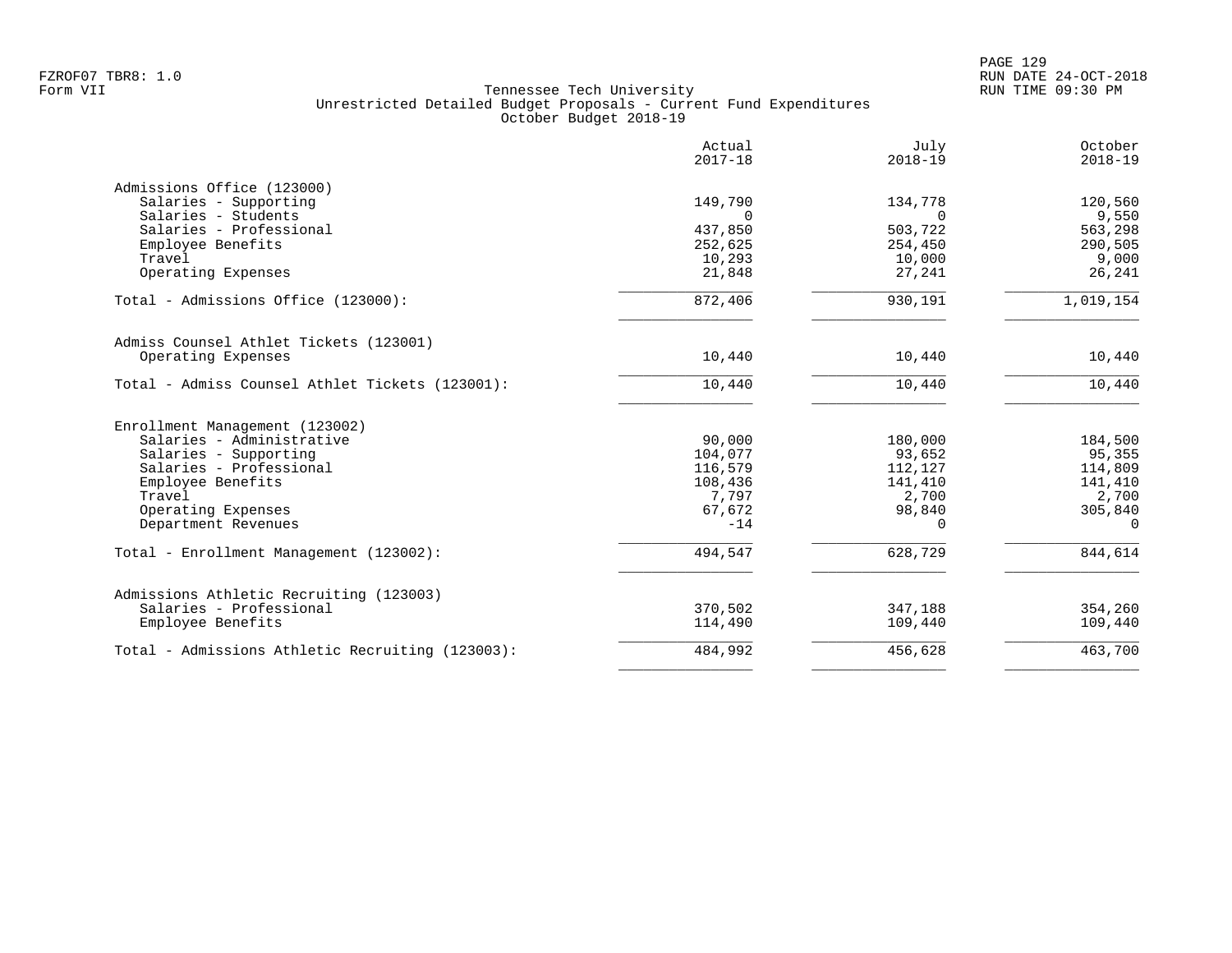PAGE 130 FZROF07 TBR8: 1.0 RUN DATE 24-OCT-2018

|                                                                                                            | Actual<br>$2017 - 18$             | July<br>$2018 - 19$                 | October<br>$2018 - 19$               |
|------------------------------------------------------------------------------------------------------------|-----------------------------------|-------------------------------------|--------------------------------------|
| Admissions Publicatins (123004)<br>Operating Expenses                                                      | 41,365                            | 39,720                              | 39,720                               |
| Total - Admissions Publicatins (123004):                                                                   | 41,365                            | 39,720                              | 39,720                               |
| Career College Fair (123007)<br>Salaries - Supporting<br>Employee Benefits<br>Operating Expenses           | 97<br>25<br>4,255                 | 0<br>$\Omega$<br>5,880              | 0<br>$\Omega$<br>5,880               |
| Total - Career College Fair (123007):                                                                      | 4,377                             | 5,880                               | 5,880                                |
| Campus Visitation (123008)<br>Operating Expenses                                                           | 688                               | 8,000                               | 10,000                               |
| Total - Campus Visitation (123008):                                                                        | 688                               | 8,000                               | 10,000                               |
| Undergrad Recruitment (123009)<br>Salaries - Students<br>Employee Benefits<br>Travel<br>Operating Expenses | 9,782<br>232<br>34,213<br>149,976 | 15,000<br>2,230<br>40,000<br>96,838 | 20,040<br>2,230<br>40,000<br>298,205 |
| Total - Undergrad Recruitment (123009):                                                                    | 194,203                           | 154,068                             | 360,475                              |
| Strategic Recruitment Initiatives (123027)<br>Operating Expenses                                           | 427,772                           | 425,000                             | $\mathbf 0$                          |
| Total - Strategic Recruitment Initiatives (123027):                                                        | 427,772                           | 425,000                             | $\mathbf 0$                          |
|                                                                                                            |                                   |                                     |                                      |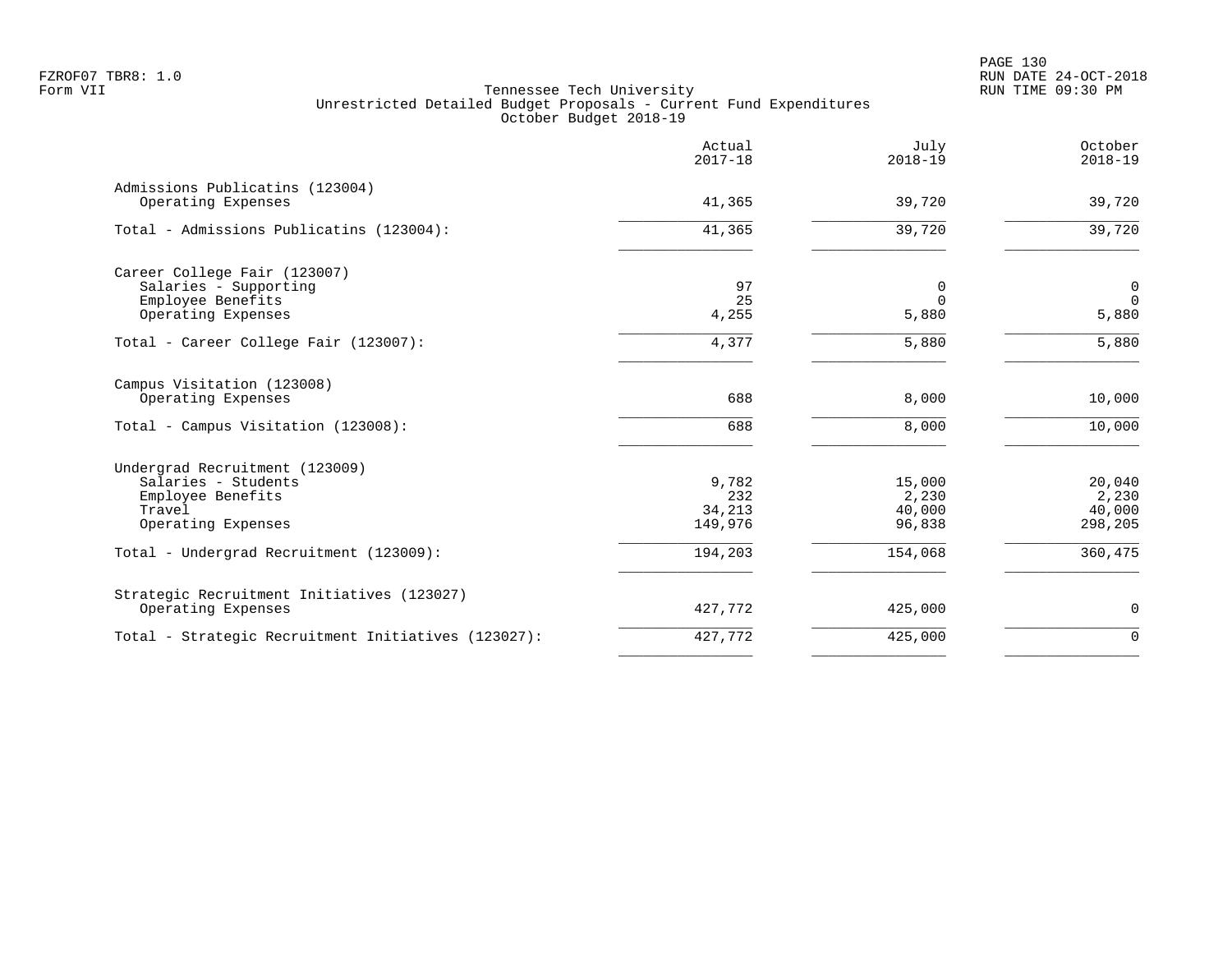|                                                   | Actual<br>$2017 - 18$ | July<br>$2018 - 19$ | October<br>$2018 - 19$ |
|---------------------------------------------------|-----------------------|---------------------|------------------------|
| Admissions GIK Chartwells (123100)                |                       |                     |                        |
| Operating Expenses                                | 10,000                | 0                   | $\mathbf 0$            |
| Total - Admissions GIK Chartwells (123100):       | 10,000                | $\Omega$            | $\Omega$               |
| Advisement & Retention Services (123400)          |                       |                     |                        |
| Salaries - Professional                           | 609,467               | 635,387             | 645,809                |
| Employee Benefits                                 | 262,154               | 253,280             | 253,280                |
| Travel                                            | 2,734<br>16,008       | 1,000<br>4,000      | 1,280<br>9,739         |
| Operating Expenses                                |                       |                     |                        |
| Total - Advisement & Retention Services (123400): | 890,363               | 893,667             | 910,108                |
| Student Success (123401)                          |                       |                     |                        |
| Salaries - Professional                           | 22,260                | $\Omega$            | $\overline{0}$         |
| Employee Benefits                                 | 3,747                 | 27,575              | 27,575                 |
| Travel                                            | $\Omega$              | 2,000               | 720                    |
| Operating Expenses                                | 169                   | 3,000               | 150                    |
| Total - Student Success (123401):                 | 26,176                | 32,575              | 28,445                 |
| Military & Veterans Affairs (123402)              |                       |                     |                        |
| Salaries - Supporting                             | 22,520                | 32,909              | 32,909                 |
| Salaries - Professional                           | 67,130                | 63,022              | 64,197                 |
| Employee Benefits                                 | 20,388                | 16,885              | 16,885                 |
| Travel                                            | 4,214                 | 3,000               | 3,000                  |
| Operating Expenses                                | 16,459                | 3,175               | 3,175                  |
| Total - Military & Veterans Affairs (123402):     | 130,711               | 118,991             | 120,166                |
|                                                   |                       |                     |                        |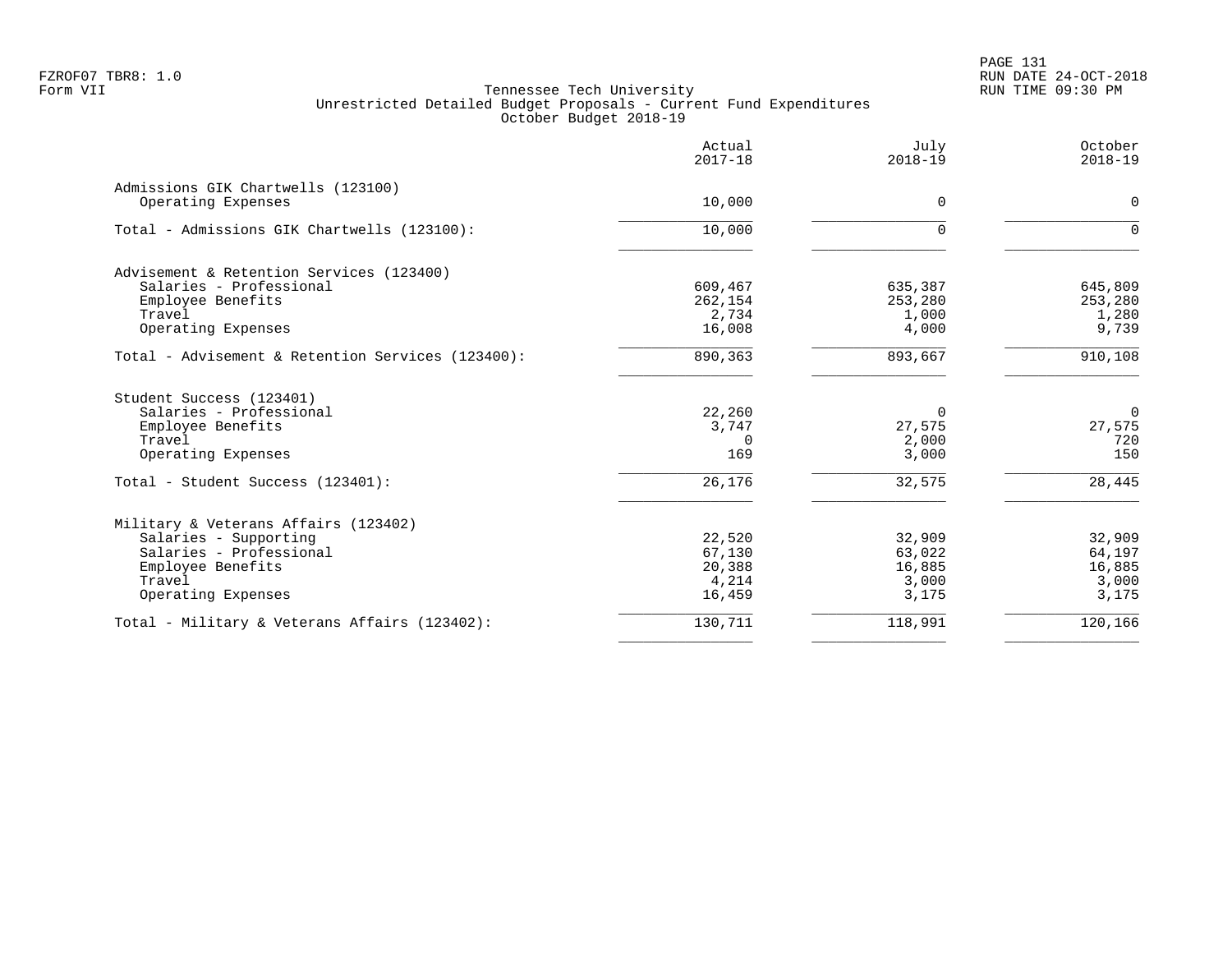PAGE 132 FZROF07 TBR8: 1.0 RUN DATE 24-OCT-2018

|                                                    | Actual<br>$2017 - 18$ | July<br>$2018 - 19$ | October<br>$2018 - 19$ |
|----------------------------------------------------|-----------------------|---------------------|------------------------|
| SOAR GIK Chartwells (123403)<br>Operating Expenses | 5,000                 | $\Omega$            | $\Omega$               |
| Total - SOAR GIK Chartwells (123403):              | 5,000                 | $\Omega$            | $\Omega$               |
| Record Office (123500)                             |                       |                     |                        |
| Salaries - Supporting<br>Salaries - Students       | 193,725<br>709        | 192,136<br>$\Omega$ | 196,688<br>$\Omega$    |
| Salaries - Professional                            | 134,604               | 134,997             | 138,316                |
| Employee Benefits                                  | 205,897               | 207,150             | 207,150                |
| Travel                                             | 3,909                 | 4,200               | 4,200                  |
| Operating Expenses                                 | 19,359                | 22,780              | 27,102                 |
| Total - Record Office (123500):                    | 558,203               | 561,263             | 573,456                |
| International Education Admin (123700)             |                       |                     |                        |
| Salaries - Supporting                              | 55,325                | 54,622              | 55,947                 |
| Salaries - Professional                            | 155,179               | 124,003             | 126,078                |
| Employee Benefits                                  | 90,130                | 113,420             | 113,420                |
| Travel                                             | 7,530                 | 20,000              | 20,000                 |
| Operating Expenses                                 | 49,798                | 24,385              | 24,385                 |
| Total - International Education Admin (123700):    | 357,962               | 336,430             | 339,830                |
| International Insurance (123701)                   |                       |                     |                        |
| Operating Expenses                                 | 2,355                 | 0                   | 0                      |
| Total - International Insurance (123701):          | 2,355                 | $\Omega$            | $\overline{0}$         |
|                                                    |                       |                     |                        |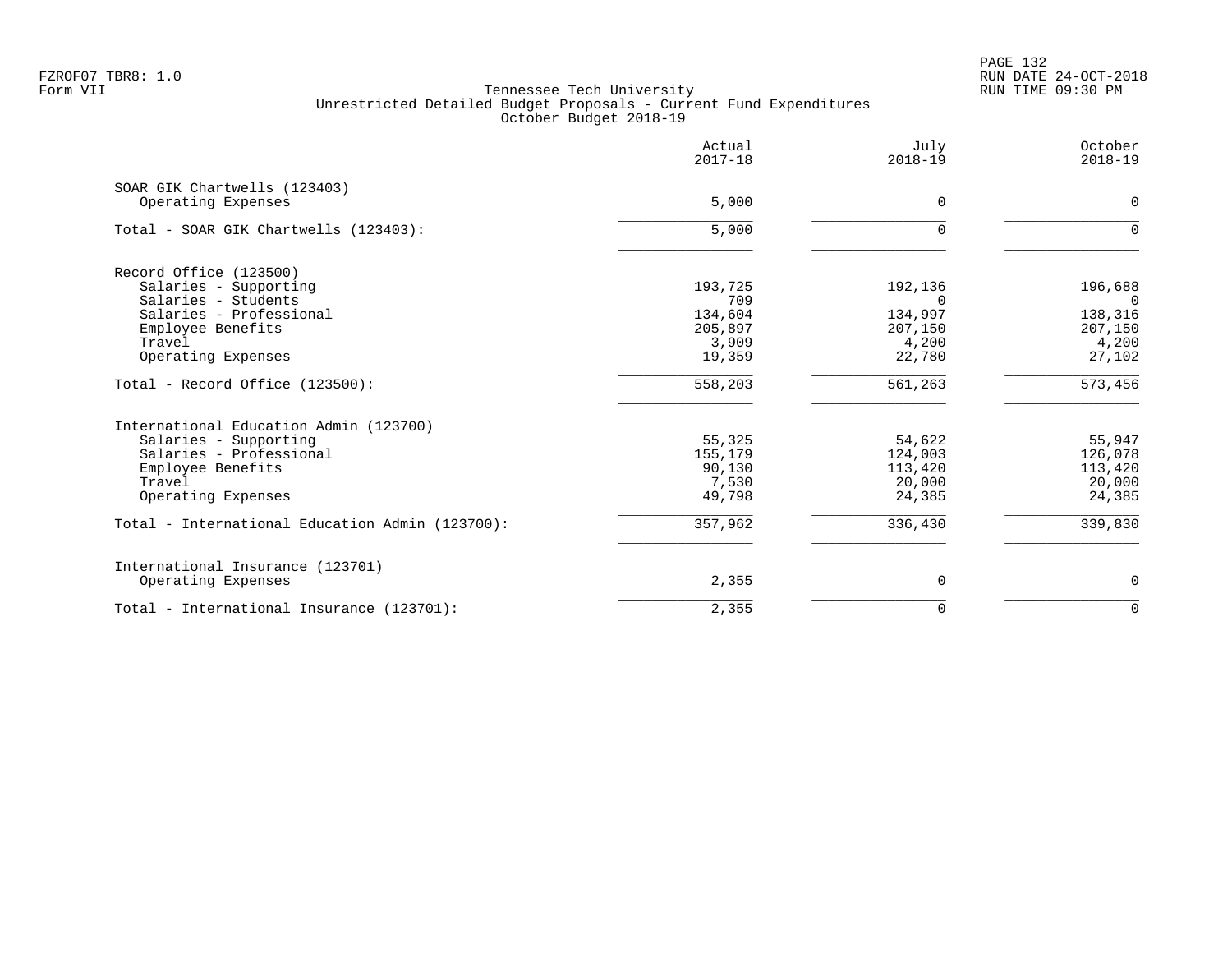| $2017 - 18$ | July<br>$2018 - 19$                                 | October<br>$2018 - 19$                    |
|-------------|-----------------------------------------------------|-------------------------------------------|
|             |                                                     |                                           |
| 13,886      | 5,000                                               | 5,000                                     |
| 19,363      | 500                                                 | 500                                       |
| 114,575     | 99,933                                              | 102,395                                   |
| 78,011      | 30,500                                              | 30,500                                    |
| $\Omega$    | 10,500                                              | 10,500                                    |
| $-571$      | 19,167                                              | 25,205                                    |
| 225,264     | 165,600                                             | 174,100                                   |
|             |                                                     |                                           |
| 1,120       | 9,440                                               | 9,440                                     |
| 2,040       | $\Omega$                                            | 9,790                                     |
| 3,160       | 9,440                                               | 19,230                                    |
|             |                                                     |                                           |
|             |                                                     | $\mathbf 0$                               |
|             |                                                     | $\mathbf 0$                               |
|             | $\Omega$                                            | $\Omega$                                  |
| 30,460      | 53,500                                              | 53,500                                    |
| 60,940      | 53,500                                              | 53,500                                    |
|             |                                                     |                                           |
|             |                                                     | 4,950                                     |
|             |                                                     | 750                                       |
|             |                                                     | $\Omega$                                  |
| 5,561       | 6,252                                               | 20,541                                    |
| 5,611       | 11,952                                              | 26,241                                    |
|             | 17,436<br>10,880<br>2,164<br>0<br>$\mathbf 0$<br>50 | 0<br>$\Omega$<br>4,950<br>750<br>$\Omega$ |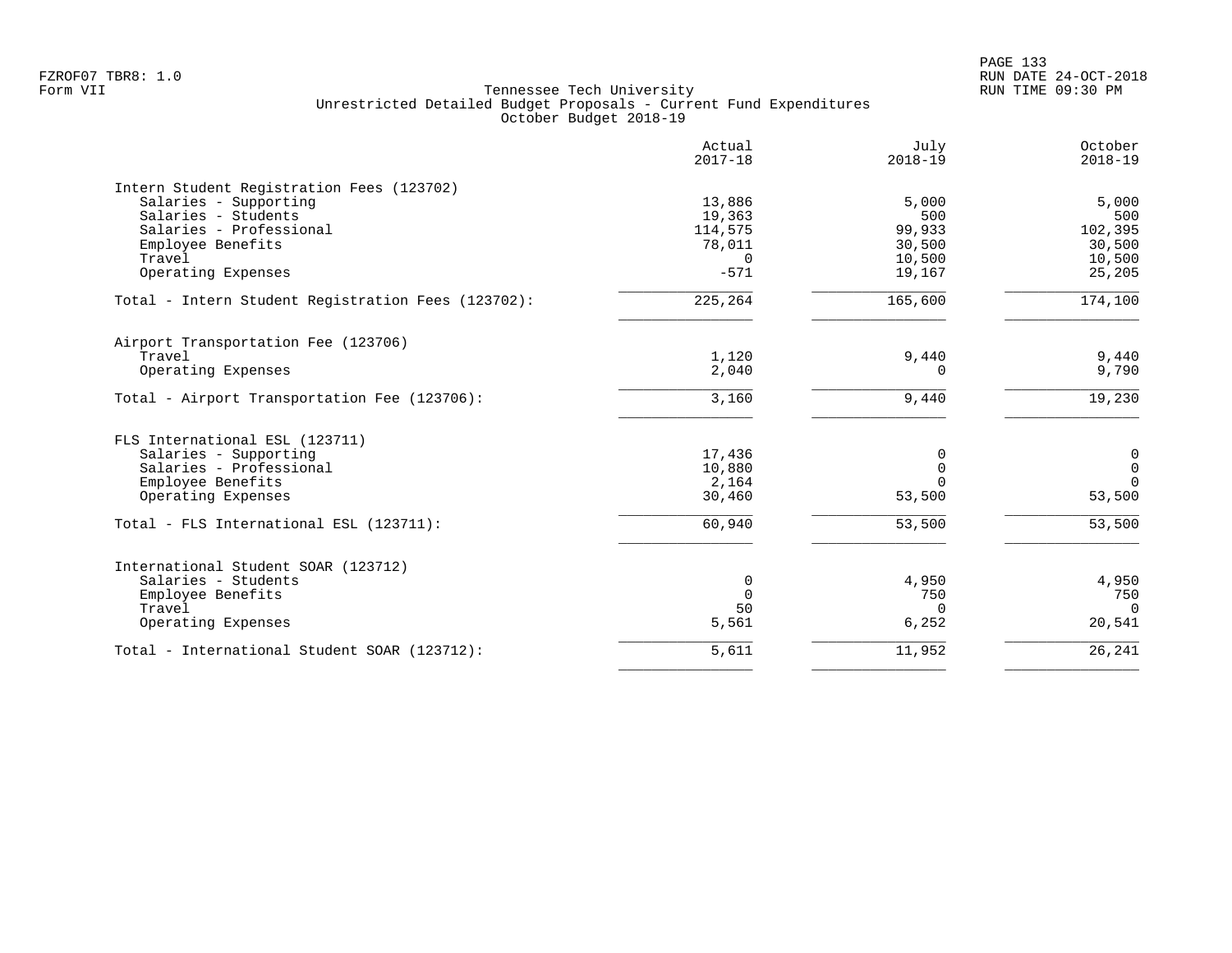| Actual<br>$2017 - 18$ | July<br>$2018 - 19$            | October<br>$2018 - 19$ |
|-----------------------|--------------------------------|------------------------|
|                       |                                |                        |
| 49,030                | 49,201                         | 50,421                 |
| 15,751                | 13,910                         | 13,910                 |
| 76,218                | 100,000                        | 100,000                |
| 61,756                | 70,000                         | 70,000                 |
| 202,755               | 233,111                        | 234,331                |
|                       |                                |                        |
| 2,176                 | 7,500                          | 7,815                  |
| 2,176                 | 7,500                          | 7,815                  |
|                       |                                |                        |
|                       |                                | 3,520                  |
|                       |                                | 140                    |
| 2,866                 | 3,550                          | 3,750                  |
| 6,511                 | 7,210                          | 7,410                  |
|                       |                                |                        |
|                       |                                | 2,820                  |
|                       | $\Omega$                       | $\Omega$               |
| 4,648                 | 10,000                         | 7,180                  |
| 9,809                 | 10,000                         | 10,000                 |
|                       | 3,296<br>349<br>2,788<br>2,373 | 3,520<br>140<br>0      |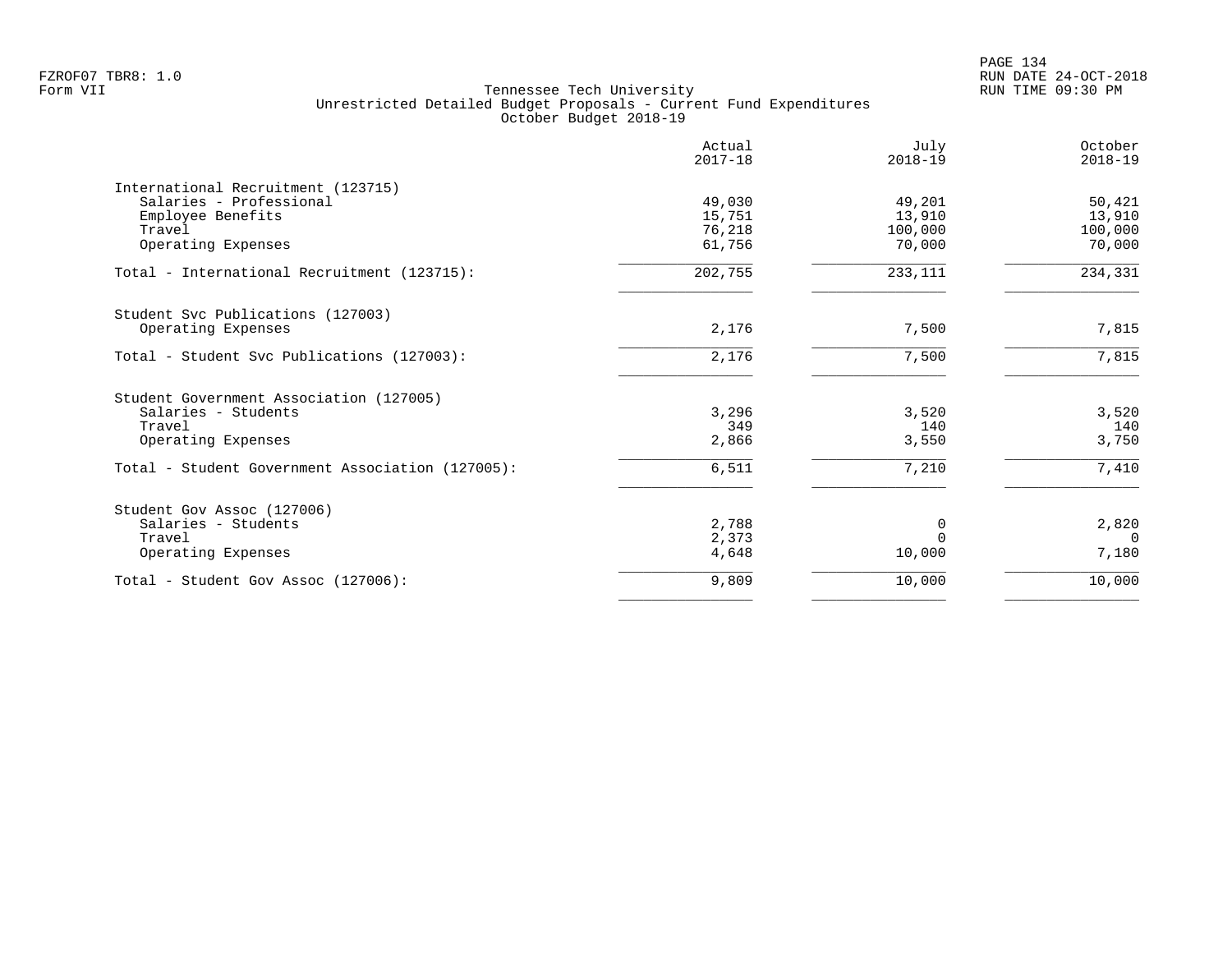PAGE 135 FZROF07 TBR8: 1.0 RUN DATE 24-OCT-2018

|                                                    | Actual<br>$2017 - 18$ | July<br>$2018 - 19$ | October<br>$2018 - 19$ |
|----------------------------------------------------|-----------------------|---------------------|------------------------|
| SAF General Educ Student Affairs (127007)          |                       |                     |                        |
| Salaries - Supporting                              | 27,122                | 27,130              | 28,691                 |
| Employee Benefits                                  | 14,727                | 14,840              | 14,840                 |
| Operating Expenses                                 | 7,223                 | 1,618               | 3,274                  |
| Total - SAF General Educ Student Affairs (127007): | 49,072                | 43,588              | 46,805                 |
| SAF University Programming (127008)                |                       |                     |                        |
| Salaries - Supporting                              | 1,552                 | $\Omega$            | 0                      |
| Salaries - Students                                | 6,560                 | $\Omega$            | $\mathbf 0$            |
| Salaries - Professional                            | 10,267                | $\Omega$            | 24,715                 |
| Employee Benefits                                  | 27,241                | 23,120              | 9,262                  |
| Operating Expenses                                 | 48,899                | 85,147              | 96,325                 |
| Total - SAF University Programming (127008):       | 94,519                | 108,267             | 130,302                |
| Student Gov Assoc GAs (127010)                     |                       |                     |                        |
| Salaries - Professional                            | 3,375                 | 4,500               | 4,500                  |
| Employee Benefits                                  | 7,871                 | 9,055               | 9,055                  |
| Total - Student Gov Assoc GAs (127010):            | 11,246                | 13,555              | 13,555                 |
| Match Student Affairs (127015)                     |                       |                     |                        |
| Salaries - Administrative                          | 749                   | 0                   | 0                      |
| Salaries - Professional                            | 12,331                | $\mathbf 0$         | $\Omega$               |
| Employee Benefits                                  | 382                   | $\Omega$            | $\Omega$               |
| Total - Match Student Affairs (127015):            | 13,462                | $\Omega$            | $\Omega$               |
|                                                    |                       |                     |                        |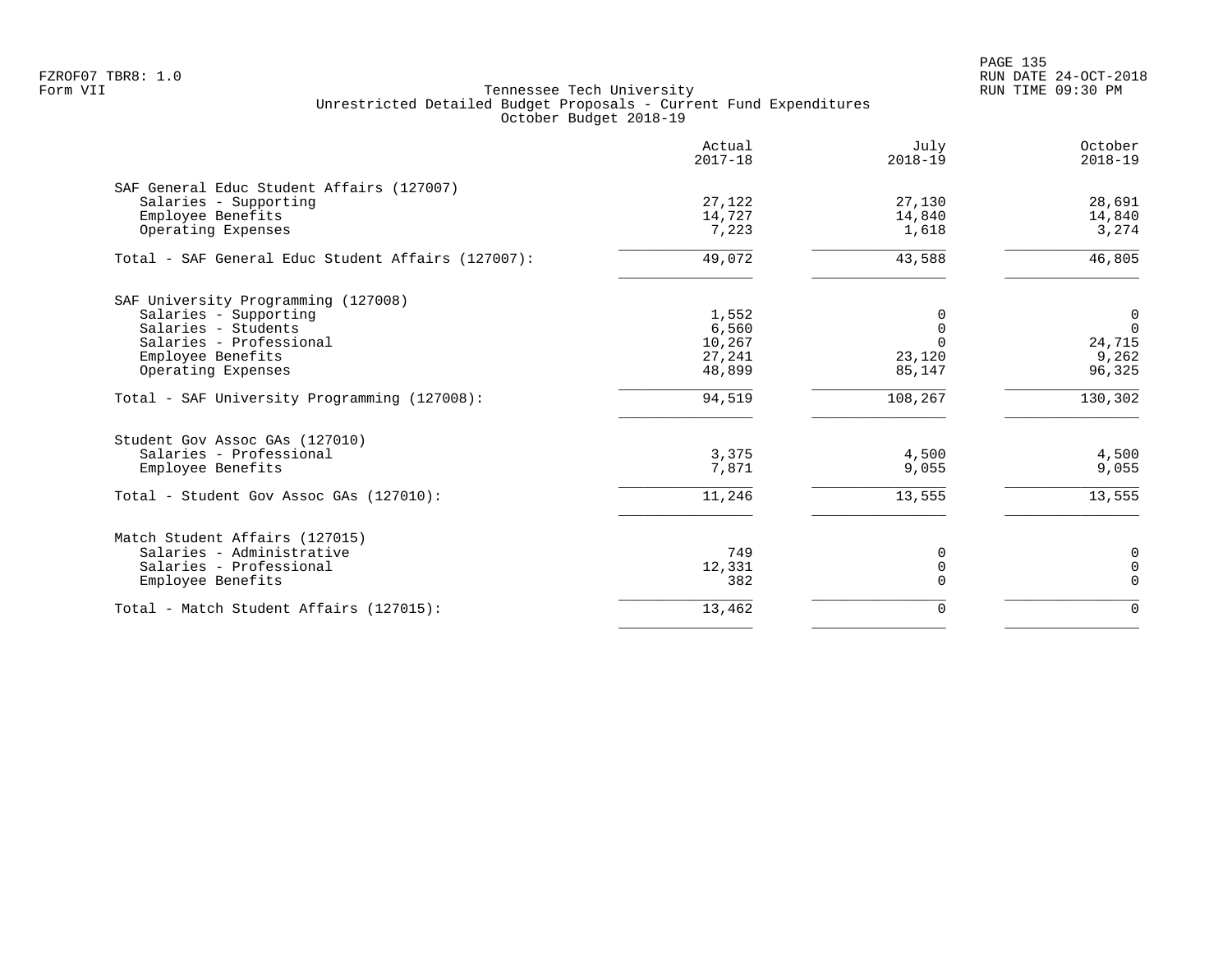| Actual<br>$2017 - 18$ | July<br>$2018 - 19$                                                                              | October<br>$2018 - 19$                                                                                |
|-----------------------|--------------------------------------------------------------------------------------------------|-------------------------------------------------------------------------------------------------------|
|                       |                                                                                                  |                                                                                                       |
|                       | $\Omega$                                                                                         | $\mathbf 0$                                                                                           |
|                       |                                                                                                  | 25,862                                                                                                |
|                       |                                                                                                  | 310,016                                                                                               |
|                       |                                                                                                  | 103,610                                                                                               |
|                       |                                                                                                  | $\Omega$                                                                                              |
|                       |                                                                                                  | 66,150                                                                                                |
| 439,178               | 502,810                                                                                          | 505,638                                                                                               |
|                       |                                                                                                  |                                                                                                       |
|                       |                                                                                                  | 4,000                                                                                                 |
|                       |                                                                                                  | 8,665                                                                                                 |
| 12,578                | 12,665                                                                                           | 12,665                                                                                                |
|                       |                                                                                                  |                                                                                                       |
| 52,907                | 0                                                                                                | 0                                                                                                     |
| $-9,268$              | $\mathbf 0$                                                                                      | $\mathbf 0$                                                                                           |
| 0                     | $\Omega$                                                                                         | 32,657                                                                                                |
| 43,639                | 0                                                                                                | 32,657                                                                                                |
|                       |                                                                                                  |                                                                                                       |
|                       |                                                                                                  | 20,444                                                                                                |
| $\Omega$              |                                                                                                  | 80,658                                                                                                |
|                       |                                                                                                  | 37,095                                                                                                |
| 1,413                 | 2,380                                                                                            | $-22,620$                                                                                             |
| 140,367               | 140,577                                                                                          | 115,577                                                                                               |
|                       | $-593$<br>25,286<br>260,288<br>131,698<br>1,636<br>20,863<br>4,000<br>8,578<br>103,960<br>34,994 | 25,619<br>307,431<br>103,610<br>$\Omega$<br>66,150<br>4,000<br>8,665<br>101,102<br>$\Omega$<br>37,095 |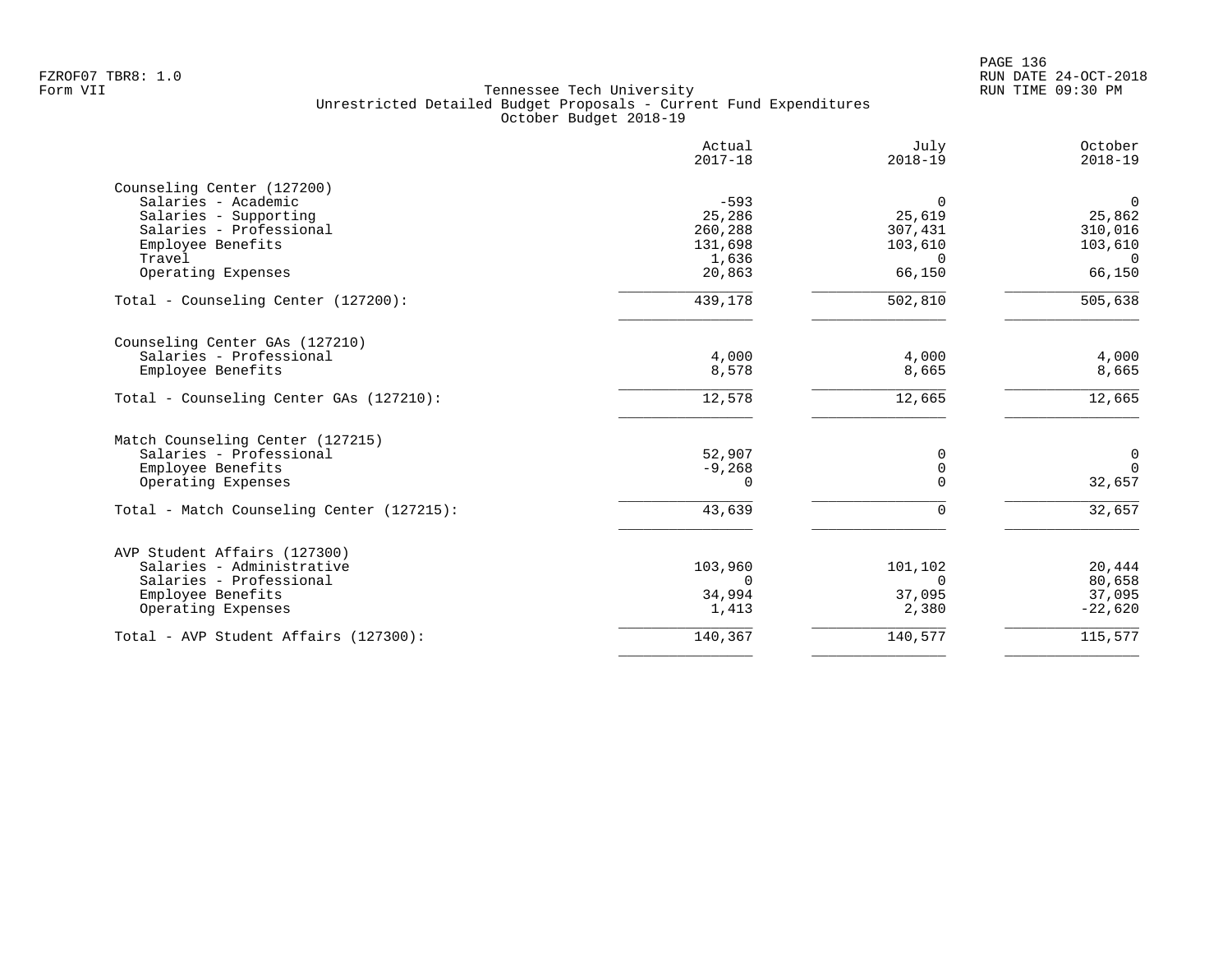PAGE 137 FZROF07 TBR8: 1.0 RUN DATE 24-OCT-2018

|                                                     | Actual<br>$2017 - 18$ | July<br>$2018 - 19$ | October<br>$2018 - 19$ |
|-----------------------------------------------------|-----------------------|---------------------|------------------------|
| Student Development (127301)<br>Operating Expenses  | 3,767                 | 3,990               | 3,990                  |
|                                                     |                       |                     |                        |
| Total - Student Development (127301):               | 3,767                 | 3,990               | 3,990                  |
| Student Orientation (127302)                        |                       |                     |                        |
| Operating Expenses                                  | 10,000                | 10,000              | 10,000                 |
| Total - Student Orientation (127302):               | 10,000                | 10,000              | 10,000                 |
| New Student & Family Programs (127303)              |                       |                     |                        |
| Salaries - Supporting                               | 36,525                | 36,079              | 11,697                 |
| Salaries - Students                                 | 12,714                | 12,050              | 12,050                 |
| Salaries - Professional                             | 102,927               | 112,149             | 146,105                |
| Employee Benefits<br>Travel                         | 62,716<br>4,106       | 51,520<br>7,500     | 51,520<br>$\Omega$     |
| Operating Expenses                                  | 45,759                | 43,460              | 48,167                 |
| Total - New Student & Family Programs (127303):     | 264,747               | 262,758             | 269,539                |
| Student Orient Advis Registration (127304)          |                       |                     |                        |
| Salaries - Students                                 | 54,715                | 50,000              | 50,000                 |
| Employee Benefits                                   | 2,864                 | 2,000               | 2,000                  |
| Travel                                              | 6,542                 | $\Omega$            | $\Omega$               |
| Operating Expenses                                  | 264,284               | 191,571             | 191,681                |
| Department Revenues                                 | $-1,000$              | $\Omega$            | $\Omega$               |
| Total - Student Orient Advis Registration (127304): | 327,405               | 243,571             | 243,681                |
|                                                     |                       |                     |                        |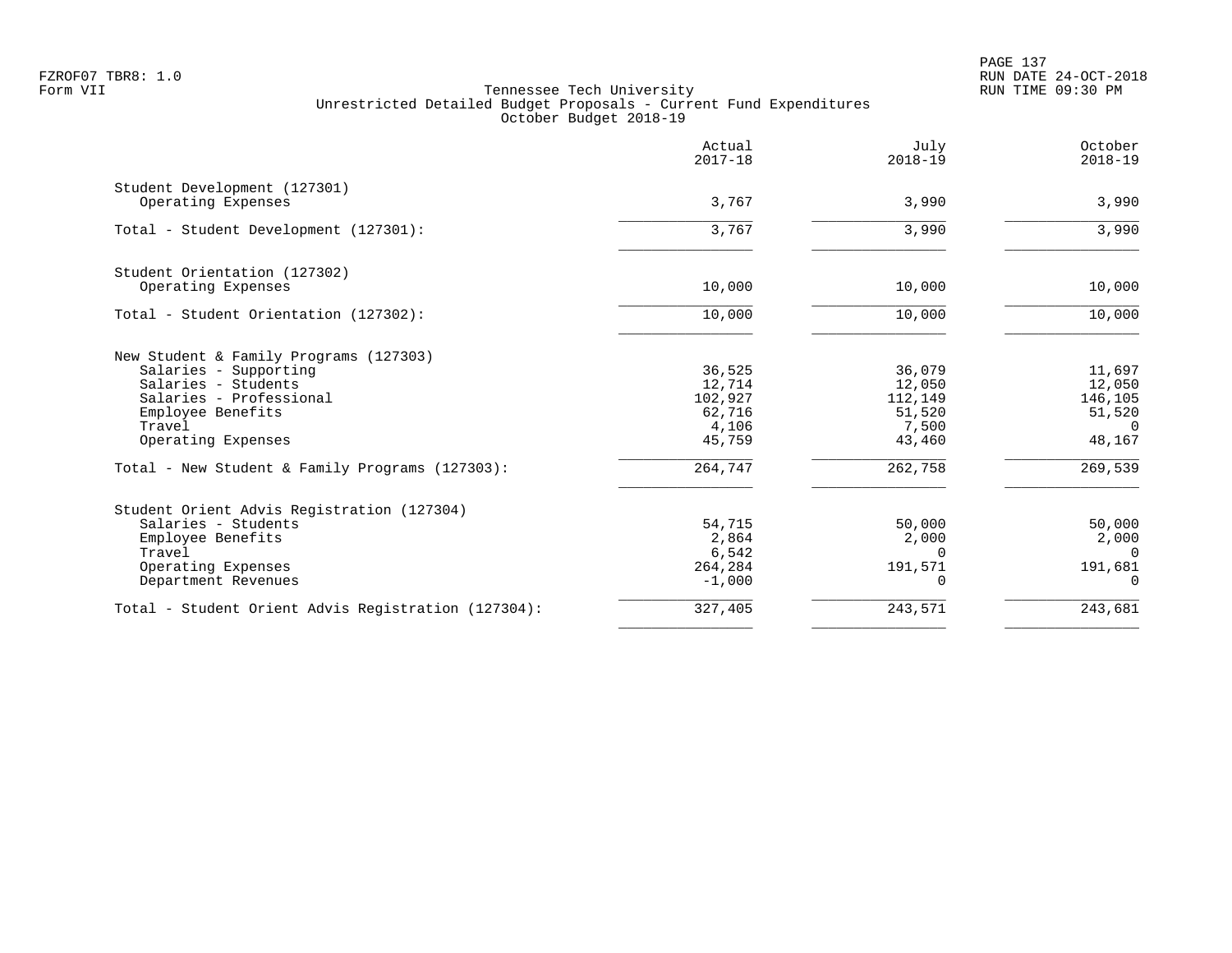PAGE 138 FZROF07 TBR8: 1.0 RUN DATE 24-OCT-2018

|                                       | Actual<br>$2017 - 18$ | July<br>$2018 - 19$ | October<br>$2018 - 19$ |
|---------------------------------------|-----------------------|---------------------|------------------------|
| Disability Services (127400)          |                       |                     |                        |
| Salaries - Supporting                 | $\Omega$              | 28,000              | 23,940                 |
| Salaries - Professional               | 152,680               | 155,492             | 160,398                |
| Employee Benefits                     | 66,013                | 66,935              | 66,935                 |
| Travel                                | 8,211                 | $-3,500$            | 469                    |
| Operating Expenses                    | 131,102               | 16,880              | 91,880                 |
| Total - Disability Services (127400): | 358,006               | 263,807             | 343,622                |
| ADA Student Affairs (127401)          |                       |                     |                        |
| Salaries - Students                   | 1,770                 | $\Omega$            | $\overline{0}$         |
| Salaries - Professional               | 4,200                 | 4,500               | 4,500                  |
| Employee Benefits                     |                       | 1,300               | 1,300                  |
| Total - ADA Student Affairs (127401): | 5,977                 | 5,800               | 5,800                  |
| Health Services (127500)              |                       |                     |                        |
| Salaries - Supporting                 | 99,376                | 100,654             | 106,339                |
| Salaries - Professional               | 79,301                | 79,397              | 81,580                 |
| Employee Benefits                     | 85,054                | 80,900              | 80,900                 |
| Operating Expenses                    | 4,773                 | 5,852               | 5,852                  |
| Total - Health Services (127500):     | 268,504               | 266,803             | $\frac{274,671}{ }$    |
| Pharmacy (127501)                     |                       |                     |                        |
| Salaries - Supporting                 | 18,674                | 19,426              | 19,970                 |
| Employee Benefits                     | 3,138                 | 2,400               | 2,400                  |
| Operating Expenses                    | 35,022                | 41,974              | 41,430                 |
| Total - Pharmacy $(127501)$ :         | 56,834                | 63,800              | 63,800                 |
|                                       |                       |                     |                        |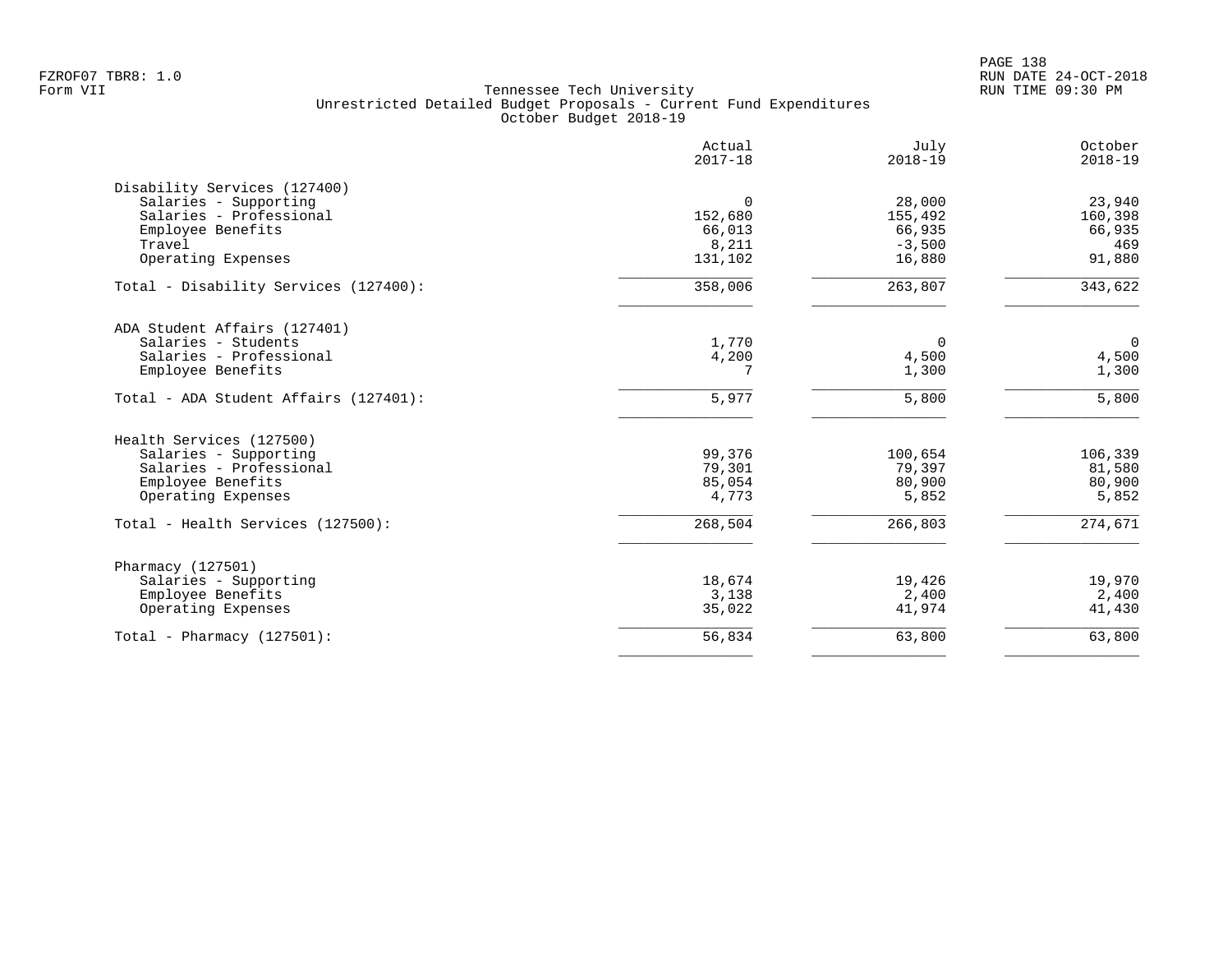PAGE 139 FZROF07 TBR8: 1.0 RUN DATE 24-OCT-2018

|                                                           | Actual<br>$2017 - 18$ | July<br>$2018 - 19$ | October<br>$2018 - 19$ |
|-----------------------------------------------------------|-----------------------|---------------------|------------------------|
| Health Services Laboratory (127502)<br>Operating Expenses | 20,258                | 27,000              | 27,000                 |
|                                                           |                       |                     |                        |
| Total - Health Services Laboratory (127502):              | 20,258                | 27,000              | 27,000                 |
| SAF Health Services (127504)                              |                       |                     |                        |
| Salaries - Supporting                                     | 43,470                | 22,740              | 22,740                 |
| Salaries - Professional                                   | 361,275               | 357,608             | 367,433                |
| Employee Benefits                                         | 152,380               | 119,070             | 119,070                |
| Operating Expenses                                        | 86,901                | 150,186             | 150,802                |
| Total - SAF Health Services (127504):                     | 644,026               | 649,604             | 660,045                |
| Dean of Students (127600)                                 |                       |                     |                        |
| Salaries - Administrative                                 | 84,144                | 84,386              | 88,546                 |
| Salaries - Supporting                                     | 67,874                | 78,952              | 80,597                 |
| Salaries - Students                                       | 675                   | $\Omega$            | $\overline{0}$         |
| Salaries - Professional                                   | $\Omega$              | 42,100              | 34,870                 |
| Employee Benefits                                         | 66,253                | 64,140              | 64,140                 |
| Operating Expenses                                        | 3,814                 | 4,475               | 6,415                  |
| Total - Dean of Students (127600):                        | 222,760               | 274,053             | 274,568                |
| Social Development UPC (127602)                           |                       |                     |                        |
| Employee Benefits                                         | $\Omega$              | 310                 | 310                    |
| Travel                                                    | 1,957                 | $\Omega$            | $\Omega$               |
| Operating Expenses                                        | 2,585                 | 6,270               | 6,270                  |
| Total - Social Development UPC (127602):                  | 4,542                 | 6,580               | 6,580                  |
|                                                           |                       |                     |                        |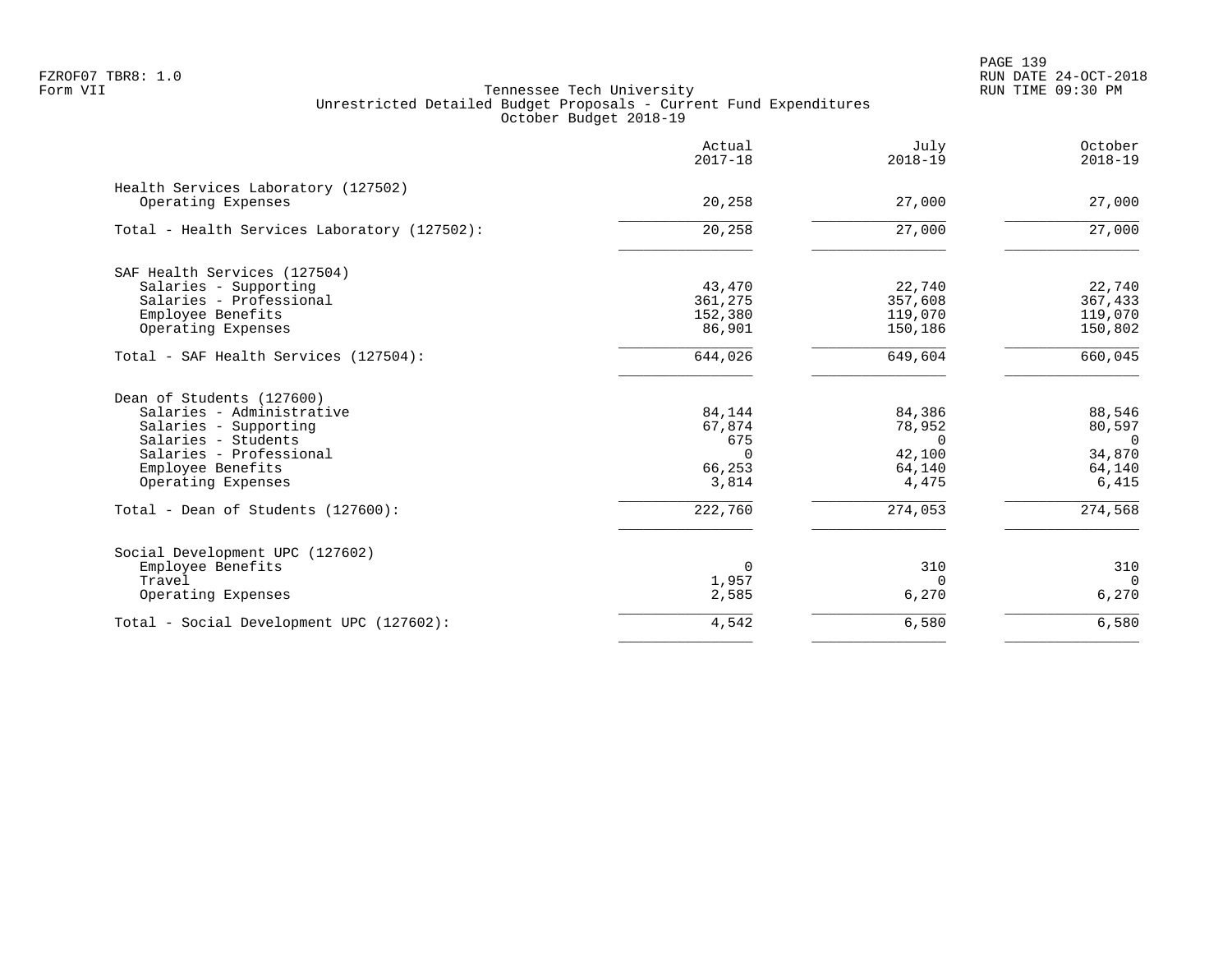PAGE 140 FZROF07 TBR8: 1.0 RUN DATE 24-OCT-2018

|                                                             | Actual<br>$2017 - 18$ | July<br>$2018 - 19$ | October<br>$2018 - 19$ |
|-------------------------------------------------------------|-----------------------|---------------------|------------------------|
| Student Act Grad Assist (127603)<br>Salaries - Professional | 8,000                 | 8,000               | 8,000                  |
| Employee Benefits                                           | 20,000                | 18,000              | 18,000                 |
| Total - Student Act Grad Assist (127603):                   | 28,000                | 26,000              | 26,000                 |
| Multicultural Affairs (127700)                              |                       |                     |                        |
| Salaries - Administrative                                   | 79,248                | 80,502              | 82,482                 |
| Employee Benefits                                           | 38,748                | 49,590              | 49,590                 |
| Travel                                                      | 3,527                 | 3,000               | 3,000                  |
| Operating Expenses                                          | 5,720                 | 5,120               | 6,820                  |
| Total - Multicultural Affairs (127700):                     | 127,243               | 138,212             | 141,892                |
| Eagle Card Office (127800)                                  |                       |                     |                        |
| Salaries - Supporting                                       | 34,346                | 34,529              | 36,426                 |
| Salaries - Students                                         | 4,892                 | $\Omega$            | $\Omega$               |
| Salaries - Professional                                     | 42,194                | 41,086              | 42,980                 |
| Employee Benefits                                           | 39,808                | 35,900              | 35,900                 |
| Operating Expenses                                          | 34,879                | 39,660              | 39,880                 |
| Total - Eagle Card Office (127800):                         | 156,119               | 151,175             | 155,186                |
| The Eagle (127900)                                          |                       |                     |                        |
| Salaries - Students                                         | 7,236                 | 7,840               | 7,840                  |
| Employee Benefits                                           | 0                     | 5,370               | 5,370                  |
| Travel                                                      | $\Omega$              | 400                 | 400                    |
| Operating Expenses                                          | 8,403                 | 7,810               | 7,810                  |
| Department Revenues                                         | $-96$                 | $\Omega$            | $\Omega$               |
| Total - The Eagle $(127900)$ :                              | 15,543                | 21,420              | 21,420                 |
|                                                             |                       |                     |                        |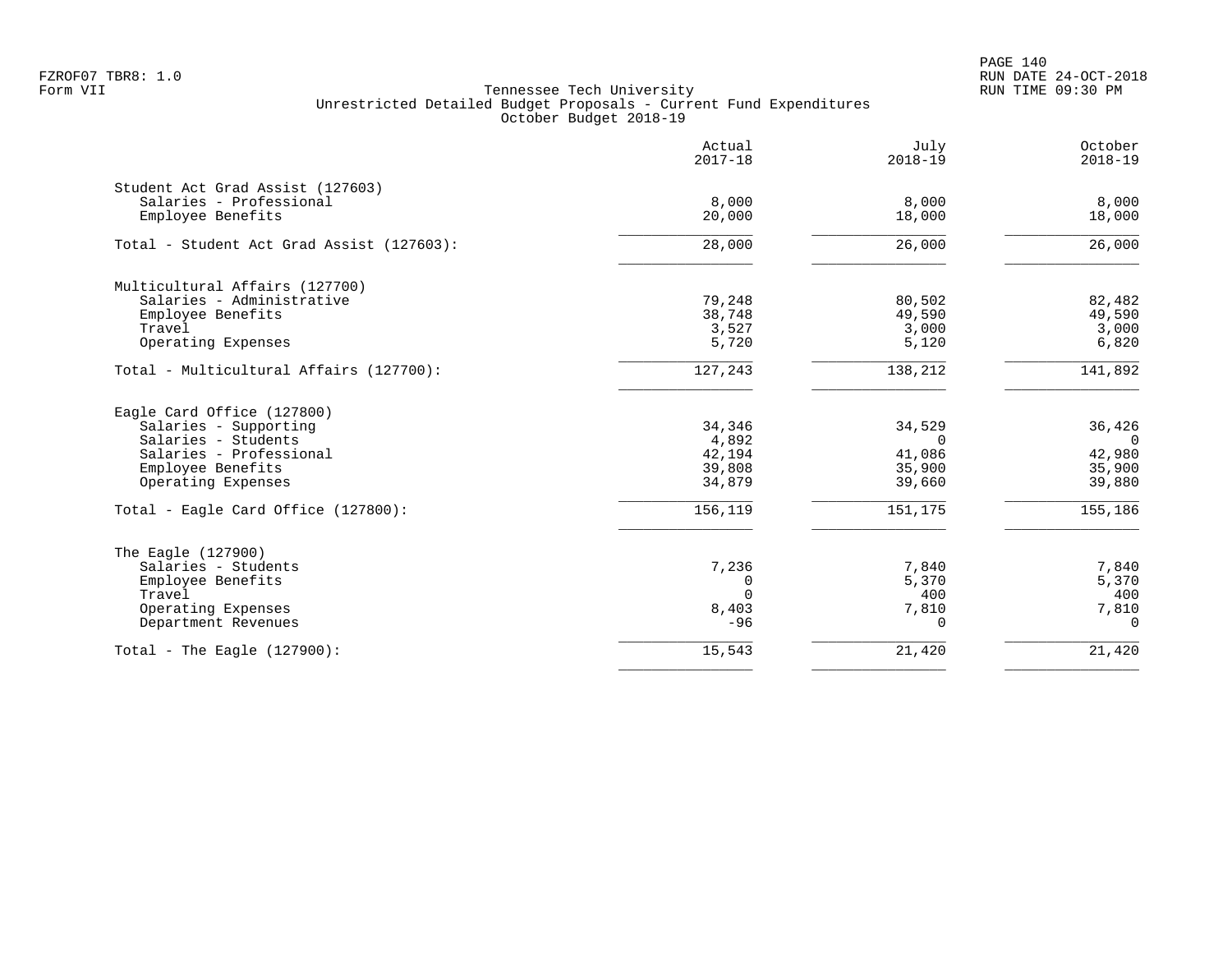PAGE 141 FZROF07 TBR8: 1.0 RUN DATE 24-OCT-2018

|                                                  | Actual<br>$2017 - 18$ | July<br>$2018 - 19$ | October<br>$2018 - 19$ |
|--------------------------------------------------|-----------------------|---------------------|------------------------|
| Tenn Tech Oracle (127902)<br>Salaries - Students | 9,456                 | 11,990              | 11,990                 |
| Employee Benefits                                | $\Omega$              | 6,300               | 6,300                  |
| Operating Expenses                               | 9,991                 | 8,810               | 8,810                  |
| Department Revenues                              | $-1,217$              | 0                   | $\Omega$               |
| Total - Tenn Tech Oracle (127902):               | 18,230                | 27,100              | $\overline{27}$ , 100  |
| SAF Intramurals (129001)                         |                       |                     |                        |
| Salaries - Students                              | 25,638                | 45,520              | 45,520                 |
| Salaries - Professional                          | 72,295                | 78,868              | 80,413                 |
| Employee Benefits                                | 40,674                | 47,330              | 47,330                 |
| Travel                                           | 3,596                 | 3,000               | 3,000                  |
| Operating Expenses                               | 49,985                | 41,114              | 119,807                |
| Total - SAF Intramurals (129001):                | 192,188               | 215,832             | 296,070                |
| Extramurals (129002)                             |                       |                     |                        |
| Operating Expenses                               | $\mathbf 0$           | 820                 | 820                    |
| Total - Extramurals (129002):                    | 0                     | 820                 | 820                    |
| Cheerleaders (129003)                            |                       |                     |                        |
| Salaries - Professional                          | 44,736                | 49,219              | 49,855                 |
| Employee Benefits                                | 13,918                | 12,470              | 12,470                 |
| Travel                                           | 14,853                | 4,490               | 14,490                 |
| Operating Expenses                               | 16,047                | 17,950              | 8,850                  |
| Department Revenues                              | $-730$                | $\Omega$            | $\Omega$               |
| Total - Cheerleaders (129003):                   | 88,824                | 84,129              | 85,665                 |
|                                                  |                       |                     |                        |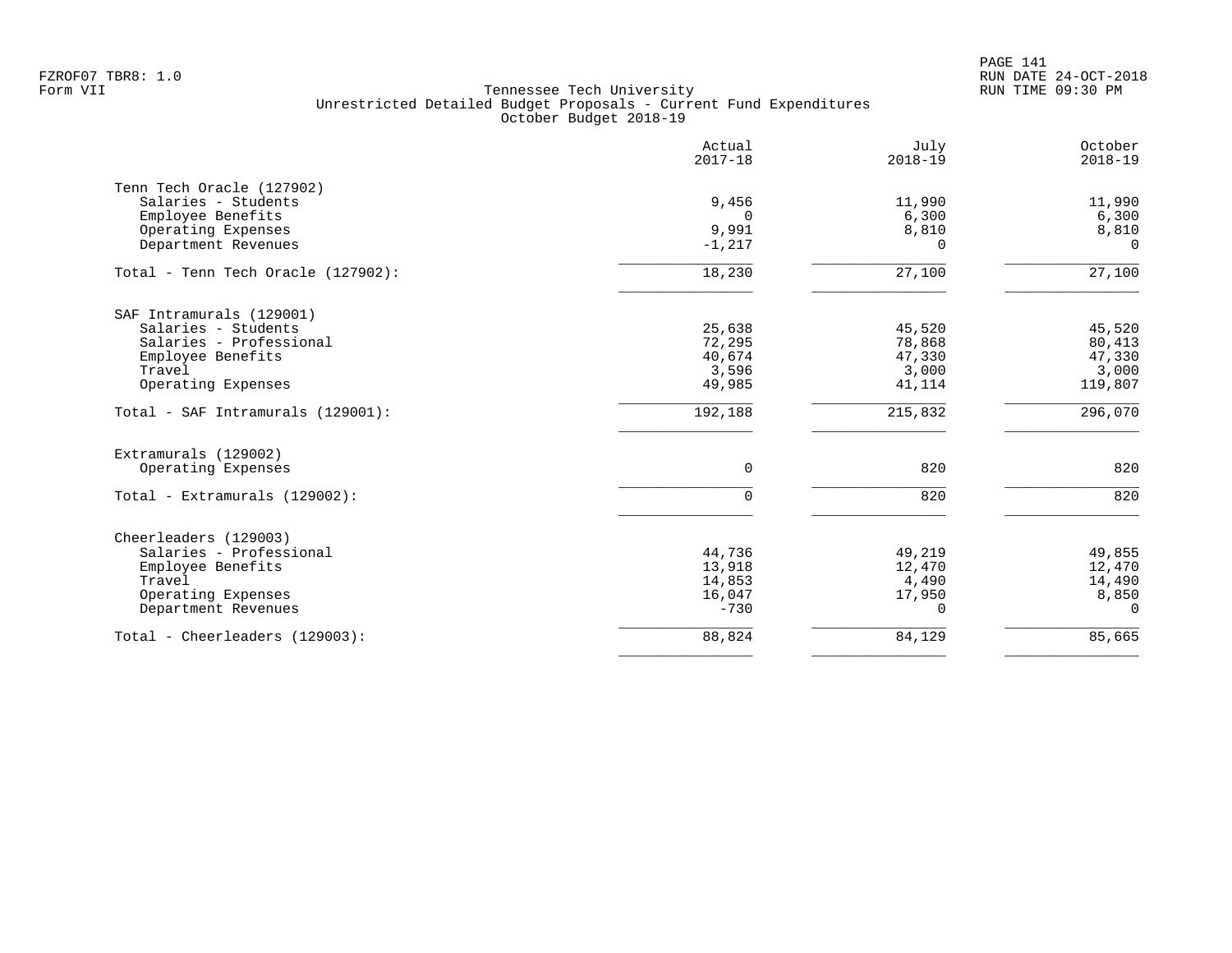PAGE 142 FZROF07 TBR8: 1.0 RUN DATE 24-OCT-2018

|                                                         | Actual<br>$2017 - 18$ | July<br>$2018 - 19$ | October<br>$2018 - 19$ |
|---------------------------------------------------------|-----------------------|---------------------|------------------------|
| Cheerleaders Housing Sch (129004)<br>Operating Expenses | 24,975                | 25,390              | 25,390                 |
|                                                         |                       |                     |                        |
| Total - Cheerleaders Housing Sch (129004):              | 24,975                | 25,390              | 25,390                 |
| Dance Team (129007)                                     |                       |                     |                        |
| Travel                                                  | 22,582                | 17,100              | 17,100                 |
| Operating Expenses                                      | 7,961                 | 6,000               | 6,000                  |
| Total - Dance Team $(129007)$ :                         | 30,543                | 23,100              | 23,100                 |
| Rugby (129010)                                          |                       |                     |                        |
| Travel                                                  | 9,478                 | 0                   | $\overline{0}$         |
| Operating Expenses                                      | 2,322                 | 16,000              | 16,000                 |
| Total - Rugby (129010):                                 | 11,800                | 16,000              | 16,000                 |
| SAF General Education Acad Affrs (130002)               |                       |                     |                        |
| Salaries - Academic                                     | 4,906                 |                     | $\boldsymbol{0}$       |
| Salaries - Supporting                                   | 7,937                 | $\Omega$            | $\mathsf{O}\xspace$    |
| Salaries - Students                                     | 3,171                 |                     | $\Omega$               |
| Salaries - Professional                                 | 38,102<br>16,352      | 37,937              | 37,937                 |
| Employee Benefits<br>Travel                             | $-43$                 | 21,510              | 21,510<br>$\Omega$     |
| Operating Expenses                                      | 241,185               | 244,264             | 346,533                |
| Total - SAF General Education Acad Affrs (130002):      | 311,610               | 303,711             | 405,980                |
|                                                         |                       |                     |                        |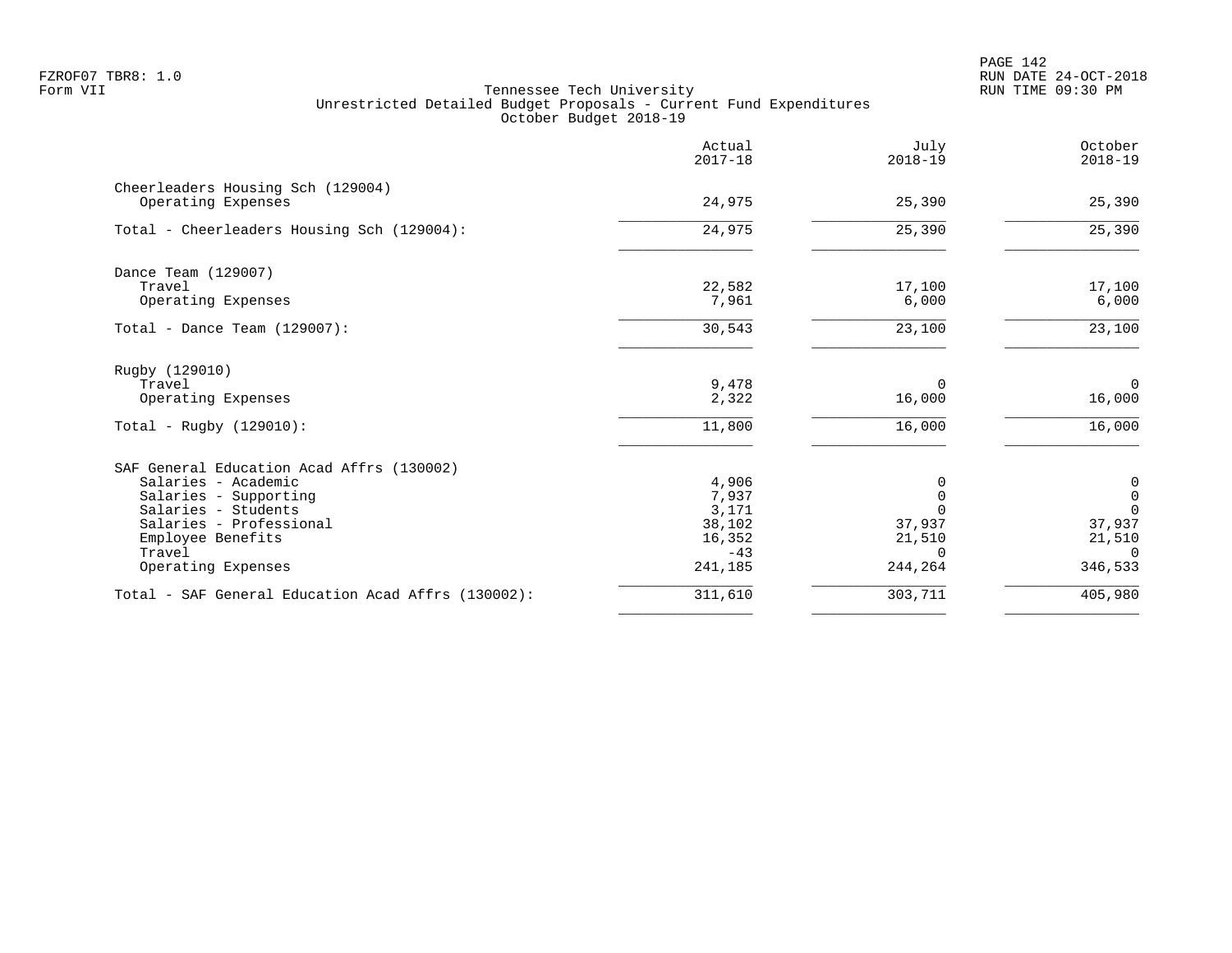|                                                   | Actual<br>$2017 - 18$ | July<br>$2018 - 19$ | October<br>$2018 - 19$ |
|---------------------------------------------------|-----------------------|---------------------|------------------------|
| Band (155004)                                     |                       |                     |                        |
| Salaries - Academic                               | 4,000                 | $\Omega$            | $\mathbf 0$            |
| Salaries - Supporting                             | 682                   | $\Omega$            | $\mathsf 0$            |
| Salaries - Students                               | 230                   |                     | $\mathbf 0$            |
| Employee Benefits                                 | 355                   | 1,145               | 1,145                  |
| Travel                                            | 9,178                 | 1,600               | 1,600                  |
| Operating Expenses                                | 41,892                | 52,456              | 54,894                 |
| Capital Outlay                                    | 20,354                | $\Omega$            | 11,715                 |
| Total - Band $(155004)$ :                         | 76,691                | 55,201              | 69,354                 |
| Pep Band Scholarships (155006)                    |                       |                     |                        |
| Operating Expenses                                | 110,950               | 148,010             | 148,010                |
| Total - Pep Band Scholarships (155006):           | 110,950               | 148,010             | 148,010                |
| Band Uniforms and Shoes (155009)                  |                       |                     |                        |
| Operating Expenses                                | 88                    | 1,400               | 1,400                  |
| Total - Band Uniforms and Shoes (155009):         | 88                    | 1,400               | 1,400                  |
| College of Ag & HEC Career Fair (160004)          |                       |                     |                        |
| Operating Expenses                                | 1,903                 | 1,600               | 1,600                  |
| Total - College of Ag & HEC Career Fair (160004): | 1,903                 | 1,600               | 1,600                  |
|                                                   |                       |                     |                        |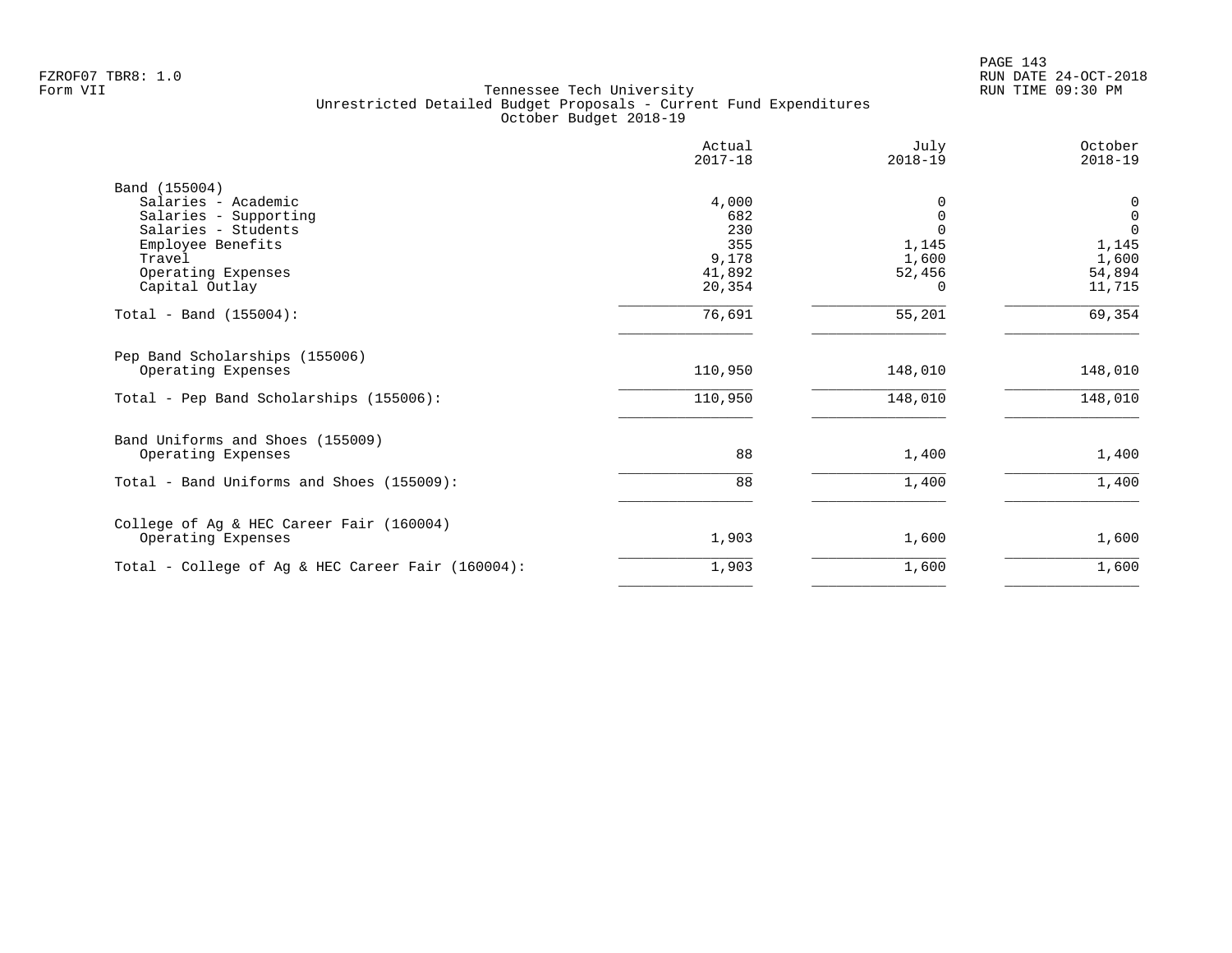PAGE 144 FZROF07 TBR8: 1.0 RUN DATE 24-OCT-2018

|                                                                                                                   | Actual<br>$2017 - 18$             | July<br>$2018 - 19$               | October<br>$2018 - 19$            |
|-------------------------------------------------------------------------------------------------------------------|-----------------------------------|-----------------------------------|-----------------------------------|
| TTU Matching (171000)<br>Salaries - Professional<br>Employee Benefits<br>Operating Expenses                       | 4,950<br>375<br>$\Omega$          | 0<br>$\mathbf 0$<br>$\Omega$      | $\mathbf 0$<br>$\mathbf 0$<br>11  |
| Total - TTU Matching (171000):                                                                                    | $\overline{5,325}$                | $\Omega$                          | 11                                |
| Graduate Studies Admin (176000)<br>Travel                                                                         | 71                                | $\Omega$                          | $\Omega$                          |
| Total - Graduate Studies Admin (176000):                                                                          | 71                                | $\Omega$                          | $\Omega$                          |
| Public Safety Recruiting (185503)<br>Operating Expenses                                                           | 445                               | $\mathbf 0$                       | $\mathbf 0$                       |
| Total - Public Safety Recruiting (185503):                                                                        | 445                               | $\Omega$                          | $\Omega$                          |
| Improved Parking Operations (203026)<br>Salaries - Supporting<br>Employee Benefits<br>Operating Expenses          | 9,510<br>714<br>205,645           | 12,000<br>$\Omega$<br>195,025     | 12,000<br>$\Omega$<br>195,025     |
| Total - Improved Parking Operations (203026):                                                                     | 215,869                           | 207,025                           | $\frac{207}{025}$                 |
| Marketing and Promotions (305000)<br>Salaries - Professional<br>Employee Benefits<br>Travel<br>Operating Expenses | 0<br>$\Omega$<br>7,264<br>236,045 | 100<br>720<br>$\Omega$<br>219,390 | 100<br>720<br>$\Omega$<br>235,290 |
| Total - Marketing and Promotions (305000):                                                                        | 243,309                           | 220,210                           | 236,110                           |
|                                                                                                                   |                                   |                                   |                                   |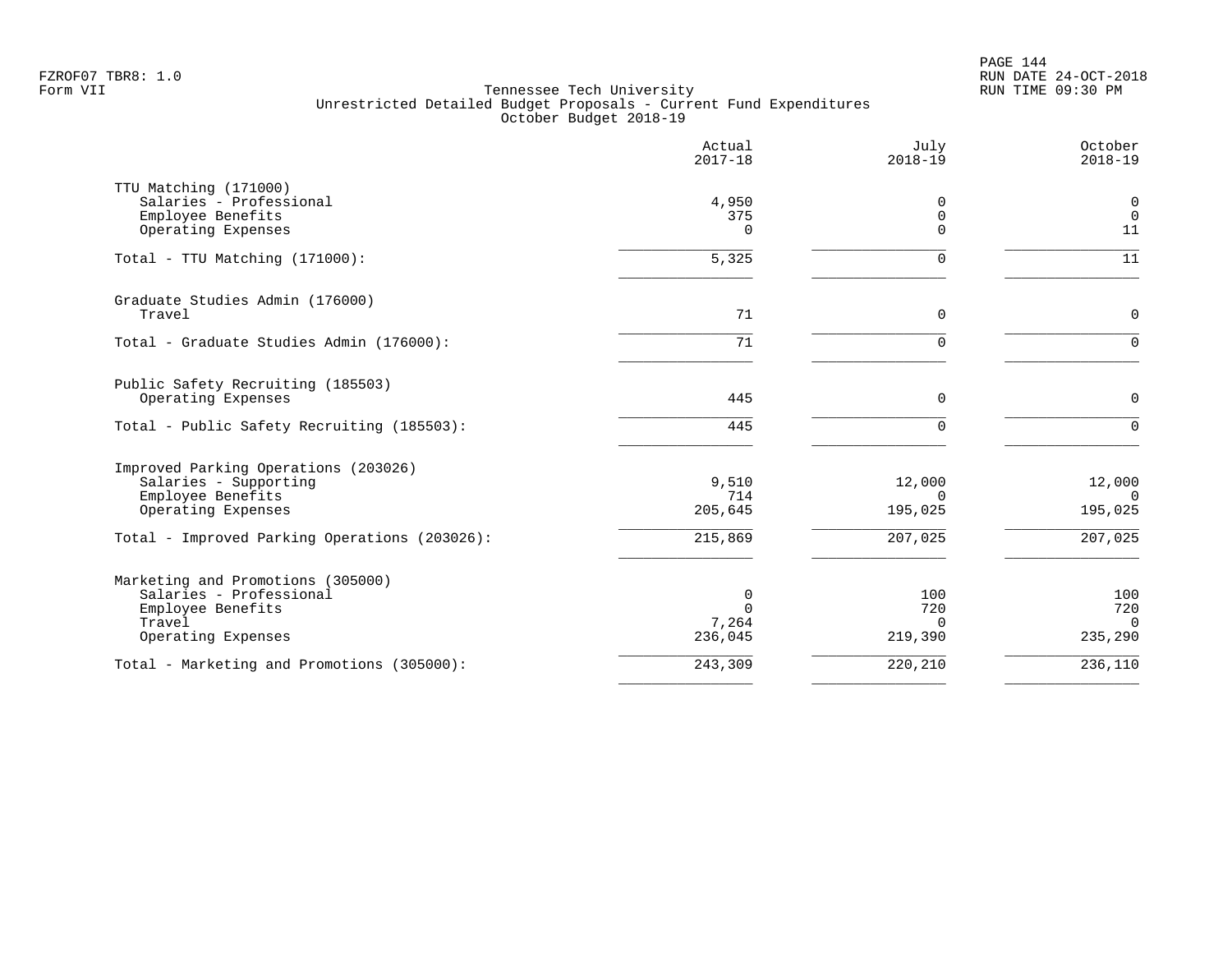|                                                       | Actual<br>$2017 - 18$ | July<br>$2018 - 19$ | October<br>$2018 - 19$ |
|-------------------------------------------------------|-----------------------|---------------------|------------------------|
| Athletic Director (600050)                            |                       |                     |                        |
| Salaries - Administrative                             | 86,923                | 87,080              | 89,113                 |
| Salaries - Supporting                                 | 127,817               | 116,659             | 121,221                |
| Salaries - Students                                   | 102                   |                     | $\Omega$               |
| Salaries - Professional                               | 398,846               | 364,372             | 374,284                |
| Employee Benefits                                     | 264,288               | 152,000             | 152,000                |
| Travel                                                |                       | 15,000              | 15,000                 |
| Operating Expenses                                    |                       | 16,493              | 16,493                 |
| Capital Outlay                                        | 9,461                 |                     | $\Omega$               |
| Total - Athletic Director (600050):                   | 887,437               | 751,604             | 768,111                |
| Athletic Grad Assistant (600051)<br>Employee Benefits | 19,536                | 16,200              | 16,200                 |
| Total - Athletic Grad Assistant (600051):             | 19,536                | 16,200              | 16,200                 |
| Marketing and Promotion Management (600052)           |                       |                     |                        |
| Salaries - Supporting                                 | 16,218                | 13,000              | 13,000                 |
| Salaries - Students                                   | 4,880                 | 0                   | $\Omega$               |
| Salaries - Professional                               | 54,555                | 36,000              | 36,000                 |
| Employee Benefits                                     | 15,037                | 4,000               | 4,000                  |
| Travel                                                | 432                   | $\Omega$            | $\Omega$               |
| Operating Expenses                                    | 79,578                | 18,983              | 18,983                 |
| Total - Marketing and Promotion Management (600052):  | 170,700               | 71,983              | 71,983                 |
|                                                       |                       |                     |                        |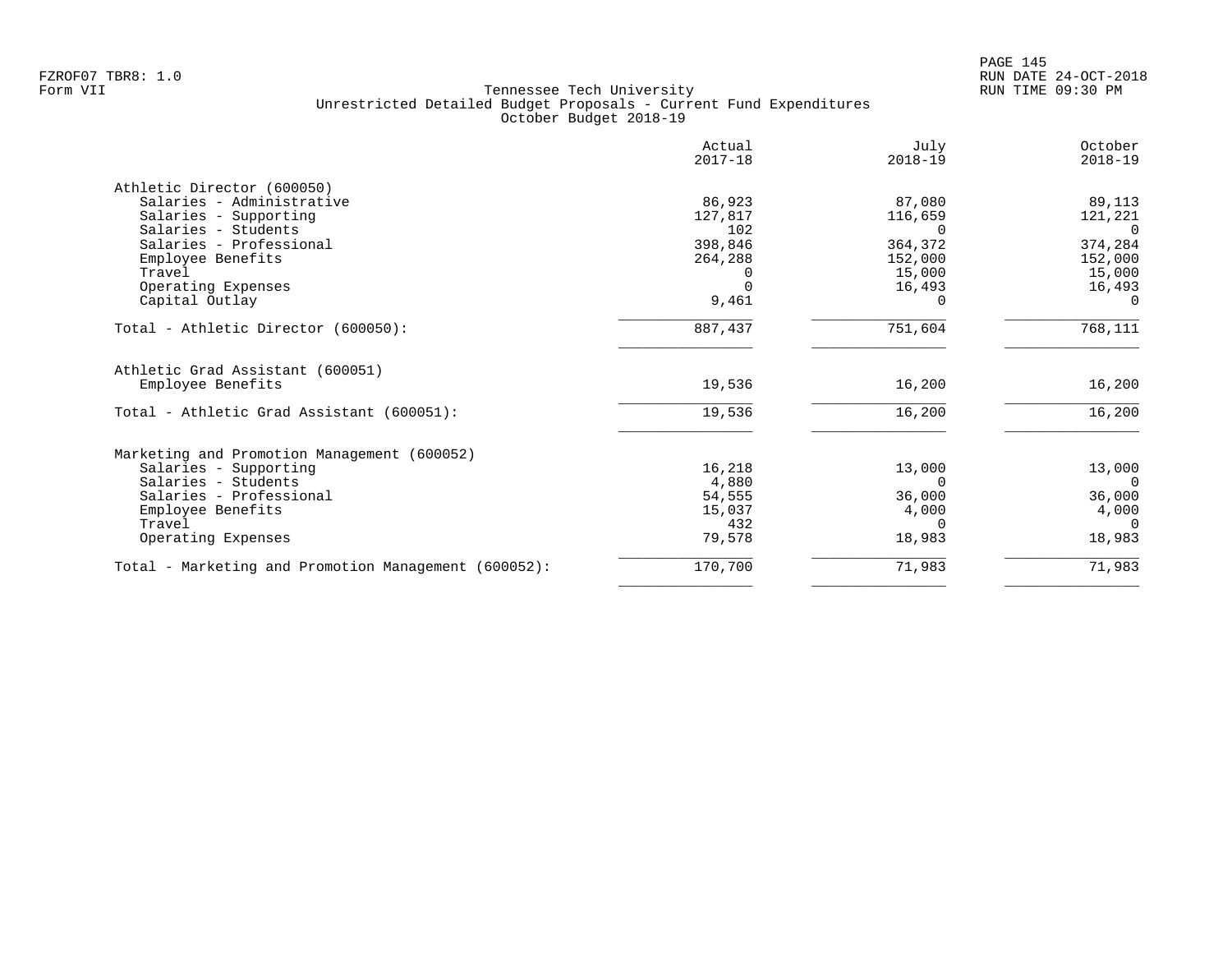PAGE 146 FZROF07 TBR8: 1.0 RUN DATE 24-OCT-2018

|                                                               | Actual<br>$2017 - 18$ | July<br>$2018 - 19$ | October<br>$2018 - 19$ |
|---------------------------------------------------------------|-----------------------|---------------------|------------------------|
| Athletic Medical and Insurance (600054)<br>Operating Expenses | 0                     | 36,460              | 36,460                 |
|                                                               |                       |                     |                        |
| Total - Athletic Medical and Insurance (600054):              | $\Omega$              | 36,460              | 36,460                 |
| Athletic Comp Tickets (600056)                                |                       |                     |                        |
| Operating Expenses                                            | 29,725                | 16,890              | 16,890                 |
| Total - Athletic Comp Tickets (600056):                       | 29,725                | 16,890              | 16,890                 |
| Athletic Book Account (600057)                                |                       |                     |                        |
| Operating Expenses                                            | $\mathbf{1}$          | $\mathbf 0$         | $\mathsf{O}$           |
| Total - Athletic Book Account (600057):                       |                       | $\Omega$            | $\Omega$               |
| Sports Information (600059)                                   |                       |                     |                        |
| Salaries - Professional                                       | 145,953               | 114,614             | 118,325                |
| Employee Benefits                                             | 47,033                | 83,000              | 83,000                 |
| Travel                                                        | 3,575                 | 3,920               | 3,920                  |
| Operating Expenses                                            | 54,796                | 35,000              | 35,000                 |
| Total - Sports Information (600059):                          | 251,357               | 236,534             | 240,245                |
| Athletic Academic Counseling (600060)                         |                       |                     |                        |
| Salaries - Supporting                                         | 12,788                | 13,999              | 14,383                 |
| Salaries - Professional                                       | 153,527               | 154,271             | 156,175                |
| Employee Benefits                                             | 84,084                | 70,000              | 70,000                 |
| Travel                                                        | 200                   | $\Omega$            | $\Omega$               |
| Operating Expenses                                            | <sup>n</sup>          | 12,690              | 12,690                 |
| Total - Athletic Academic Counseling (600060):                | 250,599               | 250,960             | 253,248                |
|                                                               |                       |                     |                        |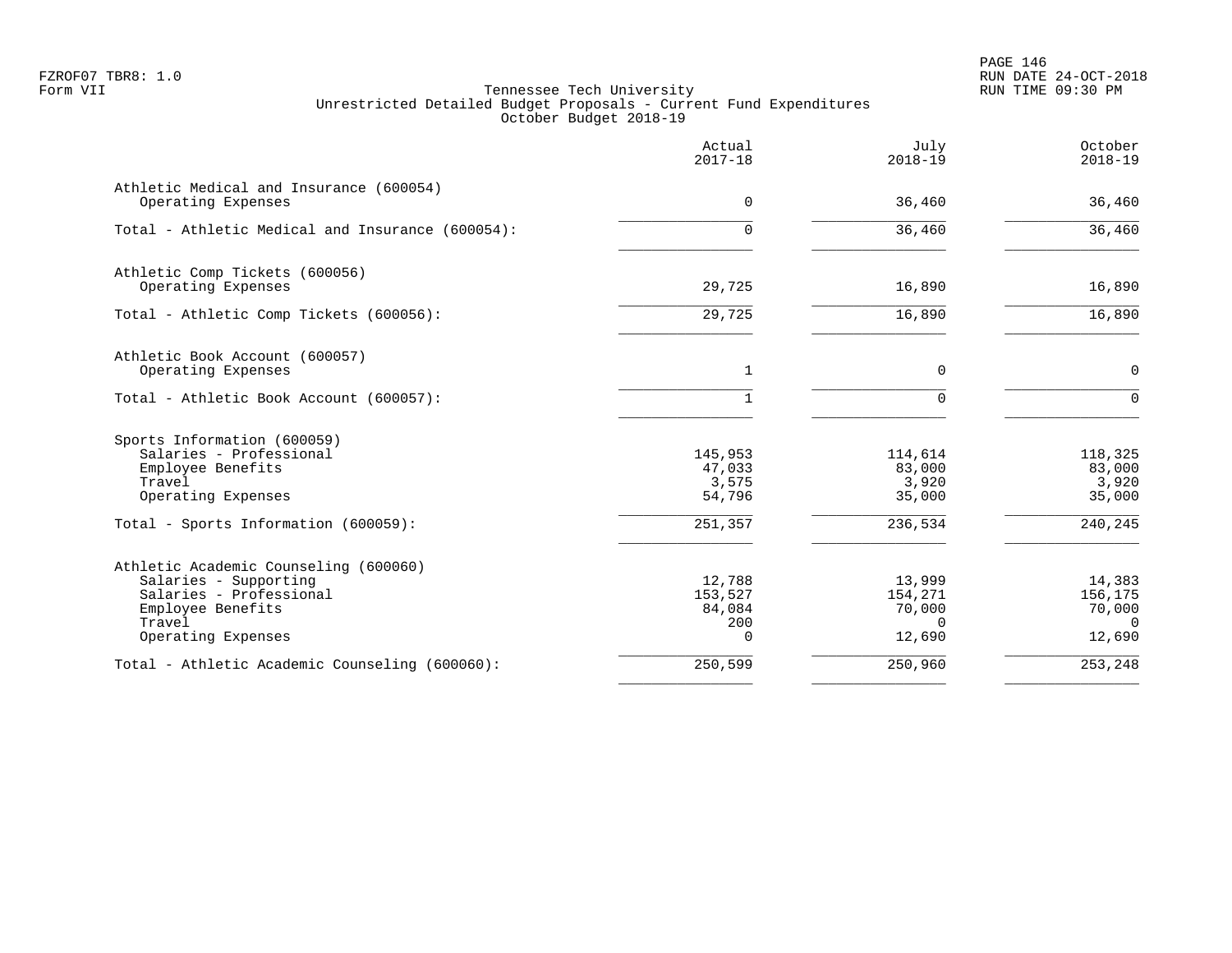PAGE 147 FZROF07 TBR8: 1.0 RUN DATE 24-OCT-2018

|                                                       | Actual<br>$2017 - 18$ | July<br>$2018 - 19$ | October<br>$2018 - 19$ |
|-------------------------------------------------------|-----------------------|---------------------|------------------------|
| Athletic Student Therapy Center (600062)              |                       |                     |                        |
| Salaries - Students                                   | 2,000                 | $\Omega$            | $\overline{0}$         |
| Salaries - Professional                               | 297,506               | 300,603             | 306,912                |
| Employee Benefits                                     | 117,377               | 81,170              | 81,170                 |
| Travel                                                | $\Omega$              | 3,010               | 3,010                  |
| Operating Expenses                                    | 2,290                 | 50,193              | 50,193                 |
| Total - Athletic Student Therapy Center (600062):     | 419,173               | 434,976             | 441,285                |
| Athletic Training Graduate Teaching (600064)          |                       |                     |                        |
| Employee Benefits                                     | 19,345                | 19,020              | 19,020                 |
| Total - Athletic Training Graduate Teaching (600064): | 19,345                | 19,020              | 19,020                 |
| Strength and Conditioning (600066)                    |                       |                     |                        |
| Salaries - Students                                   | 4,780                 | 3,000               | 3,000                  |
| Salaries - Professional                               | 155,847               | 147,985             | 150,339                |
| Employee Benefits                                     | 47,943                | 42,938              | 42,938                 |
| Travel                                                | 876                   | 3,000               | 3,000                  |
| Operating Expenses                                    | $\Omega$              | 12,000              | 12,000                 |
| Total - Strength and Conditioning (600066):           | 209,446               | 208,923             | 211,277                |
| Video Production (600067)                             |                       |                     |                        |
| Salaries - Supporting                                 | 395                   | 0                   | $\mathbf 0$            |
| Salaries - Students                                   | 18,952                | $\Omega$            | $\Omega$               |
| Salaries - Professional                               | 85,657                | 107,334             | 111,702                |
| Employee Benefits                                     | 22,918                | 0                   | $\mathbf 0$            |
|                                                       |                       |                     |                        |
| Total - Video Production (600067):                    | 127,922               | 107,334             | 111,702                |
|                                                       |                       |                     |                        |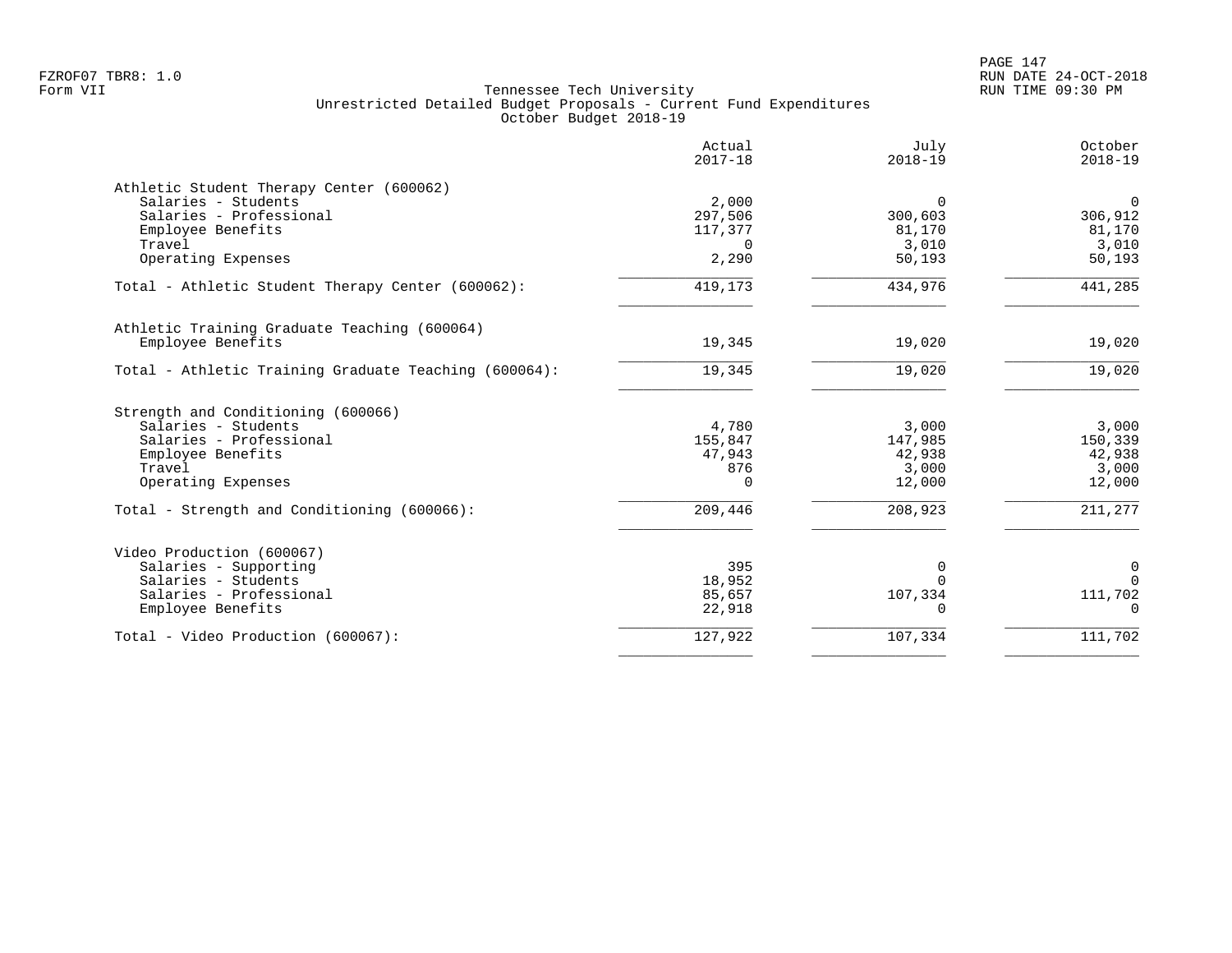| Actual<br>$2017 - 18$ | July<br>$2018 - 19$        | October<br>$2018 - 19$ |
|-----------------------|----------------------------|------------------------|
|                       |                            |                        |
| 29,081                | 29,217                     | 30,057                 |
| 735,649               | 612,269                    | 618,503                |
| 214,807               | 212,000                    | 212,000                |
|                       | 156,030                    | 156,030                |
| 293,970               | 226,610                    | 170,610                |
|                       |                            | 0                      |
|                       | $\Omega$                   | $\Omega$               |
| 1,488,130             | 1,236,126                  | 1,187,200              |
|                       |                            |                        |
| 12,570                | 12,678                     | 12,984                 |
| 269,761               |                            | 278,608                |
| 91,147                | 90,000                     | 90,000                 |
| 166,298               | 134,649                    | 134,649                |
| 115,095               | 112,392                    | 112,392                |
| 654,871               | 622,924                    | 628,633                |
|                       |                            |                        |
| 159,658               | 152,376                    | 156,205                |
| 58,329                | 47,000                     | 47,000                 |
| 67,157                | 57,420                     | 57,420                 |
| 72,152                | 62,130                     | 62,130                 |
| 357,296               | 318,926                    | 322,755                |
|                       | 206,886<br>8,341<br>$-604$ | 273,205                |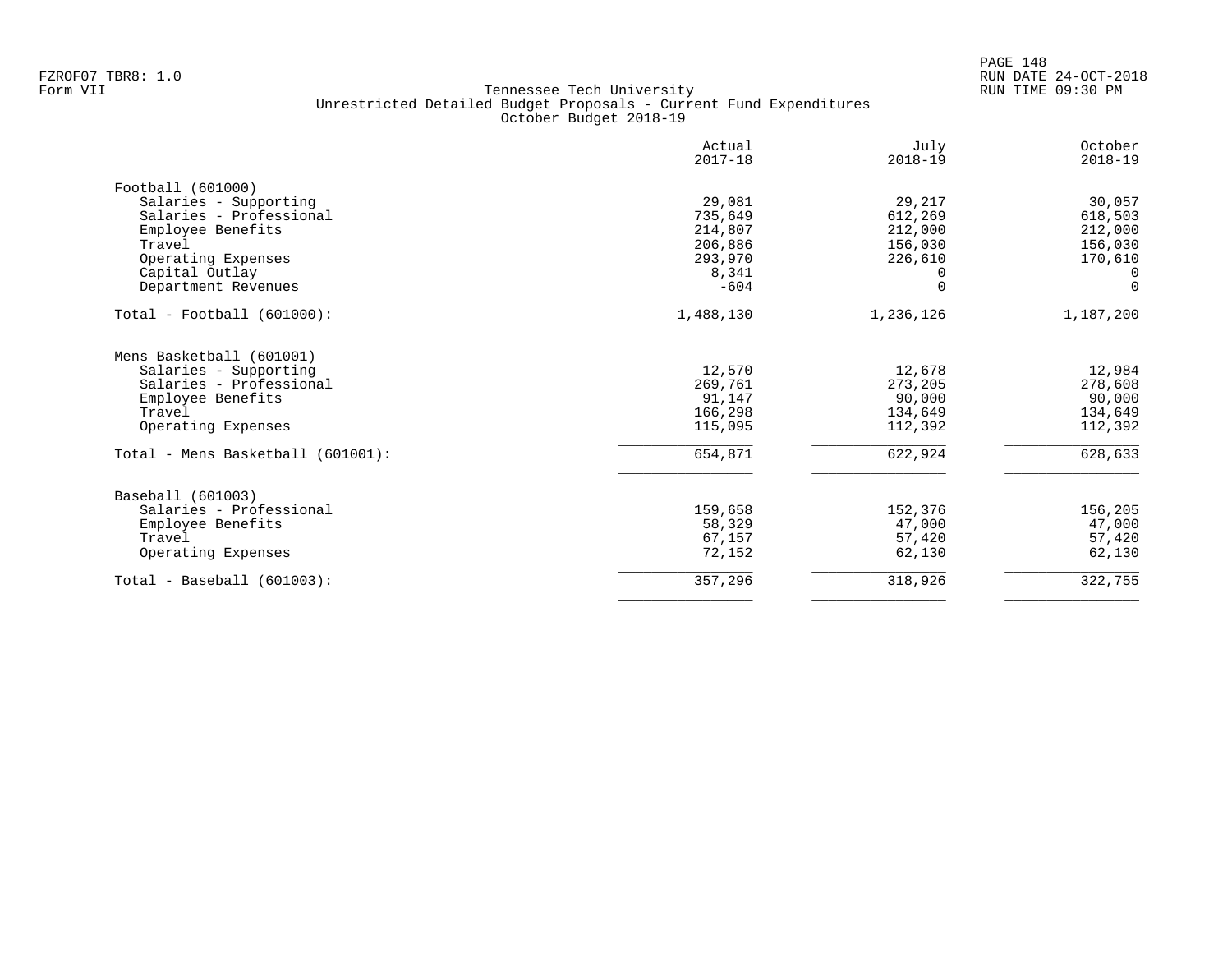|                                           | Actual<br>$2017 - 18$ | July<br>$2018 - 19$ | October<br>$2018 - 19$ |
|-------------------------------------------|-----------------------|---------------------|------------------------|
| Mens Cross Country (601005)               |                       |                     |                        |
| Salaries - Professional                   | 58,558                | 50,770              | 51,348                 |
| Employee Benefits                         | 26,757                | 18,400              | 18,400                 |
| Travel                                    | 11,572                | 16,740              | 16,740                 |
| Operating Expenses                        | 6,530                 | 6,642               | 6,642                  |
| Total - Mens Cross Country (601005):      | 103,417               | 92,552              | 93,130                 |
| Mens Golf (601006)                        |                       |                     |                        |
| Salaries - Professional                   | 33,978                | 32,272              | 33,603                 |
| Employee Benefits                         | 11,903                | 12,800              | 12,800                 |
| Travel                                    | 26,217                | 24,615              | 24,615                 |
| Operating Expenses                        | 10,096                | 11,700              | 11,700                 |
| Total - Mens Golf $(601006)$ :            | 82,194                | 81,387              | 82,718                 |
| Mens Tennis (601007)                      |                       |                     |                        |
| Salaries - Professional                   | 64,551                | 70,391              | 72,417                 |
| Employee Benefits                         | 19,752                | 27,000              | 27,000                 |
| Travel                                    | 34,944                | 35,100              | 35,100                 |
| Operating Expenses                        | 23,108                | 22,950              | 22,950                 |
| Total - Mens Tennis $(601007)$ :          | 142,355               | 155,441             | 157,467                |
| Mens Tennis Tournaments (601008)          |                       |                     |                        |
| Travel                                    | 20,539                | 0                   | 0                      |
| Total - Mens Tennis Tournaments (601008): | 20,539                | $\Omega$            | $\Omega$               |
|                                           |                       |                     |                        |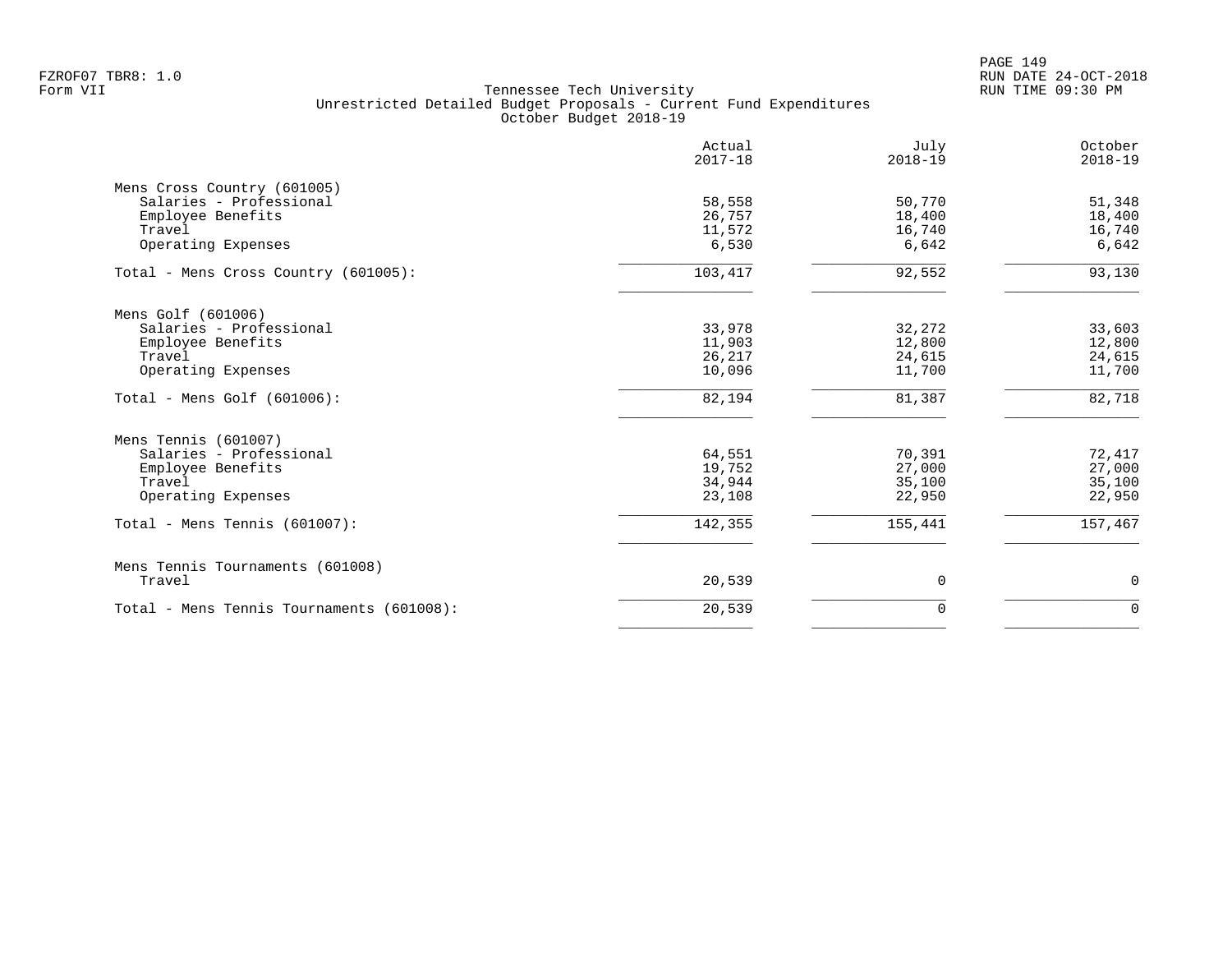|                                                                    | Actual<br>$2017 - 18$ | July<br>$2018 - 19$ | October<br>$2018 - 19$  |
|--------------------------------------------------------------------|-----------------------|---------------------|-------------------------|
| Mens OVC Tournaments (601011)<br>Travel<br>Operating Expenses      | 16,515<br>300         | 0<br>$\Omega$       | $\Omega$<br>$\mathbf 0$ |
| Total - Mens OVC Tournaments (601011):                             | 16,815                | $\Omega$            | $\cap$                  |
| Mens OVC Golf (601012)<br>Travel                                   | 4,313                 | $\mathbf 0$         | $\mathbf 0$             |
| Total - Mens OVC Golf (601012):                                    | 4,313                 | $\Omega$            | $\Omega$                |
| Mens OVC Baseball Tourney (601014)<br>Travel<br>Operating Expenses | 114,851<br>21,210     | 0<br>$\Omega$       | $\Omega$                |
| Total - Mens OVC Baseball Tourney (601014):                        | 136,061               | $\Omega$            | $\Omega$                |
| Mens OVC Cross Country Tourney (601016)<br>Travel                  | 3,642                 | $\mathbf 0$         | $\mathbf 0$             |
| Total - Mens OVC Cross Country Tourney (601016):                   | 3,642                 | $\Omega$            | $\Omega$                |
| Baseball Strategic Initiatives (601018)<br>Operating Expenses      | 0                     | $\mathbf 0$         | 100,000                 |
| Total - Baseball Strategic Initiatives (601018):                   | 0                     | 0                   | 100,000                 |
|                                                                    |                       |                     |                         |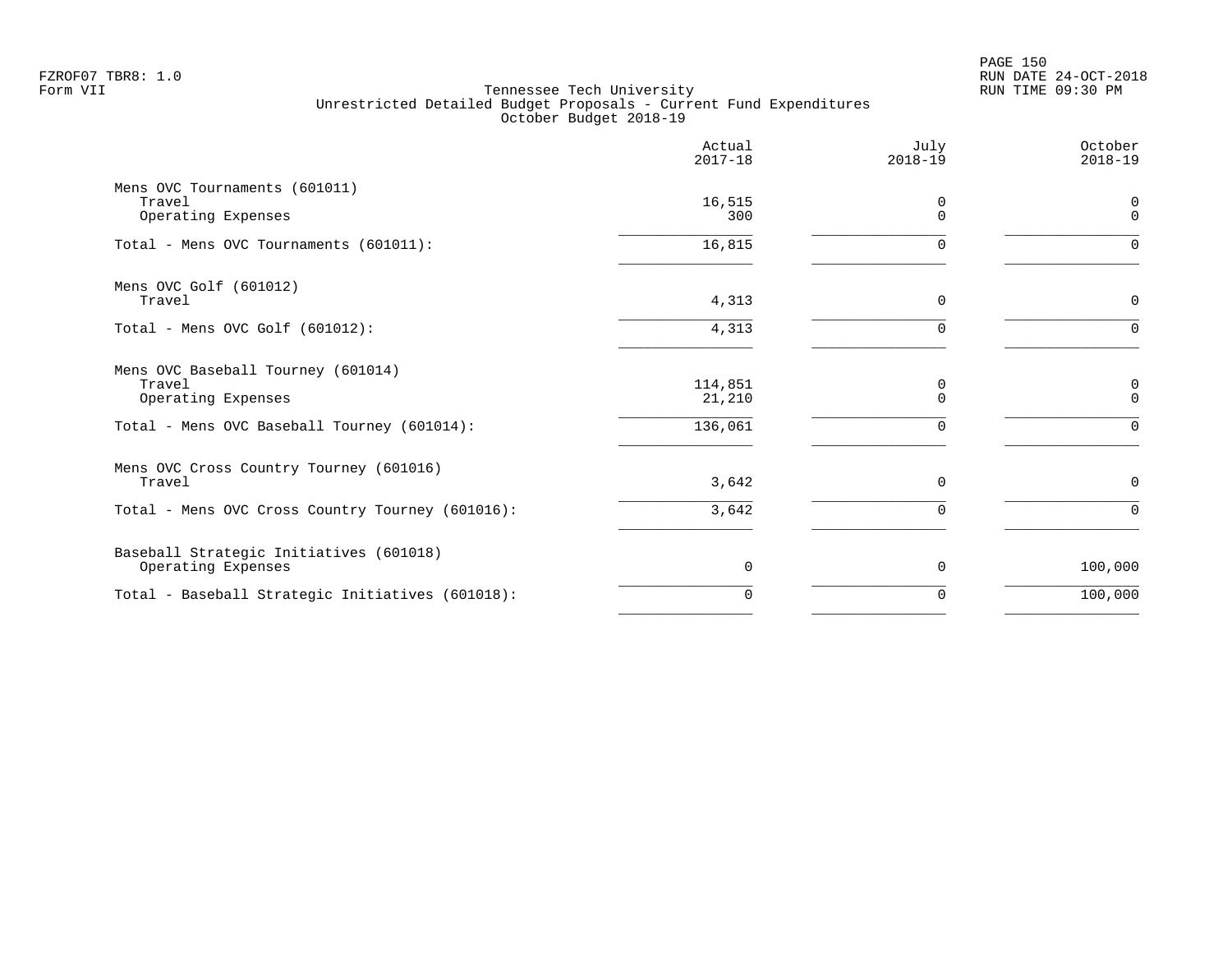PAGE 151 FZROF07 TBR8: 1.0 RUN DATE 24-OCT-2018

|                                                | Actual<br>$2017 - 18$ | July<br>$2018 - 19$ | October<br>$2018 - 19$ |
|------------------------------------------------|-----------------------|---------------------|------------------------|
| Football Scholarships (601060)                 |                       |                     |                        |
| Operating Expenses                             | 243                   | $\Omega$            | $\mathbf 0$            |
| Total - Football Scholarships (601060):        | 243                   | U                   | $\Omega$               |
| Mens Basketball Scholarships (601061)          |                       |                     |                        |
| Operating Expenses                             | 142                   | $\Omega$            | $\mathbf 0$            |
| Total - Mens Basketball Scholarships (601061): | 142                   | $\Omega$            | $\Omega$               |
| Womens Basketball (602000)                     |                       |                     |                        |
| Salaries - Supporting                          | 10,359                | 10,178              | 10,484                 |
| Salaries - Professional                        | 250,210               | 253,534             | 258,768                |
| Employee Benefits<br>Travel                    | 97,947                | 66,000              | 66,000                 |
| Operating Expenses                             | 117,621<br>81,915     | 101,430<br>84,294   | 101,430<br>84,294      |
| Total - Womens Basketball (602000):            | 558,052               | 515,436             | 520,976                |
| Womens Volleyball (602004)                     |                       |                     |                        |
| Salaries - Professional                        | 129,486               | 112,622             | 113,734                |
| Employee Benefits                              | 47,248                | 41,090              | 41,090                 |
| Travel                                         | 46,567                | 35,640              | 35,640                 |
| Operating Expenses                             | 24,933                | 25,200              | 25,200                 |
| Total - Womens Volleyball (602004):            | 248,234               | 214,552             | 215,664                |
|                                                |                       |                     |                        |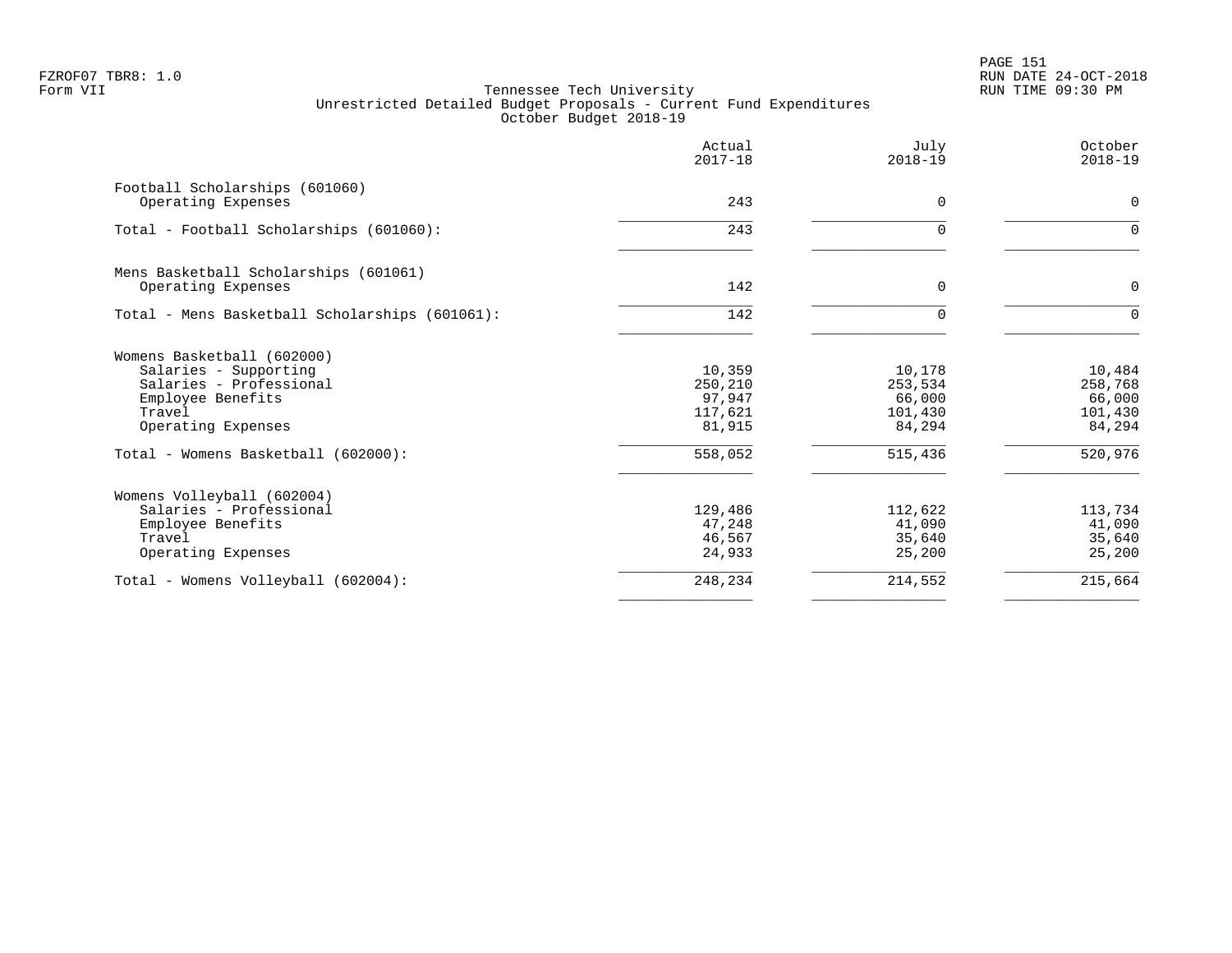| Actual<br>$2017 - 18$ | July<br>$2018 - 19$                                                                    | October<br>$2018 - 19$                                                        |
|-----------------------|----------------------------------------------------------------------------------------|-------------------------------------------------------------------------------|
|                       |                                                                                        |                                                                               |
|                       | 31,372                                                                                 | 32,703                                                                        |
|                       |                                                                                        | 13,400                                                                        |
|                       |                                                                                        | 26,685                                                                        |
|                       |                                                                                        | 11,700                                                                        |
| 80,763                | 83,157                                                                                 | 84,488                                                                        |
|                       |                                                                                        |                                                                               |
| 67,516                | 54,024                                                                                 | 56,631                                                                        |
| 18,696                | 19,130                                                                                 | 19,130                                                                        |
|                       |                                                                                        | 44,775                                                                        |
|                       |                                                                                        | 15,750                                                                        |
| 164,577               | 133,679                                                                                | 136,286                                                                       |
|                       |                                                                                        |                                                                               |
| 31,341                | 0                                                                                      | $\mathbf 0$                                                                   |
| 31,341                | $\Omega$                                                                               | $\Omega$                                                                      |
|                       |                                                                                        |                                                                               |
|                       |                                                                                        | 109,501                                                                       |
|                       |                                                                                        | 47,000                                                                        |
|                       |                                                                                        | 44,612                                                                        |
| 54,255                | 38,418                                                                                 | 38,418                                                                        |
| 238,710               | 236,200                                                                                | 239,531                                                                       |
|                       | 31,278<br>11,099<br>29,596<br>8,790<br>61,076<br>17,289<br>102,326<br>35,549<br>46,580 | 13,400<br>26,685<br>11,700<br>44,775<br>15,750<br>106,170<br>47,000<br>44,612 |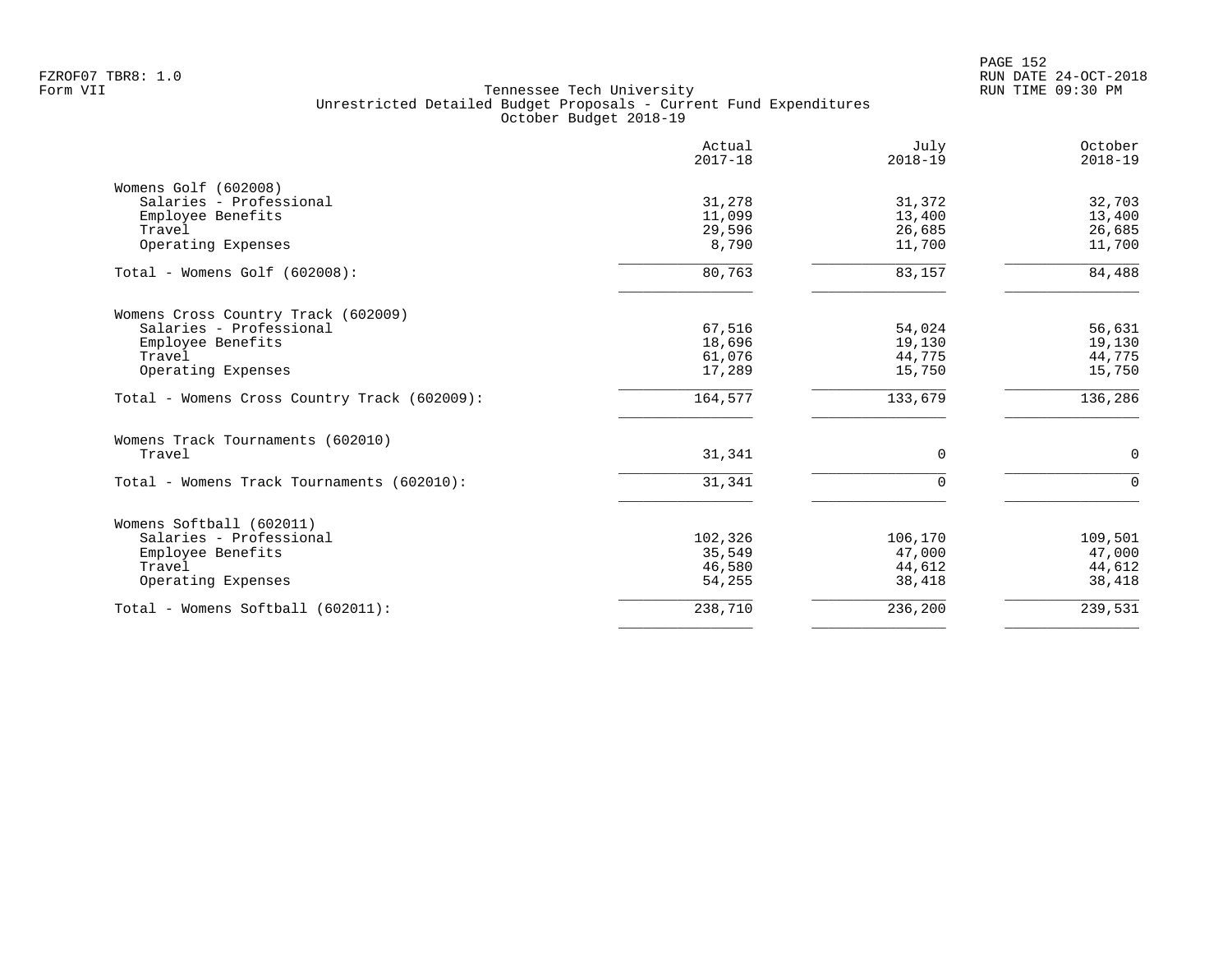|                                                                                                        | Actual<br>$2017 - 18$                 | July<br>$2018 - 19$                   | October<br>$2018 - 19$                |
|--------------------------------------------------------------------------------------------------------|---------------------------------------|---------------------------------------|---------------------------------------|
| Womens Soccer (602012)<br>Salaries - Professional<br>Employee Benefits<br>Travel<br>Operating Expenses | 117,468<br>31,784<br>44,846<br>35,513 | 116,787<br>44,000<br>42,435<br>35,604 | 121,299<br>44,000<br>42,435<br>35,604 |
| Total - Womens Soccer (602012):                                                                        | 229,611                               | 238,826                               | 243,338                               |
| Womens OVC Golf (602014)<br>Travel                                                                     | 4,211                                 | 0                                     | $\mathbf 0$                           |
| Total - Womens OVC Golf (602014):                                                                      | 4,211                                 | $\Omega$                              | $\Omega$                              |
| Womens Soccer OVC Tourney (602015)<br>Travel                                                           | 7,779                                 | $\mathbf 0$                           | $\mathbf 0$                           |
| Total - Womens Soccer OVC Tourney (602015):                                                            | 7,779                                 | $\Omega$                              | $\Omega$                              |
| Womens Basketball Scholarships (602060)<br>Operating Expenses                                          | $-126$                                | $\Omega$                              | 0                                     |
| Total - Womens Basketball Scholarships (602060):                                                       | $-126$                                | $\Omega$                              | $\Omega$                              |
| Womens Cross Country Scholarships (602065)<br>Operating Expenses                                       | 192                                   | 0                                     | 0                                     |
| Total - Womens Cross Country Scholarships (602065):                                                    | 192                                   | $\Omega$                              | $\Omega$                              |
|                                                                                                        |                                       |                                       |                                       |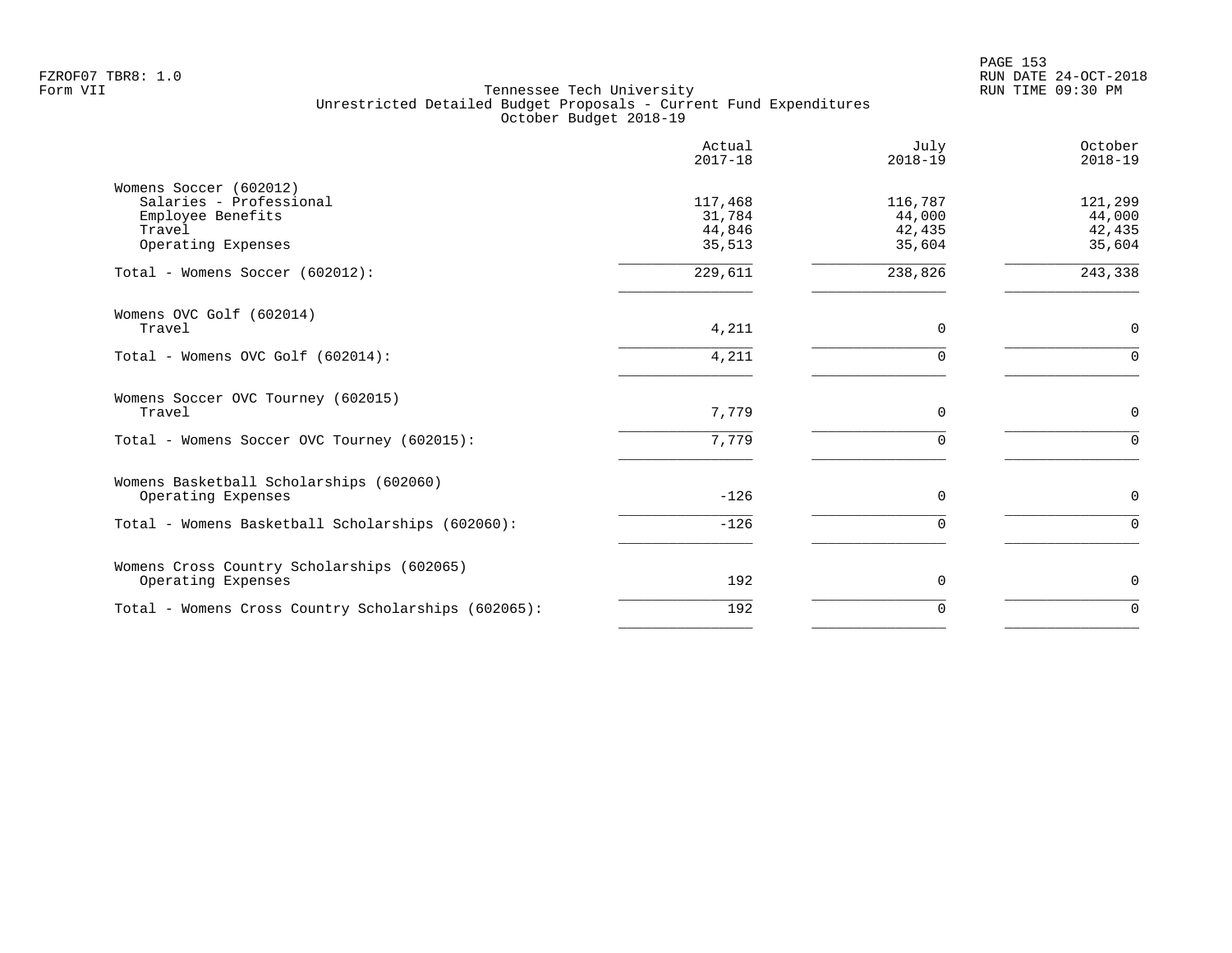PAGE 154 FZROF07 TBR8: 1.0 RUN DATE 24-OCT-2018

|                                                                                                                                             | Actual<br>$2017 - 18$                 | July<br>$2018 - 19$                  | October<br>$2018 - 19$               |
|---------------------------------------------------------------------------------------------------------------------------------------------|---------------------------------------|--------------------------------------|--------------------------------------|
| Athletic Motor Pool (650000)<br>Salaries - Professional<br>Operating Expenses                                                               | $\Omega$<br>15,253                    | 4,000<br>13,000                      | 4,000<br>13,000                      |
| Total - Athletic Motor Pool (650000):                                                                                                       | 15,253                                | 17,000                               | 17,000                               |
| Athletic Motor Pool Revenue (650001)<br>Travel<br>Operating Expenses                                                                        | $-16,946$<br>$-2,768$                 | $\Omega$<br>$-19,000$                | $\overline{0}$<br>$-19,000$          |
| Total - Athletic Motor Pool Revenue (650001):                                                                                               | $-19,714$                             | $-19,000$                            | $-19,000$                            |
| Student Sports Comp (650002)<br>Salaries - Professional<br>Employee Benefits<br>Operating Expenses<br>Total - Student Sports Comp (650002): | 54,365<br>16,905<br>30,815<br>102,085 | 60,384<br>14,606<br>15,930<br>90,920 | 62,663<br>14,606<br>15,930<br>93,199 |
| Student Sports Comp Grad Assist (650003)<br>Employee Benefits                                                                               | $\mathbf 0$                           | 2,780                                | 2,780                                |
| Total - Student Sports Comp Grad Assist (650003):                                                                                           | $\mathbf 0$                           | 2,780                                | 2,780                                |
| Tennis Center (650004)<br>Salaries - Professional<br>Employee Benefits                                                                      | 13,591<br>4,225                       | 13,589<br>10,362                     | 14,159<br>10,362                     |
| Total - Tennis Center $(650004)$ :                                                                                                          | 17,816                                | 23,951                               | 24,521                               |
|                                                                                                                                             |                                       |                                      |                                      |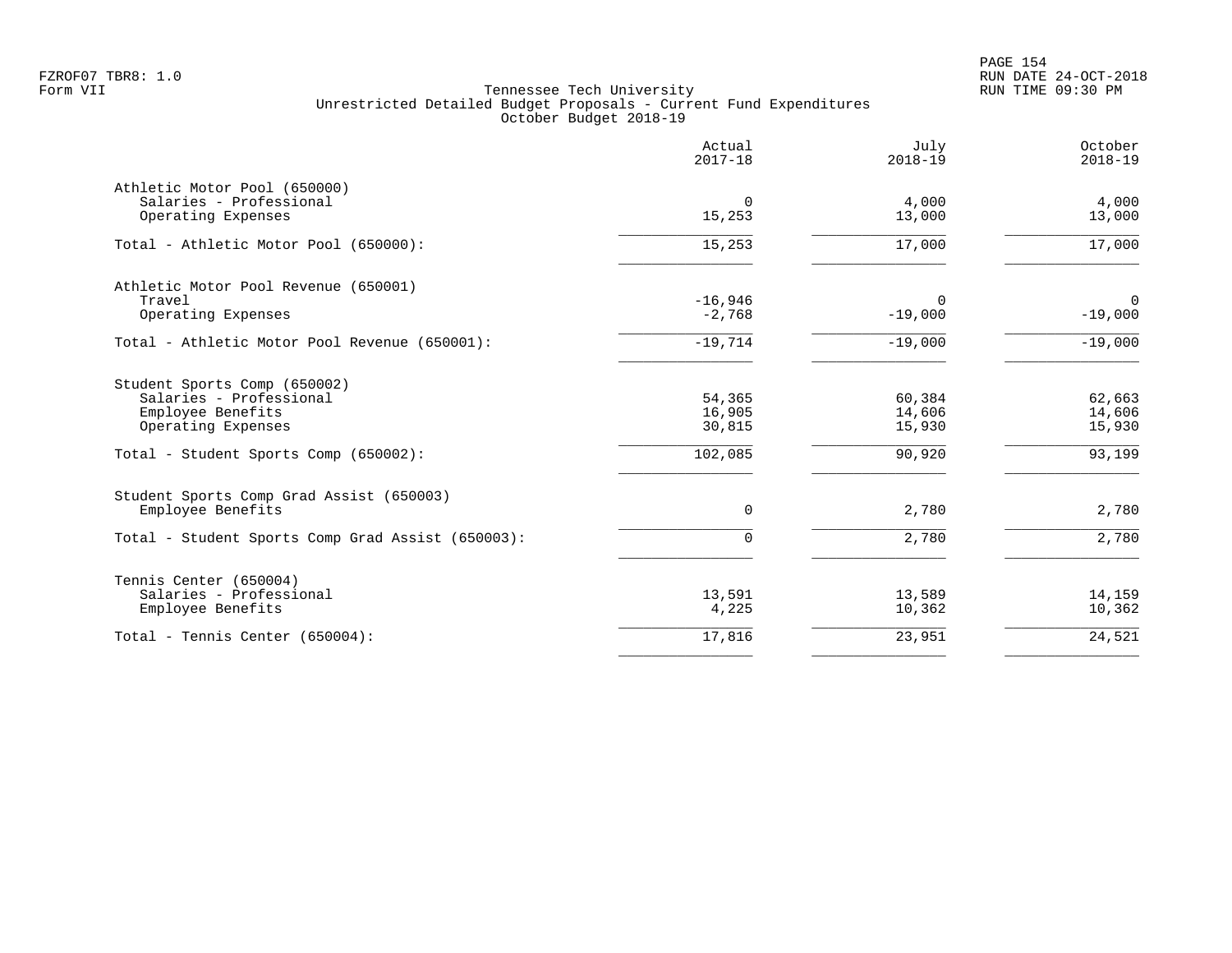|                                                              | Actual<br>$2017 - 18$ | July<br>$2018 - 19$ | October<br>$2018 - 19$ |
|--------------------------------------------------------------|-----------------------|---------------------|------------------------|
| Athletic Facilities & Events (650008)<br>Salaries - Students | $\Omega$              | 2,000               | 2,000                  |
| Salaries - Professional<br>Employee Benefits                 | 0<br>$\Omega$         | 1,000<br>1,000      | 1,000<br>1,000         |
| Total - Athletic Facilities & Events (650008):               | 0                     | 4,000               | 4,000                  |
| TBR Spouse Dependent Discount (700000)<br>Employee Benefits  | 98,595                | 89,270              | 89,270                 |
| Total - TBR Spouse Dependent Discount (700000):              | 98,595                | 89,270              | 89,270                 |
| TBR Employ Remission PC191 (700001)<br>Employee Benefits     | 41,829                | 34,860              | 34,860                 |
| Total - TBR Employ Remission PC191 (700001):                 | 41,829                | 34,860              | 34,860                 |
| E and G Data Processing Allocation (700003)                  |                       |                     |                        |
| Department Revenues                                          | 563,176               | 594,490             | 599,980                |
| Total - E and G Data Processing Allocation (700003):         | 563,176               | 594,490             | 599,980                |
| E and G Claims Adjustment (700004)<br>Operating Expenses     | 49,784                | 62,840              | 62,840                 |
| Total - E and G Claims Adjustment (700004):                  | 49,784                | 62,840              | 62,840                 |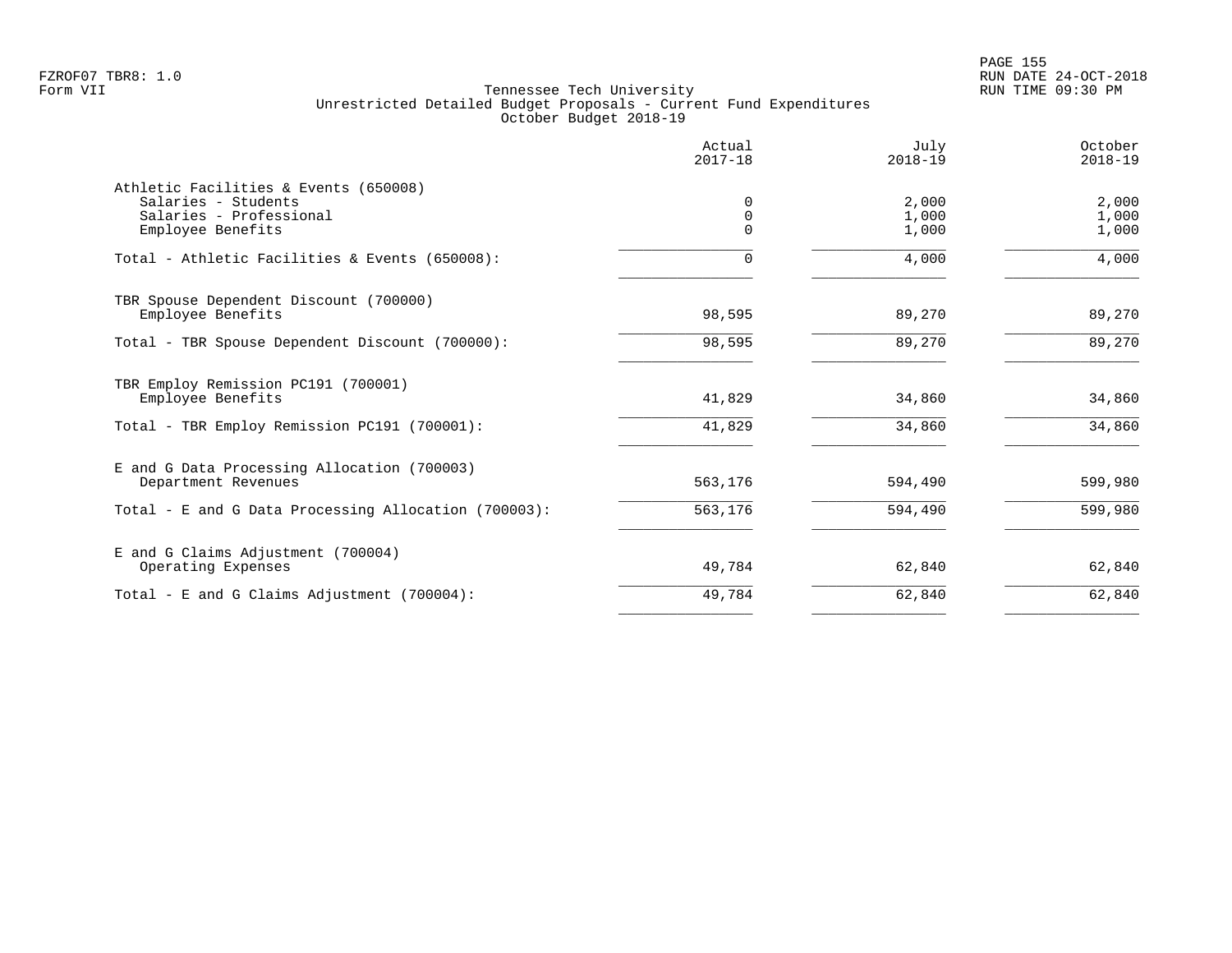en and the set of the set of the set of the set of the set of the set of the set of the set of the set of the set of the set of the set of the set of the set of the set of the set of the set of the set of the set of the se FZROF07 TBR8: 1.0 RUN DATE 24-OCT-2018

|                                                     | Actual<br>$2017 - 18$ | July<br>$2018 - 19$ | October<br>$2018 - 19$ |
|-----------------------------------------------------|-----------------------|---------------------|------------------------|
| $E$ and G Support (700005)                          |                       |                     |                        |
| Salaries - Administrative                           |                       | 13,230              | 2,640                  |
| Salaries - Supporting                               |                       | 33,080              | $-5,442$               |
| Salaries - Professional                             |                       | 129,244             | $-5,614$               |
| Employee Benefits                                   | 18,354                | 86,035              | 86,035                 |
| Operating Expenses                                  | 4,061                 | $-92,784$           | $-193,537$             |
| Total - E and G Support $(700005)$ :                | 22,415                | 168,805             | $-115,918$             |
| E and G Other Salary Pool (700009)                  |                       |                     |                        |
| Salaries - Supporting                               | 0                     | 21,350              | 21,350                 |
| Salaries - Professional                             | $\Omega$              | 21,520              | 21,520                 |
| Total - E and G Other Salary Pool (700009):         |                       | 42,870              | 42,870                 |
| Post Office Allocation (700045)                     |                       |                     |                        |
| Operating Expenses                                  | $\Omega$              | 1,200               | 1,200                  |
| Department Revenues                                 | 4,633                 |                     | $\Omega$               |
| Total - Post Office Allocation (700045):            | 4,633                 | 1,200               | 1,200                  |
| TTU Staff Tuit Maint Reimbursment (700068)          |                       |                     |                        |
| Employee Benefits                                   | 64,262                | 61,326              | 61,326                 |
| Total - TTU Staff Tuit Maint Reimbursment (700068): | 64,262                | 61,326              | 61,326                 |
|                                                     |                       |                     |                        |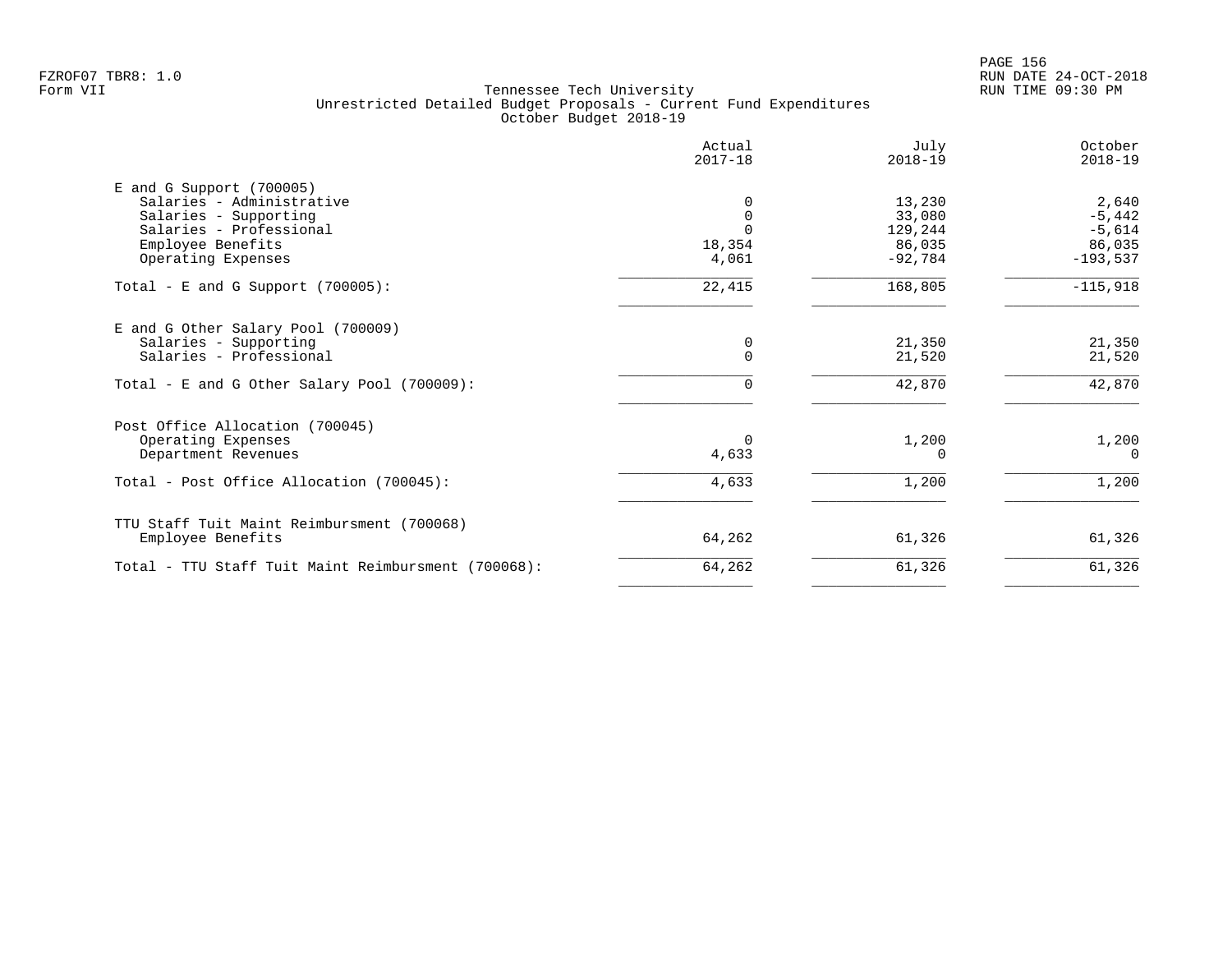| FZROF07 TBR8: 1.0<br>Form VII                                                                                                                                                                                                      | Tennessee Tech University<br>Unrestricted Detailed Budget Proposals - Current Fund Expenditures<br>October Budget 2018-19        |                                                                                                                                          | PAGE 157<br>RUN DATE 24-OCT-2018<br>RUN TIME 09:30 PM                                                                              |
|------------------------------------------------------------------------------------------------------------------------------------------------------------------------------------------------------------------------------------|----------------------------------------------------------------------------------------------------------------------------------|------------------------------------------------------------------------------------------------------------------------------------------|------------------------------------------------------------------------------------------------------------------------------------|
|                                                                                                                                                                                                                                    | Actual<br>$2017 - 18$                                                                                                            | July<br>$2018 - 19$                                                                                                                      | October<br>$2018 - 19$                                                                                                             |
| SAF Carryforward Resources (700073)<br>Operating Expenses                                                                                                                                                                          | $\Omega$                                                                                                                         | $-621,069$                                                                                                                               | $-455,381$                                                                                                                         |
| Total - SAF Carryforward Resources (700073):                                                                                                                                                                                       | $\Omega$                                                                                                                         | $-621,069$                                                                                                                               | $-455,381$                                                                                                                         |
| Total - Student Services (400):                                                                                                                                                                                                    |                                                                                                                                  |                                                                                                                                          |                                                                                                                                    |
| Salaries - Administrative<br>Salaries - Academic<br>Salaries - Supporting<br>Salaries - Students<br>Salaries - Professional<br>Employee Benefits<br>Travel<br>Operating Expenses<br>Capital Outlay<br>Department Revenues<br>Total | 445,024<br>10,612<br>1,483,701<br>245,787<br>7,313,127<br>3,952,867<br>1,652,439<br>3,988,960<br>38,156<br>564,148<br>19,694,821 | 546,300<br>$\Omega$<br>1,505,587<br>184,860<br>7,263,905<br>3,784,777<br>1,267,661<br>3, 123, 744<br>$\Omega$<br>594,490<br>18, 271, 324 | 467,725<br>$\Omega$<br>1,457,579<br>219,270<br>7,452,797<br>3,806,974<br>1,272,130<br>3,656,113<br>11,715<br>599,980<br>18,944,283 |
| Total - Student Services (40):                                                                                                                                                                                                     |                                                                                                                                  |                                                                                                                                          |                                                                                                                                    |
| Salaries - Administrative<br>Salaries - Academic<br>Salaries - Supporting<br>Salaries - Students<br>Salaries - Professional<br>Employee Benefits<br>Travel<br>Operating Expense<br>Capital Outlay<br>Department Revenues           | 445,024<br>10,612<br>1,483,701<br>245,787<br>7,313,127<br>3,952,867<br>1,652,439<br>3,988,960<br>38,156<br>564,148               | 546,300<br>$\Omega$<br>1,505,587<br>184,860<br>7,263,905<br>3,784,777<br>1,267,661<br>3, 123, 744<br>$\Omega$<br>594,490                 | 467,725<br>$\overline{0}$<br>1,457,579<br>219,270<br>7,452,797<br>3,806,974<br>1,272,130<br>3,656,113<br>11,715<br>599,980         |
| Total                                                                                                                                                                                                                              | 19,694,821                                                                                                                       | 18, 271, 324                                                                                                                             | 18,944,283                                                                                                                         |
|                                                                                                                                                                                                                                    |                                                                                                                                  |                                                                                                                                          |                                                                                                                                    |

 Institutional Support (45) Institutional Support (450)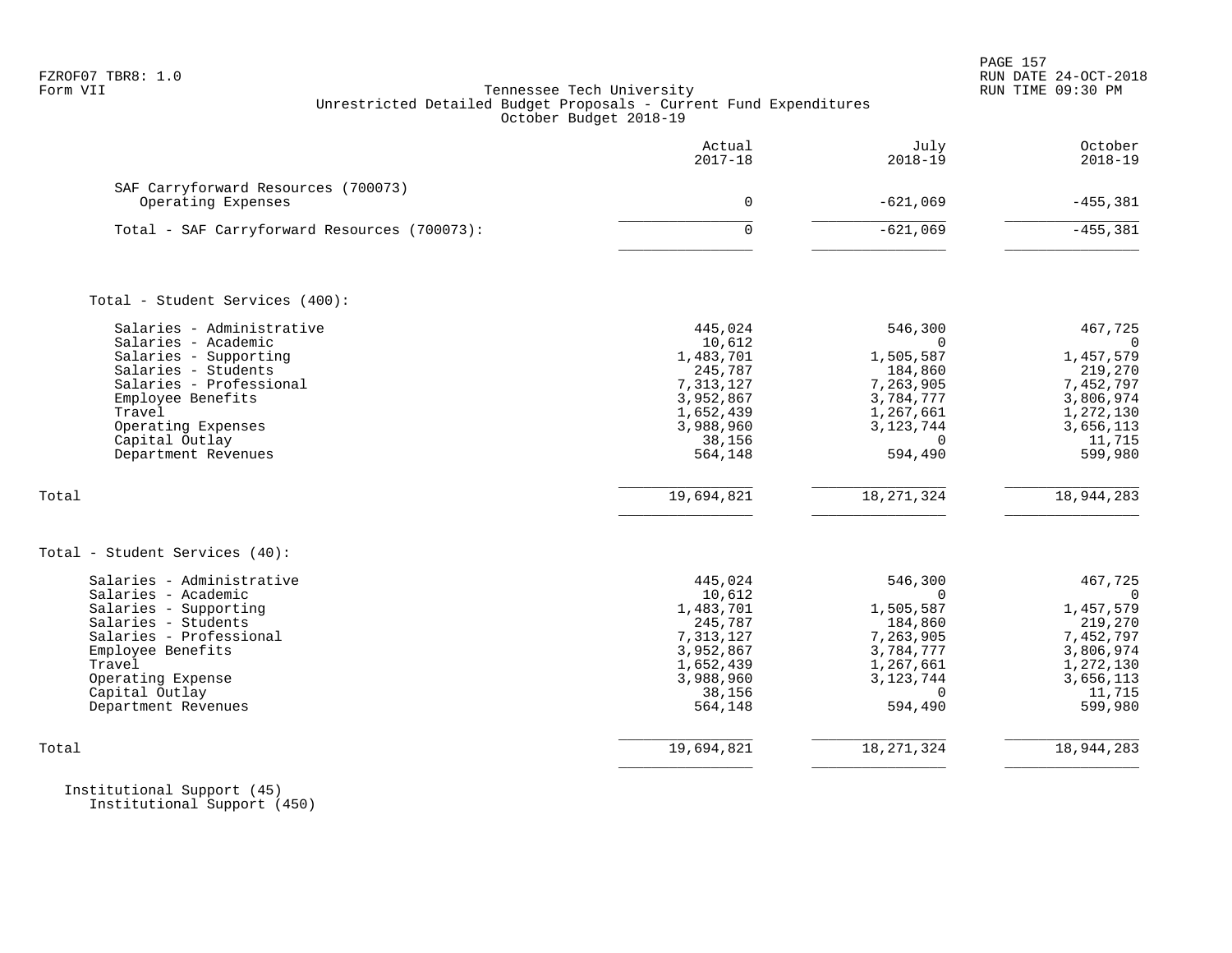PAGE 158 FZROF07 TBR8: 1.0 RUN DATE 24-OCT-2018

|                                      | Actual<br>$2017 - 18$ | July<br>$2018 - 19$   | October<br>$2018 - 19$ |
|--------------------------------------|-----------------------|-----------------------|------------------------|
| Board of Trustees (101000)           |                       |                       |                        |
| Travel<br>Operating Expenses         | 6,669<br>28,507       | $\mathbf 0$<br>37,400 | $\mathbf 0$<br>37,400  |
| Total - Board of Trustees (101000):  | 35,176                | 37,400                | 37,400                 |
| Presidents Office (110000)           |                       |                       |                        |
| Salaries - Administrative            | 609,811               | 626,682               | 449,523                |
| Salaries - Supporting                | 33,935                | 37,290                | 38,140                 |
| Salaries - Students                  | 1,131                 | 3,190                 | 3,190                  |
| Salaries - Professional              | 104,820               | 85,243                | 87,243                 |
| Employee Benefits                    | 221,448               | 201,130               | 201,130                |
| Travel                               | 10,188                | 4,000                 | 4,000                  |
| Operating Expenses                   | 12,957                | 15,720                | 28,720                 |
| Total - Presidents Office (110000):  | 994,290               | 973,255               | 811,946                |
| University Support (110001)          |                       |                       |                        |
| Operating Expenses                   | 0                     | 25,277                | 25,277                 |
| Total - University Support (110001): | $\Omega$              | 25,277                | 25,277                 |
| President Emeritus (110002)          |                       |                       |                        |
| Salaries - Professional              | 77,918                | 77,920                | 77,920                 |
| Employee Benefits                    | 4,191                 | 4,185                 | 4,185                  |
| Travel                               | 509                   | $\Omega$              | $\Omega$               |
| Operating Expenses                   | 319                   | 1,040                 | 1,040                  |
| Total - President Emeritus (110002): | 82,937                | 83,145                | 83,145                 |
|                                      |                       |                       |                        |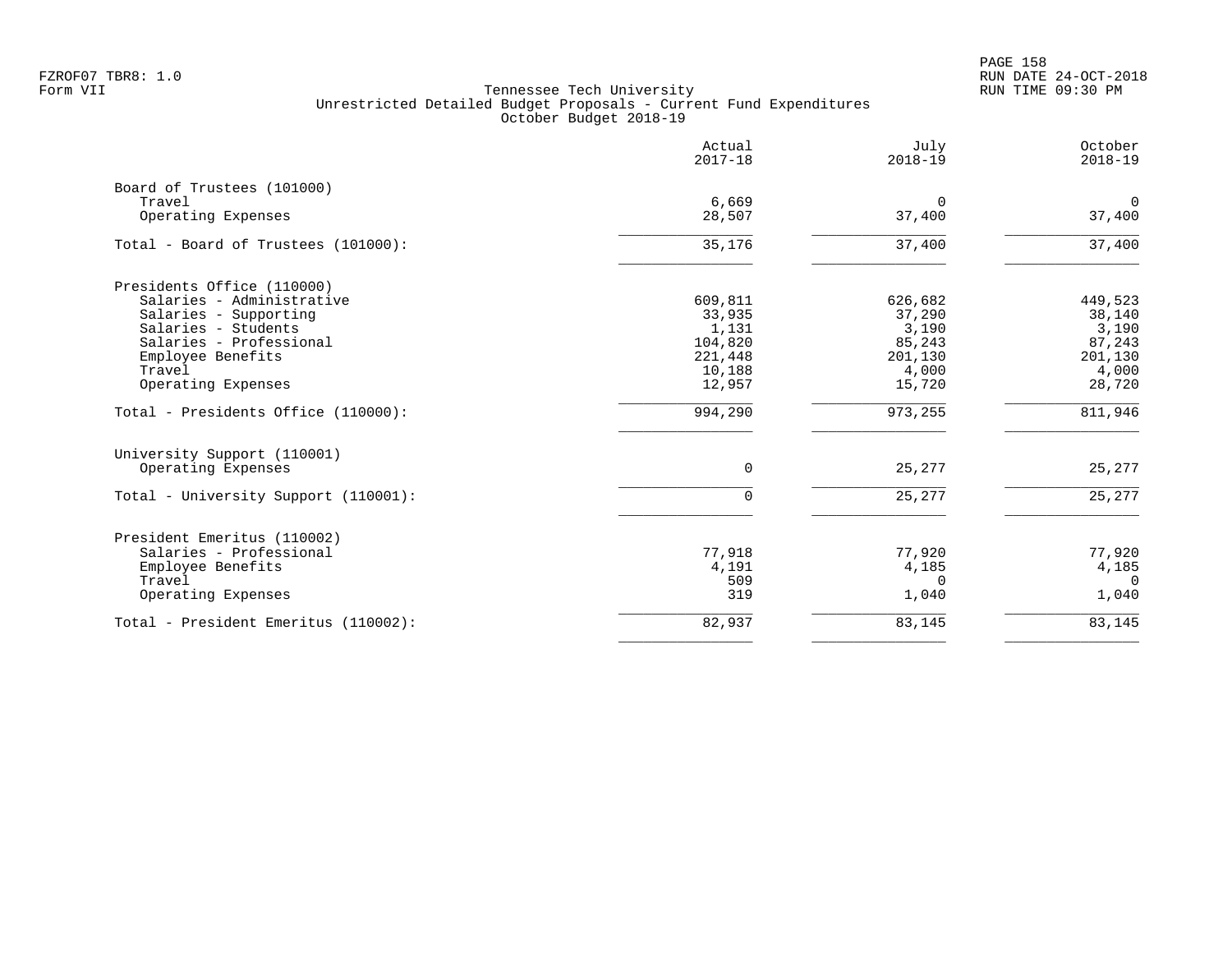PAGE 159 FZROF07 TBR8: 1.0 RUN DATE 24-OCT-2018

|                                            | Actual<br>$2017 - 18$ | July<br>$2018 - 19$ | October<br>$2018 - 19$ |
|--------------------------------------------|-----------------------|---------------------|------------------------|
| Faculty Senate (110003)                    |                       |                     |                        |
| Salaries - Academic                        | 4,016                 | 4,000               | 4,000                  |
| Employee Benefits                          | 933                   | 1,500               | 1,500                  |
| Travel                                     | 1,320                 | 400<br>380          | 400                    |
| Operating Expenses                         | 1,845                 |                     | 1,380                  |
| Total - Faculty Senate (110003):           | 8,114                 | 6,280               | $\overline{7,}$ 280    |
| Staff Development (110005)                 |                       |                     |                        |
| Operating Expenses                         | 1,326                 | 1,500               | 1,500                  |
| Total - Staff Development (110005):        | 1,326                 | 1,500               | 1,500                  |
| President Grad Assistant (110006)          |                       |                     |                        |
| Employee Benefits                          | 11,954                | 16,380              | 16,380                 |
| Total - President Grad Assistant (110006): | 11,954                | 16,380              | 16,380                 |
| Staff Awards (110008)                      |                       |                     |                        |
| Salaries - Supporting                      | 4,000                 | 4,000               | 4,000                  |
| Employee Benefits                          | $\mathbf 0$           | 2,115               | 2,115                  |
| Operating Expenses                         | 235                   | 2,200               | 2,200                  |
| Total - Staff Awards (110008):             | 4,235                 | 8,315               | 8,315                  |
| Professional Awards (110009)               |                       |                     |                        |
| Salaries - Professional                    | 1,000                 | 1,000               | 1,000                  |
| Operating Expenses                         | 35                    | 50                  | 50                     |
| Total - Professional Awards (110009):      | 1,035                 | 1,050               | 1,050                  |
|                                            |                       |                     |                        |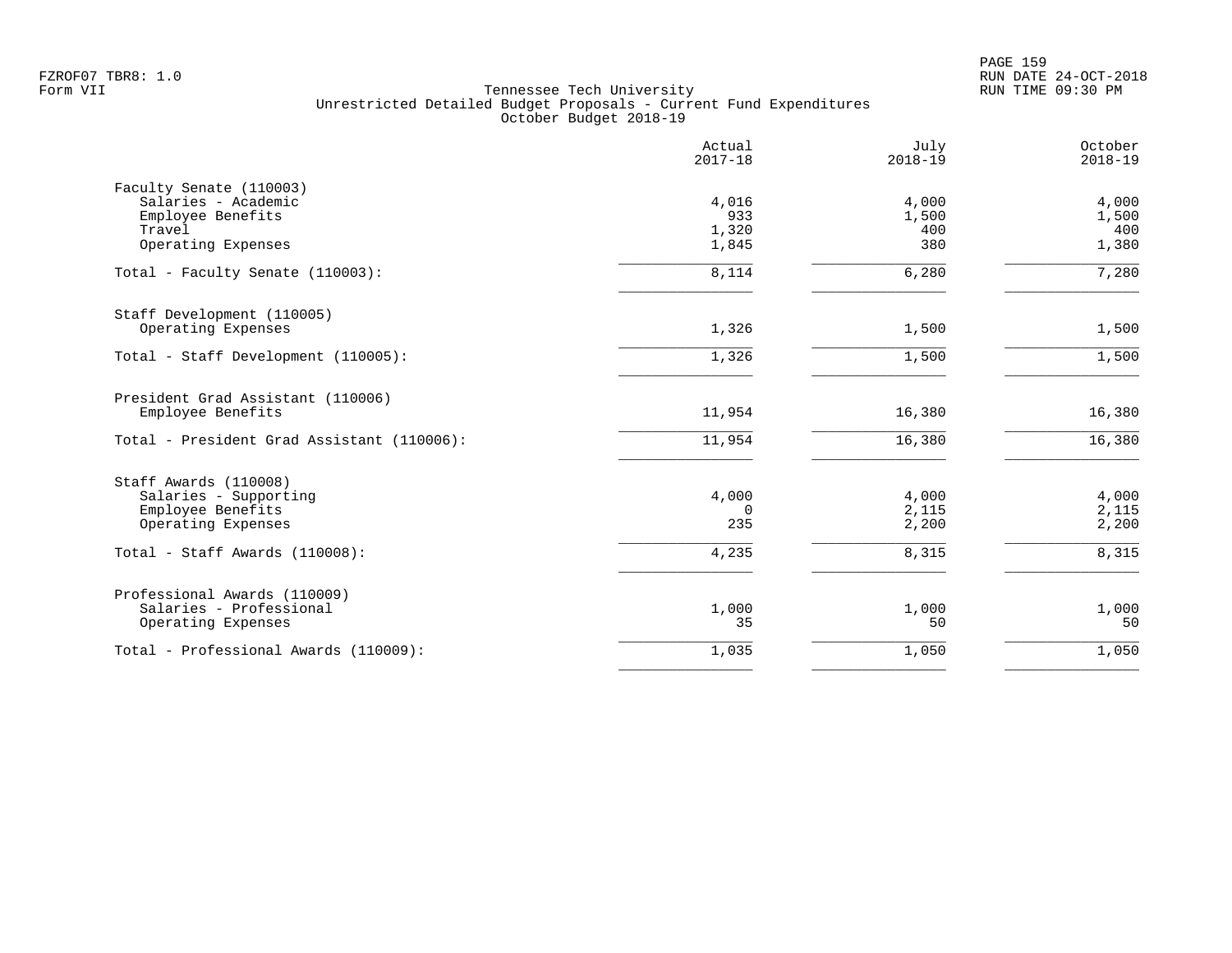|                                                               | Actual<br>$2017 - 18$ | July<br>$2018 - 19$ | October<br>$2018 - 19$        |
|---------------------------------------------------------------|-----------------------|---------------------|-------------------------------|
| Performance Awards (110010)<br>Operating Expenses             | 0                     | 12,000              | 12,000                        |
| Total - Performance Awards (110010):                          | $\Omega$              | 12,000              | 12,000                        |
| Graduation Experience (110012)                                |                       |                     |                               |
| Salaries - Supporting<br>Salaries - Students                  | 5,100<br>12,279       | 0<br>$\Omega$       | $\mathbf 0$<br>$\overline{0}$ |
| Employee Benefits                                             | 1,385                 | 100                 | 100                           |
| Operating Expenses                                            | 159,870               | 157,110             | 167,193                       |
| Total - Graduation Experience (110012):                       | 178,634               | 157,210             | 167,293                       |
| Exec Mgt Strategic Initiatives (110016)<br>Operating Expenses | 34,098                | 263,488             | 113,259                       |
| Total - Exec Mgt Strategic Initiatives (110016):              | 34,098                | 263,488             | 113,259                       |
| Marketing Strategic Plans (110017)                            |                       |                     |                               |
| Operating Expenses                                            | 859,799               | $\Omega$            | 500,000                       |
| Total - Marketing Strategic Plans (110017):                   | 859,799               | $\Omega$            | 500,000                       |
| President GIK Chartwells (110025)                             |                       |                     |                               |
| Operating Expenses                                            | 7,701                 | 0                   | $\mathbf 0$                   |
| Total - President GIK Chartwells (110025):                    | 7,701                 | $\Omega$            | $\Omega$                      |
|                                                               |                       |                     |                               |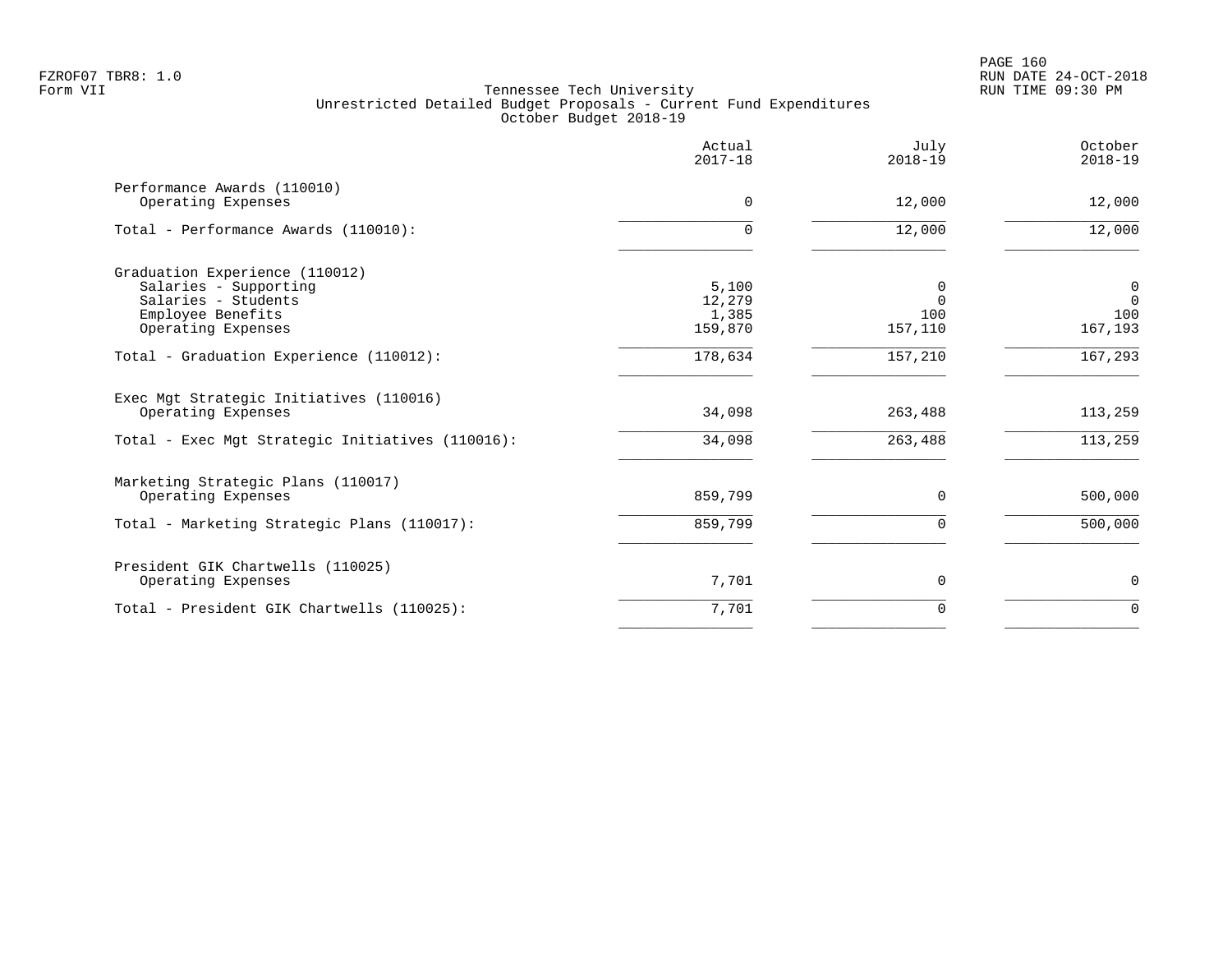|                                                  | Actual<br>$2017 - 18$ | July<br>$2018 - 19$ | October<br>$2018 - 19$ |
|--------------------------------------------------|-----------------------|---------------------|------------------------|
| University Counsel (110100)                      |                       |                     |                        |
| Salaries - Administrative<br>Salaries - Students | 160,928<br>11         | 161,400<br>$\Omega$ | 169,900<br>$\Omega$    |
| Salaries - Professional                          | 77,754                | 77,975              | 79,804                 |
| Employee Benefits                                | 73,263                | 64,510              | 64,510                 |
| Travel                                           | 3,130                 | 5,000               | 5,000                  |
| Operating Expenses                               | 6,545                 | 6,000               | 6,000                  |
| Total - University Counsel (110100):             | 321,631               | 314,885             | 325,214                |
| Legislative Liaison (110200)                     |                       |                     |                        |
| Salaries - Administrative                        | 0                     | 0                   | 192,500                |
| Total - Legislative Liaison (110200):            | $\Omega$              | $\mathbf 0$         | 192,500                |
| Office of Internal Audit (111000)                |                       |                     |                        |
| Salaries - Administrative                        | 104,167               | 104,379             | 106,879                |
| Salaries - Professional                          | 90,295                | 112,900             | 115,525                |
| Employee Benefits                                | 84,726                | 79,540              | 79,540                 |
| Travel                                           | 7,874                 | 6,300               | 6,300                  |
| Operating Expenses                               | 13,382                | 3,650               | 3,650                  |
| Total - Office of Internal Audit (111000):       | 300,444               | 306,769             | 311,894                |
| Commission on Status of Women (112001)           |                       |                     |                        |
| Operating Expenses                               | 2,522                 | 2,000               | 2,000                  |
| Total - Commission on Status of Women (112001):  | 2,522                 | 2,000               | 2,000                  |
|                                                  |                       |                     |                        |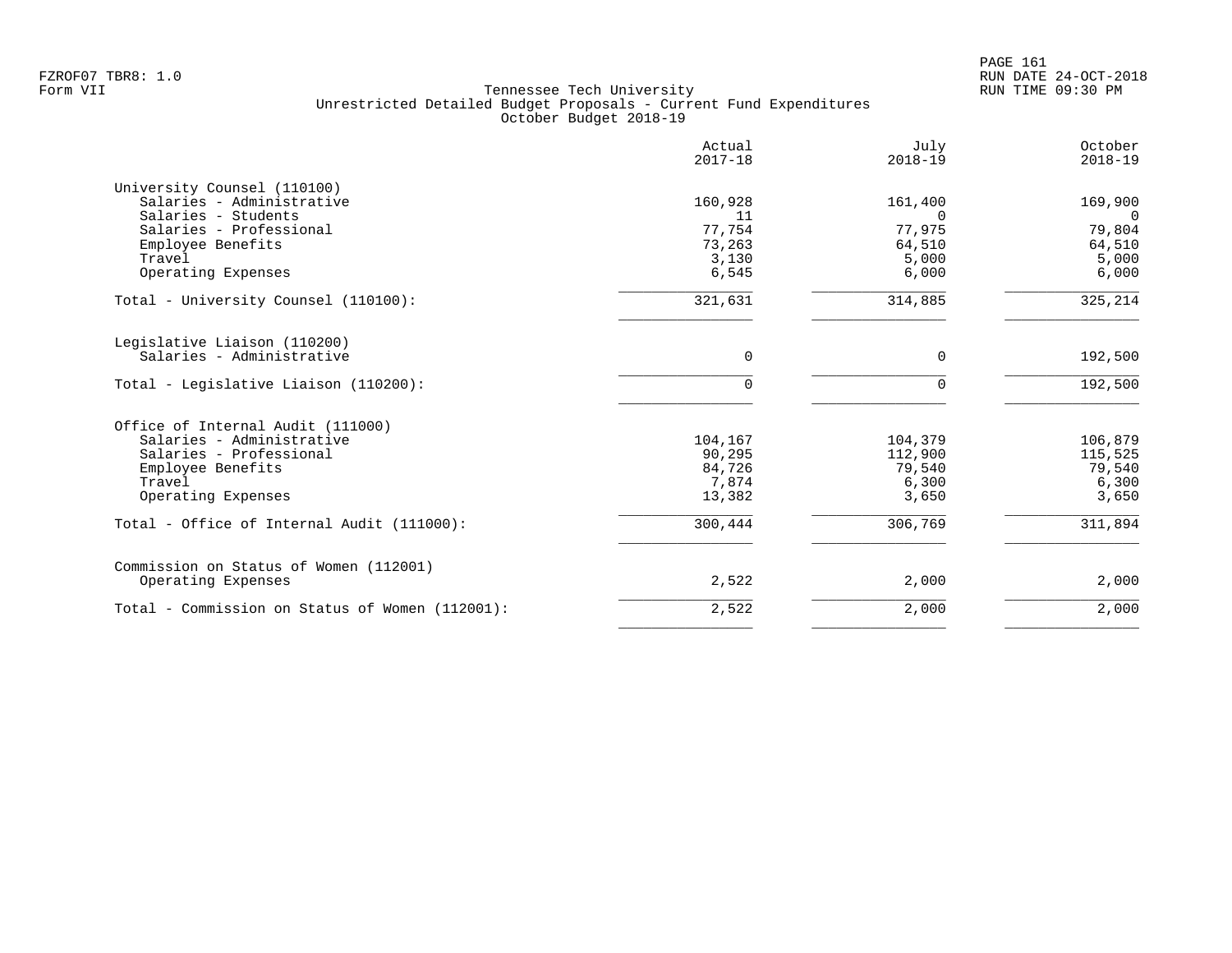PAGE 162 FZROF07 TBR8: 1.0 RUN DATE 24-OCT-2018

|                                                                                                                                                                    | Actual<br>$2017 - 18$                                    | July<br>$2018 - 19$                                    | October<br>$2018 - 19$                                      |
|--------------------------------------------------------------------------------------------------------------------------------------------------------------------|----------------------------------------------------------|--------------------------------------------------------|-------------------------------------------------------------|
| Ofc VP Research & Economic Dev (118000)<br>Salaries - Administrative<br>Salaries - Supporting<br>Salaries - Professional                                           | 315,605<br>38,722<br>69,570                              | 316,000<br>41,987<br>131,926                           | 316,000<br>43,527<br>106,066                                |
| Employee Benefits<br>Total - Ofc VP Research & Economic Dev (118000):                                                                                              | 129,846<br>553,743                                       | 148,115<br>638,028                                     | 138,216<br>603,809                                          |
| Office of the Provost (120000)<br>Salaries - Administrative<br>Salaries - Professional<br>Employee Benefits<br>Travel<br>Operating Expenses<br>Department Revenues | 124,103<br>174,626<br>93,210<br>17,708<br>18,337<br>$-1$ | 250,000<br>174,997<br>156,870<br>1,920<br>147,500<br>0 | 256,300<br>180,752<br>156,870<br>1,920<br>9,500<br>$\Omega$ |
| Total - Office of the Provost (120000):                                                                                                                            | 427,983                                                  | 731,287                                                | 605,342                                                     |
| Self Study (120001)<br>Salaries - Academic<br>Salaries - Professional<br>Employee Benefits<br>Travel<br>Operating Expenses                                         | 509<br>2,312<br>$-406$<br>11,228<br>39,465               | 0<br>5,800<br>4,000<br>75,960                          | $\mathbf 0$<br>$\Omega$<br>5,800<br>4,000<br>75,960         |
| $Total - Self Study (120001):$                                                                                                                                     | 53,108                                                   | 85,760                                                 | 85,760                                                      |
|                                                                                                                                                                    |                                                          |                                                        |                                                             |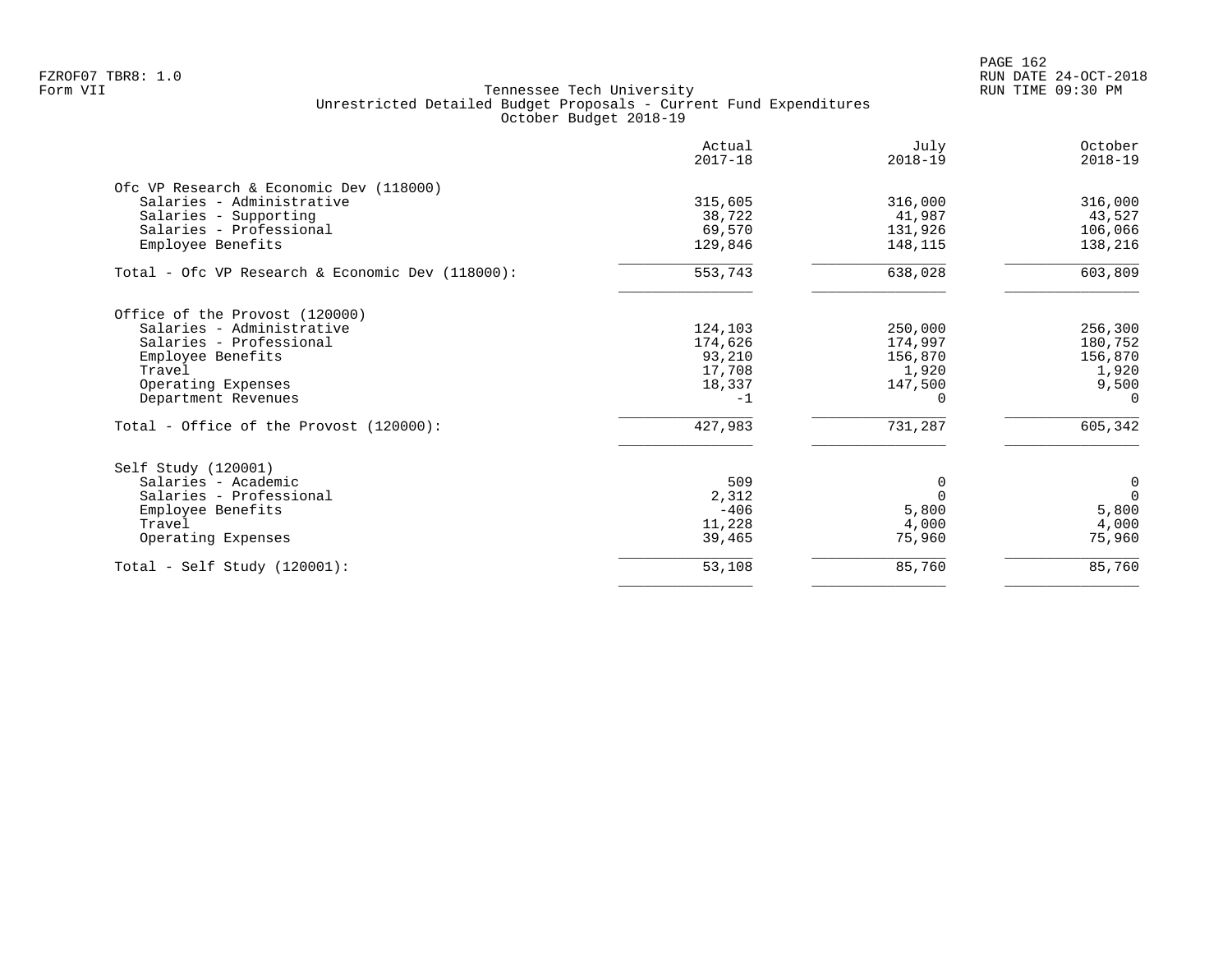PAGE 163 FZROF07 TBR8: 1.0 RUN DATE 24-OCT-2018

|                                                                                                                                                                                                      | Actual<br>$2017 - 18$                                          | July<br>$2018 - 19$                                             | October<br>$2018 - 19$                                          |
|------------------------------------------------------------------------------------------------------------------------------------------------------------------------------------------------------|----------------------------------------------------------------|-----------------------------------------------------------------|-----------------------------------------------------------------|
| Federal College Work Study Program (122001)<br>Salaries - Students<br>Employee Benefits                                                                                                              | 6,015<br>$\Omega$                                              | 20,410<br>3,000                                                 | 20,410<br>3,000                                                 |
| Total - Federal College Work Study Program (122001):                                                                                                                                                 | 6,015                                                          | 23,410                                                          | 23,410                                                          |
| African Am Undergrad Sch (123017)<br>Employee Benefits                                                                                                                                               | 7,945                                                          | 0                                                               | $\Omega$                                                        |
| Total - African Am Undergrad Sch (123017):                                                                                                                                                           | 7,945                                                          | $\mathbf 0$                                                     | $\Omega$                                                        |
| Institutional Research Office (125000)<br>Salaries - Administrative<br>Salaries - Professional<br>Employee Benefits<br>Travel<br>Operating Expenses                                                  | 98,598<br>119,592<br>68,495<br>6,236<br>7,173                  | 98,856<br>119,946<br>64,675<br>2,300<br>12,220                  | 90,391<br>122,521<br>64,675<br>2,300<br>12,220                  |
| Total - Institutional Research Office (125000):                                                                                                                                                      | 300,094                                                        | 297,997                                                         | 292,107                                                         |
| Institutional Res Graduate Assist (125001)<br>Employee Benefits<br>Total - Institutional Res Graduate Assist (125001):                                                                               | 0<br>$\Omega$                                                  | 9,640<br>9,640                                                  | 9,640<br>9,640                                                  |
| Student Affairs Administration (127000)<br>Salaries - Administrative<br>Salaries - Supporting<br>Salaries - Students<br>Salaries - Professional<br>Employee Benefits<br>Travel<br>Operating Expenses | 165,551<br>33,822<br>4,088<br>42,844<br>75,651<br>566<br>8,639 | 166,000<br>64,850<br>1,200<br>39,085<br>89,666<br>480<br>12,653 | 170,000<br>57,752<br>1,200<br>40,981<br>89,666<br>480<br>16,647 |
| Total - Student Affairs Administration (127000):                                                                                                                                                     | 331,161                                                        | 373,934                                                         | 376,726                                                         |
|                                                                                                                                                                                                      |                                                                |                                                                 |                                                                 |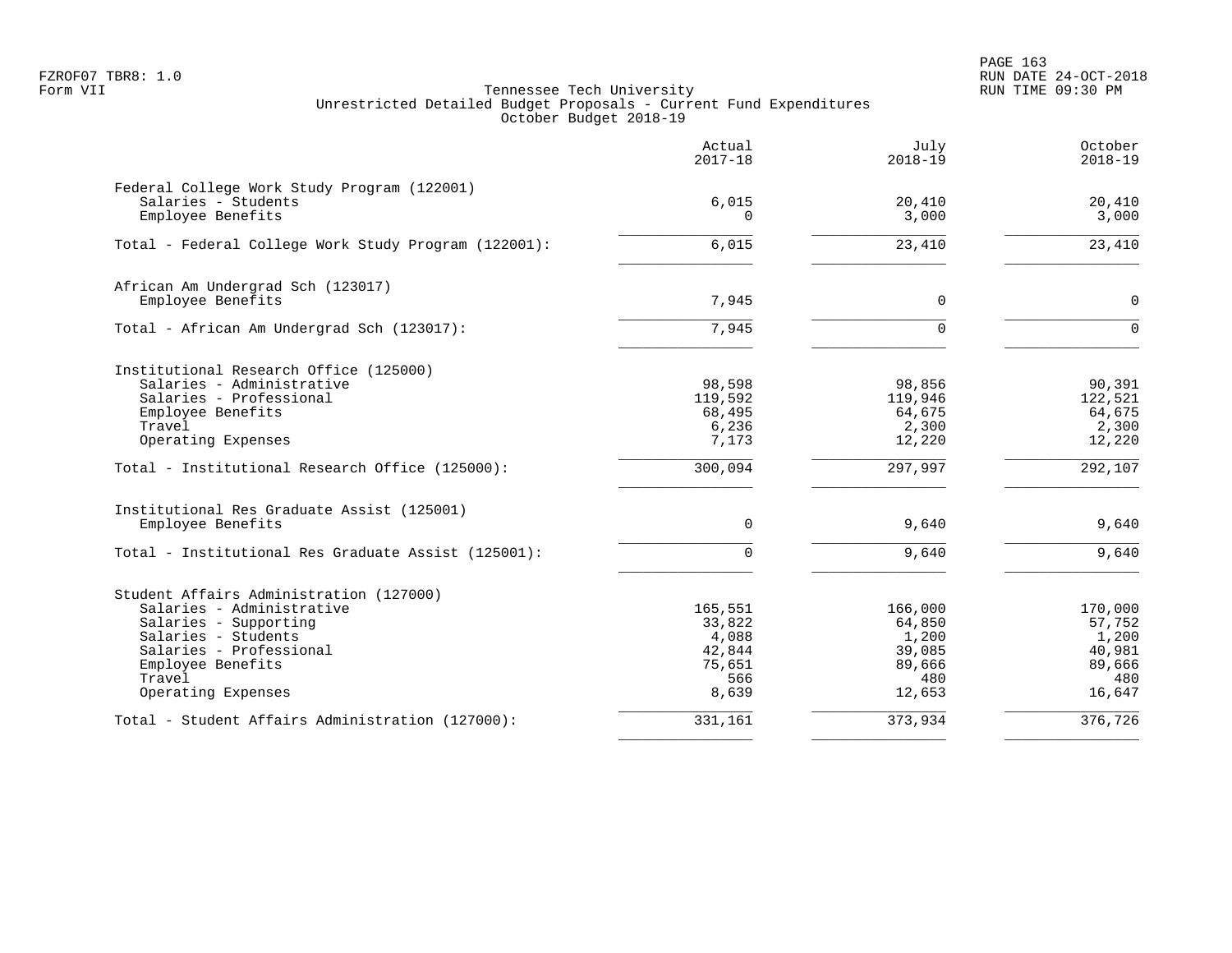PAGE 164 FZROF07 TBR8: 1.0 RUN DATE 24-OCT-2018

|                                                           | Actual<br>$2017 - 18$ | July<br>$2018 - 19$ | October<br>$2018 - 19$ |
|-----------------------------------------------------------|-----------------------|---------------------|------------------------|
| Student Affairs Grad Assist (127001)<br>Employee Benefits |                       | 46,300              | 46,300                 |
|                                                           | 43,665                |                     |                        |
| Total - Student Affairs Grad Assist (127001):             | 43,665                | 46,300              | 46,300                 |
| Commission on Status of Blacks (127002)                   |                       |                     |                        |
| Operating Expenses                                        | 1,992                 | 2,010               | 2,010                  |
| Total - Commission on Status of Blacks (127002):          | 1,992                 | 2,010               | 2,010                  |
| Vice Pres for Planning and Finance (200000)               |                       |                     |                        |
| Salaries - Administrative                                 | 214,962               | 215,600             | 221,100                |
| Salaries - Supporting                                     | 27,403                | 28,139              | 2,200                  |
| Salaries - Professional                                   | 58,519                | 63,710              | 64,410                 |
| Employee Benefits                                         | 72,243                | 79,340              | 79,340                 |
| Travel                                                    | 6,699                 | 750                 | 750                    |
| Operating Expenses                                        | 11,506                | 3,760               | 3,760                  |
| Total - Vice Pres for Planning and Finance (200000):      | 391,332               | 391,299             | 371,560                |
| Business Office (200001)                                  |                       |                     |                        |
| Salaries - Administrative                                 | 167,571               | 172,025             | 129,494                |
| Salaries - Supporting                                     | 364,609               | 399,209             | 336,492                |
| Salaries - Students                                       | 2,890                 | 4,448               | 4,448                  |
| Salaries - Professional                                   | 629,475               | 633,326             | 858,194                |
| Employee Benefits                                         | 533,742               | 539,535             | 539,535                |
| Travel                                                    | 14,584                | 25,670              | 25,670                 |
| Operating Expenses<br>Department Revenues                 | 79,570<br>$-3$        | 82,240<br>$\Omega$  | 82,240<br>$\Omega$     |
| Total - Business Office (200001):                         | 1,792,438             | 1,856,453           | 1,976,073              |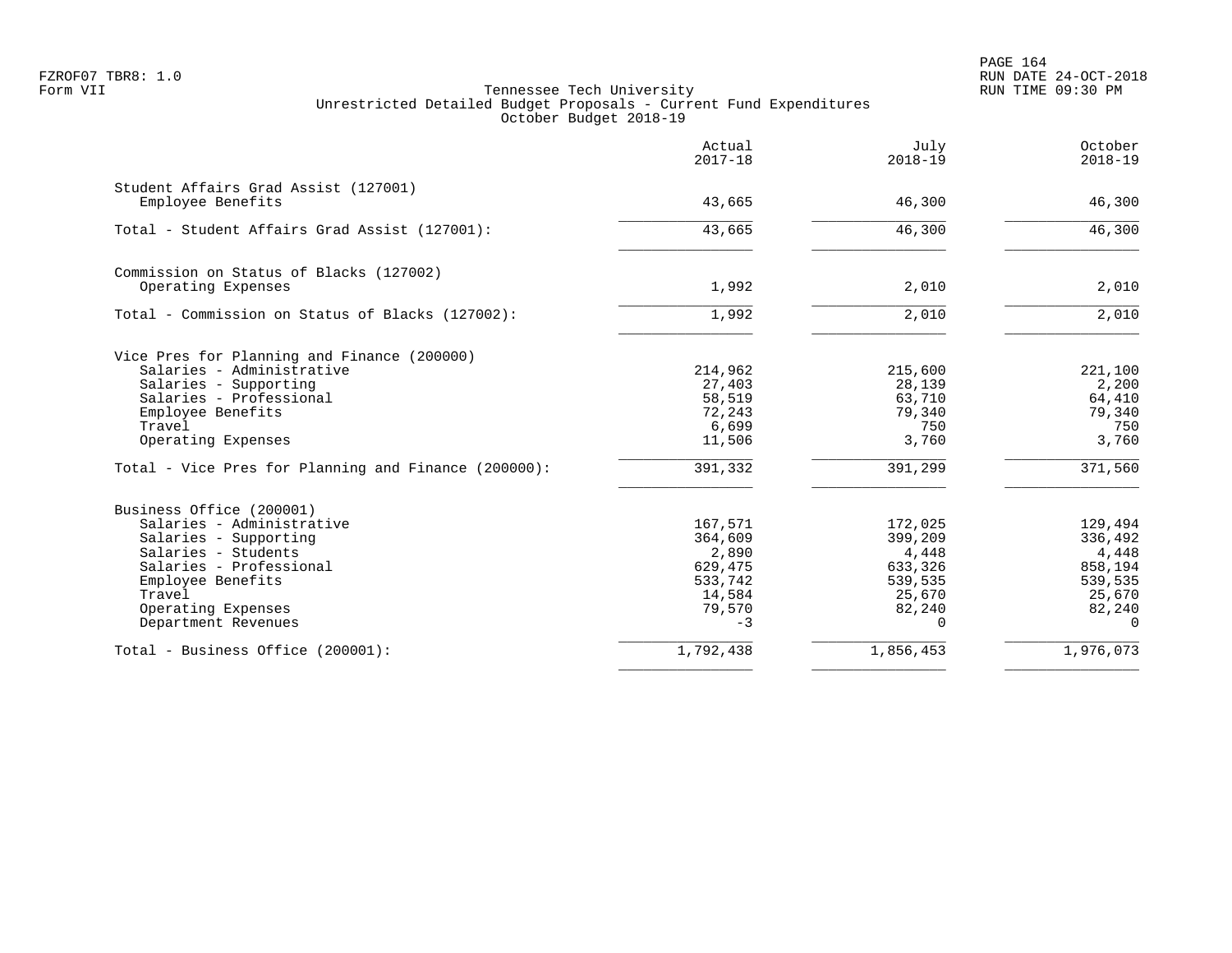|                                                  | Actual<br>$2017 - 18$ | July<br>$2018 - 19$ | October<br>$2018 - 19$ |
|--------------------------------------------------|-----------------------|---------------------|------------------------|
| Human Resources (200002)                         |                       |                     |                        |
| Salaries - Administrative                        | 132,362               | 132,954             | 136,036                |
| Salaries - Supporting                            | 171,012               | 169,717             | 172,917                |
| Salaries - Professional                          | 578,542               | 580,565             | 595,746                |
| Employee Benefits<br>Travel                      | 321,517<br>15,515     | 313,090<br>1,780    | 313,090<br>1,780       |
| Operating Expenses                               | 51,934                | 114,489             | 114,489                |
|                                                  |                       |                     |                        |
| Total - Human Resources (200002):                | 1,270,882             | 1,312,595           | 1,334,058              |
| Business Office GA (200008)                      |                       |                     |                        |
| Employee Benefits                                | 33,414                | 11,420              | 13,271                 |
| Total - Business Office GA (200008):             | 33,414                | 11,420              | 13,271                 |
| Planning Strategic Initiatives (200009)          |                       |                     |                        |
| Travel                                           | 259                   | 0                   | $\Omega$               |
| Operating Expenses                               | 438,158               | $\Omega$            | 300,000                |
| Total - Planning Strategic Initiatives (200009): | 438,417               | ∩                   | 300,000                |
| Facilities Rental (200011)                       |                       |                     |                        |
| Salaries - Administrative                        | $\Omega$              | 700                 | 700                    |
| Salaries - Supporting                            | 671                   | 800                 | 800                    |
| Salaries - Students                              | $\Omega$              | 450                 | 450                    |
| Salaries - Professional                          | 1,920                 | 1,000               | 1,000                  |
| Employee Benefits                                | 454                   | 600                 | 600                    |
| Total - Facilities Rental (200011):              | 3,045                 | 3,550               | 3,550                  |
|                                                  |                       |                     |                        |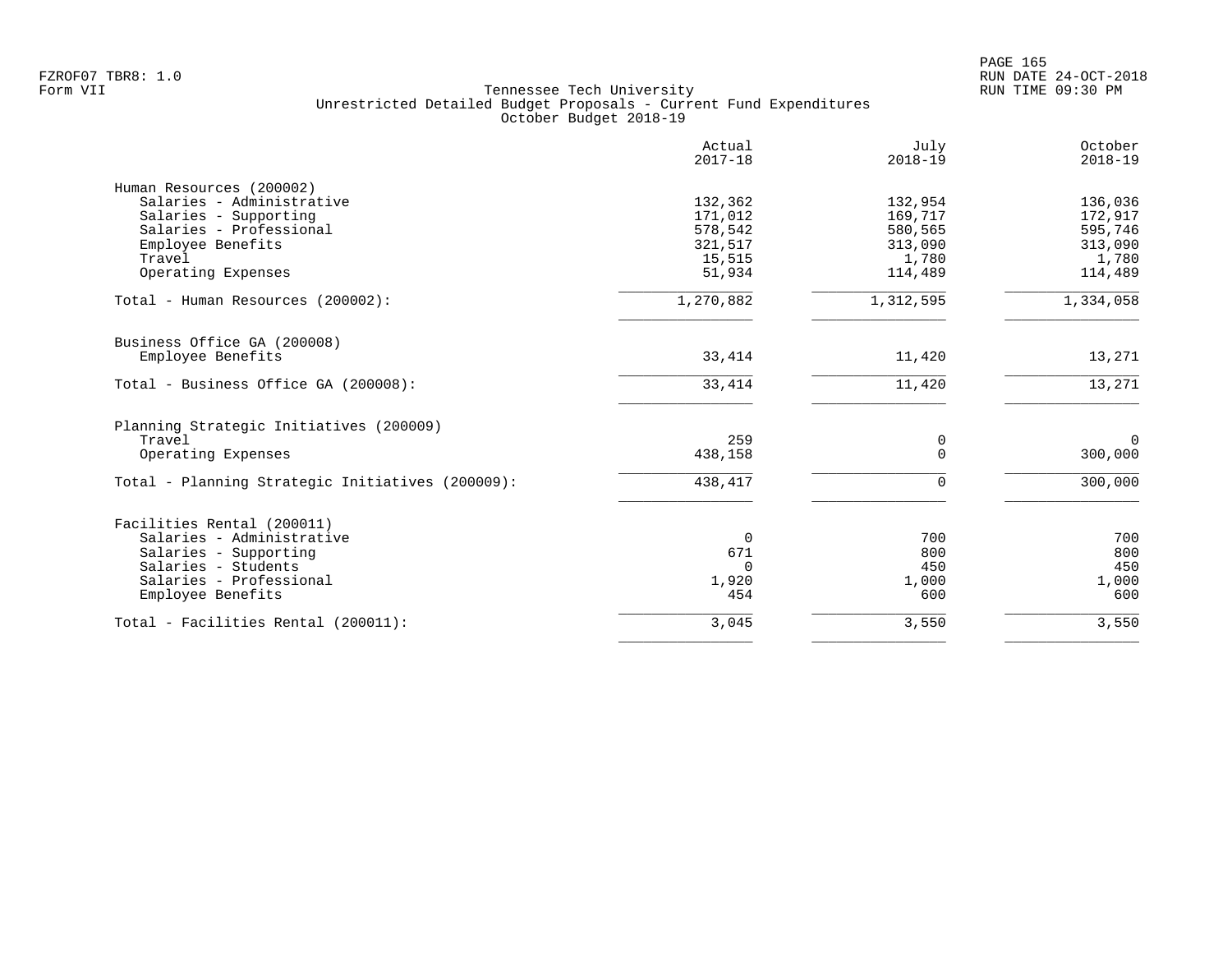|                                                | Actual<br>$2017 - 18$ | July<br>$2018 - 19$ | October<br>$2018 - 19$ |
|------------------------------------------------|-----------------------|---------------------|------------------------|
| CHEC Management (200012)                       |                       |                     |                        |
| Operating Expenses                             | 101,370               | 93,820              | 93,820                 |
| Total - CHEC Management (200012):              | 101,370               | 93,820              | 93,820                 |
| University Budget & Planning (200025)          |                       |                     |                        |
| Salaries - Professional                        | 158,828               | 162,406             | 118,588                |
| Employee Benefits                              | 51,537                | 53,000              | 53,000                 |
| Operating Expenses                             | $\Omega$              | U                   | 5,975                  |
| Total - University Budget & Planning (200025): | 210,365               | 215,406             | 177,563                |
| Compliance Office (200026)                     |                       |                     |                        |
| Salaries - Administrative                      | 104,361               | 104,565             | 106,565                |
| Salaries - Supporting                          | 26,385                | 35,000              | 35,700                 |
| Salaries - Professional                        | 32,109                | 58,000              | 58,600                 |
| Employee Benefits                              | 64,698                | 51,050              | 51,050                 |
| Travel                                         | 7,288                 | 0                   | 0                      |
| Operating Expenses                             | 15,286                |                     | $\Omega$               |
| Total - Compliance Office (200026):            | 250,127               | 248,615             | 251,915                |
| PCI Compliance (200030)                        |                       |                     |                        |
| Operating Expenses                             | $\overline{0}$        | 5,000               | 5,000                  |
| Total - PCI Compliance (200030):               | $\mathbf 0$           | 5,000               | 5,000                  |
|                                                |                       |                     |                        |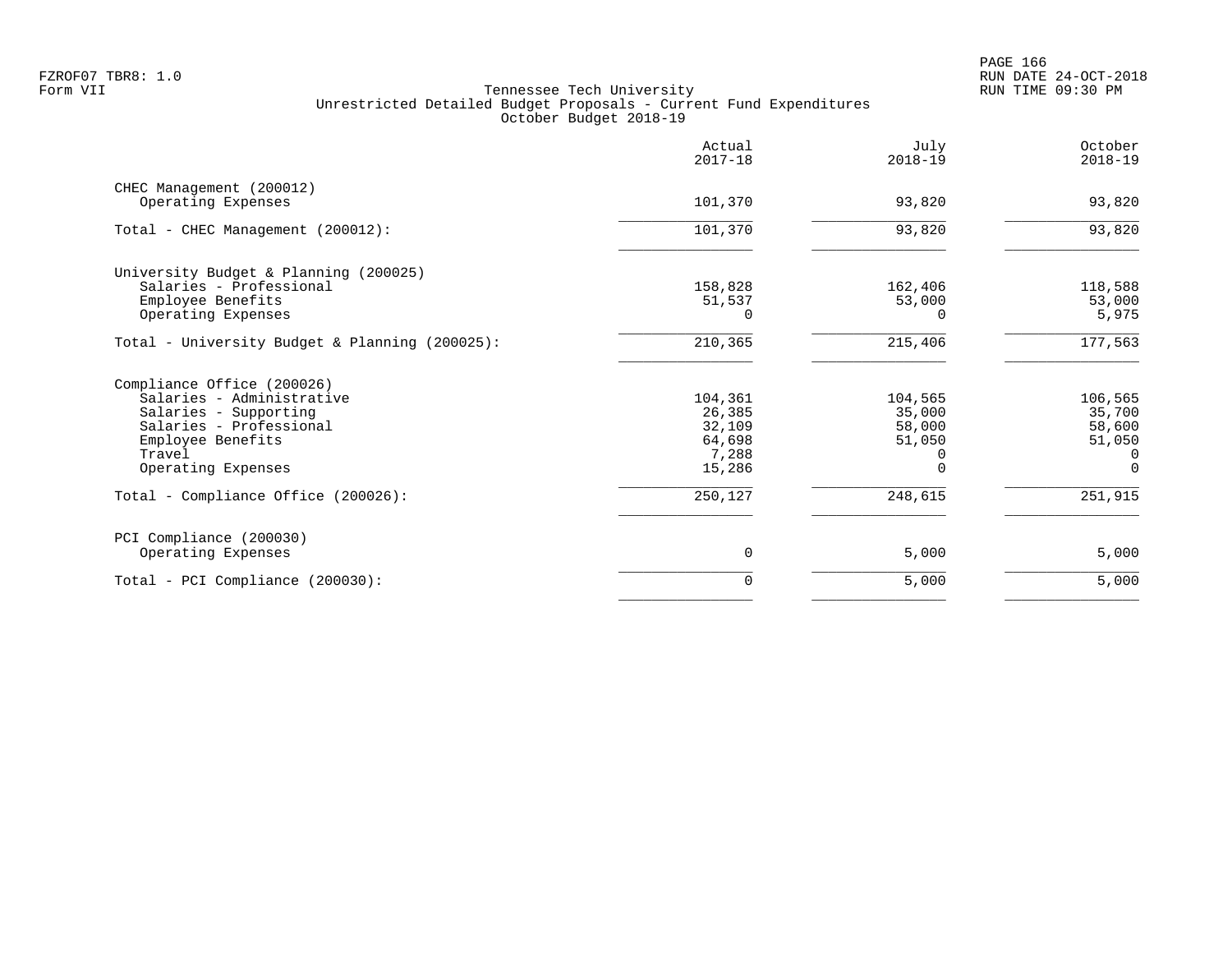|                                                    | Actual<br>$2017 - 18$ | July<br>$2018 - 19$ | October<br>$2018 - 19$ |
|----------------------------------------------------|-----------------------|---------------------|------------------------|
| Postage and Mailing (203007)<br>Operating Expenses | 138,027               | 170,000             | 170,000                |
|                                                    |                       |                     |                        |
| Total - Postage and Mailing (203007):              | 138,027               | 170,000             | 170,000                |
| Postage and Mailing Transfer In (203008)           |                       |                     |                        |
| Operating Expenses                                 | $-131, 116$           | $\Omega$            | $\Omega$               |
| Department Revenues                                | $-207$                | $-170,000$          | $-170,000$             |
| Total - Postage and Mailing Transfer In (203008):  | $-131, 323$           | $-170,000$          | $-170,000$             |
| Printing Services (203009)                         |                       |                     |                        |
| Salaries - Supporting                              | 0                     | 2,610               | 2,610                  |
| Salaries - Students                                | 0                     | 2,120               | 2,120                  |
| Employee Benefits                                  |                       | 46,190              | 46,190                 |
| Travel                                             |                       | 140                 | 140                    |
| Operating Expenses                                 | 466,570               | 68,320              | 68,320                 |
| Department Revenues                                | 8,300                 | 8,300               | 8,300                  |
| Total - Printing Services (203009):                | 474,870               | 127,680             | 127,680                |
| Printing Serv Transf In (203010)                   |                       |                     |                        |
| Operating Expenses                                 | $-309, 135$           | $\Omega$            | $\Omega$               |
| Department Revenues                                |                       | $-15,520$           | $-15,520$              |
| Total - Printing Serv Transf In (203010):          | $-309, 135$           | $-15,520$           | $-15,520$              |
|                                                    |                       |                     |                        |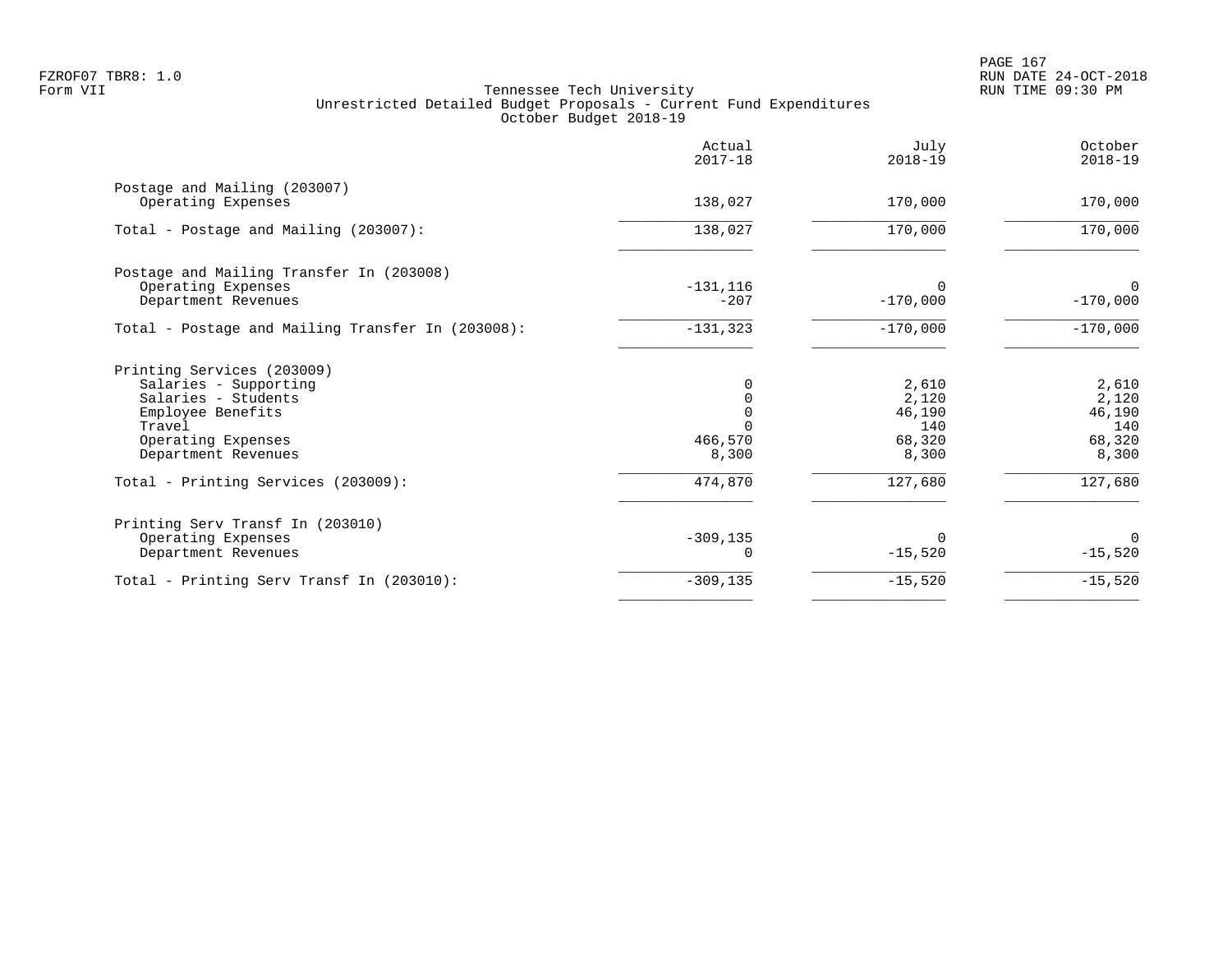PAGE 168 FZROF07 TBR8: 1.0 RUN DATE 24-OCT-2018

|                                                                                                                                      | Actual<br>$2017 - 18$              | July<br>$2018 - 19$             | October<br>$2018 - 19$          |
|--------------------------------------------------------------------------------------------------------------------------------------|------------------------------------|---------------------------------|---------------------------------|
| Printing Serv Allocation Offset (203011)<br>Operating Expenses<br>Department Revenues                                                | $-44,316$<br>0                     | $\Omega$<br>$-39,999$           | $\overline{0}$<br>$-39,999$     |
| Total - Printing Serv Allocation Offset (203011):                                                                                    | $-44,316$                          | $-39,999$                       | $-39,999$                       |
| Mail Services Spouse Dependent (203014)<br>Employee Benefits                                                                         | 436                                | 10,830                          | 10,830                          |
| Total - Mail Services Spouse Dependent (203014):                                                                                     | 436                                | 10,830                          | 10,830                          |
| Mail Services PC191 (203015)<br>Employee Benefits                                                                                    | 0                                  | 3,300                           | 3,300                           |
| Total - Mail Services PC191 (203015):                                                                                                | $\Omega$                           | 3,300                           | 3,300                           |
| Mail Services E&G Operations (203027)<br>Operating Expenses<br>Department Revenues<br>Total - Mail Services E&G Operations (203027): | 354,425<br><sup>n</sup><br>354,425 | 309,778<br>$-11,760$<br>298,018 | 309,778<br>$-11,659$<br>298,119 |
|                                                                                                                                      |                                    |                                 |                                 |
| Mail Services Svc Ctr Allocation (203028)<br>Operating Expenses<br>Department Revenues                                               | 40,091<br>$-54,000$                | 0<br>$\Omega$                   | 0<br>$\Omega$                   |
| Total - Mail Services Svc Ctr Allocation (203028):                                                                                   | $-13,909$                          | $\Omega$                        | $\Omega$                        |
|                                                                                                                                      |                                    |                                 |                                 |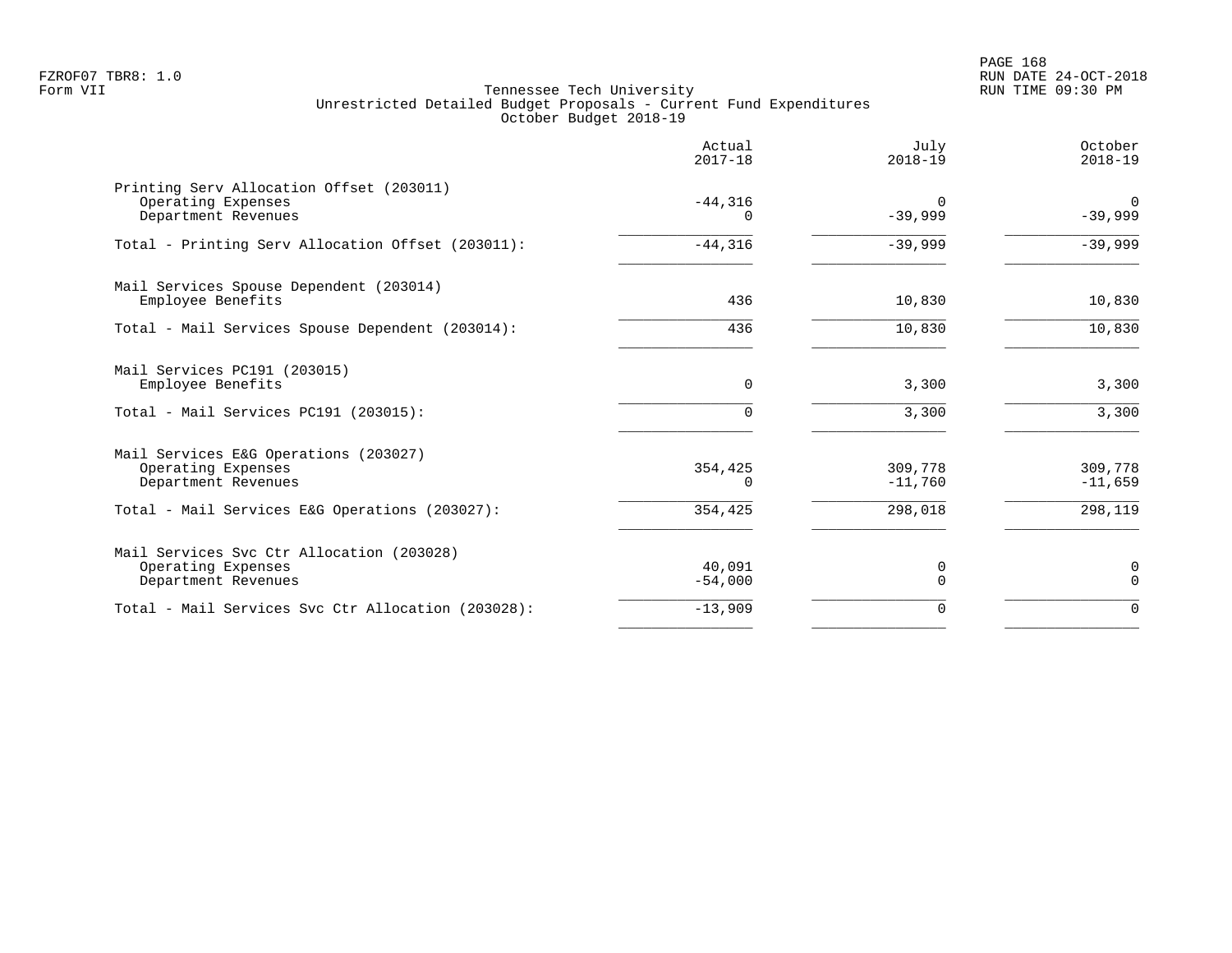# PAGE 169 FZROF07 TBR8: 1.0 RUN DATE 24-OCT-2018

|                                                                                                                                                                                                     | Actual<br>$2017 - 18$                                              | July<br>$2018 - 19$                                              | October<br>$2018 - 19$                                                       |
|-----------------------------------------------------------------------------------------------------------------------------------------------------------------------------------------------------|--------------------------------------------------------------------|------------------------------------------------------------------|------------------------------------------------------------------------------|
| CHEC Administrative Services (210000)<br>Department Revenues                                                                                                                                        | $-1,649$                                                           | $\Omega$                                                         | $\mathbf 0$                                                                  |
| Total - CHEC Administrative Services (210000):                                                                                                                                                      | $-1,649$                                                           | $\Omega$                                                         | $\Omega$                                                                     |
| CHEC Marketing & Communications (210003)<br>Operating Expenses                                                                                                                                      | 91                                                                 | 0                                                                | $\mathbf 0$                                                                  |
| Total - CHEC Marketing & Communications (210003):                                                                                                                                                   | 91                                                                 | $\Omega$                                                         | $\Omega$                                                                     |
| Purchasing & Contracts Office (221001)<br>Salaries - Administrative<br>Salaries - Supporting<br>Salaries - Students<br>Salaries - Professional<br>Employee Benefits<br>Travel<br>Operating Expenses | 97,525<br>98,238<br>$\Omega$<br>57,169<br>129,668<br>100<br>10,454 | 97,711<br>105,037<br>410<br>57,360<br>130,365<br>4,200<br>14,210 | 100,961<br>106,897<br>$\overline{0}$<br>58,360<br>130,365<br>4,200<br>14,210 |
| Total - Purchasing & Contracts Office (221001):                                                                                                                                                     | 393,154                                                            | 409,293                                                          | 414,993                                                                      |
| Environmental Health and Safety (221003)<br>Salaries - Supporting<br>Salaries - Students<br>Salaries - Professional<br>Employee Benefits<br>Travel<br>Operating Expenses                            | 2,100<br>8,820<br>113,133<br>39,428<br>3,690<br>17,442             | $\Omega$<br>11,000<br>117,367<br>43,165<br>$\Omega$<br>33,581    | $\Omega$<br>11,000<br>113,069<br>43,165<br>2,000<br>31,581                   |
| Total - Environmental Health and Safety (221003):                                                                                                                                                   | 184,613                                                            | 205,113                                                          | 200, 815                                                                     |
|                                                                                                                                                                                                     |                                                                    |                                                                  |                                                                              |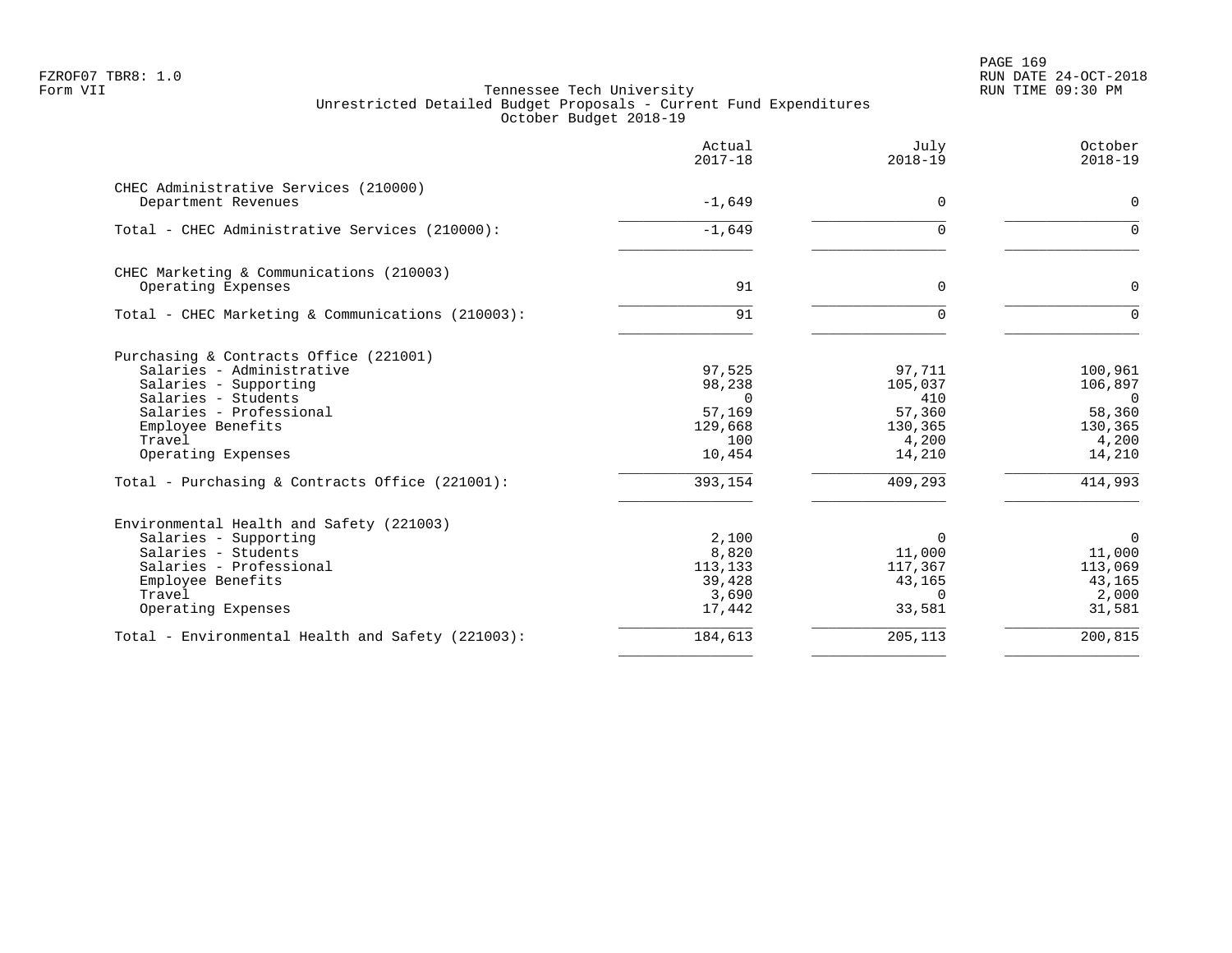PAGE 170 FZROF07 TBR8: 1.0 RUN DATE 24-OCT-2018

|                                               | Actual<br>$2017 - 18$ | July<br>$2018 - 19$ | October<br>$2018 - 19$ |
|-----------------------------------------------|-----------------------|---------------------|------------------------|
| Motor Pool Fuel (221006)                      |                       |                     |                        |
| Operating Expenses                            | 100,135               | 150,000             | 150,000                |
| Total - Motor Pool Fuel (221006):             | 100,135               | 150,000             | 150,000                |
| Motor Pool Fuel Transfer In (221007)          |                       |                     |                        |
| Operating Expenses                            | $-100, 135$           | $-150,000$          | $-150,000$             |
| Total - Motor Pool Fuel Transfer In (221007): | $-100, 135$           | $-150,000$          | $-150,000$             |
| Telephone Services (231000)                   |                       |                     |                        |
| Salaries - Supporting                         | 65,860                | 73,505              | 74,809                 |
| Salaries - Students                           | 1,981                 | 5,140               | 5,140                  |
| Salaries - Professional<br>Employee Benefits  | 139,938<br>112,407    | 140,105<br>123,990  | 142,876<br>123,990     |
| Travel                                        | $\Omega$              | 1,000               | 1,000                  |
| Operating Expenses                            | 254,363               | 554,470             | 554,470                |
| Department Revenues                           | 99,908                | 100,000             | 100,000                |
| Total - Telephone Services (231000):          | 674,457               | 998,210             | 1,002,285              |
| Telephone Transfer In (231001)                |                       |                     |                        |
| Operating Expenses                            | $-659,928$            | $\Omega$            | 0                      |
| Department Revenues                           |                       | $-977,210$          | $-981, 284$            |
| Total - Telephone Transfer In (231001):       | $-659,928$            | $-977,210$          | $-981, 284$            |
|                                               |                       |                     |                        |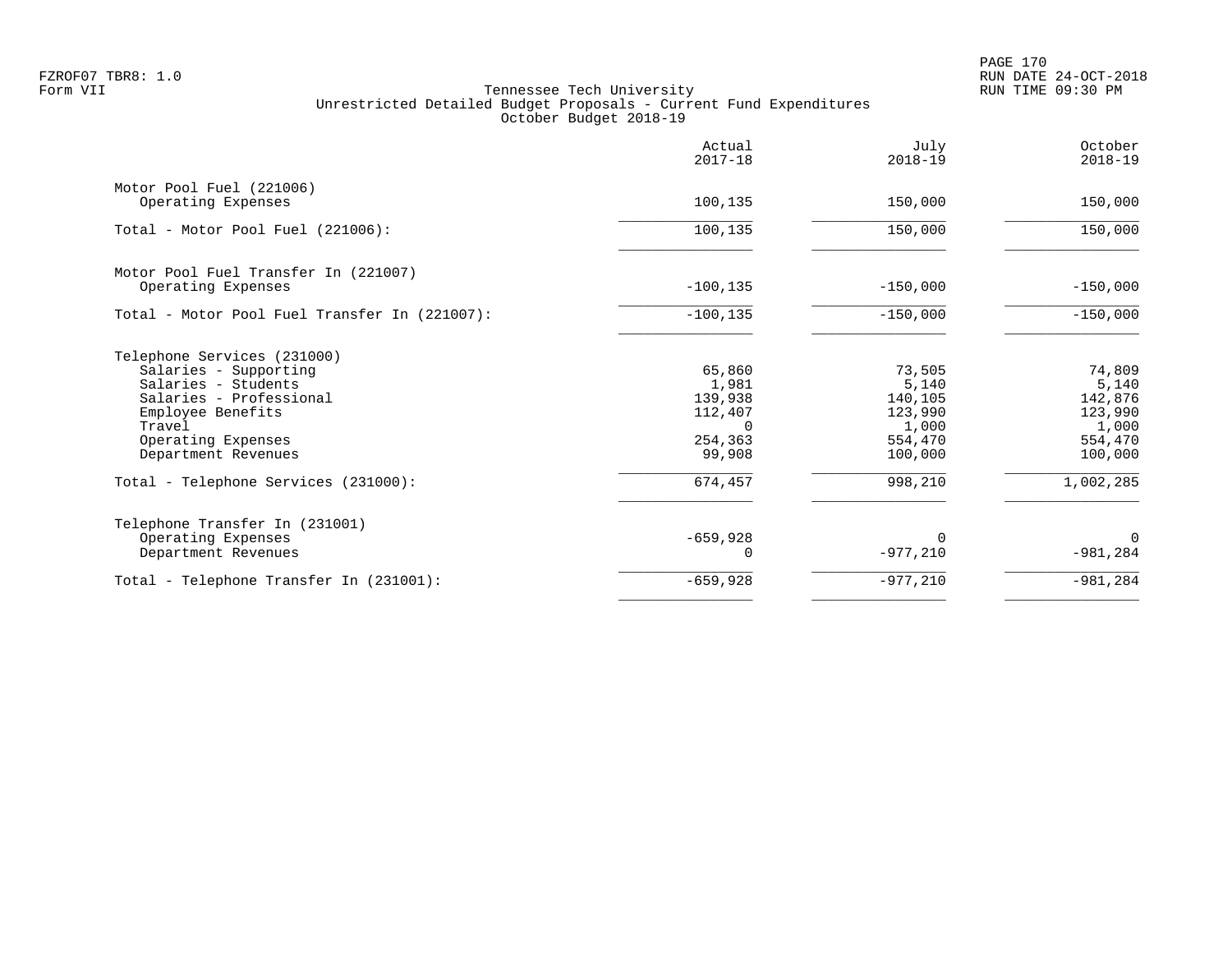PAGE 171 FZROF07 TBR8: 1.0 RUN DATE 24-OCT-2018

|                                                         | Actual<br>$2017 - 18$ | July<br>$2018 - 19$  | October<br>$2018 - 19$ |
|---------------------------------------------------------|-----------------------|----------------------|------------------------|
| Cable TV (231002)                                       |                       |                      |                        |
| Operating Expenses                                      | 129,645               | 127,000              | 127,000                |
| Total - Cable TV $(231002)$ :                           | 129,645               | 127,000              | 127,000                |
| Cable TV Transfer In (231003)                           |                       |                      |                        |
| Operating Expenses<br>Department Revenues               | $-174,090$<br>0       | 0<br>$-127,000$      | 0<br>$-127,000$        |
| Total - Cable TV Transfer In (231003):                  | $-174,090$            | $-127,000$           | $-127,000$             |
| Regulated Waste Disposal (255001)<br>Operating Expenses | 39,381                | 42,500               | 42,500                 |
|                                                         |                       |                      |                        |
| Total - Regulated Waste Disposal (255001):              | 39,381                | 42,500               | 42,500                 |
| VP for Univ Advancement Office (300000)                 |                       |                      |                        |
| Salaries - Administrative                               | 293,109               | 293,720              | 300,674                |
| Salaries - Supporting                                   | 208,642               | 223,206              | 201,350                |
| Salaries - Students                                     | 30,894                | 1,940                | 1,940                  |
| Salaries - Professional                                 | 1,008,982<br>541,471  | 1,008,756<br>589,877 | 1,062,348              |
| Employee Benefits<br>Travel                             | 29,906                | 12,310               | 589,877                |
| Operating Expenses                                      | 114,805               | 190,902              | 12,310<br>182,752      |
| Capital Outlay                                          | $\Omega$              | 6,970                | 6,970                  |
| Total - VP for Univ Advancement Office (300000):        | 2,227,809             | 2,327,681            | 2,358,221              |
|                                                         |                       |                      |                        |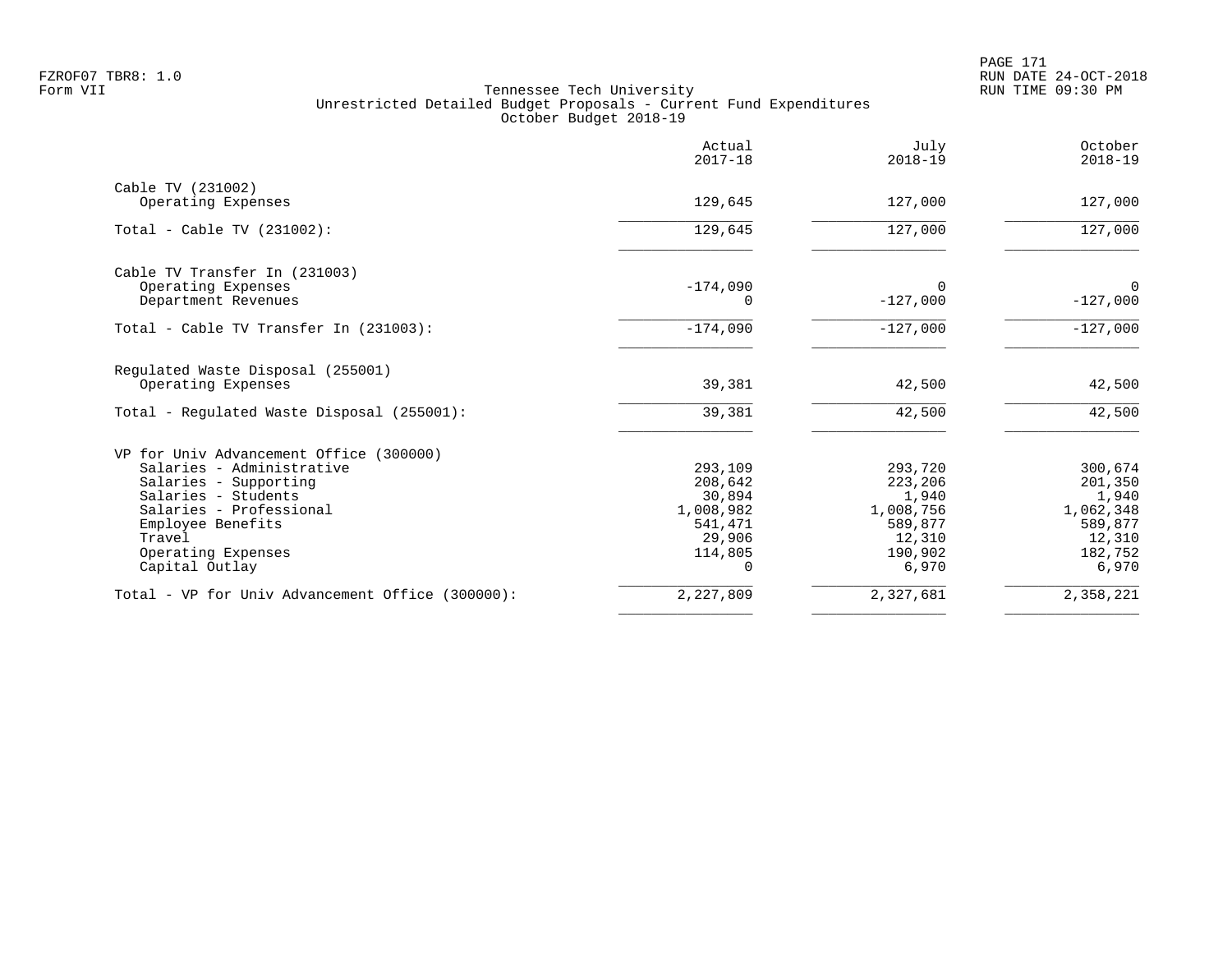PAGE 172 FZROF07 TBR8: 1.0 RUN DATE 24-OCT-2018

|                                                             | Actual<br>$2017 - 18$ | July<br>$2018 - 19$ | October<br>$2018 - 19$ |
|-------------------------------------------------------------|-----------------------|---------------------|------------------------|
| Univ Advancement Advertising (301000)<br>Operating Expenses | $\Omega$              | 3,490               | 3,490                  |
| Total - Univ Advancement Advertising (301000):              | 0                     | 3,490               | 3,490                  |
| Univ Advancement Athletic Tickets (301001)                  |                       |                     |                        |
| Operating Expenses                                          | 114,562               | 114,560             | 114,560                |
| Total - Univ Advancement Athletic Tickets (301001):         | 114,562               | 114,560             | 114,560                |
| Univ Adv Graduate Assistant (301003)                        |                       |                     |                        |
| Employee Benefits                                           | 0                     | 25,440              | 25,440                 |
| Total - Univ Adv Graduate Assistant (301003):               | $\cap$                | 25,440              | 25,440                 |
| Special Activity Fundraising (301004)                       |                       |                     |                        |
| Salaries - Professional<br>Employee Benefits                | 69,084<br>19,751      | 69,259<br>19,700    | 70,942<br>19,700       |
| Travel                                                      | 39,560                | $\Omega$            | $\Omega$               |
| Total - Special Activity Fundraising (301004):              | 128,395               | 88,959              | 90,642                 |
| Univ Develop and Alumni Engagement (302000)                 |                       |                     |                        |
| Salaries - Supporting                                       | 0                     | 500                 | 500                    |
| Employee Benefits<br>Travel                                 | $\Omega$<br>16,753    | 110<br>6,170        | 110<br>6,170           |
| Operating Expenses                                          | 17,220                | 18,670              | 18,670                 |
| Department Revenues                                         | $-40$                 | $\Omega$            | $\Omega$               |
| Total - Univ Develop and Alumni Engagement (302000):        | 33,933                | 25,450              | 25,450                 |
|                                                             |                       |                     |                        |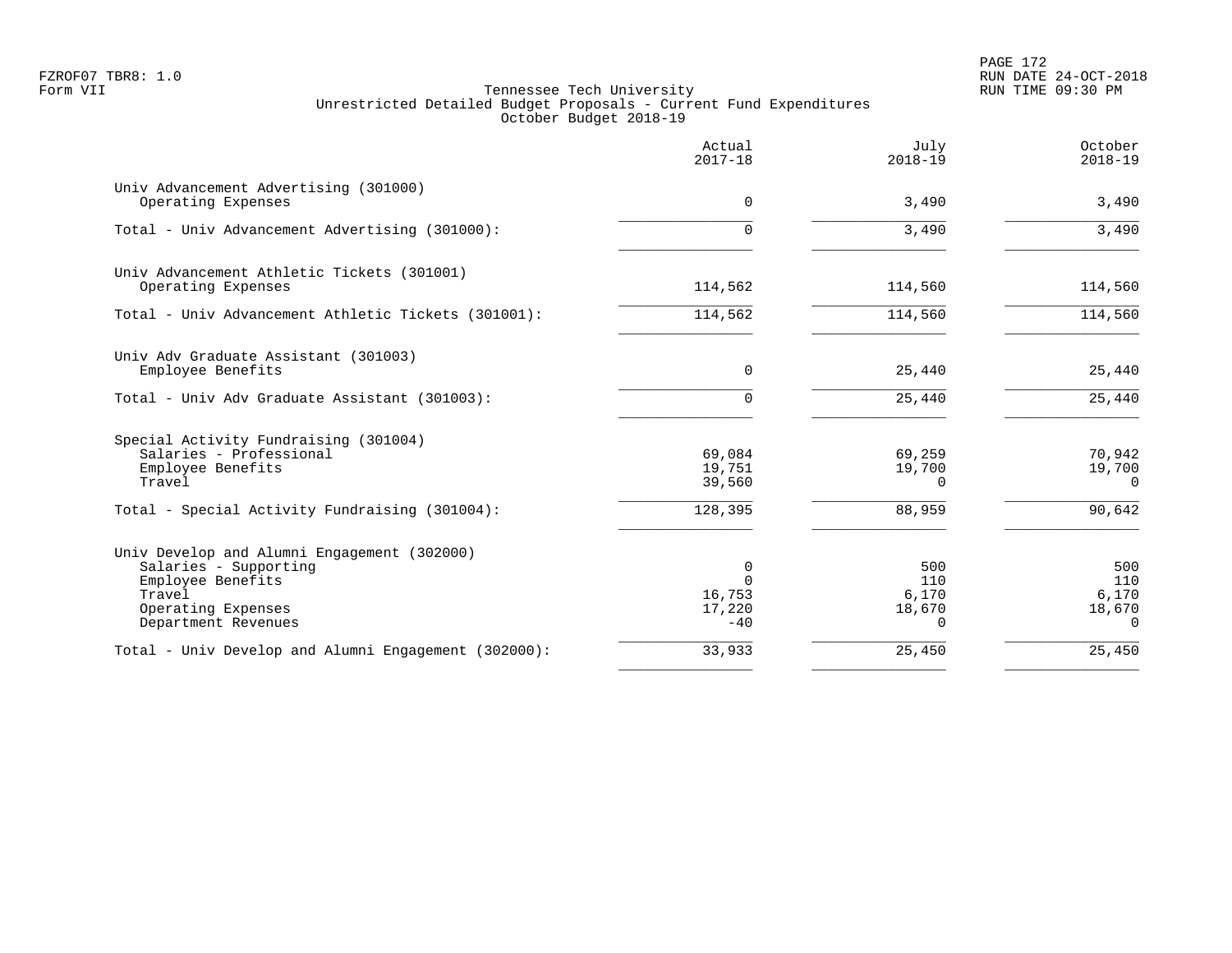PAGE 173 FZROF07 TBR8: 1.0 RUN DATE 24-OCT-2018

|                                                      | Actual<br>$2017 - 18$ | July<br>$2018 - 19$ | October<br>$2018 - 19$ |
|------------------------------------------------------|-----------------------|---------------------|------------------------|
| Alumni Engagement & Annual Giving (302004)<br>Travel | 920                   | $\Omega$            | $\overline{0}$         |
| Operating Expenses                                   | 10,378                | 2,500               | 2,500                  |
| Total - Alumni Engagement & Annual Giving (302004):  | 11,298                | 2,500               | 2,500                  |
| Communications & Marketing (303000)                  |                       |                     |                        |
| Salaries - Administrative                            | 125,400               | 125,700             | 129,700                |
| Salaries - Supporting                                | 252,931               | 284,283             | 221,052                |
| Salaries - Students                                  | 13,405                | $\Omega$            | $\Omega$               |
| Salaries - Professional                              | 339,851               | 384,739             | 466,133                |
| Employee Benefits                                    | 307,460               | 324,270             | 324,270                |
| Travel                                               | 6,642                 | 820                 | 820                    |
| Operating Expenses                                   | 150,727               | 17,435              | 17,435                 |
| Total - Communications & Marketing (303000):         | 1,196,416             | 1,137,247           | 1,159,410              |
| Communications & Mrktg Transfer In (303001)          |                       |                     |                        |
| Operating Expenses                                   | $-39,275$             | $\Omega$            | $\mathbf 0$            |
| Department Revenues                                  | $\Omega$              | $-4,120$            | $-4,120$               |
| Total - Communications & Mrktq Transfer In (303001): | $-39,275$             | $-4,120$            | $-4,120$               |
| Web & Digital Media (303003)                         |                       |                     |                        |
| Operating Expenses                                   | 14                    | 0                   | $\mathbf 0$            |
| Total - Web & Digital Media (303003):                | 14                    | $\Omega$            | $\Omega$               |
|                                                      |                       |                     |                        |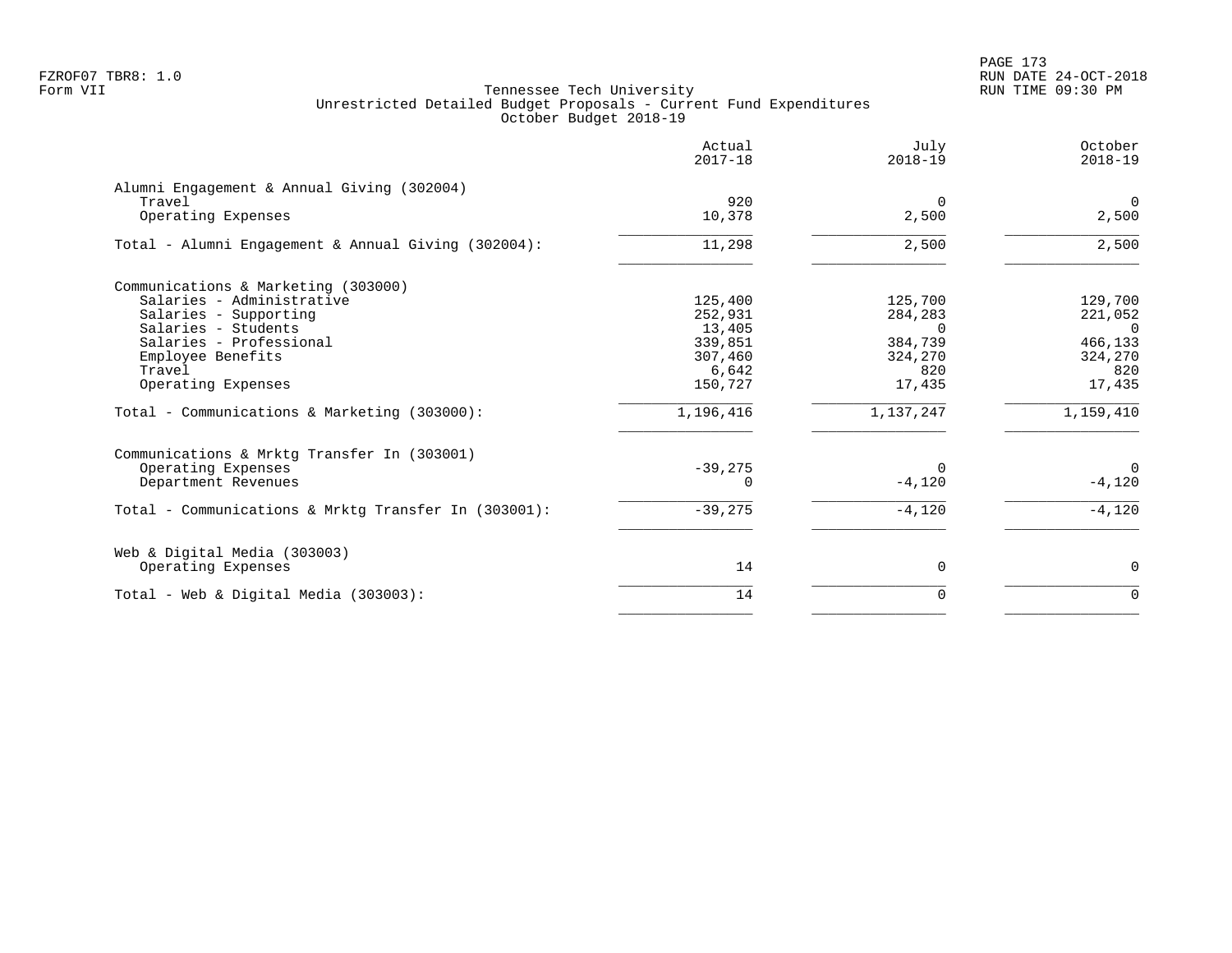|                                                 | Actual<br>$2017 - 18$ | July<br>$2018 - 19$ | October<br>$2018 - 19$ |
|-------------------------------------------------|-----------------------|---------------------|------------------------|
| Photo Services Office (304000)                  |                       |                     |                        |
| Salaries - Supporting                           | 35,932                | 44,837              | 42,400                 |
| Salaries - Professional                         | 12,574                | $\Omega$            | $\Omega$               |
| Employee Benefits                               | 14,194                | 62,960              | 62,960                 |
| Travel                                          | 4,972                 | 420                 | 420                    |
| Operating Expenses                              | 13,735                | 24,688              | 24,688                 |
| Department Revenues                             | 1,500                 | 1,500               | 1,500                  |
| Total - Photo Services Office (304000):         | 82,907                | 134,405             | 131,968                |
| Photo Svc Transfer In Revenue (304001)          |                       |                     |                        |
| Operating Expenses                              | $-5,514$              | $-22,500$           | $-22,500$              |
| Department Revenues                             | 0                     | $-580$              | $-580$                 |
| Total - Photo Svc Transfer In Revenue (304001): | $-5,514$              | $-23,080$           | $-23,080$              |
| Photo Svc Allocation Offset (304002)            |                       |                     |                        |
| Operating Expenses                              | $-52,526$             | 28,250              | 28,250                 |
| Department Revenues                             | 0                     | $-107,084$          | $-104,648$             |
| Total - Photo Svc Allocation Offset (304002):   | $-52,526$             | $-78,834$           | $-76,398$              |
| TBR Spouse Dependent Discount (700000)          |                       |                     |                        |
| Employee Benefits                               | 75,636                | 74,600              | 74,600                 |
| Total - TBR Spouse Dependent Discount (700000): | 75,636                | 74,600              | 74,600                 |
|                                                 |                       |                     |                        |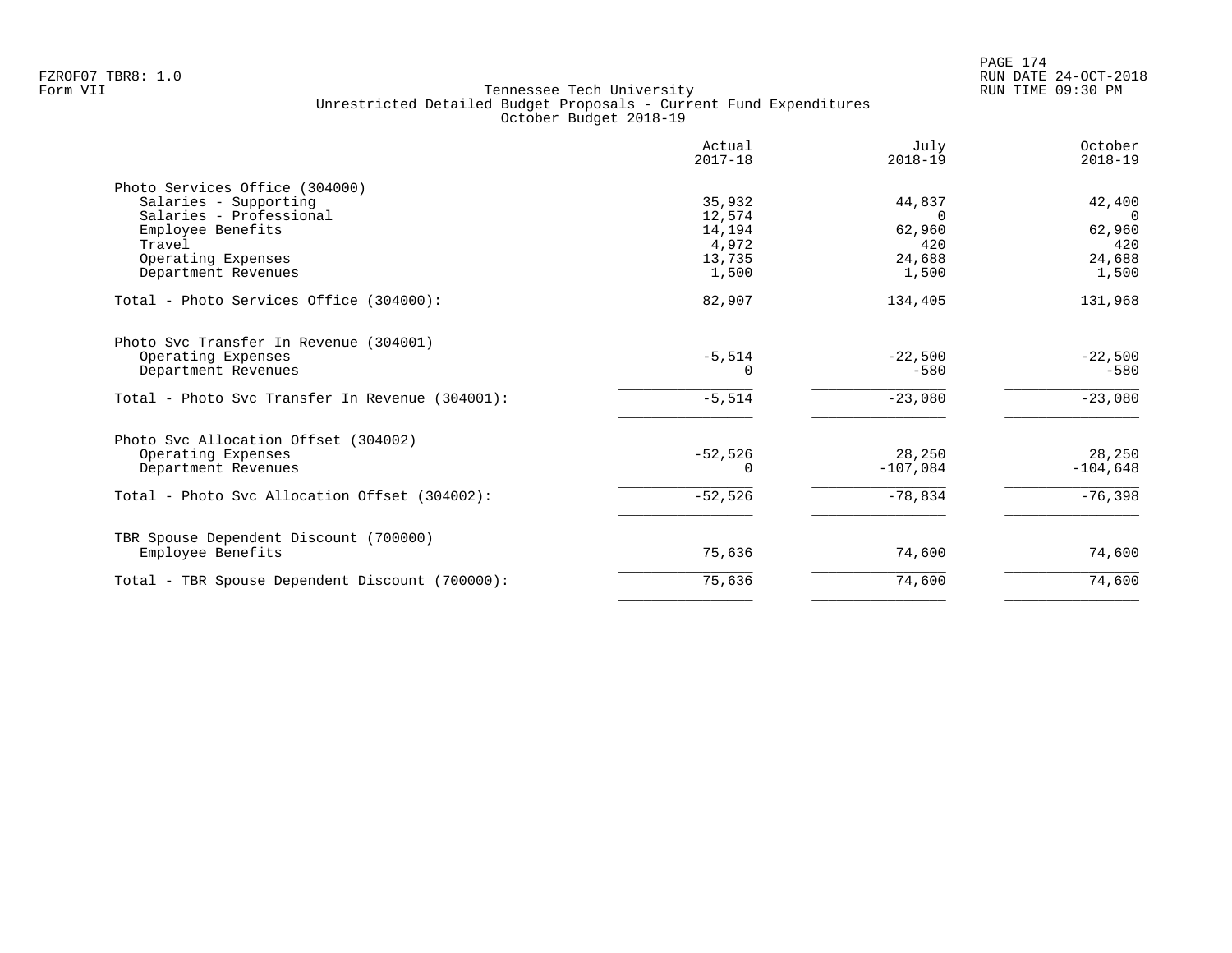PAGE 175 FZROF07 TBR8: 1.0 RUN DATE 24-OCT-2018

|                                                                                                                                                        | Actual<br>$2017 - 18$                               | July<br>$2018 - 19$                                  | October<br>$2018 - 19$                              |
|--------------------------------------------------------------------------------------------------------------------------------------------------------|-----------------------------------------------------|------------------------------------------------------|-----------------------------------------------------|
| TBR Employ Remission PC191 (700001)<br>Employee Benefits                                                                                               | 56,564                                              | 33,940                                               | 33,940                                              |
| Total - TBR Employ Remission PC191 (700001):                                                                                                           | 56,564                                              | 33,940                                               | 33,940                                              |
| E and G Data Processing Allocation (700003)<br>Department Revenues                                                                                     | 498,385                                             | 526,090                                              | 530,960                                             |
| Total - E and G Data Processing Allocation (700003):                                                                                                   | 498,385                                             | 526,090                                              | 530,960                                             |
| E and G Claims Adjustment (700004)<br>Operating Expenses<br>Total - E and G Claims Adjustment $(700004)$ :                                             | 45,826<br>45,826                                    | 56,480<br>56,480                                     | 56,480<br>56,480                                    |
|                                                                                                                                                        |                                                     |                                                      |                                                     |
| $E$ and G Support (700005)<br>Salaries - Administrative<br>Salaries - Supporting<br>Salaries - Professional<br>Employee Benefits<br>Operating Expenses | 0<br>$\mathbf 0$<br>$\cap$<br>23,790<br>$-102, 253$ | 71,055<br>35,765<br>98,265<br>686,945<br>$-163, 252$ | 13,969<br>4,148<br>10,081<br>686,945<br>$-534, 362$ |
| Total - E and G Support $(700005)$ :                                                                                                                   | $-78,463$                                           | 728,778                                              | 180,781                                             |
| E and G Other Salary Pool (700009)<br>Salaries - Supporting                                                                                            | $\mathbf 0$                                         | 15,220                                               | 15,220                                              |
| Total - E and G Other Salary Pool (700009):                                                                                                            | $\Omega$                                            | 15,220                                               | 15,220                                              |
|                                                                                                                                                        |                                                     |                                                      |                                                     |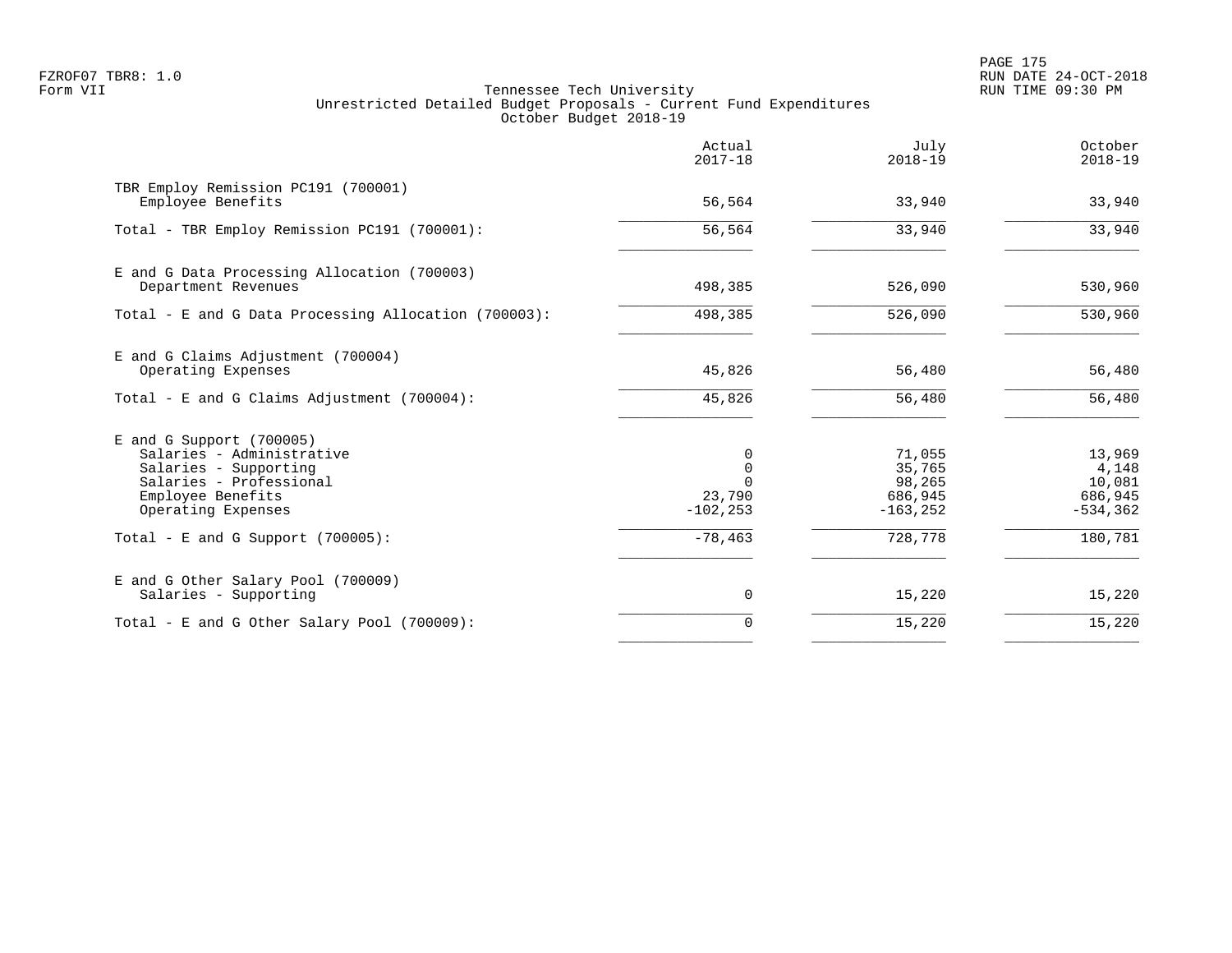|                                                              | Actual<br>$2017 - 18$ | July<br>$2018 - 19$ | October<br>$2018 - 19$ |
|--------------------------------------------------------------|-----------------------|---------------------|------------------------|
| TBR Chargeback non TN eCampus (700017)<br>Operating Expenses | 163,037               | 72,340              | 73,840                 |
| Total - TBR Chargeback non TN eCampus (700017):              | 163,037               | 72,340              | 73,840                 |
| Legal Fees (700023)<br>Operating Expenses                    | 26,597                | 29,000              | 29,000                 |
| Total - Legal Fees (700023):                                 | 26,597                | 29,000              | 29,000                 |
| License Fees (700024)<br>Operating Expenses                  | 19,055                | 20,000              | 20,000                 |
| Total - License Fees (700024):                               | 19,055                | 20,000              | 20,000                 |
| Membership Fees (700025)<br>Operating Expenses               | 159,146               | 159,632             | 164,017                |
| Total - Membership Fees (700025):                            | 159,146               | 159,632             | 164,017                |
| Consultation Services (700026)<br>Operating Expenses         | 0                     | 7,800               | 7,800                  |
| Total - Consultation Services (700026):                      | $\Omega$              | 7,800               | 7,800                  |
|                                                              |                       |                     |                        |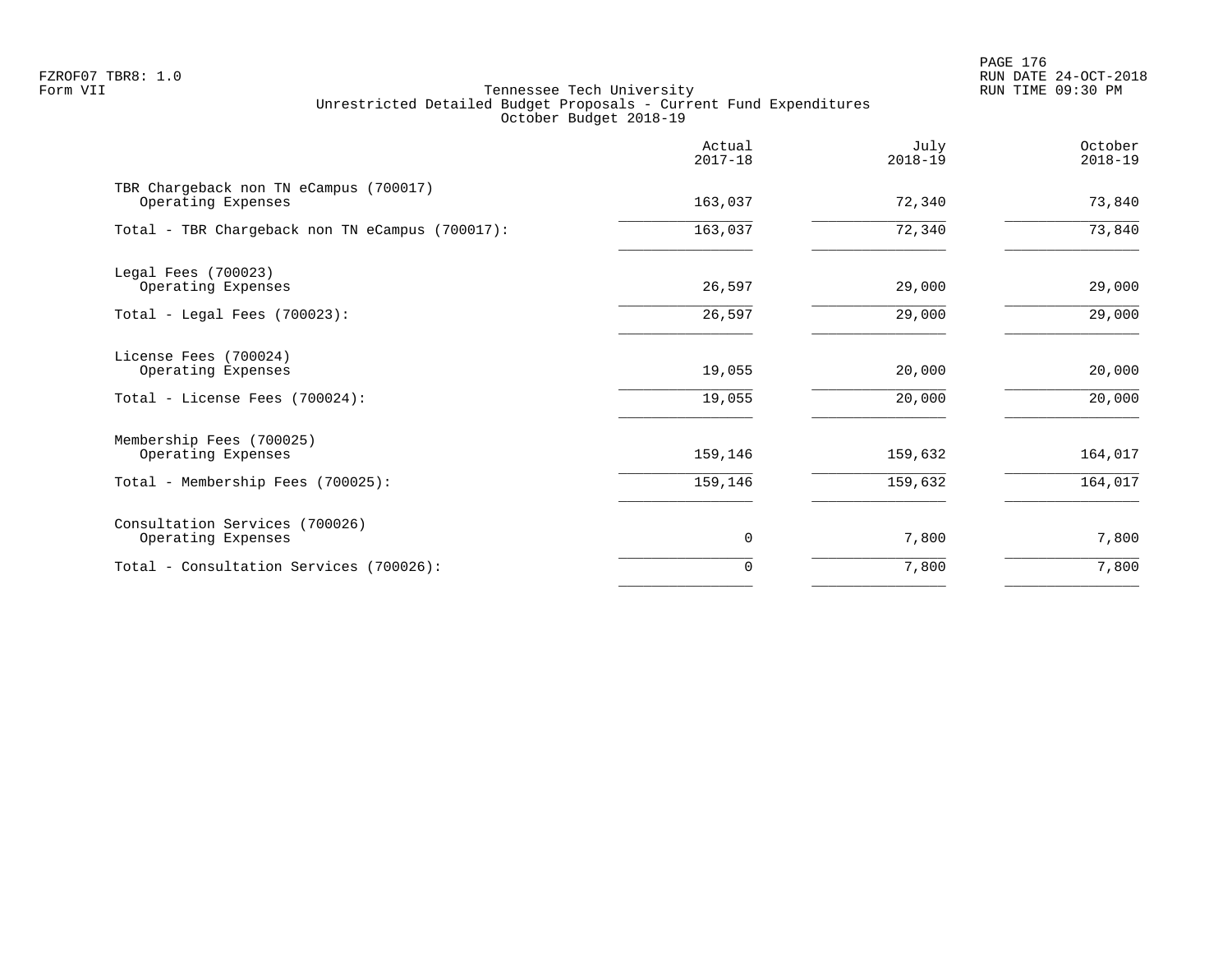|                                                             | Actual<br>$2017 - 18$ | July<br>$2018 - 19$ | October<br>$2018 - 19$ |
|-------------------------------------------------------------|-----------------------|---------------------|------------------------|
| Banking Services (700027)<br>Operating Expenses             | 502,767               | 497,700             | 497,700                |
| Total - Banking Services (700027):                          | 502,767               | 497,700             | 497,700                |
| Collection of Debts (700028)<br>Operating Expenses          | 13,831                | 26,770              | 26,770                 |
| Total - Collection of Debts (700028):                       | 13,831                | 26,770              | 26,770                 |
| Provision for Doubtful Accts (700029)<br>Operating Expenses | $\overline{0}$        | 80,000              | 80,000                 |
| Total - Provision for Doubtful Accts (700029):              | 0                     | 80,000              | 80,000                 |
| External Audit (700030)<br>Operating Expenses               | $\mathbf 0$           | 70,000              | 75,000                 |
| Total - External Audit (700030):                            | $\Omega$              | 70,000              | 75,000                 |
| Training (700031)<br>Operating Expenses                     | 0                     | 1,360               | 1,360                  |
| Total - Training $(700031)$ :                               | 0                     | 1,360               | 1,360                  |
|                                                             |                       |                     |                        |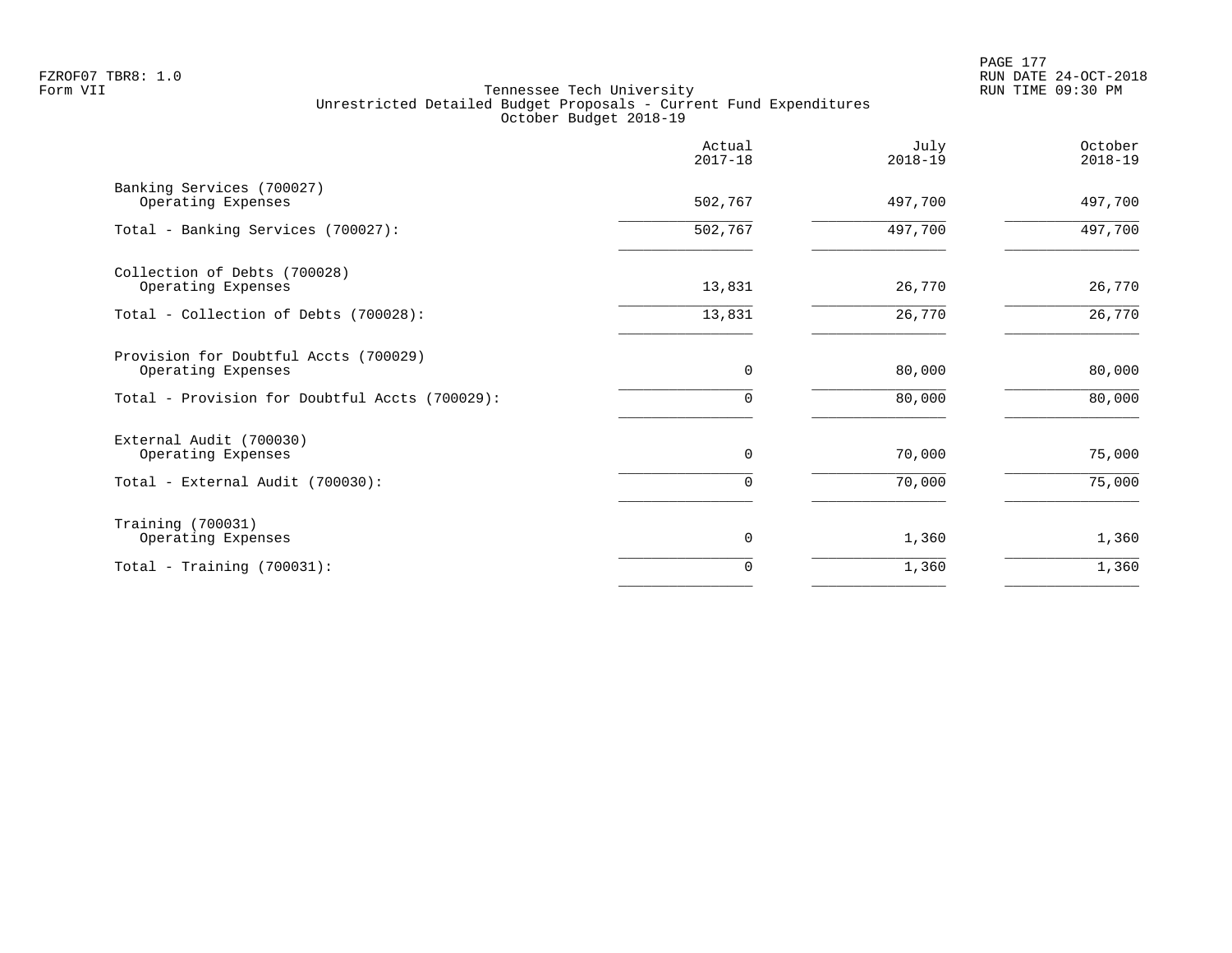|                                                                              | Actual<br>$2017 - 18$ | July<br>$2018 - 19$ | October<br>$2018 - 19$ |
|------------------------------------------------------------------------------|-----------------------|---------------------|------------------------|
| Cafeteria Benefits (700032)<br>Operating Expenses                            | 4,208                 | 15,000              | 15,000                 |
| Total - Cafeteria Benefits (700032):                                         | 4,208                 | 15,000              | 15,000                 |
| Background Checks (700033)<br>Operating Expenses                             | 12,925                | 22,700              | 22,700                 |
| Total - Background Checks (700033):                                          | 12,925                | 22,700              | $\overline{22,700}$    |
| Allocation to Aux Ent (700037)<br>Department Revenues                        | $-316, 459$           | $-337,510$          | $-340, 420$            |
| Total - Allocation to Aux Ent (700037):                                      | $-316, 459$           | $-337,510$          | $-340, 420$            |
| Post Office Allocation (700045)<br>Operating Expenses<br>Department Revenues | $\Omega$<br>21,559    | 6,650<br>$\Omega$   | 6,650<br>$\Omega$      |
| Total - Post Office Allocation (700045):                                     | 21,559                | 6,650               | 6,650                  |
| TTU Staff Scholarships (700067)<br>Employee Benefits                         | 3,834                 | $\mathbf 0$         | 0                      |
| Total - TTU Staff Scholarships (700067):                                     | 3,834                 | 0                   | $\mathbf 0$            |
|                                                                              |                       |                     |                        |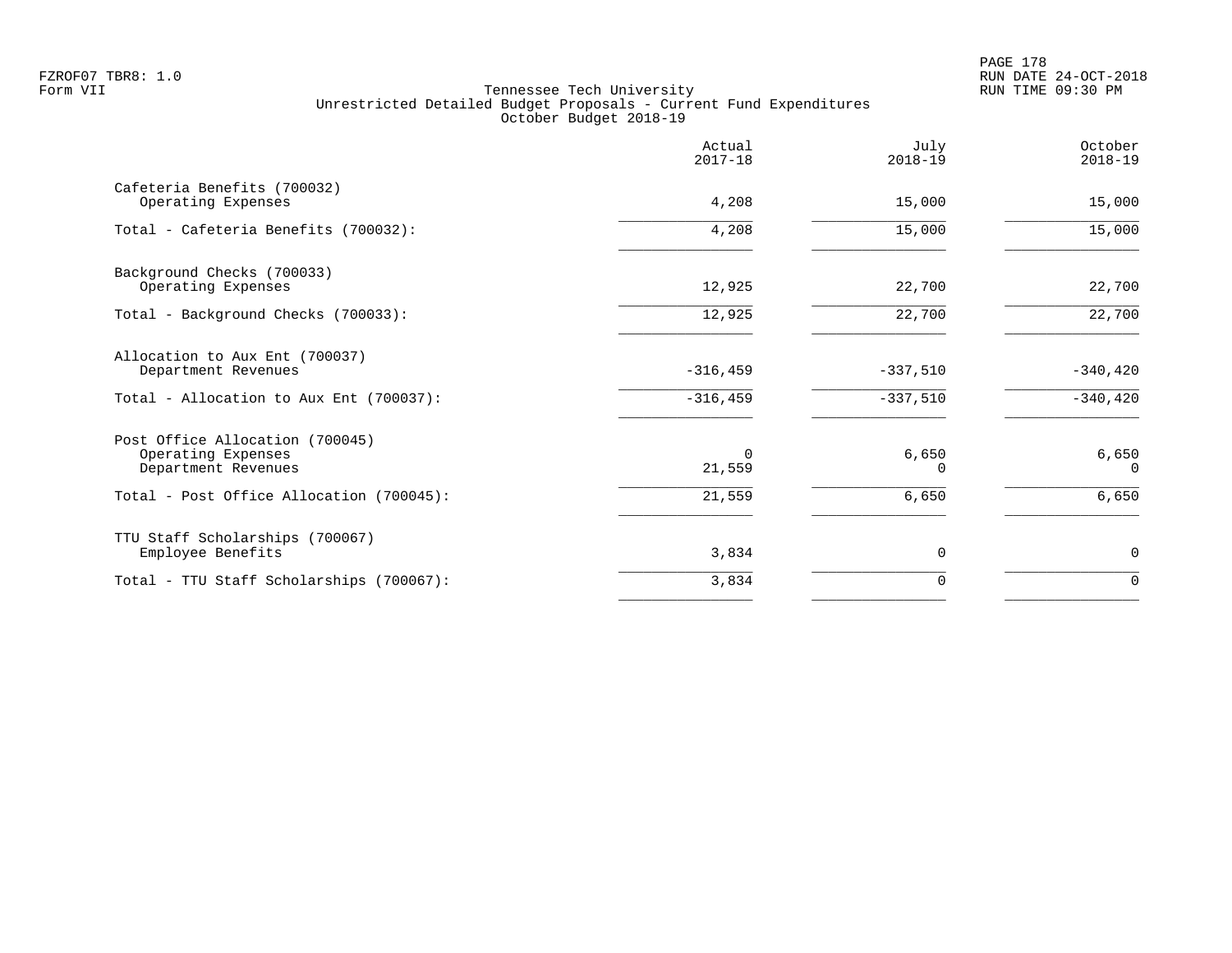| FZROF07 | TBR8: |  |
|---------|-------|--|
|---------|-------|--|

|                                                                 | Actual<br>$2017 - 18$  | July<br>$2018 - 19$    | October<br>$2018 - 19$ |
|-----------------------------------------------------------------|------------------------|------------------------|------------------------|
| TTU Staff Tuit Maint Reimbursment (700068)<br>Employee Benefits | 28,610                 | 7,736                  | 7,736                  |
|                                                                 |                        |                        |                        |
| Total - TTU Staff Tuit Maint Reimbursment (700068):             | 28,610                 | 7,736                  | 7,736                  |
| Total - Institutional Support (450):                            |                        |                        |                        |
| Salaries - Administrative                                       | 2,714,053              | 2,937,347              | 2,890,692              |
| Salaries - Academic                                             | 4,525                  | 4,000                  | 4,000                  |
| Salaries - Supporting                                           | 1,369,362              | 1,565,955              | 1,360,514              |
| Salaries - Students                                             | 81,514                 | 50,308                 | 49,898                 |
| Salaries - Professional<br>Employee Benefits                    | 3,960,855<br>3,247,160 | 4,195,850<br>4,124,979 | 4, 432, 159            |
| Travel                                                          | 212,316                | 77,660                 | 4, 116, 931<br>79,660  |
| Operating Expenses                                              | 3,203,740              | 3,677,501              | 3,852,949              |
| Capital Outlay                                                  | $\Omega$               | 6,970                  | 6,970                  |
| Department Revenues                                             | 257,293                | $-1, 154, 893$         | $-1, 154, 470$         |
| Total                                                           | 15,050,818             | 15,485,677             | 15,639,303             |
| Total - Institutional Support (45):                             |                        |                        |                        |
| Salaries - Administrative                                       | 2,714,053              | 2,937,347              | 2,890,692              |
| Salaries - Academic                                             | 4,525                  | 4,000                  | 4,000                  |
| Salaries - Supporting                                           | 1,369,362              | 1,565,955              | 1,360,514              |
| Salaries - Students                                             | 81,514                 | 50,308                 | 49,898                 |
| Salaries - Professional                                         | 3,960,855              | 4,195,850              | 4,432,159              |
| Employee Benefits                                               | 3, 247, 160            | 4,124,979              | 4,116,931              |
| Travel<br>Operating Expense                                     | 212,316<br>3,203,740   | 77,660<br>3,677,501    | 79,660<br>3,852,949    |
| Capital Outlay                                                  | $\Omega$               | 6,970                  | 6,970                  |
| Department Revenues                                             | 257,293                | $-1, 154, 893$         | $-1, 154, 470$         |
| Total                                                           | 15,050,818             | 15, 485, 677           | 15,639,303             |
|                                                                 |                        |                        |                        |

 Physical Plant (50) Physical Plant (500)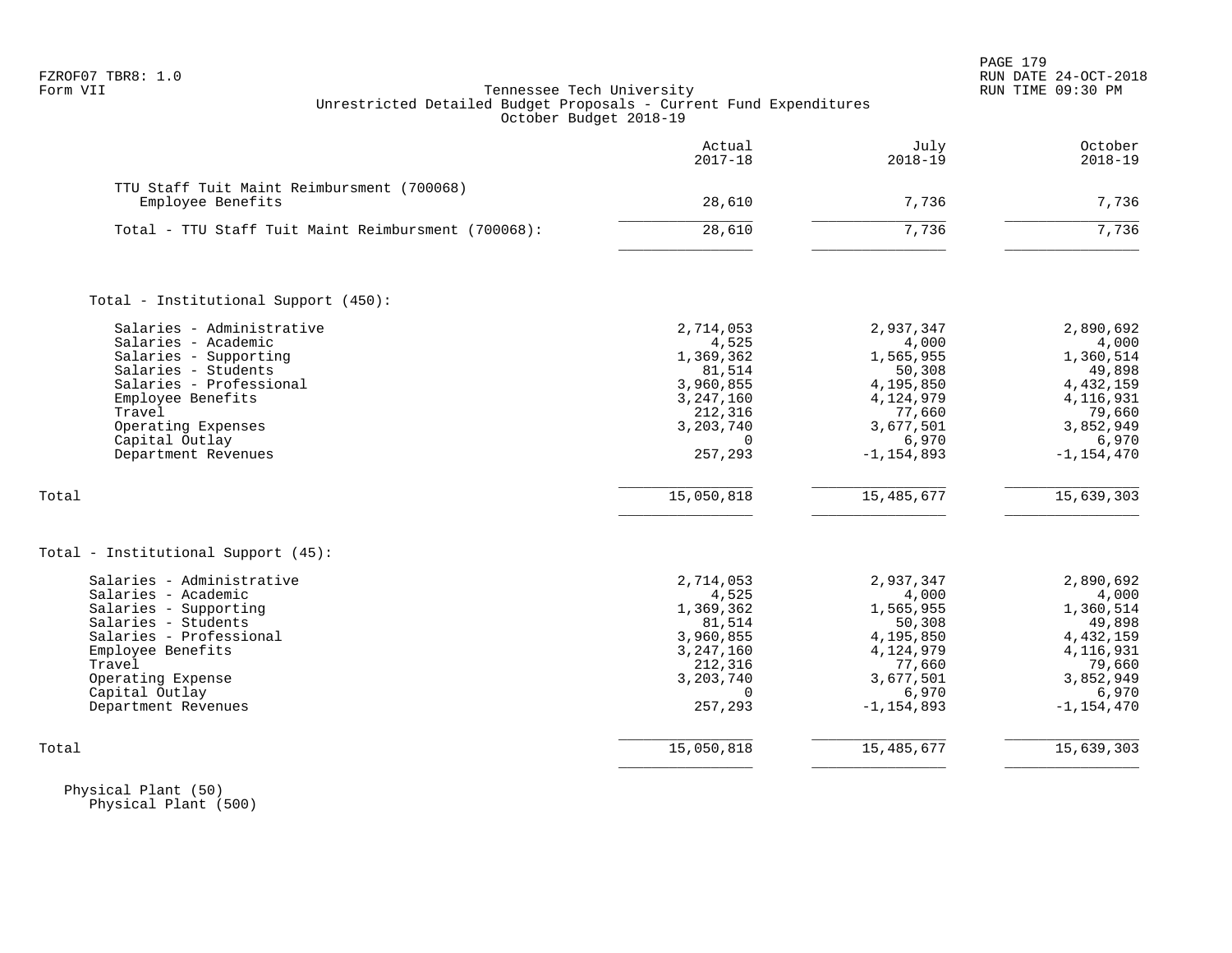PAGE 180 FZROF07 TBR8: 1.0 RUN DATE 24-OCT-2018

|                                               | Actual<br>$2017 - 18$ | July<br>$2018 - 19$ | October<br>$2018 - 19$ |
|-----------------------------------------------|-----------------------|---------------------|------------------------|
| Craft Center Security (121771)                |                       |                     |                        |
| Salaries - Supporting                         | 49,876                | 24,296              | 46,986                 |
| Salaries - Students                           | $\Omega$              | 4,000               | $\Omega$               |
| Employee Benefits                             | 18,359                | 18,460              | 18,460                 |
| Operating Expenses                            | 2,463                 | 100                 | 1,100                  |
| Total - Craft Center Security (121771):       | 70,698                | 46,856              | 66,546                 |
| Craft Center Property Insur (121772)          |                       |                     |                        |
| Operating Expenses                            | 41,863                | 37,700              | 37,700                 |
| Total - Craft Center Property Insur (121772): | 41,863                | 37,700              | 37,700                 |
| M and R Craft Center (121773)                 |                       |                     |                        |
| Salaries - Supporting                         | 127,133               | 131,890             | 129,755                |
| Salaries - Students                           |                       | 3,400               | $\Omega$               |
| Salaries - Professional                       | 54,873                | 55,060              | 56,290                 |
| Employee Benefits                             | 87,239                | 81,960              | 81,960                 |
| Travel                                        | $\Omega$              | 200                 | 200                    |
| Operating Expenses                            | 43,436                | 43,050              | 43,050                 |
| Total - M and R Craft Center (121773):        | 312,681               | 315,560             | 311,255                |
| Utilities Craft Center (121774)               |                       |                     |                        |
| Operating Expenses                            | 237,603               | 260,000             | 260,000                |
| Total - Utilities Craft Center (121774):      | 237,603               | 260,000             | 260,000                |
|                                               |                       |                     |                        |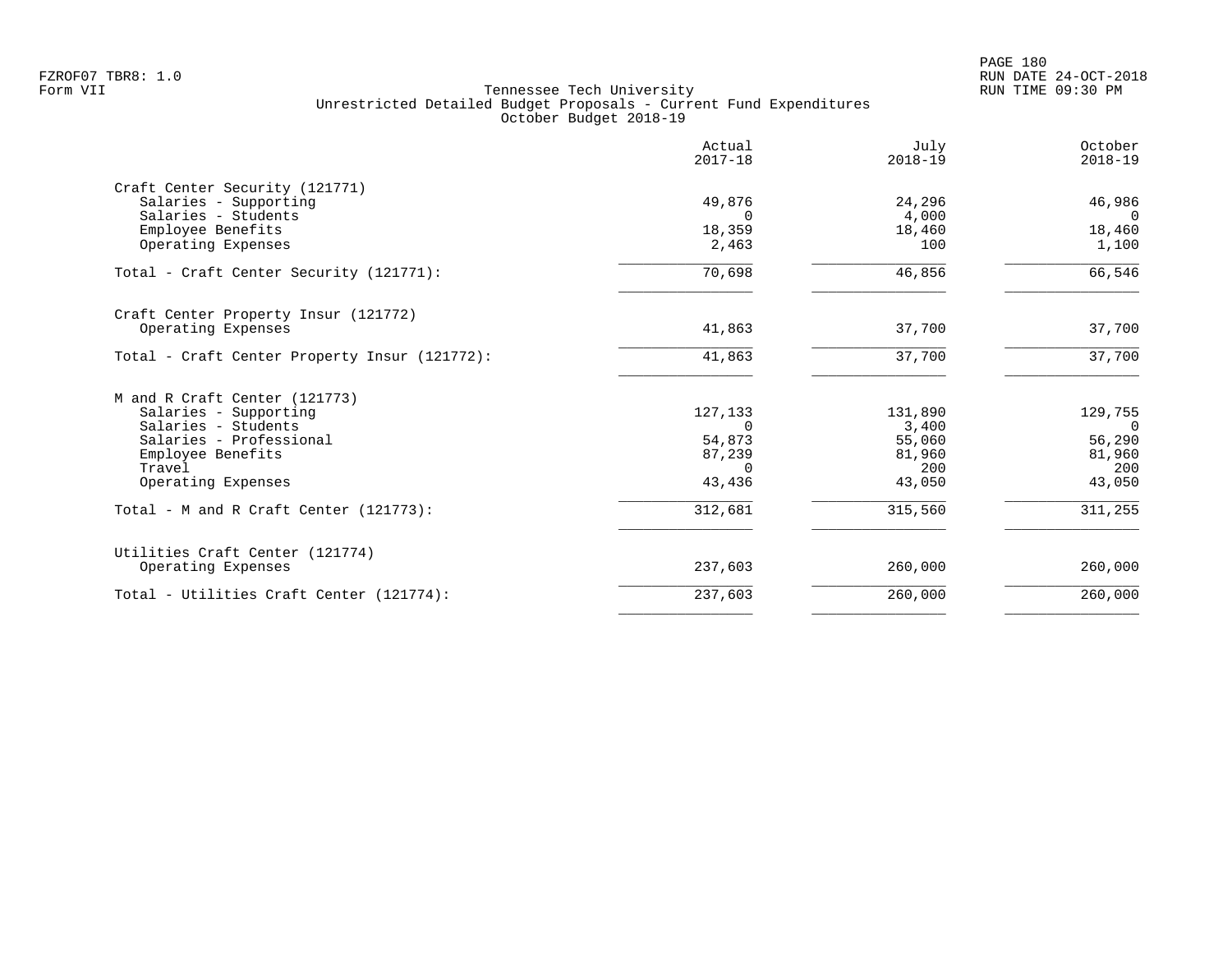PAGE 181 FZROF07 TBR8: 1.0 RUN DATE 24-OCT-2018

|                                                                                                  | Actual<br>$2017 - 18$     | July<br>$2018 - 19$          | October<br>$2018 - 19$       |
|--------------------------------------------------------------------------------------------------|---------------------------|------------------------------|------------------------------|
| Craft Center Repairs and Renov (121775)<br>Operating Expenses                                    | $\mathbf 0$               | 47,422                       | 47,422                       |
| Total - Craft Center Repairs and Renov (121775):                                                 | $\Omega$                  | 47,422                       | 47,422                       |
| Federal College Work Study Program (122001)<br>Salaries - Students                               | $\mathbf 0$               | 550                          | 550                          |
| Total - Federal College Work Study Program (122001):                                             | $\Omega$                  | 550                          | 550                          |
| M and R University Progrms (127604)<br>Operating Expenses                                        | 2,747                     | 12,750                       | 12,750                       |
| Total - M and R University Progrms (127604):                                                     | 2,747                     | 12,750                       | 12,750                       |
| M and R Ag Pavilion (161001)<br>Salaries - Supporting<br>Employee Benefits<br>Operating Expenses | 70,243<br>44,776<br>2,580 | 72,077<br>41,720<br>$\Omega$ | 73,612<br>41,720<br>$\Omega$ |
| Total - M and R Aq Pavilion $(161001)$ :                                                         | 117,599                   | 113,797                      | 115,332                      |
| Greenhouse (162002)<br>Salaries - Students<br>Employee Benefits<br>Operating Expenses            | 0<br>$\Omega$<br>1,995    | 668<br>52<br>3,500           | 668<br>52<br>3,500           |
| Total - Greenhouse (162002):                                                                     | 1,995                     | 4,220                        | 4,220                        |
|                                                                                                  |                           |                              |                              |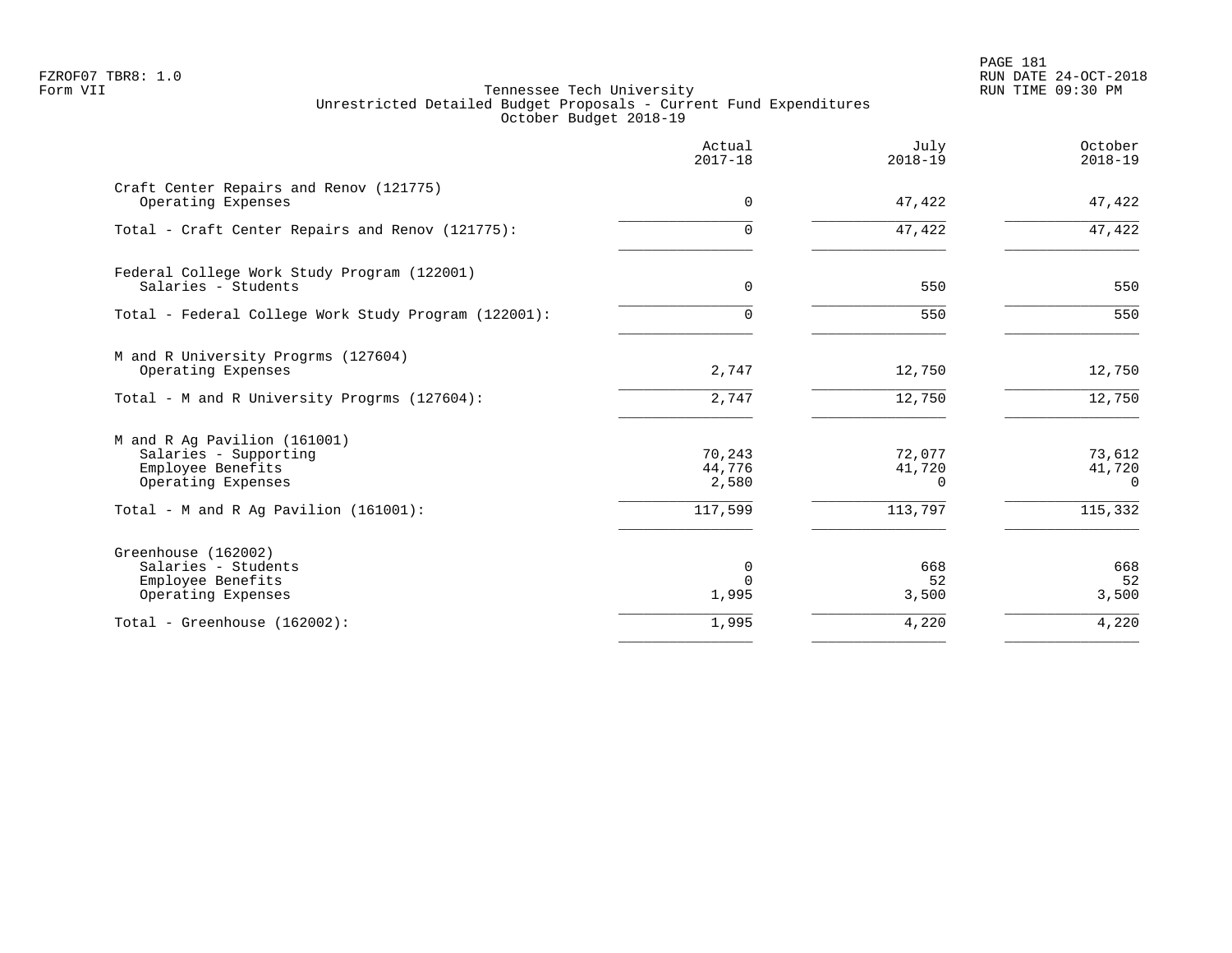PAGE 182 FZROF07 TBR8: 1.0 RUN DATE 24-OCT-2018

|                                                                                                                                                                                                   | Actual<br>$2017 - 18$                                                   | July<br>$2018 - 19$                                                      | October<br>$2018 - 19$                                                   |
|---------------------------------------------------------------------------------------------------------------------------------------------------------------------------------------------------|-------------------------------------------------------------------------|--------------------------------------------------------------------------|--------------------------------------------------------------------------|
| Greenhouse Transfer In (162003)<br>Department Revenues                                                                                                                                            | $-859$                                                                  | $\Omega$                                                                 | $\Omega$                                                                 |
| Total - Greenhouse Transfer In (162003):                                                                                                                                                          | $-859$                                                                  | $\Omega$                                                                 | $\Omega$                                                                 |
| M and R Farm (162004)<br>Operating Expenses                                                                                                                                                       | 3,300                                                                   | 6,650                                                                    | 6,650                                                                    |
| Total - M and R Farm $(162004)$ :                                                                                                                                                                 | 3,300                                                                   | 6,650                                                                    | 6,650                                                                    |
| University Police (200004)<br>Salaries - Supporting<br>Salaries - Professional<br>Employee Benefits<br>Travel<br>Operating Expenses<br>Department Revenues<br>Total - University Police (200004): | 590,505<br>81,590<br>366,916<br>1,050<br>128,603<br>$-694$<br>1,167,970 | 640,015<br>73,268<br>355,100<br>2,710<br>83,370<br>$\Omega$<br>1,154,463 | 630,236<br>76,457<br>355,100<br>2,710<br>83,370<br>$\Omega$<br>1,147,873 |
|                                                                                                                                                                                                   |                                                                         |                                                                          |                                                                          |
| CHEC Security Services (210010)<br>Operating Expenses                                                                                                                                             | 1,357                                                                   | 1,500                                                                    | 1,500                                                                    |
| Total - CHEC Security Services (210010):                                                                                                                                                          | 1,357                                                                   | 1,500                                                                    | 1,500                                                                    |
| CHEC Bldg Maintenance and Repairs (210012)<br>Operating Expenses                                                                                                                                  | 1,146                                                                   | 1,200                                                                    | 1,200                                                                    |
| Total - CHEC Bldg Maintenance and Repairs (210012):                                                                                                                                               | 1,146                                                                   | 1,200                                                                    | 1,200                                                                    |
|                                                                                                                                                                                                   |                                                                         |                                                                          |                                                                          |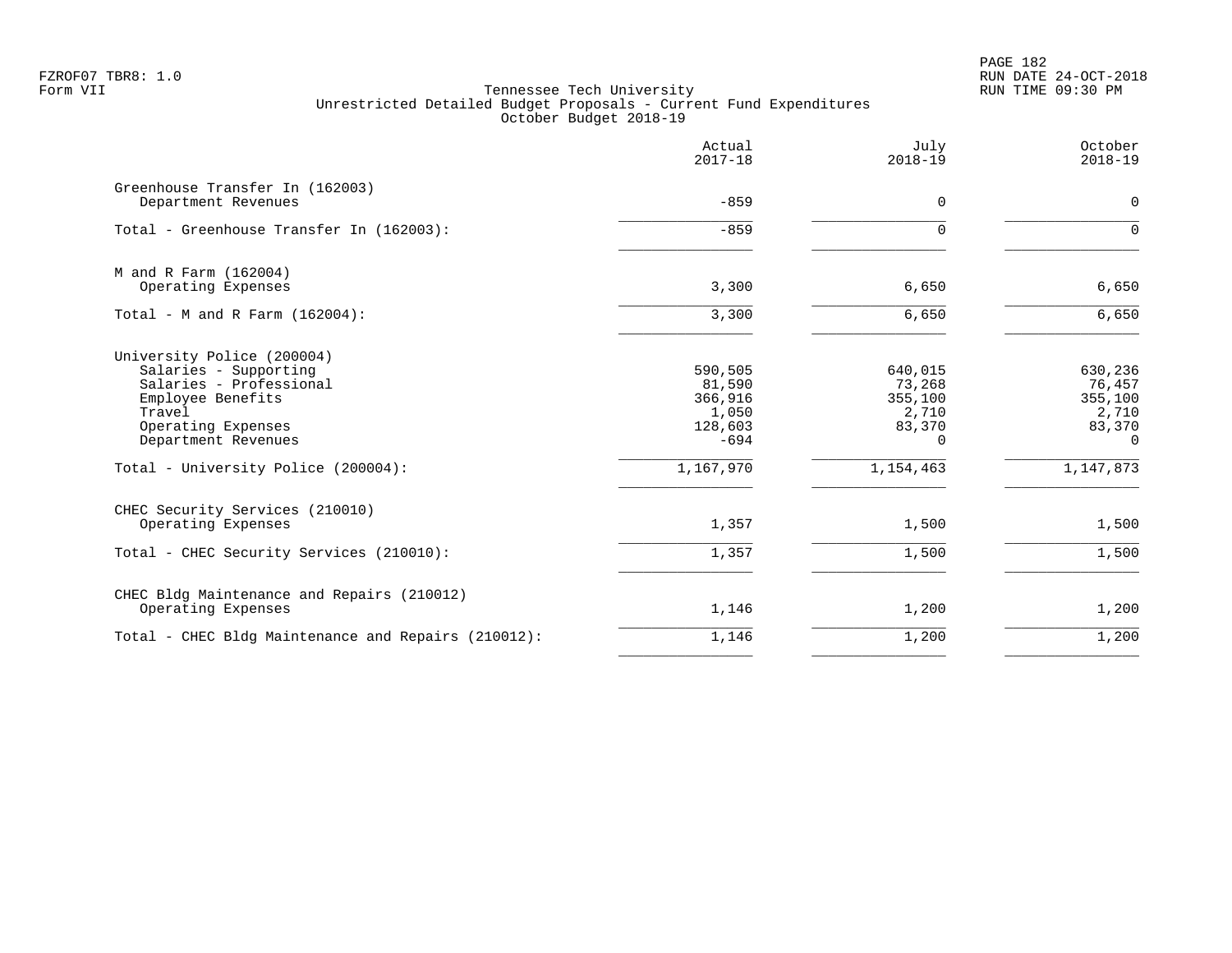|                                             | Actual<br>$2017 - 18$ | July<br>$2018 - 19$ | October<br>$2018 - 19$ |
|---------------------------------------------|-----------------------|---------------------|------------------------|
| CHEC Utilities (210017)                     |                       |                     |                        |
| Operating Expenses                          | 3,560                 | 5,000               | 5,000                  |
| Total - CHEC Utilities (210017):            | 3,560                 | 5,000               | 5,000                  |
| Central Receiving (221005)                  |                       |                     |                        |
| Salaries - Supporting                       | 32,323                | 32,448              | 33,106                 |
| Salaries - Students                         | 993                   | 6,000               | 6,000                  |
| Employee Benefits                           | 20,628                | 19,600              | 19,600                 |
| Operating Expenses                          | 9,088                 | 3,680               | 3,680                  |
| Department Revenues                         | $-588$                | $\Omega$            | $\Omega$               |
| Total - Central Receiving (221005):         | 62,444                | 61,728              | 62,386                 |
| Facilities Administration (241000)          |                       |                     |                        |
| Salaries - Administrative                   | 122,940               | 123,248             | 126,248                |
| Salaries - Supporting                       | 86,239                | 90,046              | 92,504                 |
| Salaries - Students                         | 891                   | 6,820               | 6,820                  |
| Salaries - Professional                     | 97,427                | 97,827              | 100,220                |
| Employee Benefits                           | 126,249               | 125,305             | 125,305                |
| Travel                                      | 4,731                 | 5,230               | 5,230                  |
| Operating Expenses                          | 41,900                | 59,573              | 59,573                 |
| Total - Facilities Administration (241000): | 480,377               | 508,049             | 515,900                |
| Vehicle Maintenance (241001)                |                       |                     |                        |
| Operating Expenses                          | 41,828                | 22,500              | 22,500                 |
| Total - Vehicle Maintenance (241001):       | 41,828                | 22,500              | 22,500                 |
|                                             |                       |                     |                        |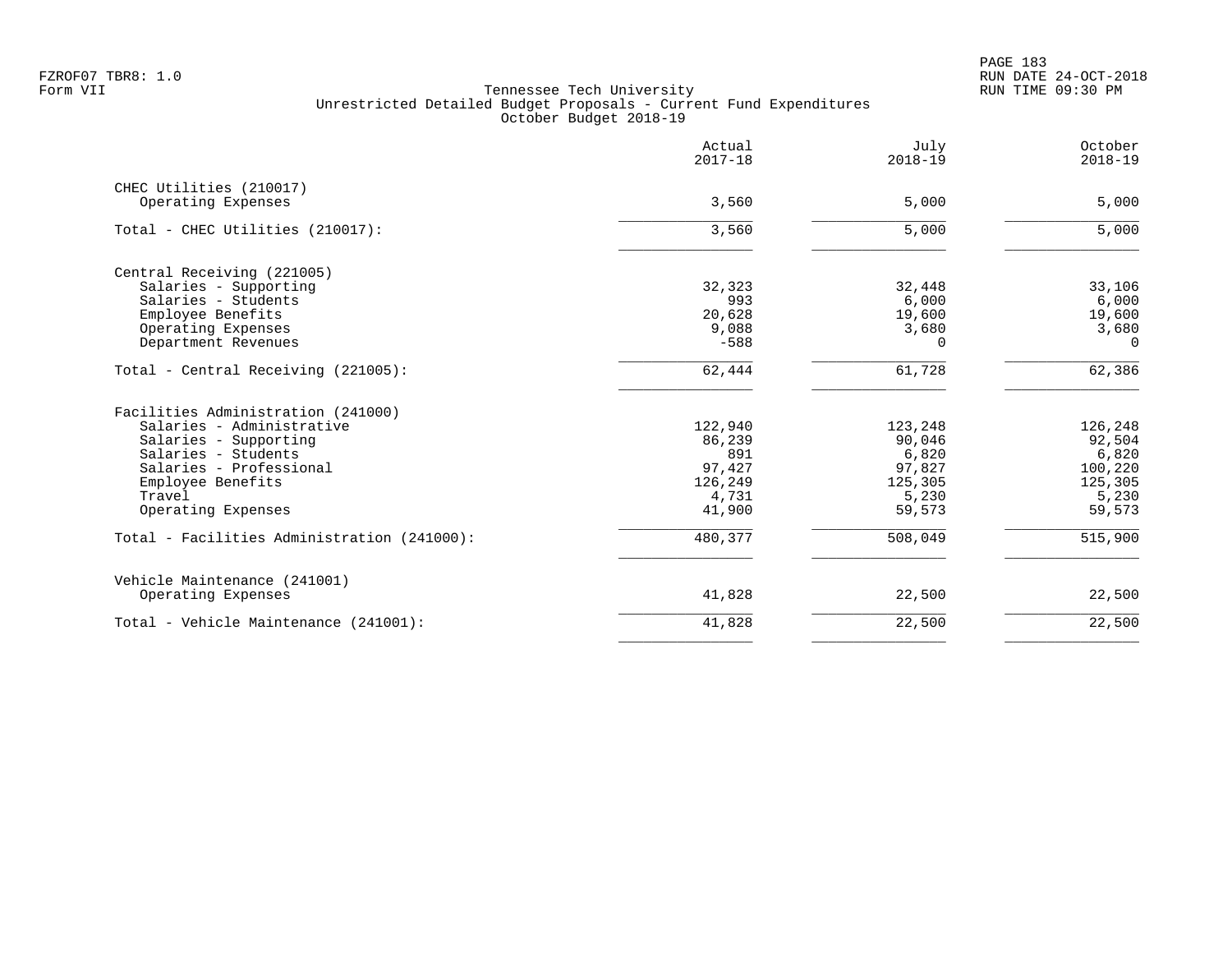PAGE 184 FZROF07 TBR8: 1.0 RUN DATE 24-OCT-2018

|                                                                                                                                                 | Actual<br>$2017 - 18$                         | July<br>$2018 - 19$                                   | October<br>$2018 - 19$                               |
|-------------------------------------------------------------------------------------------------------------------------------------------------|-----------------------------------------------|-------------------------------------------------------|------------------------------------------------------|
| Property Insurance (241002)<br>Operating Expenses                                                                                               | 311,337                                       | 294,800                                               | 294,800                                              |
| Total - Property Insurance (241002):                                                                                                            | 311,337                                       | 294,800                                               | 294,800                                              |
| Facilities Development Fee (241003)<br>Operating Expenses                                                                                       | 142,500                                       | 104,900                                               | 104,900                                              |
| Total - Facilities Development Fee (241003):                                                                                                    | 142,500                                       | 104,900                                               | 104,900                                              |
| Project Managers (241005)<br>Salaries - Professional<br>Employee Benefits<br>Travel<br>Operating Expenses<br>Total - Project Managers (241005): | 223,340<br>96,670<br>247<br>14,055<br>334,312 | 245,270<br>100,000<br>$\Omega$<br>$\Omega$<br>345,270 | 250,571<br>100,000<br>0<br>$\overline{0}$<br>350,571 |
| Facilities Property Rental (241017)<br>Operating Expenses<br>Total - Facilities Property Rental (241017):                                       | 26,220<br>26,220                              | $\Omega$<br>$\Omega$                                  | $\mathbf 0$<br>$\Omega$                              |
| Sustainable Campus Recycle Program (242001)<br>Operating Expenses                                                                               | 44                                            | 0                                                     | 0                                                    |
| Total - Sustainable Campus Recycle Program (242001):                                                                                            | 44                                            | $\Omega$                                              | $\Omega$                                             |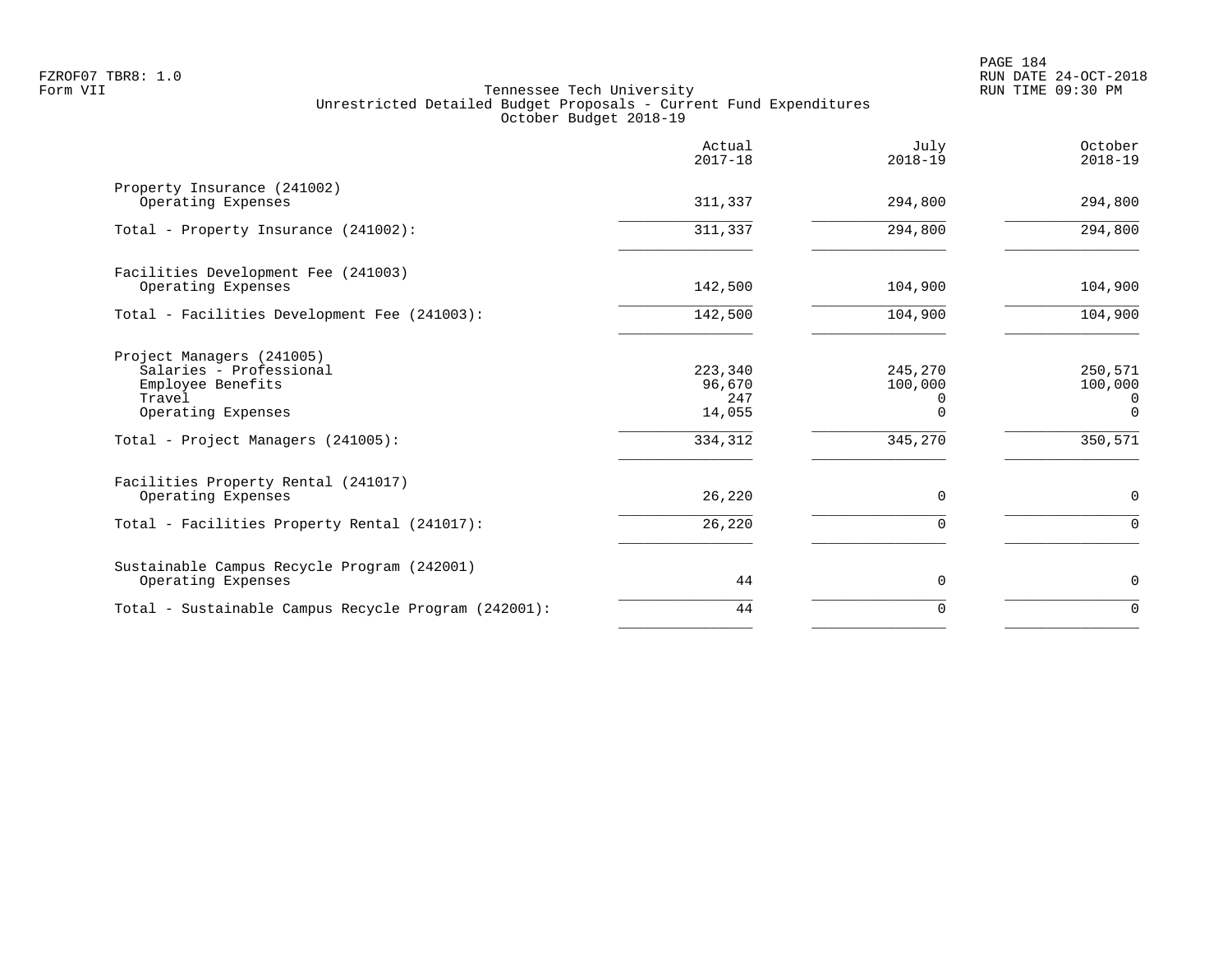|                                                                                                                                                                  | Actual<br>$2017 - 18$                                       | July<br>$2018 - 19$                                       | October<br>$2018 - 19$                                    |
|------------------------------------------------------------------------------------------------------------------------------------------------------------------|-------------------------------------------------------------|-----------------------------------------------------------|-----------------------------------------------------------|
| Maintenance and Repairs (251000)<br>Salaries - Supporting<br>Salaries - Professional<br>Employee Benefits<br>Travel<br>Operating Expenses<br>Department Revenues | $\Omega$<br>65,505<br>35,900<br>2,244<br>38,744<br>$\Omega$ | 43,290<br>65,738<br>103,605<br>1,000<br>8,410<br>$-9,000$ | 43,290<br>68,538<br>103,605<br>1,000<br>8,410<br>$-9,000$ |
| Total - Maintenance and Repairs (251000):                                                                                                                        | 142,393                                                     | 213,043                                                   | 215,843                                                   |
| M and R Projects (251001)<br>Operating Expenses<br>Total - M and R Projects (251001):                                                                            | 8,804<br>8,804                                              | $\mathbf 0$<br>$\Omega$                                   | 28,419<br>28,419                                          |
| American Disability Act (251002)<br>Operating Expenses                                                                                                           | 0                                                           | 10,000                                                    | 10,000                                                    |
| Total - American Disability Act (251002):                                                                                                                        | 0                                                           | 10,000                                                    | 10,000                                                    |
| Fire Alarm System (251004)<br>Operating Expenses                                                                                                                 | 116,514                                                     | 87,800                                                    | 87,800                                                    |
| Total - Fire Alarm System (251004):                                                                                                                              | 116,514                                                     | 87,800                                                    | 87,800                                                    |
| Building Controls (251005)<br>Operating Expenses<br>Department Revenues                                                                                          | 34,538<br>$-240$                                            | 75,000<br>$\Omega$                                        | 75,000<br>$\Omega$                                        |
| Total - Building Controls (251005):                                                                                                                              | 34,298                                                      | 75,000                                                    | 75,000                                                    |
|                                                                                                                                                                  |                                                             |                                                           |                                                           |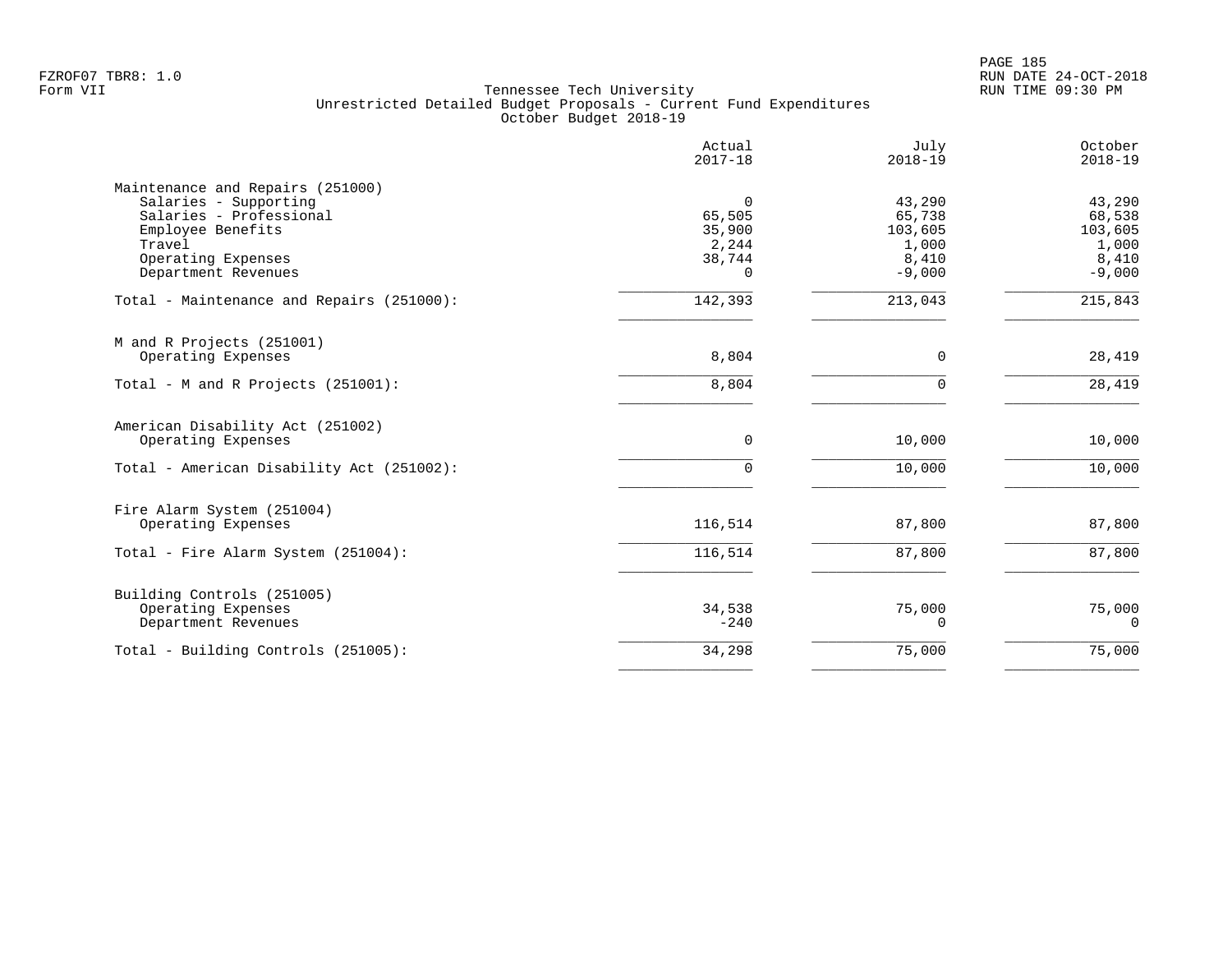|                                                                               | Actual<br>$2017 - 18$             | July<br>$2018 - 19$                       | October<br>$2018 - 19$                |
|-------------------------------------------------------------------------------|-----------------------------------|-------------------------------------------|---------------------------------------|
| M and R HVAC (251006)<br>Salaries - Supporting                                | 264,705                           | 305,884                                   | 313,942                               |
| Salaries - Students<br>Salaries - Professional<br>Employee Benefits<br>Travel | 5,702<br>38,519<br>184,579<br>230 | $\Omega$<br>38,573<br>189,260<br>$\Omega$ | $\Omega$<br>39,344<br>189,260         |
| Operating Expenses<br>Department Revenues                                     | 304,570<br>$-1,634$               | 140,760<br>$\Omega$                       | $\overline{0}$<br>140,760<br>$\Omega$ |
| Total - M and R HVAC (251006):                                                | 796,671                           | 674,477                                   | 683,306                               |
| Stores for Reissue (251007)<br>Operating Expenses                             | 178,141                           | 290,000                                   | 290,000                               |
| Total - Stores for Reissue (251007):                                          | 178,141                           | 290,000                                   | 290,000                               |
| Stores for Reissue Transfer In (251008)                                       |                                   |                                           |                                       |
| Operating Expenses<br>Department Revenues                                     | $-177,964$<br>0                   | $\Omega$<br>$-290,000$                    | $\Omega$<br>$-290,000$                |
| Total - Stores for Reissue Transfer In (251008):                              | $-177,964$                        | $-290,000$                                | $-290,000$                            |
| M&R PO Ortly Reportq (251014)                                                 |                                   |                                           |                                       |
| Salaries - Supporting<br>Employee Benefits<br>Operating Expenses              | 1,443<br>110<br>25,722            | 7,150<br>0<br>$\Omega$                    | 7,150<br>0<br>$\Omega$                |
| Total - M&R PO Ortly Reportq (251014):                                        | 27,275                            | 7,150                                     | 7,150                                 |
|                                                                               |                                   |                                           |                                       |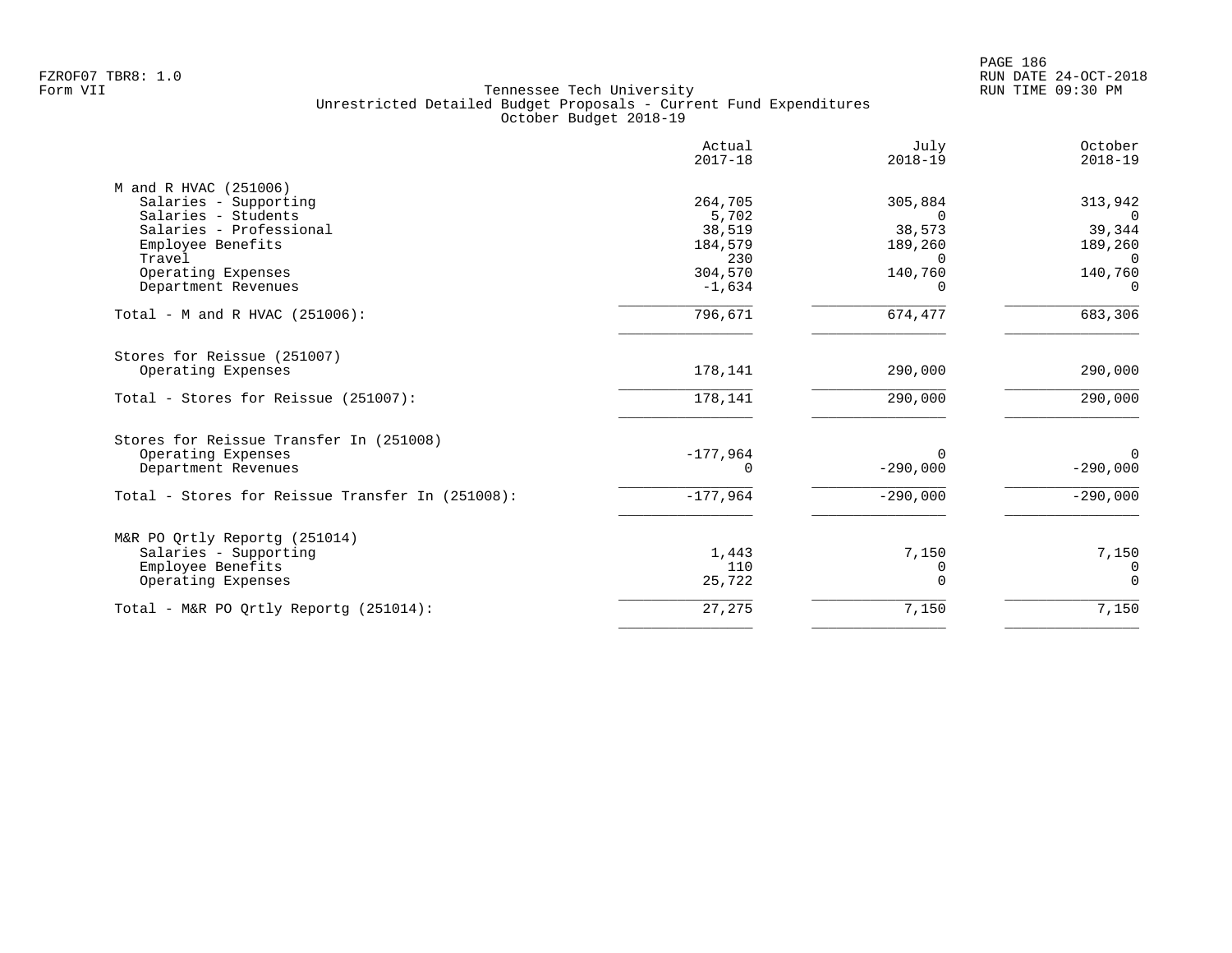PAGE 187 FZROF07 TBR8: 1.0 RUN DATE 24-OCT-2018

|                                                                                                                                                      | Actual<br>$2017 - 18$                                      | July<br>$2018 - 19$                                              | October<br>$2018 - 19$                                           |
|------------------------------------------------------------------------------------------------------------------------------------------------------|------------------------------------------------------------|------------------------------------------------------------------|------------------------------------------------------------------|
| $M & R - Carpentry (251015)$<br>Salaries - Supporting<br>Employee Benefits<br>Operating Expenses<br>Department Revenues                              | 199,995<br>125,465<br>85,765<br>$-45,747$                  | 199,678<br>126,000<br>93,800<br>$\Omega$                         | 205,391<br>126,000<br>93,800<br>$\Omega$                         |
| Total - M & R - Carpentry (251015):                                                                                                                  | 365,478                                                    | 419,478                                                          | 425,191                                                          |
| $M & R - Electrical (251016)$<br>Salaries - Supporting<br>Employee Benefits<br>Travel<br>Operating Expenses<br>Capital Outlay<br>Department Revenues | 184,262<br>120,132<br>230<br>53,567<br>11,853<br>$-17,386$ | 183,305<br>115,000<br>$\Omega$<br>33,500<br>$\Omega$<br>$\Omega$ | 184,877<br>115,000<br>$\Omega$<br>33,500<br>$\Omega$<br>$\Omega$ |
| Total - $M & R - Electrical (251016)$ :                                                                                                              | 352,658                                                    | 331,805                                                          | 333,377                                                          |
| $M & R - Locksmith (251017)$<br>Salaries - Supporting<br>Employee Benefits<br>Travel<br>Operating Expenses<br>Department Revenues                    | 36,245<br>20,611<br>230<br>51,590<br>$-5,669$              | 36,239<br>21,000<br>$\Omega$<br>33,500                           | 43,720<br>21,000<br>$\Omega$<br>33,500<br>$\Omega$               |
| Total - M & R - Locksmith $(251017)$ :                                                                                                               | 103,007                                                    | 90,739                                                           | 98,220                                                           |
|                                                                                                                                                      |                                                            |                                                                  |                                                                  |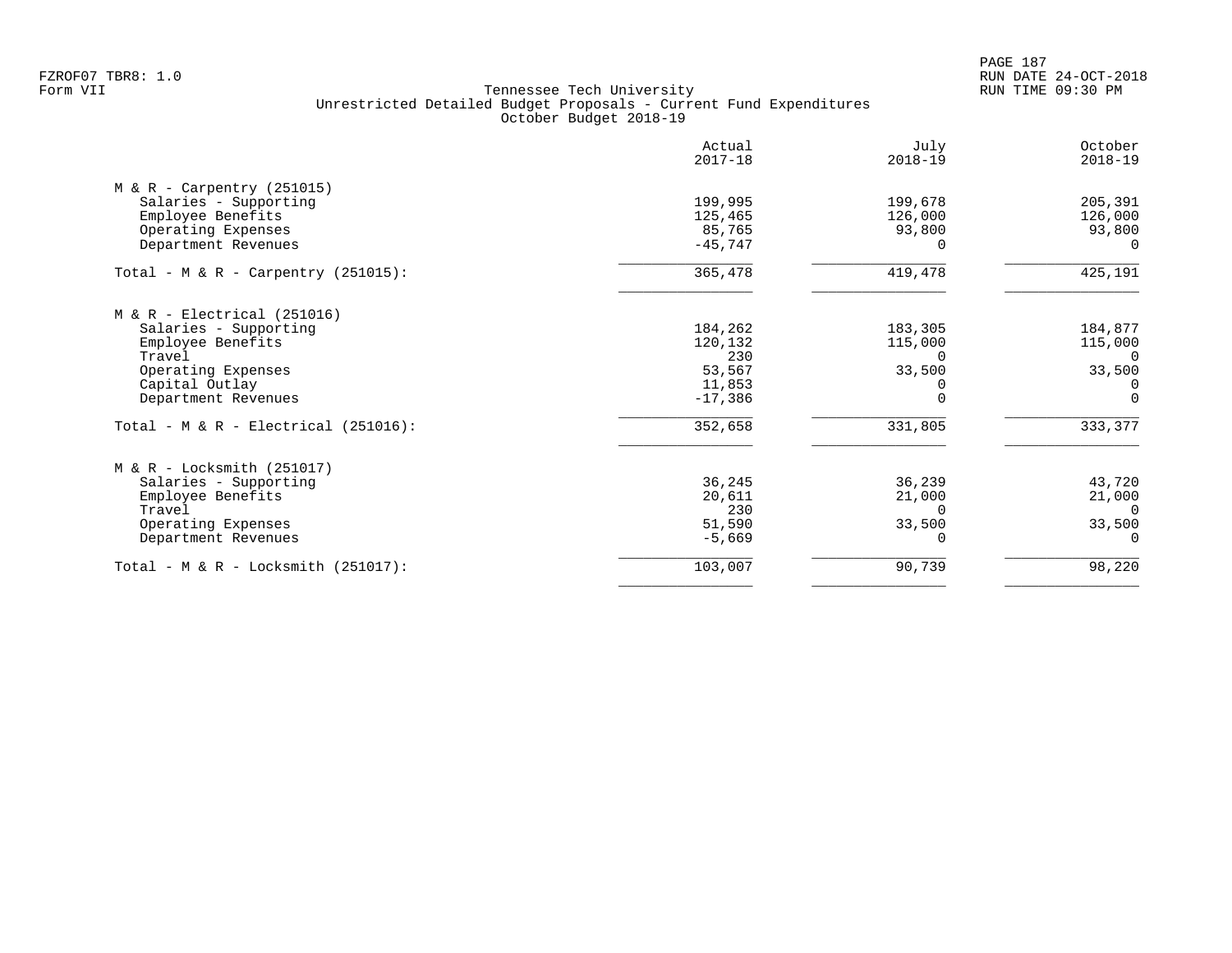|                                       | Actual<br>$2017 - 18$ | July<br>$2018 - 19$ | October<br>$2018 - 19$ |
|---------------------------------------|-----------------------|---------------------|------------------------|
| $M & R - Massonry (251018)$           |                       |                     |                        |
| Salaries - Supporting                 | 43,488                | 42,810              | 43,582                 |
| Employee Benefits                     | 12,169                | 10,000              | 10,000                 |
| Travel                                | 230                   | $\Omega$            | $\Omega$               |
| Operating Expenses                    | 36,821                | 67,000              | 67,000                 |
| Department Revenues                   | $-1,810$              | $\Omega$            | $\Omega$               |
| Total - M & R - Masonry $(251018)$ :  | 90,898                | 119,810             | 120,582                |
| $M & R - \text{Pairting} (251019)$    |                       |                     |                        |
| Salaries - Supporting                 | 122,416               | 126,270             | 128,703                |
| Salaries - Students                   | 11,345                | $\Omega$            | $\overline{0}$         |
| Employee Benefits                     | 65,679                | 57,000              | 57,000                 |
| Operating Expenses                    | 14,728                | 33,500              | 33,500                 |
| Department Revenues                   | $-25,570$             | $\Omega$            | $\Omega$               |
| Total - M & R - Painting $(251019)$ : | 188,598               | 216,770             | 219,203                |
| $M & R - Plumbing (251020)$           |                       |                     |                        |
| Salaries - Supporting                 | 143,545               | 143,886             | 148,140                |
| Employee Benefits                     | 75,872                | 70,000              | 70,000                 |
| Operating Expenses                    | 76,640                | 73,700              | 73,700                 |
| Department Revenues                   | $-7,420$              | $\Omega$            | $\Omega$               |
| Total - M & R - Plumbing $(251020)$ : | 288,637               | 287,586             | 291,840                |
| $M & R - Heat Plant (251021)$         |                       |                     |                        |
| Salaries - Supporting                 | 241,960               | 239,527             | 244,976                |
| Employee Benefits                     | 147,135               | 140,000             | 140,000                |
| Operating Expenses                    | 68,269                | 100,000             | 100,000                |
| Total - M & R - Heat Plant (251021):  | 457,364               | 479,527             | 484,976                |
|                                       |                       |                     |                        |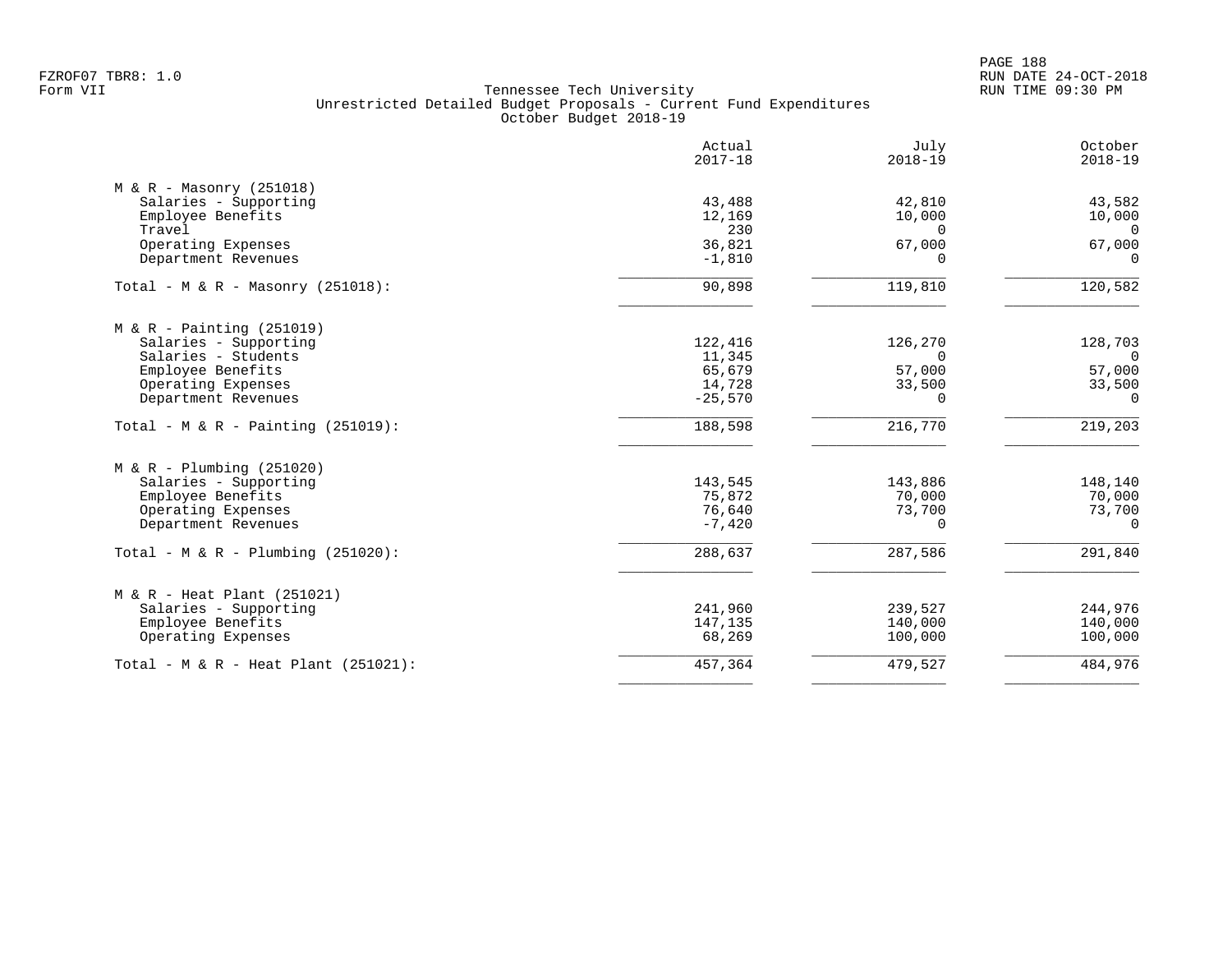PAGE 189 FZROF07 TBR8: 1.0 RUN DATE 24-OCT-2018

|                                                     | Actual<br>$2017 - 18$ | July<br>$2018 - 19$ | October<br>$2018 - 19$ |
|-----------------------------------------------------|-----------------------|---------------------|------------------------|
| Campus Lighting (251025)<br>Operating Expenses      | 19,634                | 0                   | $\mathbf 0$            |
|                                                     |                       |                     |                        |
| Total - Campus Lighting (251025):                   | 19,634                | $\Omega$            | $\Omega$               |
| Custodial Services (255000)                         |                       |                     |                        |
| Salaries - Supporting                               | 33,284                | 32,451              | 33,723                 |
| Salaries - Students                                 | 1,232                 | $\Omega$            | $\Omega$               |
| Employee Benefits                                   | 14,911                | 49,000              | 49,000                 |
| Operating Expenses                                  | 1,378,503             | 1,345,266           | 1,345,266              |
| Department Revenues                                 | $-50$                 | O.                  | $\Omega$               |
| Total - Custodial Services (255000):                | 1,427,880             | 1,426,717           | 1,427,989              |
| Recycling (255003)                                  |                       |                     |                        |
| Operating Expenses                                  | 9,358                 | 22,000              | 22,000                 |
| Total - Recycling $(255003)$ :                      | 9,358                 | 22,000              | 22,000                 |
| Special Event Cost Center (255004)                  |                       |                     |                        |
| Operating Expenses                                  | 67,810                | 142,850             | 142,850                |
| Total - Special Event Cost Center (255004):         | 67,810                | 142,850             | 142,850                |
| Outside Special Event Cost Center (255007)          |                       |                     |                        |
| Operating Expenses                                  | 7,835                 | 16,699              | 16,699                 |
| Total - Outside Special Event Cost Center (255007): | 7,835                 | 16,699              | 16,699                 |
|                                                     |                       |                     |                        |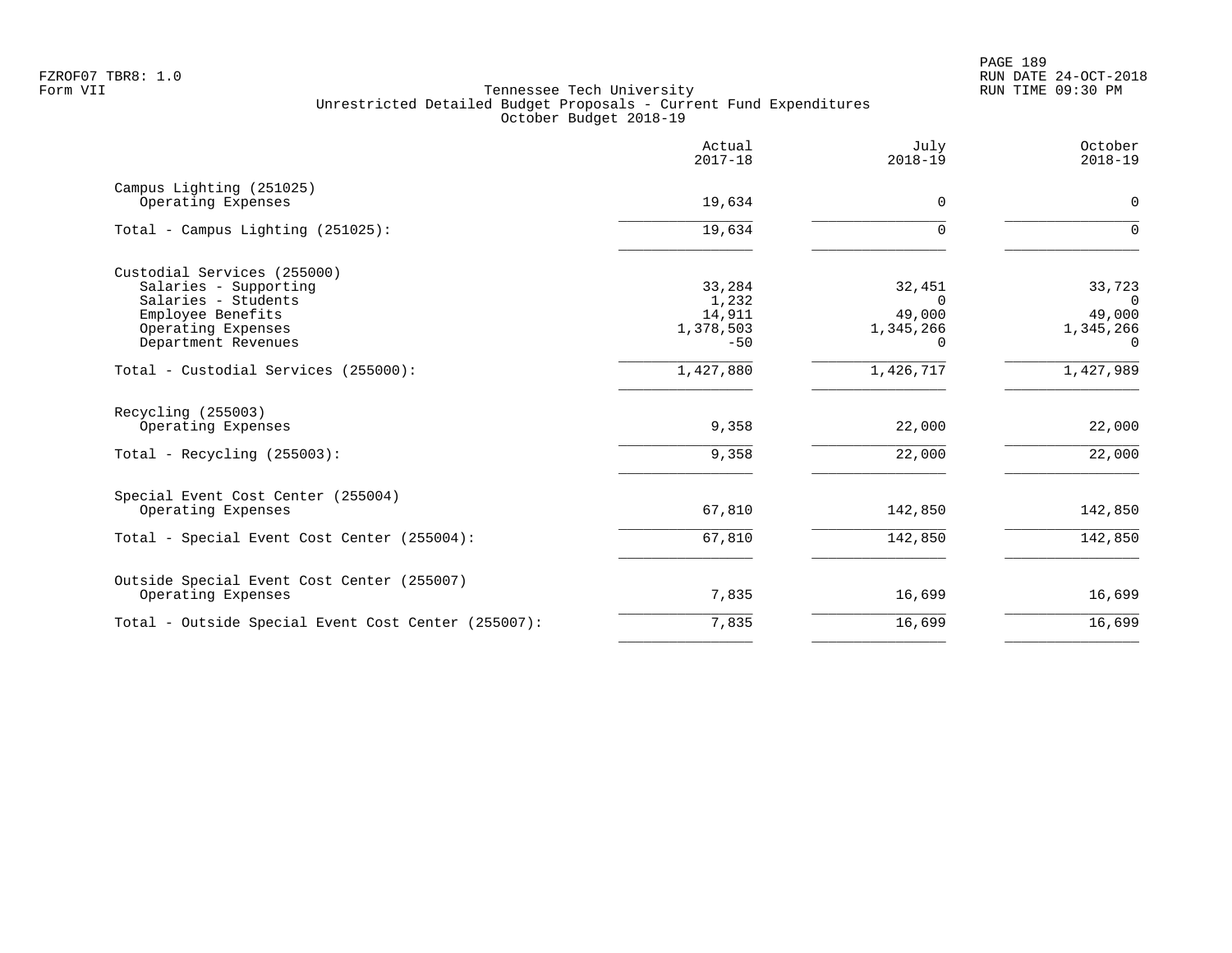|                                                   | Actual<br>$2017 - 18$ | July<br>$2018 - 19$ | October<br>$2018 - 19$ |
|---------------------------------------------------|-----------------------|---------------------|------------------------|
| Capital Projects Administration (256001)          |                       |                     |                        |
| Salaries - Supporting                             | 74,452                | 76,698              | 78,649                 |
| Salaries - Professional                           | 236,022               | 224,204             | 165,724                |
| Employee Benefits                                 | 102,847               | 96,145              | 96,145                 |
| Travel                                            | 1,747                 | $\Omega$            | $\Omega$               |
| Operating Expenses                                | 22,497                | 24,525              | 24,525                 |
| Total - Capital Projects Administration (256001): | 437,565               | 421,572             | 365,043                |
| CP Major Repairs & Renovations (256003)           |                       |                     |                        |
| Operating Expenses                                | 1,309                 | 0                   | 0                      |
| Total - CP Major Repairs & Renovations (256003):  | 1,309                 | $\Omega$            | $\Omega$               |
| Utilities Admin (260000)                          |                       |                     |                        |
| Salaries - Supporting                             | 0                     | 20,890              | 20,890                 |
| Salaries - Professional                           | 40,819                | 40,973              | 41,744                 |
| Employee Benefits                                 | 16,644                | 154,350             | 154,350                |
| Travel                                            | 158                   | 500                 | 500                    |
| Operating Expenses                                | 10,824                | 29,500              | 29,500                 |
| Total - Utilities Admin (260000):                 | 68,445                | 246,213             | 246,984                |
| Utilities Main Campus (260001)                    |                       |                     |                        |
| Operating Expenses                                | 4,702,792             | 5,657,400           | 5,657,400              |
| Total - Utilities Main Campus (260001):           | 4,702,792             | 5,657,400           | 5,657,400              |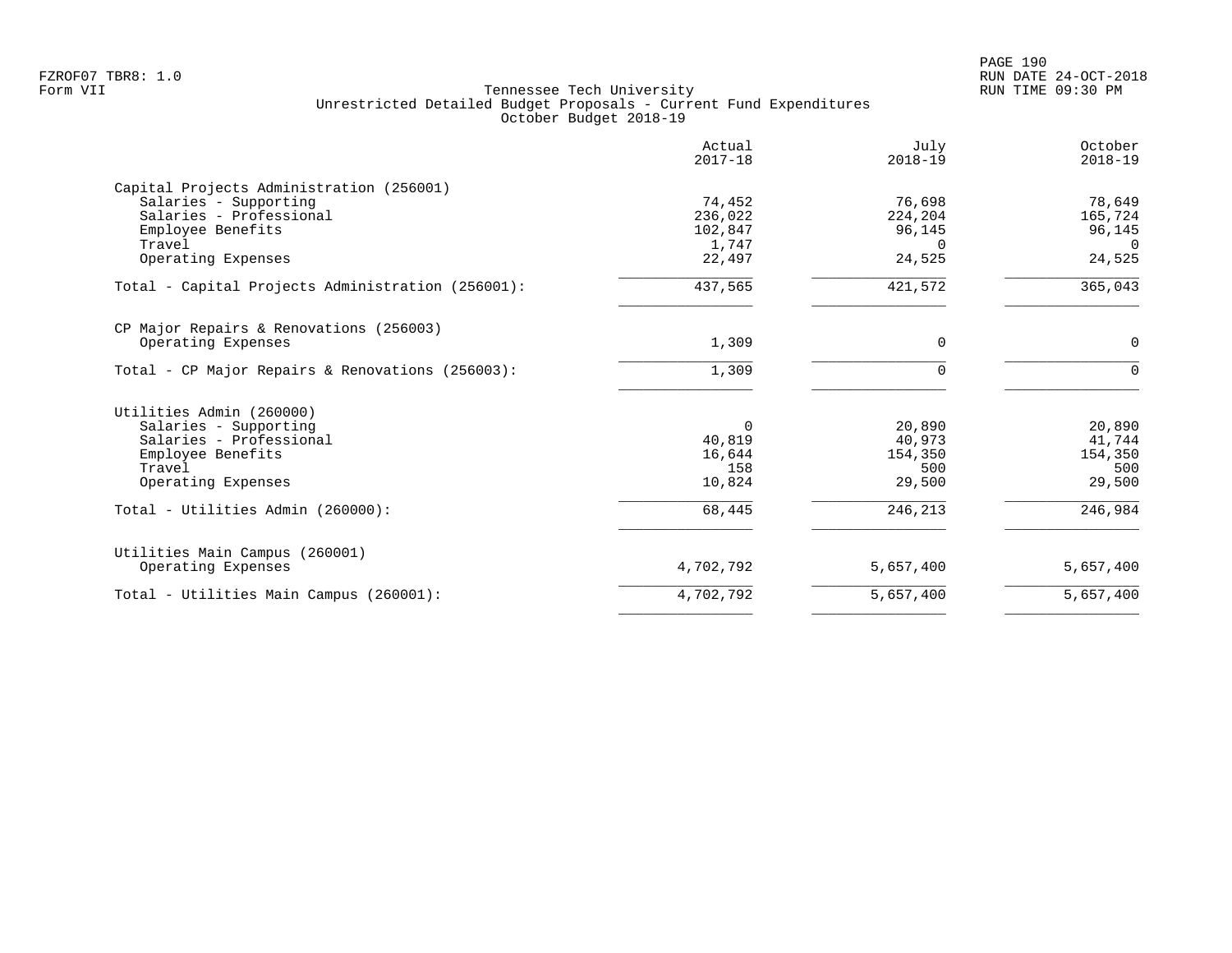PAGE 191 FZROF07 TBR8: 1.0 RUN DATE 24-OCT-2018

|                                                                                                                                                                                                              | Actual<br>$2017 - 18$                                         | July<br>$2018 - 19$                                         | October<br>$2018 - 19$                                         |
|--------------------------------------------------------------------------------------------------------------------------------------------------------------------------------------------------------------|---------------------------------------------------------------|-------------------------------------------------------------|----------------------------------------------------------------|
| Utilities Farm (260002)<br>Operating Expenses                                                                                                                                                                | 59,777                                                        | 51,680                                                      | 51,680                                                         |
| Total - Utilities Farm (260002):                                                                                                                                                                             | 59,777                                                        | 51,680                                                      | 51,680                                                         |
| Utilities Ag Pavilion (260003)<br>Operating Expenses                                                                                                                                                         | 53,080                                                        | 106,600                                                     | 106,600                                                        |
| Total - Utilities Aq Pavilion (260003):                                                                                                                                                                      | 53,080                                                        | 106,600                                                     | 106,600                                                        |
| SAF Sustainable Campus Fee (260004)<br>Salaries - Students<br>Salaries - Professional<br>Employee Benefits<br>Travel<br>Operating Expenses<br>Capital Outlay<br>Total - SAF Sustainable Campus Fee (260004): | 49,958<br>750<br>751<br>7,265<br>279,195<br>17,109<br>355,028 | 0<br>$\Omega$<br>700<br>$\Omega$<br>158,889<br>0<br>159,589 | 0<br>$\mathbf 0$<br>700<br>$\Omega$<br>199,571<br>0<br>200,271 |
| Utilities TVA Energy Reimb (260005)<br>Operating Expenses<br>Total - Utilities TVA Energy Reimb (260005):                                                                                                    | $-311,298$<br>$-311,298$                                      | $-260,000$<br>$-260,000$                                    | $-260,000$<br>$-260,000$                                       |
| Utilities TVA Energy Exp (260006)<br>Operating Expenses                                                                                                                                                      | 63,325                                                        | 111,800                                                     | 118,967                                                        |
| Total - Utilities TVA Energy Exp (260006):                                                                                                                                                                   | 63,325                                                        | 111,800                                                     | 118,967                                                        |
|                                                                                                                                                                                                              |                                                               |                                                             |                                                                |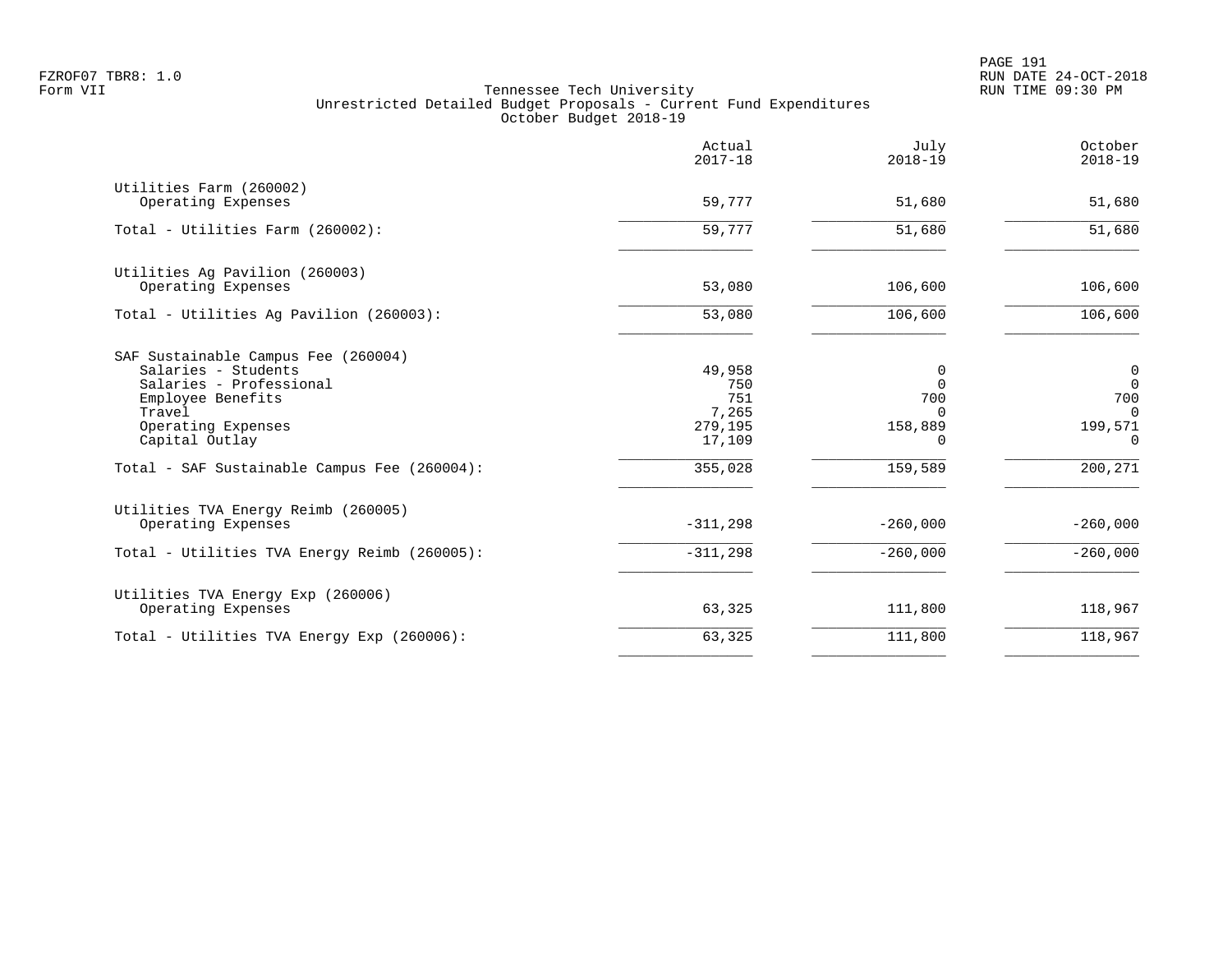PAGE 192 FZROF07 TBR8: 1.0 RUN DATE 24-OCT-2018

|                                                                                                                                                | Actual<br>$2017 - 18$                        | July<br>$2018 - 19$                                      | October<br>$2018 - 19$                               |
|------------------------------------------------------------------------------------------------------------------------------------------------|----------------------------------------------|----------------------------------------------------------|------------------------------------------------------|
| Sustainability Office (260008)<br>Salaries - Professional<br>Employee Benefits<br>Operating Expenses                                           | 75,347<br>30,417<br>1,580                    | 75,530<br>26,700<br>$\Omega$                             | 77,024<br>26,700<br>$\Omega$                         |
| Total - Sustainability Office (260008):                                                                                                        | 107,344                                      | 102,230                                                  | 103,724                                              |
| Grounds Roads and Walks (265000)<br>Salaries - Supporting<br>Salaries - Professional<br>Employee Benefits<br>Travel<br>Operating Expenses      | 0<br>62,770<br>31,865<br>2,657<br>1,848      | 12,620<br>63,003<br>62,019<br>$\Omega$<br>5,000          | 12,620<br>65,726<br>62,019<br>$\Omega$<br>5,000      |
| Total - Grounds Roads and Walks (265000):                                                                                                      | 99,140                                       | 142,642                                                  | 145,365                                              |
| Grounds Refuse Disposal (265001)<br>Operating Expenses<br>Total - Grounds Refuse Disposal (265001):                                            | 47,805<br>47,805                             | 57,500<br>57,500                                         | 57,500<br>57,500                                     |
| $M & R -$ Landscape (265002)<br>Salaries - Supporting<br>Salaries - Students<br>Employee Benefits<br>Operating Expenses<br>Department Revenues | 139,572<br>25<br>106,404<br>32,497<br>$-980$ | 199,686<br><sup>n</sup><br>117,000<br>15,500<br>$\Omega$ | 202,433<br>$\Omega$<br>117,000<br>15,500<br>$\Omega$ |
| Total - $M & R -$ Landscape (265002):                                                                                                          | 277,518                                      | 332,186                                                  | 334,933                                              |
|                                                                                                                                                |                                              |                                                          |                                                      |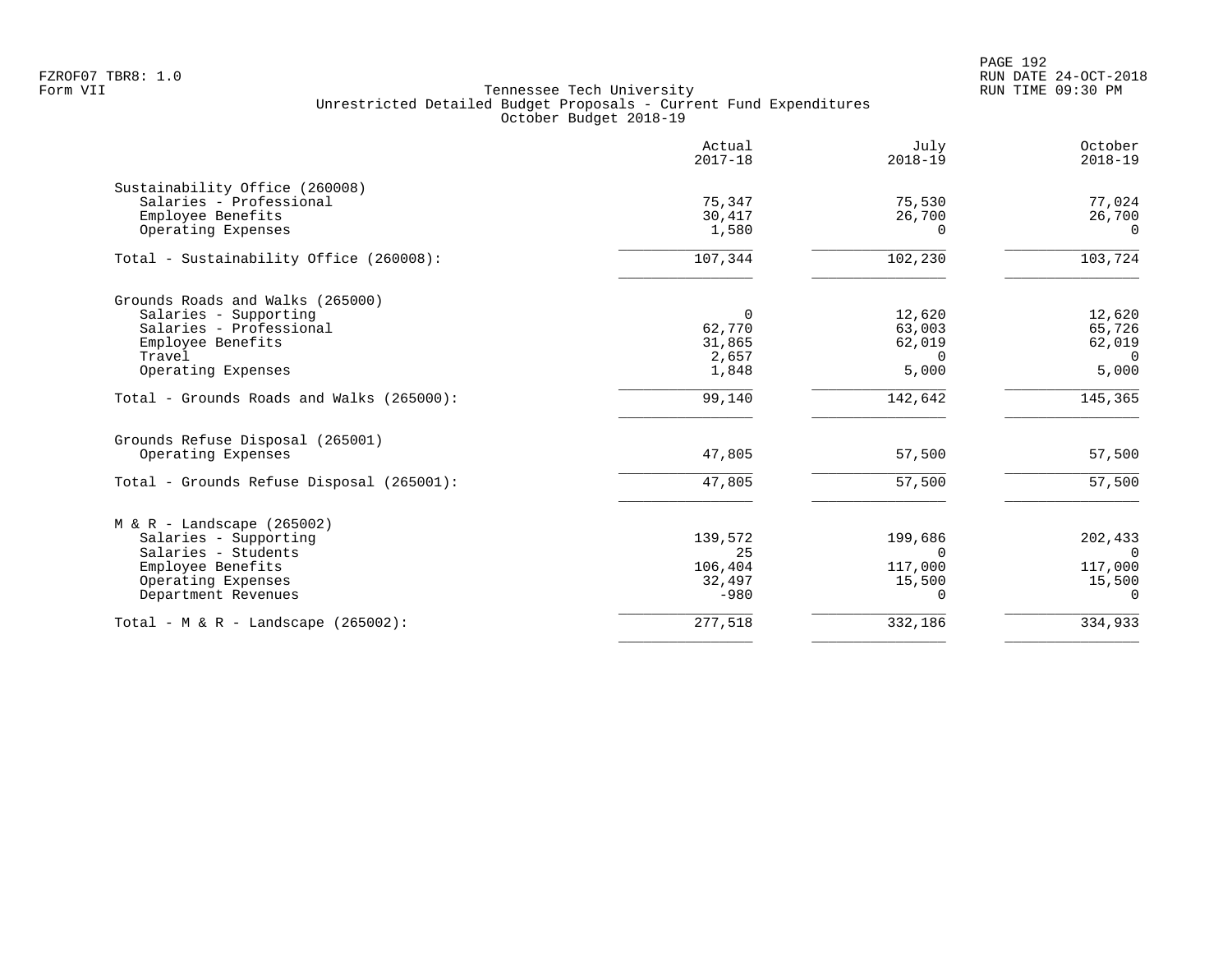PAGE 193 FZROF07 TBR8: 1.0 RUN DATE 24-OCT-2018

|                                                 | Actual<br>$2017 - 18$ | July<br>$2018 - 19$ | October<br>$2018 - 19$ |
|-------------------------------------------------|-----------------------|---------------------|------------------------|
| $M & R -$ Logistics (265003)                    |                       |                     |                        |
| Salaries - Supporting                           | 116,098               | 131,252             | 133,329                |
| Employee Benefits                               | 63,042                | 64,000              | 64,000                 |
| Operating Expenses                              | 34,437                | 20,800              | 20,800                 |
| Department Revenues                             | $-3,638$              | $\Omega$            | $\Omega$               |
| Total - M & R - Logistics (265003):             | 209,939               | 216,052             | 218,129                |
| $M & R$ - Parking and Paving (265004)           |                       |                     |                        |
| Operating Expenses                              | 6,567                 | 12,780              | 12,780                 |
| Total - M & R - Parking and Paving (265004):    | 6,567                 | 12,780              | 12,780                 |
| $M & R - Turf (265005)$                         |                       |                     |                        |
| Salaries - Supporting                           | 142,667               | 146,137             | 149,665                |
| Employee Benefits                               | 72,147                | 74,000              | 74,000                 |
| Travel                                          | 840                   | $\Omega$            | $\Omega$               |
| Operating Expenses                              | 43,541                | 14,300              | 14,300                 |
| Department Revenues                             | $-3,210$              | $\Omega$            | 0                      |
| Total - M & R - Turf (265005):                  | 255,985               | 234,437             | 237,965                |
| Major Repairs and Renovations (270000)          |                       |                     |                        |
| Operating Expenses                              | 50,235                | 160,120             | 428,318                |
| Total - Major Repairs and Renovations (270000): | 50,235                | 160,120             | 428,318                |
|                                                 |                       |                     |                        |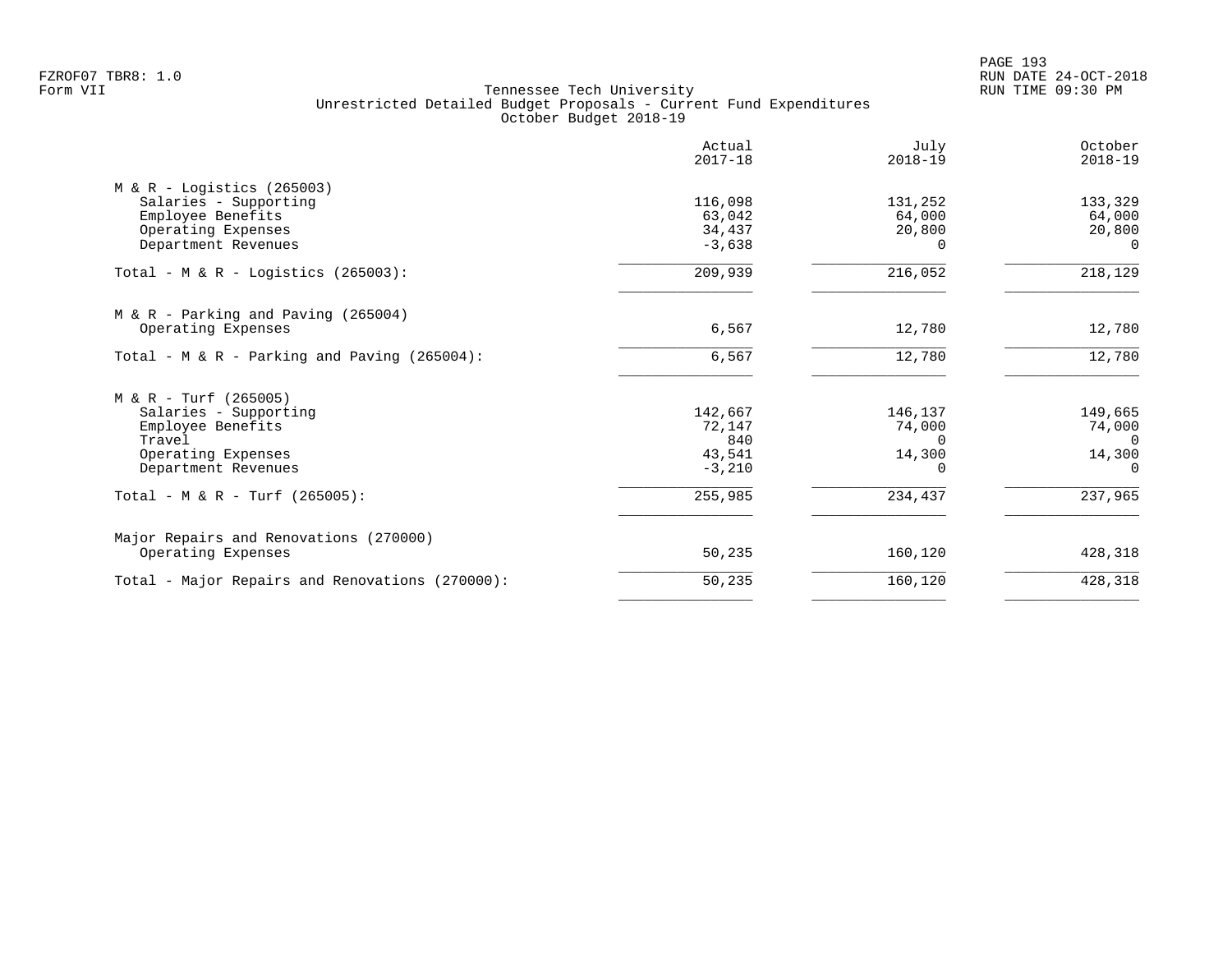PAGE 194 FZROF07 TBR8: 1.0 RUN DATE 24-OCT-2018

|                                                                                                                                                        | Actual<br>$2017 - 18$                   | July<br>$2018 - 19$                             | October<br>$2018 - 19$                    |
|--------------------------------------------------------------------------------------------------------------------------------------------------------|-----------------------------------------|-------------------------------------------------|-------------------------------------------|
| TBR Spouse Dependent Discount (700000)<br>Employee Benefits                                                                                            | 111,613                                 | 109,160                                         | 109,160                                   |
| Total - TBR Spouse Dependent Discount (700000):                                                                                                        | 111,613                                 | 109,160                                         | 109,160                                   |
| TBR Employ Remission PC191 (700001)<br>Employee Benefits                                                                                               | 8,579                                   | 6,530                                           | 6,530                                     |
| Total - TBR Employ Remission PC191 (700001):                                                                                                           | 8,579                                   | 6,530                                           | 6,530                                     |
| E and G Data Processing Allocation (700003)<br>Department Revenues                                                                                     | 39,871                                  | 42,090                                          | 42,480                                    |
| Total - E and G Data Processing Allocation (700003):                                                                                                   | 39,871                                  | 42,090                                          | 42,480                                    |
| E and G Claims Adjustment (700004)<br>Operating Expenses                                                                                               | 19,943                                  | 24,410                                          | 24,410                                    |
| Total - E and G Claims Adjustment $(700004)$ :                                                                                                         | 19,943                                  | 24,410                                          | 24,410                                    |
| $E$ and G Support (700005)<br>Salaries - Administrative<br>Salaries - Supporting<br>Salaries - Professional<br>Employee Benefits<br>Operating Expenses | 0<br>$\mathbf 0$<br>11,591<br>$-13,911$ | 3,065<br>77,854<br>24,125<br>38,270<br>$-8,327$ | 65<br>25,400<br>203<br>38,270<br>$-8,167$ |
| Total - E and G Support $(700005)$ :                                                                                                                   | $-2,320$                                | 134,987                                         | $\overline{55,771}$                       |
|                                                                                                                                                        |                                         |                                                 |                                           |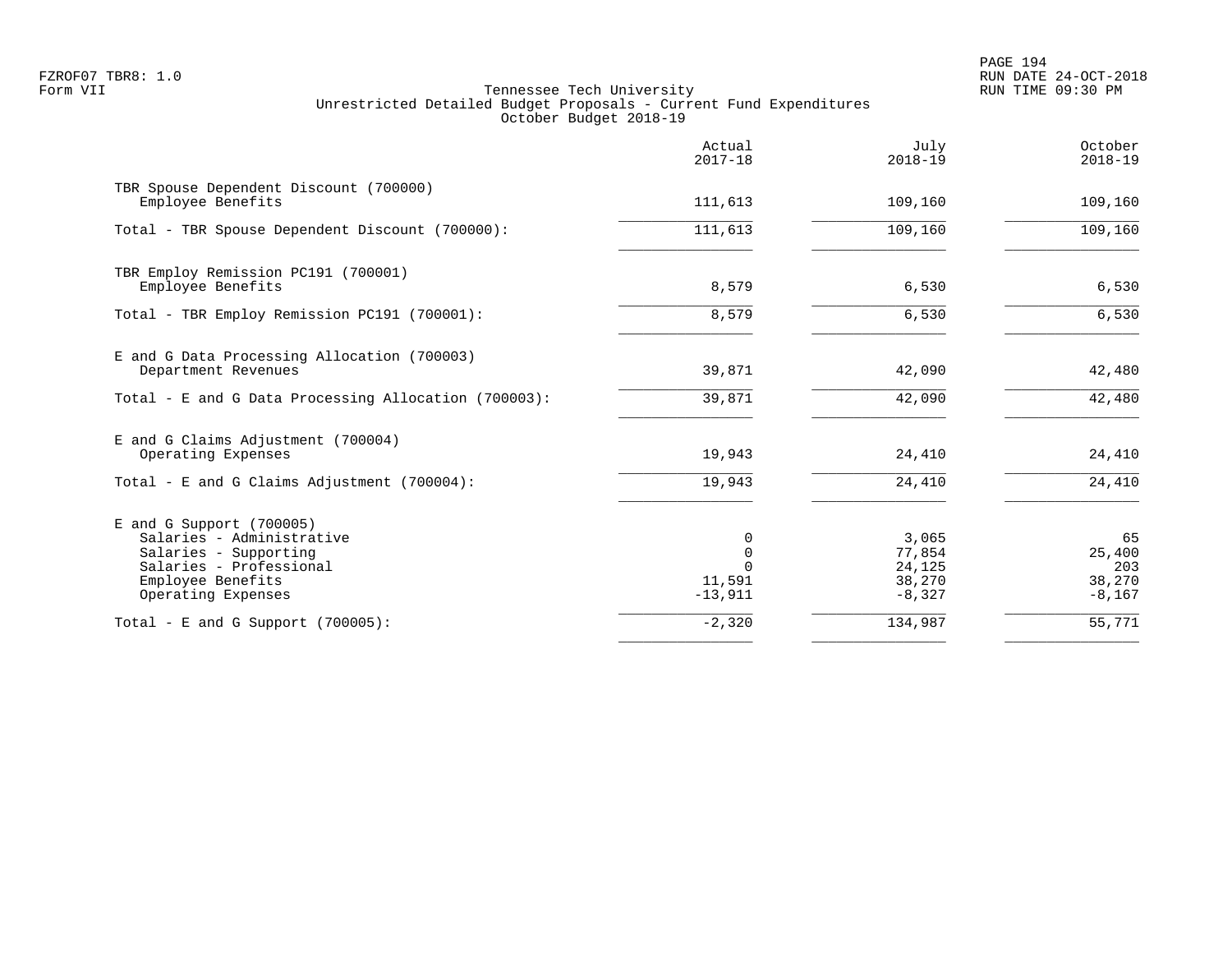|                                                                  | Actual<br>$2017 - 18$ | July<br>$2018 - 19$ | October<br>$2018 - 19$ |
|------------------------------------------------------------------|-----------------------|---------------------|------------------------|
| E and G Other Salary Pool (700009)<br>Salaries - Supporting      | 0                     | 19,520              | 19,520                 |
| Total - E and G Other Salary Pool (700009):                      | $\Omega$              | 19,520              | 19,520                 |
| C C Security Trans (700015)<br>Operating Expenses                | $-60,000$             | $-60,000$           | $-60,000$              |
| Total - C C Security Trans $(700015)$ :                          | $-60,000$             | $-60,000$           | $-60,000$              |
| App Plant Non Utility Allocation (700038)<br>Department Revenues | $-1,018,470$          | $-984,150$          | $-928,380$             |
| Total - App Plant Non Utility Allocation (700038):               | $-1,018,470$          | $-984, 150$         | $-928,380$             |
| App Plant Utilities Allocation (700039)<br>Department Revenues   | $-712,880$            | $-937,860$          | $-885,370$             |
| Total - App Plant Utilities Allocation (700039):                 | $-712,880$            | $-937,860$          | $-885,370$             |
| App Plant CC Utility Alloc (700042)<br>Department Revenues       | $-18,200$             | $-21,340$           | $-21,340$              |
| Total - App Plant CC Utility Alloc (700042):                     | $-18,200$             | $-21,340$           | $-21,340$              |
|                                                                  |                       |                     |                        |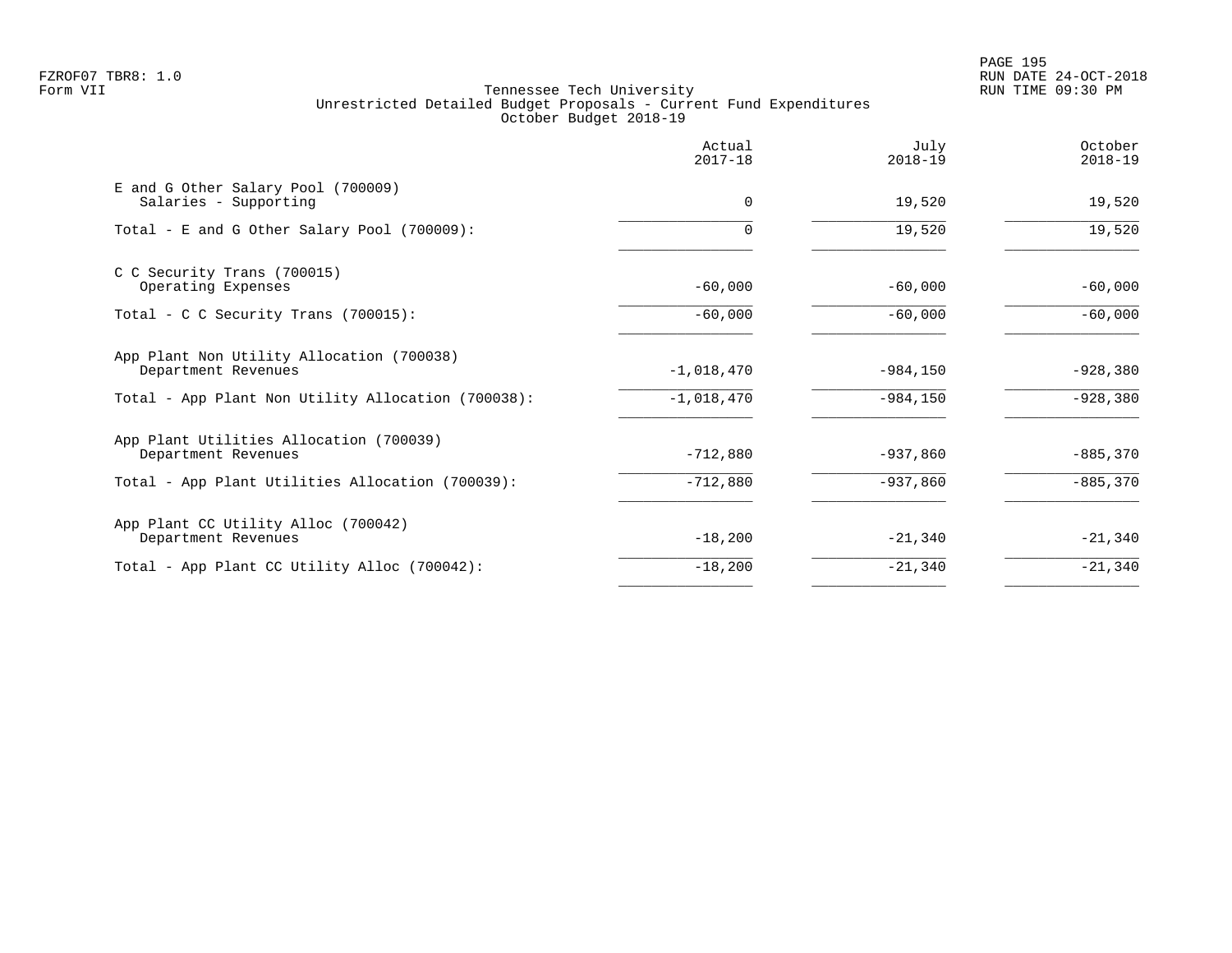PAGE 196 FZROF07 TBR8: 1.0 RUN DATE 24-OCT-2018

|                                                     | Actual<br>$2017 - 18$  | July<br>$2018 - 19$        | October<br>$2018 - 19$   |
|-----------------------------------------------------|------------------------|----------------------------|--------------------------|
| App Plant CC Non Utility Alloc (700043)             |                        |                            |                          |
| Department Revenues                                 | $-66,960$              | $-69,400$                  | $-68,730$                |
| Total - App Plant CC Non Utility Alloc (700043):    | $-66,960$              | $-69,400$                  | $-68,730$                |
| Post Office Allocation (700045)                     |                        |                            |                          |
| Operating Expenses<br>Department Revenues           | 0<br>14,970            | 4,810<br>$\Omega$          | 4,810<br>$\Omega$        |
|                                                     |                        |                            |                          |
| Total - Post Office Allocation (700045):            | 14,970                 | 4,810                      | 4,810                    |
| Building Maintenance Support (700052)               |                        |                            |                          |
| Employee Benefits                                   | $\mathbf 0$            | 7,900                      | 7,900                    |
| Total - Building Maintenance Support (700052):      | $\Omega$               | 7,900                      | 7,900                    |
| TTU Staff Tuit Maint Reimbursment (700068)          |                        |                            |                          |
| Employee Benefits                                   | 12,314                 | 0                          | $\mathbf 0$              |
| Total - TTU Staff Tuit Maint Reimbursment (700068): | 12,314                 | $\Omega$                   | $\Omega$                 |
| Total - Physical Plant (500):                       |                        |                            |                          |
| Salaries - Administrative                           | 122,940                | 126,313                    | 126,313                  |
| Salaries - Supporting                               | 2,700,451              | 3,035,919                  | 3,046,199                |
| Salaries - Students<br>Salaries - Professional      | 70,146<br>976,962      | 21,438<br>1,003,571        | 14,038<br>941,841        |
| Employee Benefits                                   | 2,131,614              | 2,379,836                  | 2,379,836                |
| Travel                                              | 21,859                 | 9,640                      | 9,640                    |
| Operating Expenses                                  | 8,503,257              | 9,688,767                  | 10,034,393               |
| Capital Outlay<br>Department Revenues               | 28,962<br>$-1,877,164$ | $\Omega$<br>$-2, 269, 660$ | $\Omega$<br>$-2,160,340$ |
| Total                                               | 12,679,027             | 13,995,824                 | 14,391,920               |
|                                                     |                        |                            |                          |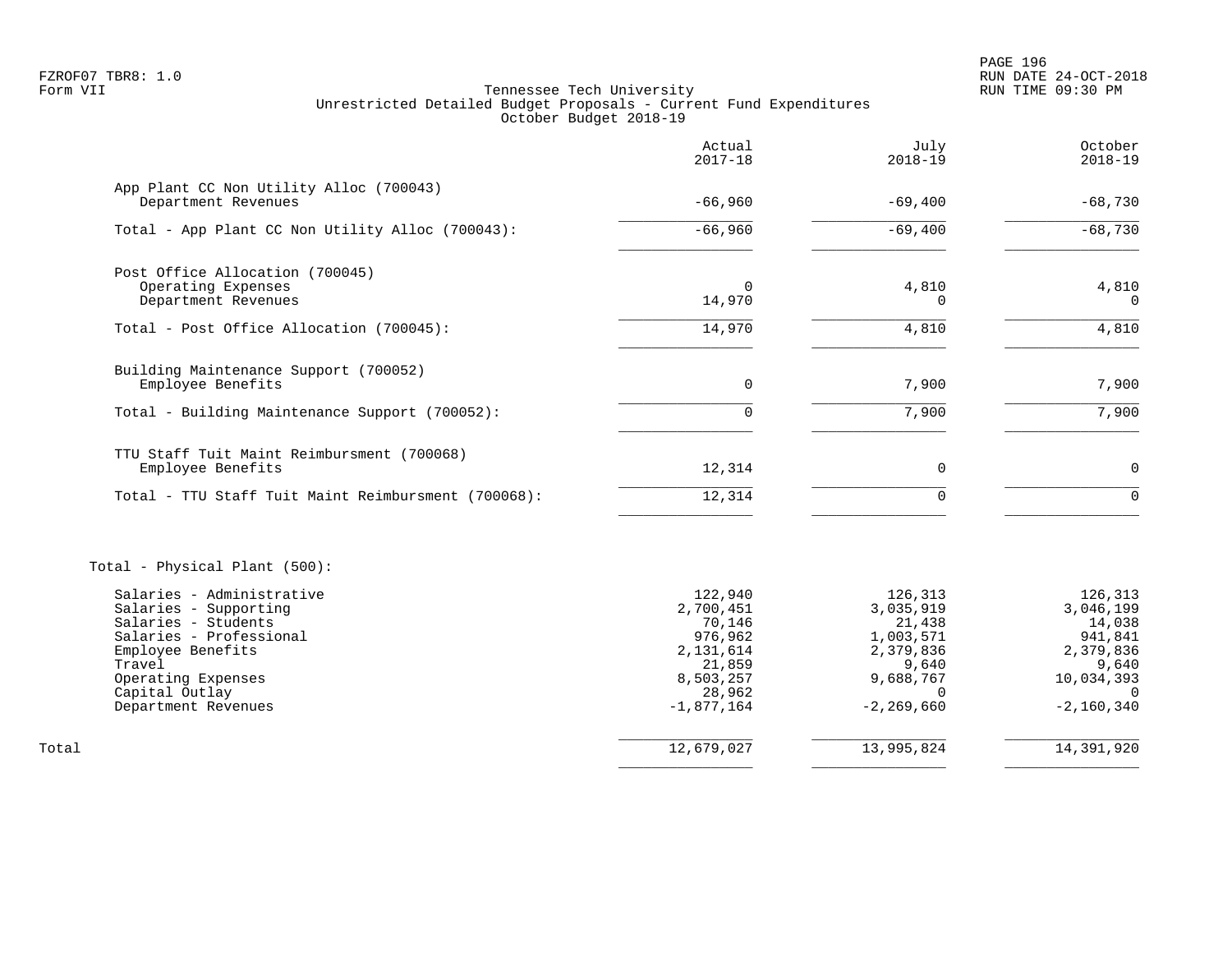PAGE 197 FZROF07 TBR8: 1.0 RUN DATE 24-OCT-2018

|                                                                                                                                                                                                   | Actual<br>$2017 - 18$                                                                                   | July<br>$2018 - 19$                                                                                          | October<br>$2018 - 19$                                                                             |
|---------------------------------------------------------------------------------------------------------------------------------------------------------------------------------------------------|---------------------------------------------------------------------------------------------------------|--------------------------------------------------------------------------------------------------------------|----------------------------------------------------------------------------------------------------|
| Total - Physical Plant (50):                                                                                                                                                                      |                                                                                                         |                                                                                                              |                                                                                                    |
| Salaries - Administrative<br>Salaries - Supporting<br>Salaries - Students<br>Salaries - Professional<br>Employee Benefits<br>Travel<br>Operating Expense<br>Capital Outlay<br>Department Revenues | 122,940<br>2,700,451<br>70,146<br>976,962<br>2,131,614<br>21,859<br>8,503,257<br>28,962<br>$-1,877,164$ | 126,313<br>3,035,919<br>21,438<br>1,003,571<br>2,379,836<br>9,640<br>9,688,767<br>$\Omega$<br>$-2, 269, 660$ | 126,313<br>3,046,199<br>14,038<br>941,841<br>2,379,836<br>9,640<br>10,034,393<br>0<br>$-2,160,340$ |
| Total                                                                                                                                                                                             | 12,679,027                                                                                              | 13,995,824                                                                                                   | 14,391,920                                                                                         |
| Scholarships and Fellowships (55)<br>Scholarships and Fellowships (550)<br>Alumni Scholarships (120019)<br>Operating Expenses                                                                     | 8,000                                                                                                   | 12,780                                                                                                       | 12,780                                                                                             |
| Total - Alumni Scholarships (120019):                                                                                                                                                             | 8,000                                                                                                   | 12,780                                                                                                       | 12,780                                                                                             |
| Honors Scholarship (121901)<br>Operating Expenses                                                                                                                                                 | 243,888                                                                                                 | 610,640                                                                                                      | 610,640                                                                                            |
| Total - Honors Scholarship (121901):                                                                                                                                                              | 243,888                                                                                                 | 610,640                                                                                                      | 610,640                                                                                            |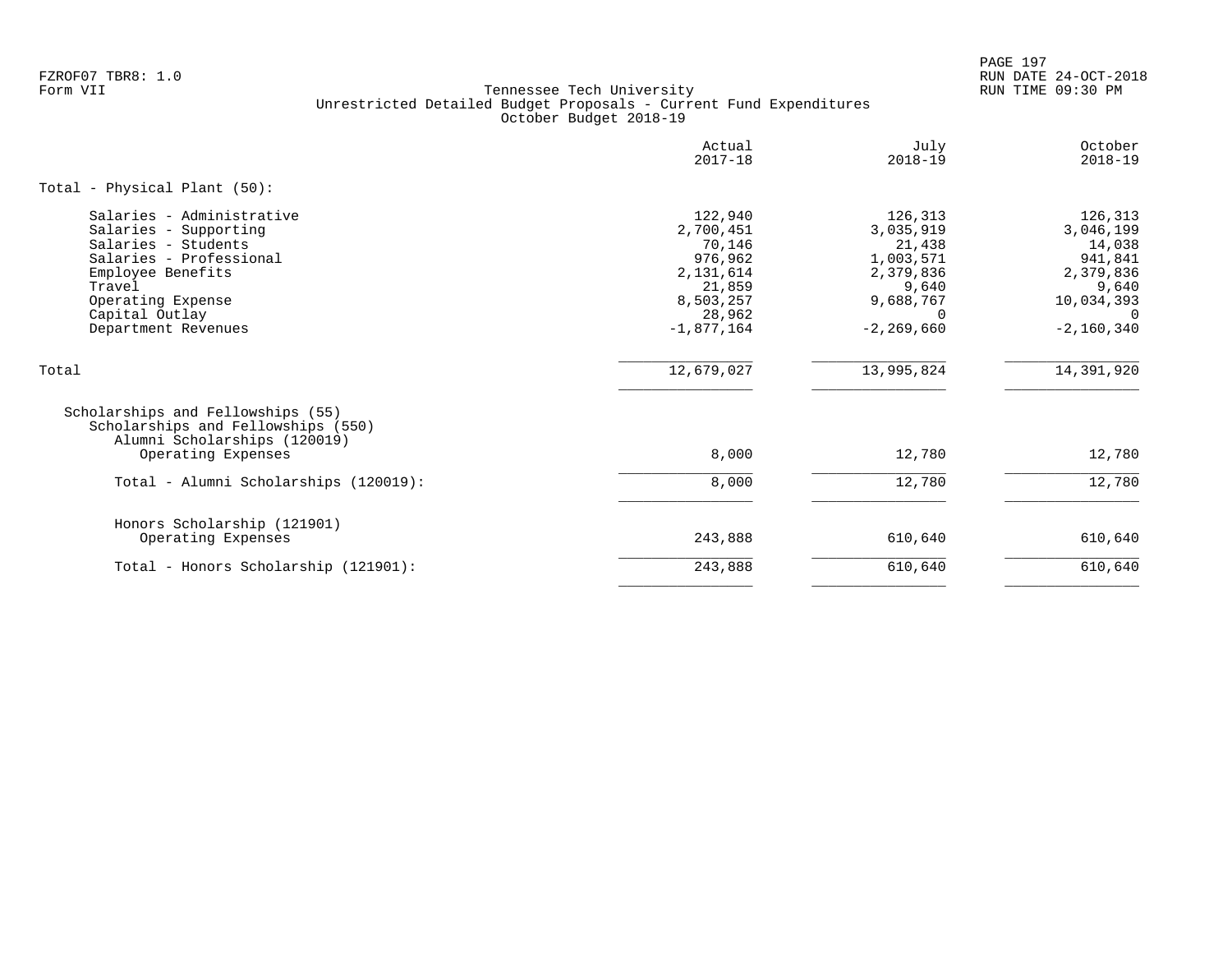PAGE 198 FZROF07 TBR8: 1.0 RUN DATE 24-OCT-2018

|                                                                                 | Actual<br>$2017 - 18$ | July<br>$2018 - 19$ | October<br>$2018 - 19$ |
|---------------------------------------------------------------------------------|-----------------------|---------------------|------------------------|
| Comm Coll Scholarship (121902)<br>Operating Expenses                            | 967,000               | 1,219,230           | 1,019,230              |
| Total - Comm Coll Scholarship (121902):                                         | 967,000               | 1,219,230           | 1,019,230              |
| Financial Aid Housing Scholarship (122003)<br>Operating Expenses                | $\mathbf 0$           | 39,600              | 39,600                 |
| Total - Financial Aid Housing Scholarship (122003):                             | $\Omega$              | 39,600              | 39,600                 |
| SEOG Matching (122004)<br>Operating Expenses<br>Total - SEOG Matching (122004): | 79,601<br>79,601      | 64,690<br>64,690    | 64,690<br>64,690       |
| UAS (122005)<br>Operating Expenses                                              | 5,684,876             | 6,102,330           | 5,602,330              |
| $Total - UAS (122005):$                                                         | 5,684,876             | 6,102,330           | 5,602,330              |
| Science Fair Scholarship (123011)<br>Operating Expenses                         | $\mathbf 0$           | 31,650              | 31,650                 |
| Total - Science Fair Scholarship (123011):                                      | 0                     | 31,650              | 31,650                 |
|                                                                                 |                       |                     |                        |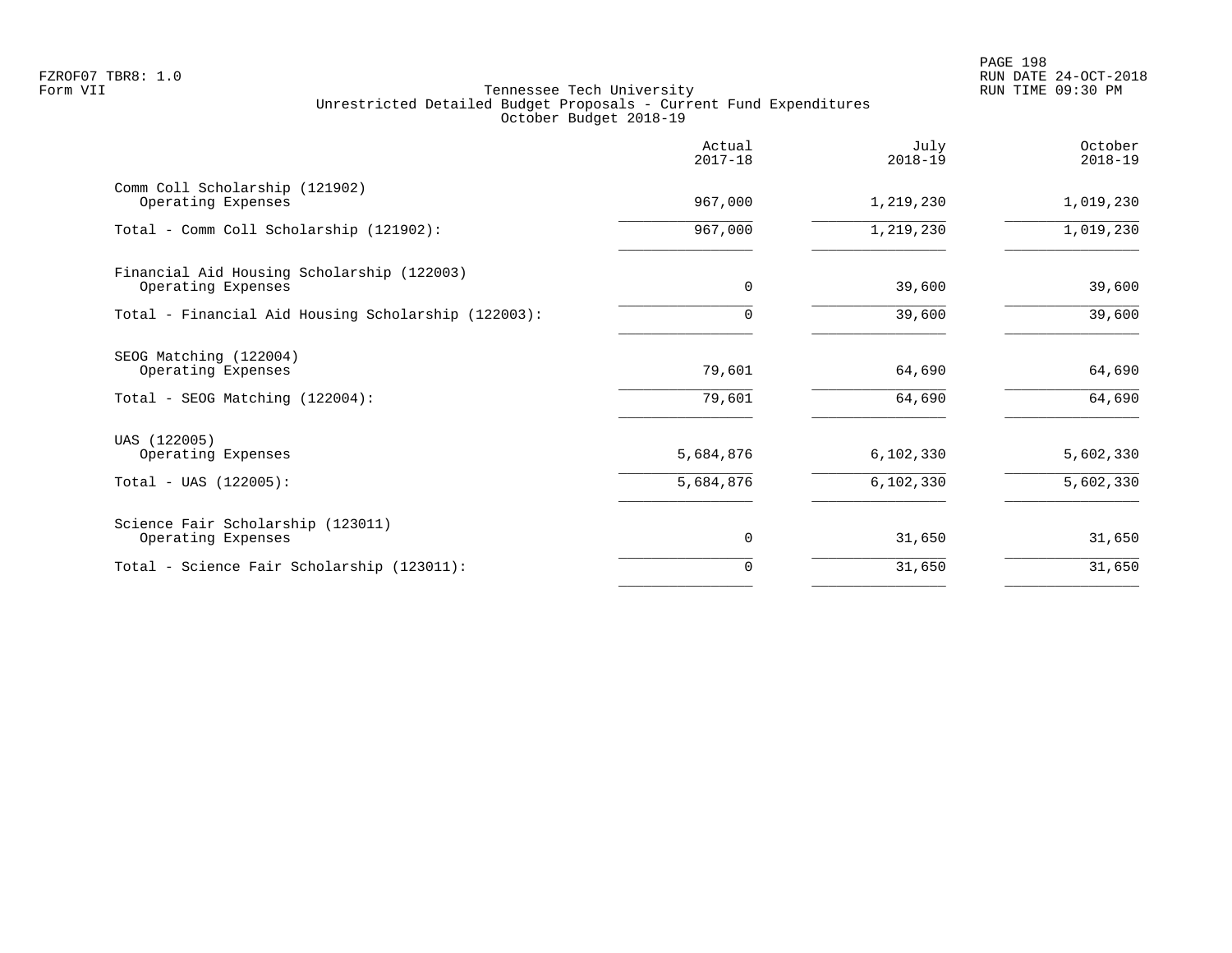PAGE 199 FZROF07 TBR8: 1.0 RUN DATE 24-OCT-2018

|                                                         | Actual<br>$2017 - 18$ | July<br>$2018 - 19$ | October<br>$2018 - 19$ |
|---------------------------------------------------------|-----------------------|---------------------|------------------------|
| Alumni OST Scholarship (123012)<br>Operating Expenses   | 24,000                | 38,310              | 38,310                 |
| Total - Alumni OST Scholarship (123012):                | 24,000                | 38,310              | 38,310                 |
| Boys Girls State Sch (123014)<br>Operating Expenses     | 0                     | 11,780              | 11,780                 |
| Total - Boys Girls State Sch (123014):                  | 0                     | 11,780              | 11,780                 |
| Admissions Hounsing Sch (123015)<br>Operating Expenses  | 141,000               | 267,440             | 267,440                |
| Total - Admissions Hounsing Sch (123015):               | 141,000               | 267,440             | 267,440                |
| African Am Undergrad Sch (123017)<br>Operating Expenses | 28,141                | 251,300             | 251,300                |
| Total - African Am Undergrad Sch (123017):              | 28,141                | 251,300             | 251,300                |
| Minority Housing Sch (123018)<br>Operating Expenses     | 0                     | 810                 | 810                    |
| Total - Minority Housing Sch (123018):                  | 0                     | 810                 | 810                    |
|                                                         |                       |                     |                        |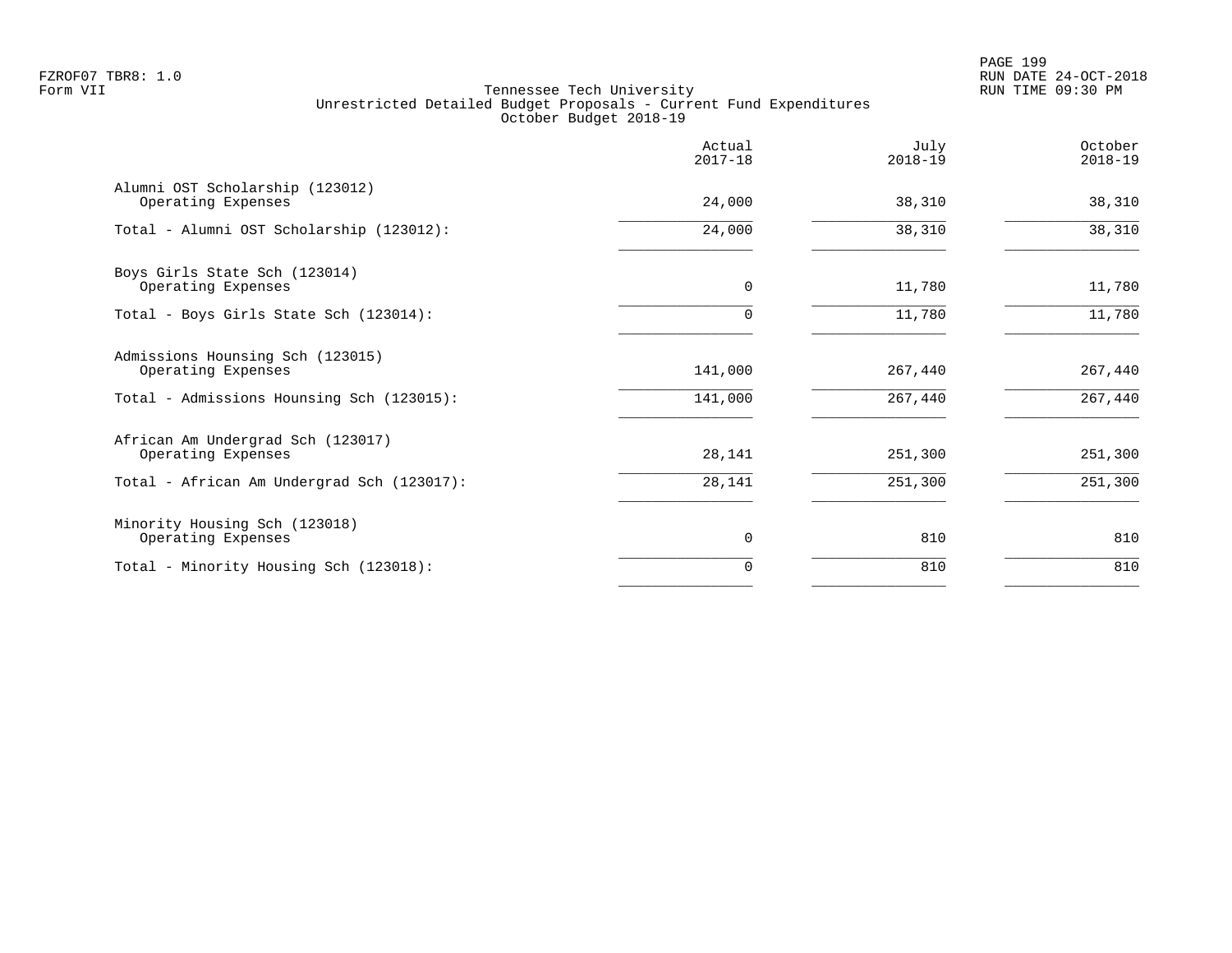PAGE 200 FZROF07 TBR8: 1.0 RUN DATE 24-OCT-2018

|                                                                | Actual<br>$2017 - 18$ | July<br>$2018 - 19$ | October<br>$2018 - 19$ |
|----------------------------------------------------------------|-----------------------|---------------------|------------------------|
| Veterans Yellow Ribbon Program (123020)<br>Operating Expenses  | $\Omega$              | 44,542              | 44,542                 |
| Total - Veterans Yellow Ribbon Program (123020):               |                       | 44,542              | 44,542                 |
| University Summer Scholarships (123021)<br>Operating Expenses  | 27,363                | 115,000             | 115,000                |
| Total - University Summer Scholarships (123021):               | 27,363                | 115,000             | 115,000                |
| TnCIS Study Abroad Scholarship (123708)<br>Operating Expenses  | 2,843                 | $\Omega$            | $\mathbf 0$            |
| Total - TnCIS Study Abroad Scholarship (123708):               | 2,843                 |                     | $\Omega$               |
| UAS International (123720)<br>Operating Expenses               | $\Omega$              | 12,200              | 12,200                 |
| Total - UAS International (123720):                            |                       | 12,200              | 12,200                 |
| International Merit Scholarship (123721)<br>Operating Expenses | 594,441               | 542,880             | 542,880                |
| Total - International Merit Scholarship (123721):              | 594,441               | 542,880             | 542,880                |
|                                                                |                       |                     |                        |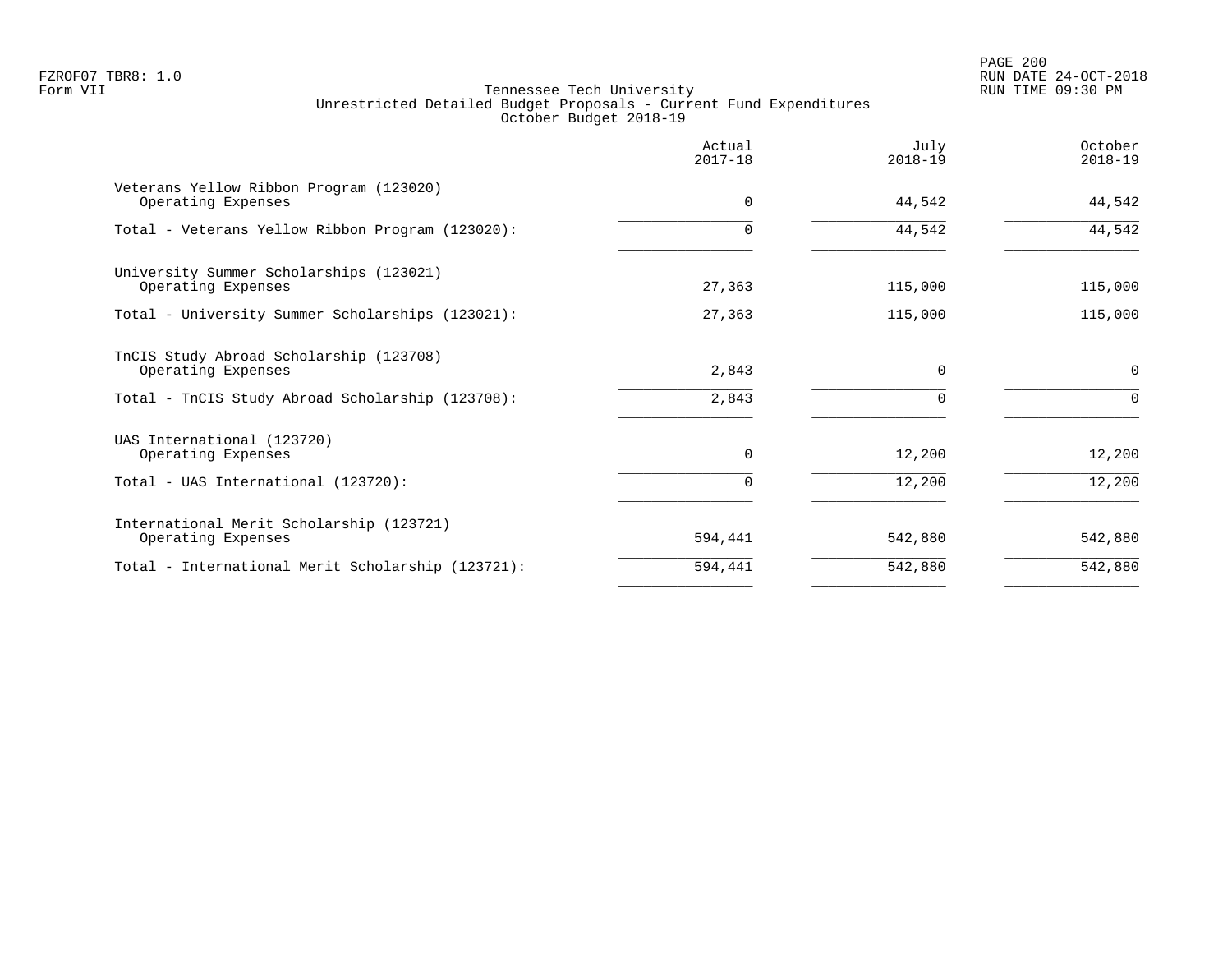PAGE 201 FZROF07 TBR8: 1.0 RUN DATE 24-OCT-2018

|                                                                    | Actual<br>$2017 - 18$ | July<br>$2018 - 19$ | October<br>$2018 - 19$ |
|--------------------------------------------------------------------|-----------------------|---------------------|------------------------|
| International Legacy Scholarship (123722)<br>Operating Expenses    | 5,000                 | 13,920              | 13,920                 |
| Total - International Legacy Scholarship (123722):                 | 5,000                 | 13,920              | 13,920                 |
| Multinational Enhancement Svc Schol (123723)<br>Operating Expenses | 172,750               | 371,200             | 171,200                |
| Total - Multinational Enhancement Svc Schol (123723):              | 172,750               | 371,200             | 171,200                |
| Fulbright Scholars OST (123724)<br>Operating Expenses              | 106,774               | 118,200             | 118,200                |
| Total - Fulbright Scholars OST (123724):                           | 106,774               | 118,200             | 118,200                |
| Institutional Scholarship Fund (123800)<br>Operating Expenses      | 16,633                | 20,000              | 20,000                 |
| Total - Institutional Scholarship Fund (123800):                   | 16,633                | 20,000              | 20,000                 |
| ROTC Housing Scholarship (125601)<br>Operating Expenses            | 108,190               | 123,810             | 123,810                |
| Total - ROTC Housing Scholarship (125601):                         | 108,190               | 123,810             | 123,810                |
|                                                                    |                       |                     |                        |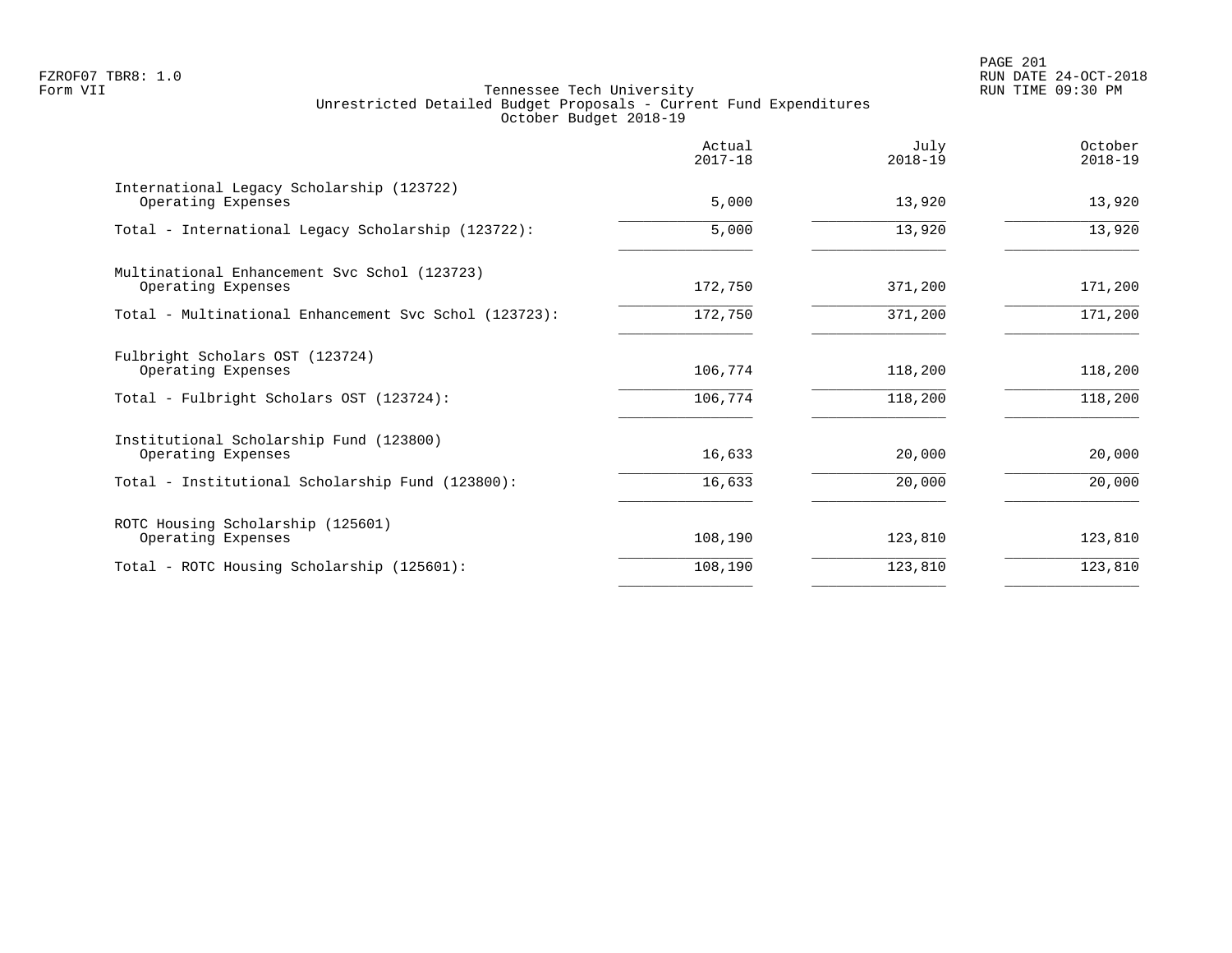|                                                           | Actual<br>$2017 - 18$ | July<br>$2018 - 19$ | October<br>$2018 - 19$ |
|-----------------------------------------------------------|-----------------------|---------------------|------------------------|
| ROTC STEM Scholarships (125604)<br>Operating Expenses     | 83,000                | 100,000             | 100,000                |
| Total - ROTC STEM Scholarships (125604):                  | 83,000                | 100,000             | 100,000                |
| Varsity Spirit Scholarship (129008)<br>Operating Expenses | 0                     | 5,000               | 5,000                  |
| Total - Varsity Spirit Scholarship (129008):              | 0                     | 5,000               | 5,000                  |
| Chemistry LM Scholarships (131509)<br>Operating Expenses  | 10,375                | 12,613              | 47,889                 |
| Total - Chemistry LM Scholarships (131509):               | 10,375                | 12,613              | 47,889                 |
| Physics LM Scholarships (135009)<br>Operating Expenses    | 8,913                 | 3,005               | 14,464                 |
| Total - Physics LM Scholarships (135009):                 | 8,913                 | 3,005               | 14,464                 |
| Don Cook Scholarship (140020)<br>Operating Expenses       | 0                     | 500                 | 500                    |
| Total - Don Cook Scholarship (140020):                    | 0                     | 500                 | 500                    |
|                                                           |                       |                     |                        |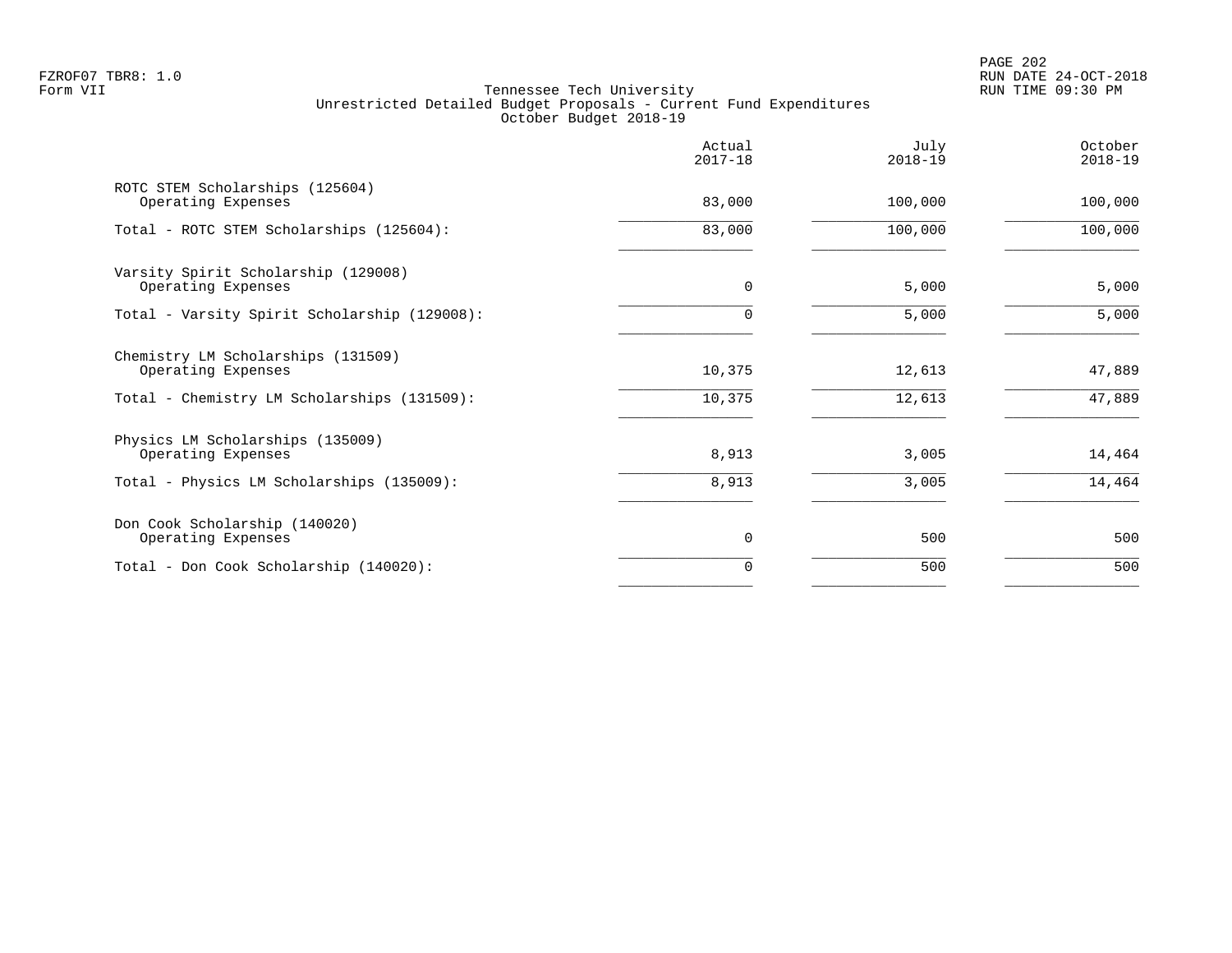PAGE 203 FZROF07 TBR8: 1.0 RUN DATE 24-OCT-2018

|                                                             | Actual<br>$2017 - 18$ | July<br>$2018 - 19$ | October<br>$2018 - 19$ |
|-------------------------------------------------------------|-----------------------|---------------------|------------------------|
| Restricted Ext Prog Regl Dev (180013)<br>Operating Expenses | $\mathbf 0$           | 910                 | 910                    |
| Total - Restricted Ext Prog Regl Dev (180013):              | O                     | 910                 | 910                    |
| Athletic Book Account (600057)<br>Operating Expenses        | 194,593               | 125,000             | 125,000                |
| Total - Athletic Book Account (600057):                     | 194,593               | 125,000             | 125,000                |
| Athletic Book Trans Out (600058)<br>Operating Expenses      | $-194,594$            | $-125,000$          | $-125,000$             |
| Total - Athletic Book Trans Out (600058):                   | $-194,594$            | $-125,000$          | $-125,000$             |
| Football Scholarships (601060)<br>Operating Expenses        | 1,789,120             | 1,815,330           | 1,815,330              |
| Total - Football Scholarships (601060):                     | 1,789,120             | 1,815,330           | 1,815,330              |
| Mens Basketball Scholarships (601061)<br>Operating Expenses | 439,954               | 478,660             | 478,660                |
| Total - Mens Basketball Scholarships (601061):              | 439,954               | 478,660             | 478,660                |
|                                                             |                       |                     |                        |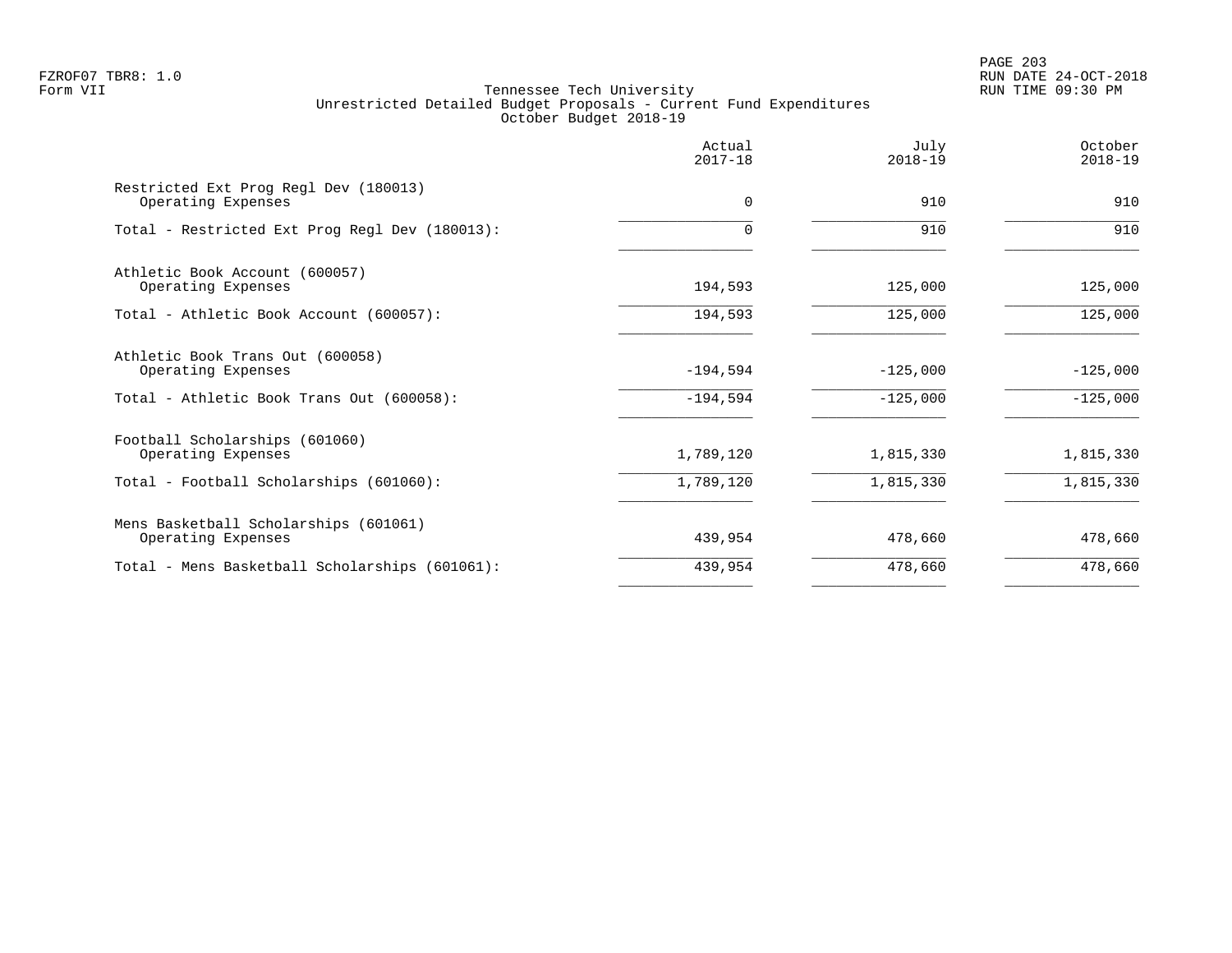|                                                                | Actual<br>$2017 - 18$ | July<br>$2018 - 19$ | October<br>$2018 - 19$ |
|----------------------------------------------------------------|-----------------------|---------------------|------------------------|
| Baseball Scholarships (601062)<br>Operating Expenses           | 290,269               | 347,730             | 347,730                |
| Total - Baseball Scholarships (601062):                        | 290,269               | 347,730             | 347,730                |
| Mens Tennis Scholarships (601064)<br>Operating Expenses        | 154,984               | 163,060             | 163,060                |
| Total - Mens Tennis Scholarships (601064):                     | 154,984               | 163,060             | 163,060                |
| Mens Golf Scholarships (601065)<br>Operating Expenses          | 63,537                | 88,100              | 88,100                 |
| Total - Mens Golf Scholarships (601065):                       | 63,537                | 88,100              | 88,100                 |
| Mens Cross Country Scholarships (601066)<br>Operating Expenses | 151,828               | 164,520             | 164,520                |
| Total - Mens Cross Country Scholarships (601066):              | 151,828               | 164,520             | 164,520                |
| Womens Basketball Scholarships (602060)<br>Operating Expenses  | 440,286               | 507,595             | 507,595                |
| Total - Womens Basketball Scholarships (602060):               | 440,286               | 507,595             | 507,595                |
|                                                                |                       |                     |                        |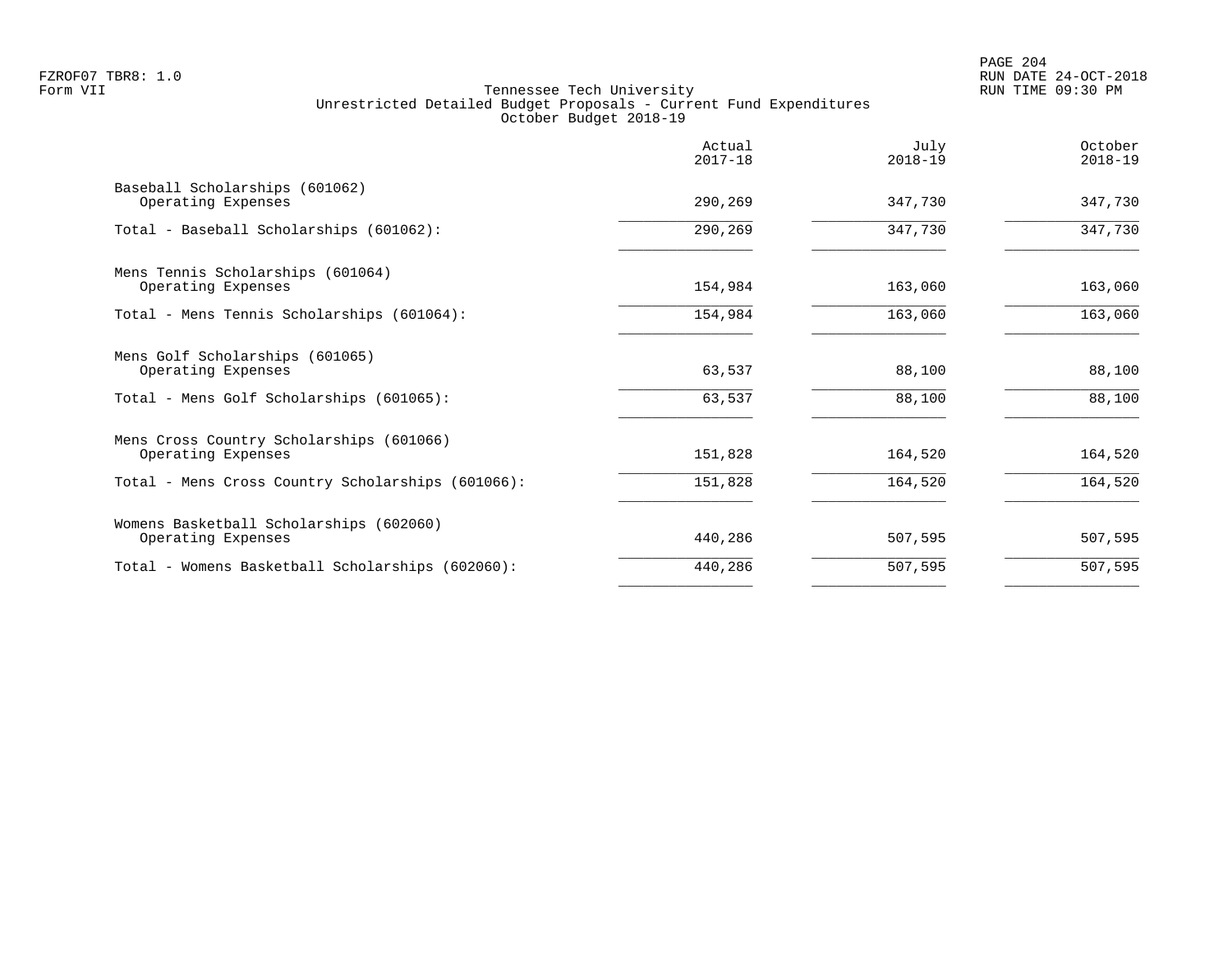PAGE 205 FZROF07 TBR8: 1.0 RUN DATE 24-OCT-2018

|                                                                  | Actual<br>$2017 - 18$ | July<br>$2018 - 19$ | October<br>$2018 - 19$ |
|------------------------------------------------------------------|-----------------------|---------------------|------------------------|
| Womens Volleyball Scholarships (602061)<br>Operating Expenses    | 398,132               | 432,870             | 432,870                |
| Total - Womens Volleyball Scholarships (602061):                 | 398,132               | 432,870             | 432,870                |
| Womens Golf Scholarships (602063)<br>Operating Expenses          | 116,039               | 157,530             | 157,530                |
| Total - Womens Golf Scholarships (602063):                       | 116,039               | 157,530             | 157,530                |
| Womens Softball Scholarships (602064)<br>Operating Expenses      | 277,917               | 377,560             | 377,560                |
| Total - Womens Softball Scholarships (602064):                   | 277,917               | 377,560             | 377,560                |
| Womens Cross Country Scholarships (602065)<br>Operating Expenses | 366,969               | 518,980             | 518,980                |
| Total - Womens Cross Country Scholarships (602065):              | 366,969               | 518,980             | 518,980                |
| Womens Soccer Scholarships (602066)<br>Operating Expenses        | 427,580               | 495,310             | 495,310                |
| Total - Womens Soccer Scholarships (602066):                     | 427,580               | 495,310             | 495,310                |
|                                                                  |                       |                     |                        |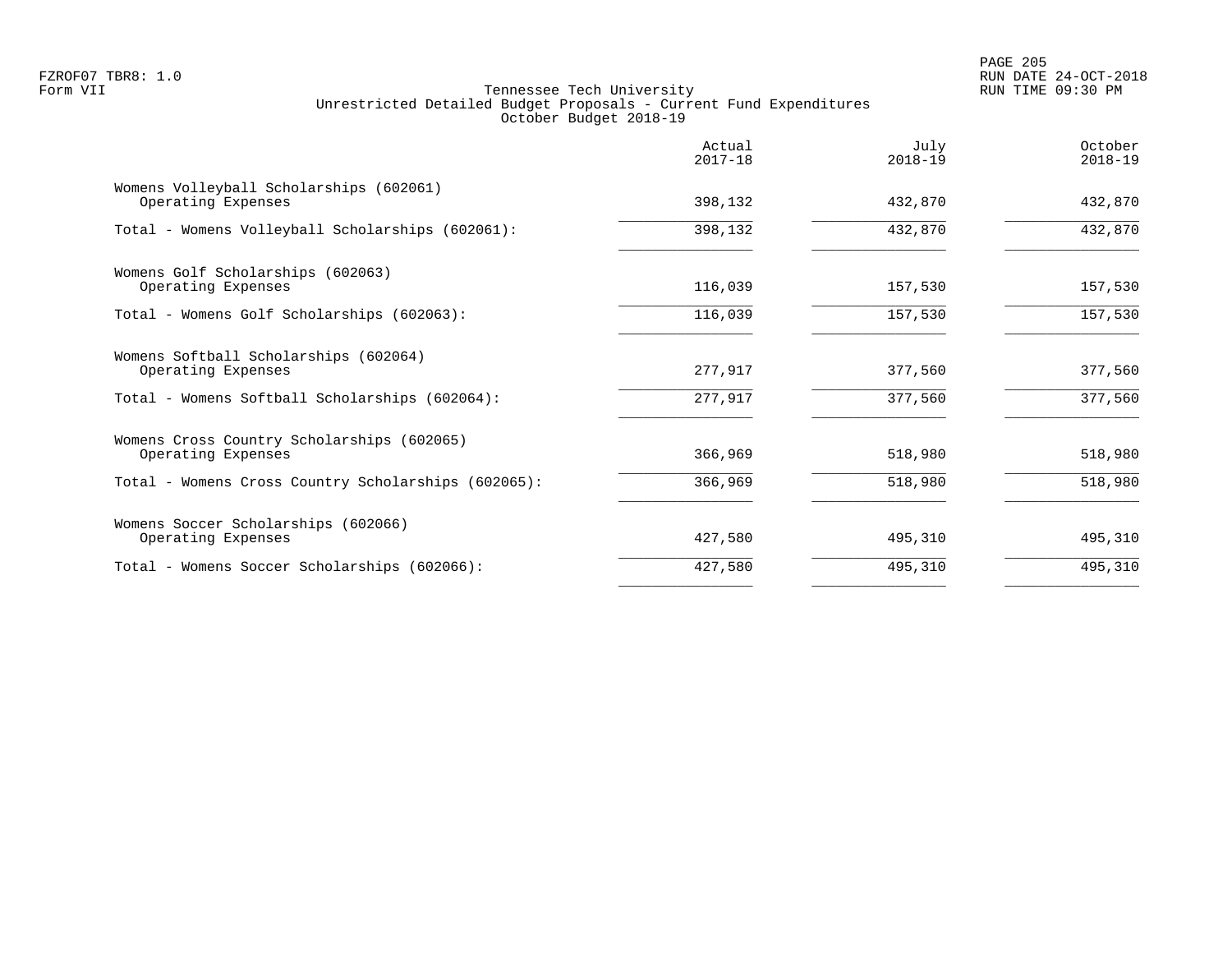|                                                                  | Actual<br>$2017 - 18$ | July<br>$2018 - 19$ | October<br>$2018 - 19$ |
|------------------------------------------------------------------|-----------------------|---------------------|------------------------|
| Graduation Incentive Sch (650006)<br>Operating Expenses          | 145,584               | 146,530             | 146,530                |
| Total - Graduation Incentive Sch (650006):                       | 145,584               | 146,530             | 146,530                |
| TBR Spouse Dependent Discount (700000)<br>Operating Expenses     | 1,502                 | 8,960               | 8,960                  |
| Total - TBR Spouse Dependent Discount (700000):                  | 1,502                 | 8,960               | 8,960                  |
| TBR Employ Remission PC191 (700001)<br>Operating Expenses        | 157,043               | 87,216              | 87,216                 |
| Total - TBR Employ Remission PC191 (700001):                     | 157,043               | 87,216              | 87,216                 |
| Non TTU Staff Scholarships (700053)<br>Operating Expenses        | 6,912                 | 2,148               | 2,148                  |
| Total - Non TTU Staff Scholarships (700053):                     | 6,912                 | 2,148               | 2,148                  |
| Armed Forces Dependent Schoarship (700054)<br>Operating Expenses | $\Omega$              | 12,410              | 12,410                 |
| Total - Armed Forces Dependent Schoarship (700054):              |                       | 12,410              | 12,410                 |
|                                                                  |                       |                     |                        |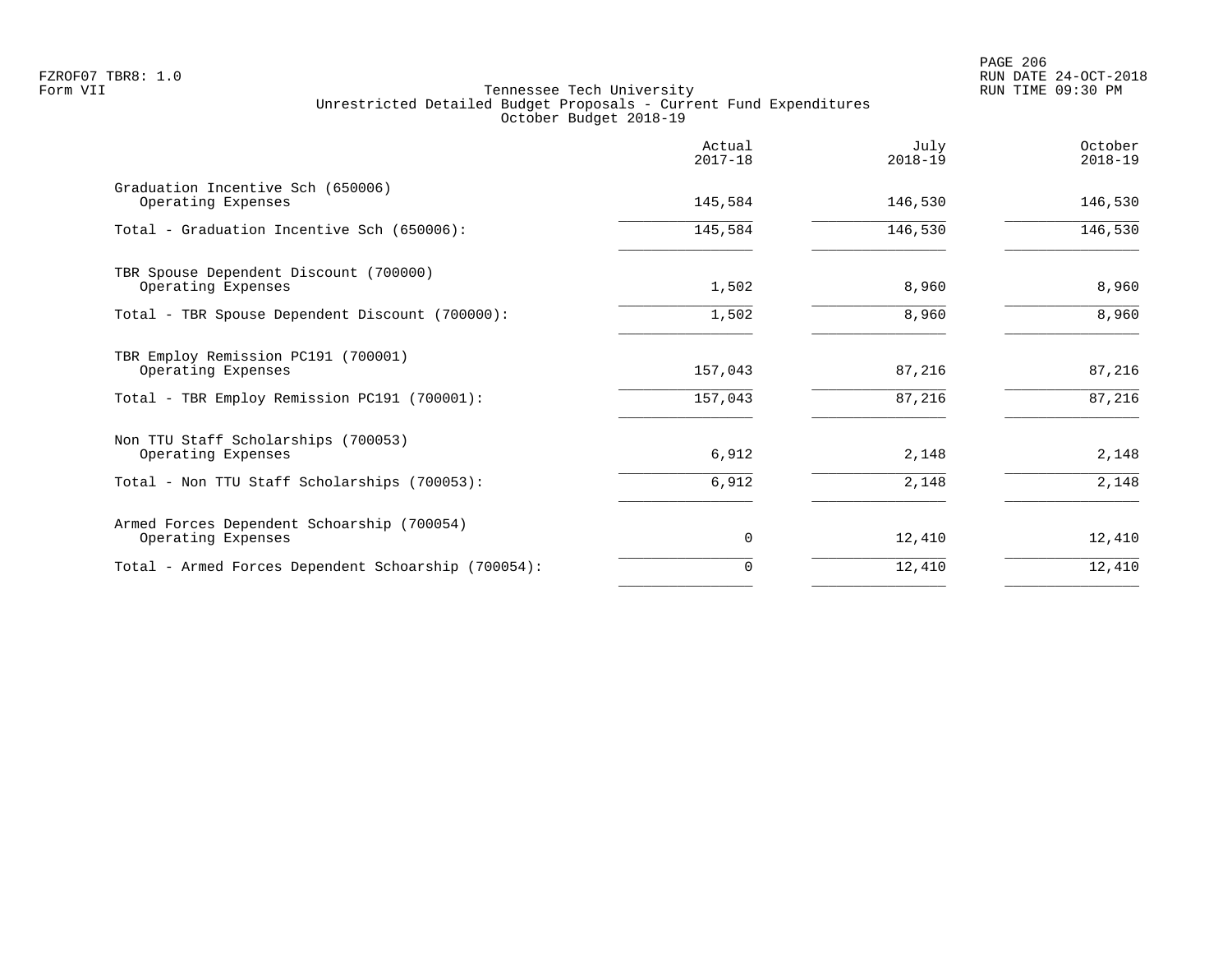PAGE 207 FZROF07 TBR8: 1.0 RUN DATE 24-OCT-2018

|                                                               | Actual<br>$2017 - 18$ | July<br>$2018 - 19$ | October<br>$2018 - 19$ |
|---------------------------------------------------------------|-----------------------|---------------------|------------------------|
| TSAC Scholarship Match (700055)<br>Operating Expenses         | $\mathbf 0$           | 6,270               | 6,270                  |
| Total - TSAC Scholarship Match (700055):                      |                       | 6,270               | 6,270                  |
| State Employee Fee Waiver (700056)<br>Operating Expenses      | 407,316               | 202,001             | 202,001                |
| Total - State Employee Fee Waiver (700056):                   | 407,316               | 202,001             | 202,001                |
| Public Schl Teach Dep Discount (700057)<br>Operating Expenses | 1,527,315             | 1,447,735           | 1,447,735              |
| Total - Public Schl Teach Dep Discount (700057):              | 1,527,315             | 1,447,735           | 1,447,735              |
| State Employee Dep Discount (700058)<br>Operating Expenses    | 514,574               | 493,778             | 493,778                |
| Total - State Employee Dep Discount (700058):                 | 514,574               | 493,778             | 493,778                |
| RIF Educ Assistance MOE Funds (700065)<br>Operating Expenses  | 6,207                 | $\Omega$            | 0                      |
| Total - RIF Educ Assistance MOE Funds (700065):               | 6,207                 | 0                   | $\Omega$               |
|                                                               |                       |                     |                        |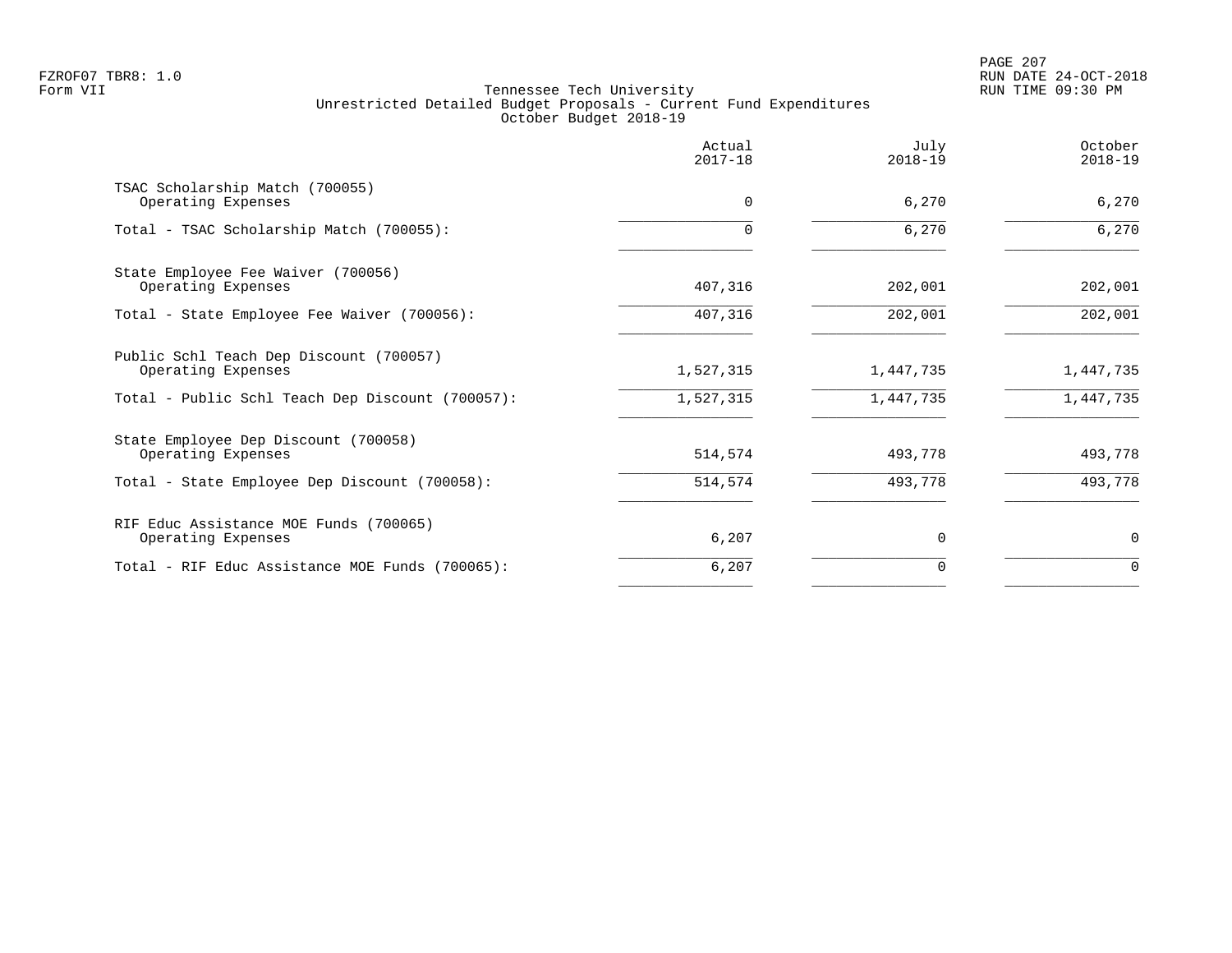| FZROF07 TBR8: 1.0<br>Form VII<br>Tennessee Tech University<br>Unrestricted Detailed Budget Proposals - Current Fund Expenditures<br>October Budget 2018-19                                                                                              |                                                                                                                                        |                                                                                                                                          | PAGE 208<br>RUN DATE 24-OCT-2018<br>RUN TIME 09:30 PM                                                                                    |  |
|---------------------------------------------------------------------------------------------------------------------------------------------------------------------------------------------------------------------------------------------------------|----------------------------------------------------------------------------------------------------------------------------------------|------------------------------------------------------------------------------------------------------------------------------------------|------------------------------------------------------------------------------------------------------------------------------------------|--|
|                                                                                                                                                                                                                                                         | Actual<br>$2017 - 18$                                                                                                                  | July<br>$2018 - 19$                                                                                                                      | October<br>$2018 - 19$                                                                                                                   |  |
| Total - Scholarships and Fellowships (550):                                                                                                                                                                                                             |                                                                                                                                        |                                                                                                                                          |                                                                                                                                          |  |
| Operating Expenses                                                                                                                                                                                                                                      | 15,995,855                                                                                                                             | 18,088,633                                                                                                                               | 17, 235, 368                                                                                                                             |  |
| Total                                                                                                                                                                                                                                                   | 15,995,855                                                                                                                             | 18,088,633                                                                                                                               | 17, 235, 368                                                                                                                             |  |
| Total - Scholarships and Fellowships (55):                                                                                                                                                                                                              |                                                                                                                                        |                                                                                                                                          |                                                                                                                                          |  |
| Operating Expense                                                                                                                                                                                                                                       | 15,995,855                                                                                                                             | 18,088,633                                                                                                                               | 17, 235, 368                                                                                                                             |  |
| Total                                                                                                                                                                                                                                                   | 15,995,855                                                                                                                             | 18,088,633                                                                                                                               | 17,235,368                                                                                                                               |  |
| Total Education and General<br>Salaries - Administrative<br>Salaries - Academic<br>Salaries - Supporting<br>Salaries - Students<br>Salaries - Professional<br>Employee Benefits<br>Travel<br>Operating Expense<br>Capital Outlay<br>Department Revenues | 5,625,799<br>38,595,380<br>10,180,406<br>1,556,153<br>20,096,869<br>30,787,779<br>2,724,987<br>40, 917, 351<br>521,943<br>$-1,838,728$ | 6,027,750<br>40, 413, 167<br>10,925,841<br>1,085,421<br>20,775,136<br>31,704,589<br>1,911,657<br>44, 365, 081<br>338,470<br>$-3,600,273$ | 5,830,287<br>41,174,837<br>10,680,385<br>1,244,137<br>21, 376, 173<br>32, 343, 681<br>2,002,868<br>47,827,476<br>382,619<br>$-3,496,150$ |  |
| Total                                                                                                                                                                                                                                                   | 149, 167, 939                                                                                                                          | 153,946,839                                                                                                                              | 159, 366, 313                                                                                                                            |  |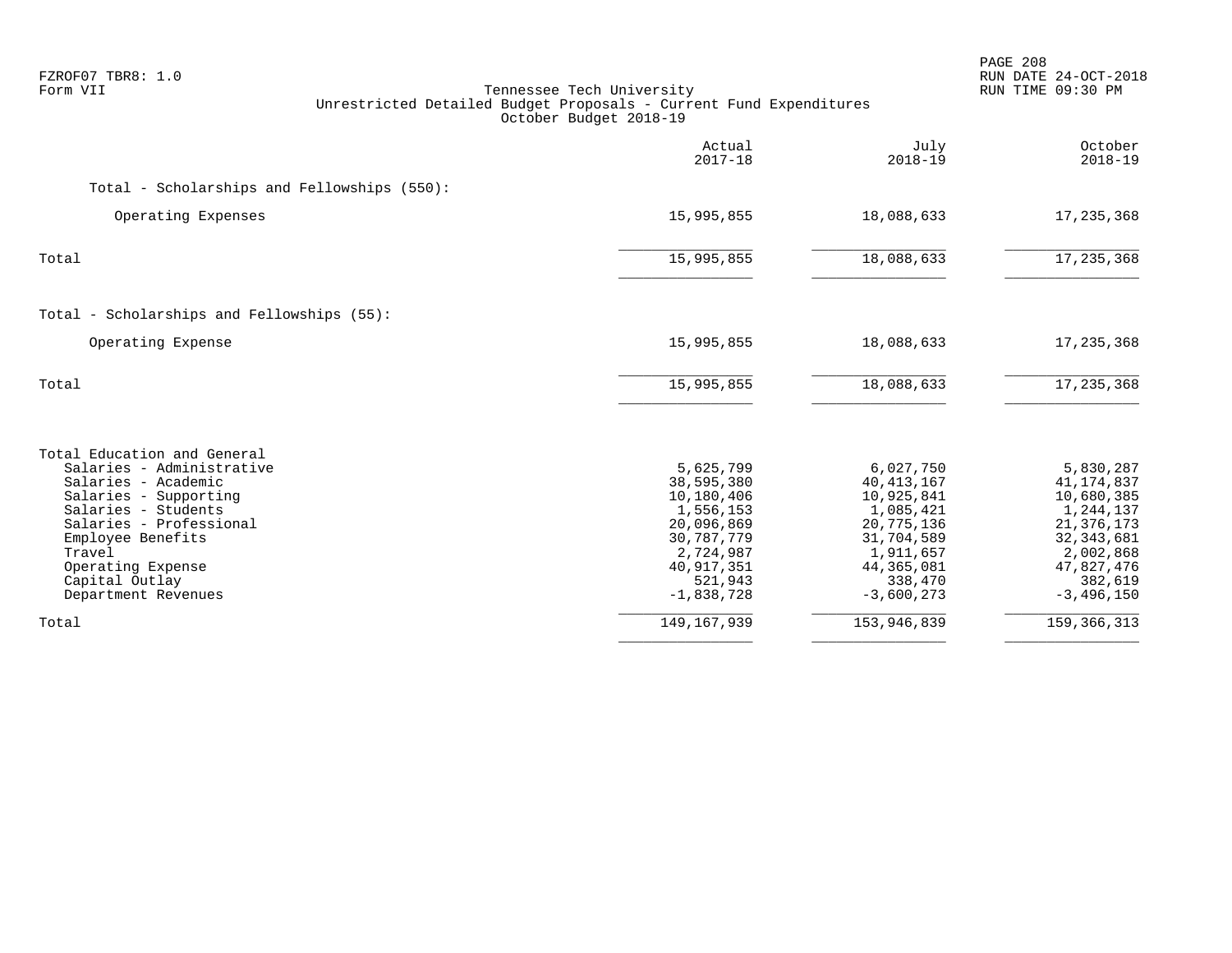| E & G Transfers<br>Mandatory Transfers<br>5,875<br>6,350<br>6,350<br>ROI Energy Performance Contract<br>156,224<br>158,970<br>158,970<br>ROI Performance Contr Order 2<br>63,533<br>63,530<br>63,530<br>ROI Energy Perf 2014B 08B 915<br>ROI Energy Perf 2014B 09A 918<br>43,576<br>43,580<br>43,580<br>ROI Parking & Transportation P927<br>53,469<br>38,500<br>38,500<br>ROI Lab Science Building P928<br>104,847<br>59,000<br>59,000<br>427,524<br>369,930<br>Total E & G Mandatory Transfers:<br>369,930<br>Non-Mandatory Transfers<br>Transf to Un Ex Plant Extra Maint<br>90,000<br>90,000<br>90,000<br>17,650<br>Trf to Un Ex Plt Library 110<br>$\mathbf 0$<br>0<br>$\Omega$<br>$\mathbf 0$<br>Trf to Un Ex Plt Penn 406 Generator<br>20,651<br>Transf to Un Ex Plant Presc CEROC<br>$\Omega$<br>20,034<br>$\Omega$<br>Transf to Un Ex Plant Parkg Paving<br>214,800<br>214,800<br>214,800<br>Trf to Un Ex Plt Libr 140 Cubical<br>11,110<br>$\Omega$<br>$\Omega$<br>$\Omega$<br>$\overline{0}$<br>Transf to Un Ex Plant RUC Move<br>10,000<br>200,000<br>Trf to Un Ex Plnt Volpe Library Exp<br>$\Omega$<br>$\overline{0}$<br>60,000<br>560,000<br>Trf to Un Ex Plt Extra Maint Local<br>1,060,000<br>Trf to Un Ex Plt Var Acad Bldg<br>893,262<br>841,000<br>841,000<br>Trf to Un Ex Plt Clement Hall ITS<br>7,900<br>$\mathbf 0$<br>0<br>$\mathbf 0$<br>Trf to Un Ex Plt Research<br>13,839<br>$\Omega$<br>$\Omega$<br>$\Omega$<br>Trf to CEROC Presc 416<br>25,704<br>$\Omega$<br>Trf to Un Ex Plt West Stadium Door<br>2,550<br>$\Omega$<br>856,000<br>868,000<br>Trf to Un Ex Plt Facilities Develop<br>946,687<br>Trf to Un Ex Plt Ion Beam Test Fac<br>50,363<br>$\mathbf 0$<br>$\mathbf 0$<br>Trf to Un Ex Plt Alumni Bldg<br>3,644<br>$\Omega$<br>$\Omega$<br>Trf to Un Ex Plt W TV Dixie Prkg Pr<br>725,797<br>863,475<br>758,475<br>Trf to Un Ex Plt WTTU Radio Antenna<br>11,528<br>$\mathbf 0$<br>$\Omega$<br>$\overline{0}$<br>$\Omega$<br>Trf to Un Ex Plt HEND 101 Off Recon<br>6,406<br>Transfers to RR Computer Ctr<br>200,000<br>300,000<br>300,000<br>Transfers to RR MP Athletics<br>4,460<br>2,000<br>2,000<br>Transfers to RR MP Ext Educ<br>$\Omega$<br>1,000<br>1,000<br>Transfers to RR MP Arts n Sci<br>5,594<br>10,000<br>10,000<br>Transfers to RR MP Water Ctr<br>17,705<br>10,000<br>10,000<br>40,091<br>30,000<br>Transfers to RR Post Office<br>30,000<br>Transfers to RR Reserves<br>$\Omega$<br>421,630<br>$\Omega$<br>Transfers to RR Craft Ctr E&G<br>190,000<br>190,000<br>190,000<br>Transfers to RR Com Equipment Repl<br>77,110<br>77,110<br>77,110 | Actual<br>$2017 - 18$ | July<br>$2018 - 19$ | October<br>$2018 - 19$ |
|-------------------------------------------------------------------------------------------------------------------------------------------------------------------------------------------------------------------------------------------------------------------------------------------------------------------------------------------------------------------------------------------------------------------------------------------------------------------------------------------------------------------------------------------------------------------------------------------------------------------------------------------------------------------------------------------------------------------------------------------------------------------------------------------------------------------------------------------------------------------------------------------------------------------------------------------------------------------------------------------------------------------------------------------------------------------------------------------------------------------------------------------------------------------------------------------------------------------------------------------------------------------------------------------------------------------------------------------------------------------------------------------------------------------------------------------------------------------------------------------------------------------------------------------------------------------------------------------------------------------------------------------------------------------------------------------------------------------------------------------------------------------------------------------------------------------------------------------------------------------------------------------------------------------------------------------------------------------------------------------------------------------------------------------------------------------------------------------------------------------------------------------------------------------------------------------------------------------------------------------------------------------------------------------------------------------------------------------------------------------------------------------------------------------------------------------------------------------------------------------------------------------------------------------------------------------------------------------------------|-----------------------|---------------------|------------------------|
|                                                                                                                                                                                                                                                                                                                                                                                                                                                                                                                                                                                                                                                                                                                                                                                                                                                                                                                                                                                                                                                                                                                                                                                                                                                                                                                                                                                                                                                                                                                                                                                                                                                                                                                                                                                                                                                                                                                                                                                                                                                                                                                                                                                                                                                                                                                                                                                                                                                                                                                                                                                                       |                       |                     |                        |
|                                                                                                                                                                                                                                                                                                                                                                                                                                                                                                                                                                                                                                                                                                                                                                                                                                                                                                                                                                                                                                                                                                                                                                                                                                                                                                                                                                                                                                                                                                                                                                                                                                                                                                                                                                                                                                                                                                                                                                                                                                                                                                                                                                                                                                                                                                                                                                                                                                                                                                                                                                                                       |                       |                     |                        |
|                                                                                                                                                                                                                                                                                                                                                                                                                                                                                                                                                                                                                                                                                                                                                                                                                                                                                                                                                                                                                                                                                                                                                                                                                                                                                                                                                                                                                                                                                                                                                                                                                                                                                                                                                                                                                                                                                                                                                                                                                                                                                                                                                                                                                                                                                                                                                                                                                                                                                                                                                                                                       |                       |                     |                        |
|                                                                                                                                                                                                                                                                                                                                                                                                                                                                                                                                                                                                                                                                                                                                                                                                                                                                                                                                                                                                                                                                                                                                                                                                                                                                                                                                                                                                                                                                                                                                                                                                                                                                                                                                                                                                                                                                                                                                                                                                                                                                                                                                                                                                                                                                                                                                                                                                                                                                                                                                                                                                       |                       |                     |                        |
|                                                                                                                                                                                                                                                                                                                                                                                                                                                                                                                                                                                                                                                                                                                                                                                                                                                                                                                                                                                                                                                                                                                                                                                                                                                                                                                                                                                                                                                                                                                                                                                                                                                                                                                                                                                                                                                                                                                                                                                                                                                                                                                                                                                                                                                                                                                                                                                                                                                                                                                                                                                                       |                       |                     |                        |
|                                                                                                                                                                                                                                                                                                                                                                                                                                                                                                                                                                                                                                                                                                                                                                                                                                                                                                                                                                                                                                                                                                                                                                                                                                                                                                                                                                                                                                                                                                                                                                                                                                                                                                                                                                                                                                                                                                                                                                                                                                                                                                                                                                                                                                                                                                                                                                                                                                                                                                                                                                                                       |                       |                     |                        |
|                                                                                                                                                                                                                                                                                                                                                                                                                                                                                                                                                                                                                                                                                                                                                                                                                                                                                                                                                                                                                                                                                                                                                                                                                                                                                                                                                                                                                                                                                                                                                                                                                                                                                                                                                                                                                                                                                                                                                                                                                                                                                                                                                                                                                                                                                                                                                                                                                                                                                                                                                                                                       |                       |                     |                        |
|                                                                                                                                                                                                                                                                                                                                                                                                                                                                                                                                                                                                                                                                                                                                                                                                                                                                                                                                                                                                                                                                                                                                                                                                                                                                                                                                                                                                                                                                                                                                                                                                                                                                                                                                                                                                                                                                                                                                                                                                                                                                                                                                                                                                                                                                                                                                                                                                                                                                                                                                                                                                       |                       |                     |                        |
|                                                                                                                                                                                                                                                                                                                                                                                                                                                                                                                                                                                                                                                                                                                                                                                                                                                                                                                                                                                                                                                                                                                                                                                                                                                                                                                                                                                                                                                                                                                                                                                                                                                                                                                                                                                                                                                                                                                                                                                                                                                                                                                                                                                                                                                                                                                                                                                                                                                                                                                                                                                                       |                       |                     |                        |
|                                                                                                                                                                                                                                                                                                                                                                                                                                                                                                                                                                                                                                                                                                                                                                                                                                                                                                                                                                                                                                                                                                                                                                                                                                                                                                                                                                                                                                                                                                                                                                                                                                                                                                                                                                                                                                                                                                                                                                                                                                                                                                                                                                                                                                                                                                                                                                                                                                                                                                                                                                                                       |                       |                     |                        |
|                                                                                                                                                                                                                                                                                                                                                                                                                                                                                                                                                                                                                                                                                                                                                                                                                                                                                                                                                                                                                                                                                                                                                                                                                                                                                                                                                                                                                                                                                                                                                                                                                                                                                                                                                                                                                                                                                                                                                                                                                                                                                                                                                                                                                                                                                                                                                                                                                                                                                                                                                                                                       |                       |                     |                        |
|                                                                                                                                                                                                                                                                                                                                                                                                                                                                                                                                                                                                                                                                                                                                                                                                                                                                                                                                                                                                                                                                                                                                                                                                                                                                                                                                                                                                                                                                                                                                                                                                                                                                                                                                                                                                                                                                                                                                                                                                                                                                                                                                                                                                                                                                                                                                                                                                                                                                                                                                                                                                       |                       |                     |                        |
|                                                                                                                                                                                                                                                                                                                                                                                                                                                                                                                                                                                                                                                                                                                                                                                                                                                                                                                                                                                                                                                                                                                                                                                                                                                                                                                                                                                                                                                                                                                                                                                                                                                                                                                                                                                                                                                                                                                                                                                                                                                                                                                                                                                                                                                                                                                                                                                                                                                                                                                                                                                                       |                       |                     |                        |
|                                                                                                                                                                                                                                                                                                                                                                                                                                                                                                                                                                                                                                                                                                                                                                                                                                                                                                                                                                                                                                                                                                                                                                                                                                                                                                                                                                                                                                                                                                                                                                                                                                                                                                                                                                                                                                                                                                                                                                                                                                                                                                                                                                                                                                                                                                                                                                                                                                                                                                                                                                                                       |                       |                     |                        |
|                                                                                                                                                                                                                                                                                                                                                                                                                                                                                                                                                                                                                                                                                                                                                                                                                                                                                                                                                                                                                                                                                                                                                                                                                                                                                                                                                                                                                                                                                                                                                                                                                                                                                                                                                                                                                                                                                                                                                                                                                                                                                                                                                                                                                                                                                                                                                                                                                                                                                                                                                                                                       |                       |                     |                        |
|                                                                                                                                                                                                                                                                                                                                                                                                                                                                                                                                                                                                                                                                                                                                                                                                                                                                                                                                                                                                                                                                                                                                                                                                                                                                                                                                                                                                                                                                                                                                                                                                                                                                                                                                                                                                                                                                                                                                                                                                                                                                                                                                                                                                                                                                                                                                                                                                                                                                                                                                                                                                       |                       |                     |                        |
|                                                                                                                                                                                                                                                                                                                                                                                                                                                                                                                                                                                                                                                                                                                                                                                                                                                                                                                                                                                                                                                                                                                                                                                                                                                                                                                                                                                                                                                                                                                                                                                                                                                                                                                                                                                                                                                                                                                                                                                                                                                                                                                                                                                                                                                                                                                                                                                                                                                                                                                                                                                                       |                       |                     |                        |
|                                                                                                                                                                                                                                                                                                                                                                                                                                                                                                                                                                                                                                                                                                                                                                                                                                                                                                                                                                                                                                                                                                                                                                                                                                                                                                                                                                                                                                                                                                                                                                                                                                                                                                                                                                                                                                                                                                                                                                                                                                                                                                                                                                                                                                                                                                                                                                                                                                                                                                                                                                                                       |                       |                     |                        |
|                                                                                                                                                                                                                                                                                                                                                                                                                                                                                                                                                                                                                                                                                                                                                                                                                                                                                                                                                                                                                                                                                                                                                                                                                                                                                                                                                                                                                                                                                                                                                                                                                                                                                                                                                                                                                                                                                                                                                                                                                                                                                                                                                                                                                                                                                                                                                                                                                                                                                                                                                                                                       |                       |                     |                        |
|                                                                                                                                                                                                                                                                                                                                                                                                                                                                                                                                                                                                                                                                                                                                                                                                                                                                                                                                                                                                                                                                                                                                                                                                                                                                                                                                                                                                                                                                                                                                                                                                                                                                                                                                                                                                                                                                                                                                                                                                                                                                                                                                                                                                                                                                                                                                                                                                                                                                                                                                                                                                       |                       |                     |                        |
|                                                                                                                                                                                                                                                                                                                                                                                                                                                                                                                                                                                                                                                                                                                                                                                                                                                                                                                                                                                                                                                                                                                                                                                                                                                                                                                                                                                                                                                                                                                                                                                                                                                                                                                                                                                                                                                                                                                                                                                                                                                                                                                                                                                                                                                                                                                                                                                                                                                                                                                                                                                                       |                       |                     |                        |
|                                                                                                                                                                                                                                                                                                                                                                                                                                                                                                                                                                                                                                                                                                                                                                                                                                                                                                                                                                                                                                                                                                                                                                                                                                                                                                                                                                                                                                                                                                                                                                                                                                                                                                                                                                                                                                                                                                                                                                                                                                                                                                                                                                                                                                                                                                                                                                                                                                                                                                                                                                                                       |                       |                     |                        |
|                                                                                                                                                                                                                                                                                                                                                                                                                                                                                                                                                                                                                                                                                                                                                                                                                                                                                                                                                                                                                                                                                                                                                                                                                                                                                                                                                                                                                                                                                                                                                                                                                                                                                                                                                                                                                                                                                                                                                                                                                                                                                                                                                                                                                                                                                                                                                                                                                                                                                                                                                                                                       |                       |                     |                        |
|                                                                                                                                                                                                                                                                                                                                                                                                                                                                                                                                                                                                                                                                                                                                                                                                                                                                                                                                                                                                                                                                                                                                                                                                                                                                                                                                                                                                                                                                                                                                                                                                                                                                                                                                                                                                                                                                                                                                                                                                                                                                                                                                                                                                                                                                                                                                                                                                                                                                                                                                                                                                       |                       |                     |                        |
|                                                                                                                                                                                                                                                                                                                                                                                                                                                                                                                                                                                                                                                                                                                                                                                                                                                                                                                                                                                                                                                                                                                                                                                                                                                                                                                                                                                                                                                                                                                                                                                                                                                                                                                                                                                                                                                                                                                                                                                                                                                                                                                                                                                                                                                                                                                                                                                                                                                                                                                                                                                                       |                       |                     |                        |
|                                                                                                                                                                                                                                                                                                                                                                                                                                                                                                                                                                                                                                                                                                                                                                                                                                                                                                                                                                                                                                                                                                                                                                                                                                                                                                                                                                                                                                                                                                                                                                                                                                                                                                                                                                                                                                                                                                                                                                                                                                                                                                                                                                                                                                                                                                                                                                                                                                                                                                                                                                                                       |                       |                     |                        |
|                                                                                                                                                                                                                                                                                                                                                                                                                                                                                                                                                                                                                                                                                                                                                                                                                                                                                                                                                                                                                                                                                                                                                                                                                                                                                                                                                                                                                                                                                                                                                                                                                                                                                                                                                                                                                                                                                                                                                                                                                                                                                                                                                                                                                                                                                                                                                                                                                                                                                                                                                                                                       |                       |                     |                        |
|                                                                                                                                                                                                                                                                                                                                                                                                                                                                                                                                                                                                                                                                                                                                                                                                                                                                                                                                                                                                                                                                                                                                                                                                                                                                                                                                                                                                                                                                                                                                                                                                                                                                                                                                                                                                                                                                                                                                                                                                                                                                                                                                                                                                                                                                                                                                                                                                                                                                                                                                                                                                       |                       |                     |                        |
|                                                                                                                                                                                                                                                                                                                                                                                                                                                                                                                                                                                                                                                                                                                                                                                                                                                                                                                                                                                                                                                                                                                                                                                                                                                                                                                                                                                                                                                                                                                                                                                                                                                                                                                                                                                                                                                                                                                                                                                                                                                                                                                                                                                                                                                                                                                                                                                                                                                                                                                                                                                                       |                       |                     |                        |
|                                                                                                                                                                                                                                                                                                                                                                                                                                                                                                                                                                                                                                                                                                                                                                                                                                                                                                                                                                                                                                                                                                                                                                                                                                                                                                                                                                                                                                                                                                                                                                                                                                                                                                                                                                                                                                                                                                                                                                                                                                                                                                                                                                                                                                                                                                                                                                                                                                                                                                                                                                                                       |                       |                     |                        |
|                                                                                                                                                                                                                                                                                                                                                                                                                                                                                                                                                                                                                                                                                                                                                                                                                                                                                                                                                                                                                                                                                                                                                                                                                                                                                                                                                                                                                                                                                                                                                                                                                                                                                                                                                                                                                                                                                                                                                                                                                                                                                                                                                                                                                                                                                                                                                                                                                                                                                                                                                                                                       |                       |                     |                        |
|                                                                                                                                                                                                                                                                                                                                                                                                                                                                                                                                                                                                                                                                                                                                                                                                                                                                                                                                                                                                                                                                                                                                                                                                                                                                                                                                                                                                                                                                                                                                                                                                                                                                                                                                                                                                                                                                                                                                                                                                                                                                                                                                                                                                                                                                                                                                                                                                                                                                                                                                                                                                       |                       |                     |                        |
|                                                                                                                                                                                                                                                                                                                                                                                                                                                                                                                                                                                                                                                                                                                                                                                                                                                                                                                                                                                                                                                                                                                                                                                                                                                                                                                                                                                                                                                                                                                                                                                                                                                                                                                                                                                                                                                                                                                                                                                                                                                                                                                                                                                                                                                                                                                                                                                                                                                                                                                                                                                                       |                       |                     |                        |
|                                                                                                                                                                                                                                                                                                                                                                                                                                                                                                                                                                                                                                                                                                                                                                                                                                                                                                                                                                                                                                                                                                                                                                                                                                                                                                                                                                                                                                                                                                                                                                                                                                                                                                                                                                                                                                                                                                                                                                                                                                                                                                                                                                                                                                                                                                                                                                                                                                                                                                                                                                                                       |                       |                     |                        |
|                                                                                                                                                                                                                                                                                                                                                                                                                                                                                                                                                                                                                                                                                                                                                                                                                                                                                                                                                                                                                                                                                                                                                                                                                                                                                                                                                                                                                                                                                                                                                                                                                                                                                                                                                                                                                                                                                                                                                                                                                                                                                                                                                                                                                                                                                                                                                                                                                                                                                                                                                                                                       |                       |                     |                        |
|                                                                                                                                                                                                                                                                                                                                                                                                                                                                                                                                                                                                                                                                                                                                                                                                                                                                                                                                                                                                                                                                                                                                                                                                                                                                                                                                                                                                                                                                                                                                                                                                                                                                                                                                                                                                                                                                                                                                                                                                                                                                                                                                                                                                                                                                                                                                                                                                                                                                                                                                                                                                       |                       |                     |                        |
|                                                                                                                                                                                                                                                                                                                                                                                                                                                                                                                                                                                                                                                                                                                                                                                                                                                                                                                                                                                                                                                                                                                                                                                                                                                                                                                                                                                                                                                                                                                                                                                                                                                                                                                                                                                                                                                                                                                                                                                                                                                                                                                                                                                                                                                                                                                                                                                                                                                                                                                                                                                                       |                       |                     |                        |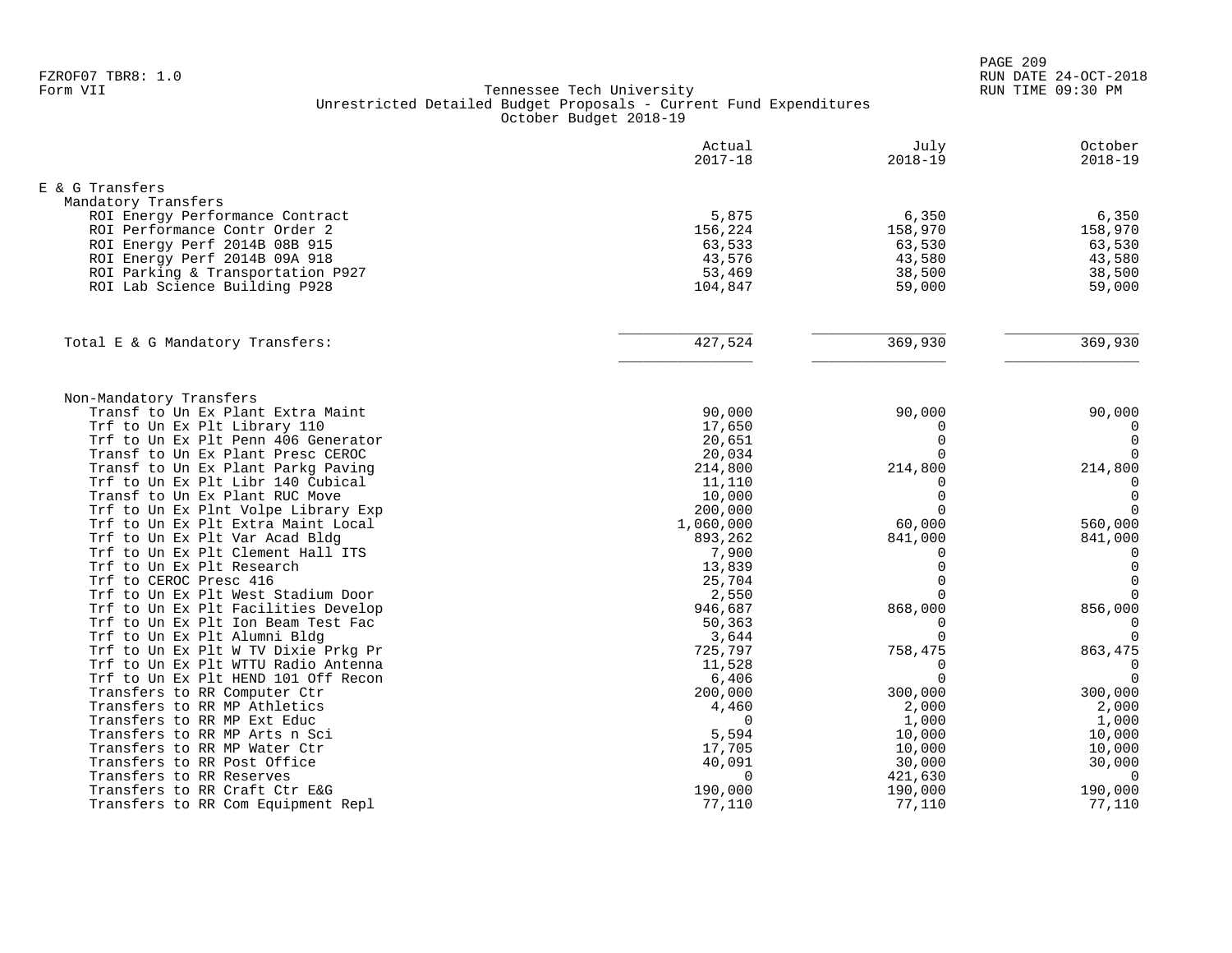PAGE 210 FZROF07 TBR8: 1.0 RUN DATE 24-OCT-2018

|                                                                                                                                        | Actual<br>$2017 - 18$               | July<br>$2018 - 19$       | October<br>$2018 - 19$                |
|----------------------------------------------------------------------------------------------------------------------------------------|-------------------------------------|---------------------------|---------------------------------------|
| Transfers to RR University Police<br>Transfers to RR Electronic Updates<br>Transfers to RR MP Engineering<br>Transfers to RR MP Aq HEC | 31,820<br>350,000<br>1,112<br>1,615 | $\Omega$<br>350,000<br>O  | 30,000<br>350,000<br>0<br>$\mathbf 0$ |
| Trf to RR RUC Suite 121-Student Aff                                                                                                    | 26,587                              | U                         | $\Omega$                              |
| Transfers to Restricted<br>Transfers to ROI Fitness Center                                                                             | 44,596                              |                           | $\Omega$                              |
| Transfers to ROI Univ Center                                                                                                           | 2,066,886<br>91,452                 | 2,021,730<br>89,460       | 2,021,730<br>89,460                   |
| Transfers to ROI Eblen Center                                                                                                          | 201,195                             | 196,810                   | 196,810                               |
| Transfers from RR Reserves                                                                                                             | $\Omega$                            | $-2,015,800$              | $-2,668,820$                          |
| Total E & G Non-Mandatory Transfers:                                                                                                   | 7,682,148                           | 4,516,215                 | 4,064,565                             |
|                                                                                                                                        |                                     |                           |                                       |
|                                                                                                                                        |                                     |                           |                                       |
| Total E & G Transfers                                                                                                                  | 8,109,672                           | 4,886,145                 | 4, 434, 495                           |
| Total Education and General (Expenditures & Transfers)                                                                                 |                                     |                           |                                       |
| Salaries - Administrative                                                                                                              | 5,625,799                           | 6,027,750                 | 5,830,287                             |
| Salaries - Academic                                                                                                                    | 38,595,380                          | 40, 413, 167              | 41, 174, 837                          |
| Salaries - Supporting                                                                                                                  | 10,180,406                          | 10,925,841                | 10,680,385                            |
| Salaries - Students                                                                                                                    | 1,556,153                           | 1,085,421                 | 1,244,137                             |
| Salaries - Professional                                                                                                                | 20,096,869                          | 20,775,136                | 21, 376, 173                          |
| Employee Benefits                                                                                                                      | 30,787,779                          | 31,704,589                | 32, 343, 681                          |
| Travel<br>Operating Expense                                                                                                            | 2,724,987<br>40, 917, 351           | 1,911,657<br>44, 365, 081 | 2,002,868<br>47,827,476               |
| Capital Outlay                                                                                                                         | 521,943                             | 338,470                   | 382,619                               |
| Department Revenues                                                                                                                    | $-1,838,728$                        | $-3,600,273$              | $-3,496,150$                          |
| E & G Transfers                                                                                                                        | 8,109,672                           | 4,886,145                 | 4,434,495                             |
| Total                                                                                                                                  | 157, 277, 611                       | 158,832,984               | 163,800,808                           |
|                                                                                                                                        |                                     |                           |                                       |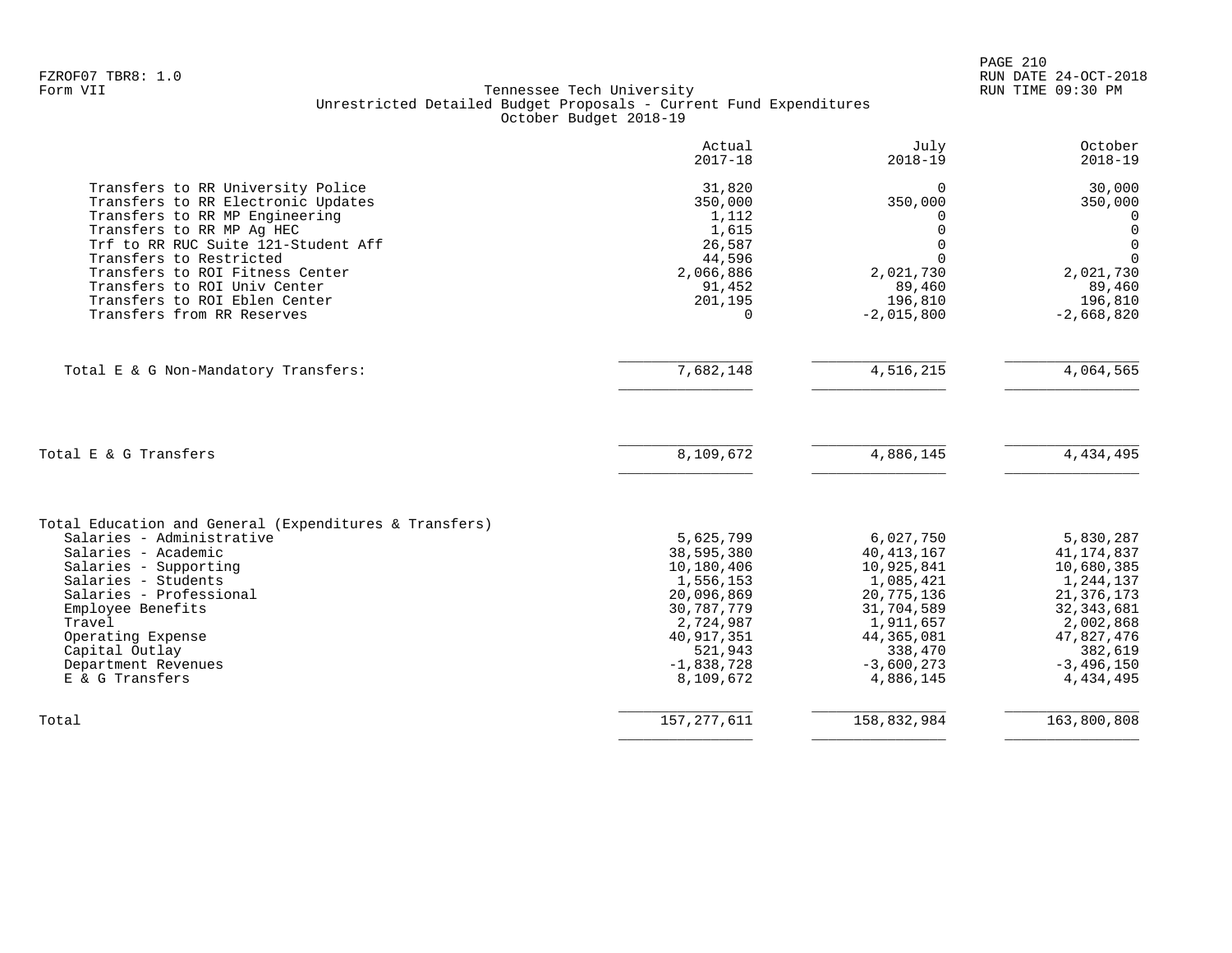PAGE 211 FZROF07 TBR8: 1.0 RUN DATE 24-OCT-2018

|                                                                                                                    | Actual<br>$2017 - 18$     | July<br>$2018 - 19$    | October<br>$2018 - 19$      |
|--------------------------------------------------------------------------------------------------------------------|---------------------------|------------------------|-----------------------------|
| Auxiliaries<br>Auxiliary Expenditures<br>Auxiliary Enterprises Expenditures (710)<br>Craft Center Gallery (121776) |                           |                        |                             |
| Salaries - Supporting<br>Salaries - Students<br>Salaries - Professional                                            | 266<br>14,059<br>$\Omega$ | 35,985<br>4,000<br>360 | 29,660<br>9,920<br>$\Omega$ |
| Employee Benefits<br>Operating Expenses                                                                            | 660<br>109,277            | 13,715<br>75,682       | 13,715<br>75,682            |
| Total - Craft Center Gallery (121776):                                                                             | 124,262                   | 129,742                | 128,977                     |
| Craft Center Housing (121777)<br>Operating Expenses<br>Department Revenues                                         | 1,791<br>3,823            | 2,915<br>O             | 2,849<br>$\Omega$           |
| Total - Craft Center Housing (121777):                                                                             | 5,614                     | 2,915                  | 2,849                       |
| Craft Center Food Svc (121780)<br>Operating Expenses                                                               | 590                       | 0                      | 1,200                       |
| Total - Craft Center Food Svc (121780):                                                                            | 590                       | $\Omega$               | 1,200                       |
| Residence Halls Honors (121904)<br>Operating Expenses                                                              | 43                        | 142,840                | 142,840                     |
| Total - Residence Halls Honors (121904):                                                                           | 43                        | 142,840                | 142,840                     |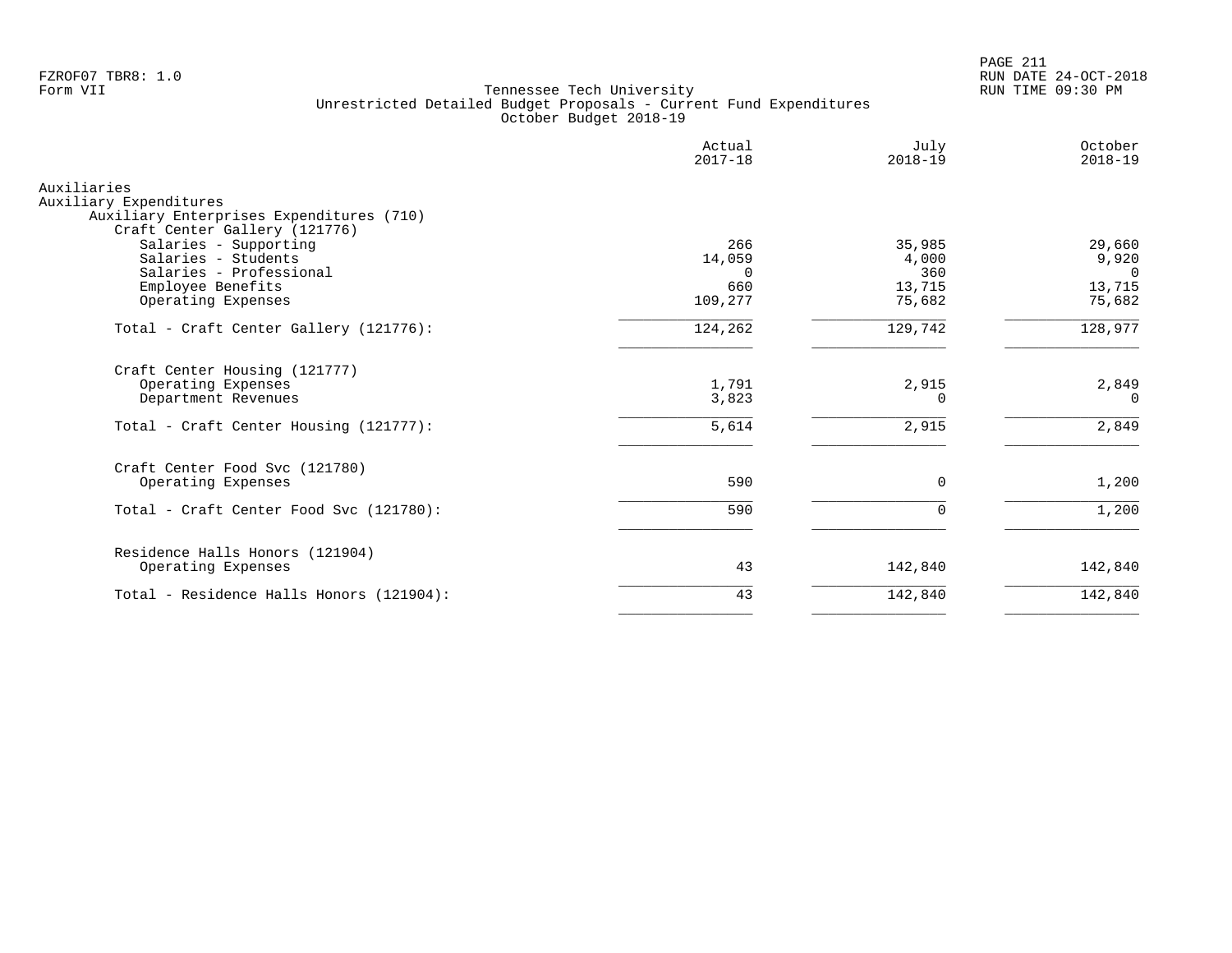PAGE 212 FZROF07 TBR8: 1.0 RUN DATE 24-OCT-2018

|                                                              | Actual<br>$2017 - 18$ | July<br>$2018 - 19$ | October<br>$2018 - 19$ |
|--------------------------------------------------------------|-----------------------|---------------------|------------------------|
| Residence Halls International (123705)<br>Operating Expenses | 0                     | 3,420               | 3,420                  |
| Total - Residence Halls International (123705):              | $\Omega$              | 3,420               | 3,420                  |
| Housing Administration (128000)                              |                       |                     |                        |
| Salaries - Supporting                                        | 93,972                | 105,910             | 104,382                |
| Salaries - Students                                          | 5,853                 | 14,690              | 14,690                 |
| Salaries - Professional                                      | 183,864               | 208,450             | 207,700                |
| Employee Benefits                                            | 128,658               | 89,280              | 89,280                 |
| Travel                                                       | 28                    | 500                 | 500                    |
| Operating Expenses                                           | 31,416                | 69,865              | 69,865                 |
| Total - Housing Administration (128000):                     | 443,791               | 488,695             | 486,417                |
| Housing Admin Allocation (128001)                            |                       |                     |                        |
| Operating Expenses                                           | $-459.416$            | $-474.513$          | $-476.791$             |
| Total - Housing Admin Allocation (128001):                   | $-459, 416$           | $-474,513$          | $-476,791$             |
| Residential Halls General (128002)                           |                       |                     |                        |
| Salaries - Students                                          | 0                     | 19,385              | 19,385                 |
| Salaries - Professional                                      | 301,392               | 313,900             | 310,955                |
| Employee Benefits                                            | 125,232               | 95,395              | 95,395                 |
| Travel                                                       | 8,821                 | 13,500              | 13,500                 |
| Operating Expenses                                           | 610,574               | 581,478             | 583,152                |
| Department Revenues                                          | 15,294                | $\Omega$            | $\mathbf 0$            |
| Total - Residential Halls General (128002):                  | 1,061,313             | 1,023,658           | 1,022,387              |
|                                                              |                       |                     |                        |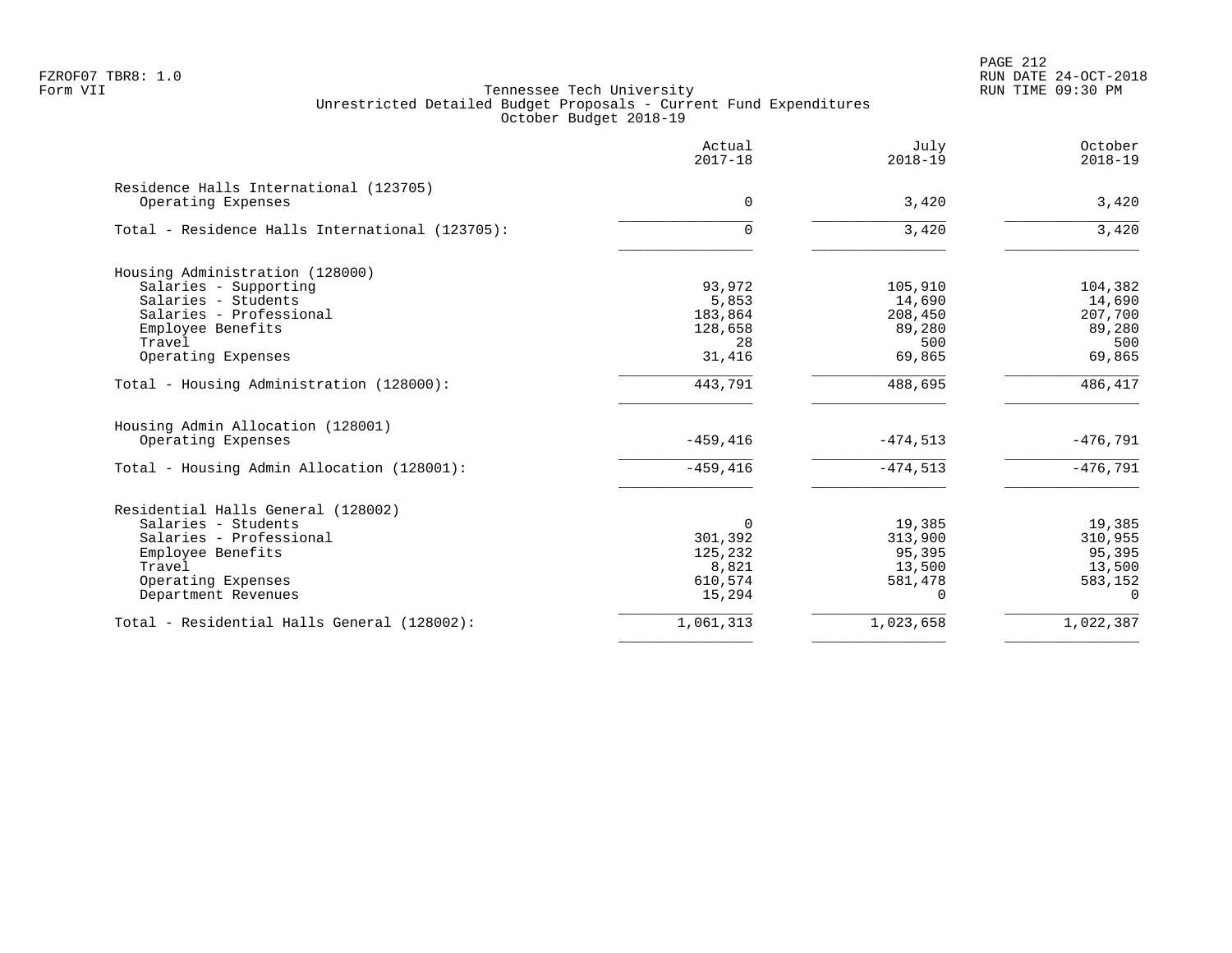PAGE 213 FZROF07 TBR8: 1.0 RUN DATE 24-OCT-2018

|                                                                                                         | Actual<br>$2017 - 18$       | July<br>$2018 - 19$         | October<br>$2018 - 19$      |
|---------------------------------------------------------------------------------------------------------|-----------------------------|-----------------------------|-----------------------------|
| Residential Halls Telephone (128003)<br>Operating Expenses                                              | 372,040                     | 419,900                     | 419,900                     |
| Total - Residential Halls Telephone (128003):                                                           | 372,040                     | 419,900                     | 419,900                     |
| Res Life GIK Chartwells (128004)<br>Operating Expenses                                                  | 4,258                       | 0                           | $\mathbf 0$                 |
| Total - Res Life GIK Chartwells (128004):                                                               | 4,258                       | U                           | $\Omega$                    |
| Counselor Fees (128009)<br>Salaries - Students<br>Employee Benefits<br>Total - Counselor Fees (128009): | 423,372<br>1,470<br>424,842 | 441,753<br>2,880<br>444,633 | 441,753<br>2,880<br>444,633 |
| Summer Conferences (128010)<br>Salaries - Students<br>Employee Benefits<br>Operating Expenses           | 19,992<br>940<br>39,916     | 22,400<br>900<br>52,500     | 22,400<br>900<br>52,500     |
| Total - Summer Conferences (128010):                                                                    | 60,848                      | 75,800                      | 75,800                      |
| Residential Halls Sp Dep Disc (128011)<br>Employee Benefits                                             | 2,213                       | 23,640                      | 23,640                      |
| Total - Residential Halls Sp Dep Disc (128011):                                                         | 2,213                       | 23,640                      | 23,640                      |
|                                                                                                         |                             |                             |                             |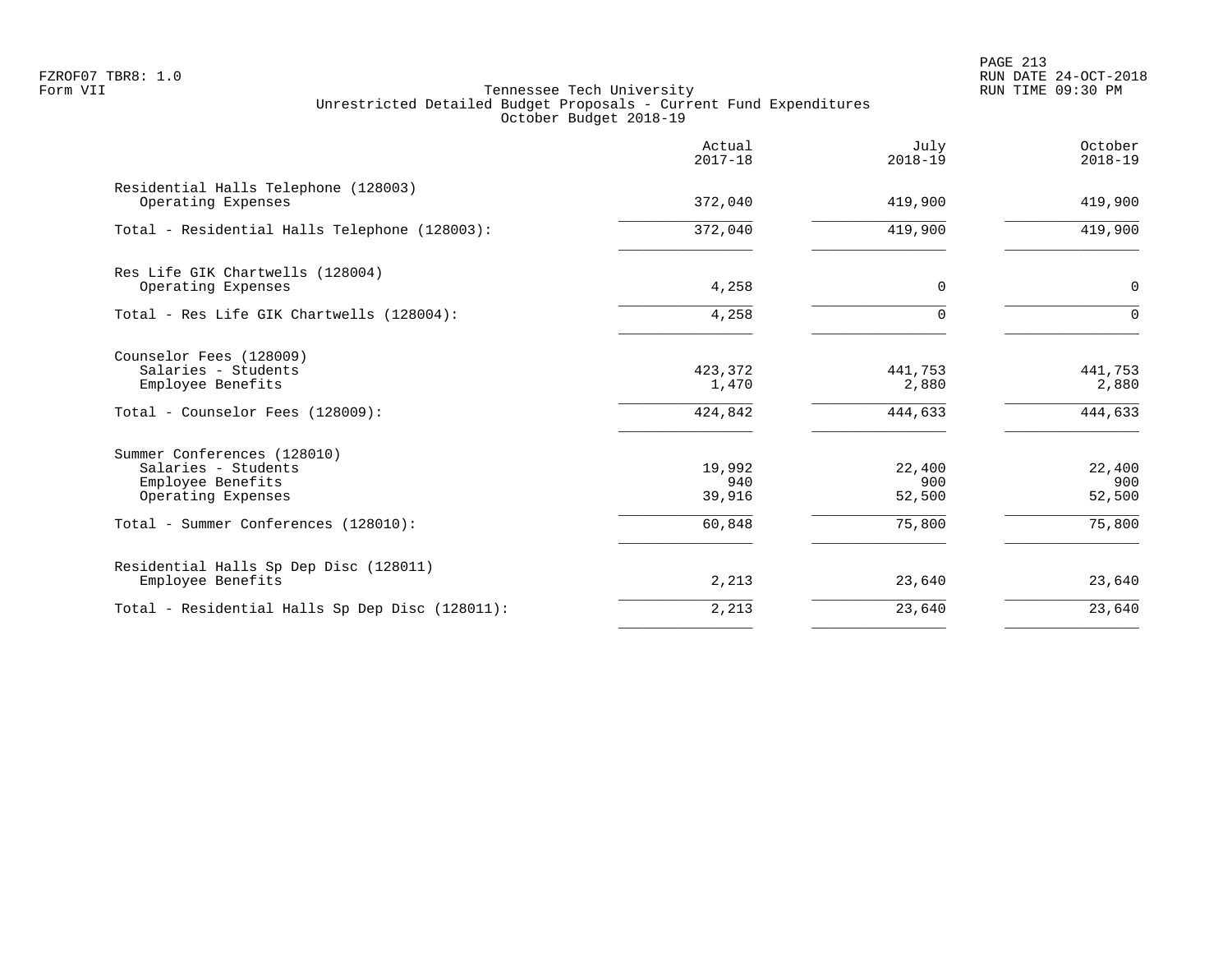PAGE 214 FZROF07 TBR8: 1.0 RUN DATE 24-OCT-2018

|                                                                                                                                                                            | Actual<br>$2017 - 18$                                                          | July<br>$2018 - 19$                                                                 | October<br>$2018 - 19$                                                              |
|----------------------------------------------------------------------------------------------------------------------------------------------------------------------------|--------------------------------------------------------------------------------|-------------------------------------------------------------------------------------|-------------------------------------------------------------------------------------|
| Residential Hall PC 191 (128012)<br>Employee Benefits                                                                                                                      | 3,514                                                                          | 7,260                                                                               | 7,260                                                                               |
| Total - Residential Hall PC 191 (128012):                                                                                                                                  | 3,514                                                                          | 7,260                                                                               | 7,260                                                                               |
| Tech Village Administration (128100)<br>Salaries - Supporting<br>Salaries - Students<br>Salaries - Professional                                                            | $\Omega$<br>63,117<br>24,531                                                   | 480<br>87,407<br>26,305                                                             | 480<br>87,407<br>26,245                                                             |
| Employee Benefits<br>Operating Expenses<br>Department Revenues                                                                                                             | 5,139<br>97,303<br>3,823                                                       | 35,390<br>83,807<br>$\Omega$                                                        | 35,390<br>84,078<br>$\Omega$                                                        |
| Total - Tech Village Administration (128100):                                                                                                                              | 193,913                                                                        | 233,389                                                                             | 233,600                                                                             |
| Tech Village Telephone (128102)<br>Operating Expenses                                                                                                                      | 72,819                                                                         | 90,200                                                                              | 90,200                                                                              |
| Total - Tech Village Telephone (128102):                                                                                                                                   | 72,819                                                                         | 90,200                                                                              | 90,200                                                                              |
| University Recreation Fitness Ctr (128500)                                                                                                                                 |                                                                                |                                                                                     |                                                                                     |
| Salaries - Academic<br>Salaries - Supporting<br>Salaries - Students<br>Salaries - Professional<br>Employee Benefits<br>Travel<br>Operating Expenses<br>Department Revenues | $\Omega$<br>128,077<br>121,528<br>169,482<br>151,276<br>290<br>69,747<br>3,473 | 1,000<br>135,204<br>111,000<br>183,960<br>155,765<br>$\Omega$<br>57,510<br>$\Omega$ | 1,000<br>139,376<br>111,000<br>182,833<br>155,765<br>$\Omega$<br>57,443<br>$\Omega$ |
| Total - University Recreation Fitness Ctr (128500):                                                                                                                        | 643,873                                                                        | 644,439                                                                             | 647,417                                                                             |
|                                                                                                                                                                            |                                                                                |                                                                                     |                                                                                     |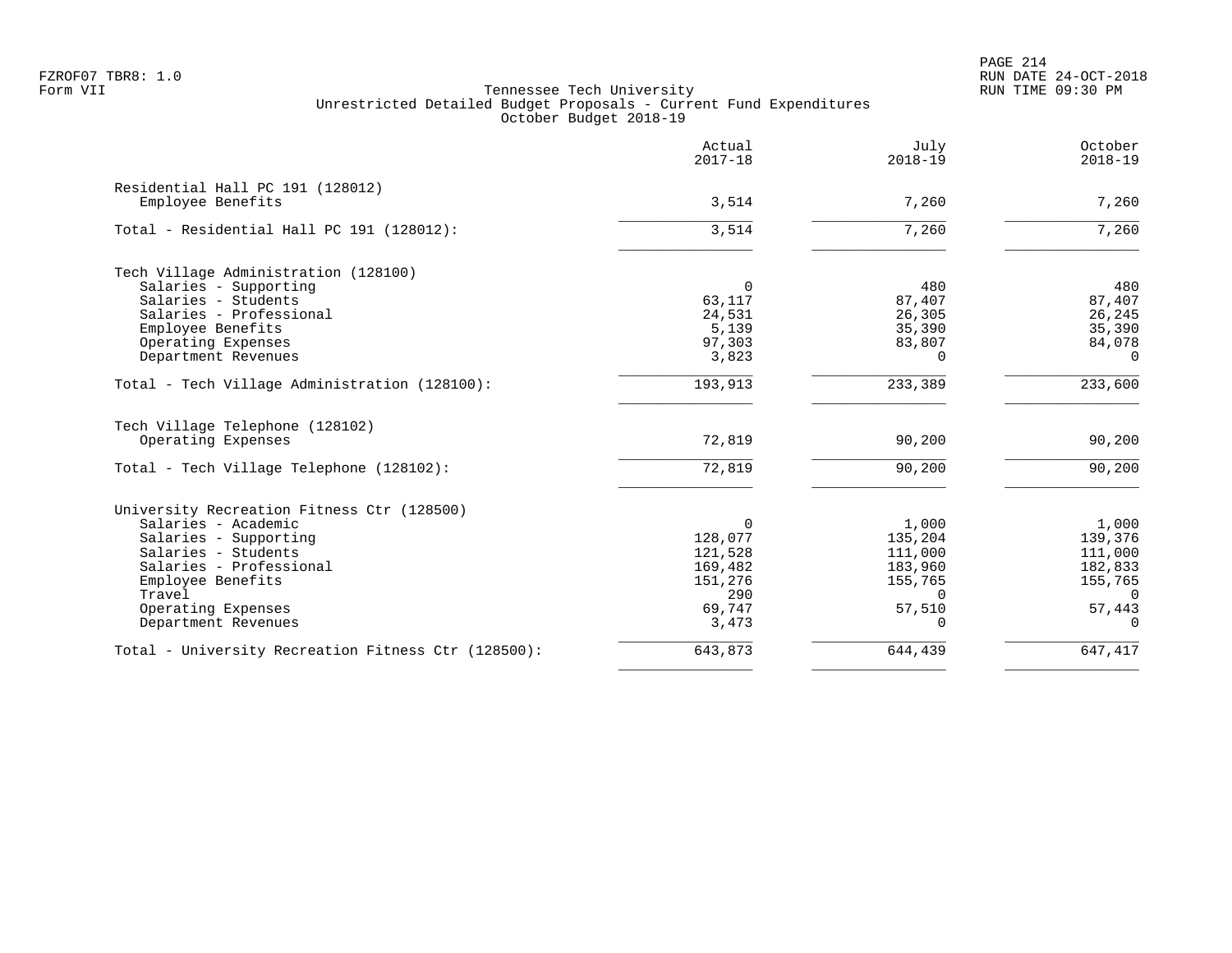|                                                                                                                                                                                 | Actual<br>$2017 - 18$                                     | July<br>$2018 - 19$                                               | October<br>$2018 - 19$                                            |
|---------------------------------------------------------------------------------------------------------------------------------------------------------------------------------|-----------------------------------------------------------|-------------------------------------------------------------------|-------------------------------------------------------------------|
| Fitness Ctr Spouse Dep Disc (128501)<br>Employee Benefits                                                                                                                       | 0                                                         | 4,160                                                             | 4,160                                                             |
| Total - Fitness Ctr Spouse Dep Disc (128501):                                                                                                                                   | $\Omega$                                                  | 4,160                                                             | 4,160                                                             |
| Fitness Ctr PC191 (128502)<br>Employee Benefits                                                                                                                                 | 3,660                                                     | $\Omega$                                                          | $\mathbf 0$                                                       |
| Total - Fitness Ctr PC191 $(128502)$ :                                                                                                                                          | 3,660                                                     | O                                                                 | $\Omega$                                                          |
| Fitness Cheer Clinic (128503)<br>Salaries - Supporting<br>Salaries - Students<br>Salaries - Professional<br>Employee Benefits<br>Travel<br>Operating Expenses<br>Capital Outlay | 12,604<br>15,638<br>10,372<br>20,942<br>24,731<br>241,228 | 18,916<br>26,850<br>14,116<br>23,735<br>2,000<br>234,700<br>2,500 | 19,195<br>26,850<br>14,272<br>23,735<br>2,000<br>234,700<br>2,500 |
| Total - Fitness Cheer Clinic (128503):                                                                                                                                          | 325,515                                                   | 322,817                                                           | 323,252                                                           |
| Residence Halls Engineering (137204)<br>Operating Expenses                                                                                                                      | 38,197                                                    | 41,400                                                            | 41,400                                                            |
| Total - Residence Halls Engineering (137204):                                                                                                                                   | 38,197                                                    | 41,400                                                            | 41,400                                                            |
|                                                                                                                                                                                 |                                                           |                                                                   |                                                                   |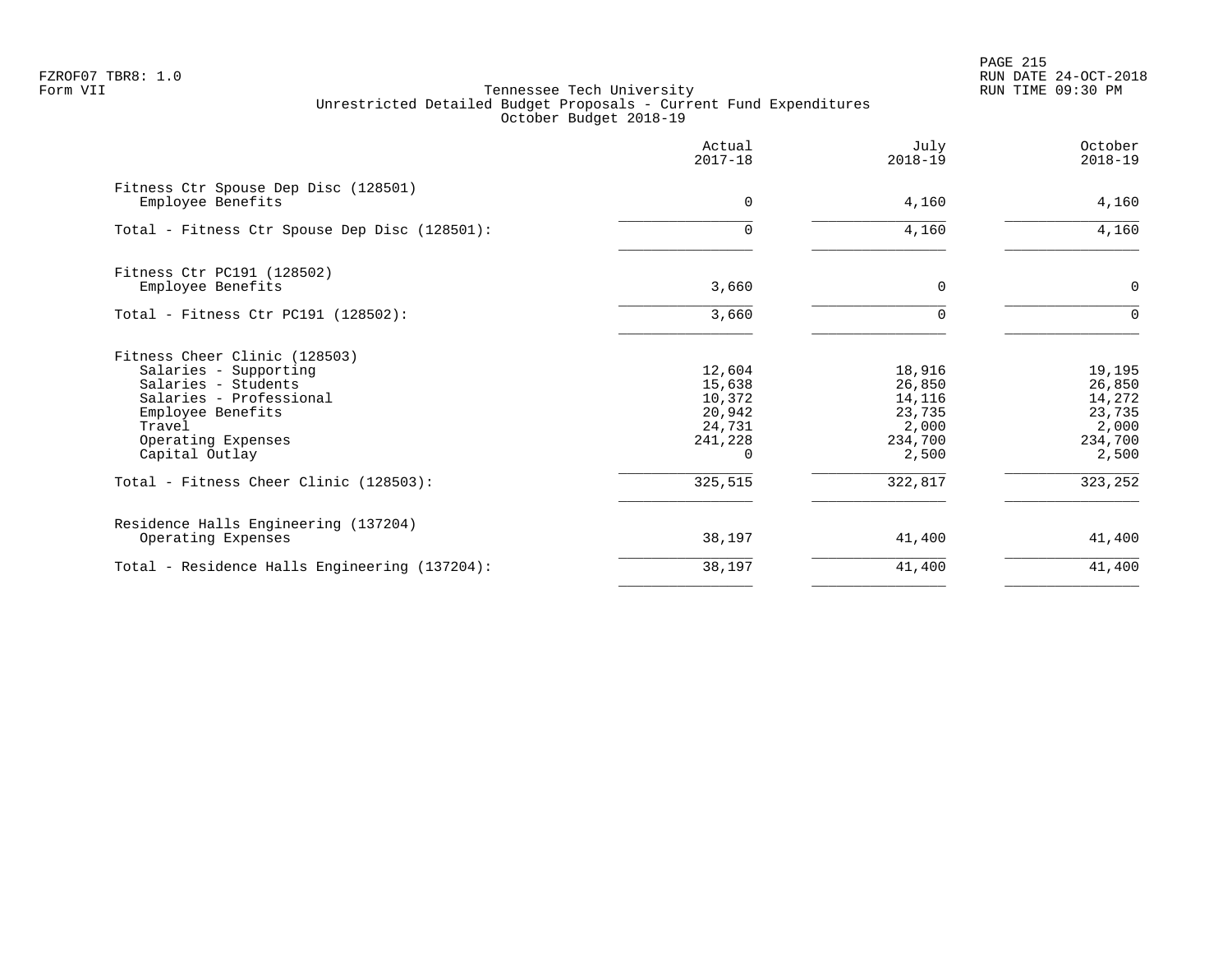PAGE 216 FZROF07 TBR8: 1.0 RUN DATE 24-OCT-2018

|                                                         | Actual<br>$2017 - 18$ | July<br>$2018 - 19$ | October<br>$2018 - 19$ |
|---------------------------------------------------------|-----------------------|---------------------|------------------------|
| Residence Halls Business (140018)<br>Operating Expenses | 0                     | 6,460               | 6,460                  |
| Total - Residence Halls Business (140018):              | $\Omega$              | 6,460               | 6,460                  |
| Residential Hall Security (200006)                      |                       |                     |                        |
| Salaries - Supporting                                   | 58,577                | 63,740              | 62,686                 |
| Employee Benefits                                       | 32,289                | 43,180              | 43,180                 |
| Operating Expenses                                      | 8,530                 | 8,530               | 8,530                  |
| Total - Residential Hall Security (200006):             | 99,396                | 115,450             | 114,396                |
| Director of Auxiliaries (203000)                        |                       |                     |                        |
| Salaries - Professional                                 | 60,243                | 55,009              | 53,679                 |
| Employee Benefits                                       | 21,540                | 15,025              | 15,025                 |
| Travel                                                  | 2,669                 | 4,010               | 4,010                  |
| Operating Expenses                                      | 1,477                 | 1,660               | 1,660                  |
| Total - Director of Auxiliaries (203000):               | 85,929                | 75,704              | 74,374                 |
| Director of Auxil Transfers (203001)                    |                       |                     |                        |
| Operating Expenses                                      | $\Omega$              | $-75,704$           | $-74,374$              |
| Department Revenues                                     | $-76,468$             |                     | $\Omega$               |
| Total - Director of Auxil Transfers (203001):           | $-76, 468$            | $-75,704$           | $-74, 374$             |
|                                                         |                       |                     |                        |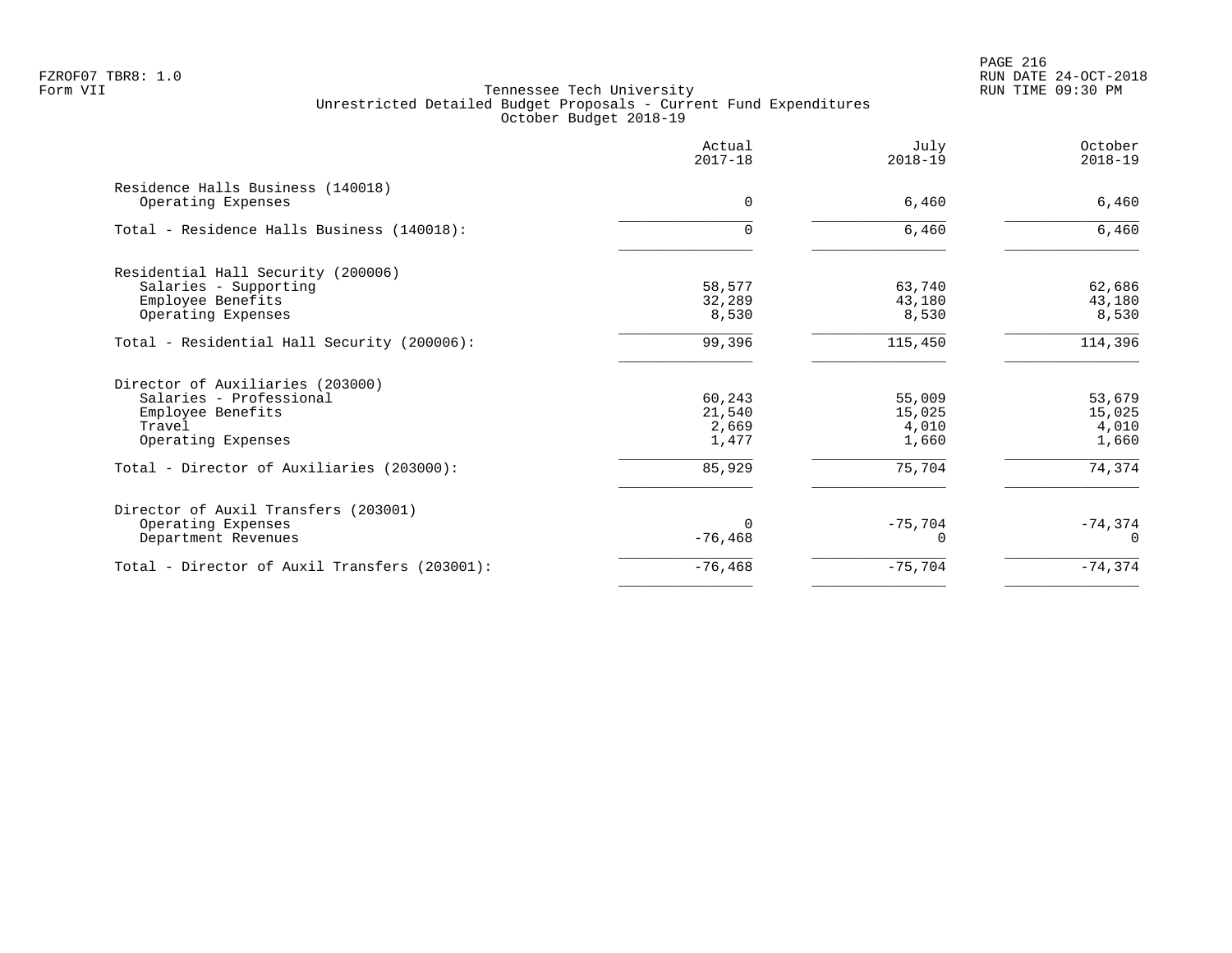PAGE 217 FZROF07 TBR8: 1.0 RUN DATE 24-OCT-2018

|                                                                                                                     | Actual<br>$2017 - 18$         | July<br>$2018 - 19$             | October<br>$2018 - 19$                 |
|---------------------------------------------------------------------------------------------------------------------|-------------------------------|---------------------------------|----------------------------------------|
| Dining Services (203002)<br>Salaries - Supporting<br>Employee Benefits<br>Operating Expenses<br>Department Revenues | 100<br>20<br>26,399<br>22,940 | 14,804<br>16,815<br>42,447<br>0 | 15,584<br>16,815<br>42,048<br>$\Omega$ |
| Total - Dining Services (203002):                                                                                   | 49,459                        | 74,066                          | 74,447                                 |
| Cafeteria Insurance (203003)<br>Operating Expenses                                                                  | 2                             | 10                              | 10                                     |
| Total - Cafeteria Insurance (203003):                                                                               | 2                             | 10                              | 10                                     |
| Cafe Spouse Depend Discount (203004)<br>Employee Benefits                                                           | 4,586                         | 8,320                           | 8,320                                  |
| Total - Cafe Spouse Depend Discount (203004):                                                                       | 4,586                         | 8,320                           | 8,320                                  |
| Mail Services Administration (203012)<br>Operating Expenses                                                         | 271                           | 650                             | 650                                    |
| Total - Mail Services Administration (203012):                                                                      | 271                           | 650                             | 650                                    |
| Bookstore Operating (203016)<br>Operating Expenses<br>Department Revenues                                           | 2,625<br>19,117               | 24,216<br>0                     | 23,884<br>$\Omega$                     |
| Total - Bookstore Operating (203016):                                                                               | 21,742                        | 24,216                          | 23,884                                 |
|                                                                                                                     |                               |                                 |                                        |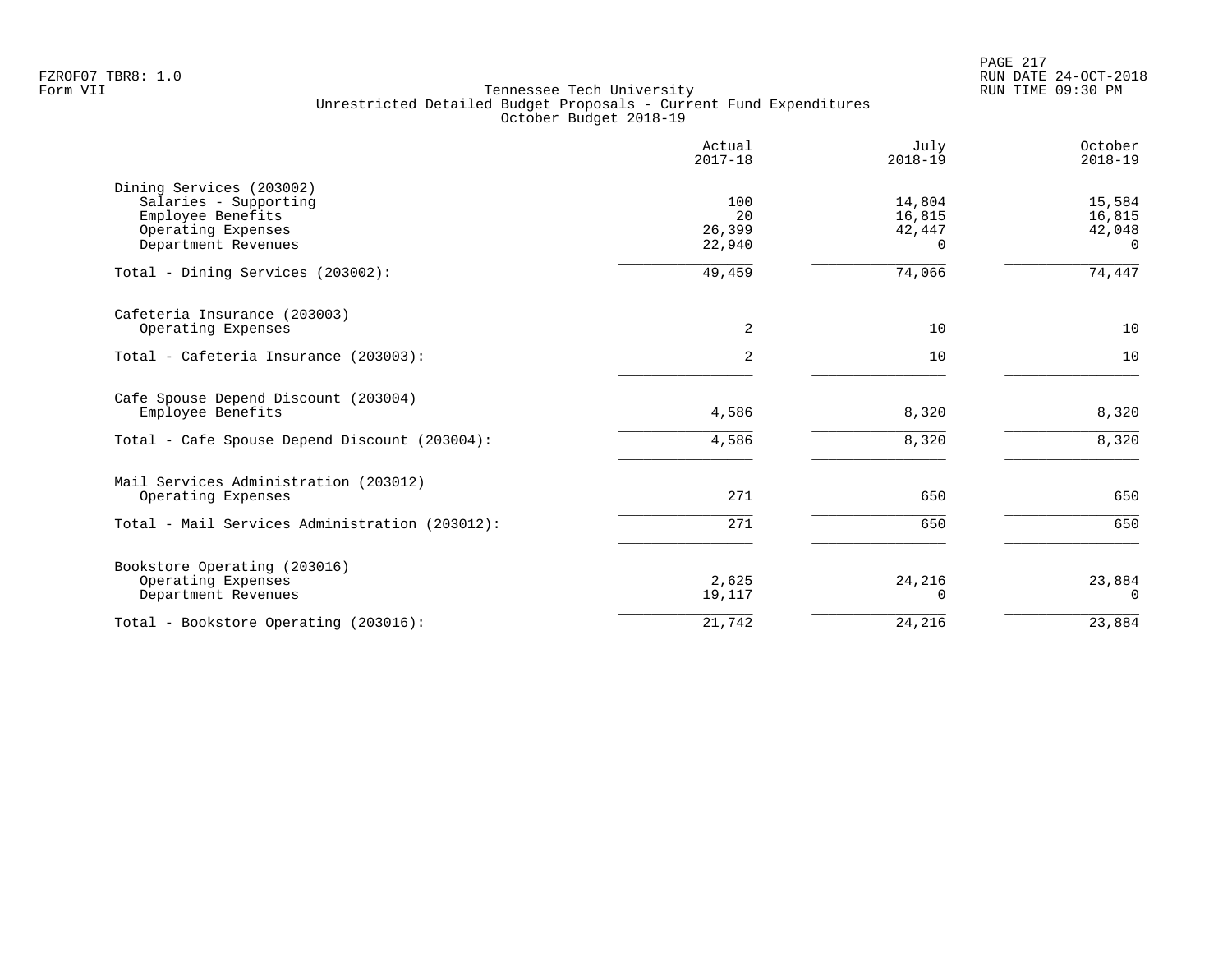PAGE 218 FZROF07 TBR8: 1.0 RUN DATE 24-OCT-2018

|                                               | Actual<br>$2017 - 18$ | July<br>$2018 - 19$ | October<br>$2018 - 19$ |
|-----------------------------------------------|-----------------------|---------------------|------------------------|
| Vending General (203017)                      |                       |                     |                        |
| Operating Expenses                            | 10,575                | 18,680              | 18,547                 |
| Department Revenues                           | 7,647                 | ∩                   | $\Omega$               |
| Total - Vending General (203017):             | 18,222                | 18,680              | 18,547                 |
| Tech Village General (221010)                 |                       |                     |                        |
| Salaries - Supporting                         | 39,298                | 58,492              | 58,325                 |
| Employee Benefits                             | 29,060                | 58,590              | 58,590                 |
| Operating Expenses                            | 68,318                | 85,000              | 85,000                 |
| Total - Tech Village General (221010):        | 136,676               | 202,082             | 201,915                |
| Residence Halls Maintenance (251009)          |                       |                     |                        |
| Salaries - Supporting                         | 295,045               | 307,671             | 330,807                |
| Salaries - Students                           | 10,394                | $\Omega$            | 0                      |
| Employee Benefits                             | 164,599               | 107,115             | 118,365                |
| Travel                                        | 230                   | $\Omega$            | 0                      |
| Operating Expenses                            | 267,715               | 125,000             | 125,000                |
| Department Revenues                           | $-175$                | $\Omega$            | $\Omega$               |
| Total - Residence Halls Maintenance (251009): | 737,808               | 539,786             | 574,172                |
| Residential Life Lighting (251026)            |                       |                     |                        |
| Operating Expenses                            | 5,555                 | 0                   | $\mathbf 0$            |
| Total - Residential Life Lighting (251026):   | 5,555                 | 0                   | $\mathbf 0$            |
|                                               |                       |                     |                        |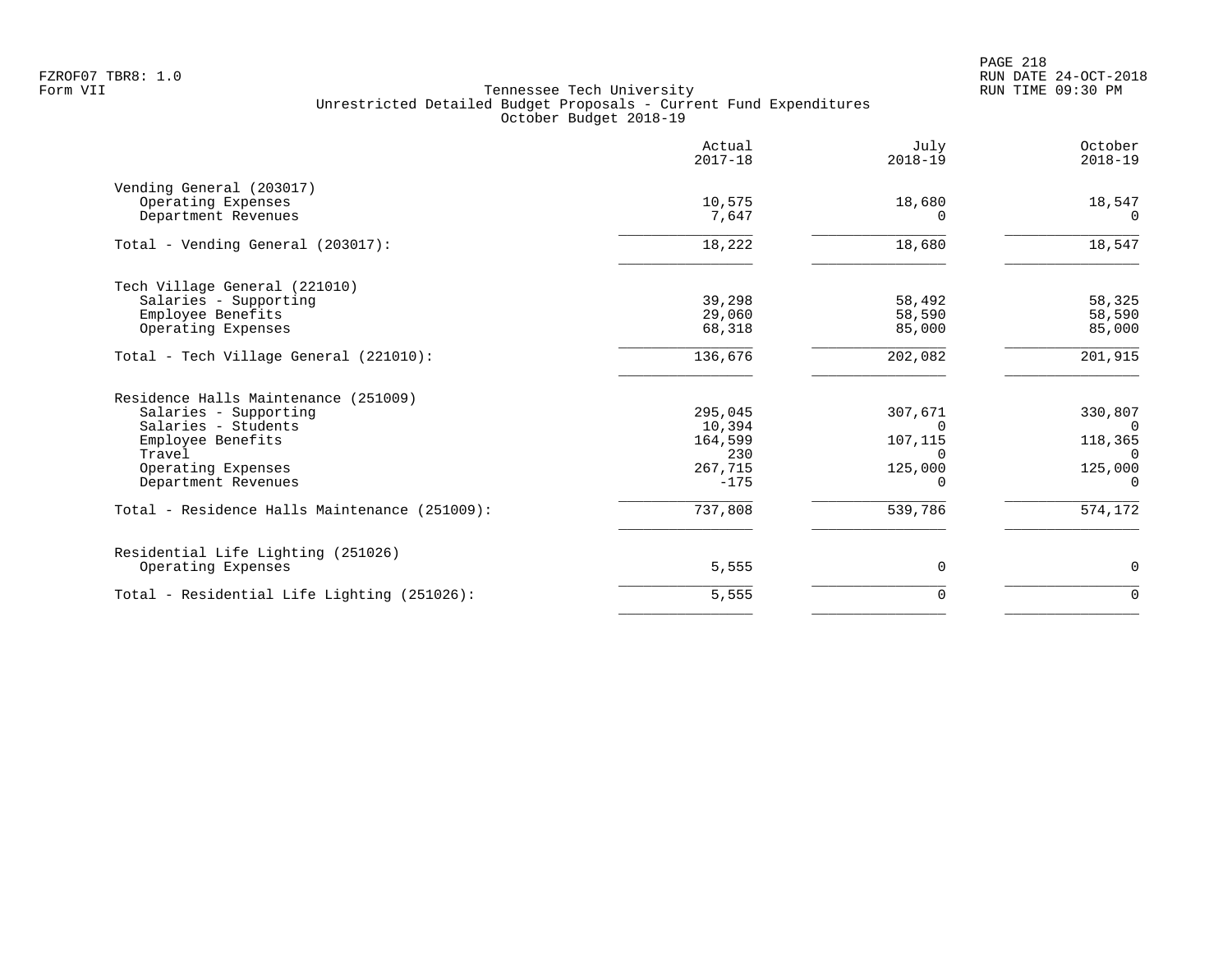PAGE 219 FZROF07 TBR8: 1.0 RUN DATE 24-OCT-2018

|                                                                                                       | Actual<br>$2017 - 18$     | July<br>$2018 - 19$        | October<br>$2018 - 19$     |
|-------------------------------------------------------------------------------------------------------|---------------------------|----------------------------|----------------------------|
| Tech Village Lighting (251027)<br>Operating Expenses                                                  | 15                        | 0                          | $\mathbf 0$                |
| Total - Tech Village Lighting (251027):                                                               | 15                        | $\Omega$                   | $\Omega$                   |
| Residence Hall Custodial (255002)<br>Salaries - Supporting<br>Employee Benefits<br>Operating Expenses | 7,871<br>3,549<br>320,838 | 9,048<br>65,145<br>238,750 | 9,171<br>65,145<br>238,750 |
| Total - Residence Hall Custodial (255002):                                                            | 332,258                   | 312,943                    | 313,066                    |
| Tech Village Custodial (255005)<br>Operating Expenses                                                 | 11,279                    | 29,000                     | 29,000                     |
| Total - Tech Village Custodial (255005):                                                              | 11,279                    | 29,000                     | 29,000                     |
| Fitness Center Custodial (255006)<br>Operating Expenses                                               | 73,760                    | 75,000                     | 75,000                     |
| Total - Fitness Center Custodial (255006):                                                            | 73,760                    | 75,000                     | 75,000                     |
| Auxil Inst Supp Allocation (700046)<br>Department Revenues                                            | 316,459                   | 337,510                    | 340,420                    |
| Total - Auxil Inst Supp Allocation (700046):                                                          | 316,459                   | 337,510                    | 340,420                    |
|                                                                                                       |                           |                            |                            |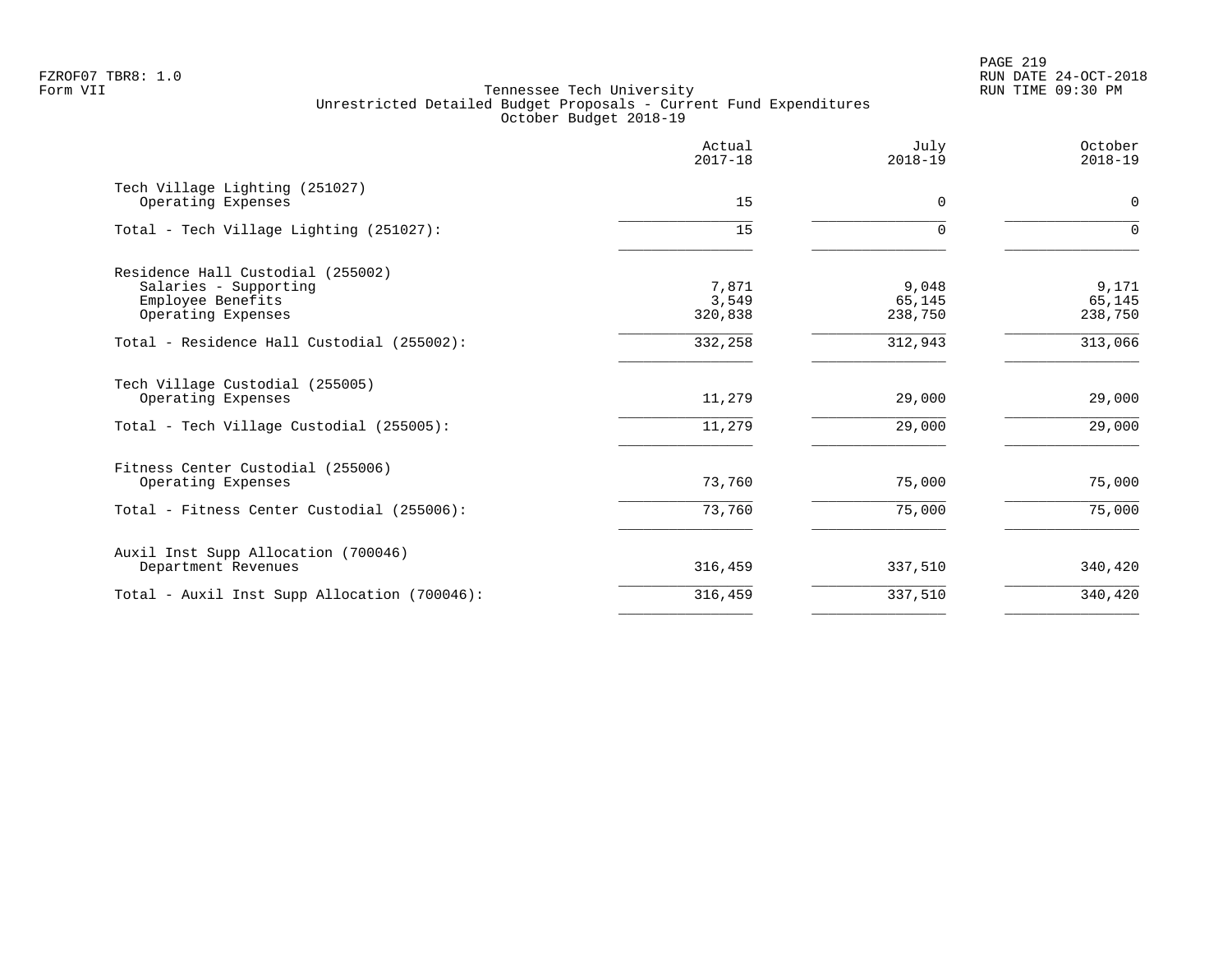PAGE 220 FZROF07 TBR8: 1.0 RUN DATE 24-OCT-2018

# Tennessee Tech University Unrestricted Detailed Budget Proposals - Current Fund Expenditures October Budget 2018-19

|                                                                                                                                                                                              | Actual<br>$2017 - 18$                                                             | July<br>$2018 - 19$                                                                            | October<br>$2018 - 19$                                                                         |
|----------------------------------------------------------------------------------------------------------------------------------------------------------------------------------------------|-----------------------------------------------------------------------------------|------------------------------------------------------------------------------------------------|------------------------------------------------------------------------------------------------|
| Auxil Data Processing Allocation (700047)<br>Department Revenues                                                                                                                             | 37,379                                                                            | 39,460                                                                                         | 39,820                                                                                         |
| Total - Auxil Data Processing Allocation (700047):                                                                                                                                           | 37,379                                                                            | 39,460                                                                                         | 39,820                                                                                         |
|                                                                                                                                                                                              |                                                                                   |                                                                                                |                                                                                                |
| Auxil Pro Rata Allocation (700048)<br>Department Revenues                                                                                                                                    | 1,816,510                                                                         | 2,012,760                                                                                      | 1,903,830                                                                                      |
| Total - Auxil Pro Rata Allocation (700048):                                                                                                                                                  | 1,816,510                                                                         | 2,012,760                                                                                      | 1,903,830                                                                                      |
| Auxil Insurance Allocation (700049)<br>Operating Expenses                                                                                                                                    | 11,446                                                                            | 10,790                                                                                         | 10,790                                                                                         |
| Total - Auxil Insurance Allocation (700049):                                                                                                                                                 | 11,446                                                                            | 10,790                                                                                         | 10,790                                                                                         |
| TTU Staff Tuit Maint Reimbursment (700068)                                                                                                                                                   |                                                                                   |                                                                                                |                                                                                                |
| Employee Benefits                                                                                                                                                                            | 6,033                                                                             | 3,474                                                                                          | 3,474                                                                                          |
| Total - TTU Staff Tuit Maint Reimbursment (700068):                                                                                                                                          | 6,033                                                                             | 3,474                                                                                          | 3,474                                                                                          |
| Total - Auxiliary Enterprises Expenditures (710):                                                                                                                                            |                                                                                   |                                                                                                |                                                                                                |
| Salaries - Academic<br>Salaries - Supporting<br>Salaries - Students<br>Salaries - Professional<br>Employee Benefits<br>Travel<br>Operating Expenses<br>Capital Outlay<br>Department Revenues | 0<br>635,810<br>673,953<br>749,884<br>705,380<br>36,769<br>2,038,588<br>2,169,822 | 1,000<br>750,250<br>727,485<br>802,100<br>769,784<br>20,010<br>1,972,193<br>2,500<br>2,389,730 | 1,000<br>769,666<br>733,405<br>795,684<br>781,034<br>20,010<br>1,973,393<br>2,500<br>2,284,070 |
| Total                                                                                                                                                                                        | 7,010,206                                                                         | 7,435,052                                                                                      | 7,360,762                                                                                      |
|                                                                                                                                                                                              |                                                                                   |                                                                                                |                                                                                                |

Auxiliary Mandatory Transfers (720)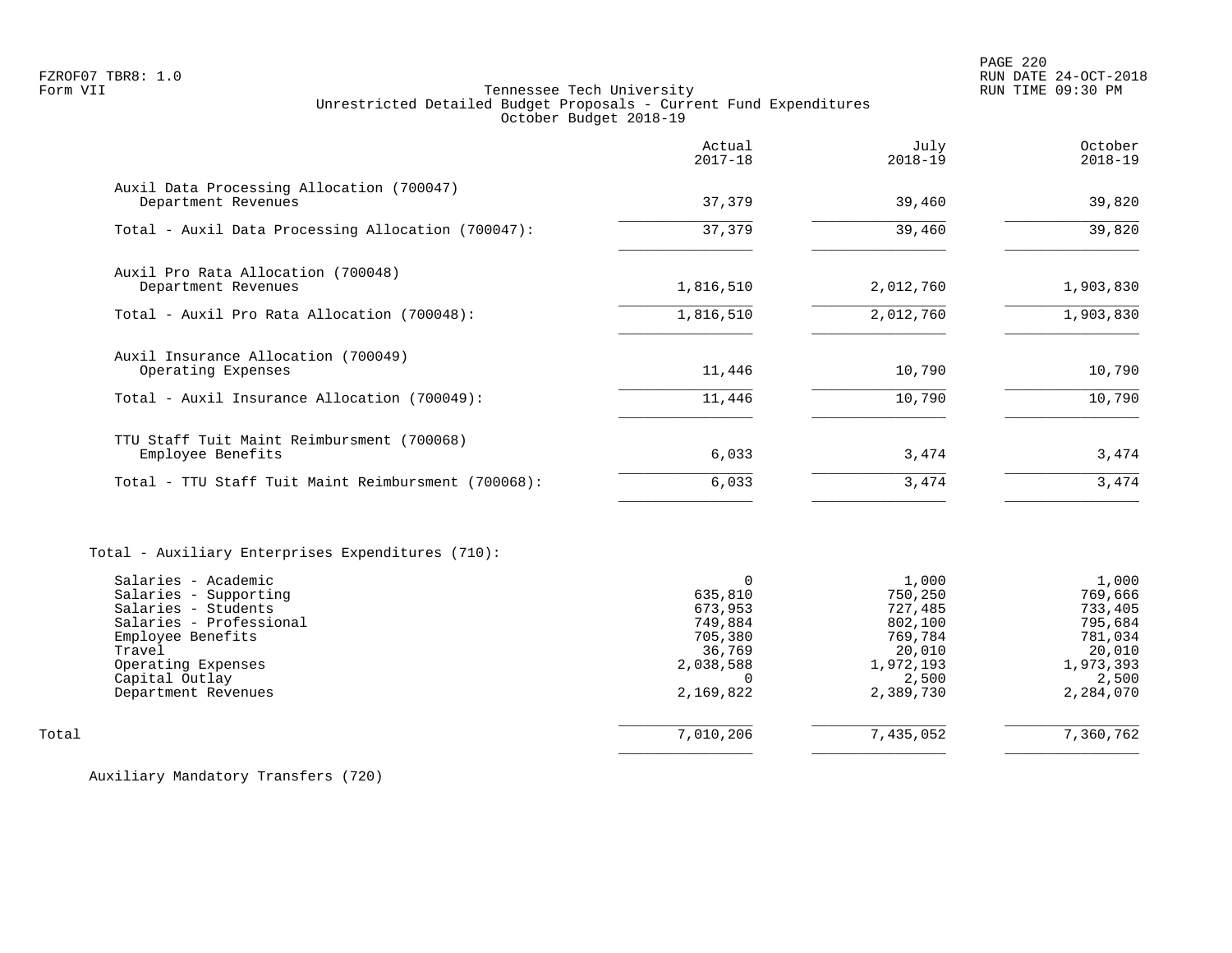|                                        | Actual<br>$2017 - 18$ | July<br>$2018 - 19$ | October<br>$2018 - 19$ |
|----------------------------------------|-----------------------|---------------------|------------------------|
| Auxiliary Nonmandatory Transfers (730) |                       |                     |                        |
| Total Auxiliary Expenditures           |                       |                     |                        |
| Salaries - Academic                    |                       | 1,000               | 1,000                  |
| Salaries - Supporting                  | 635,810               | 750,250             | 769,666                |
| Salaries - Students                    | 673,953               | 727,485             | 733,405                |
| Salaries - Professional                | 749,884               | 802,100             | 795,684                |
| Employee Benefits                      | 705,380               | 769,784             | 781,034                |
| Travel                                 | 36,769                | 20,010              | 20,010                 |
| Operating Expense                      | 2,038,588             | 1,972,193           | 1,973,393              |
| Capital Outlay                         |                       | 2,500               | 2,500                  |
| Department Revenues                    | 2,169,822             | 2,389,730           | 2,284,070              |
| Total                                  | 7,010,206             | 7,435,052           | 7,360,762              |
|                                        |                       |                     |                        |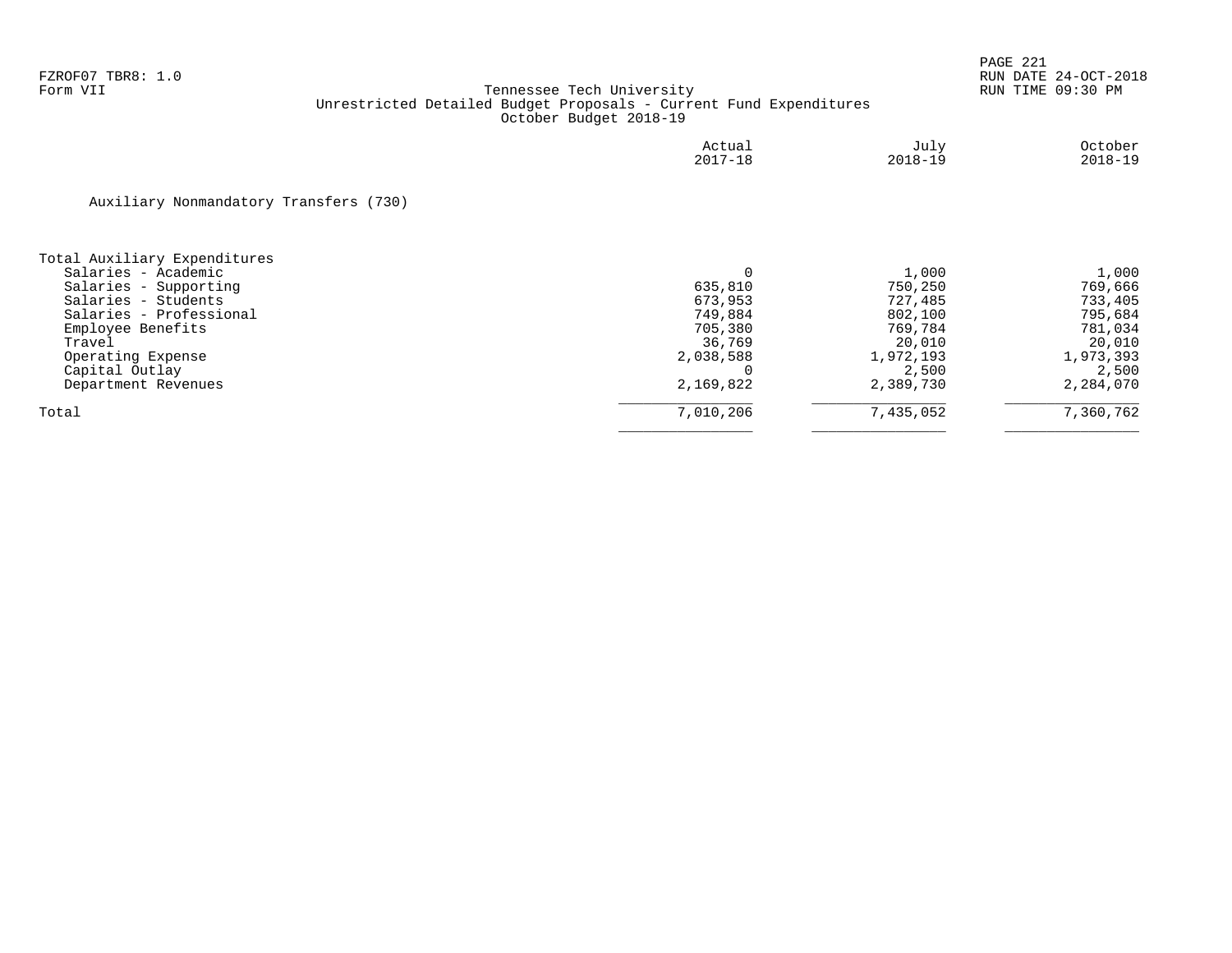PAGE 222 FZROF07 TBR8: 1.0 RUN DATE 24-OCT-2018

|                                          | Actual                 | July                   | October     |
|------------------------------------------|------------------------|------------------------|-------------|
|                                          | $2017 - 18$            | $2018 - 19$            | $2018 - 19$ |
| Auxiliary Transfers                      |                        |                        |             |
| Mandatory Transfers                      |                        |                        |             |
| ROI Dorms 10TH D 2012C 914 (2004B)       | 343,957                | 347,820                | 347,820     |
| ROI R H Rep 2007C 914 Bd                 | 178,518                | 178,860                | 178,860     |
| ROI TV Apts 2012A 920                    | 339,813                | 344,570                | 344,570     |
| ROI TV Apts Renov PH2 P921               | 405,327                | 413,770                | 413,770     |
| ROI Warf Ellington P922                  | 401,169                | 391,420                | 391,420     |
| ROI Jobe Murphy RH P924                  | 809,297                | 789,560                | 789,560     |
| ROI TV P3 2017A P923 390250 76121        | 259,552                | 247,070                | 247,070     |
| ROI RH 2015A 914 07C 076125 390252       | 66,782                 | 69,910                 | 69,910      |
| ROI RH 2015B 917 10A 076126 390253       | 581,261                | 581,260                | 581,260     |
| ROI M McCord B Evans P926                | 783,432                | 756,320                | 756,320     |
| ROI RH 2017B 914 07C 076128 390255       | 82,481                 | 85,910                 | 85,910      |
| ROI RH 2017B 917 10A 076129 390256       | 786,332                | 792,780                | 792,780     |
| ROI TV1 2017B 920 12A 076130 390257      | 101,616                | 105,900                | 105,900     |
| ROI TV2 2017B 921 13A 076131 390258      | 45,278                 | 47,120                 | 47,120      |
|                                          |                        |                        |             |
| Total Auxiliary Mandatory Transfers:     | $\overline{5,184,815}$ | $\overline{5,152,270}$ | 5,152,270   |
|                                          |                        |                        |             |
| Non-Mandatory Transfers                  |                        |                        |             |
| Transfers to RR Housing                  | 2,590,690              | 2,486,893              | 2,467,561   |
| Transfers to RR Aptments                 | 181,900                | $\Omega$               | $\Omega$    |
| Transfers to RR Bookstore                | 442,923                | 412,703                | 412,735     |
| Transfers to RR Cafeteria                | 2,730,700              | 2,623,955              | 2,856,791   |
| Transfers to RR Vending                  | 114,091                | 90,950                 | 91,063      |
| Transfers to RR Post Office              | 3,601                  | 4,100                  | 4,100       |
| Transfers to RR Fitness Center           | 163,777                | 96,084                 | 81,001      |
| Transfers to RR CC Housing               | 24,586                 | 40,313                 | 41,934      |
| Transfers to RR CC Contr SR              | 606                    | $\Omega$               | $\Omega$    |
|                                          |                        |                        |             |
| Total Auxiliary Non-Mandatory Transfers: | 6,252,874              | 5,754,998              | 5,955,185   |
|                                          |                        |                        |             |
| Total Auxiliary Transfers                | 11, 437, 689           | 10,907,268             | 11,107,455  |
|                                          |                        |                        |             |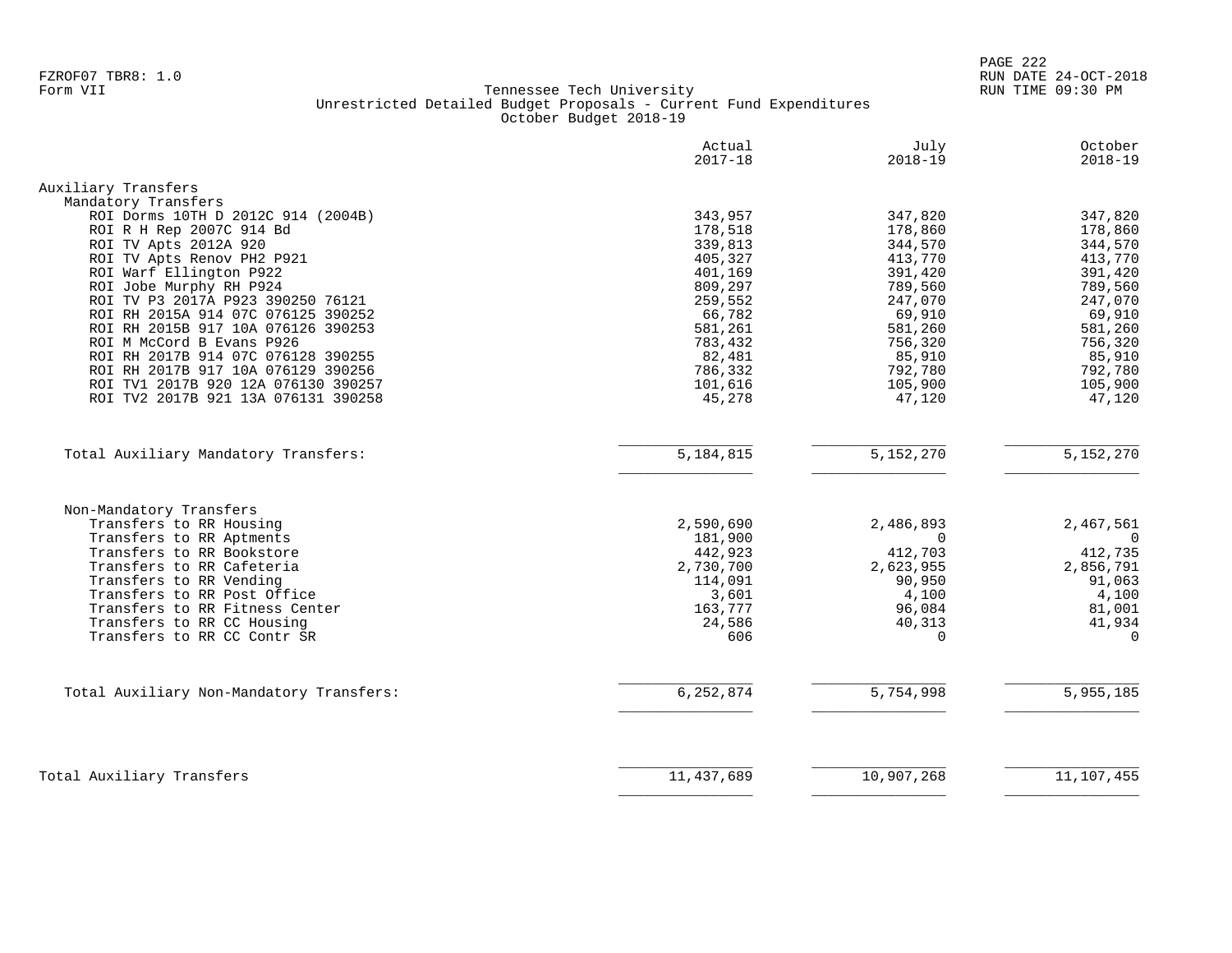| $2018 - 19$<br>1,000<br>750,250<br>727,485<br>802,100<br>769,784<br>20,010<br>1,972,193<br>2,500<br>2,389,730<br>10,907,268 | $2018 - 19$<br>1,000<br>769,666<br>733,405<br>795,684<br>781,034<br>20,010<br>1,973,393<br>2,500<br>2,284,070 |
|-----------------------------------------------------------------------------------------------------------------------------|---------------------------------------------------------------------------------------------------------------|
|                                                                                                                             |                                                                                                               |
|                                                                                                                             |                                                                                                               |
|                                                                                                                             |                                                                                                               |
|                                                                                                                             |                                                                                                               |
|                                                                                                                             |                                                                                                               |
|                                                                                                                             |                                                                                                               |
|                                                                                                                             |                                                                                                               |
|                                                                                                                             |                                                                                                               |
|                                                                                                                             |                                                                                                               |
|                                                                                                                             |                                                                                                               |
|                                                                                                                             |                                                                                                               |
|                                                                                                                             | 11,107,455                                                                                                    |
| 18, 342, 320                                                                                                                | 18,468,217                                                                                                    |
|                                                                                                                             |                                                                                                               |
|                                                                                                                             |                                                                                                               |
| 6,027,750                                                                                                                   | 5,830,287                                                                                                     |
| 40, 414, 167                                                                                                                | 41, 175, 837                                                                                                  |
| 11,676,091                                                                                                                  | 11,450,051                                                                                                    |
| 1,812,906                                                                                                                   | 1,977,542                                                                                                     |
| 21,577,236                                                                                                                  | 22, 171, 857                                                                                                  |
| 32, 474, 373                                                                                                                | 33, 124, 715                                                                                                  |
| 1,931,667                                                                                                                   | 2,022,878                                                                                                     |
|                                                                                                                             | 49,800,869                                                                                                    |
| 46, 337, 274                                                                                                                | 385,119                                                                                                       |
| 340,970                                                                                                                     | $-1, 212, 080$                                                                                                |
| $-1, 210, 543$                                                                                                              | 15,541,950                                                                                                    |
| 15,793,413                                                                                                                  |                                                                                                               |
|                                                                                                                             |                                                                                                               |